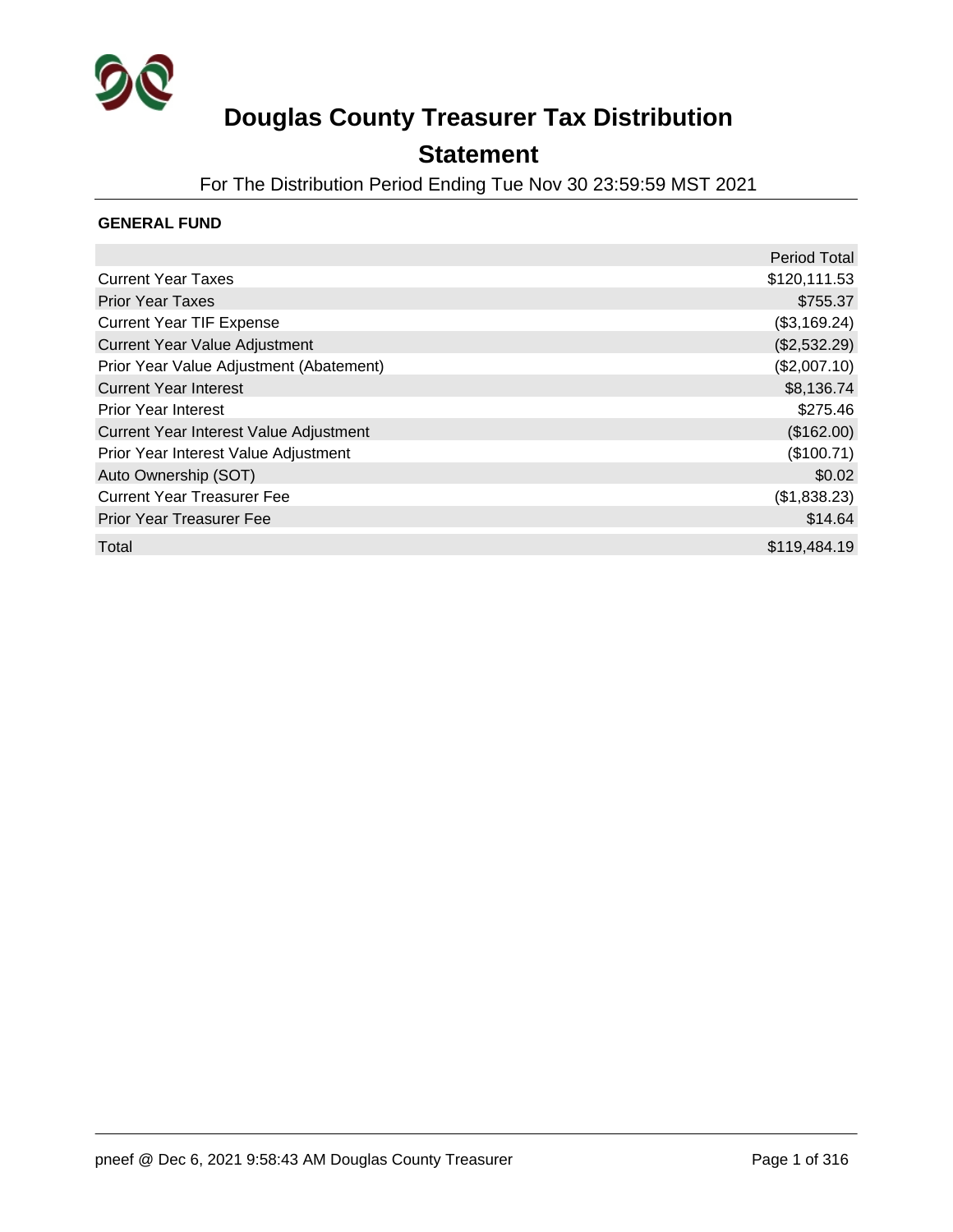

### **Statement**

For The Distribution Period Ending Tue Nov 30 23:59:59 MST 2021

#### **ROAD AND BRIDGE FUND**

|                                         | <b>Period Total</b> |
|-----------------------------------------|---------------------|
| <b>Current Year Taxes</b>               | \$41,356.48         |
| <b>Prior Year Taxes</b>                 | \$260.06            |
| <b>Current Year TIF Expense</b>         | (\$1,091.22)        |
| <b>Current Year Value Adjustment</b>    | (\$871.91)          |
| Prior Year Value Adjustment (Abatement) | (\$691.06)          |
| <b>Current Year Interest</b>            | \$2,801.65          |
| <b>Prior Year Interest</b>              | \$94.76             |
| Current Year Interest Value Adjustment  | (\$55.76)           |
| Prior Year Interest Value Adjustment    | (\$34.67)           |
| Auto Ownership (SOT)                    | \$1,115,524.10      |
| <b>Current Year Treasurer Fee</b>       | (\$632.98)          |
| <b>Prior Year Treasurer Fee</b>         | \$5.04              |
| Total                                   | \$1,156,664.49      |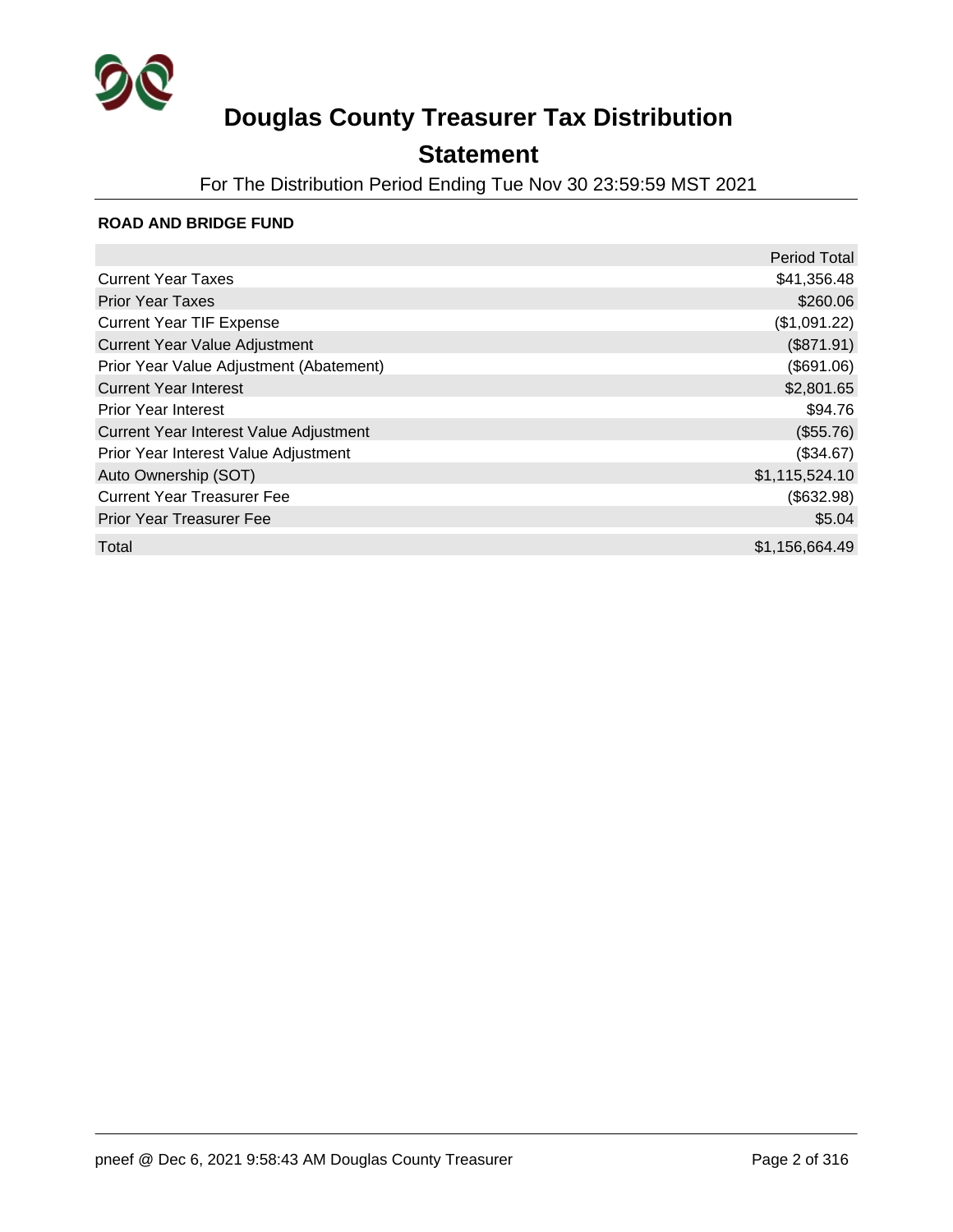

### **Statement**

For The Distribution Period Ending Tue Nov 30 23:59:59 MST 2021

#### **SAFETY AND MENTAL HEALTH**

|                                         | <b>Period Total</b> |
|-----------------------------------------|---------------------|
| <b>Current Year Taxes</b>               | \$3,829.14          |
| <b>Prior Year Taxes</b>                 | \$23.93             |
| <b>Current Year TIF Expense</b>         | (\$101.02)          |
| <b>Current Year Value Adjustment</b>    | (\$80.74)           |
| Prior Year Value Adjustment (Abatement) | (\$63.83)           |
| <b>Current Year Interest</b>            | \$259.38            |
| <b>Prior Year Interest</b>              | \$8.45              |
| Current Year Interest Value Adjustment  | $($ \$5.11)         |
| Prior Year Interest Value Adjustment    | (\$3.21)            |
| <b>Current Year Treasurer Fee</b>       | (\$58.54)           |
| <b>Prior Year Treasurer Fee</b>         | \$0.48              |
| Total                                   | \$3,808.93          |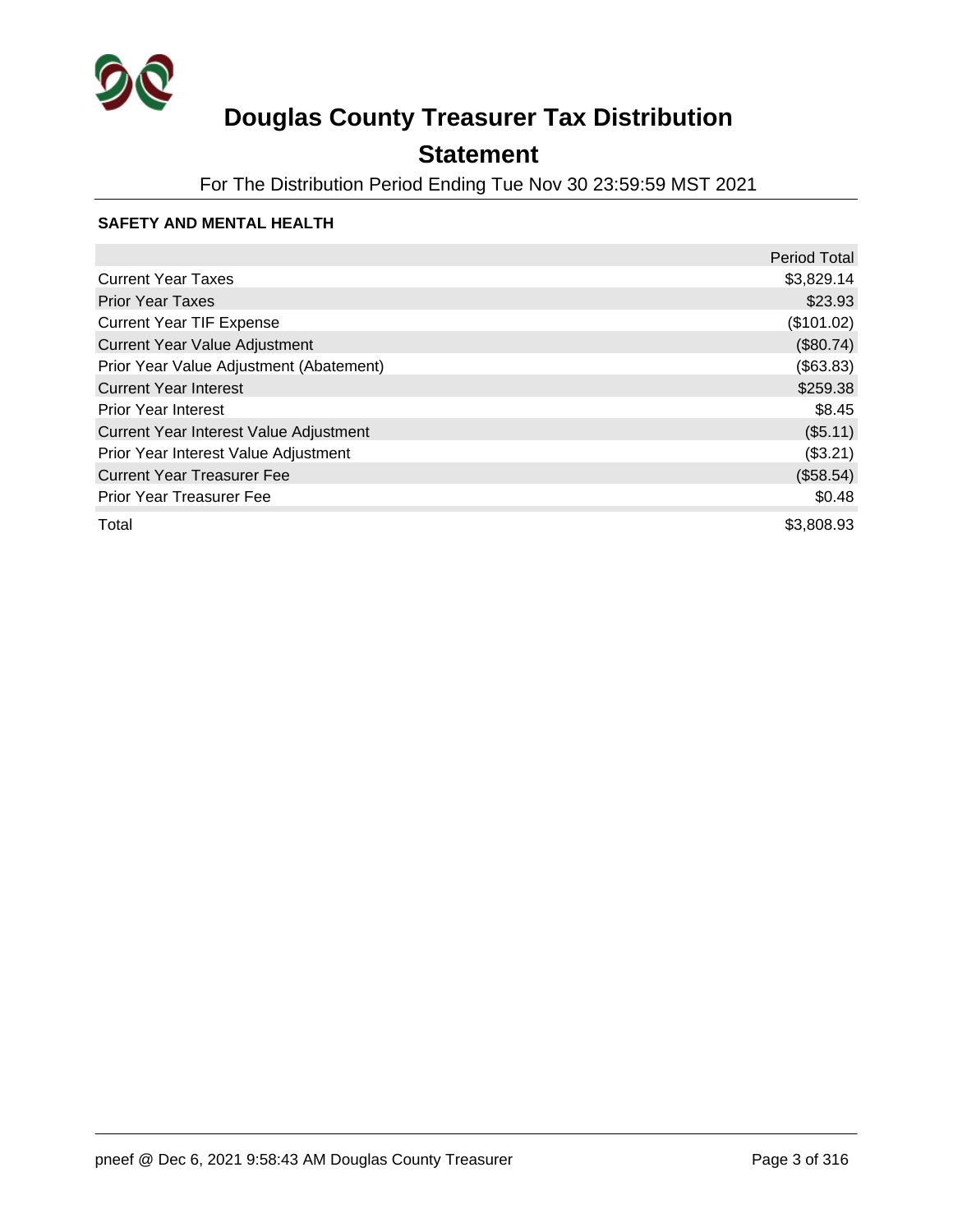

### **Statement**

For The Distribution Period Ending Tue Nov 30 23:59:59 MST 2021

#### **HEALTH AND HUMAN SERVICES**

|                                         | <b>Period Total</b> |
|-----------------------------------------|---------------------|
| <b>Current Year Taxes</b>               | \$2,908.72          |
| <b>Prior Year Taxes</b>                 | \$18.30             |
| <b>Current Year TIF Expense</b>         | (\$76.74)           |
| <b>Current Year Value Adjustment</b>    | (\$61.33)           |
| Prior Year Value Adjustment (Abatement) | (\$48.60)           |
| <b>Current Year Interest</b>            | \$197.06            |
| <b>Prior Year Interest</b>              | \$6.65              |
| Current Year Interest Value Adjustment  | (\$3.98)            |
| Prior Year Interest Value Adjustment    | (\$2.42)            |
| Total                                   | \$2,937.66          |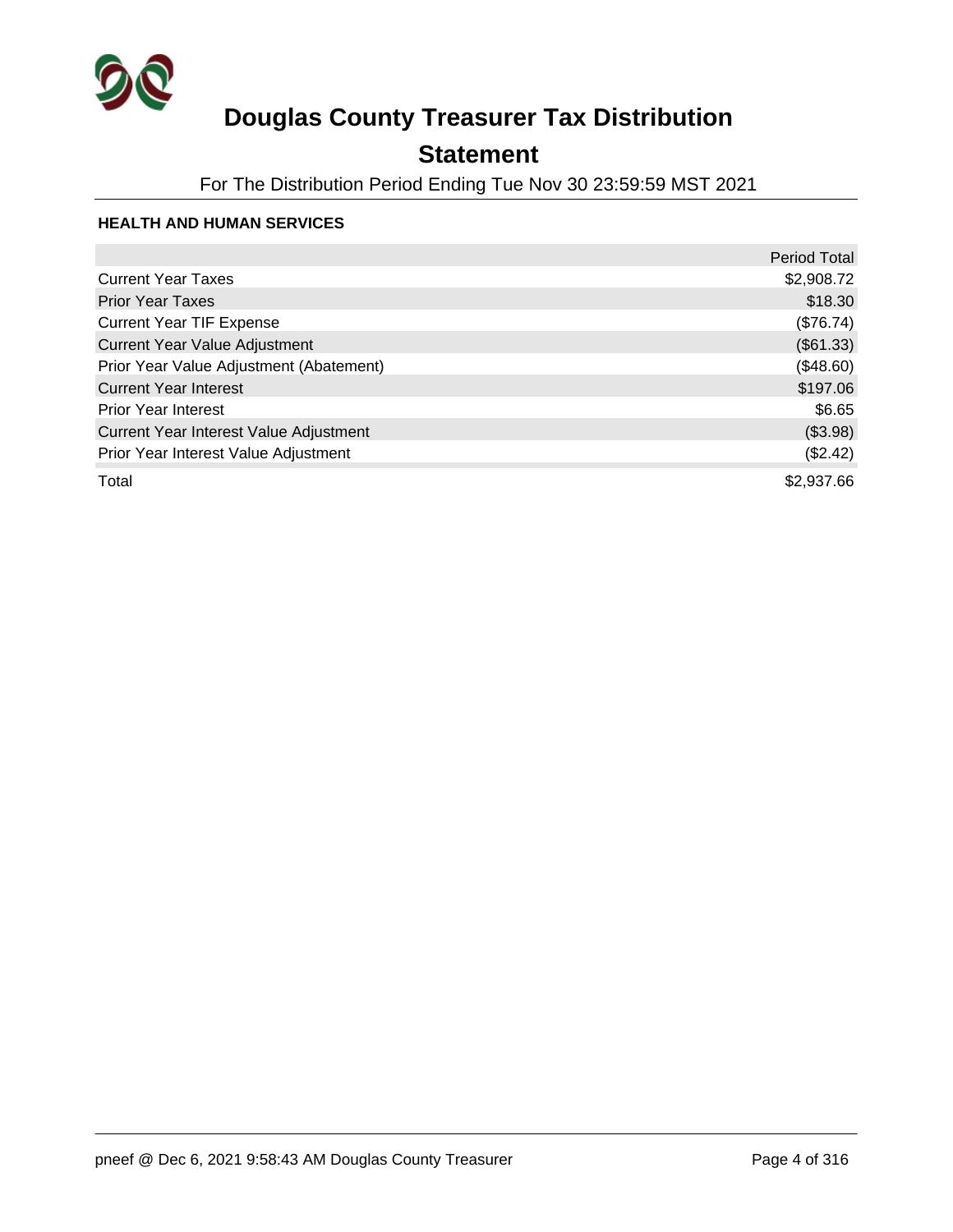

### **Statement**

For The Distribution Period Ending Tue Nov 30 23:59:59 MST 2021

#### **DEVELOPMENTAL DISABILITIES**

|                                         | <b>Period Total</b> |
|-----------------------------------------|---------------------|
| <b>Current Year Taxes</b>               | \$9,544.13          |
| <b>Prior Year Taxes</b>                 | \$129.67            |
| <b>Current Year TIF Expense</b>         | (\$252.75)          |
| Prior Year TIF Expense                  | (\$2.98)            |
| <b>Current Year Value Adjustment</b>    | (\$194.06)          |
| Prior Year Value Adjustment (Abatement) | (\$153.81)          |
| <b>Current Year Interest</b>            | \$640.95            |
| <b>Prior Year Interest</b>              | \$36.60             |
| Current Year Interest Value Adjustment  | (\$12.41)           |
| Prior Year Interest Value Adjustment    | (\$7.70)            |
| <b>Current Year Treasurer Fee</b>       | (\$146.15)          |
| <b>Prior Year Treasurer Fee</b>         | (\$0.12)            |
| Total                                   | \$9,581.37          |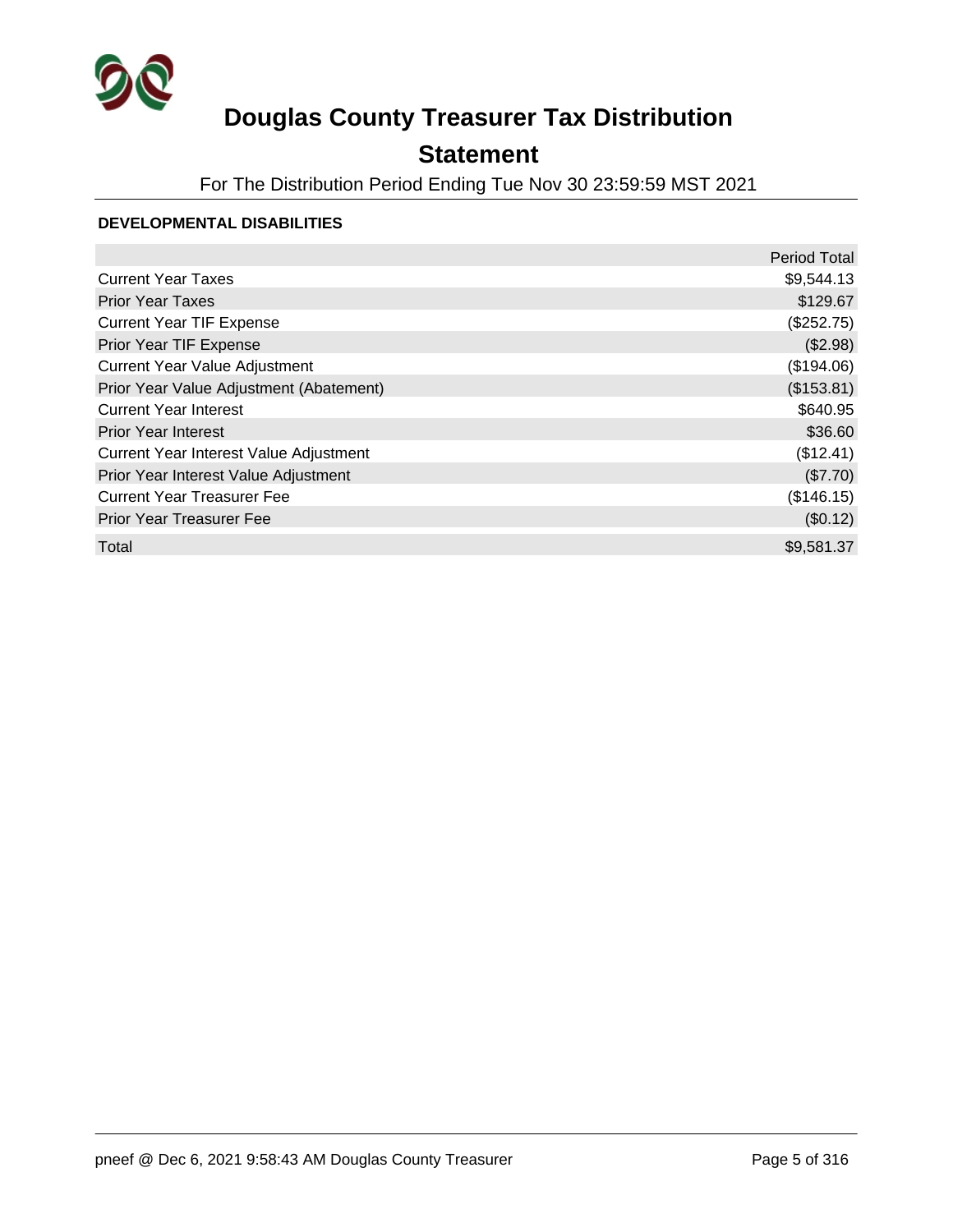

### **Statement**

For The Distribution Period Ending Tue Nov 30 23:59:59 MST 2021

#### **LAW ENFORCEMENT AUTHORITY**

|                                         | <b>Period Total</b> |
|-----------------------------------------|---------------------|
| <b>Current Year Taxes</b>               | \$20,131.36         |
| <b>Prior Year Taxes</b>                 | \$118.99            |
| Current Year Value Adjustment           | (\$823.47)          |
| Prior Year Value Adjustment (Abatement) | (\$689.58)          |
| <b>Current Year Interest</b>            | \$1,349.66          |
| <b>Prior Year Interest</b>              | \$64.64             |
| Current Year Interest Value Adjustment  | (\$55.89)           |
| Prior Year Interest Value Adjustment    | (\$34.48)           |
| Auto Ownership (SOT)                    | \$146,423.72        |
| <b>Current Year Treasurer Fee</b>       | (\$309.92)          |
| <b>Prior Year Treasurer Fee</b>         | \$7.60              |
| Total                                   | \$166,182.63        |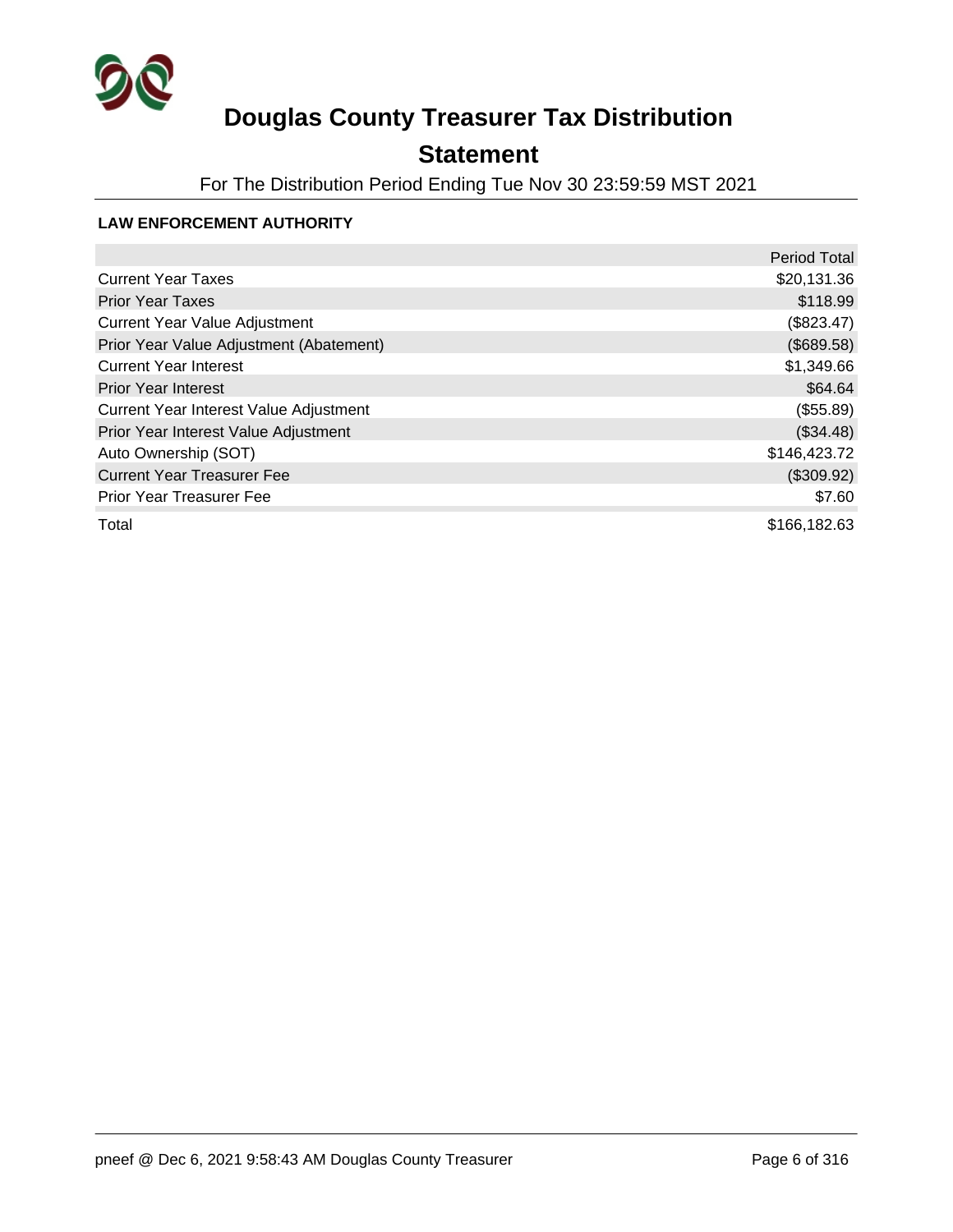

## **Statement**

For The Distribution Period Ending Tue Nov 30 23:59:59 MST 2021

#### **CAMERON LID**

Period Total  $\sf Total$   $\$0.00$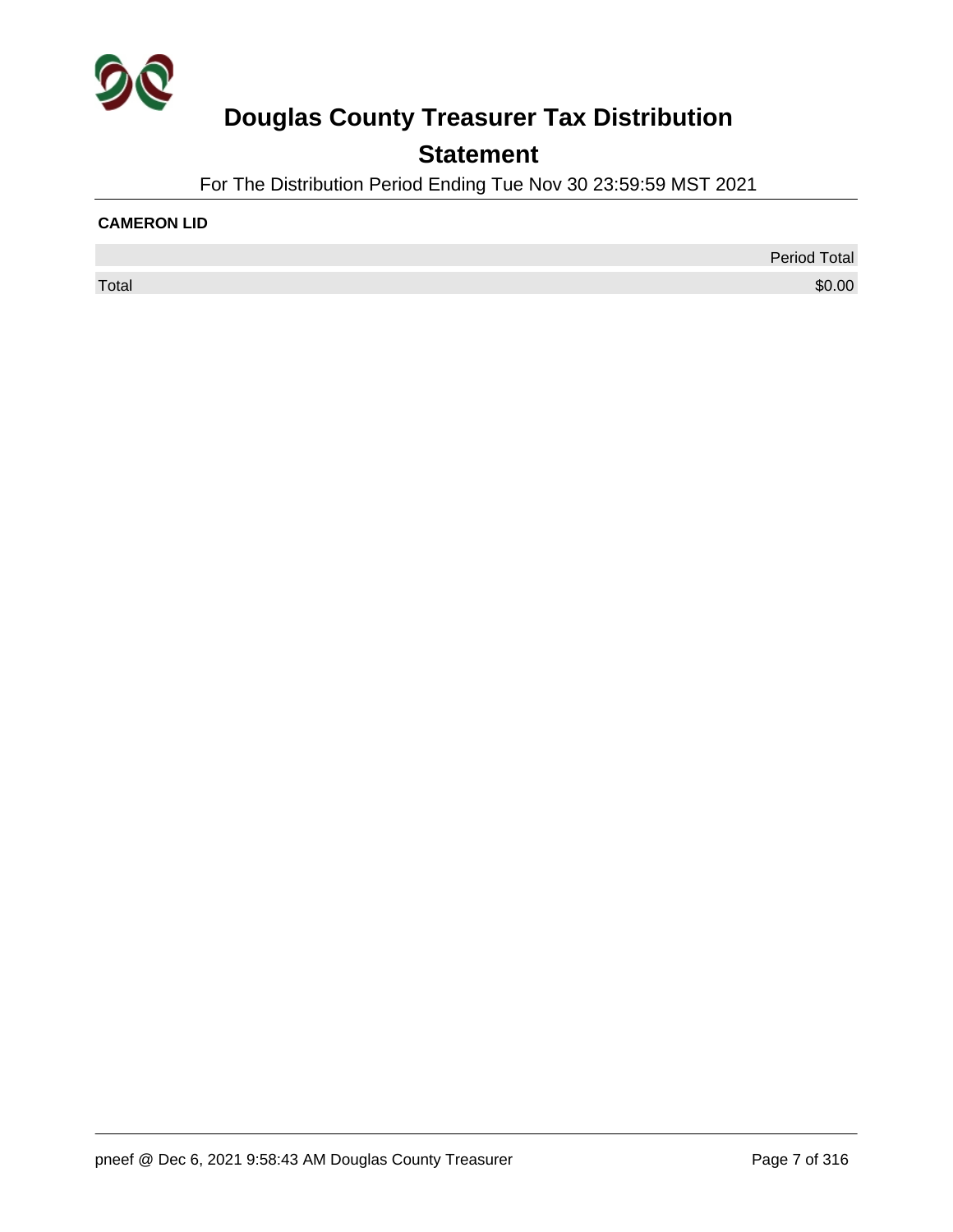

## **Statement**

For The Distribution Period Ending Tue Nov 30 23:59:59 MST 2021

#### **SAGEPORT 2014 LID**

 $\sf Total$   $\$0.00$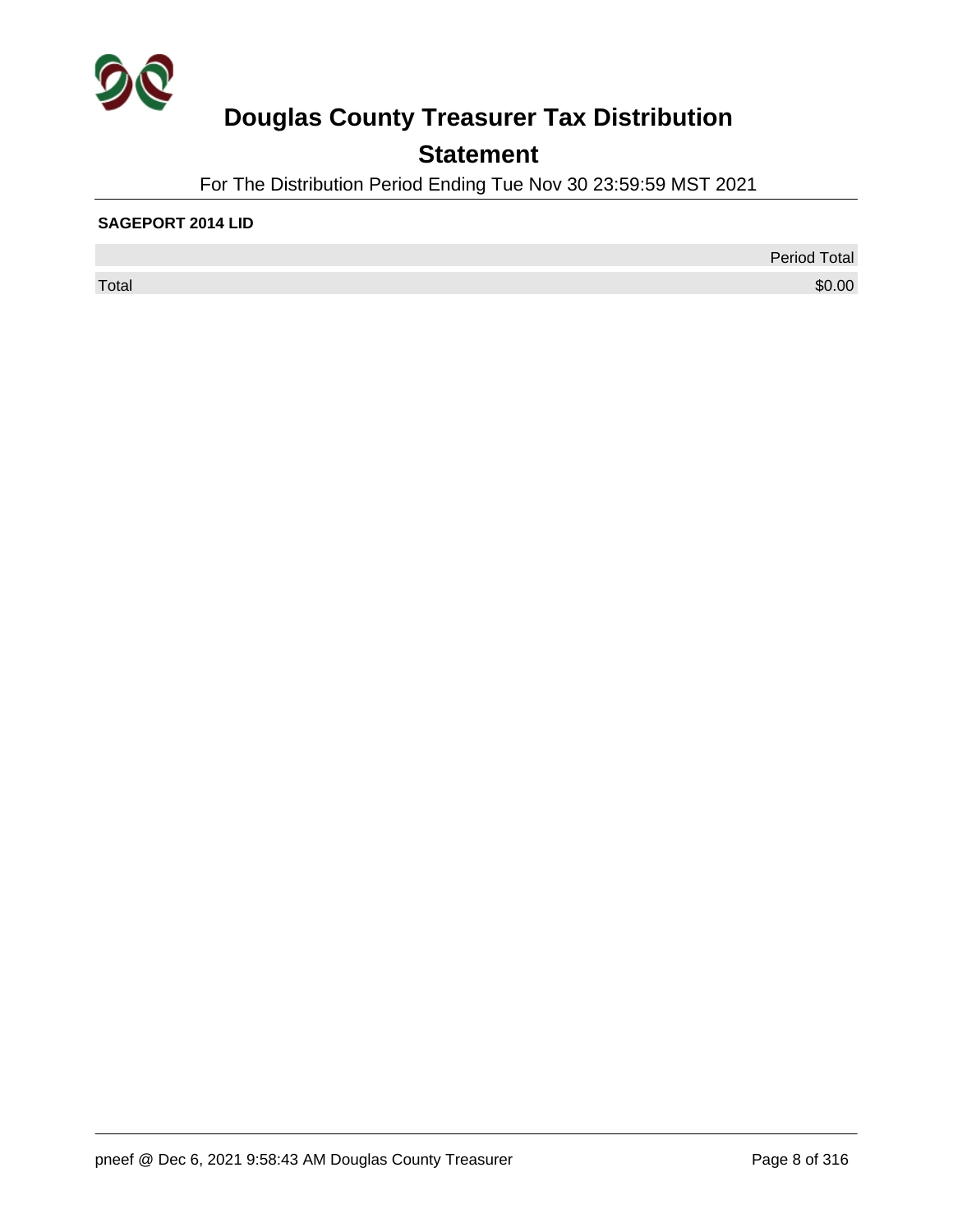

## **Statement**

For The Distribution Period Ending Tue Nov 30 23:59:59 MST 2021

#### **SCHOOLS - GENERAL FUND**

|                                         | Period Total   |
|-----------------------------------------|----------------|
| <b>Current Year Taxes</b>               | \$338,339.61   |
| <b>Prior Year Taxes</b>                 | \$4,640.12     |
| <b>Current Year TIF Expense</b>         | (\$8,959.85)   |
| Prior Year TIF Expense                  | (\$106.72)     |
| <b>Current Year Value Adjustment</b>    | (\$6,879.46)   |
| Prior Year Value Adjustment (Abatement) | (\$5,503.39)   |
| <b>Current Year Interest</b>            | \$22,719.91    |
| <b>Prior Year Interest</b>              | \$1,307.96     |
| Current Year Interest Value Adjustment  | $(\$439.93)$   |
| Prior Year Interest Value Adjustment    | (\$276.03)     |
| Auto Ownership (SOT)                    | \$2,540,587.41 |
| <b>Current Year Treasurer Fee</b>       | (\$863.11)     |
| <b>Prior Year Treasurer Fee</b>         | (\$0.82)       |
| <b>Forest Service Shareback</b>         | \$7,538.01     |
| Total                                   | \$2,892,103.71 |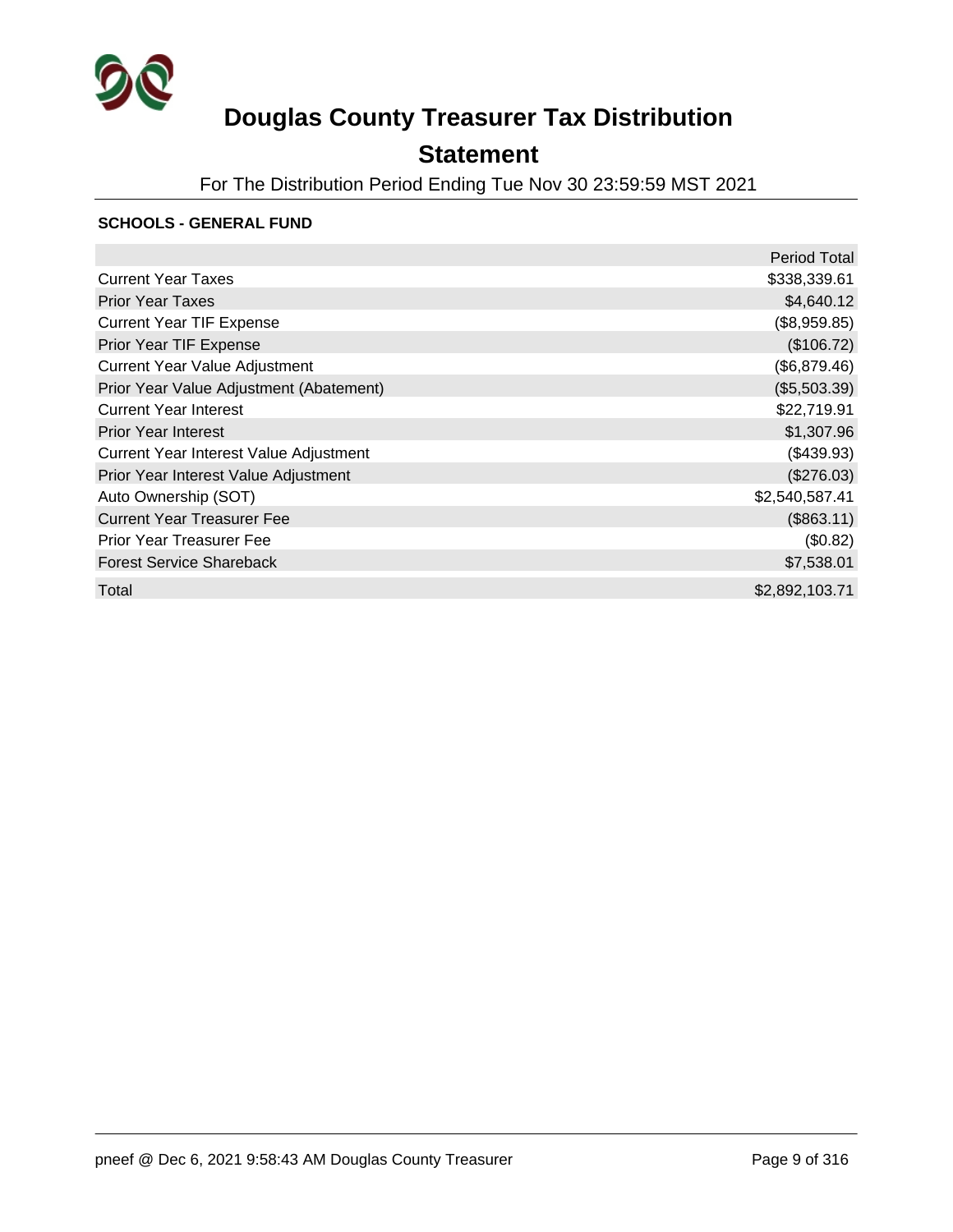

### **Statement**

For The Distribution Period Ending Tue Nov 30 23:59:59 MST 2021

#### **SCHOOLS - DEBT SERVICE**

|                                         | <b>Period Total</b> |
|-----------------------------------------|---------------------|
| <b>Current Year Taxes</b>               | \$76,868.50         |
| <b>Prior Year Taxes</b>                 | \$1,044.44          |
| <b>Current Year TIF Expense</b>         | (\$2,035.61)        |
| Prior Year TIF Expense                  | (\$24.02)           |
| <b>Current Year Value Adjustment</b>    | (\$1,562.96)        |
| Prior Year Value Adjustment (Abatement) | (\$1,238.78)        |
| <b>Current Year Interest</b>            | \$5,161.80          |
| <b>Prior Year Interest</b>              | \$295.62            |
| Current Year Interest Value Adjustment  | (\$99.95)           |
| Prior Year Interest Value Adjustment    | (\$62.15)           |
| Total                                   | \$78,346.89         |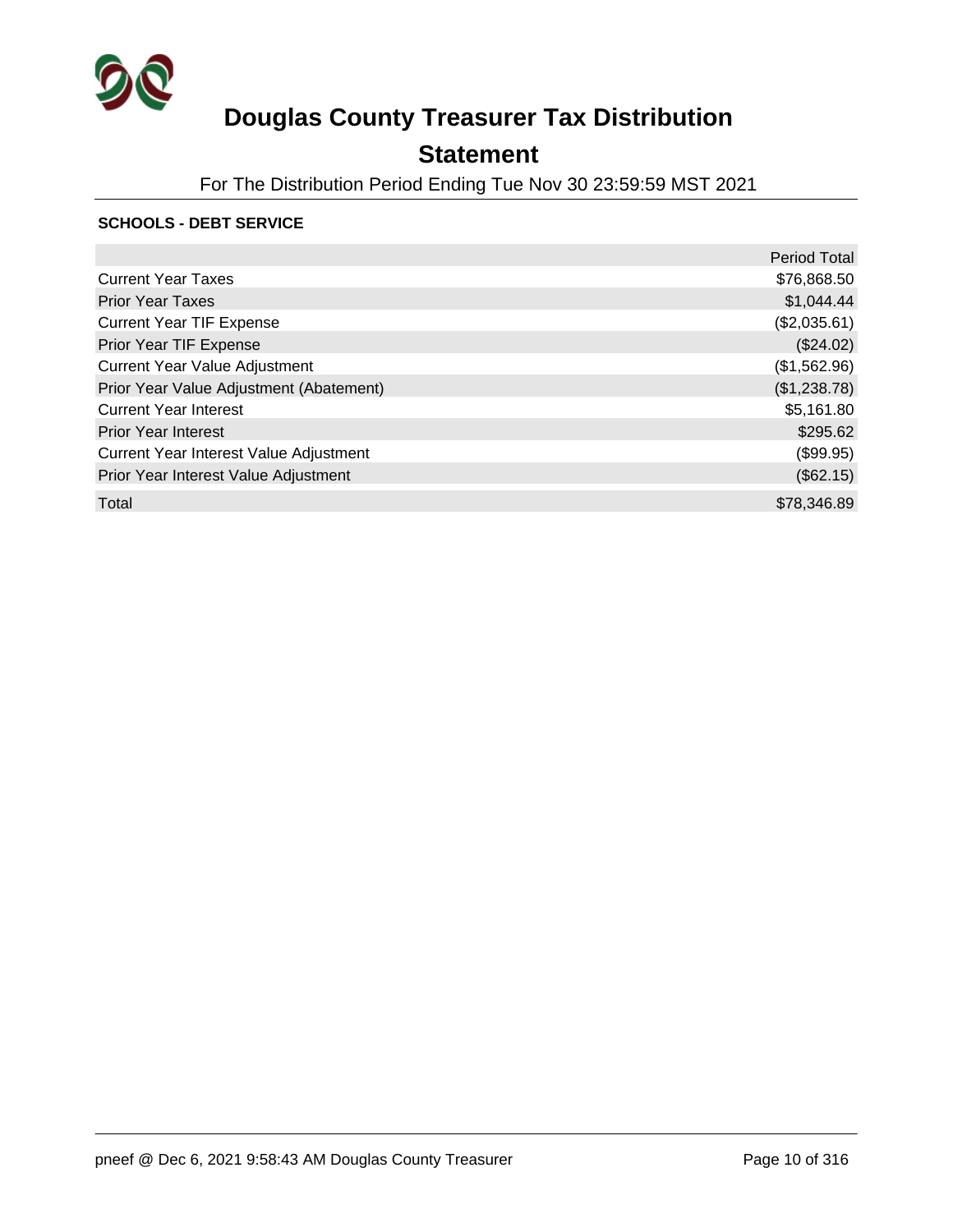

### **Statement**

For The Distribution Period Ending Tue Nov 30 23:59:59 MST 2021

#### **CITY OF LITTLETON**

|                      | <b>Period Total</b> |
|----------------------|---------------------|
| Auto Ownership (SOT) | \$317.24            |
| Total                | \$317.24            |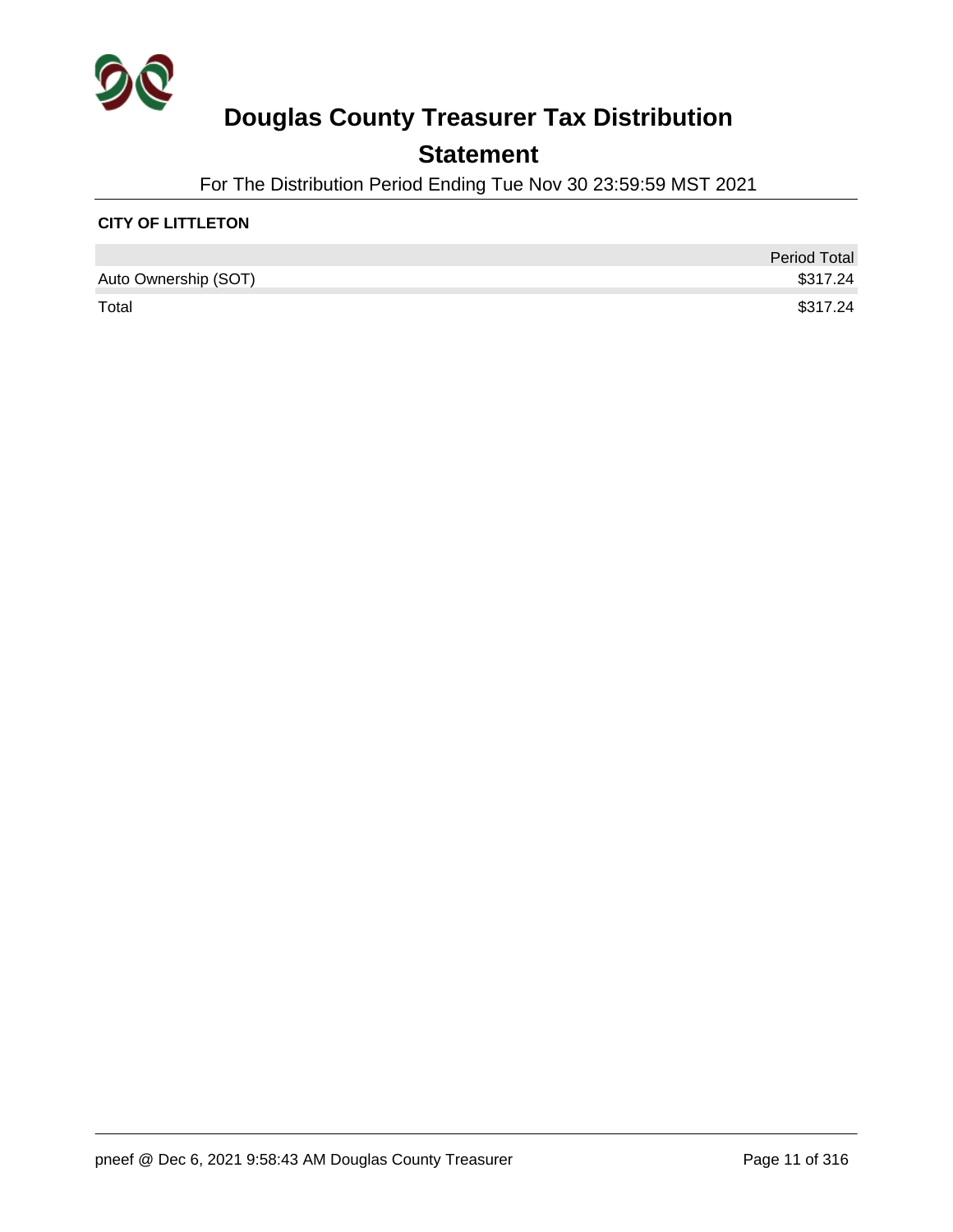

### **Statement**

For The Distribution Period Ending Tue Nov 30 23:59:59 MST 2021

#### **TOWN OF CASTLE ROCK**

|                                         | <b>Period Total</b> |
|-----------------------------------------|---------------------|
| <b>Current Year Taxes</b>               | \$2,319.40          |
| <b>Prior Year Taxes</b>                 | \$0.01              |
| <b>Current Year TIF Expense</b>         | (\$39.83)           |
| <b>Current Year Value Adjustment</b>    | (\$0.23)            |
| Prior Year Value Adjustment (Abatement) | (\$0.73)            |
| <b>Current Year Interest</b>            | \$151.89            |
| <b>Prior Year Interest</b>              | \$0.06              |
| Prior Year Interest Value Adjustment    | (\$0.08)            |
| Auto Ownership (SOT)                    | \$10,994.09         |
| <b>Current Year Treasurer Fee</b>       | $(\$24.30)$         |
| Total                                   | \$13,400.28         |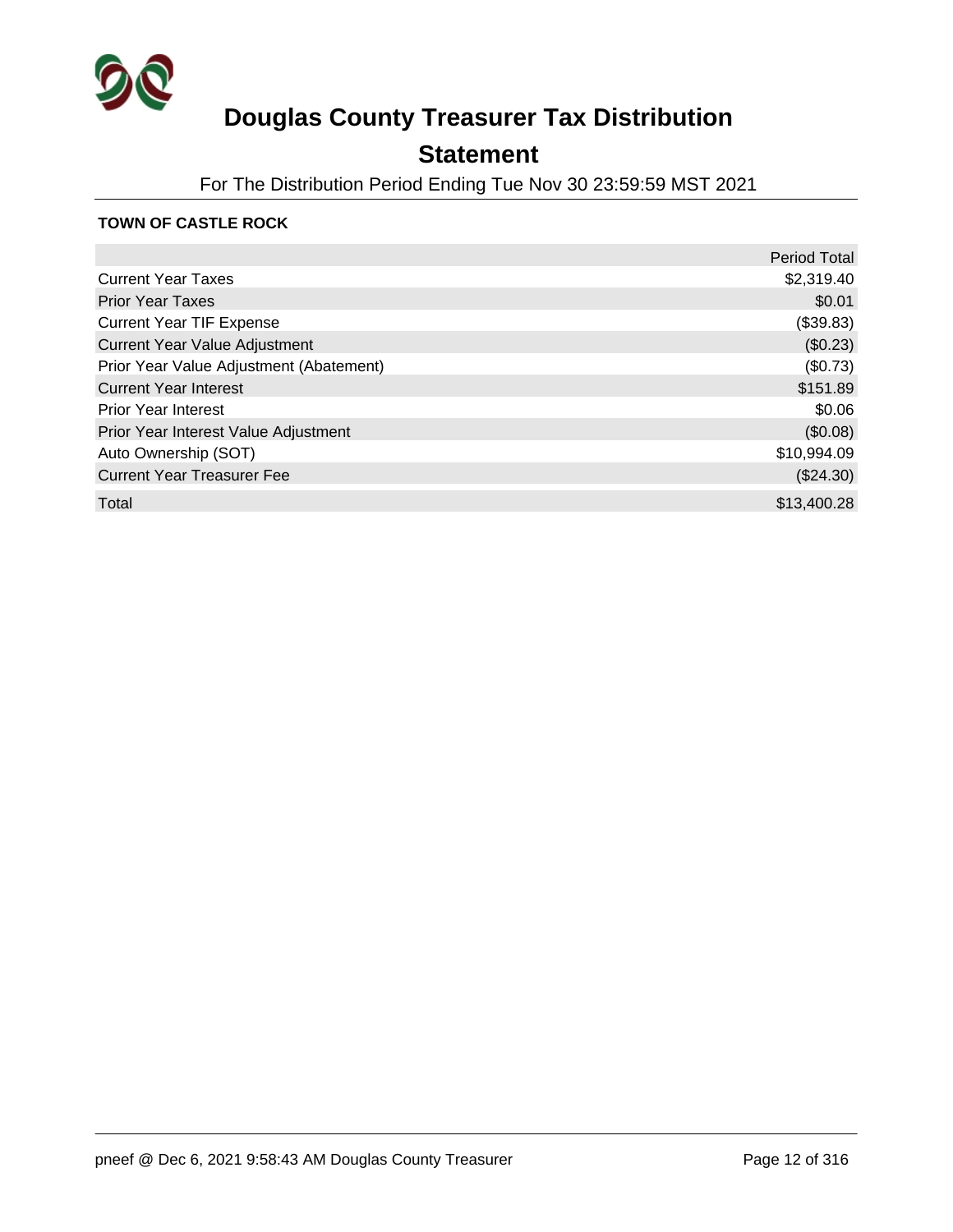

### **Statement**

For The Distribution Period Ending Tue Nov 30 23:59:59 MST 2021

#### **TOWN OF PARKER**

|                                      | <b>Period Total</b> |
|--------------------------------------|---------------------|
| <b>Current Year Taxes</b>            | \$4,939.44          |
| <b>Prior Year Taxes</b>              | \$149.69            |
| <b>Current Year TIF Expense</b>      | (\$545.30)          |
| <b>Current Year Value Adjustment</b> | (\$28.31)           |
| <b>Current Year Interest</b>         | \$341.74            |
| <b>Prior Year Interest</b>           | \$28.44             |
| Auto Ownership (SOT)                 | \$19,820.47         |
| <b>Current Year Treasurer Fee</b>    | (\$47.08)           |
| <b>Prior Year Treasurer Fee</b>      | (\$1.78)            |
| Total                                | \$24,657.31         |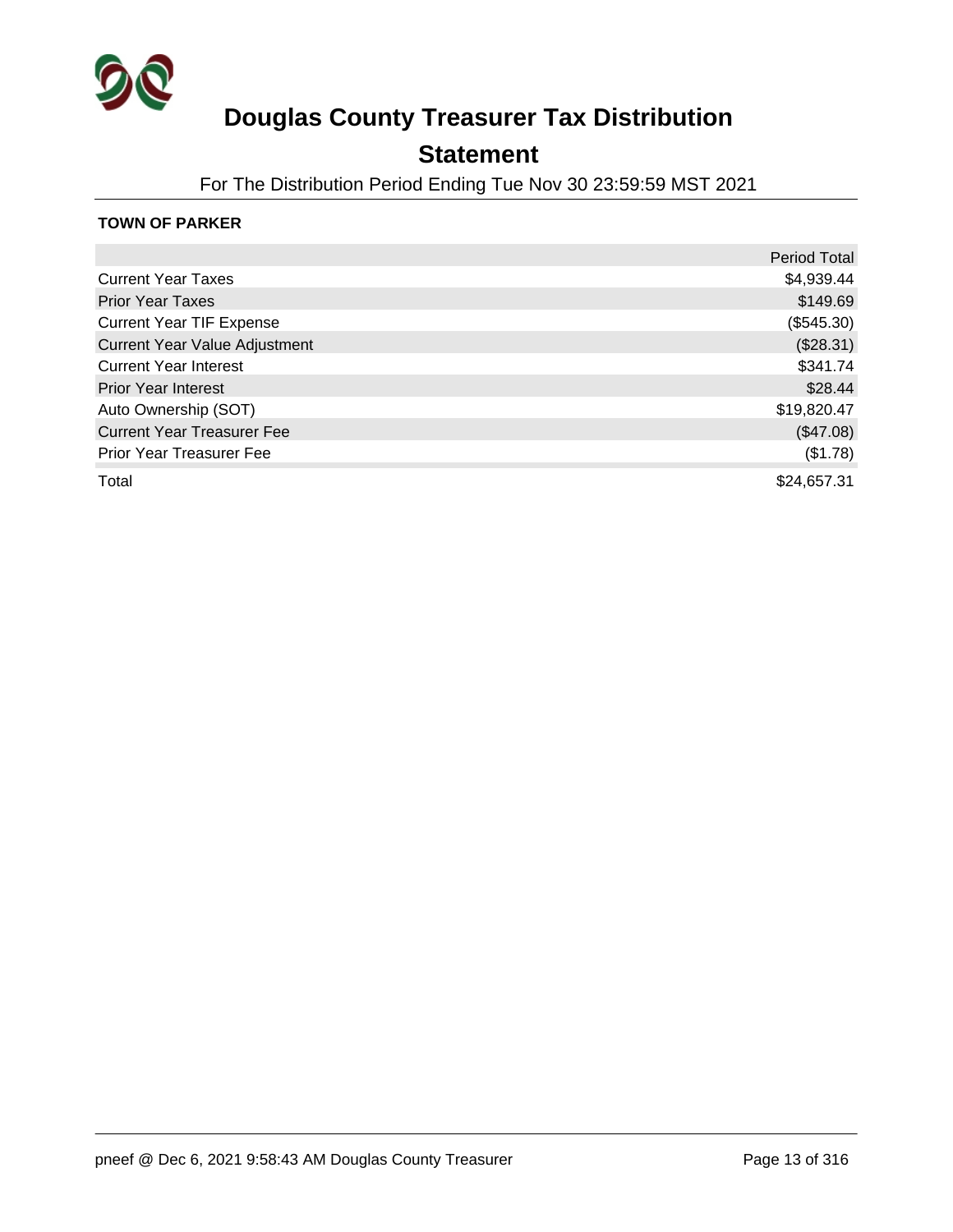

### **Statement**

For The Distribution Period Ending Tue Nov 30 23:59:59 MST 2021

#### **CITY OF AURORA**

|                                   | <b>Period Total</b> |
|-----------------------------------|---------------------|
| <b>Current Year Taxes</b>         | \$370.04            |
| <b>Current Year Interest</b>      | \$25.90             |
| Auto Ownership (SOT)              | \$3,850.50          |
| <b>Current Year Treasurer Fee</b> | (\$3.96)            |
| Total                             | \$4,242.48          |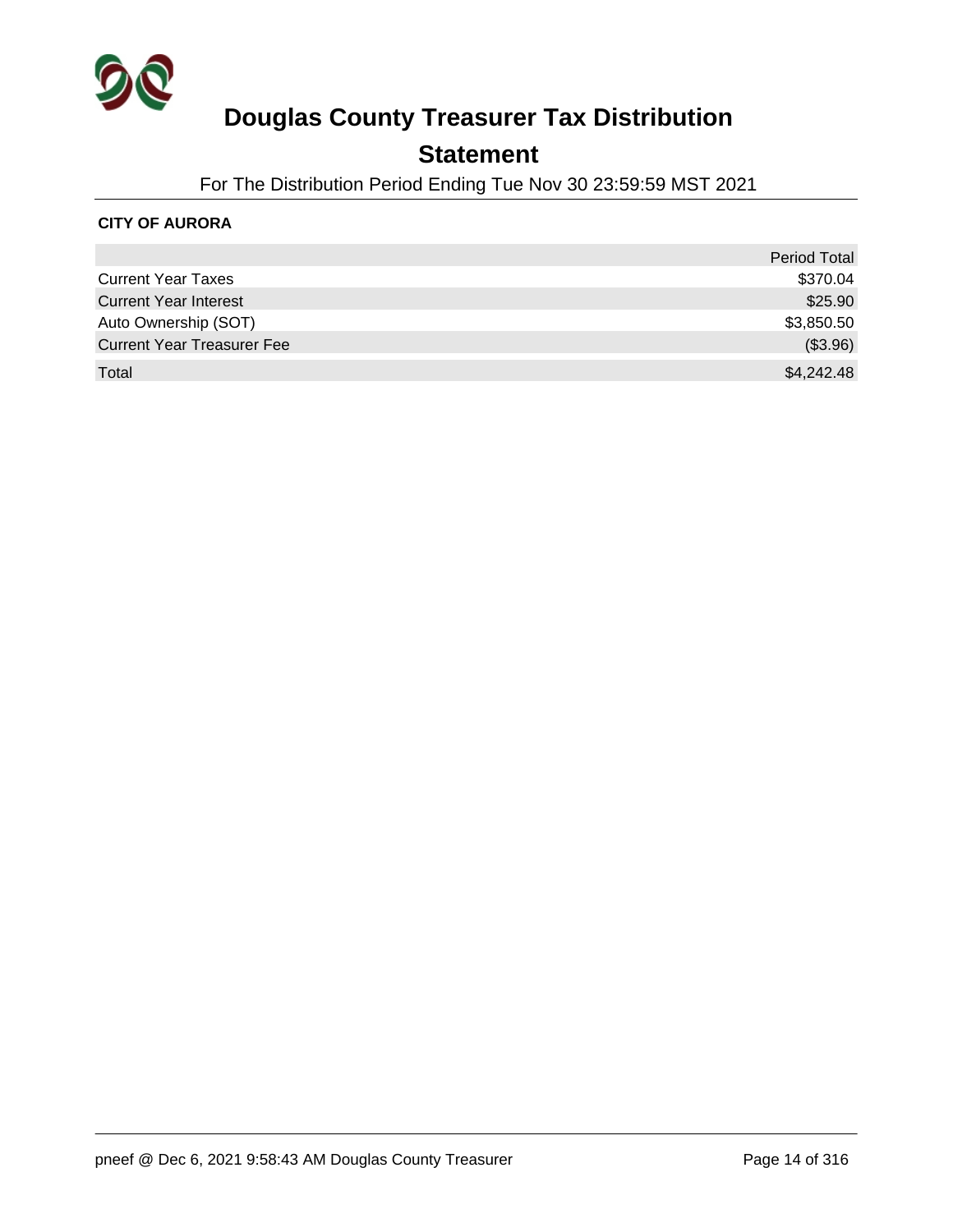

## **Statement**

For The Distribution Period Ending Tue Nov 30 23:59:59 MST 2021

#### **CITY OF LONE TREE**

 $\sf Total$   $\$0.00$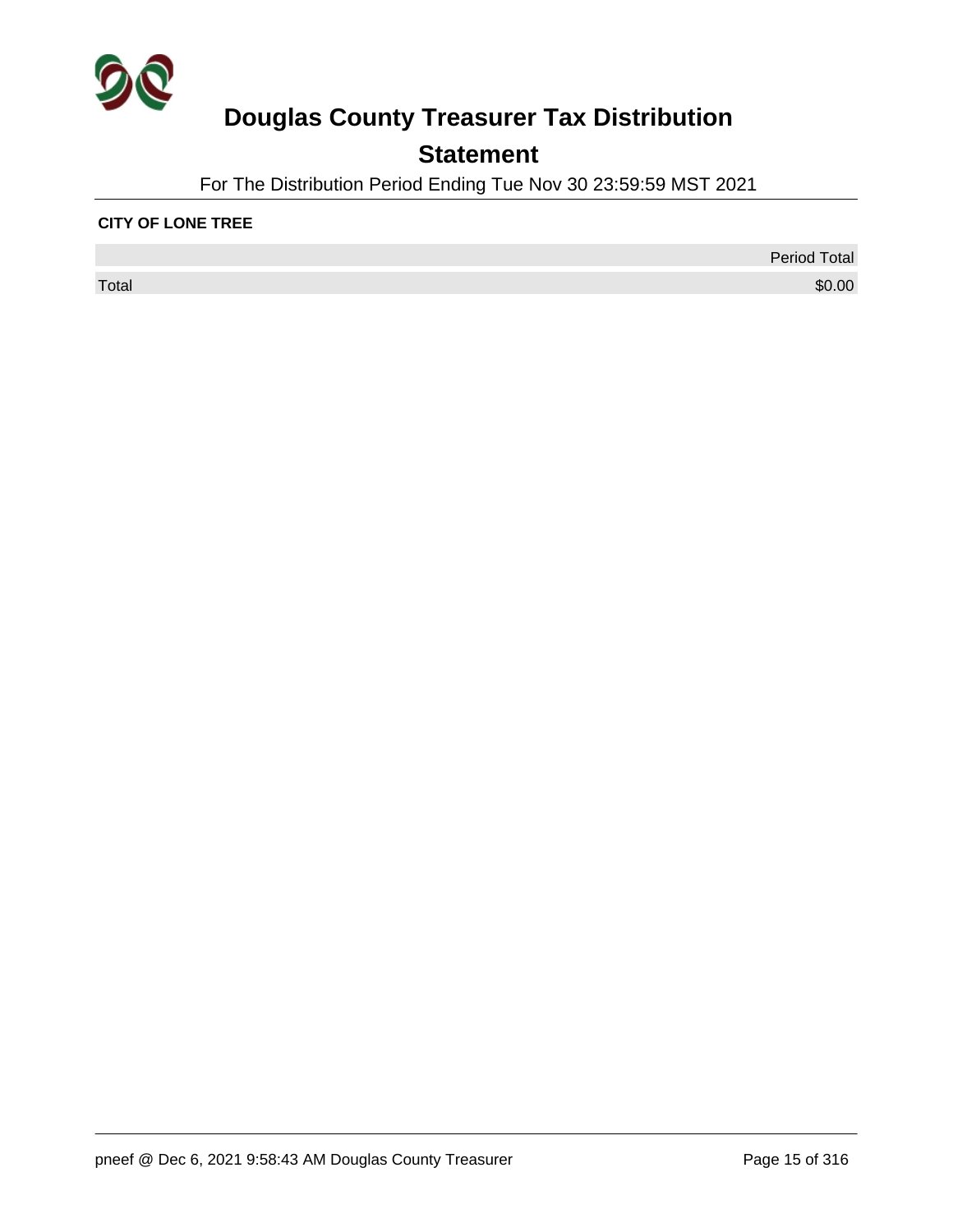

### **Statement**

For The Distribution Period Ending Tue Nov 30 23:59:59 MST 2021

#### **CITY OF CASTLE PINES**

|                                   | <b>Period Total</b> |
|-----------------------------------|---------------------|
| <b>Current Year Taxes</b>         | \$175.84            |
| <b>Current Year Interest</b>      | \$12.28             |
| Auto Ownership (SOT)              | \$7,893.71          |
| <b>Current Year Treasurer Fee</b> | (\$1.87)            |
| Total                             | \$8,079.96          |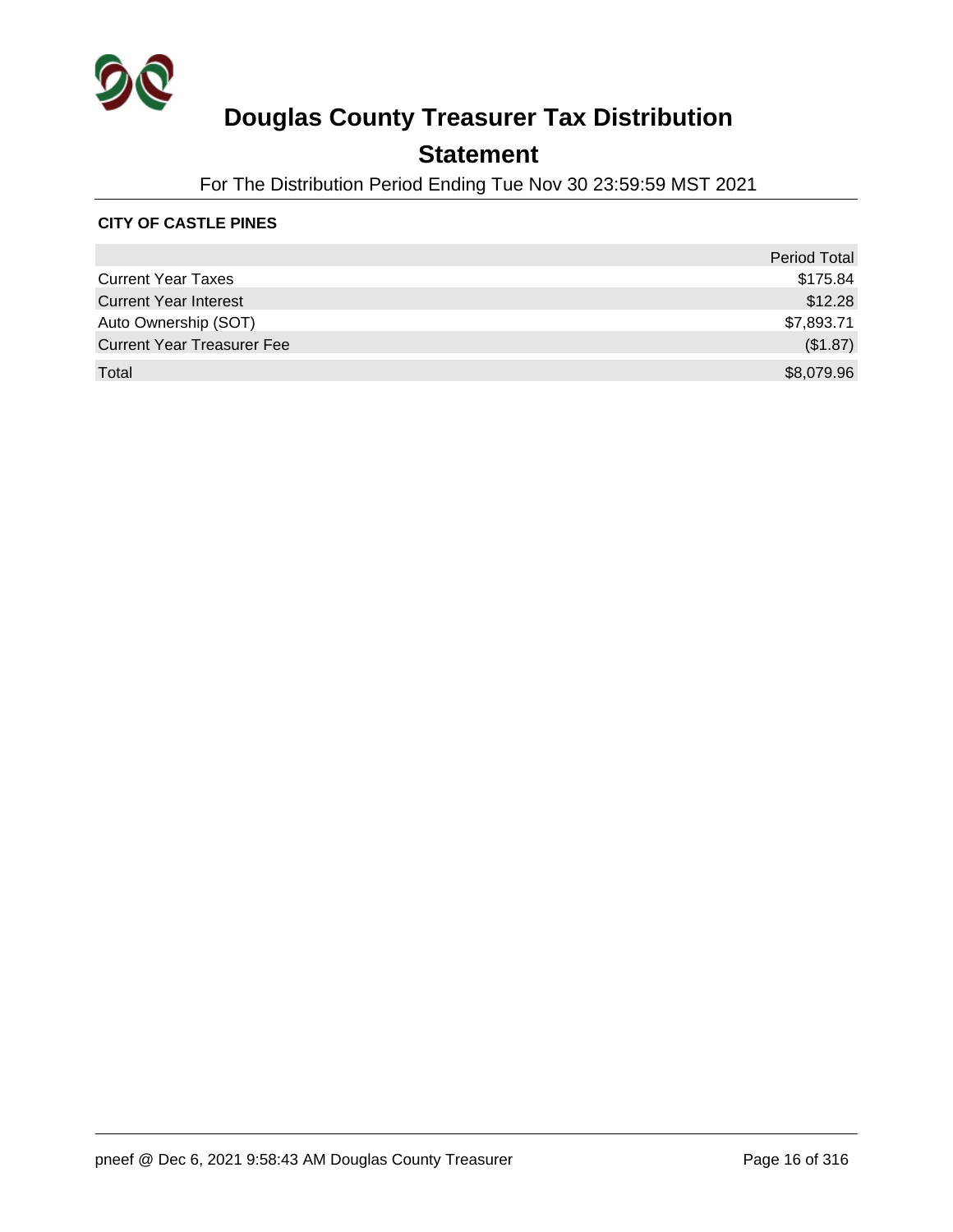

## **Statement**

For The Distribution Period Ending Tue Nov 30 23:59:59 MST 2021

#### **TOWN OF LARKSPUR SID**

 $\sf Total$   $\$0.00$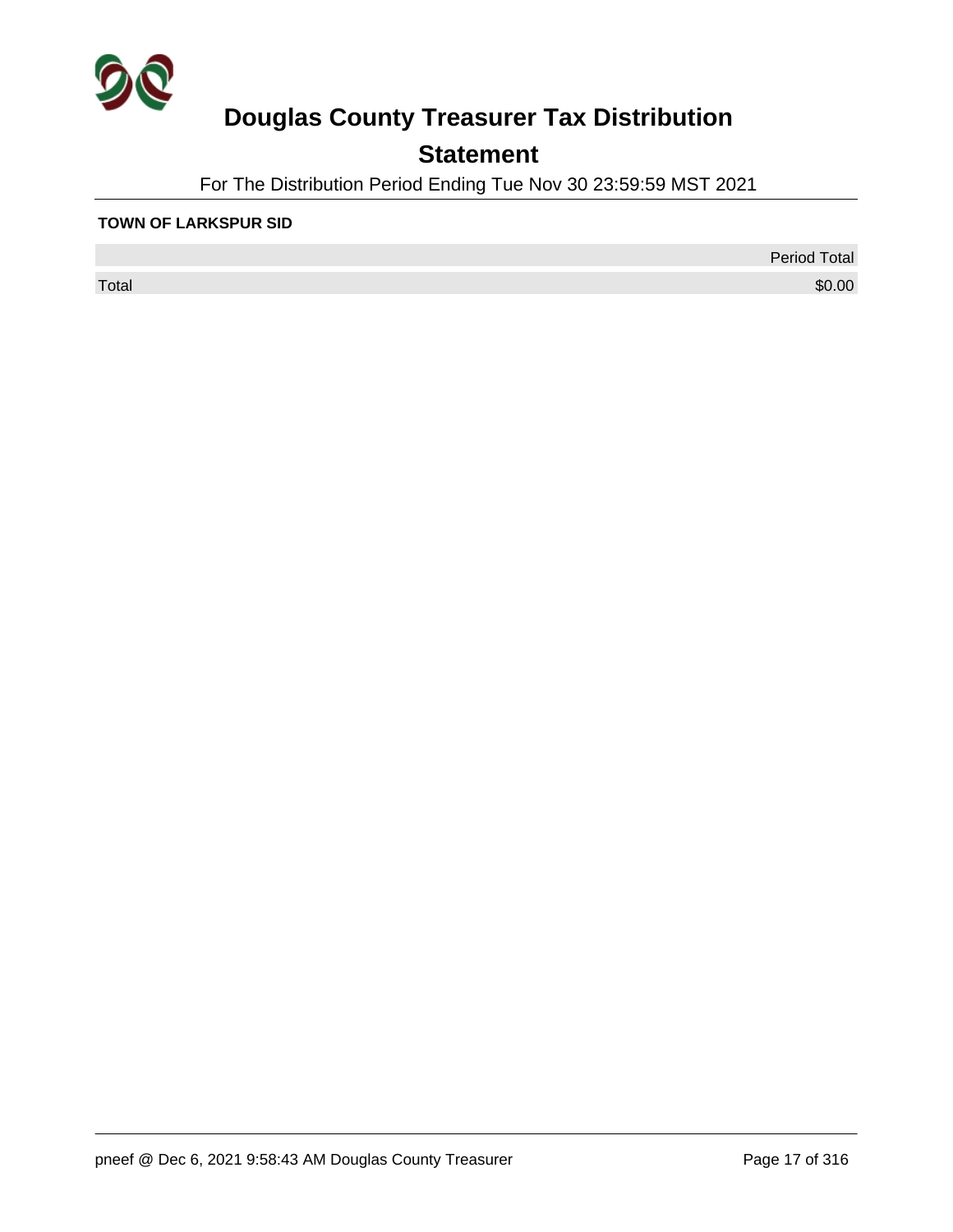

## **Statement**

For The Distribution Period Ending Tue Nov 30 23:59:59 MST 2021

#### **CITY OF LITTLETON SID**

 $\sf Total$   $\$0.00$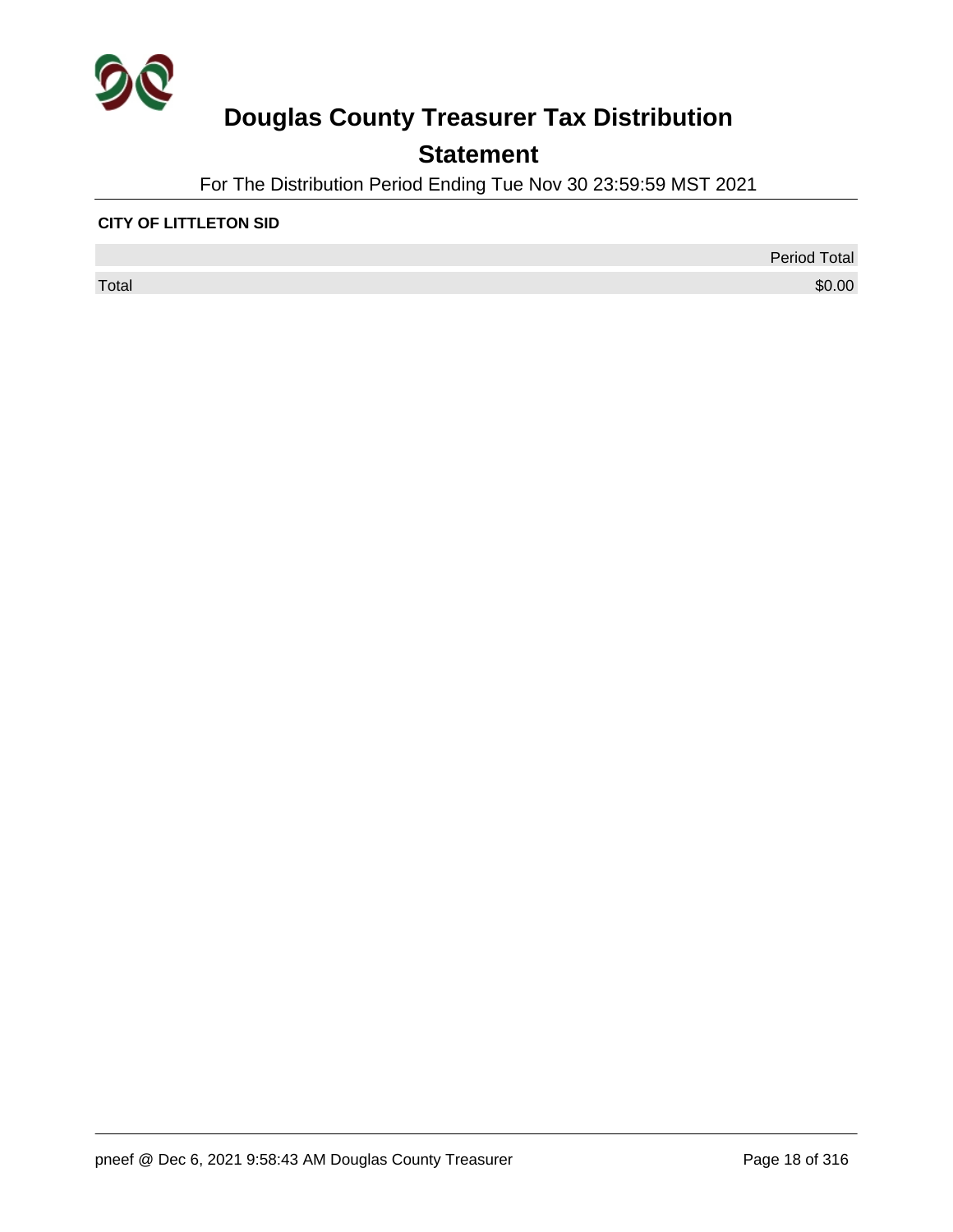

## **Statement**

For The Distribution Period Ending Tue Nov 30 23:59:59 MST 2021

#### **CASTLE PINES METRO SID**

 $\sf Total$   $\$0.00$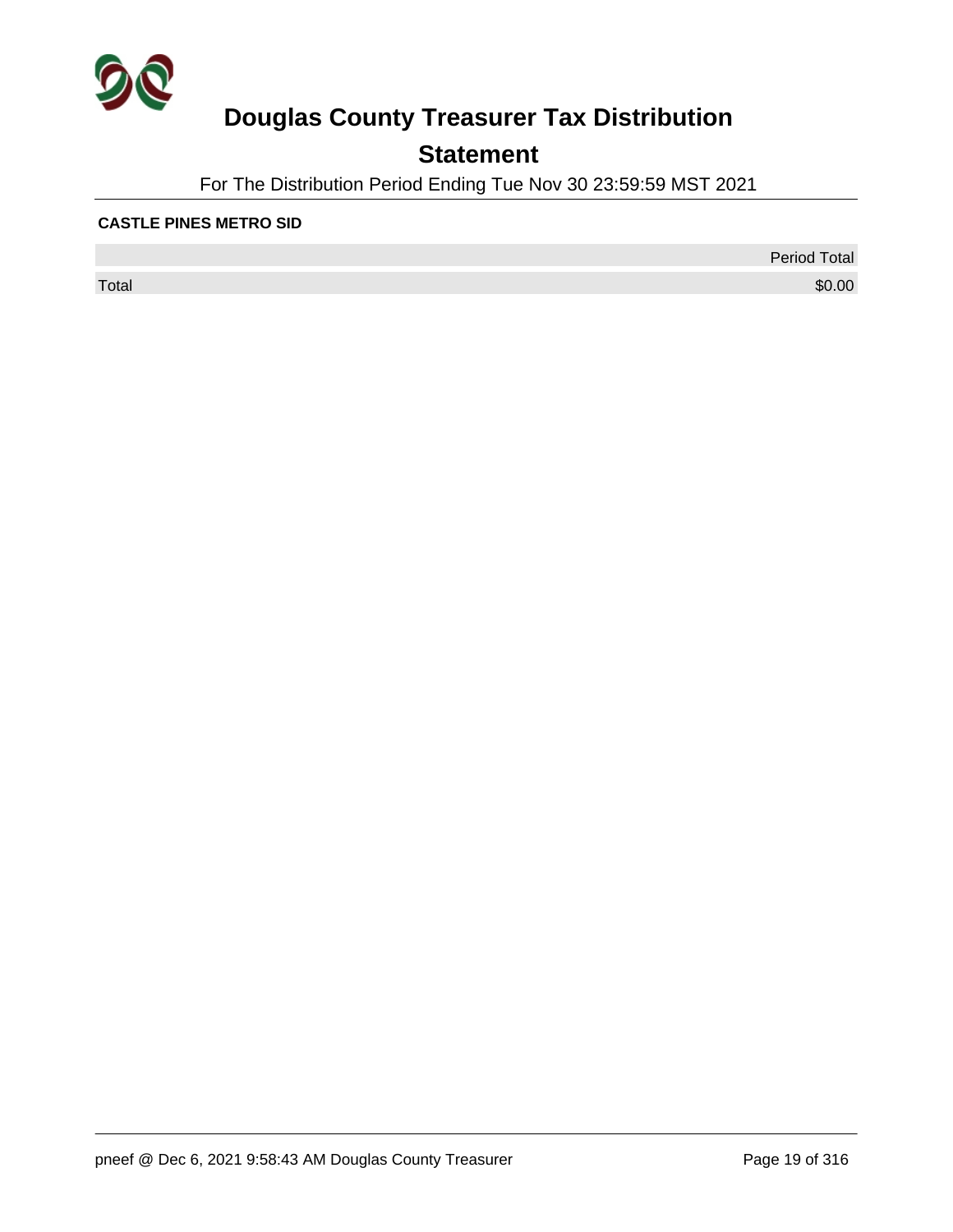

## **Statement**

For The Distribution Period Ending Tue Nov 30 23:59:59 MST 2021

#### **RAVENNA SID**

Period Total  $\sf Total$   $\$0.00$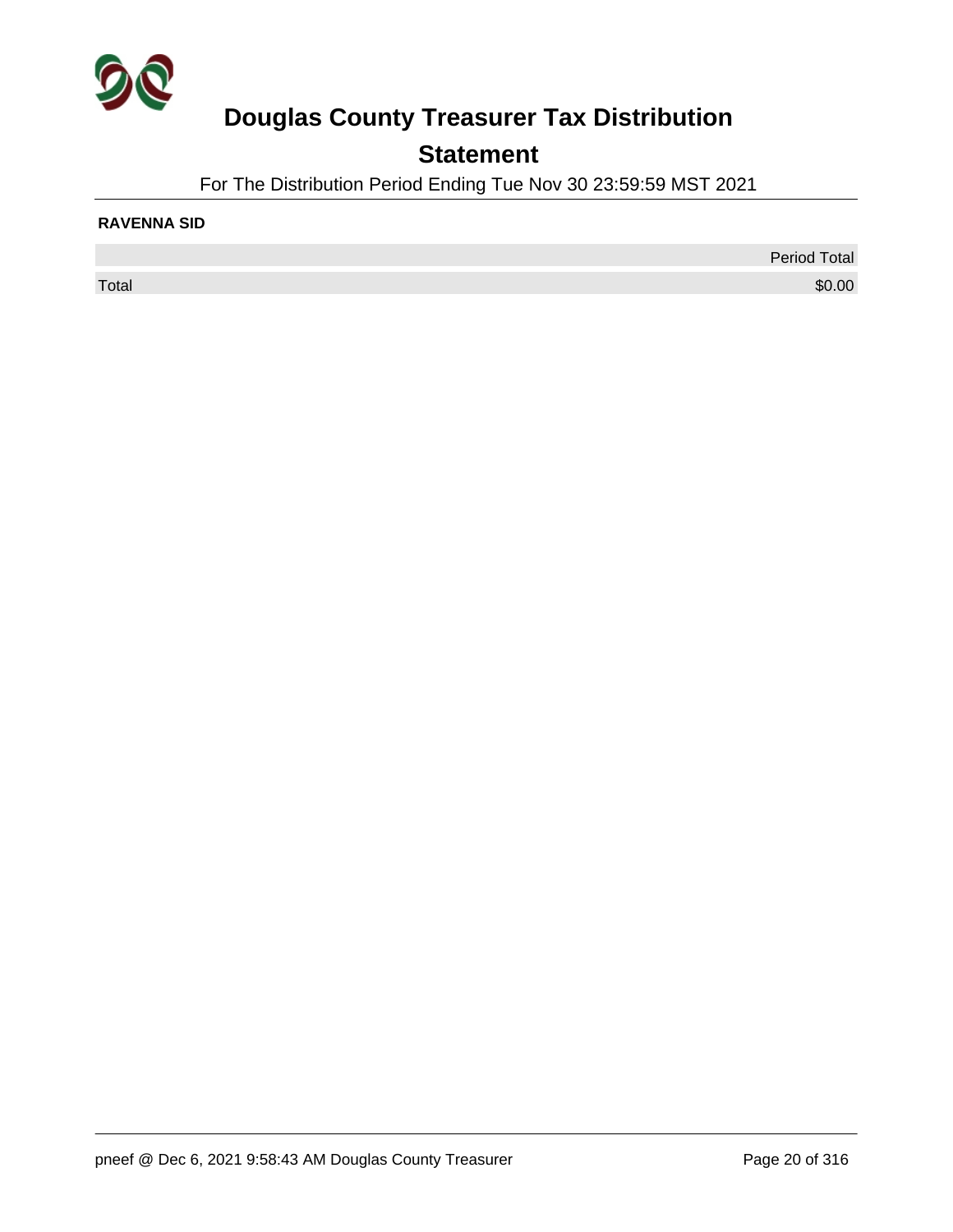

## **Statement**

For The Distribution Period Ending Tue Nov 30 23:59:59 MST 2021

#### **PINERY WATER & WASTEWATER SID**

Period Total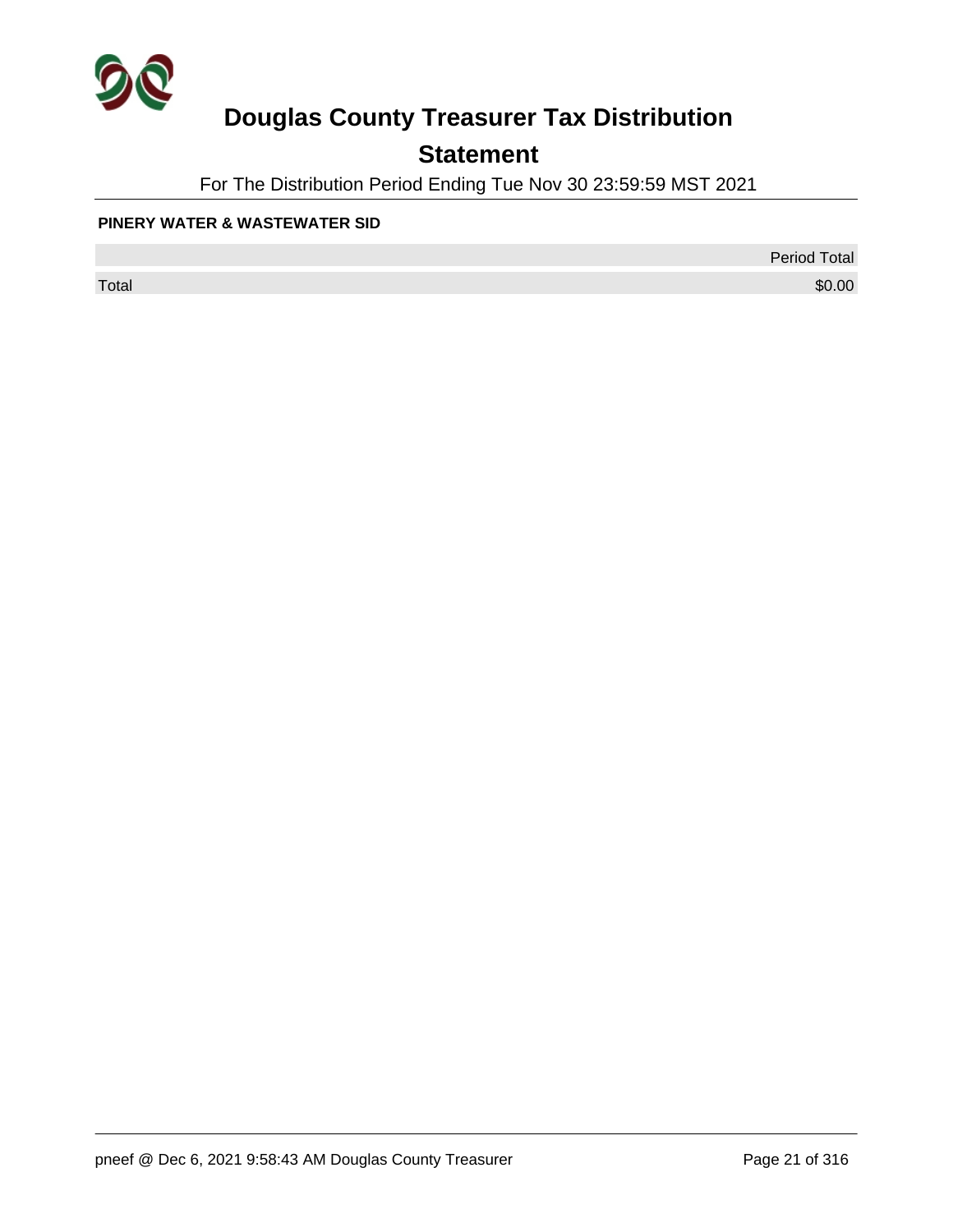

## **Statement**

For The Distribution Period Ending Tue Nov 30 23:59:59 MST 2021

#### **SEDALIA WATER & SANITATION SID**

Period Total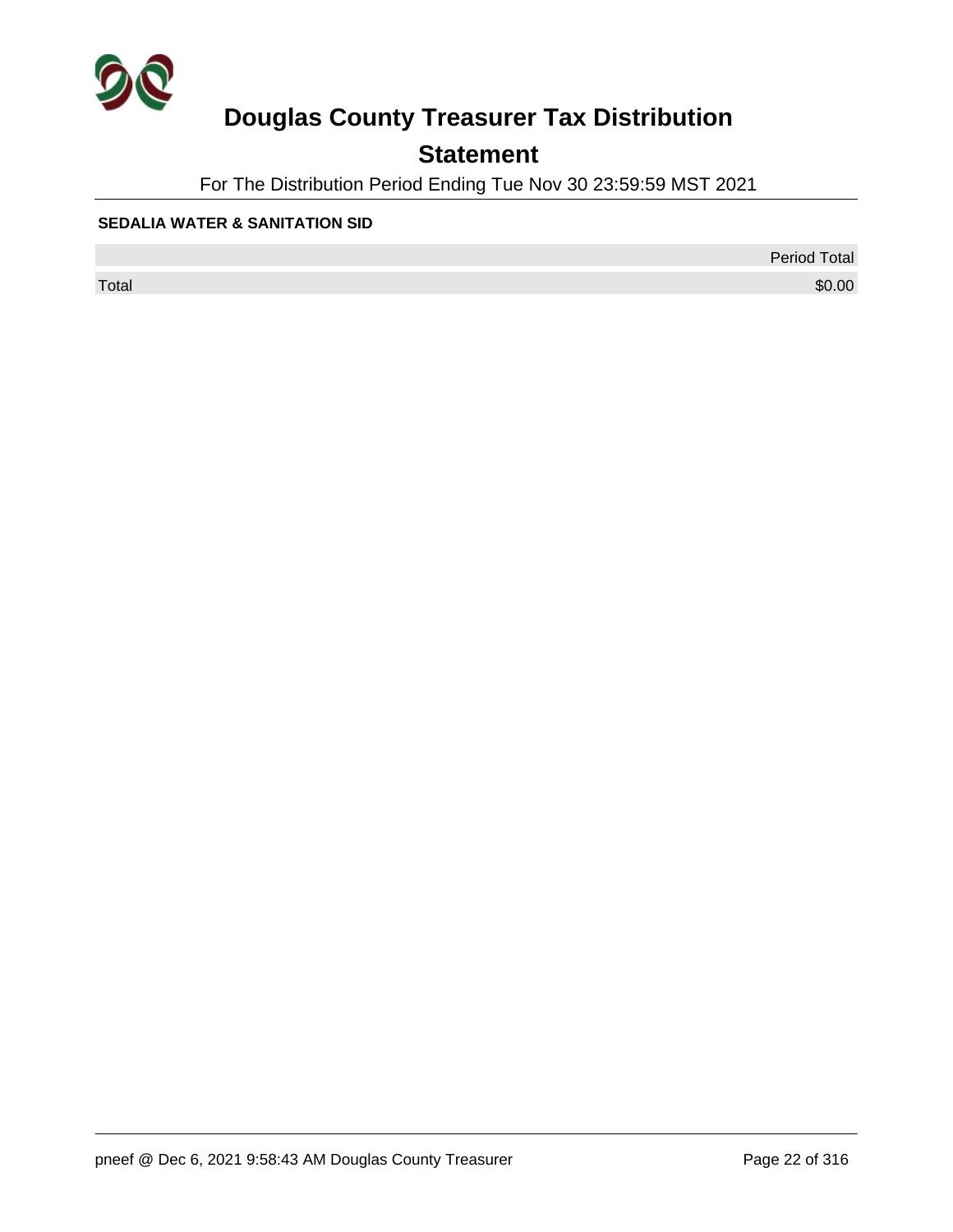

## **Statement**

For The Distribution Period Ending Tue Nov 30 23:59:59 MST 2021

#### **LONE TREE ENTERTAINMENT BID**

 $\sf Total$   $\$0.00$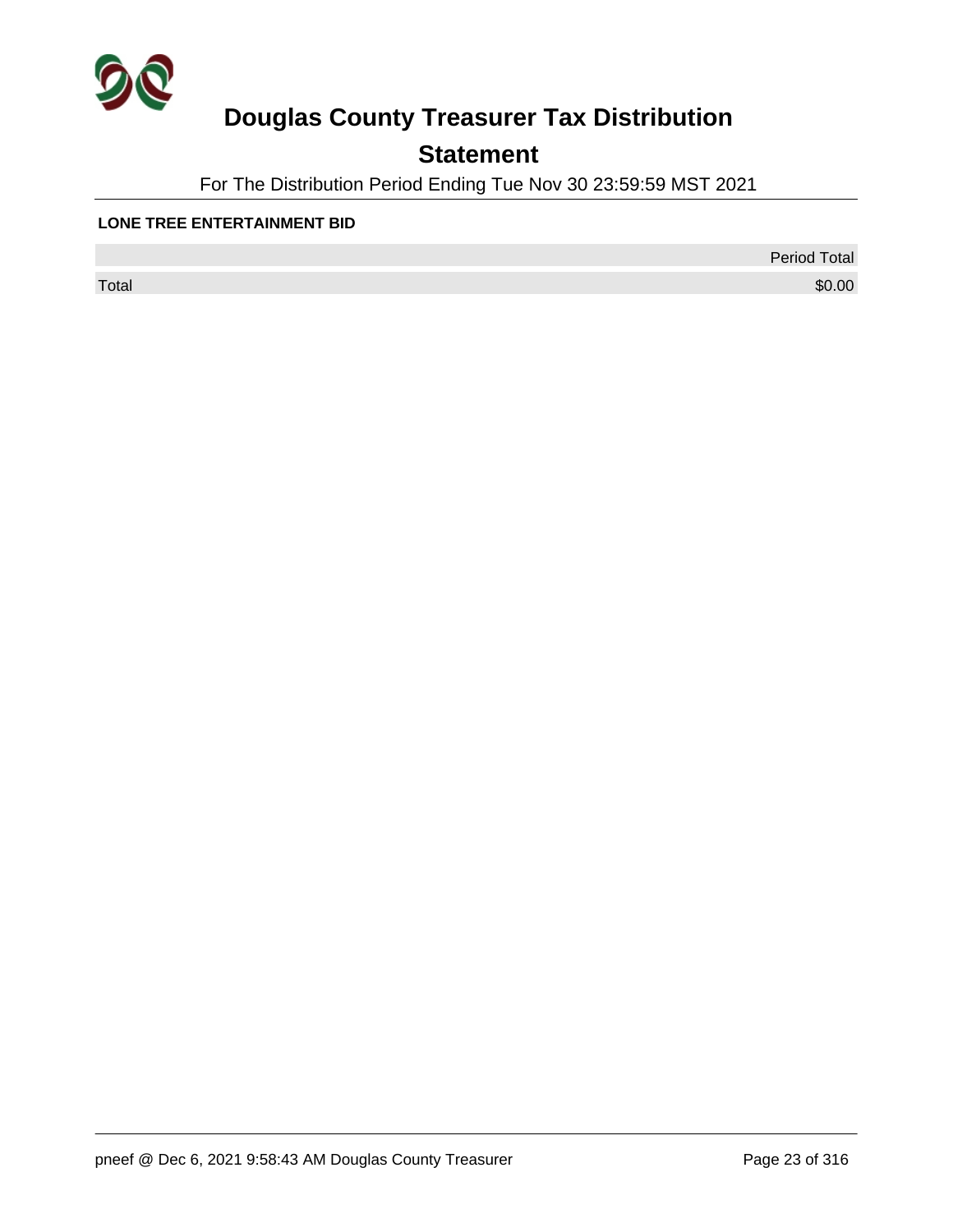

## **Statement**

For The Distribution Period Ending Tue Nov 30 23:59:59 MST 2021

#### **WESTCREEK LAKES WATER SID**

 $\sf Total$   $\$0.00$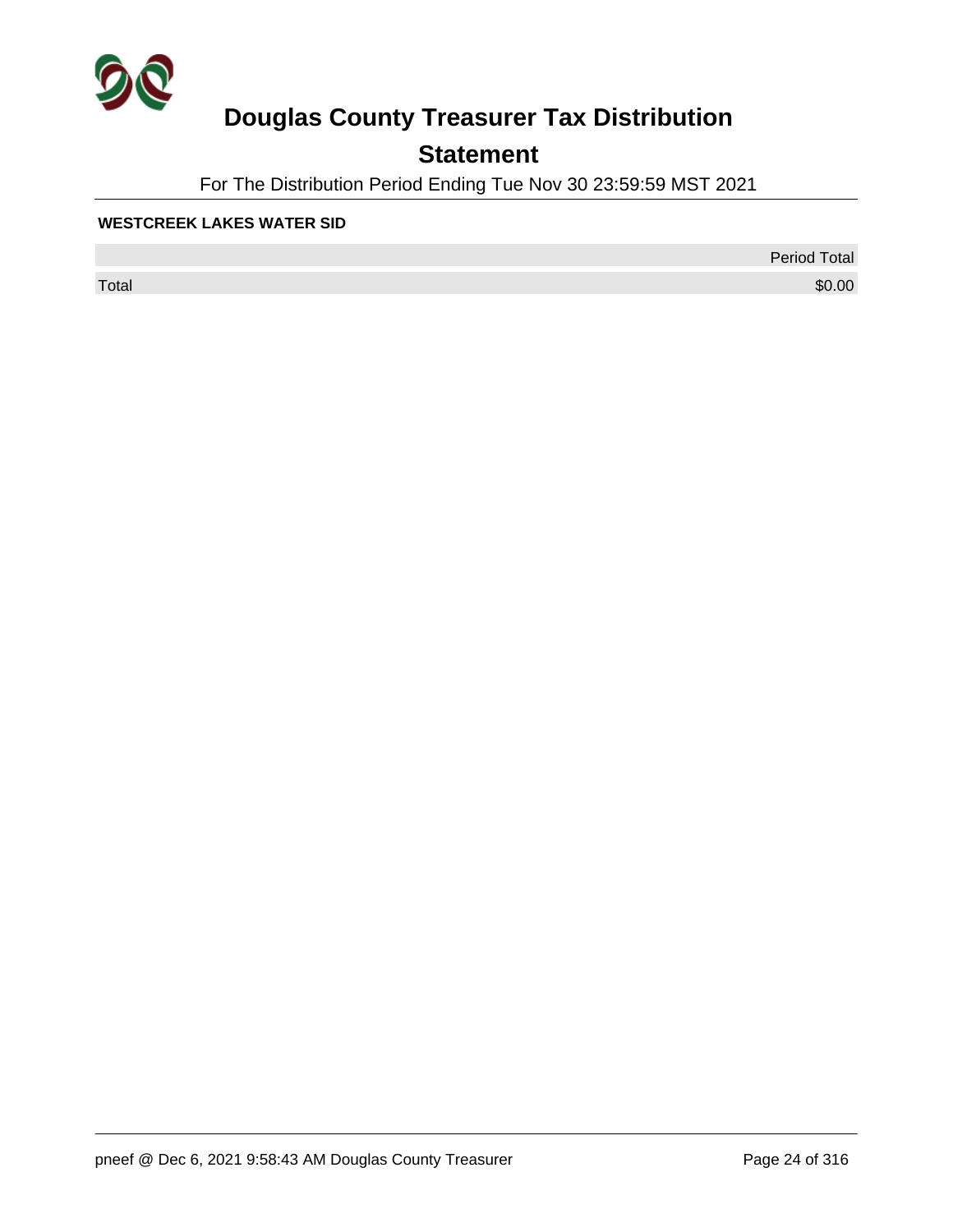

## **Statement**

For The Distribution Period Ending Tue Nov 30 23:59:59 MST 2021

#### **ROXBOROUGH WATER & SANITATION SID**

Period Total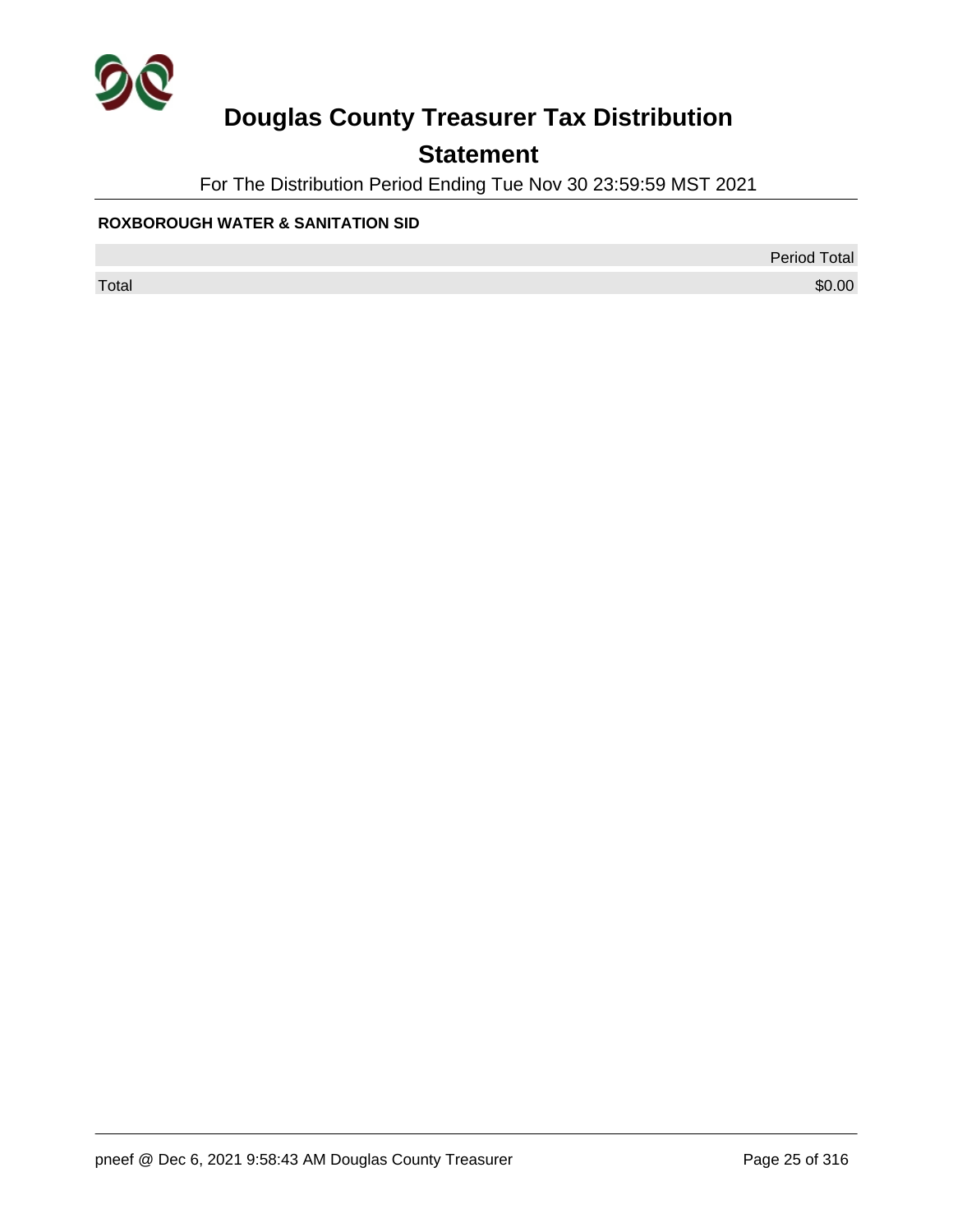

## **Statement**

For The Distribution Period Ending Tue Nov 30 23:59:59 MST 2021

#### **THUNDERBIRD WATER & SANITATION SID**

Period Total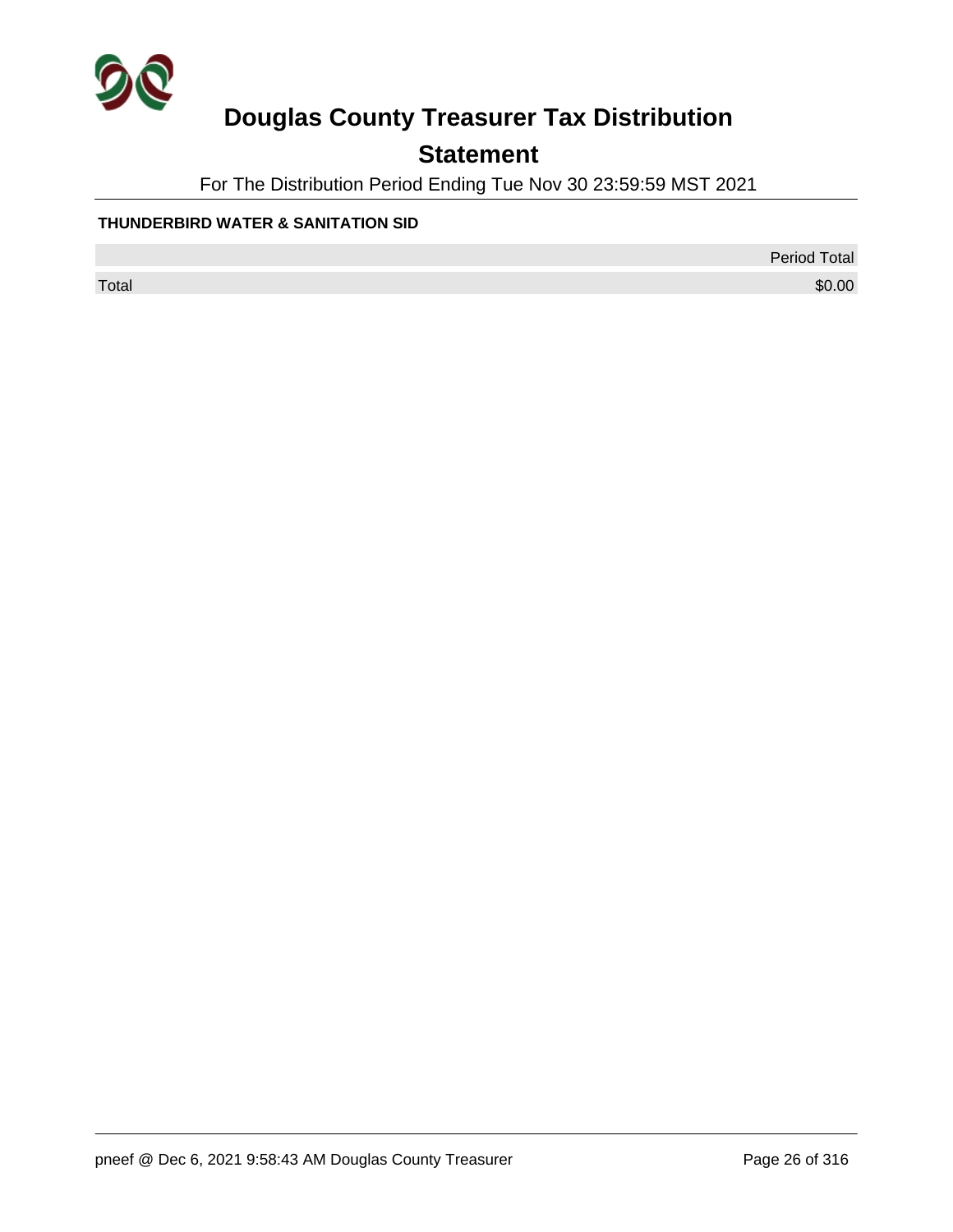

## **Statement**

For The Distribution Period Ending Tue Nov 30 23:59:59 MST 2021

#### **TOWN OF CASTLE ROCK WATER SID**

Period Total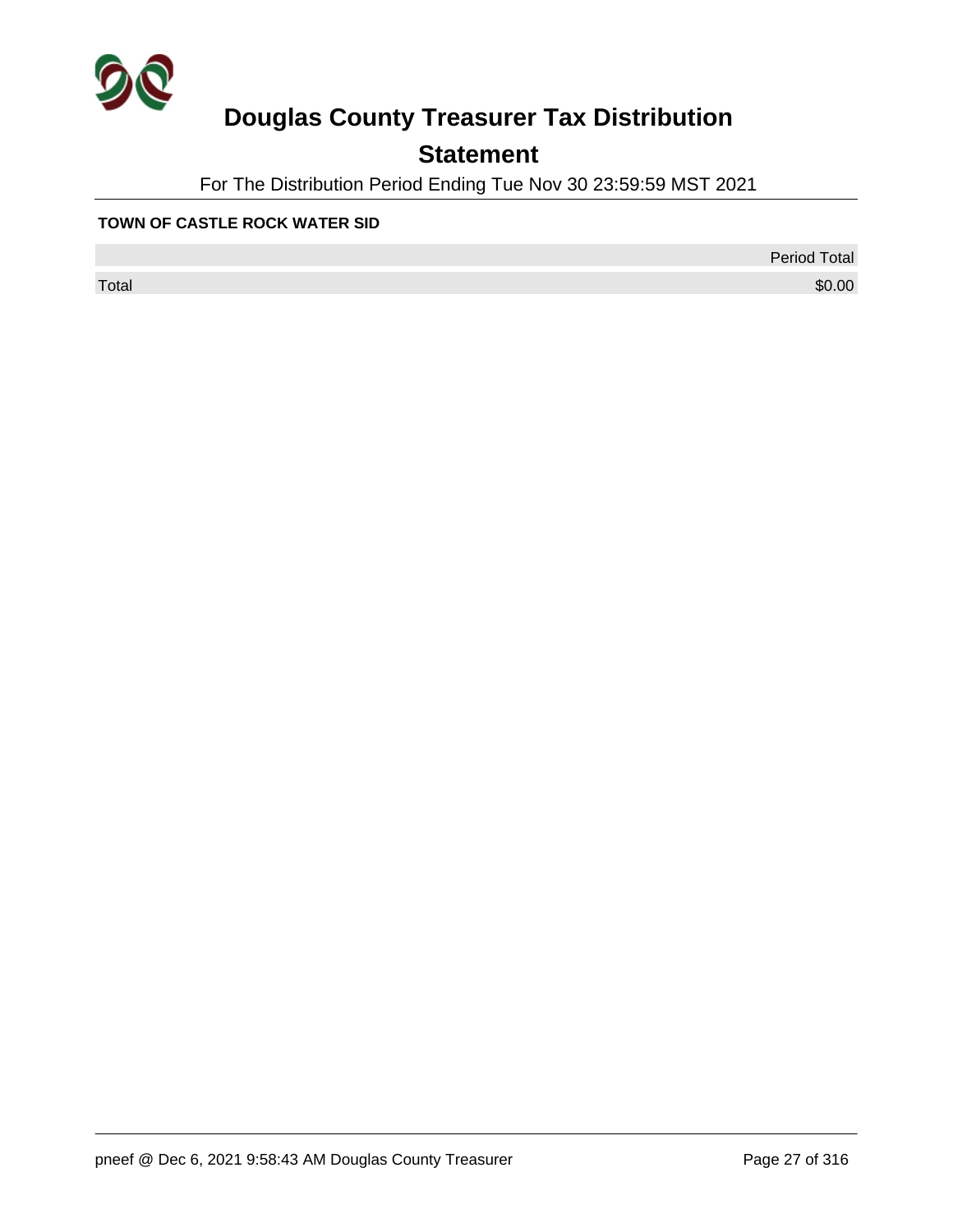

## **Statement**

For The Distribution Period Ending Tue Nov 30 23:59:59 MST 2021

#### **UNITED WATER & SANITATION SID**

Period Total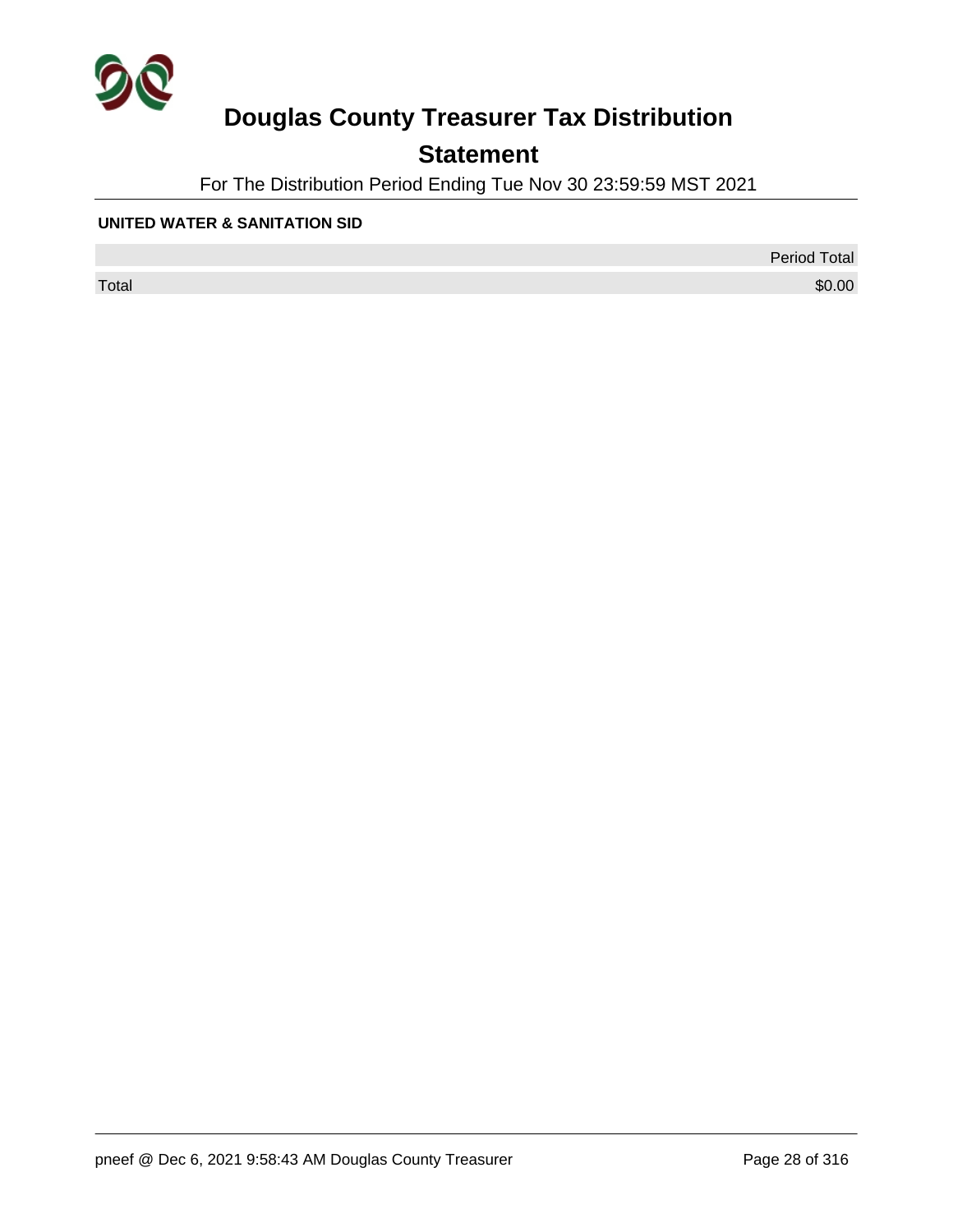

## **Statement**

For The Distribution Period Ending Tue Nov 30 23:59:59 MST 2021

#### **BELL MTN RANCH SID**

 $\sf Total$   $\$0.00$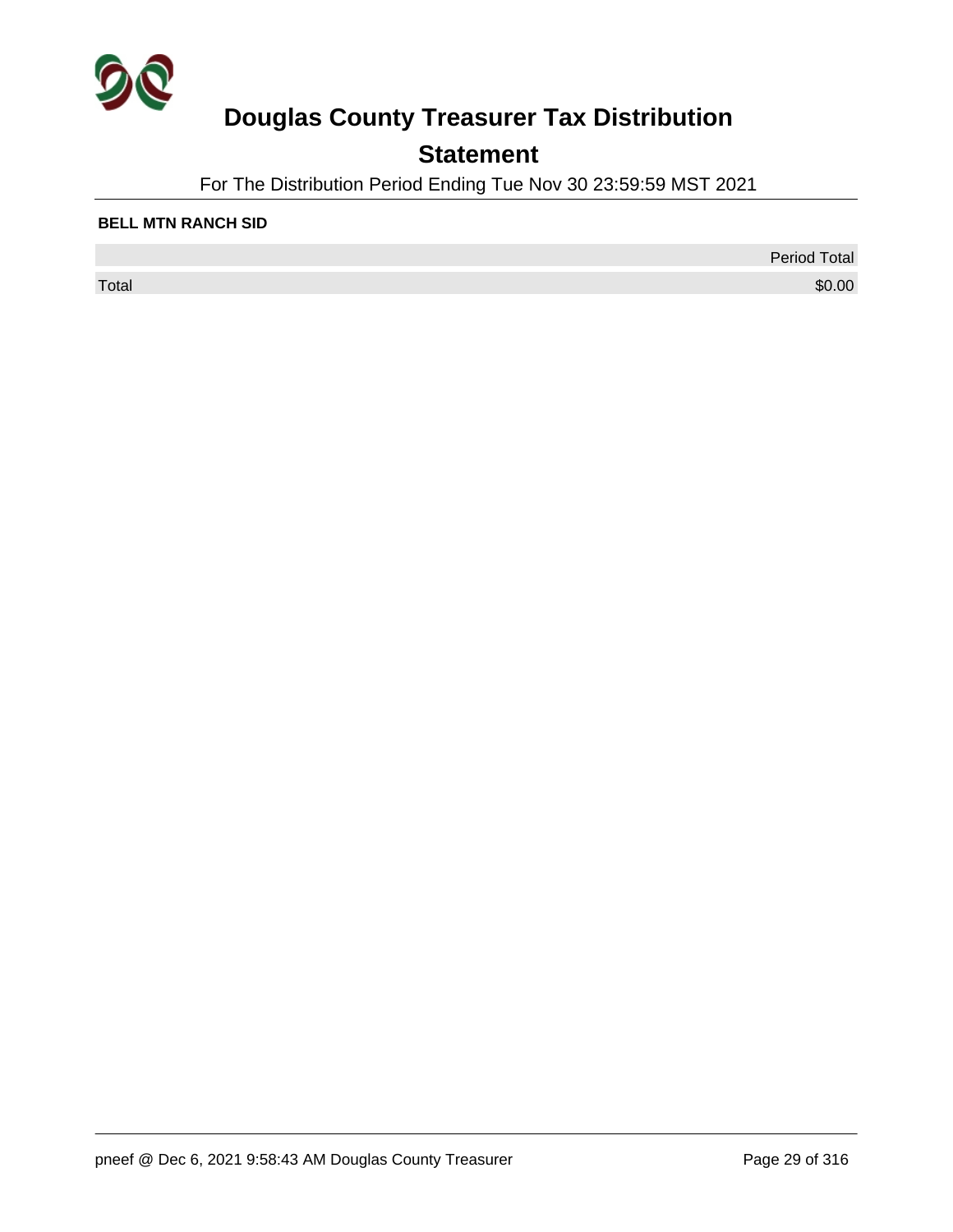

### **Statement**

For The Distribution Period Ending Tue Nov 30 23:59:59 MST 2021

#### **URBAN DRAINAGE & FLOOD CONTROL DISTRICT**

|                                         | <b>Period Total</b> |
|-----------------------------------------|---------------------|
| <b>Current Year Taxes</b>               | \$5,887.68          |
| <b>Prior Year Taxes</b>                 | \$104.35            |
| <b>Current Year TIF Expense</b>         | (\$197.50)          |
| Prior Year TIF Expense                  | (\$2.69)            |
| <b>Current Year Value Adjustment</b>    | (\$174.48)          |
| Prior Year Value Adjustment (Abatement) | (\$137.92)          |
| <b>Current Year Interest</b>            | \$395.83            |
| <b>Prior Year Interest</b>              | \$25.51             |
| Current Year Interest Value Adjustment  | (\$11.12)           |
| Prior Year Interest Value Adjustment    | (\$6.90)            |
| Auto Ownership (SOT)                    | \$39,819.92         |
| <b>Current Year Treasurer Fee</b>       | (\$88.60)           |
| <b>Prior Year Treasurer Fee</b>         | \$0.16              |
| Total                                   | \$45,614.24         |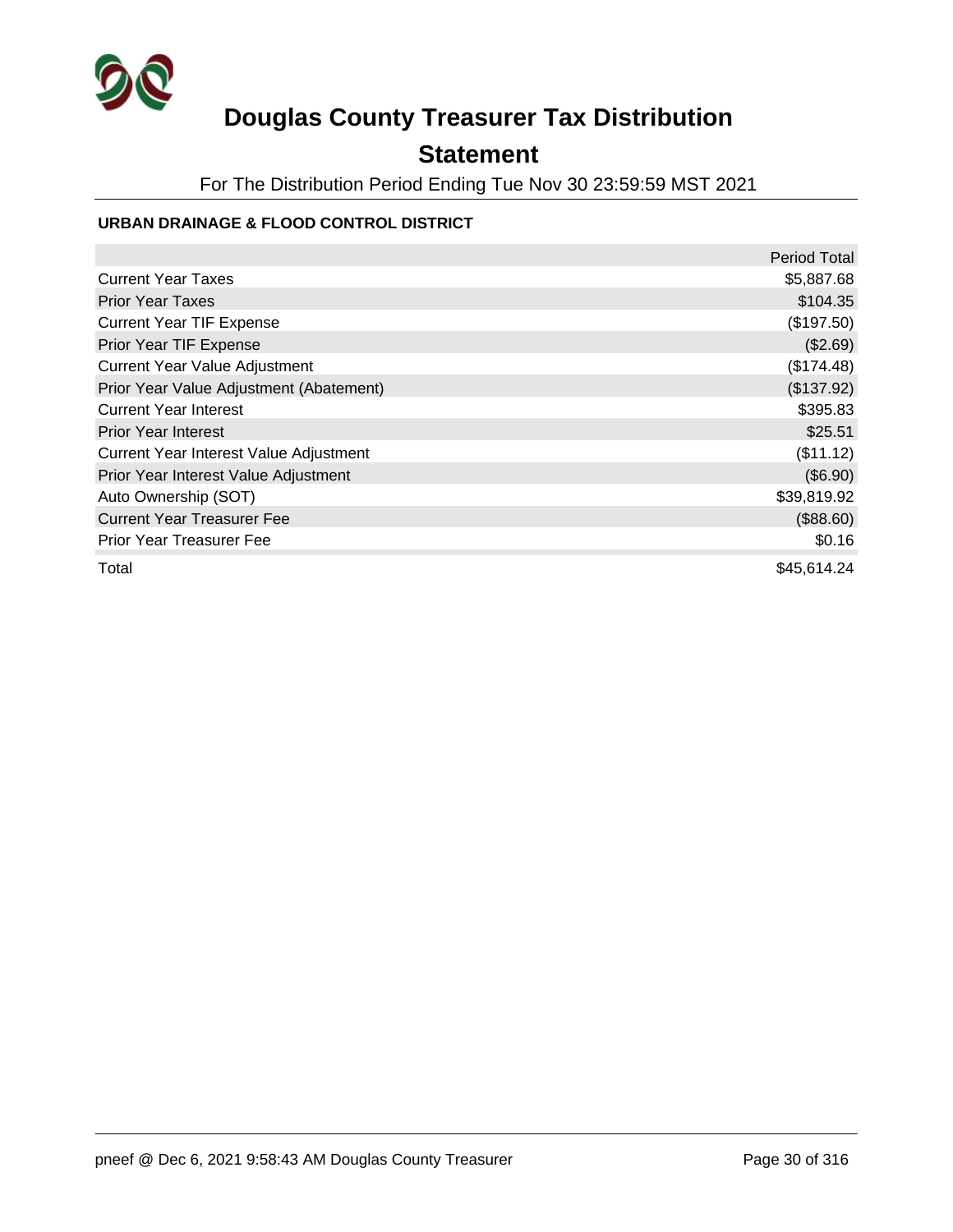

### **Statement**

For The Distribution Period Ending Tue Nov 30 23:59:59 MST 2021

#### **PERRY PARK W & S DIST**

|                                   | <b>Period Total</b> |
|-----------------------------------|---------------------|
| <b>Current Year Taxes</b>         | \$542.27            |
| <b>Prior Year Taxes</b>           | \$1.35              |
| <b>Current Year Interest</b>      | \$37.68             |
| <b>Prior Year Interest</b>        | \$0.91              |
| Auto Ownership (SOT)              | \$3,511.18          |
| <b>Current Year Treasurer Fee</b> | (\$8.70)            |
| <b>Prior Year Treasurer Fee</b>   | (\$0.03)            |
| Total                             | \$4,084.66          |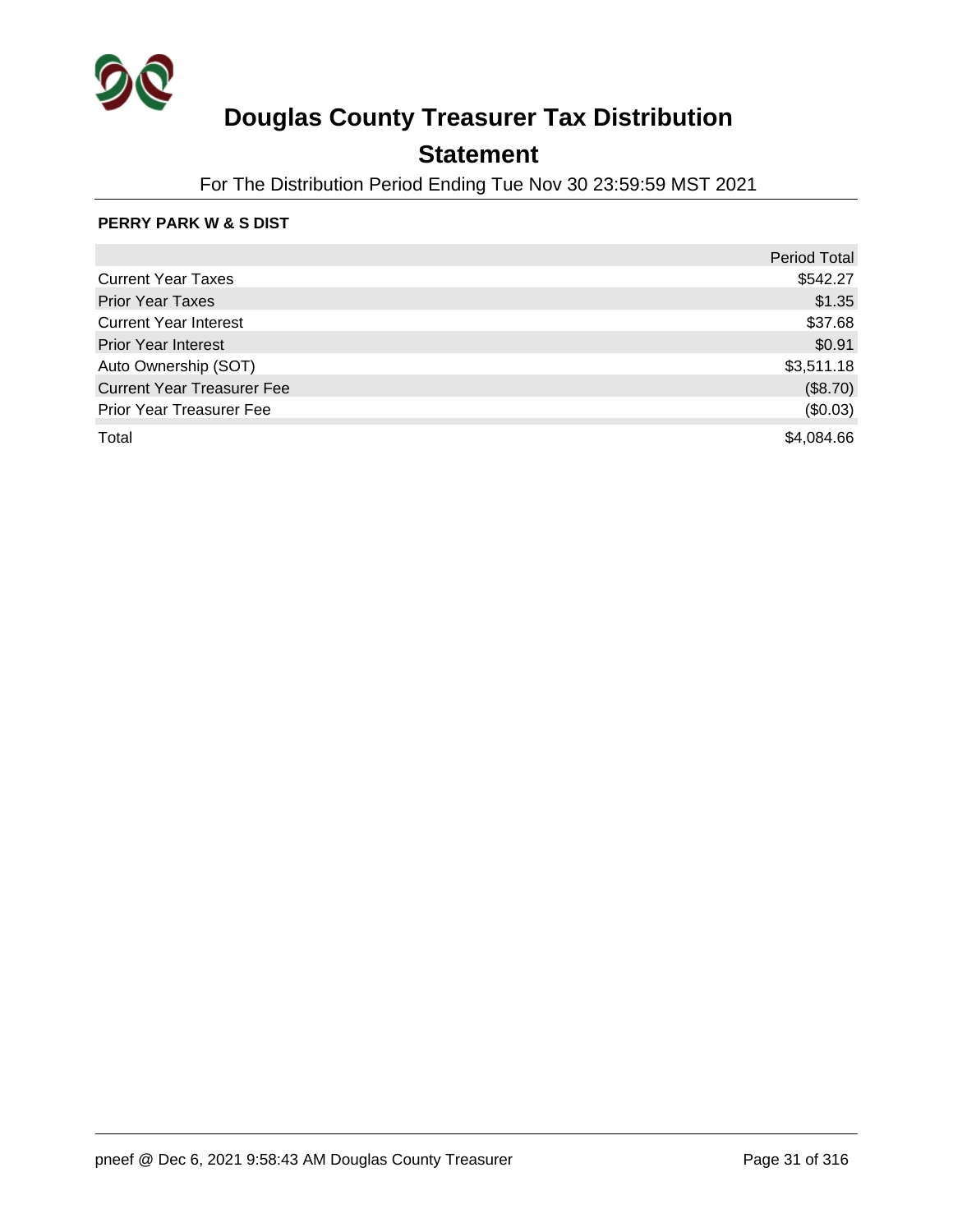

### **Statement**

For The Distribution Period Ending Tue Nov 30 23:59:59 MST 2021

#### **LARKSPUR FIRE PROT DIST**

|                                   | <b>Period Total</b> |
|-----------------------------------|---------------------|
| <b>Current Year Taxes</b>         | \$4,865.32          |
| <b>Prior Year Taxes</b>           | \$4.59              |
| <b>Current Year Interest</b>      | \$336.93            |
| <b>Prior Year Interest</b>        | \$3.11              |
| Auto Ownership (SOT)              | \$24,042.51         |
| <b>Current Year Treasurer Fee</b> | (\$78.06)           |
| <b>Prior Year Treasurer Fee</b>   | (\$0.12)            |
| Total                             | \$29,174.28         |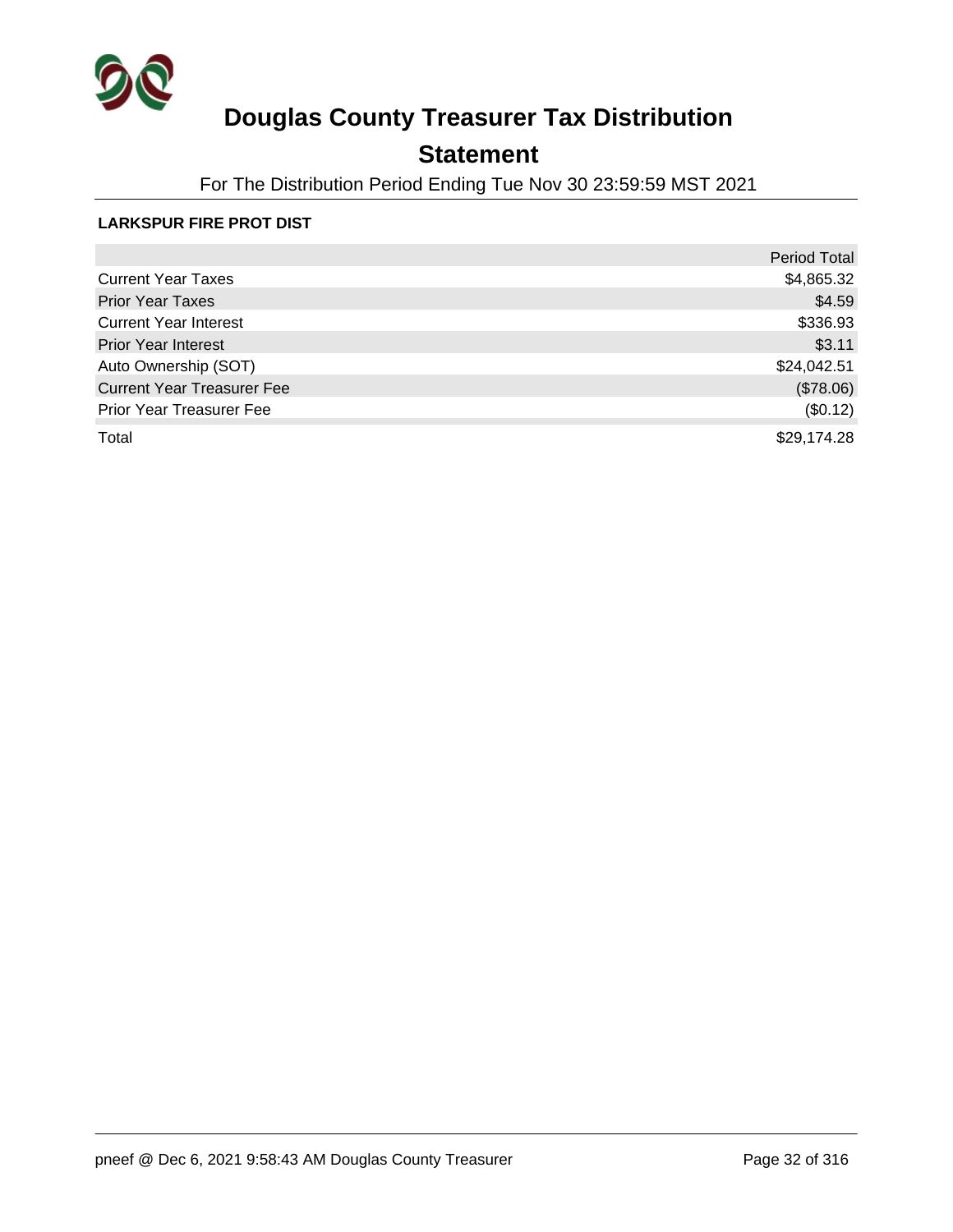

### **Statement**

For The Distribution Period Ending Tue Nov 30 23:59:59 MST 2021

#### **PERRY PARK METRO DIST**

|                                   | <b>Period Total</b> |
|-----------------------------------|---------------------|
| <b>Current Year Taxes</b>         | \$456.03            |
| <b>Current Year Interest</b>      | \$31.63             |
| Auto Ownership (SOT)              | \$1,487.36          |
| <b>Current Year Treasurer Fee</b> | (\$7.31)            |
| Total                             | \$1,967.71          |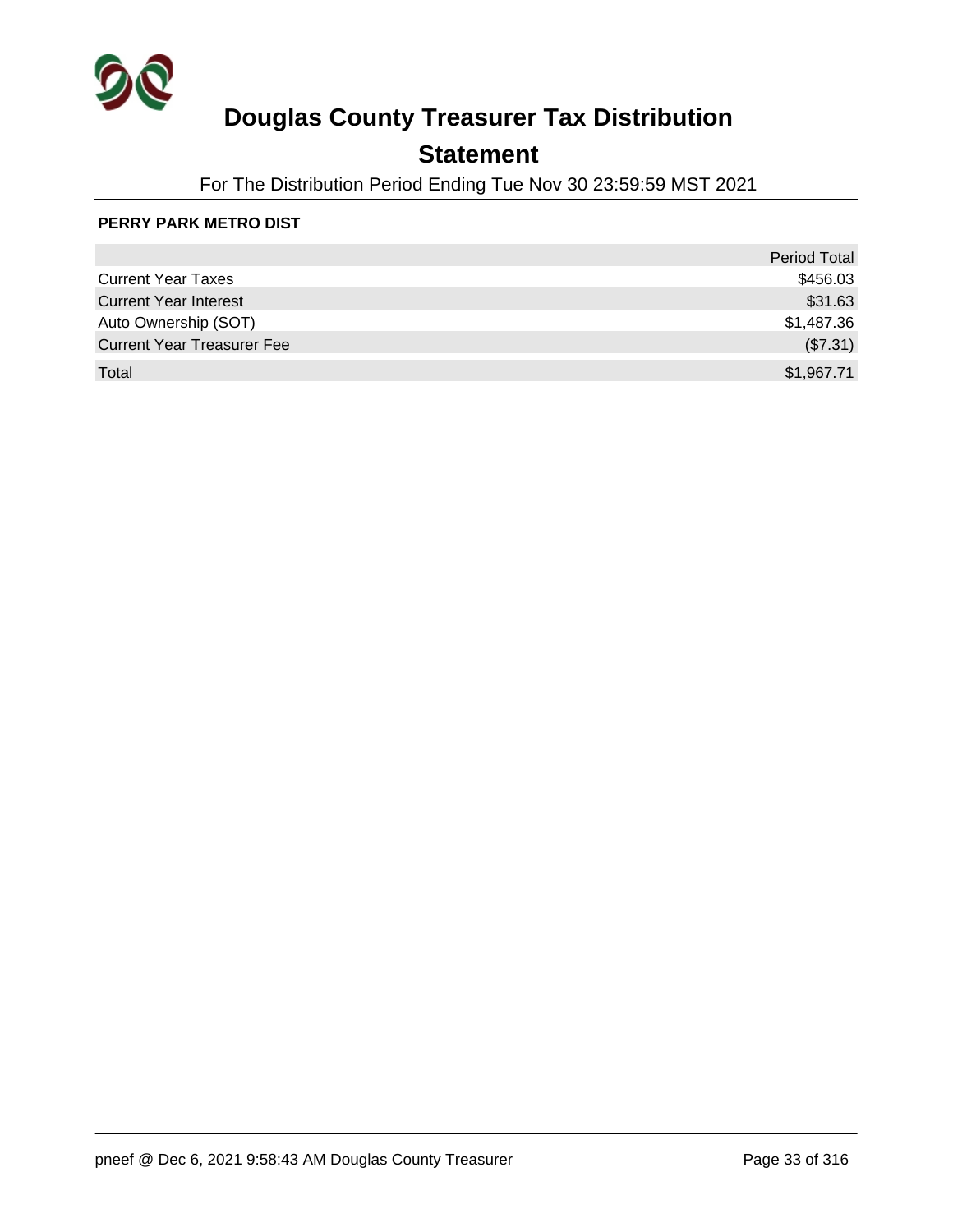

### **Statement**

For The Distribution Period Ending Tue Nov 30 23:59:59 MST 2021

#### **ROXBOROUGH PARK WATER & SAN**

|                                   | <b>Period Total</b> |
|-----------------------------------|---------------------|
| <b>Current Year Taxes</b>         | \$1,405.73          |
| <b>Current Year Interest</b>      | \$97.36             |
| Auto Ownership (SOT)              | \$12,484.48         |
| <b>Current Year Treasurer Fee</b> | (\$22.55)           |
| Total                             | \$13,965.02         |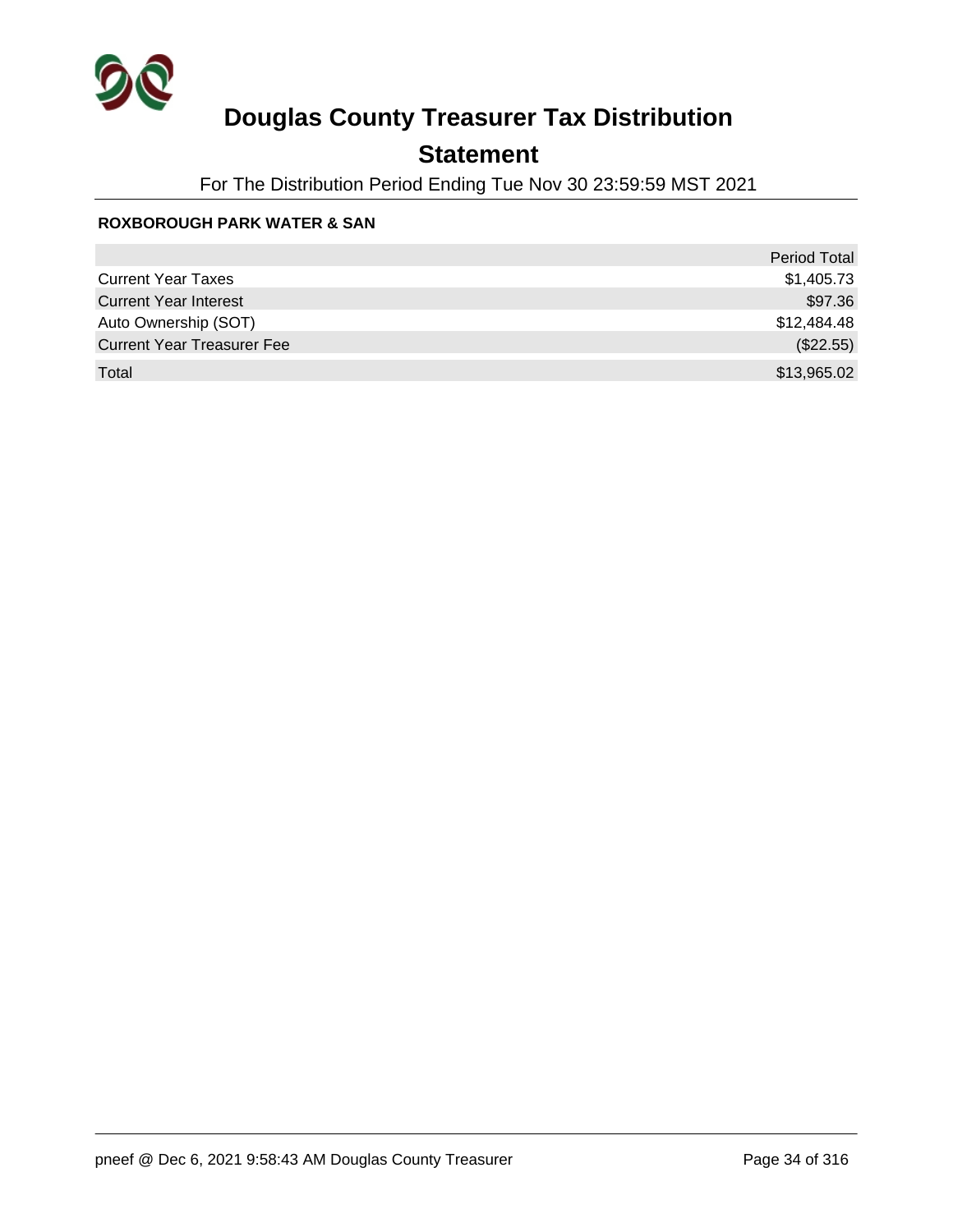

## **Statement**

For The Distribution Period Ending Tue Nov 30 23:59:59 MST 2021

#### **FRANKTOWN FIRE PROTECTION**

|                                        | <b>Period Total</b> |
|----------------------------------------|---------------------|
| <b>Current Year Taxes</b>              | \$4,783.27          |
| <b>Prior Year Taxes</b>                | \$1.30              |
| <b>Current Year Value Adjustment</b>   | (\$1,422.45)        |
| <b>Current Year Interest</b>           | \$297.14            |
| <b>Prior Year Interest</b>             | \$36.89             |
| Current Year Interest Value Adjustment | (\$113.57)          |
| Auto Ownership (SOT)                   | \$22,513.70         |
| <b>Current Year Treasurer Fee</b>      | (\$54.87)           |
| <b>Prior Year Treasurer Fee</b>        | (\$0.58)            |
| Total                                  | \$26,040.83         |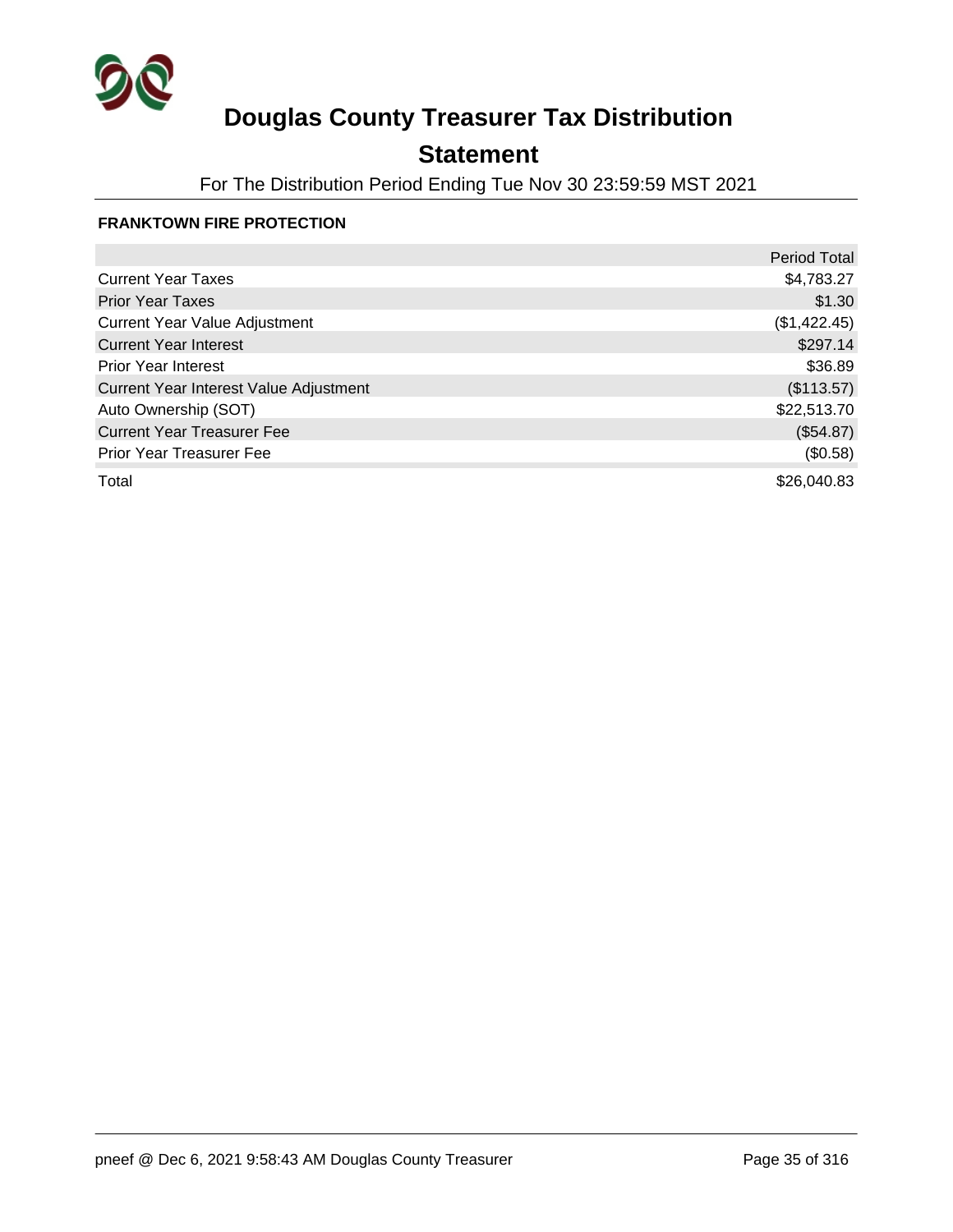

## **Statement**

For The Distribution Period Ending Tue Nov 30 23:59:59 MST 2021

| <b>RTD</b> |                     |
|------------|---------------------|
|            | <b>Period Total</b> |
| Total      | \$0.00              |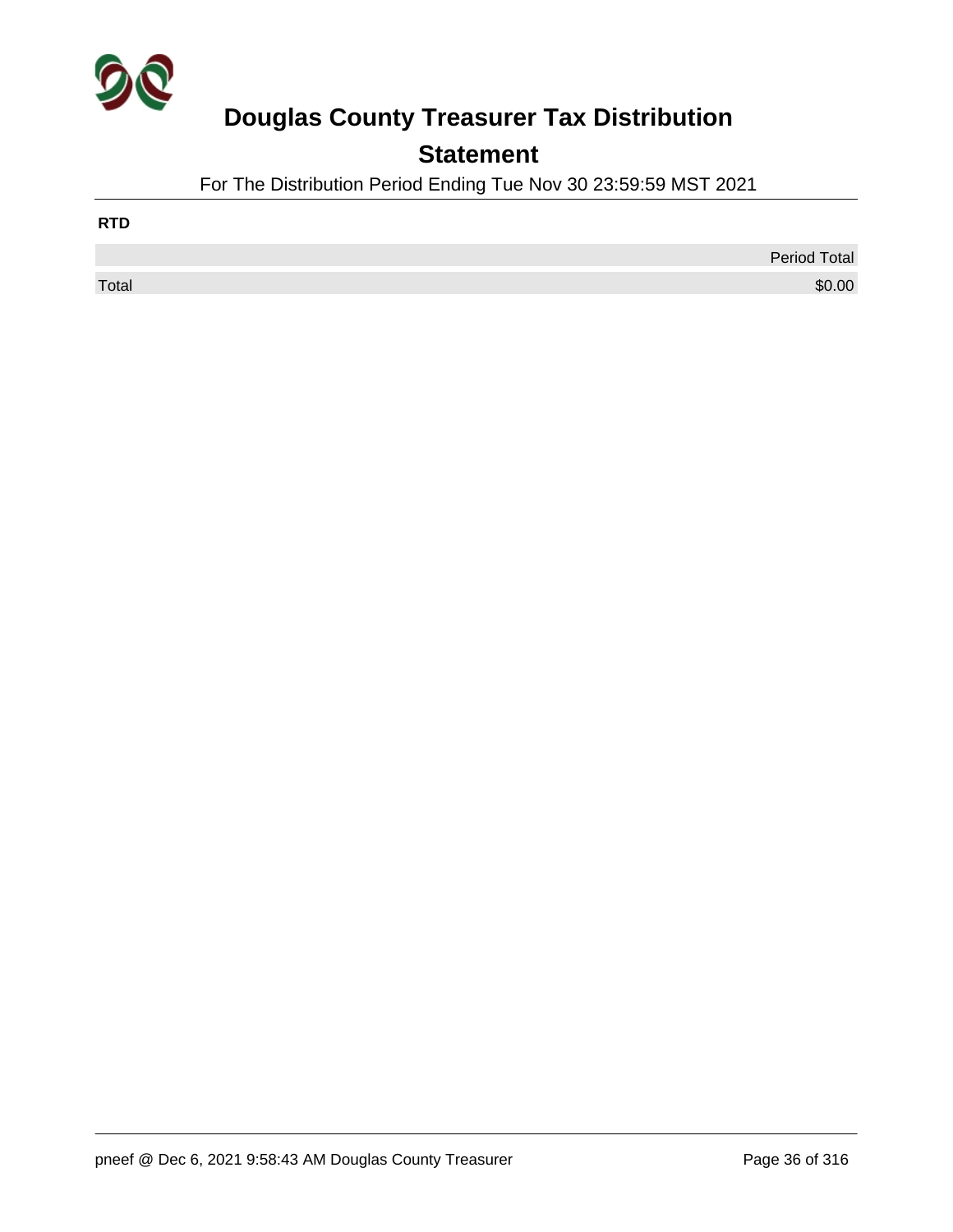

## **Statement**

For The Distribution Period Ending Tue Nov 30 23:59:59 MST 2021

#### **DEN SE SUB W & S**

 $\sf Total$   $\$0.00$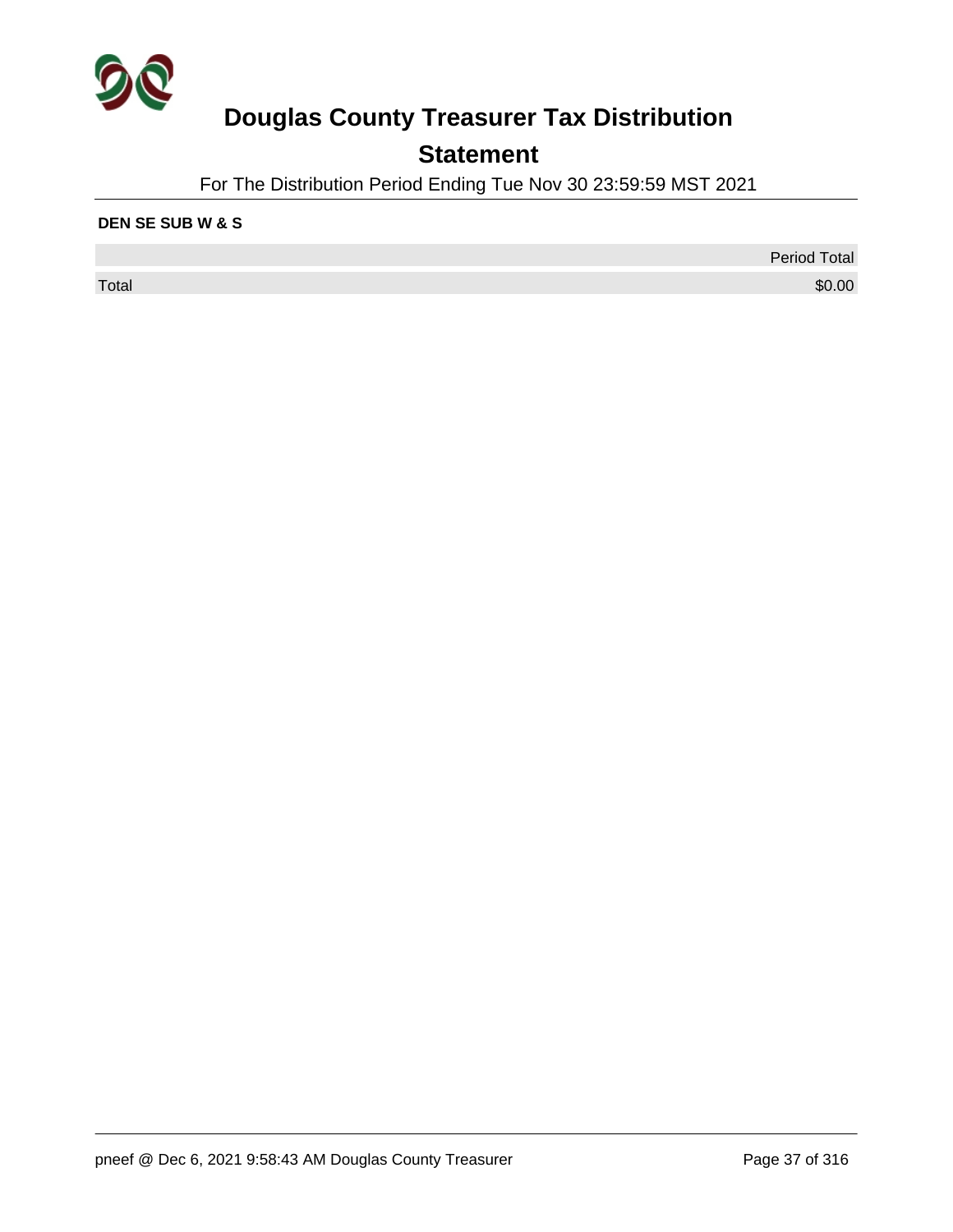

### **Statement**

For The Distribution Period Ending Tue Nov 30 23:59:59 MST 2021

#### **CEDAR HILL CMTRY DISTRICT**

|                                         | <b>Period Total</b> |
|-----------------------------------------|---------------------|
| <b>Current Year Taxes</b>               | \$315.49            |
| <b>Prior Year Taxes</b>                 | \$1.71              |
| <b>Current Year TIF Expense</b>         | (\$4.26)            |
| <b>Current Year Value Adjustment</b>    | (\$0.02)            |
| Prior Year Value Adjustment (Abatement) | (\$0.08)            |
| <b>Current Year Interest</b>            | \$20.99             |
| <b>Prior Year Interest</b>              | \$0.77              |
| Auto Ownership (SOT)                    | \$1,532.55          |
| <b>Current Year Treasurer Fee</b>       | (\$4.97)            |
| <b>Prior Year Treasurer Fee</b>         | (\$0.03)            |
| <b>Cedar Hill Cemetery Plots</b>        | \$73,700.00         |
| Total                                   | \$75,562.15         |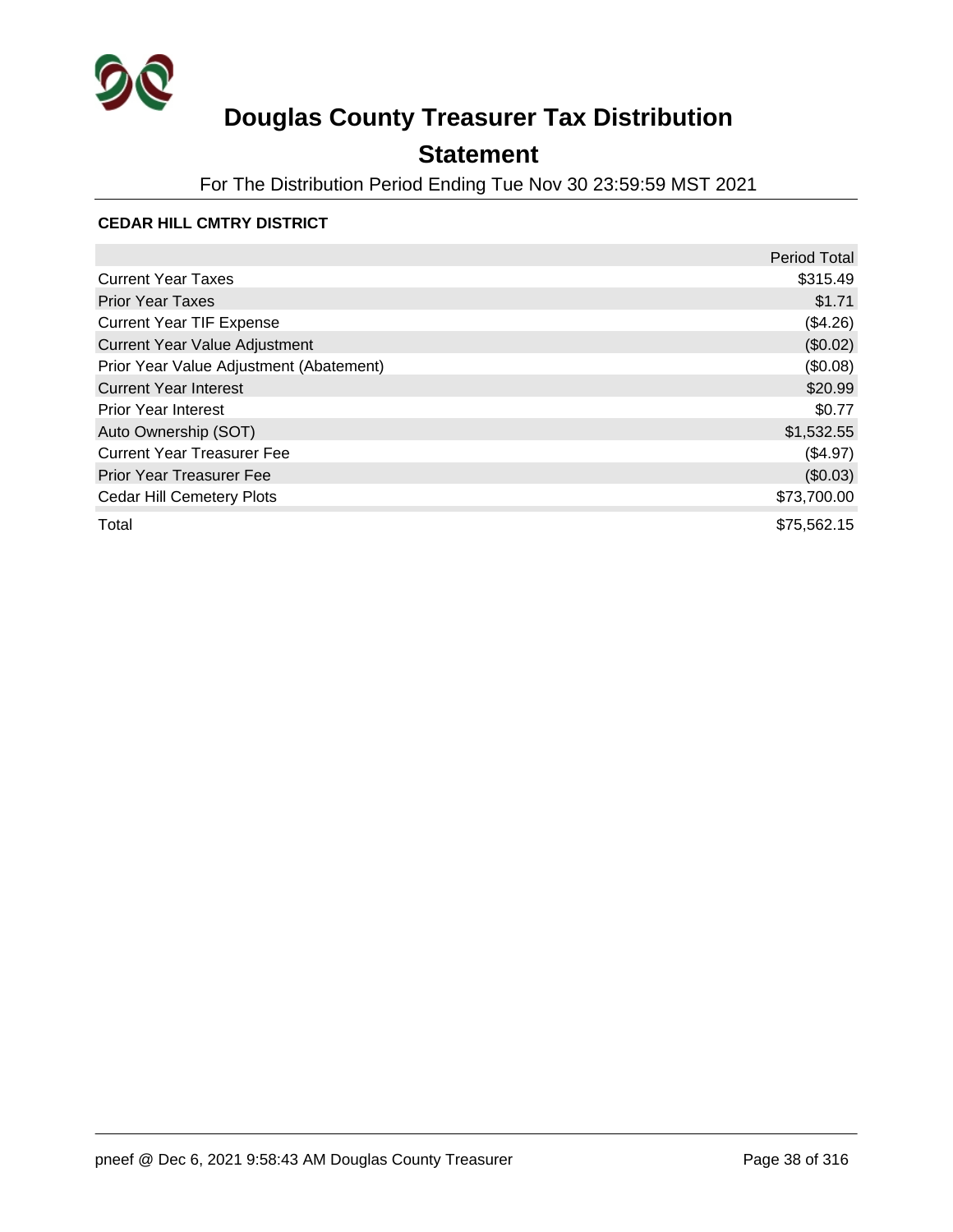

### **Statement**

For The Distribution Period Ending Tue Nov 30 23:59:59 MST 2021

#### **CASTLETON W & S**

|                      | <b>Period Total</b> |
|----------------------|---------------------|
| Auto Ownership (SOT) | \$1,210.62          |
| Total                | \$1,210.62          |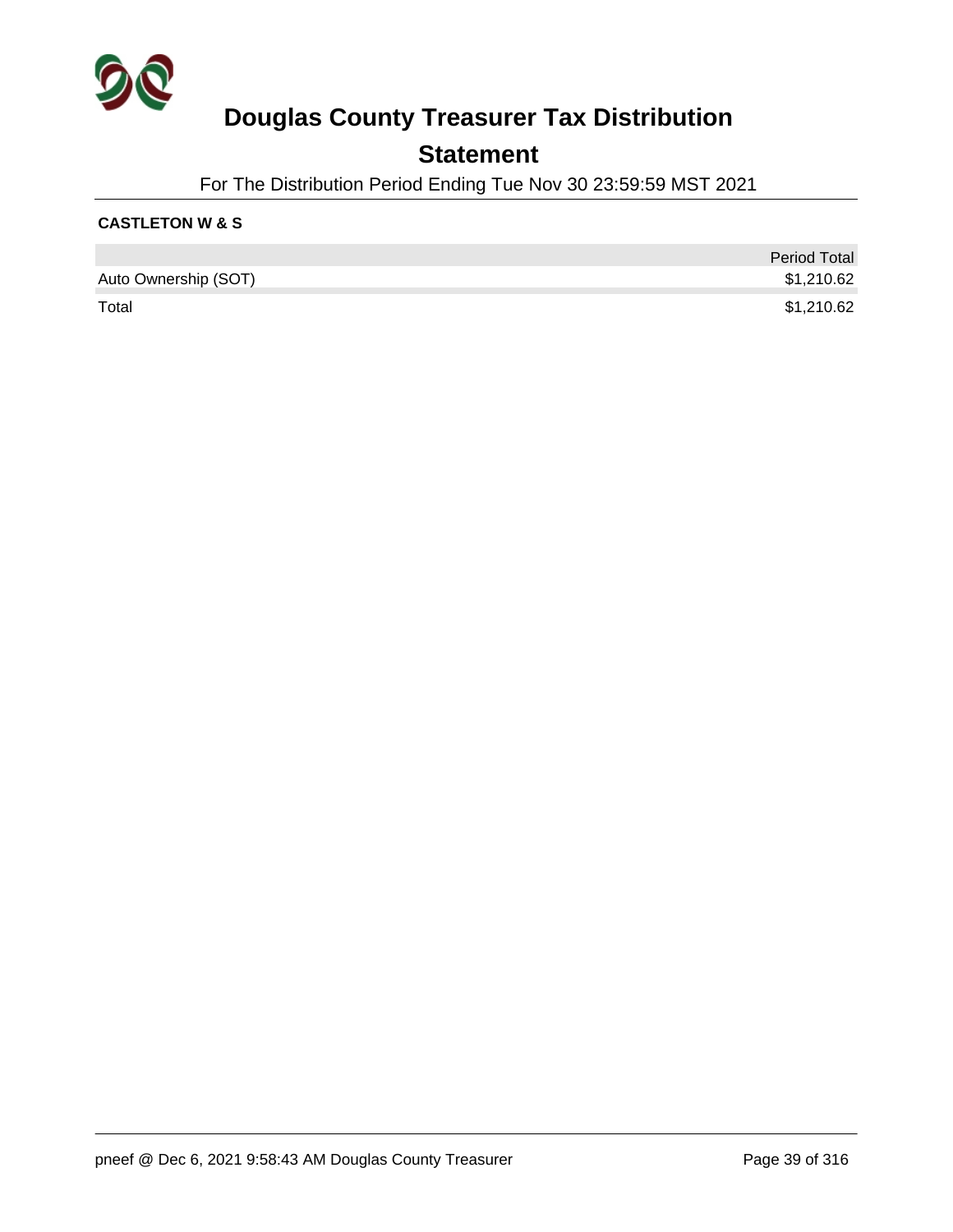

### **Statement**

For The Distribution Period Ending Tue Nov 30 23:59:59 MST 2021

#### **SOUTH METRO FIRE RESCUE FIRE PROTECTION DISTRICT**

|                                         | Period Total |
|-----------------------------------------|--------------|
| <b>Current Year Taxes</b>               | \$58,838.69  |
| <b>Prior Year Taxes</b>                 | \$1,095.55   |
| <b>Current Year TIF Expense</b>         | (\$2,029.87) |
| Prior Year TIF Expense                  | (\$27.59)    |
| <b>Current Year Value Adjustment</b>    | (\$783.20)   |
| Prior Year Value Adjustment (Abatement) | (\$1,417.47) |
| <b>Current Year Interest</b>            | \$3,972.18   |
| <b>Prior Year Interest</b>              | \$266.54     |
| Current Year Interest Value Adjustment  | (\$34.13)    |
| Prior Year Interest Value Adjustment    | (\$70.87)    |
| Auto Ownership (SOT)                    | \$391,419.61 |
| <b>Current Year Treasurer Fee</b>       | (\$899.93)   |
| <b>Prior Year Treasurer Fee</b>         | \$1.25       |
| Total                                   | \$450,330.76 |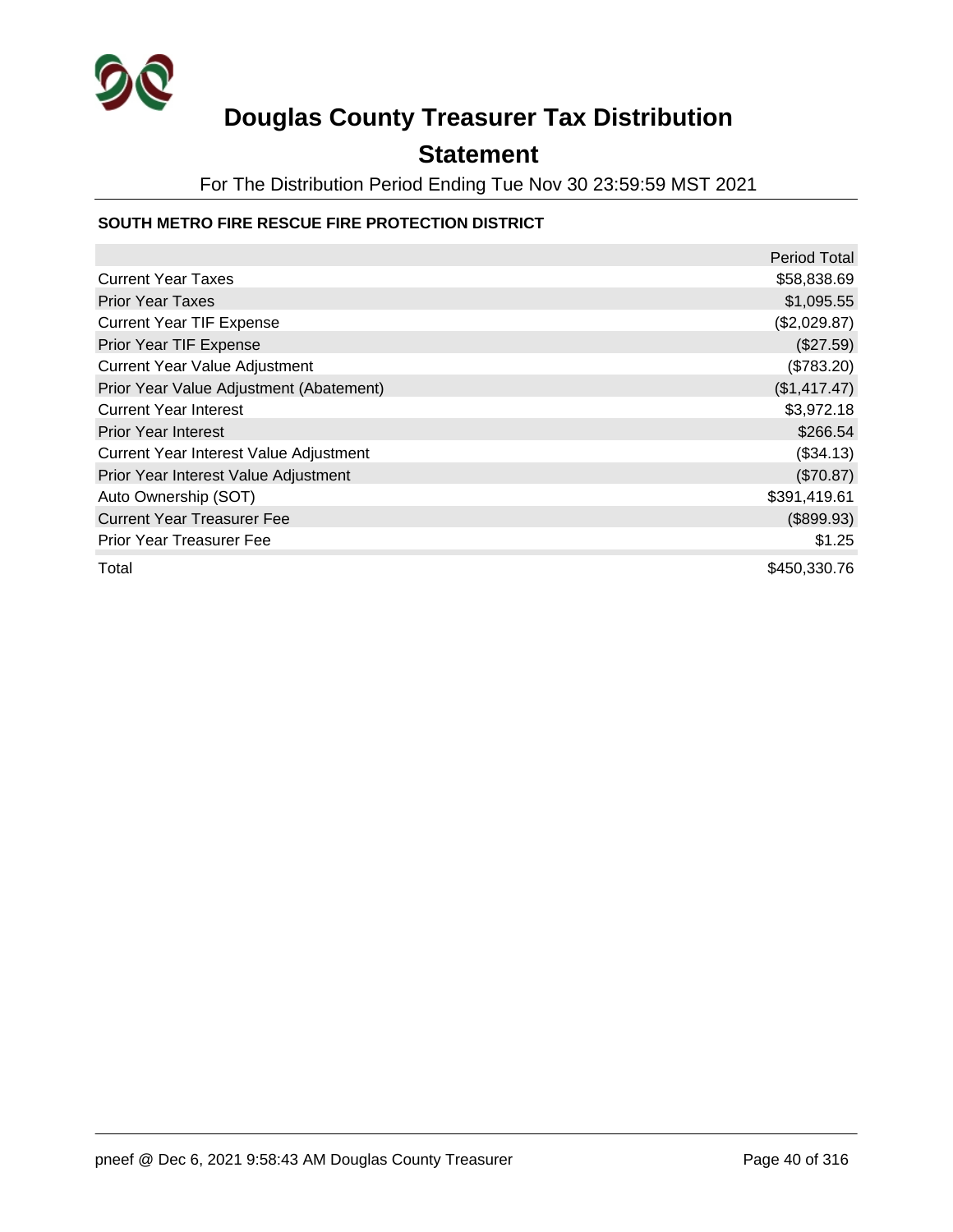

## **Statement**

For The Distribution Period Ending Tue Nov 30 23:59:59 MST 2021

#### **SILVER HTS WATER & SAN**

 $\sf Total$   $\$0.00$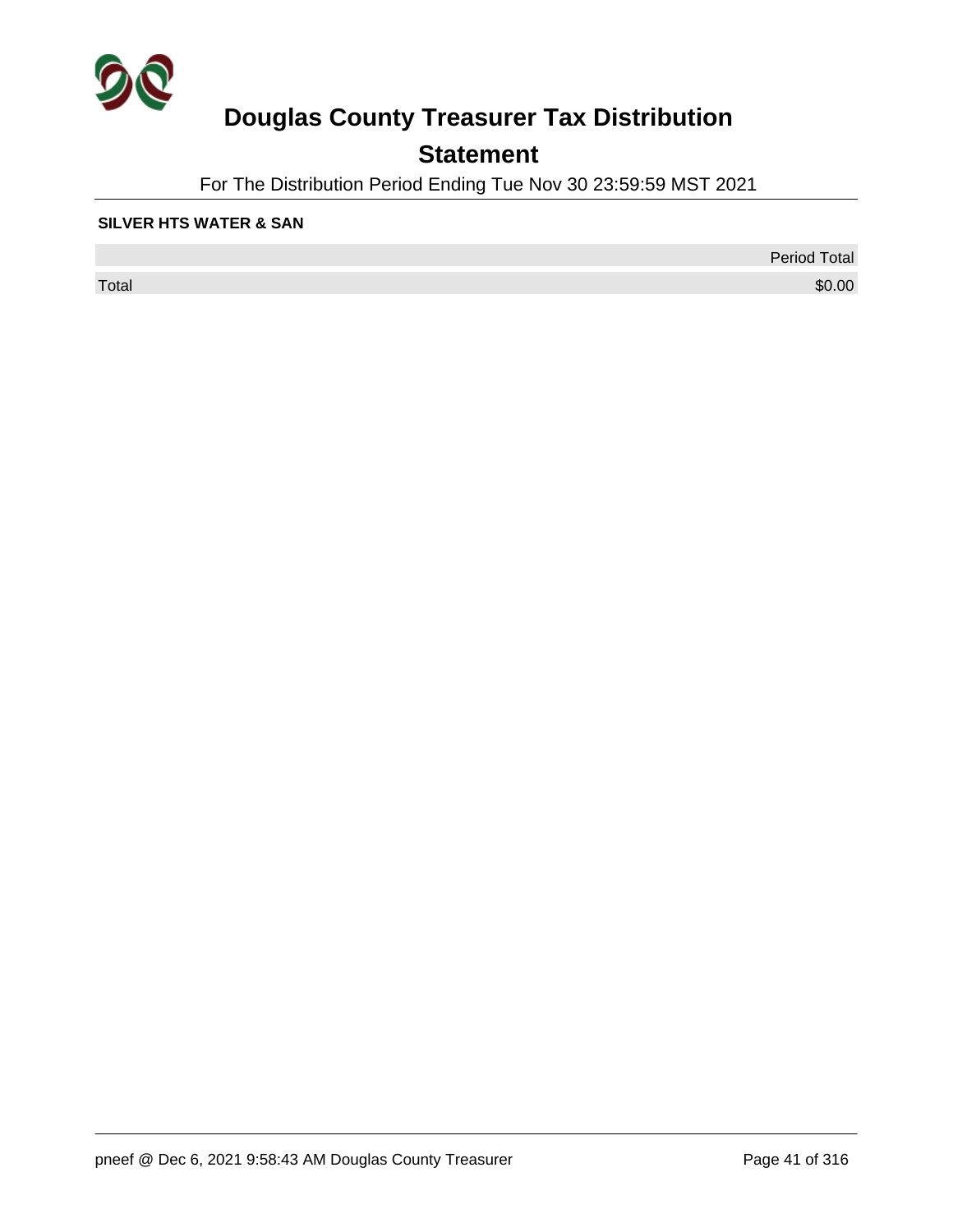

### **Statement**

For The Distribution Period Ending Tue Nov 30 23:59:59 MST 2021

#### **CASTLE PINES METRO DIST**

|                                   | <b>Period Total</b> |
|-----------------------------------|---------------------|
| <b>Current Year Taxes</b>         | \$9,910.50          |
| <b>Prior Year Taxes</b>           | \$84.59             |
| <b>Current Year Interest</b>      | \$672.14            |
| <b>Prior Year Interest</b>        | \$16.07             |
| Auto Ownership (SOT)              | \$43,855.22         |
| <b>Current Year Treasurer Fee</b> | (\$158.74)          |
| <b>Prior Year Treasurer Fee</b>   | (\$1.51)            |
| Total                             | \$54,378.27         |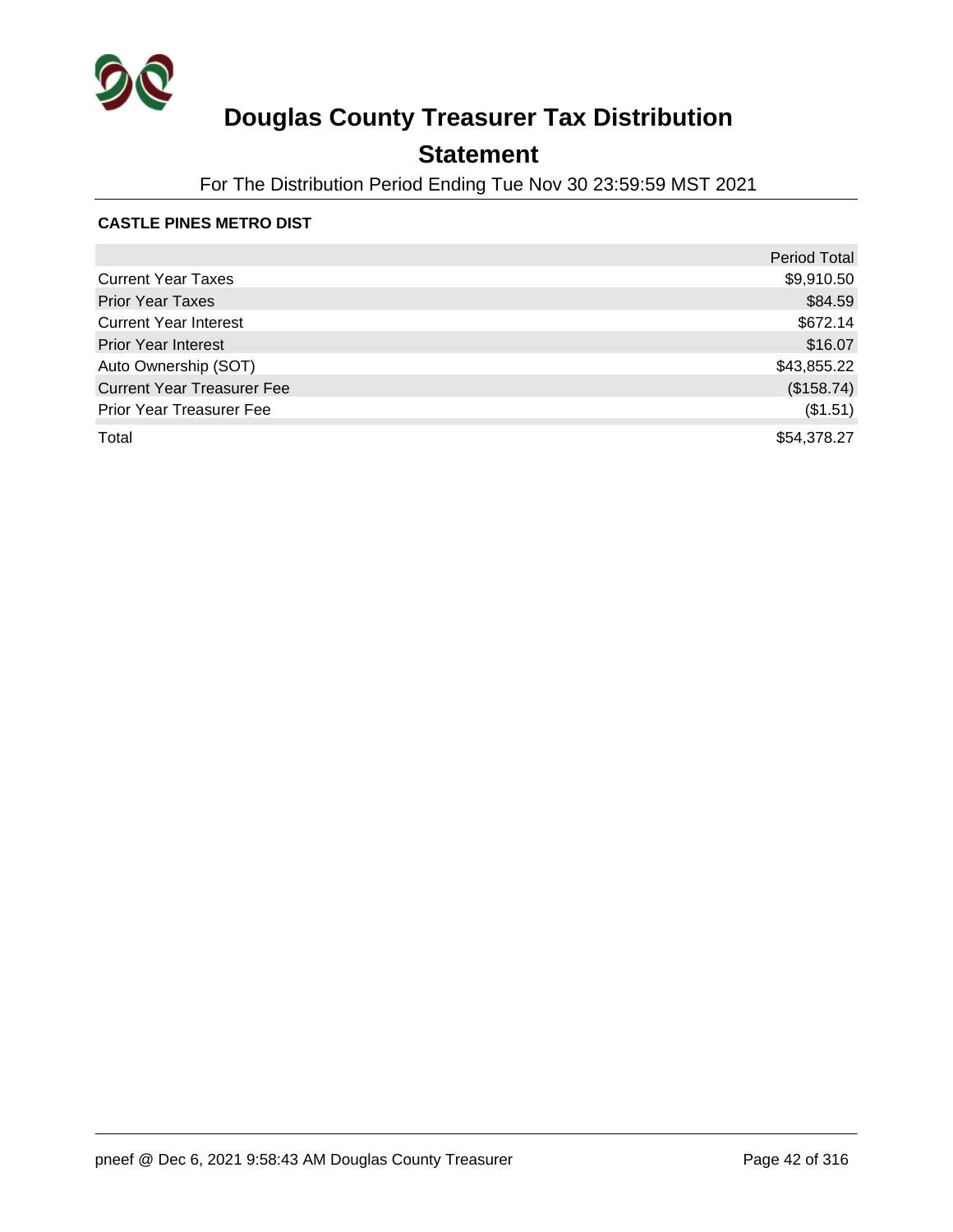

## **Statement**

For The Distribution Period Ending Tue Nov 30 23:59:59 MST 2021

#### **S W METRO W & S**

 $\sf Total$   $\$0.00$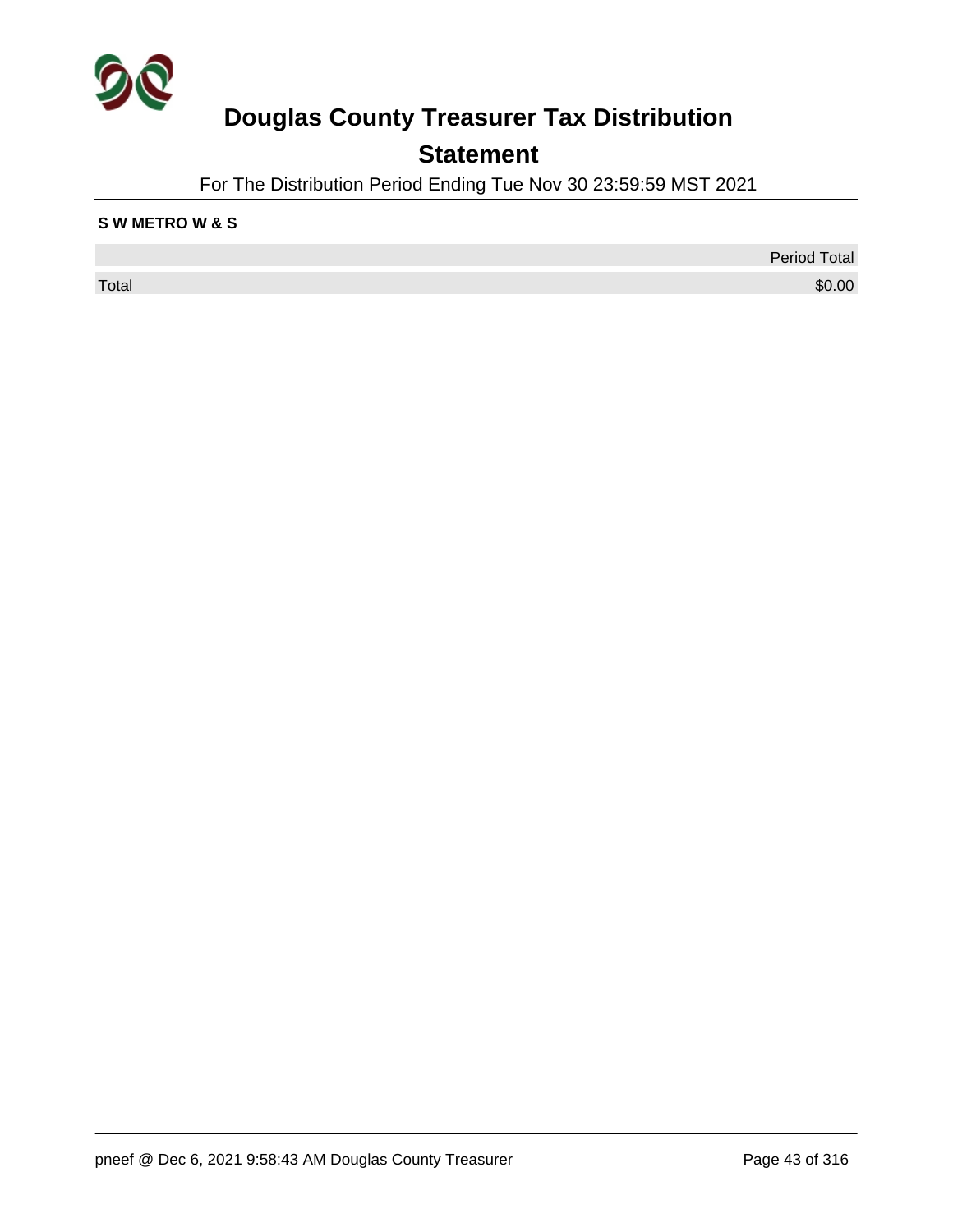

### **Statement**

For The Distribution Period Ending Tue Nov 30 23:59:59 MST 2021

#### **INVERNESS W & S**

|                      | <b>Period Total</b> |
|----------------------|---------------------|
| Auto Ownership (SOT) | \$3,711.02          |
| Total                | \$3,711.02          |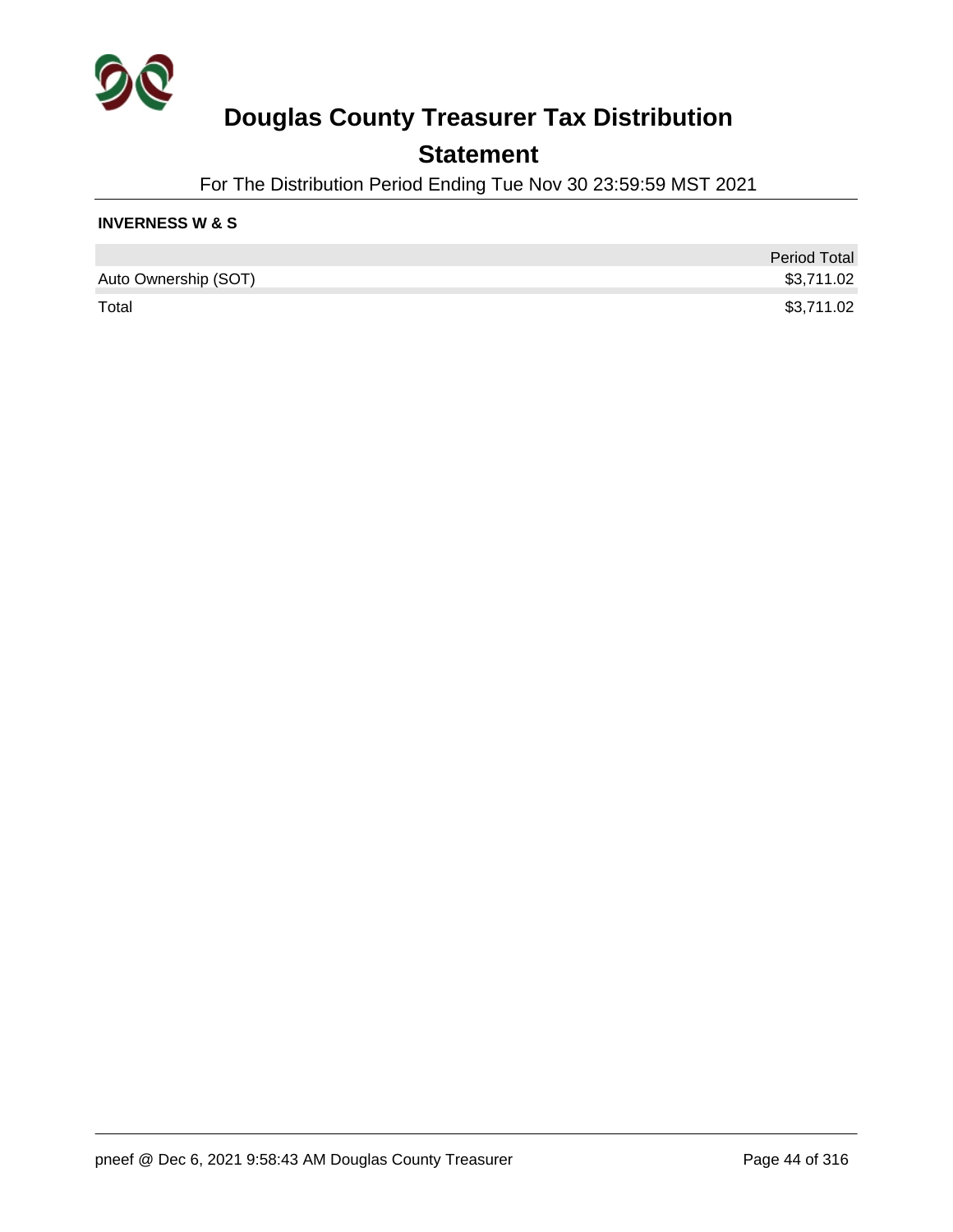

### **Statement**

For The Distribution Period Ending Tue Nov 30 23:59:59 MST 2021

#### **MERIDIAN METRO**

|                      | <b>Period Total</b> |
|----------------------|---------------------|
| Auto Ownership (SOT) | \$69,090.47         |
| Total                | \$69,090.47         |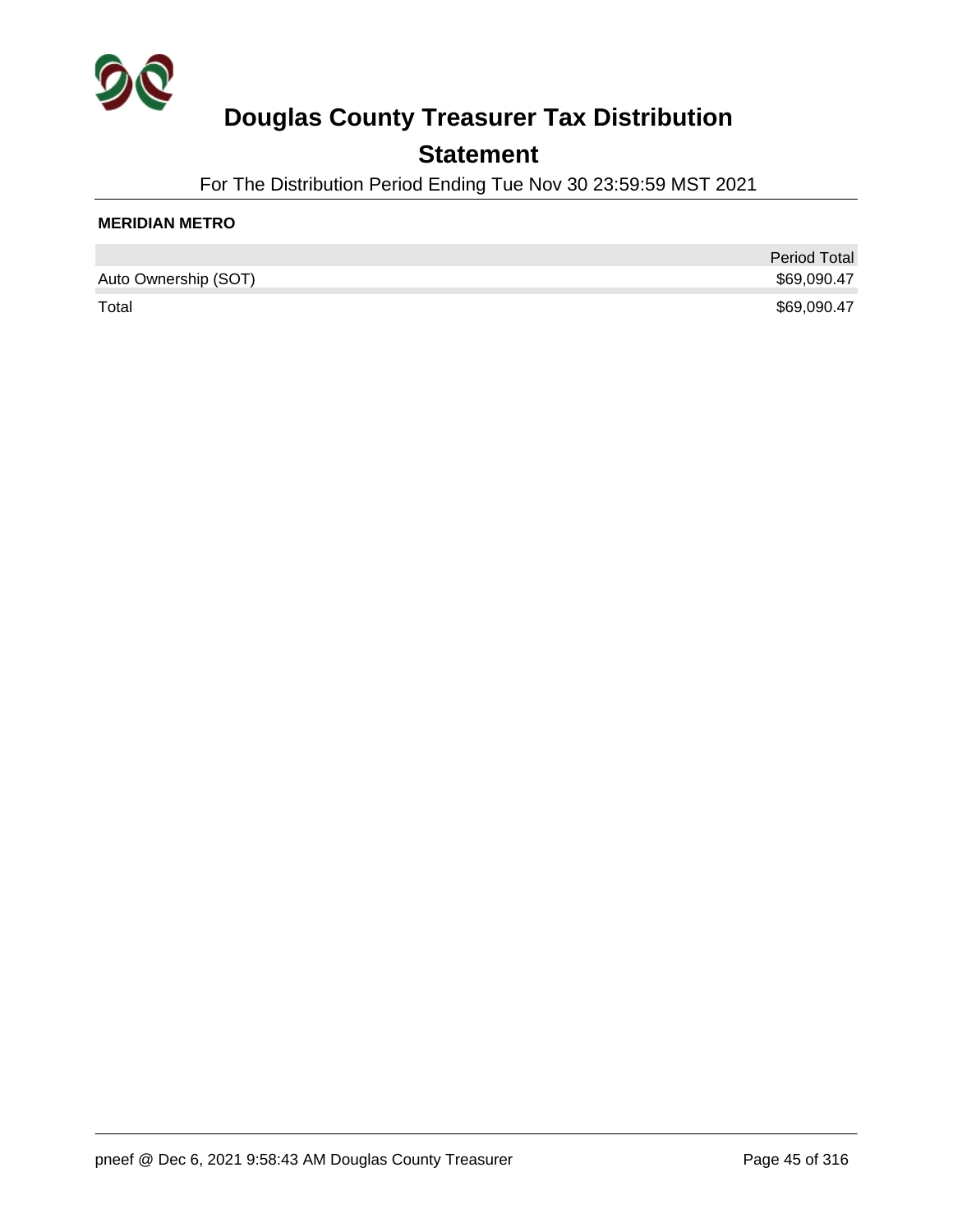

### **Statement**

For The Distribution Period Ending Tue Nov 30 23:59:59 MST 2021

#### **PARKER W & S**

|                                   | <b>Period Total</b> |
|-----------------------------------|---------------------|
| <b>Current Year Taxes</b>         | \$11,749.10         |
| <b>Prior Year Taxes</b>           | \$5.76              |
| <b>Current Year TIF Expense</b>   | (\$1,772.13)        |
| Prior Year TIF Expense            | (\$0.73)            |
| <b>Current Year Interest</b>      | \$789.26            |
| <b>Prior Year Interest</b>        | \$0.12              |
| Auto Ownership (SOT)              | \$54,979.48         |
| <b>Current Year Treasurer Fee</b> | (\$161.48)          |
| <b>Prior Year Treasurer Fee</b>   | (\$0.08)            |
| Total                             | \$65,589.30         |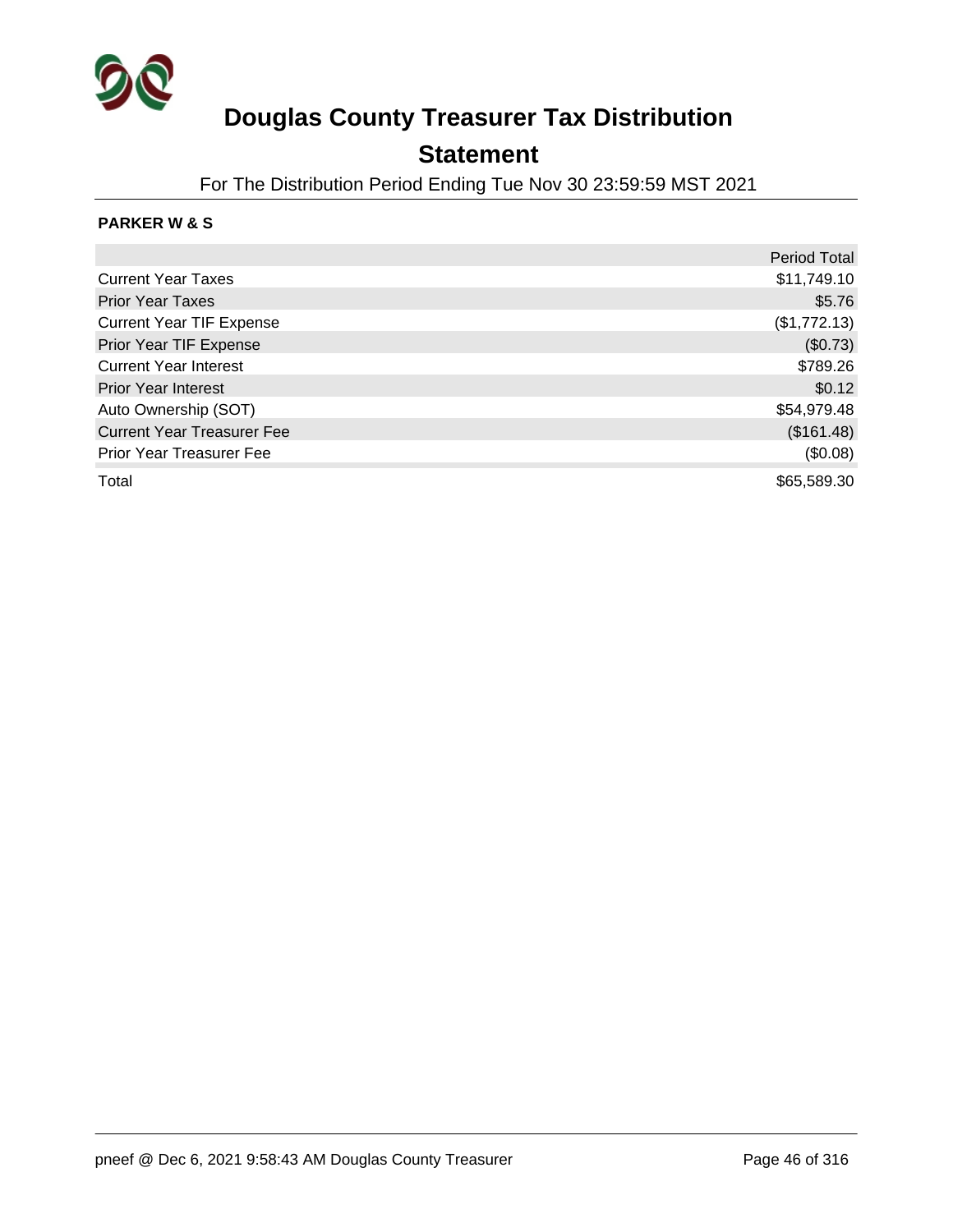

## **Statement**

For The Distribution Period Ending Tue Nov 30 23:59:59 MST 2021

#### **SOUTHGATE WATER**

 $\sf Total$   $\$0.00$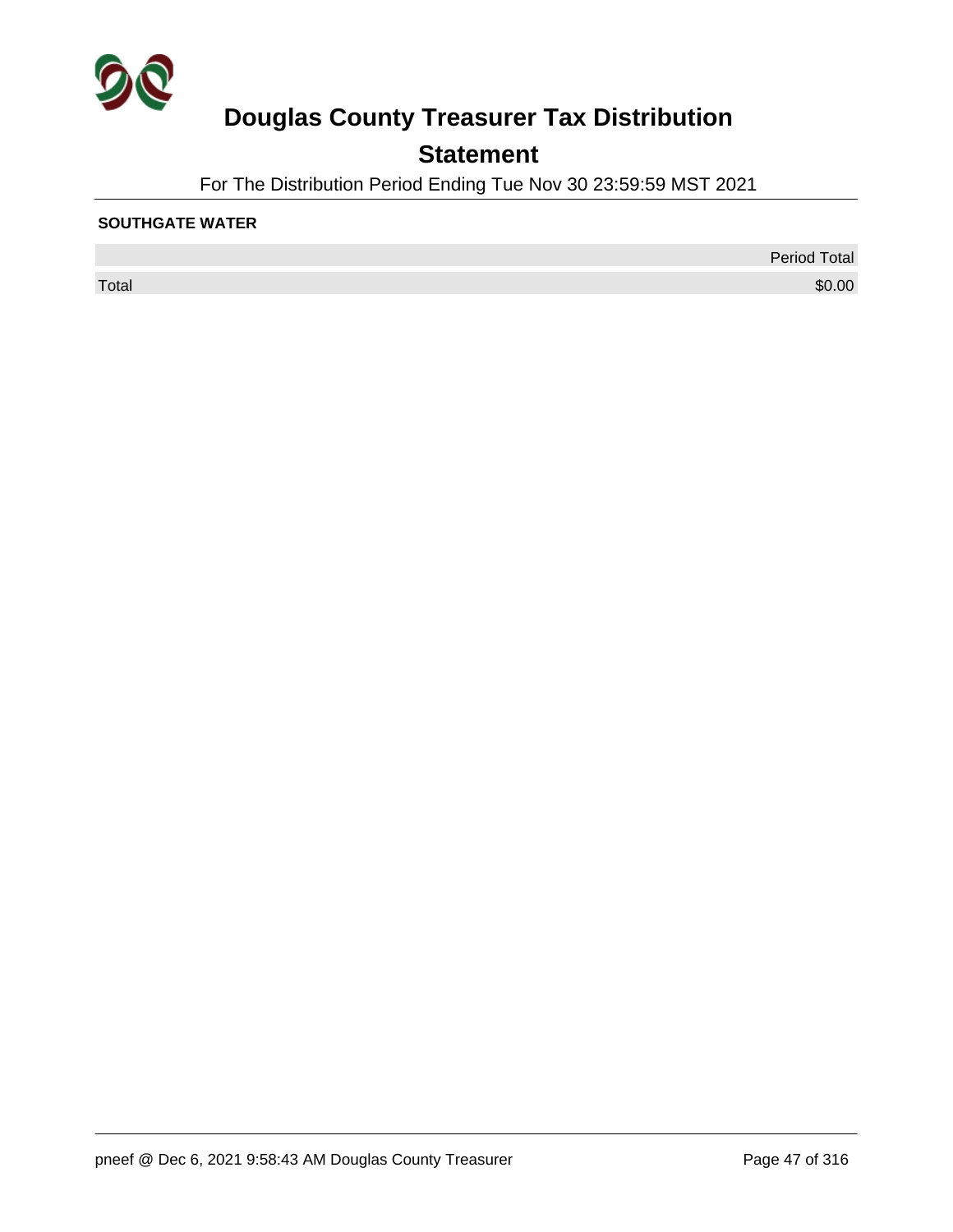

### **Statement**

For The Distribution Period Ending Tue Nov 30 23:59:59 MST 2021

#### **SOUTHGATE SANITATION**

|                                   | <b>Period Total</b> |
|-----------------------------------|---------------------|
| <b>Current Year Taxes</b>         | \$468.51            |
| <b>Current Year Interest</b>      | \$32.12             |
| Auto Ownership (SOT)              | \$3,224.63          |
| <b>Current Year Treasurer Fee</b> | (\$7.50)            |
| Total                             | \$3,717.76          |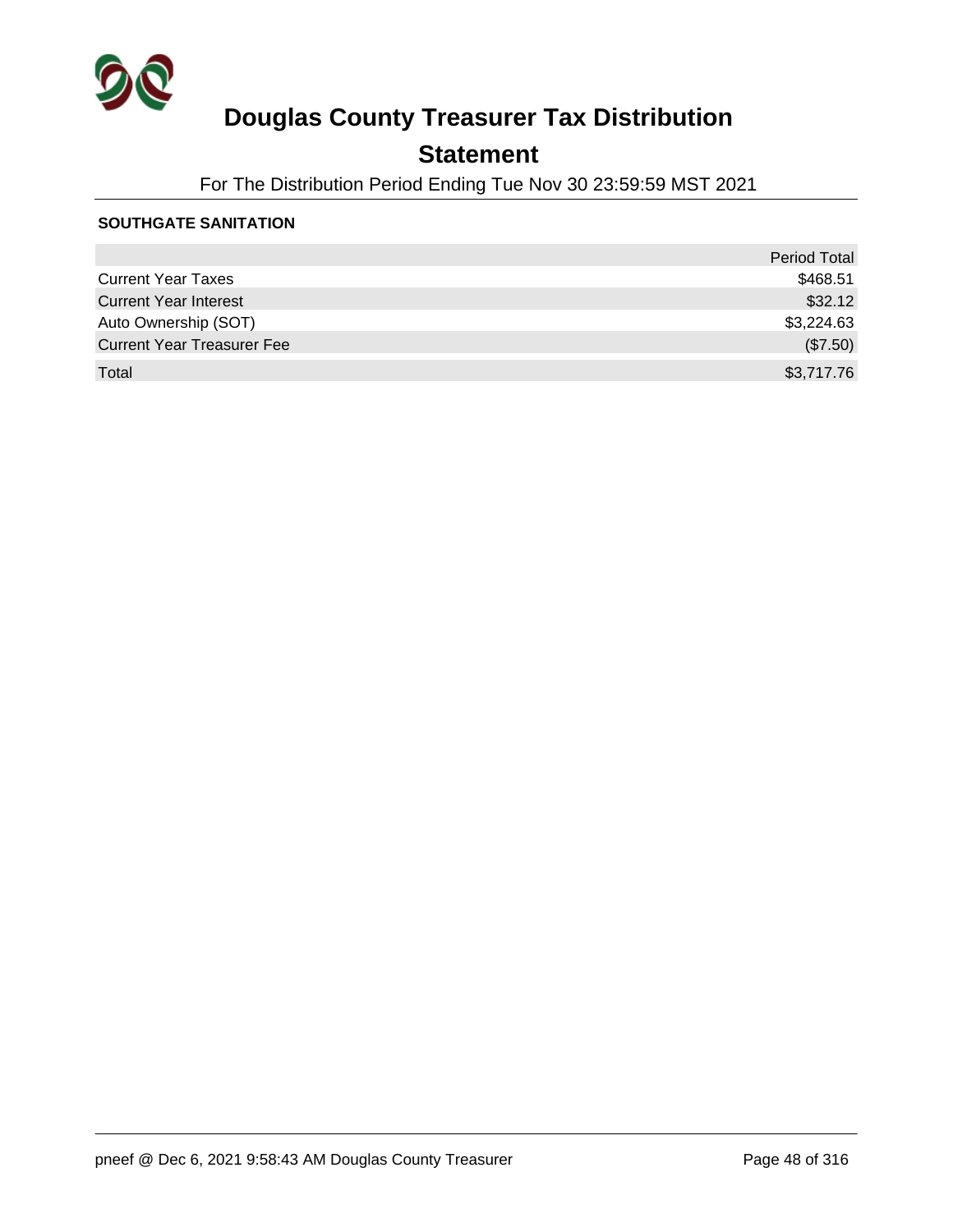

### **Statement**

For The Distribution Period Ending Tue Nov 30 23:59:59 MST 2021

#### **THUNDERBIRD W & S**

|                      | <b>Period Total</b> |
|----------------------|---------------------|
| Auto Ownership (SOT) | \$600.50            |
| Total                | \$600.50            |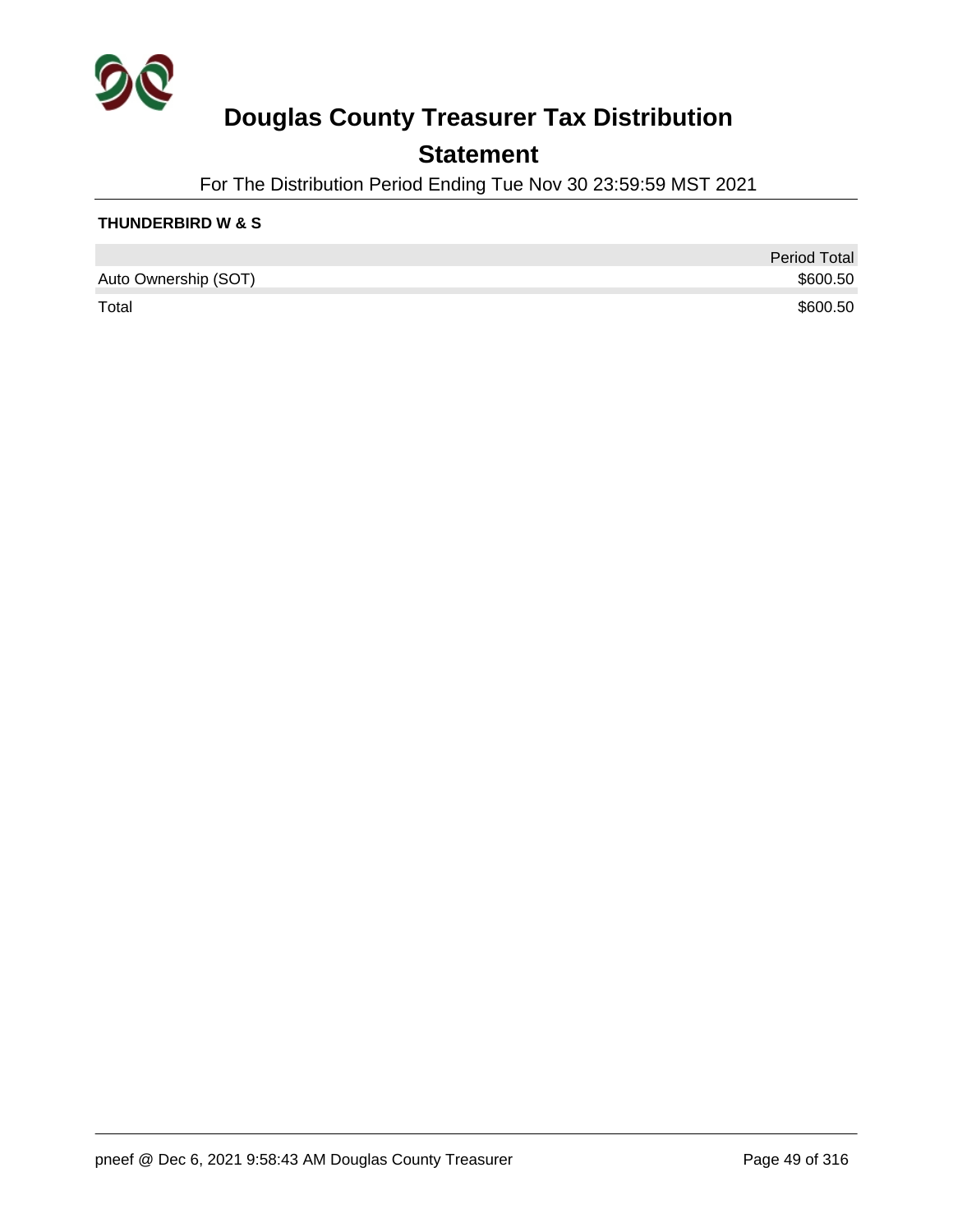

### **Statement**

For The Distribution Period Ending Tue Nov 30 23:59:59 MST 2021

#### **USP WATER CONS**

|                                   | <b>Period Total</b> |
|-----------------------------------|---------------------|
| <b>Current Year Taxes</b>         | \$15.12             |
| <b>Current Year Interest</b>      | \$1.04              |
| Auto Ownership (SOT)              | \$12.82             |
| <b>Current Year Treasurer Fee</b> | (\$0.25)            |
| Total                             | \$28.73             |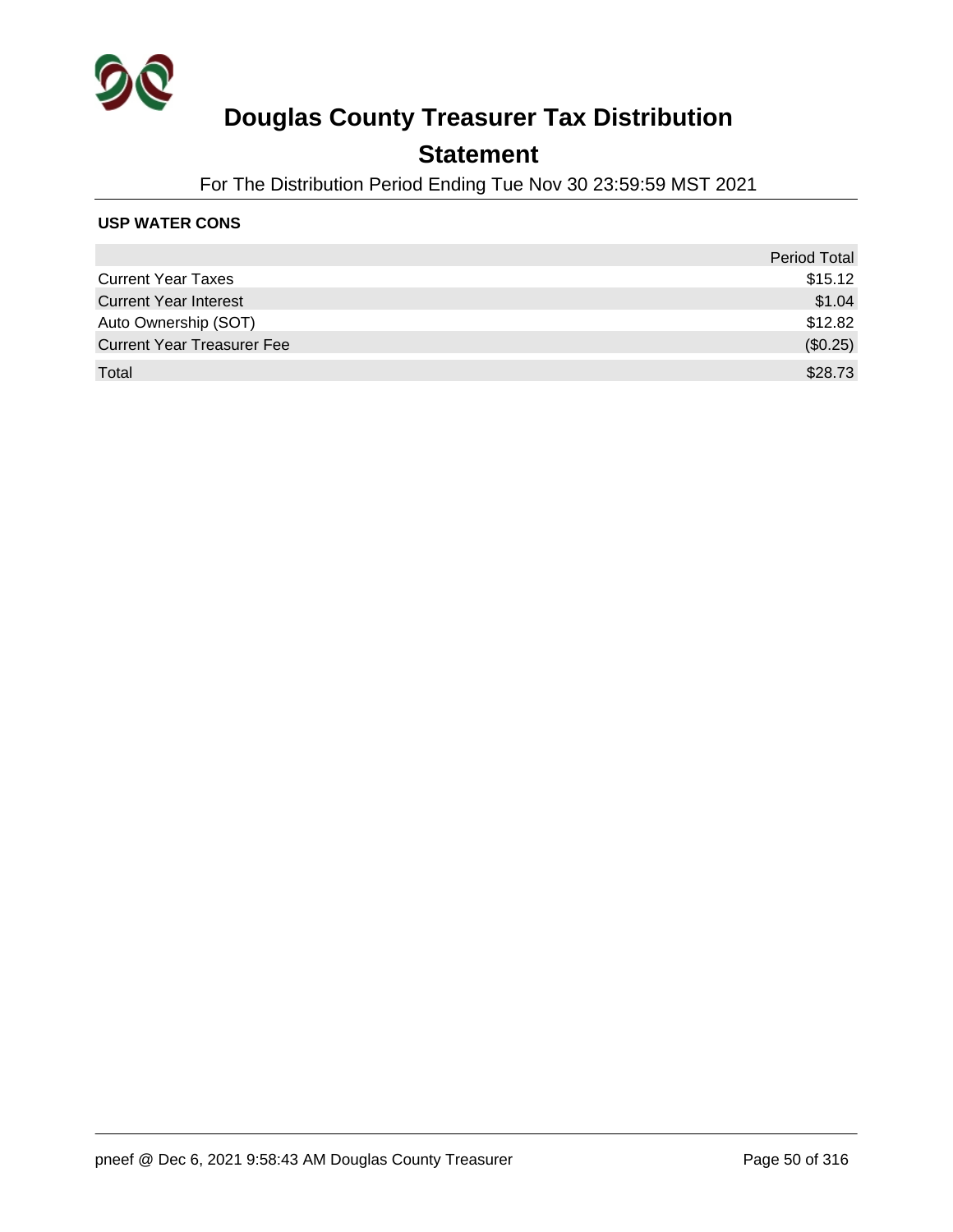

### **Statement**

For The Distribution Period Ending Tue Nov 30 23:59:59 MST 2021

#### **WESTCREEK LAKES WATER**

|                                   | <b>Period Total</b> |
|-----------------------------------|---------------------|
| <b>Current Year Taxes</b>         | \$142.17            |
| <b>Current Year Interest</b>      | \$9.95              |
| Auto Ownership (SOT)              | \$280.34            |
| <b>Current Year Treasurer Fee</b> | (\$2.28)            |
| Total                             | \$430.18            |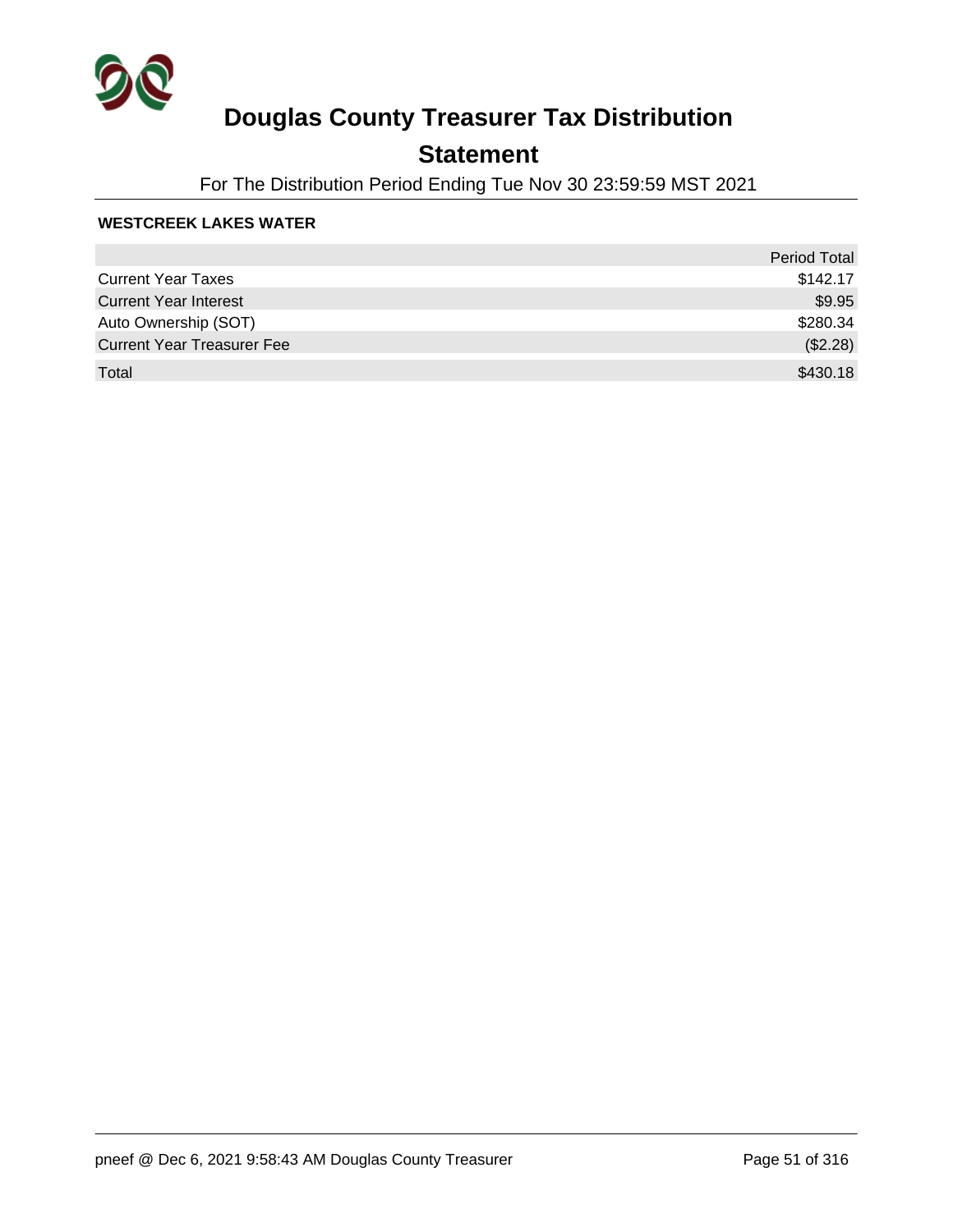

### **Statement**

For The Distribution Period Ending Tue Nov 30 23:59:59 MST 2021

#### **WEST DOUGLAS FIRE PROT**

|                                   | Period Total |
|-----------------------------------|--------------|
| <b>Current Year Taxes</b>         | \$1,756.36   |
| <b>Current Year Interest</b>      | \$122.58     |
| Auto Ownership (SOT)              | \$4,472.06   |
| <b>Current Year Treasurer Fee</b> | (\$28.18)    |
| Total                             | \$6,322.82   |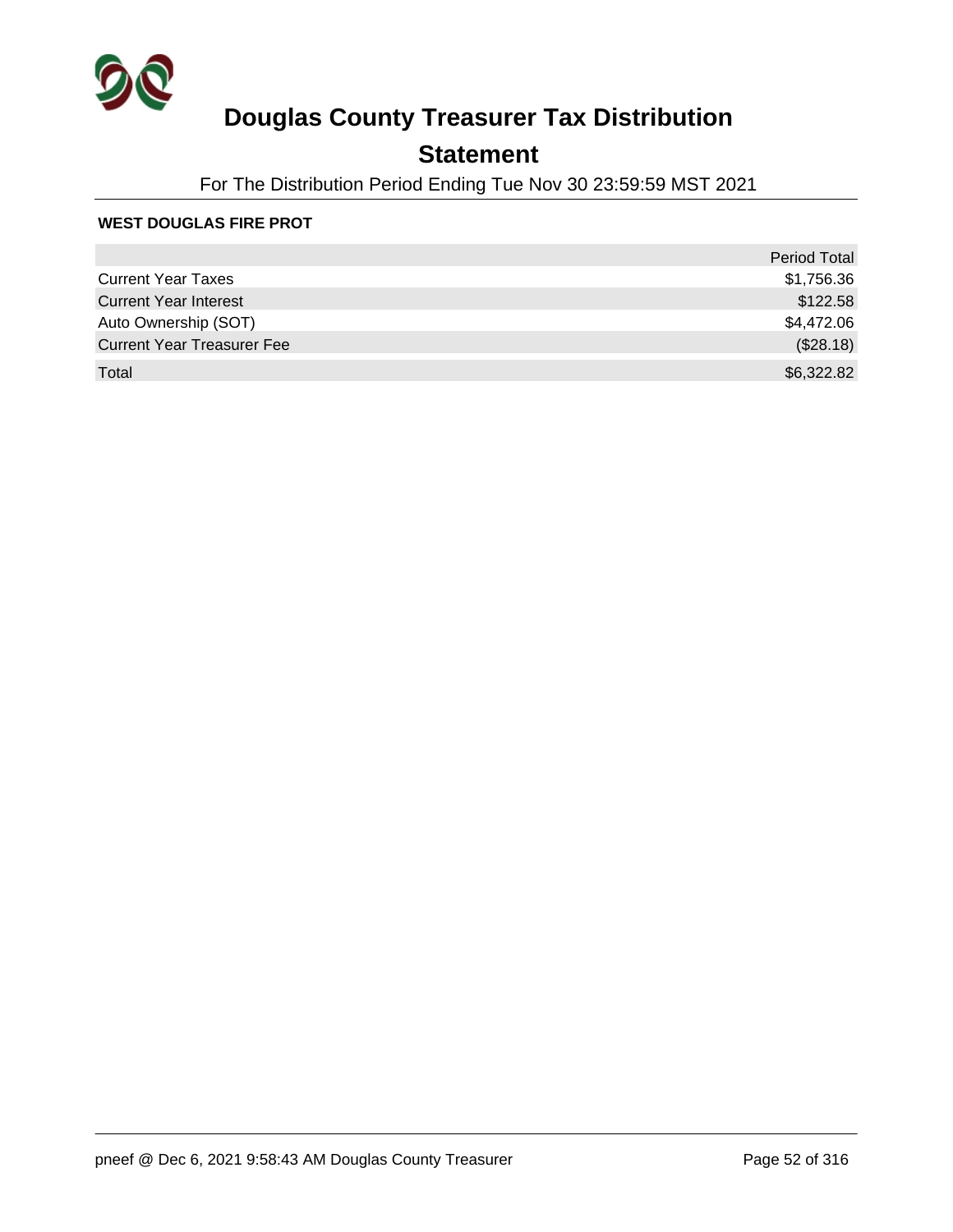

### **Statement**

For The Distribution Period Ending Tue Nov 30 23:59:59 MST 2021

#### **JACKSON 105 FIRE PROT**

|                                   | <b>Period Total</b> |
|-----------------------------------|---------------------|
| <b>Current Year Taxes</b>         | \$1,038.68          |
| <b>Current Year Interest</b>      | \$72.71             |
| Auto Ownership (SOT)              | \$5,079.19          |
| <b>Current Year Treasurer Fee</b> | (\$16.67)           |
| Total                             | \$6,173.91          |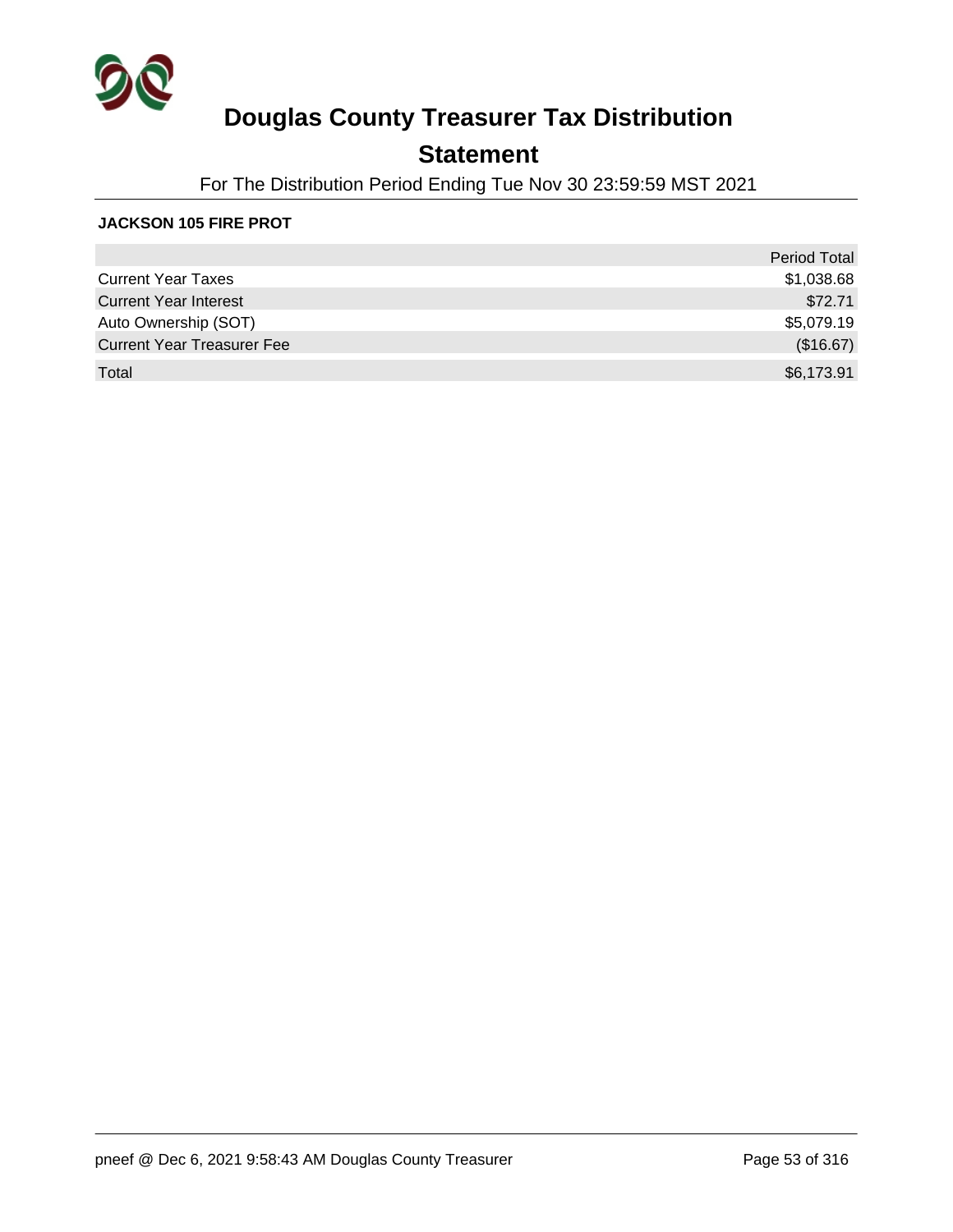

### **Statement**

For The Distribution Period Ending Tue Nov 30 23:59:59 MST 2021

#### **CASTLE ROCK FIRE**

|                                   | <b>Period Total</b> |
|-----------------------------------|---------------------|
| <b>Current Year Taxes</b>         | \$727.59            |
| <b>Current Year Interest</b>      | \$50.39             |
| Auto Ownership (SOT)              | \$7,045.24          |
| <b>Current Year Treasurer Fee</b> | (\$11.67)           |
| Total                             | \$7,811.55          |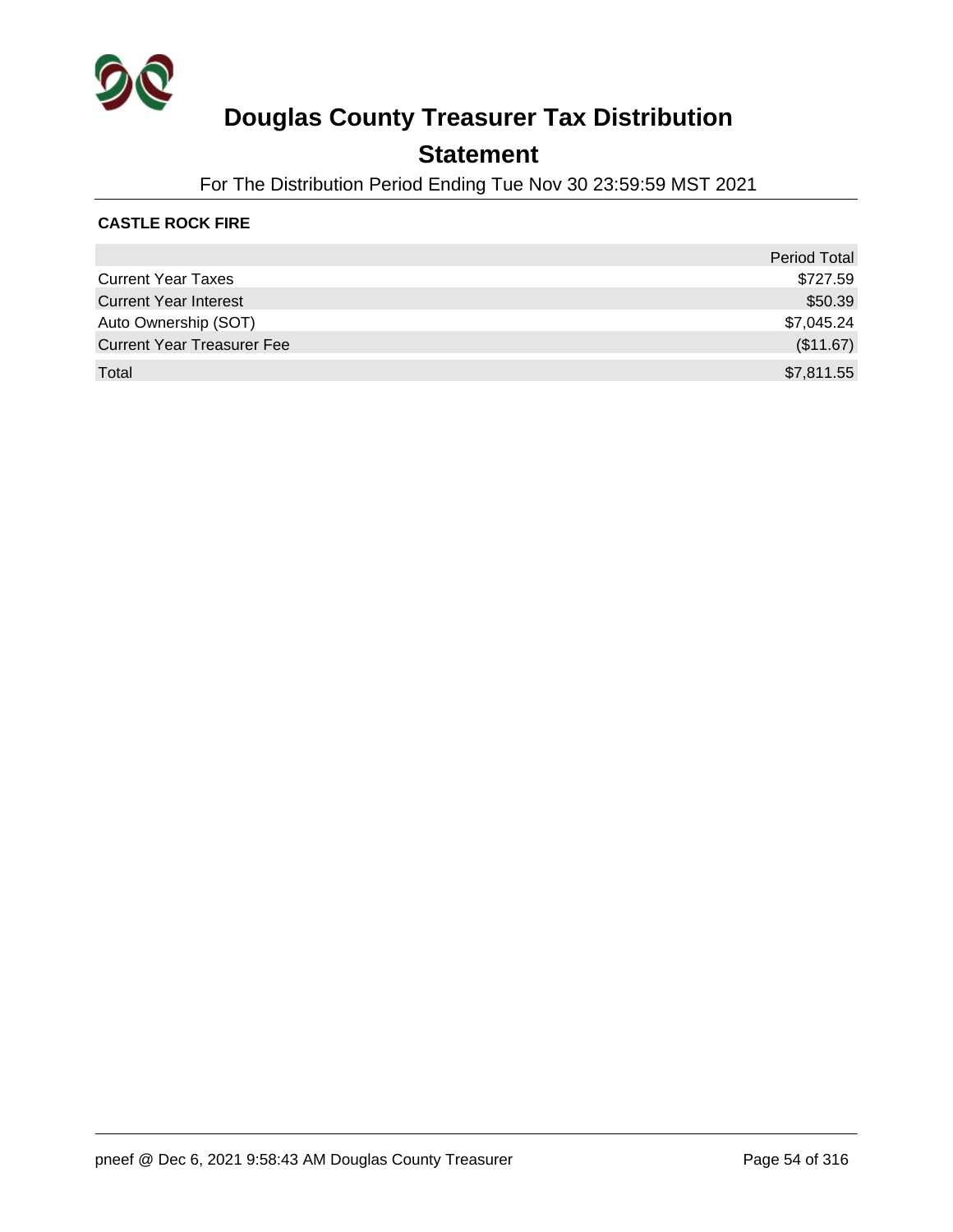

### **Statement**

For The Distribution Period Ending Tue Nov 30 23:59:59 MST 2021

#### **S SUB PARK & RECREATION**

|                                   | <b>Period Total</b> |
|-----------------------------------|---------------------|
| <b>Current Year Taxes</b>         | \$9,051.16          |
| <b>Current Year Interest</b>      | \$621.61            |
| Auto Ownership (SOT)              | \$53,332.91         |
| <b>Current Year Treasurer Fee</b> | (\$145.11)          |
| Total                             | \$62,860.57         |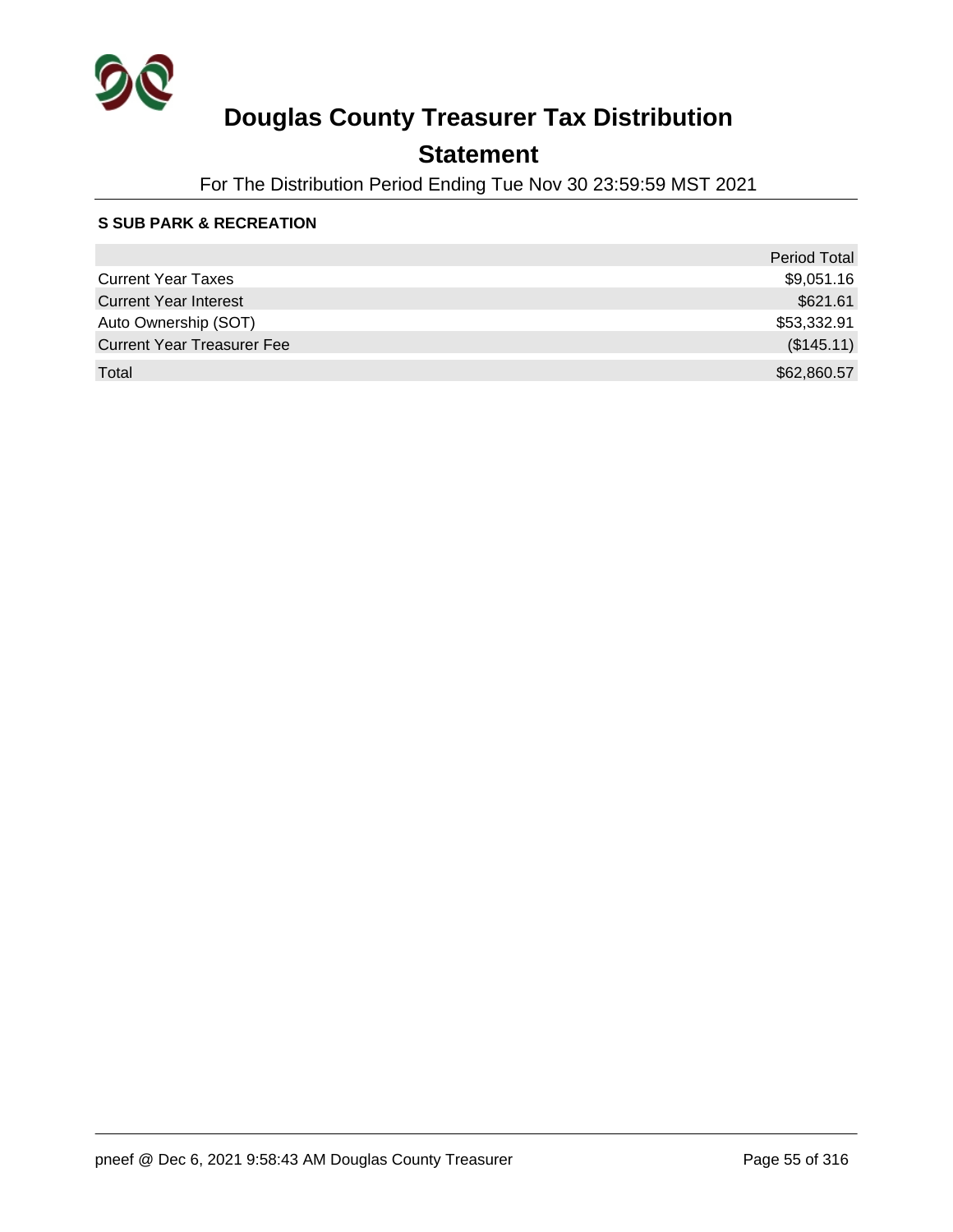

### **Statement**

For The Distribution Period Ending Tue Nov 30 23:59:59 MST 2021

#### **COTTONWOOD W & S**

|                                      | <b>Period Total</b> |
|--------------------------------------|---------------------|
| <b>Current Year Taxes</b>            | \$3,035.07          |
| <b>Prior Year Taxes</b>              | \$1,283.38          |
| <b>Current Year TIF Expense</b>      | (\$115.80)          |
| Prior Year TIF Expense               | $(\$40.57)$         |
| <b>Current Year Value Adjustment</b> | (\$146.87)          |
| <b>Current Year Interest</b>         | \$212.77            |
| <b>Prior Year Interest</b>           | \$243.84            |
| Auto Ownership (SOT)                 | \$14,650.85         |
| <b>Current Year Treasurer Fee</b>    | $(\$44.77)$         |
| <b>Prior Year Treasurer Fee</b>      | (\$22.31)           |
| Total                                | \$19,055.59         |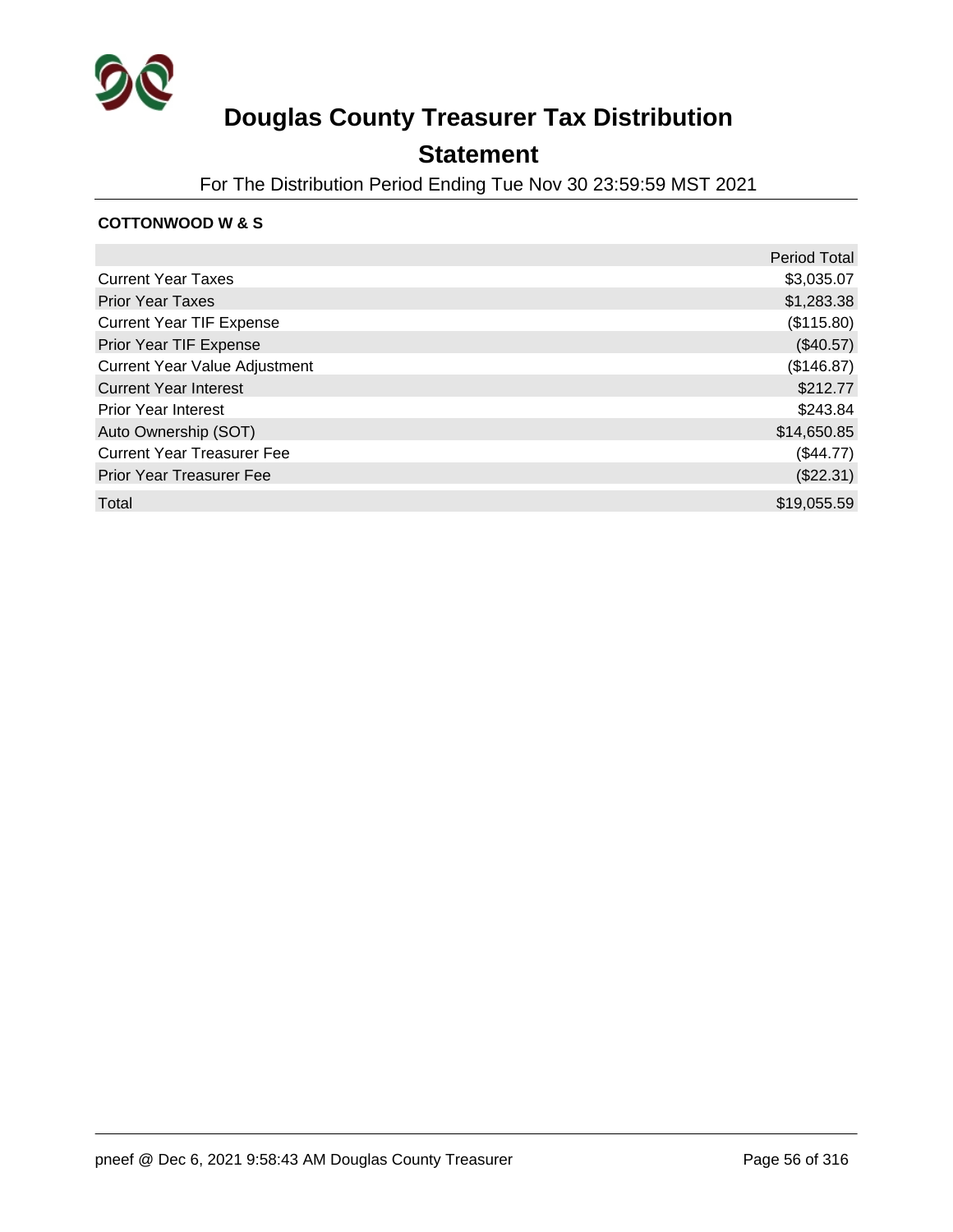

### **Statement**

For The Distribution Period Ending Tue Nov 30 23:59:59 MST 2021

#### **INVERNESS METRO IMP**

|                      | <b>Period Total</b> |
|----------------------|---------------------|
| Auto Ownership (SOT) | \$5,071.72          |
| Total                | \$5,071.72          |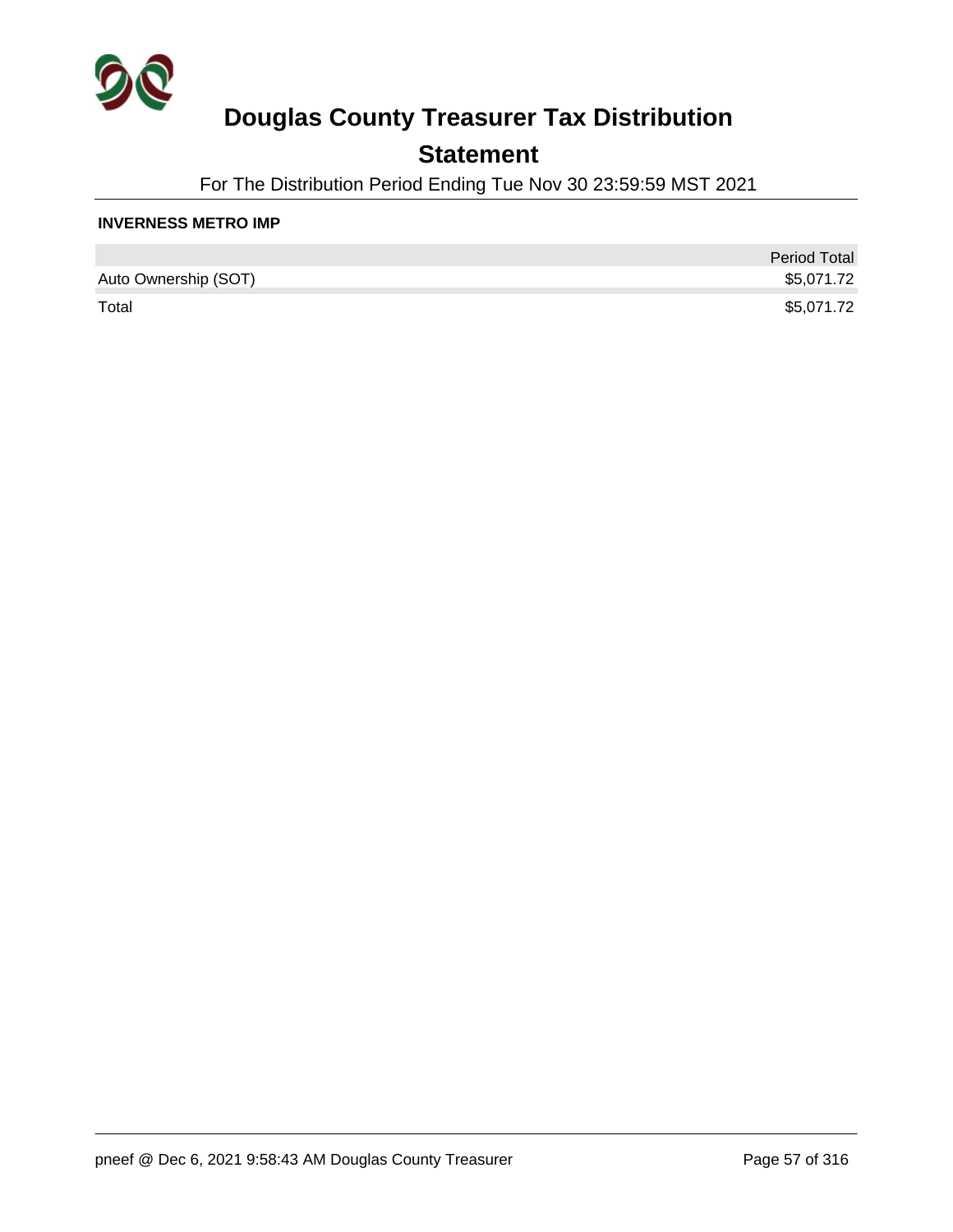

## **Statement**

For The Distribution Period Ending Tue Nov 30 23:59:59 MST 2021

#### **PERRY PARK WATER**

 $\sf Total$   $\$0.00$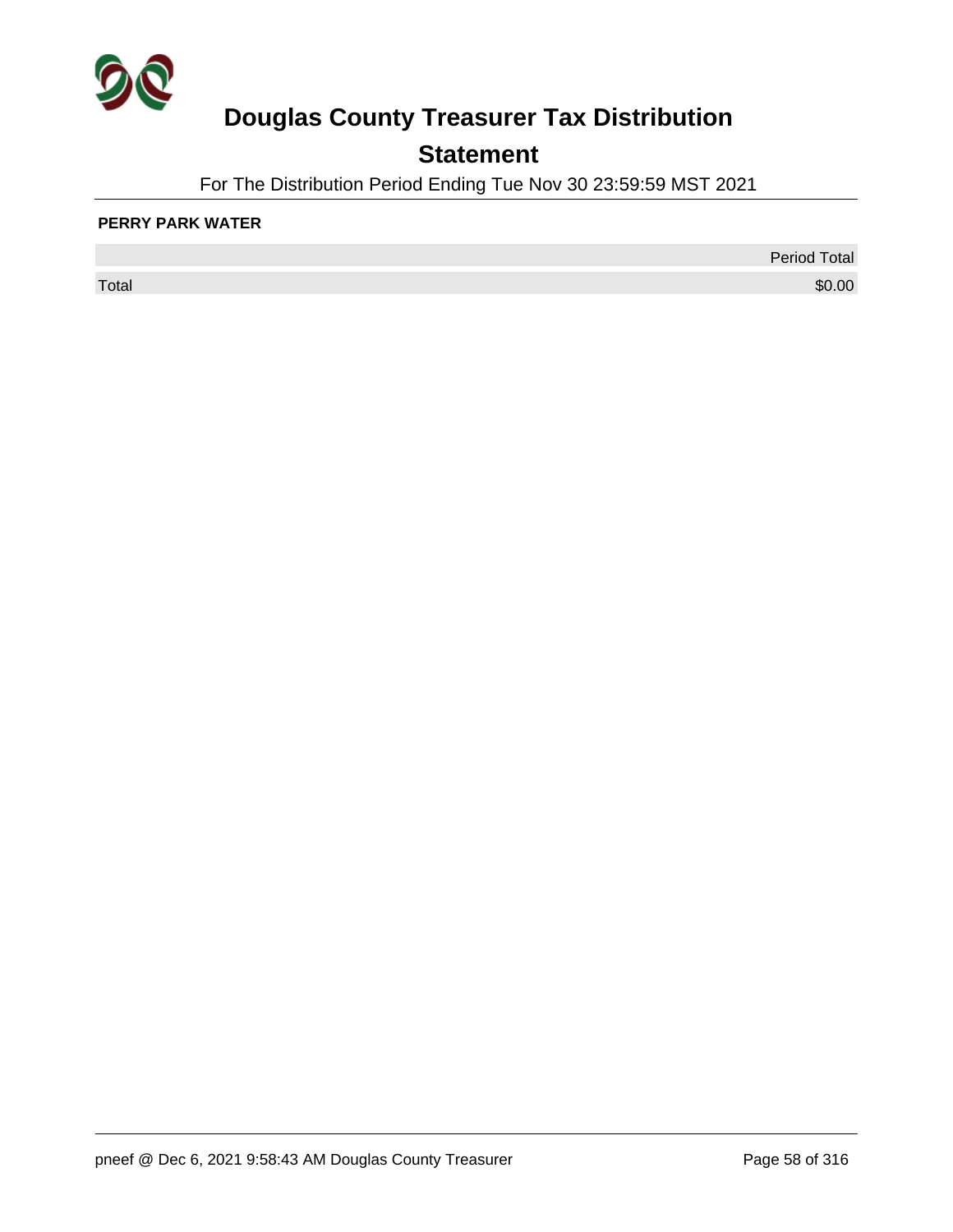

### **Statement**

For The Distribution Period Ending Tue Nov 30 23:59:59 MST 2021

#### **NORTH DC W & S DISTRICT**

|                                   | <b>Period Total</b> |
|-----------------------------------|---------------------|
| <b>Current Year Taxes</b>         | \$1,134.74          |
| <b>Current Year Interest</b>      | \$79.44             |
| Auto Ownership (SOT)              | \$8,973.70          |
| <b>Current Year Treasurer Fee</b> | (\$18.21)           |
| Total                             | \$10,169.67         |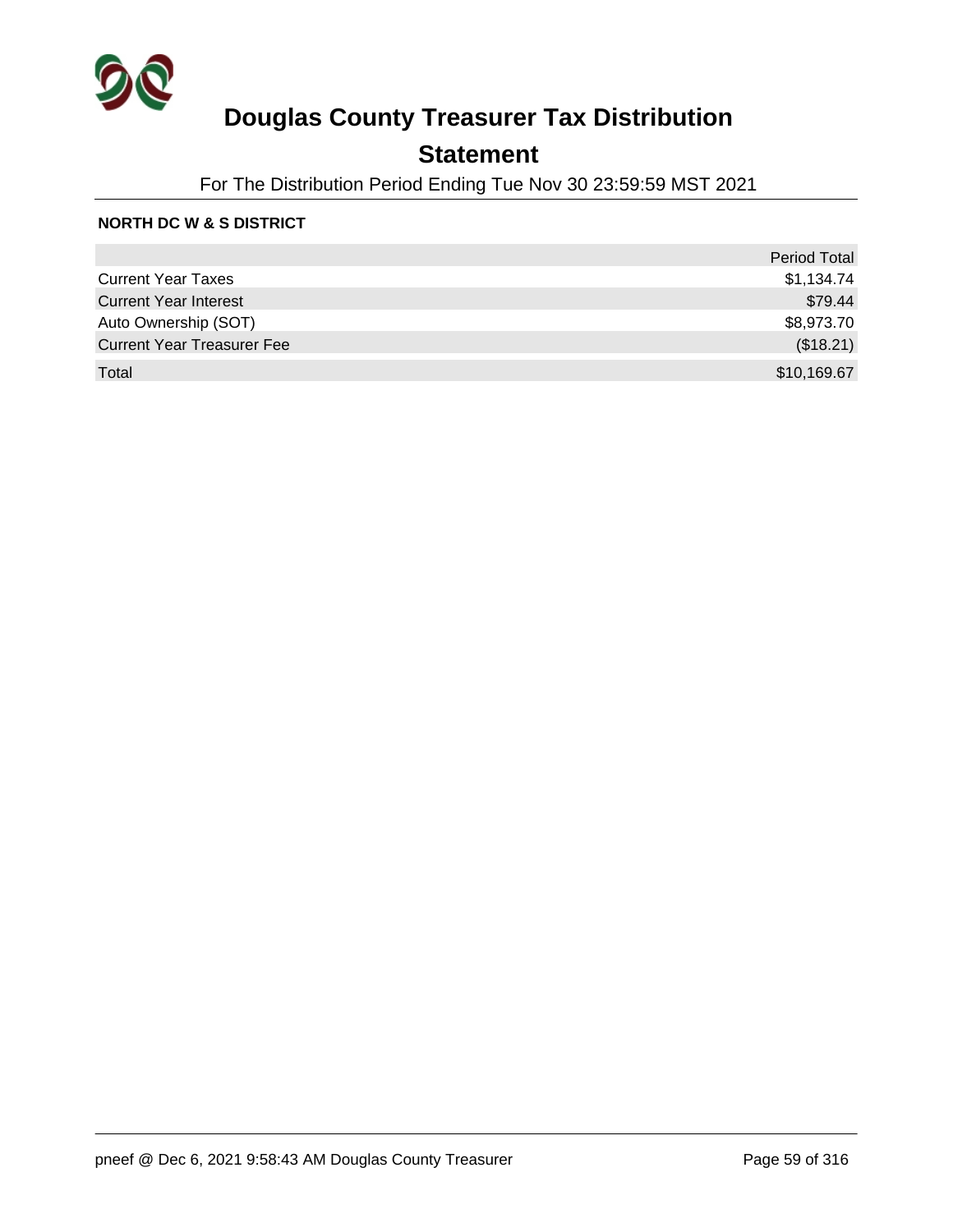

### **Statement**

For The Distribution Period Ending Tue Nov 30 23:59:59 MST 2021

#### **MIRABELLE METRO DIST #1**

|                      | <b>Period Total</b> |
|----------------------|---------------------|
| Auto Ownership (SOT) | \$83.92             |
| Total                | \$83.92             |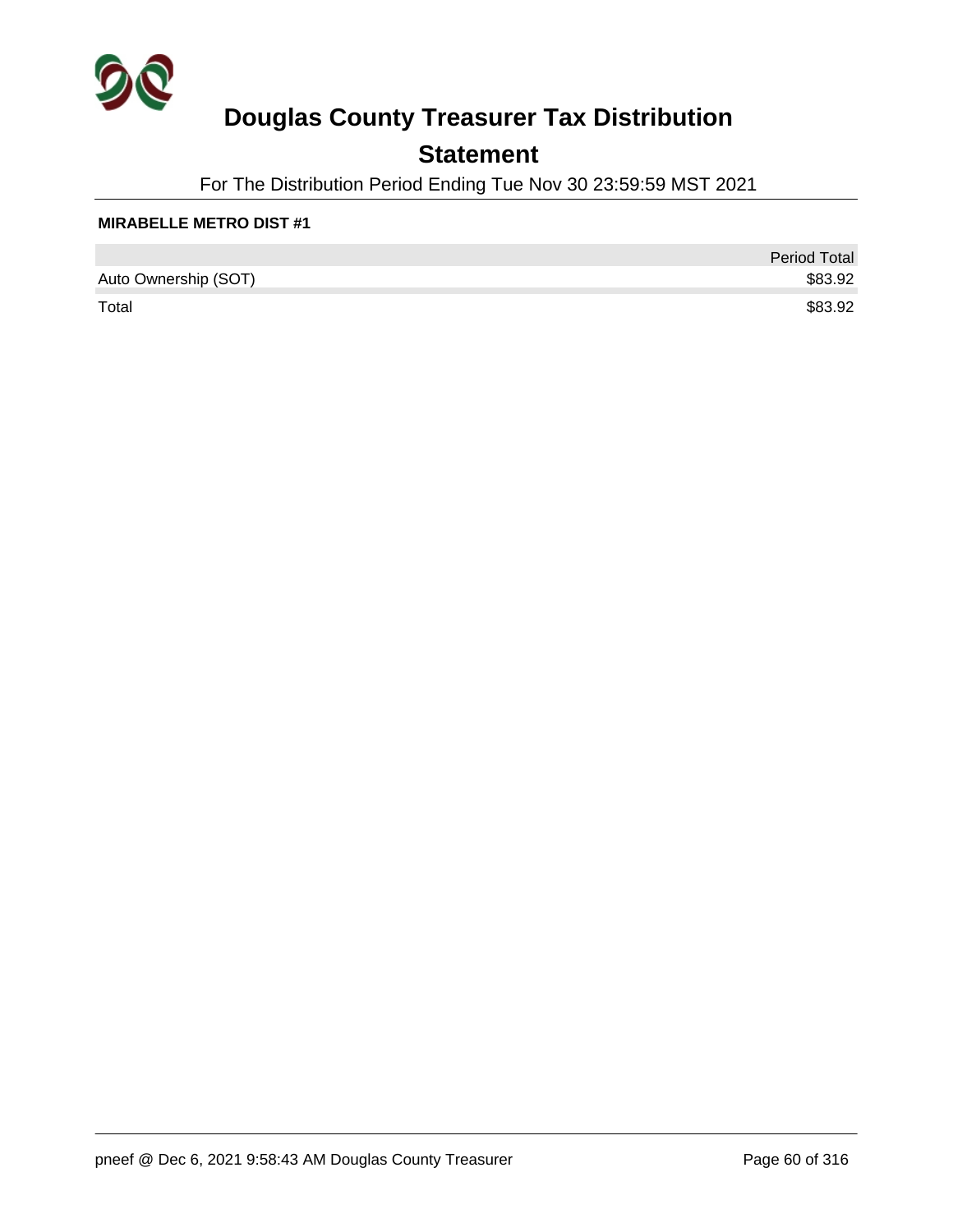

## **Statement**

For The Distribution Period Ending Tue Nov 30 23:59:59 MST 2021

#### **CENTENNIAL W & S**

 $\sf Total$   $\$0.00$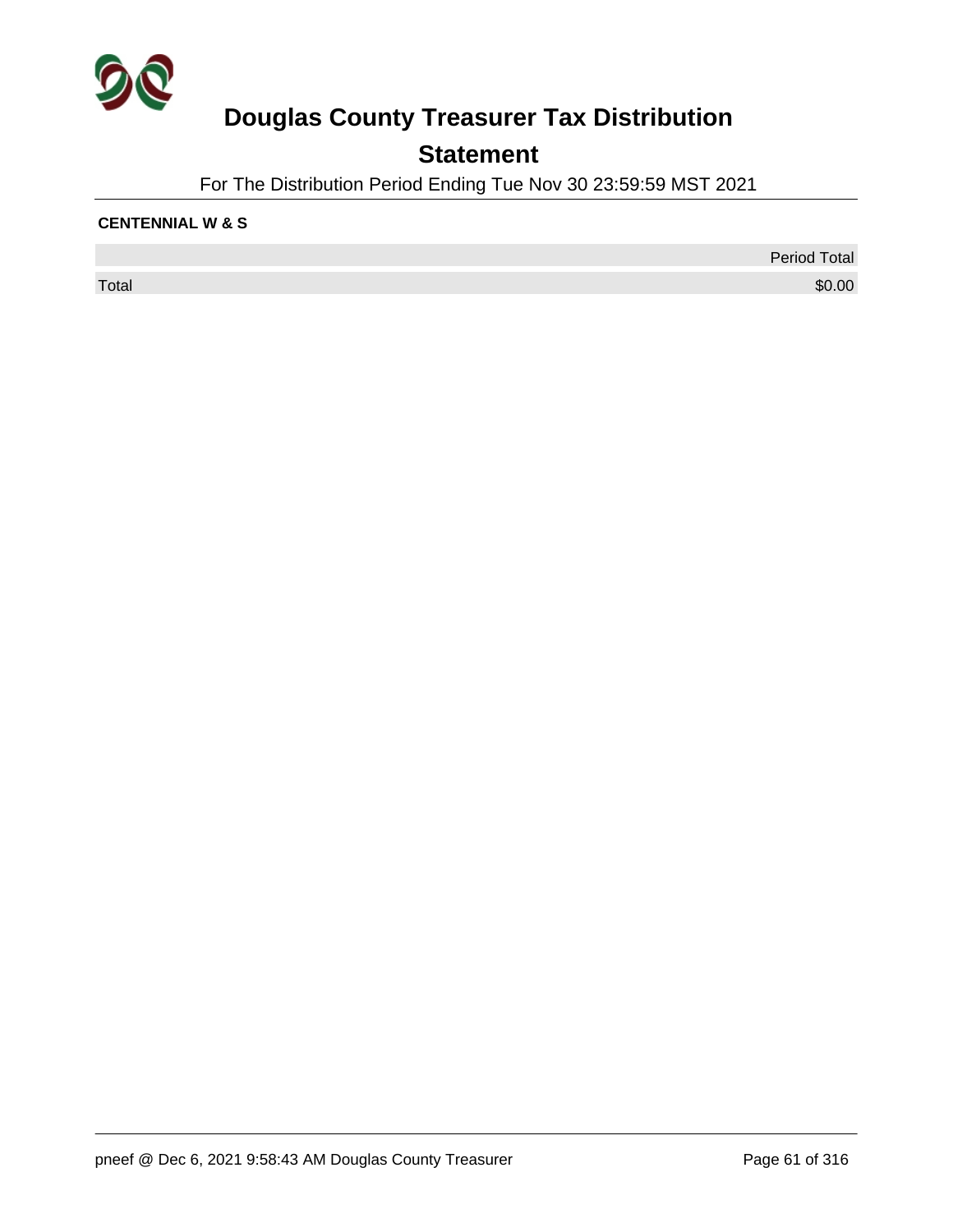

## **Statement**

For The Distribution Period Ending Tue Nov 30 23:59:59 MST 2021

#### **COTTONWOOD METRO DISTRICT**

|                                   | <b>Period Total</b> |
|-----------------------------------|---------------------|
| <b>Current Year Taxes</b>         | \$1,206.48          |
| <b>Prior Year Taxes</b>           | \$45.23             |
| <b>Current Year TIF Expense</b>   | (\$22.44)           |
| Prior Year TIF Expense            | (\$25.50)           |
| <b>Current Year Interest</b>      | \$85.60             |
| <b>Prior Year Interest</b>        | \$8.59              |
| Auto Ownership (SOT)              | \$5,474.00          |
| <b>Current Year Treasurer Fee</b> | (\$19.04)           |
| <b>Prior Year Treasurer Fee</b>   | (\$0.43)            |
| Total                             | \$6,752.49          |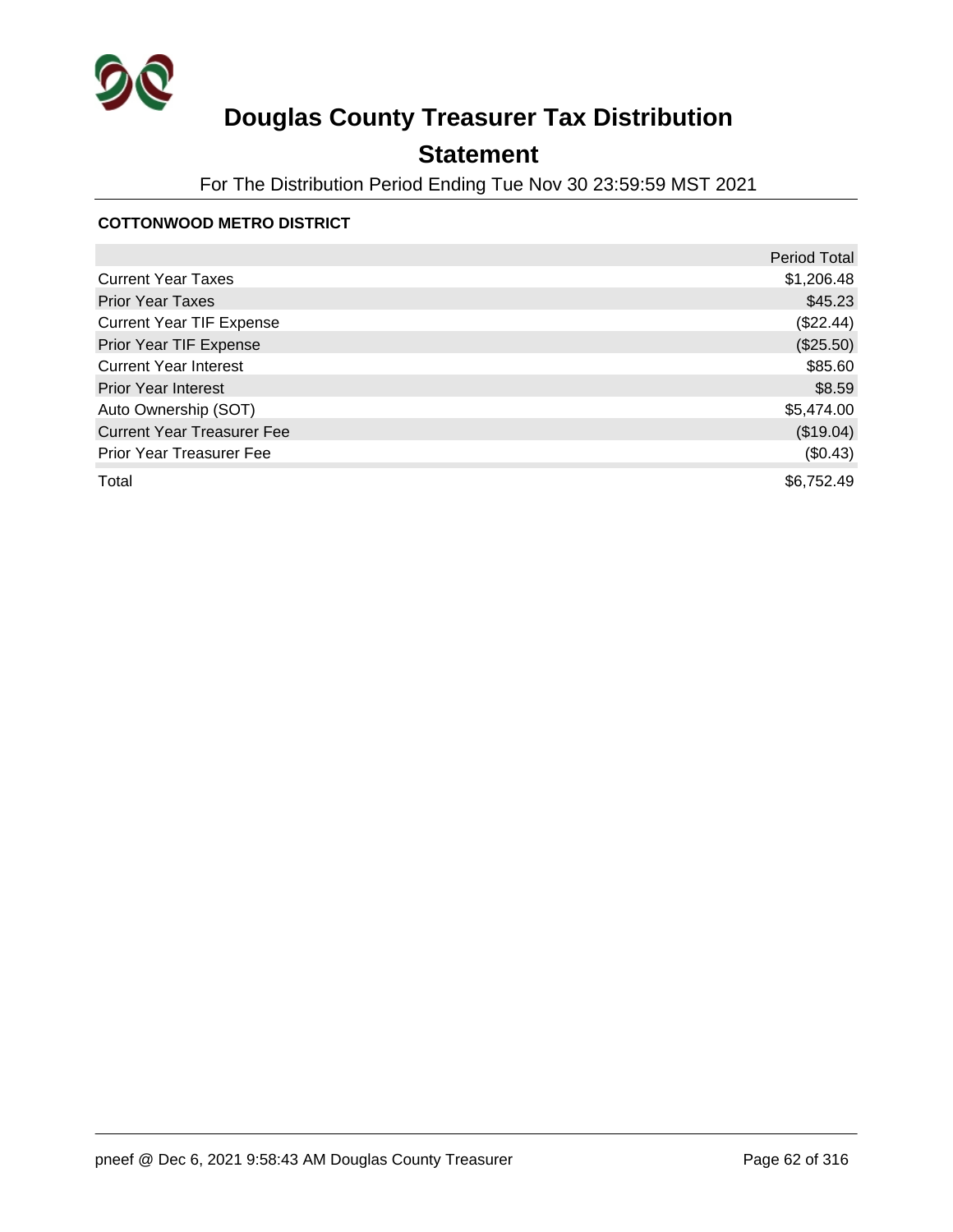

### **Statement**

For The Distribution Period Ending Tue Nov 30 23:59:59 MST 2021

#### **PARK MEADOWS METRO DIST**

|                                   | Period Total |
|-----------------------------------|--------------|
| <b>Current Year Taxes</b>         | \$1,840.16   |
| <b>Current Year Interest</b>      | \$128.81     |
| Auto Ownership (SOT)              | \$18,847.52  |
| <b>Current Year Treasurer Fee</b> | (\$29.52)    |
| Total                             | \$20,786.97  |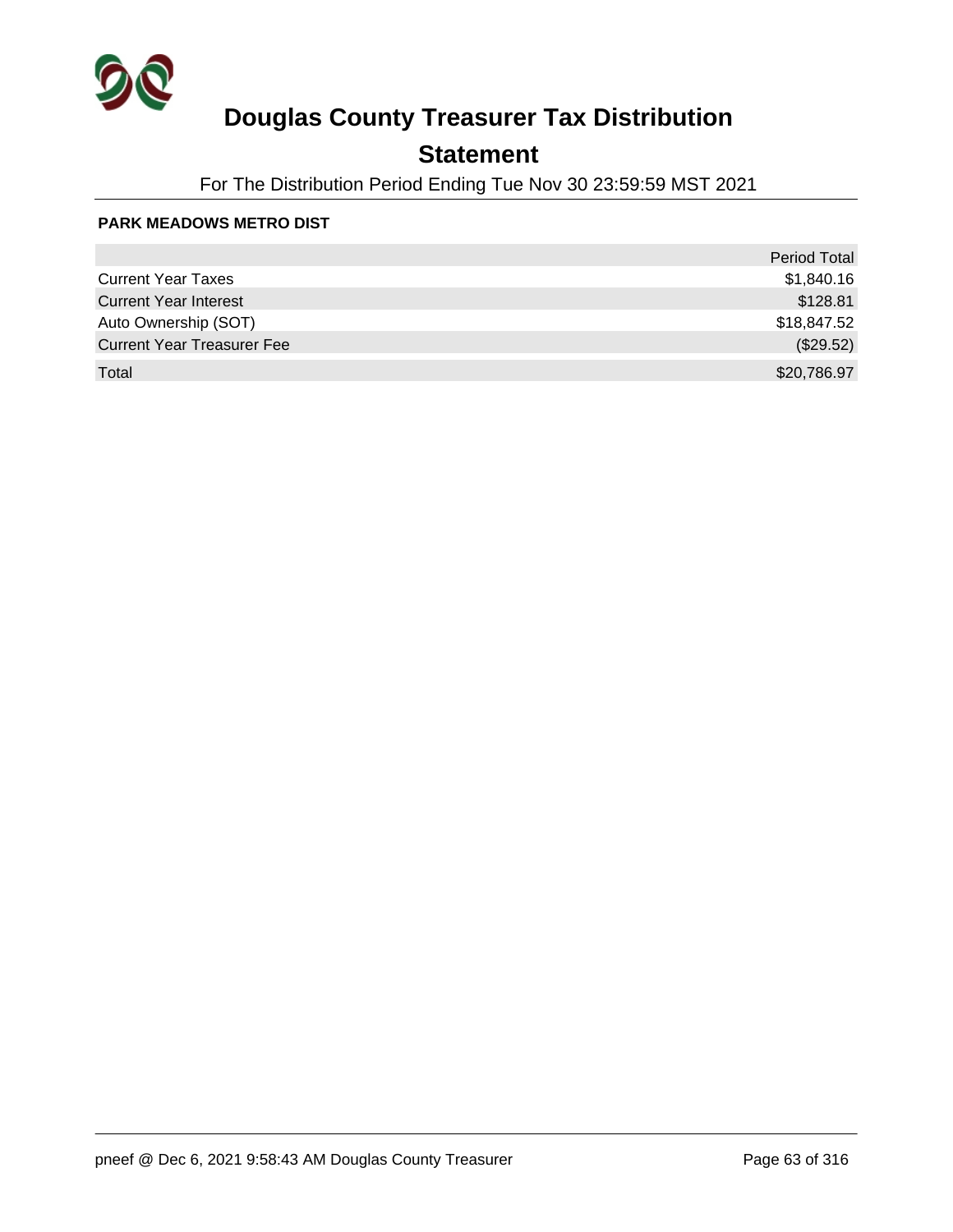

### **Statement**

For The Distribution Period Ending Tue Nov 30 23:59:59 MST 2021

#### **LINCOLN PARK METRO DIST**

|                                   | <b>Period Total</b> |
|-----------------------------------|---------------------|
| <b>Current Year Taxes</b>         | \$1,930.75          |
| <b>Current Year Interest</b>      | \$135.15            |
| Auto Ownership (SOT)              | \$18,808.94         |
| <b>Current Year Treasurer Fee</b> | (\$30.99)           |
| Total                             | \$20,843.85         |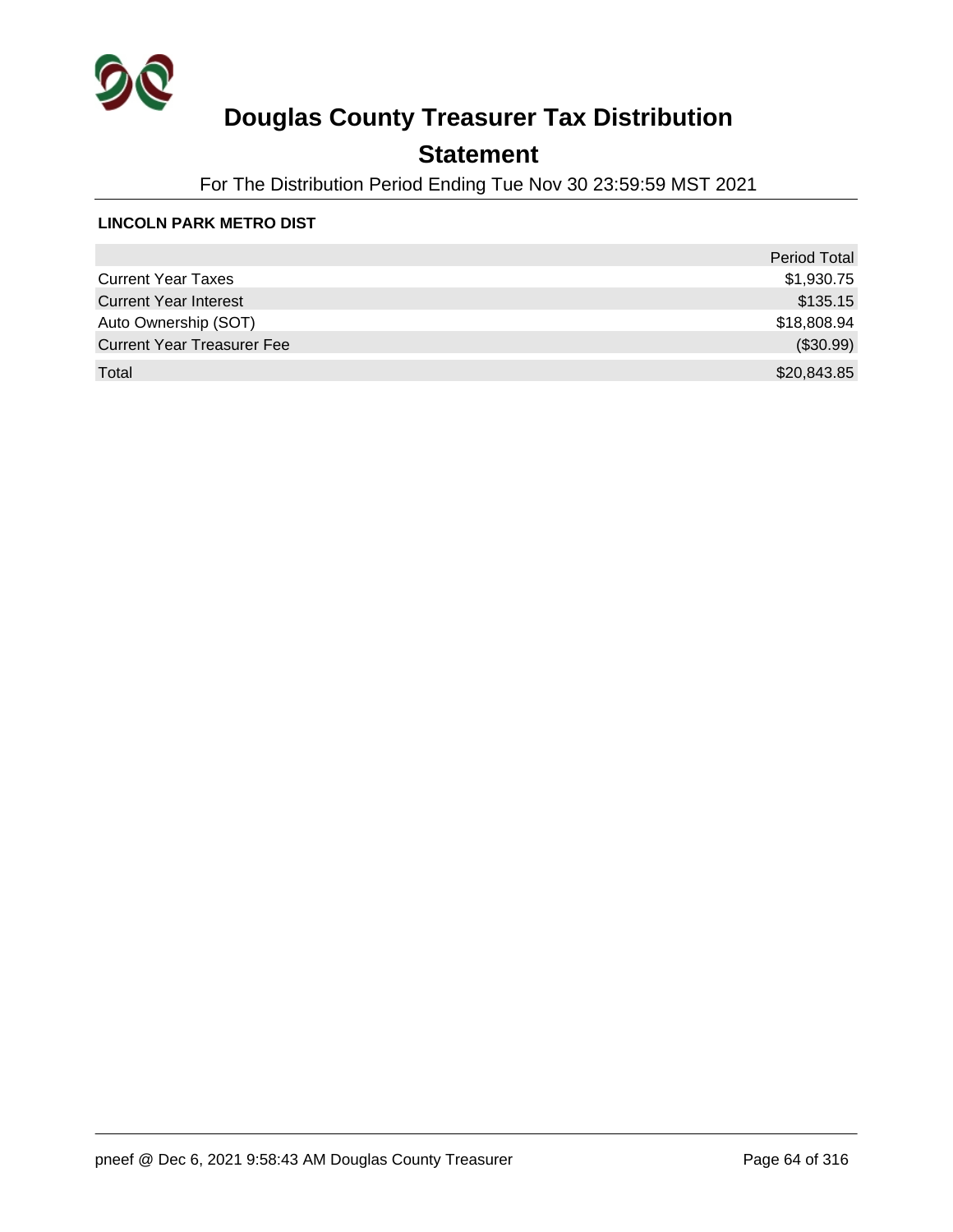

### **Statement**

For The Distribution Period Ending Tue Nov 30 23:59:59 MST 2021

#### **STONEGATE VLG METRO DIST**

|                                   | <b>Period Total</b> |
|-----------------------------------|---------------------|
| <b>Current Year Taxes</b>         | \$941.20            |
| <b>Current Year Interest</b>      | \$56.47             |
| Auto Ownership (SOT)              | \$21,461.41         |
| <b>Current Year Treasurer Fee</b> | (\$14.97)           |
| Total                             | \$22,444.11         |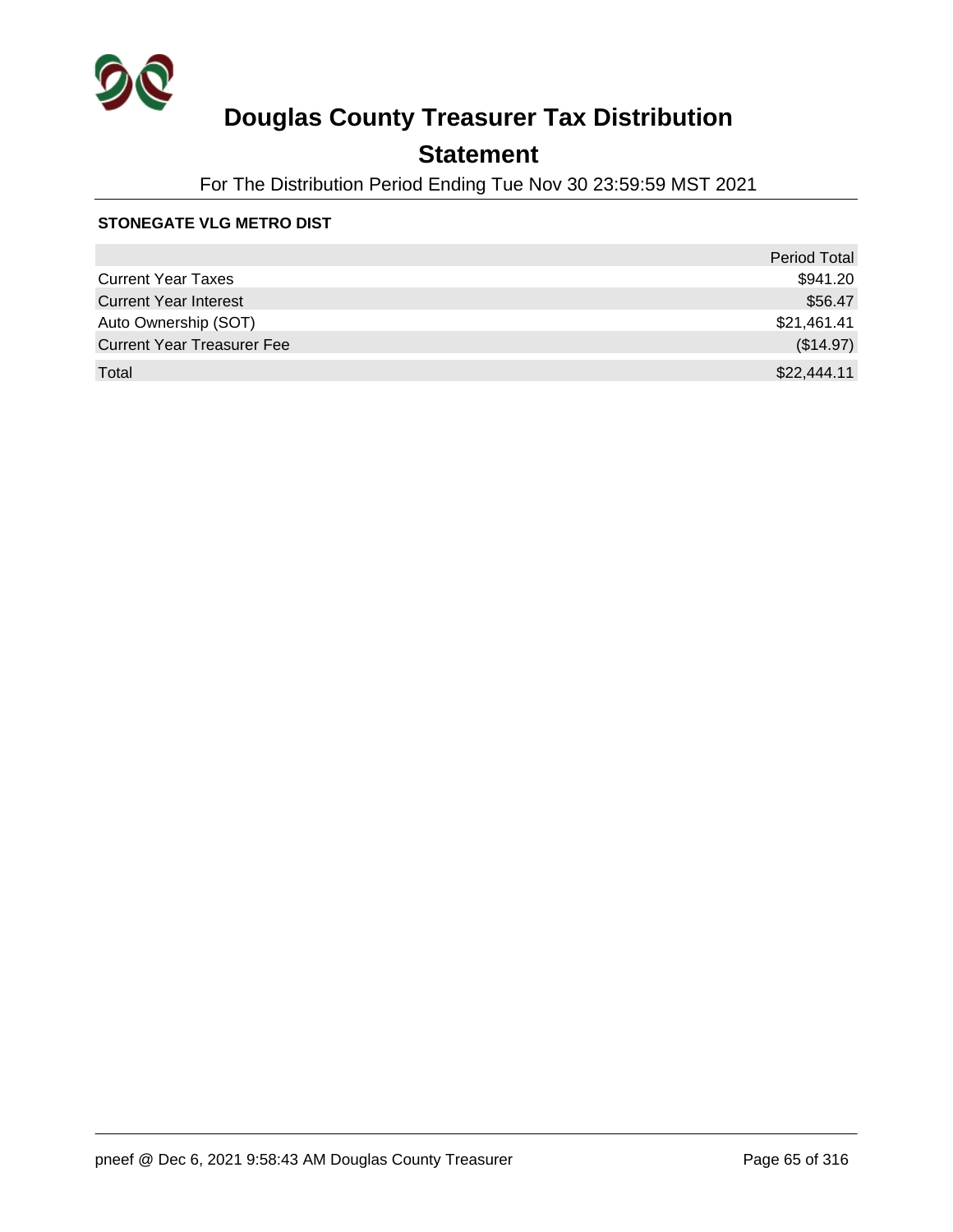

## **Statement**

For The Distribution Period Ending Tue Nov 30 23:59:59 MST 2021

#### **E-470 PUBLIC HWY AUTHORITY**

 $\sf Total$   $\$0.00$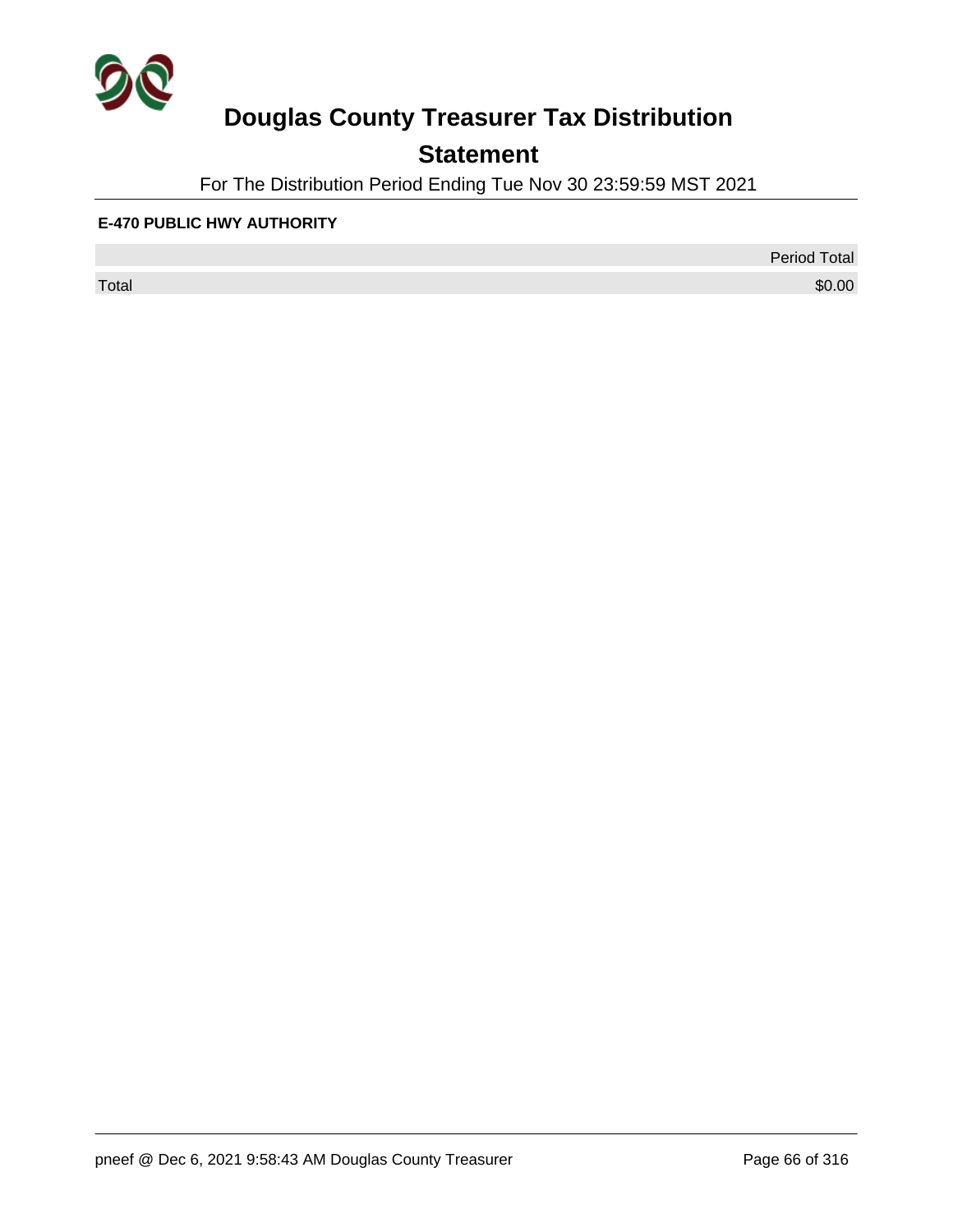

### **Statement**

For The Distribution Period Ending Tue Nov 30 23:59:59 MST 2021

#### **CASTLE PINES NORTH METRO**

|                                   | <b>Period Total</b> |
|-----------------------------------|---------------------|
| <b>Current Year Taxes</b>         | \$742.42            |
| <b>Current Year Interest</b>      | \$51.83             |
| Auto Ownership (SOT)              | \$28,684.58         |
| <b>Current Year Treasurer Fee</b> | (\$11.92)           |
| Total                             | \$29,466.91         |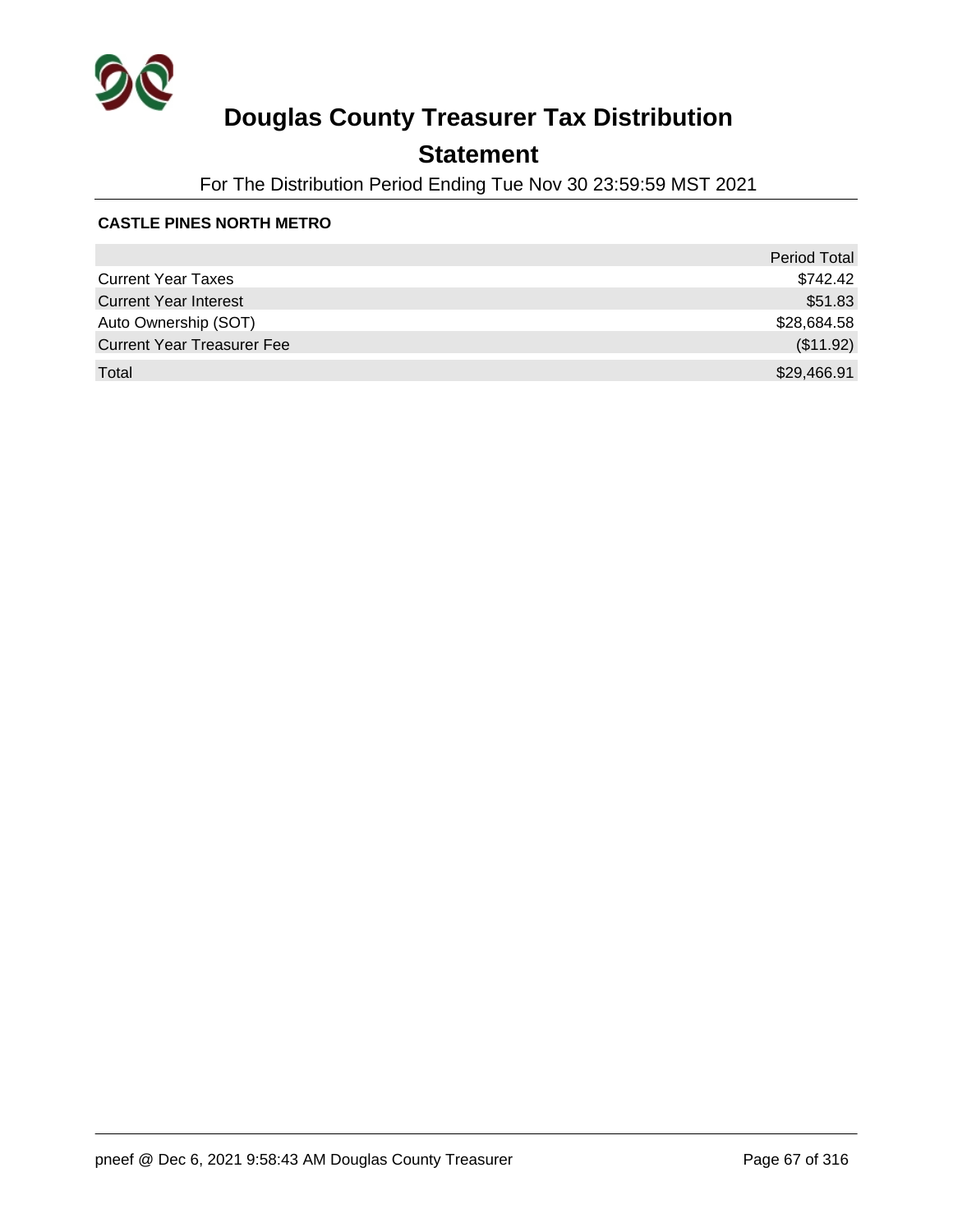

### **Statement**

For The Distribution Period Ending Tue Nov 30 23:59:59 MST 2021

#### **FOUNDERS VILLAGE METRO DIST**

|                                   | <b>Period Total</b> |
|-----------------------------------|---------------------|
| <b>Current Year Taxes</b>         | \$5,987.01          |
| <b>Current Year Interest</b>      | \$394.86            |
| Auto Ownership (SOT)              | \$41,667.61         |
| <b>Current Year Treasurer Fee</b> | (\$95.73)           |
| Total                             | \$47,953.75         |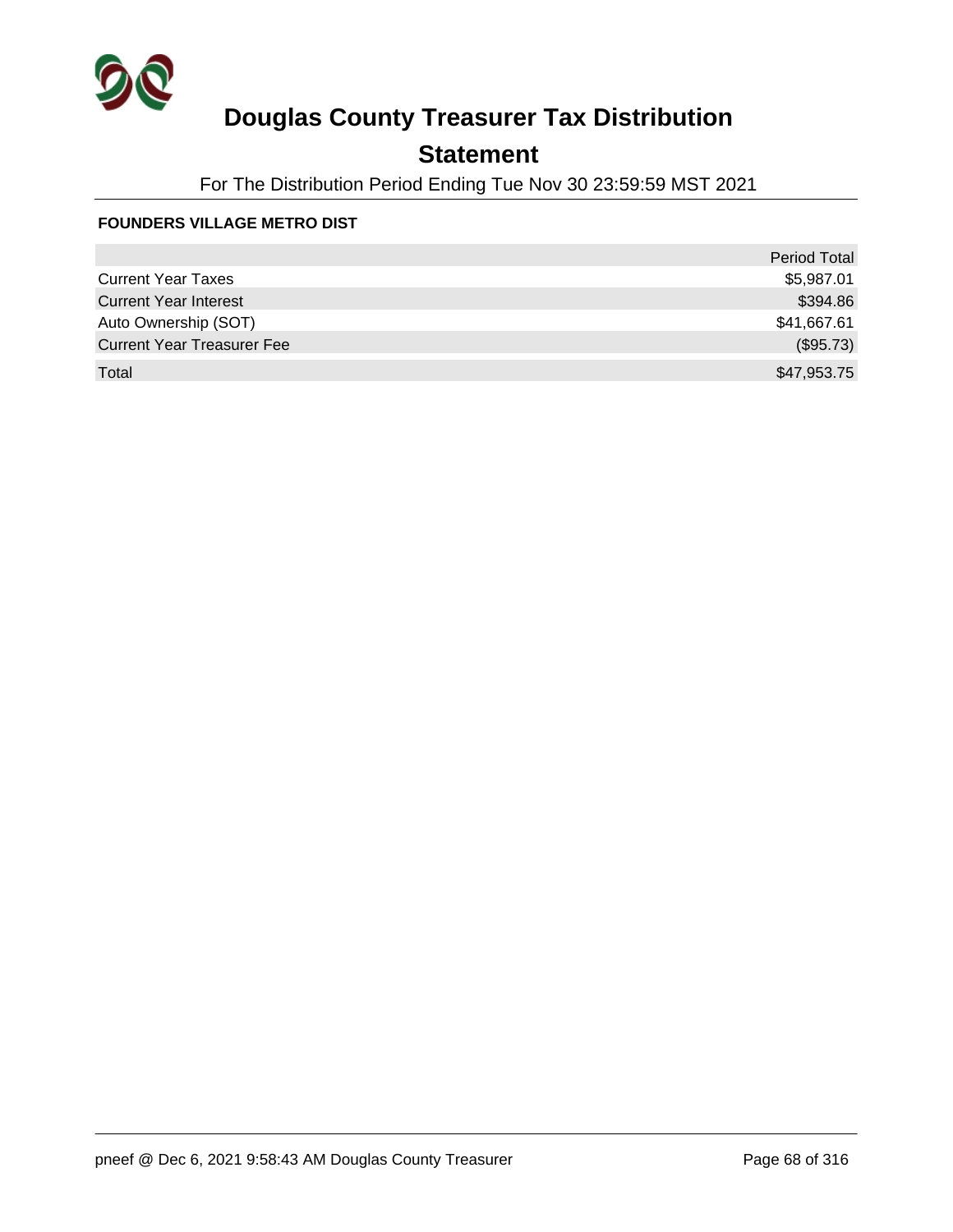

### **Statement**

For The Distribution Period Ending Tue Nov 30 23:59:59 MST 2021

#### **CASTLEWOOD RANCH METRO**

|                                   | <b>Period Total</b> |
|-----------------------------------|---------------------|
| <b>Current Year Taxes</b>         | \$603.60            |
| <b>Current Year Interest</b>      | \$36.21             |
| Auto Ownership (SOT)              | \$13,231.84         |
| <b>Current Year Treasurer Fee</b> | (\$9.59)            |
| Total                             | \$13,862.06         |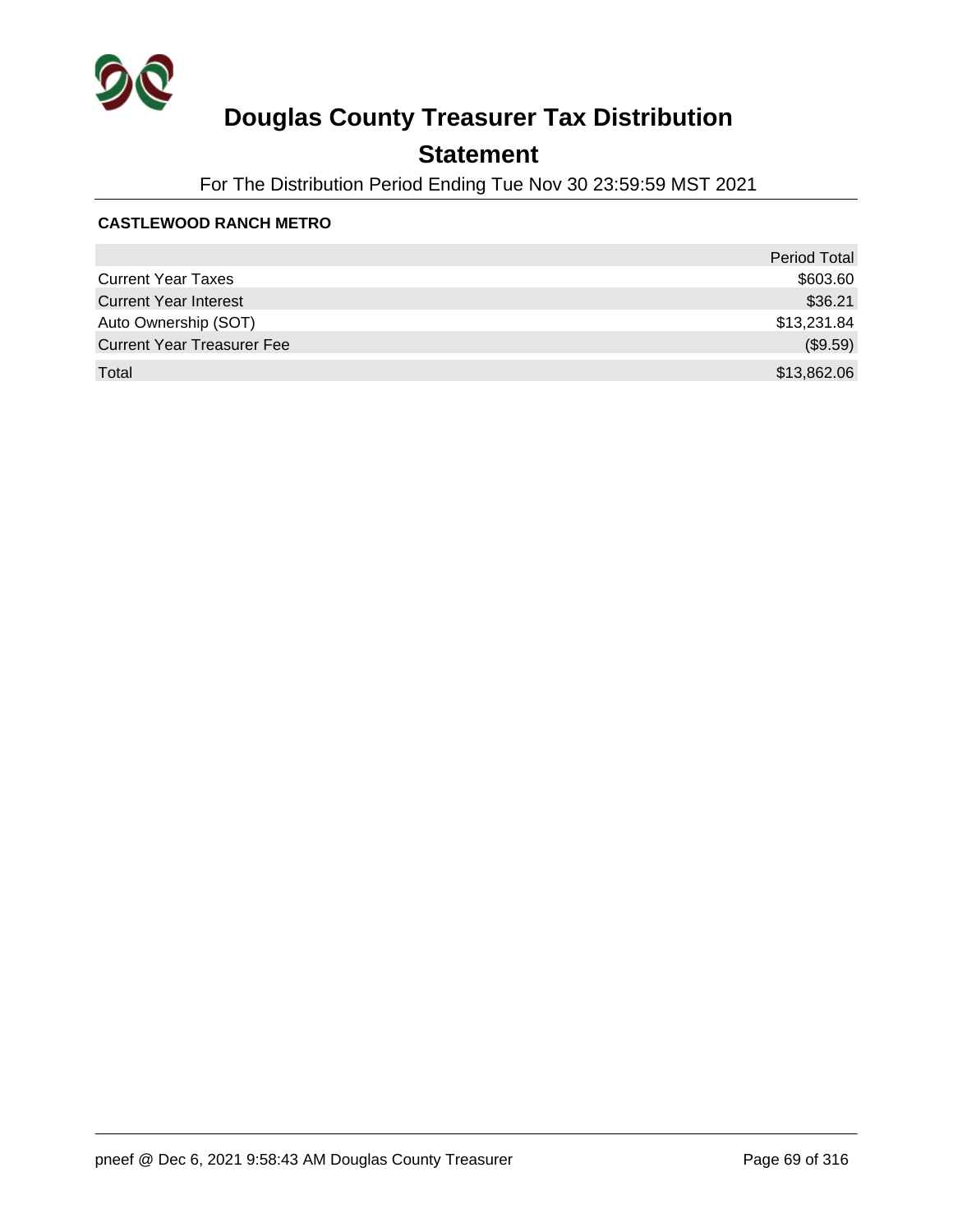

### **Statement**

For The Distribution Period Ending Tue Nov 30 23:59:59 MST 2021

#### **VILLAGES @ CR MET #4**

|                      | <b>Period Total</b> |
|----------------------|---------------------|
| Auto Ownership (SOT) | \$41.05             |
| Total                | \$41.05             |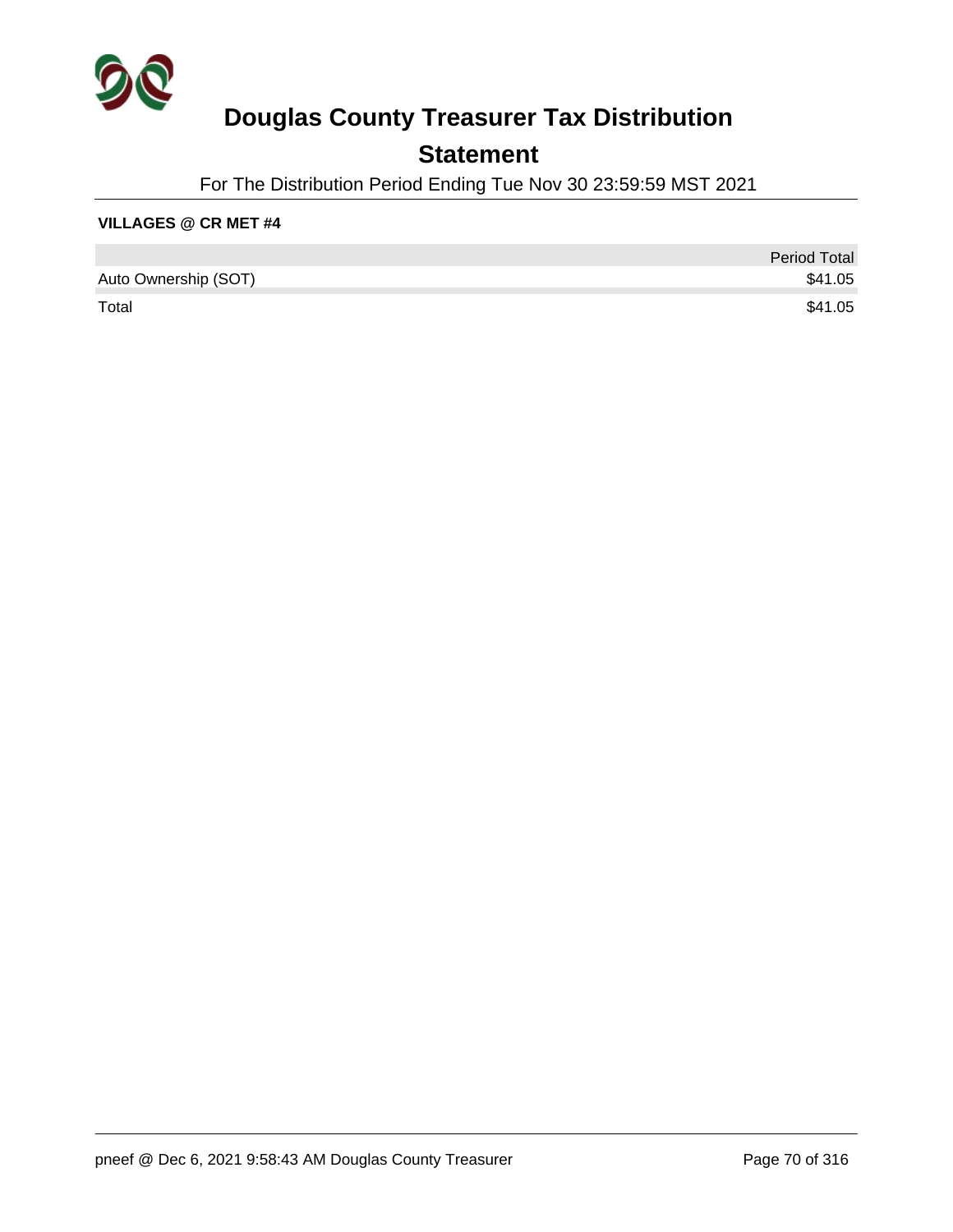

### **Statement**

For The Distribution Period Ending Tue Nov 30 23:59:59 MST 2021

#### **VILLAGES @ CR MET #6**

|                      | <b>Period Total</b> |
|----------------------|---------------------|
| Auto Ownership (SOT) | \$23,112.40         |
| Total                | \$23,112.40         |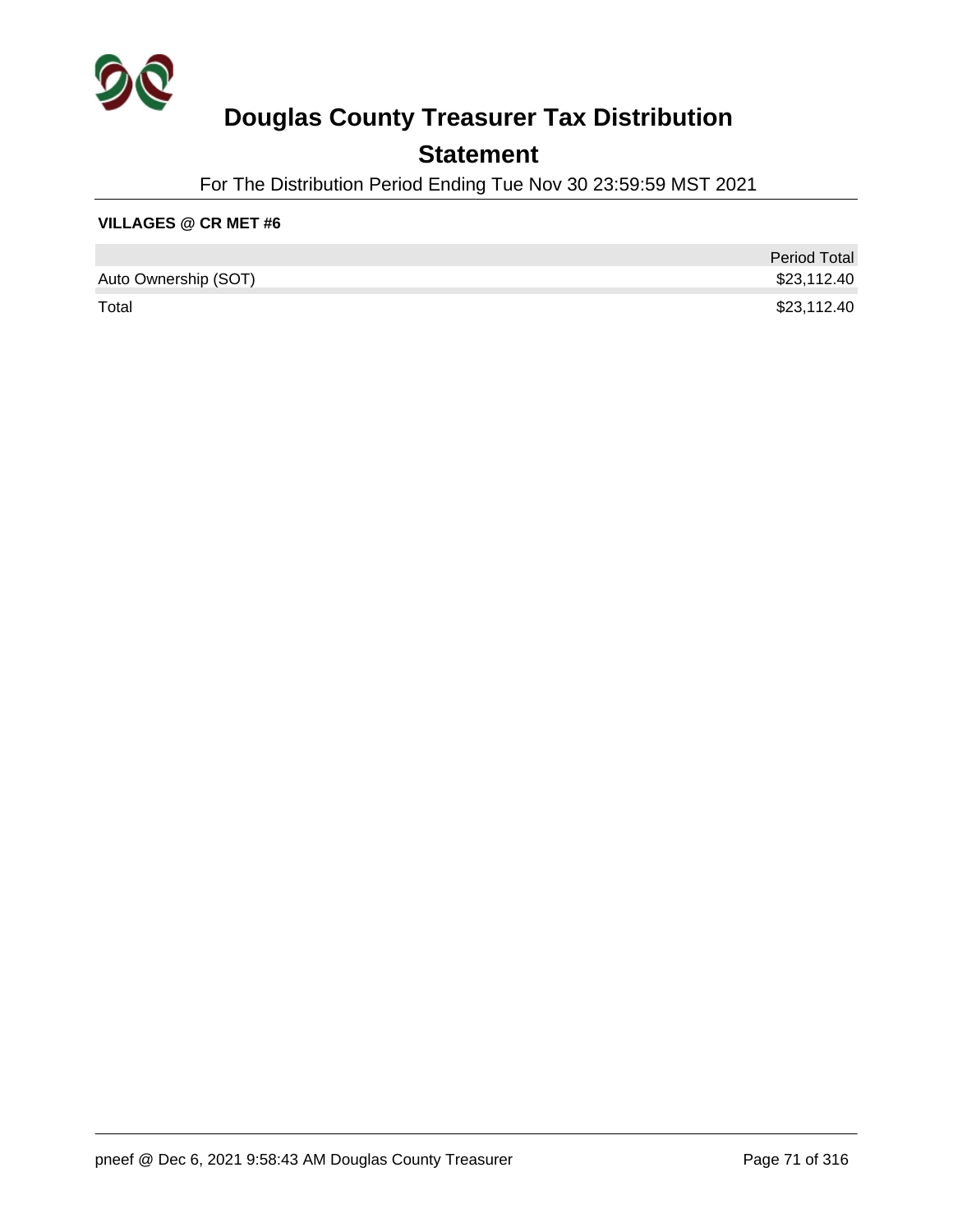

## **Statement**

For The Distribution Period Ending Tue Nov 30 23:59:59 MST 2021

#### **VILLAGES @ CR MET #7**

 $\sf Total$   $\$0.00$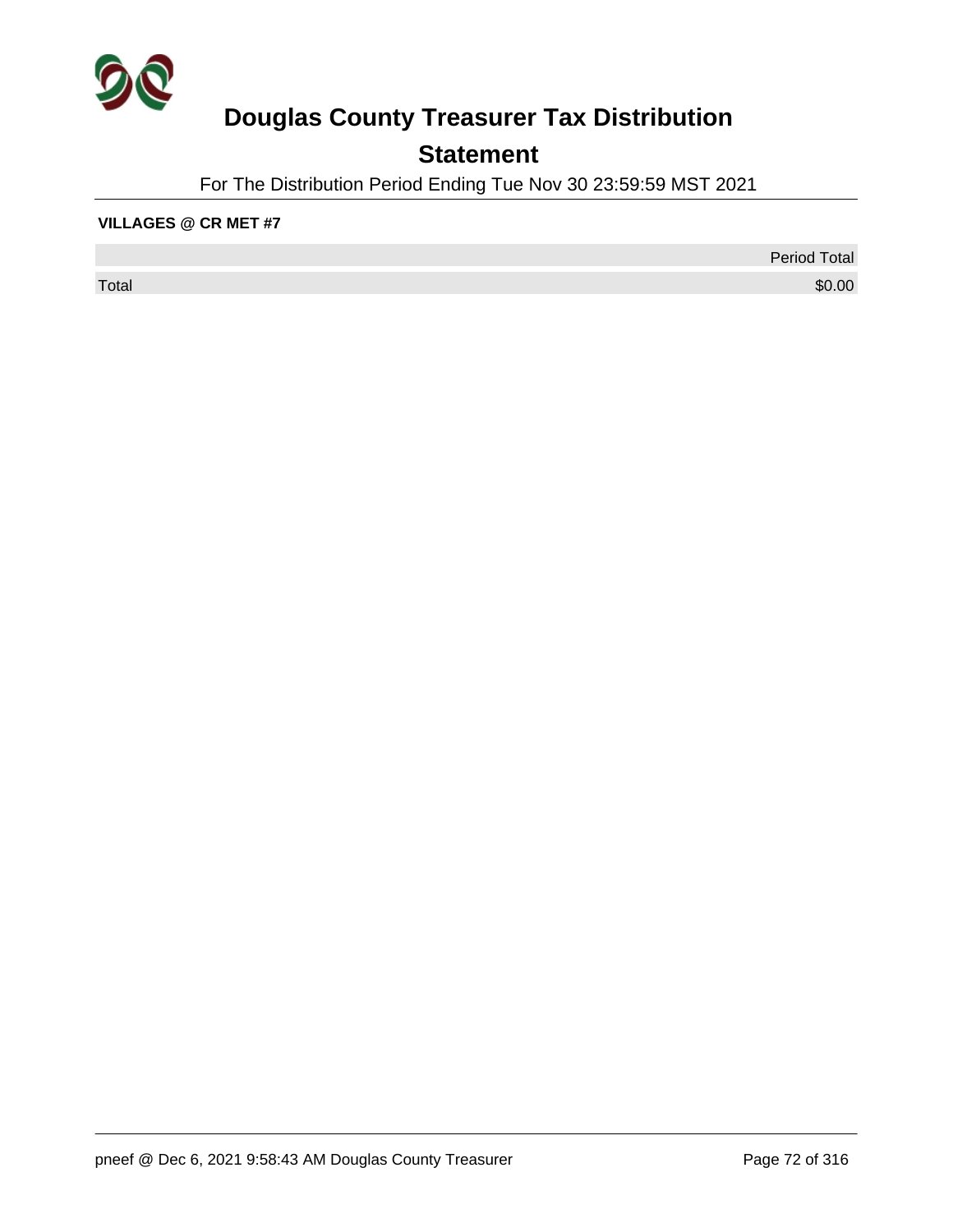

### **Statement**

For The Distribution Period Ending Tue Nov 30 23:59:59 MST 2021

#### **DOUGLAS COUNTY CONSERVATION**

Period Total

 $\sf Total$   $\$0.00$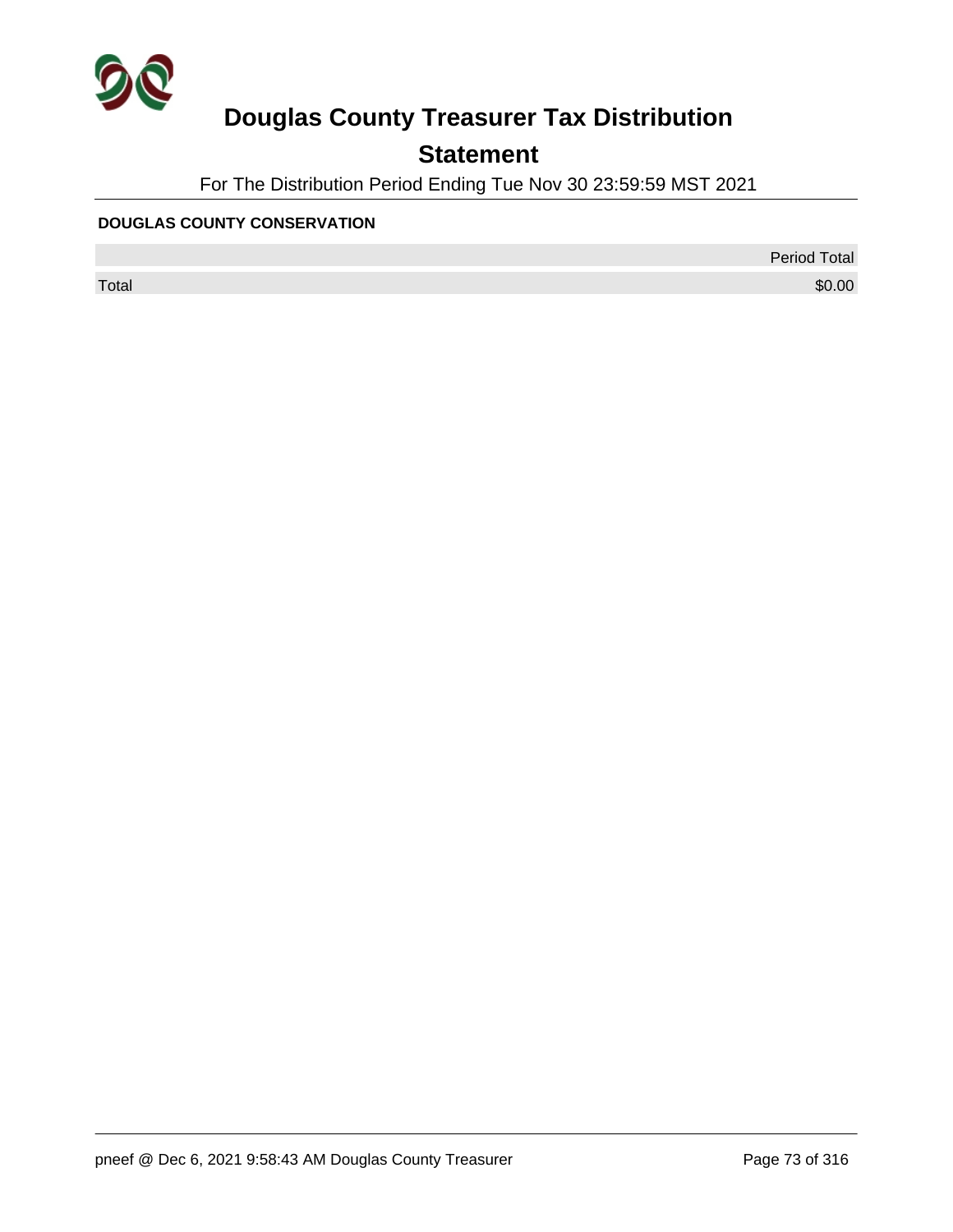

### **Statement**

For The Distribution Period Ending Tue Nov 30 23:59:59 MST 2021

#### **DC WOODMOOR MTN GEN IMPR DIST**

|                                   | <b>Period Total</b> |
|-----------------------------------|---------------------|
| <b>Current Year Taxes</b>         | \$105.60            |
| <b>Current Year Interest</b>      | \$7.39              |
| Auto Ownership (SOT)              | \$231.86            |
| <b>Current Year Treasurer Fee</b> | (\$1.69)            |
| Total                             | \$343.16            |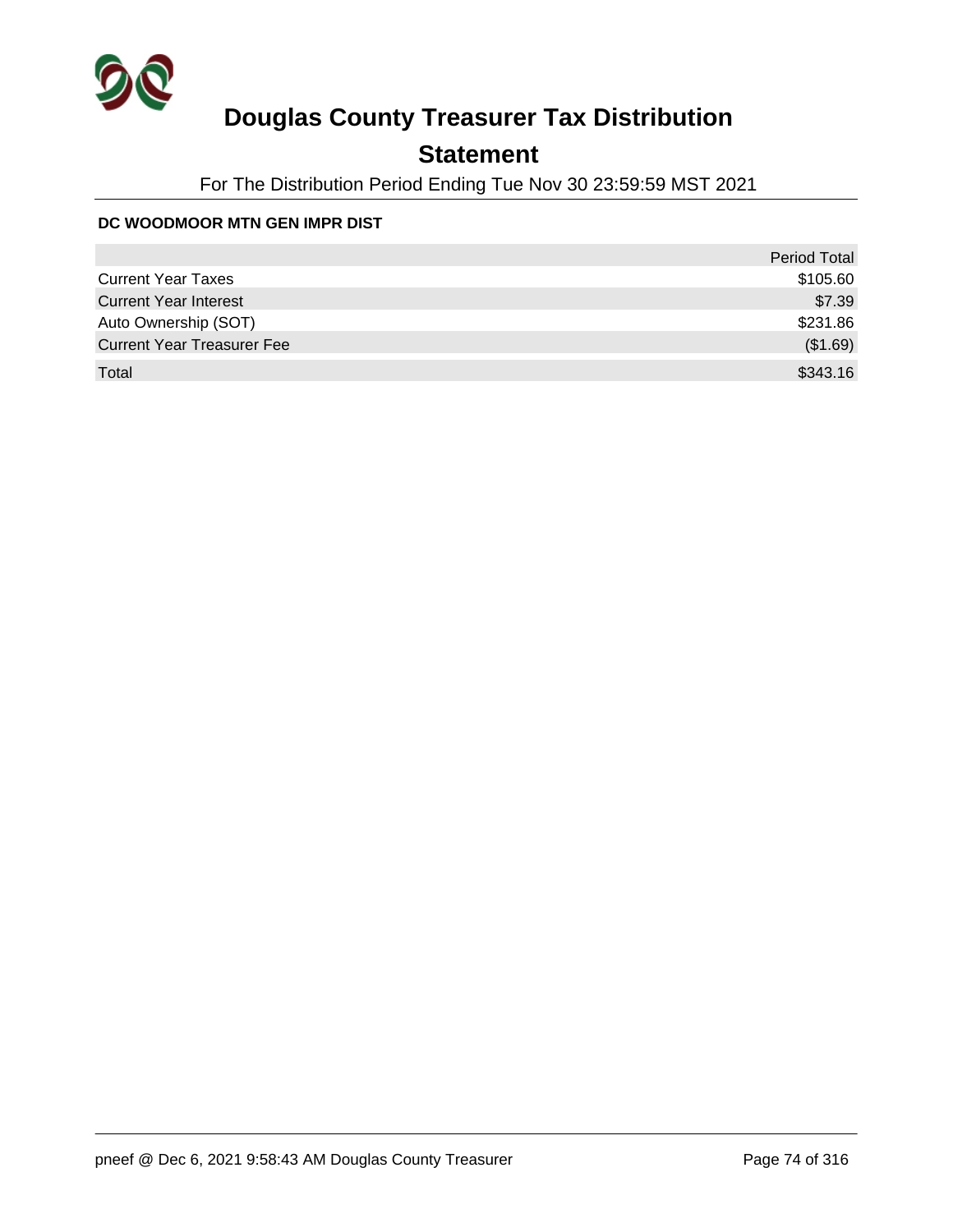

### **Statement**

For The Distribution Period Ending Tue Nov 30 23:59:59 MST 2021

|                                   | <b>Period Total</b> |
|-----------------------------------|---------------------|
| <b>Current Year Taxes</b>         | \$1,974.70          |
| <b>Current Year Interest</b>      | \$138.23            |
| Auto Ownership (SOT)              | \$14,982.56         |
| <b>Current Year Treasurer Fee</b> | (\$31.69)           |
| Total                             | \$17,063.80         |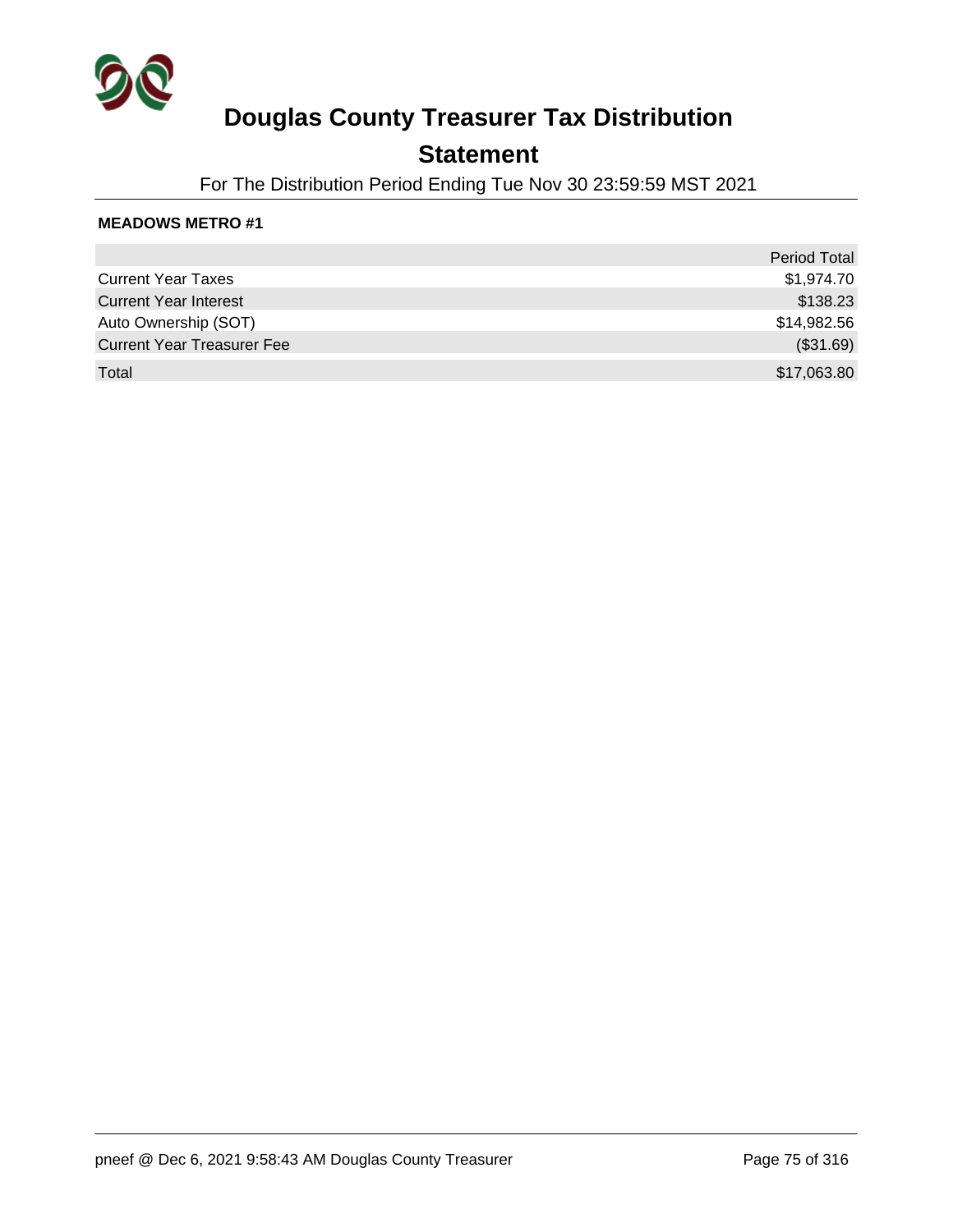

### **Statement**

For The Distribution Period Ending Tue Nov 30 23:59:59 MST 2021

#### **WESTFIELD METRO #1**

 $\sf Total$   $\$0.00$ 

Period Total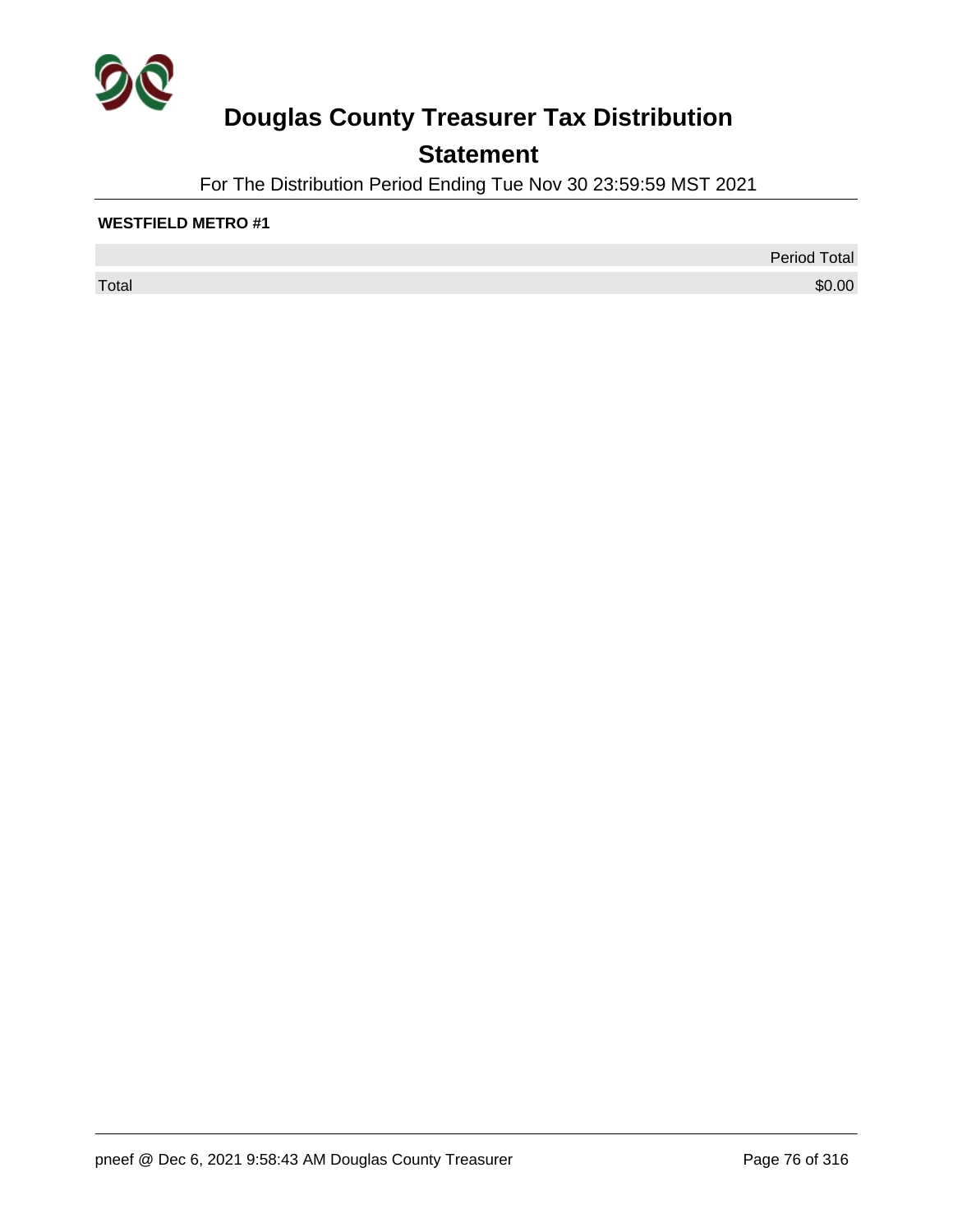

### **Statement**

For The Distribution Period Ending Tue Nov 30 23:59:59 MST 2021

|                                   | Period Total |
|-----------------------------------|--------------|
| <b>Current Year Taxes</b>         | \$671.83     |
| <b>Current Year Interest</b>      | \$40.31      |
| Auto Ownership (SOT)              | \$10,619.49  |
| <b>Current Year Treasurer Fee</b> | (\$10.68)    |
| Total                             | \$11,320.95  |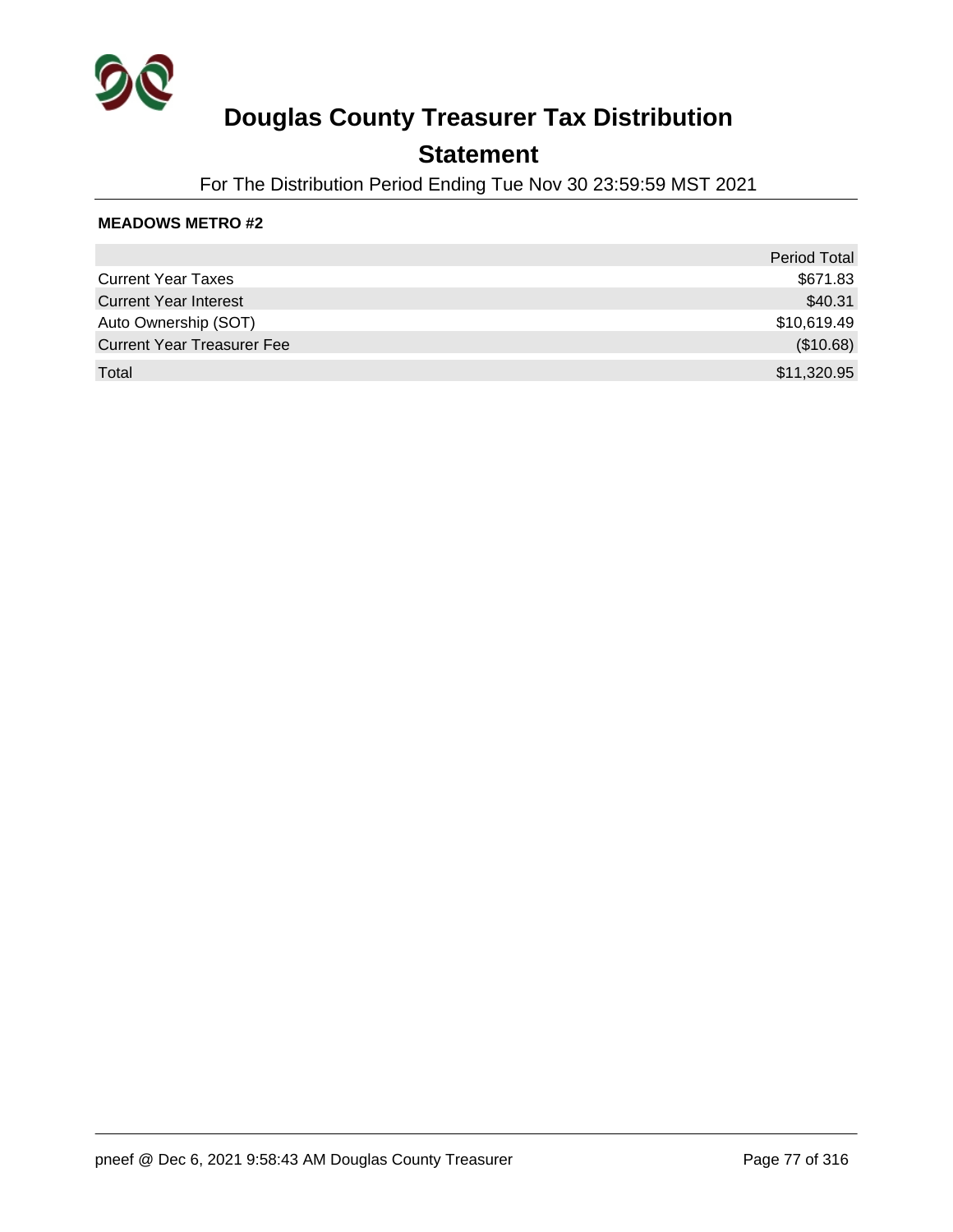

### **Statement**

For The Distribution Period Ending Tue Nov 30 23:59:59 MST 2021

#### **BELL MTN RCH MASTER METRO**

 $\sf Total$   $\$0.00$ 

Period Total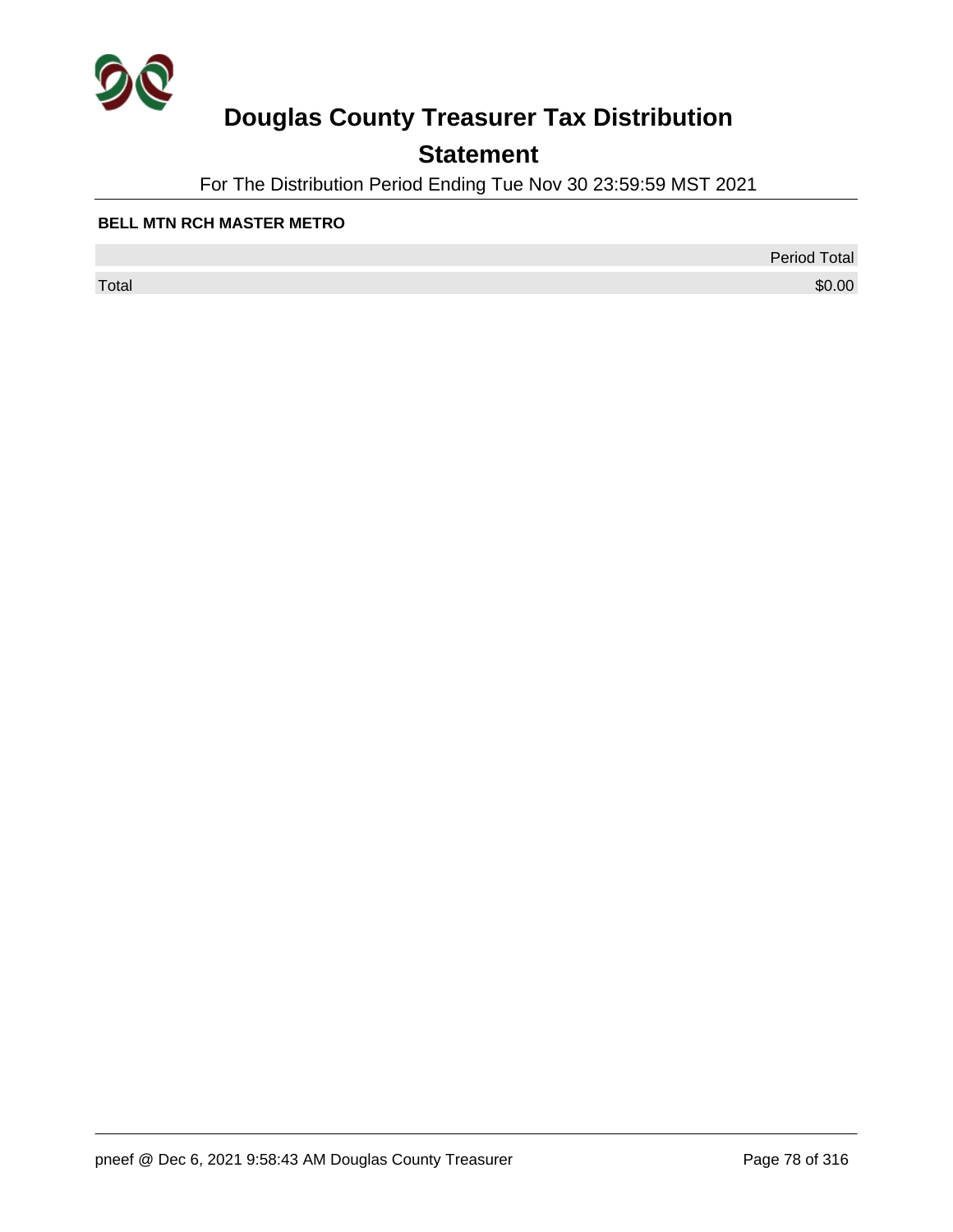

### **Statement**

For The Distribution Period Ending Tue Nov 30 23:59:59 MST 2021

#### **WESTFIELD METRO #2**

 $\sf Total$   $\$0.00$ 

Period Total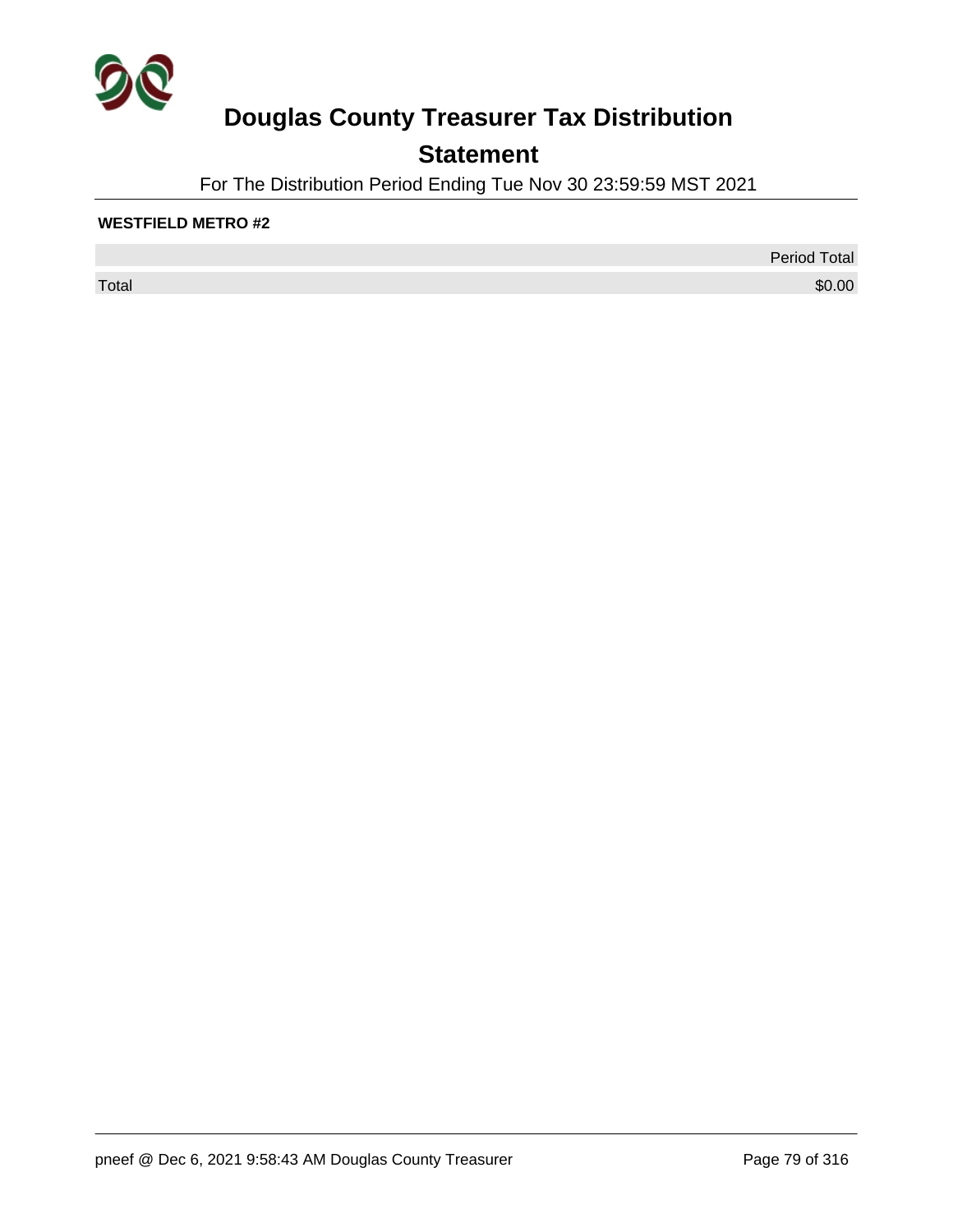

### **Statement**

For The Distribution Period Ending Tue Nov 30 23:59:59 MST 2021

|                      | <b>Period Total</b> |
|----------------------|---------------------|
| Auto Ownership (SOT) | \$8,890.63          |
| Total                | \$8,890.63          |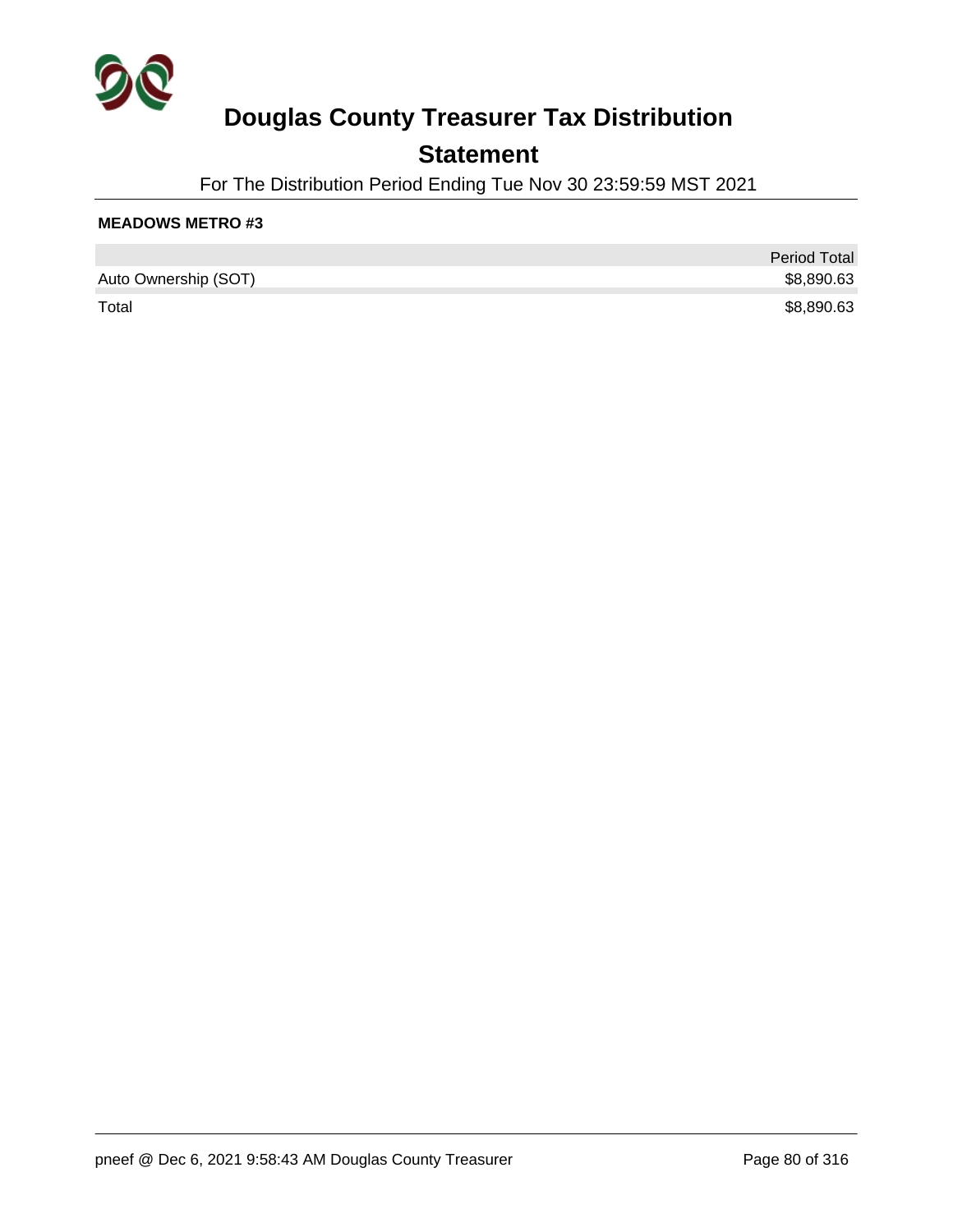

### **Statement**

For The Distribution Period Ending Tue Nov 30 23:59:59 MST 2021

|                      | <b>Period Total</b> |
|----------------------|---------------------|
| Auto Ownership (SOT) | \$0.48              |
| Total                | \$0.48              |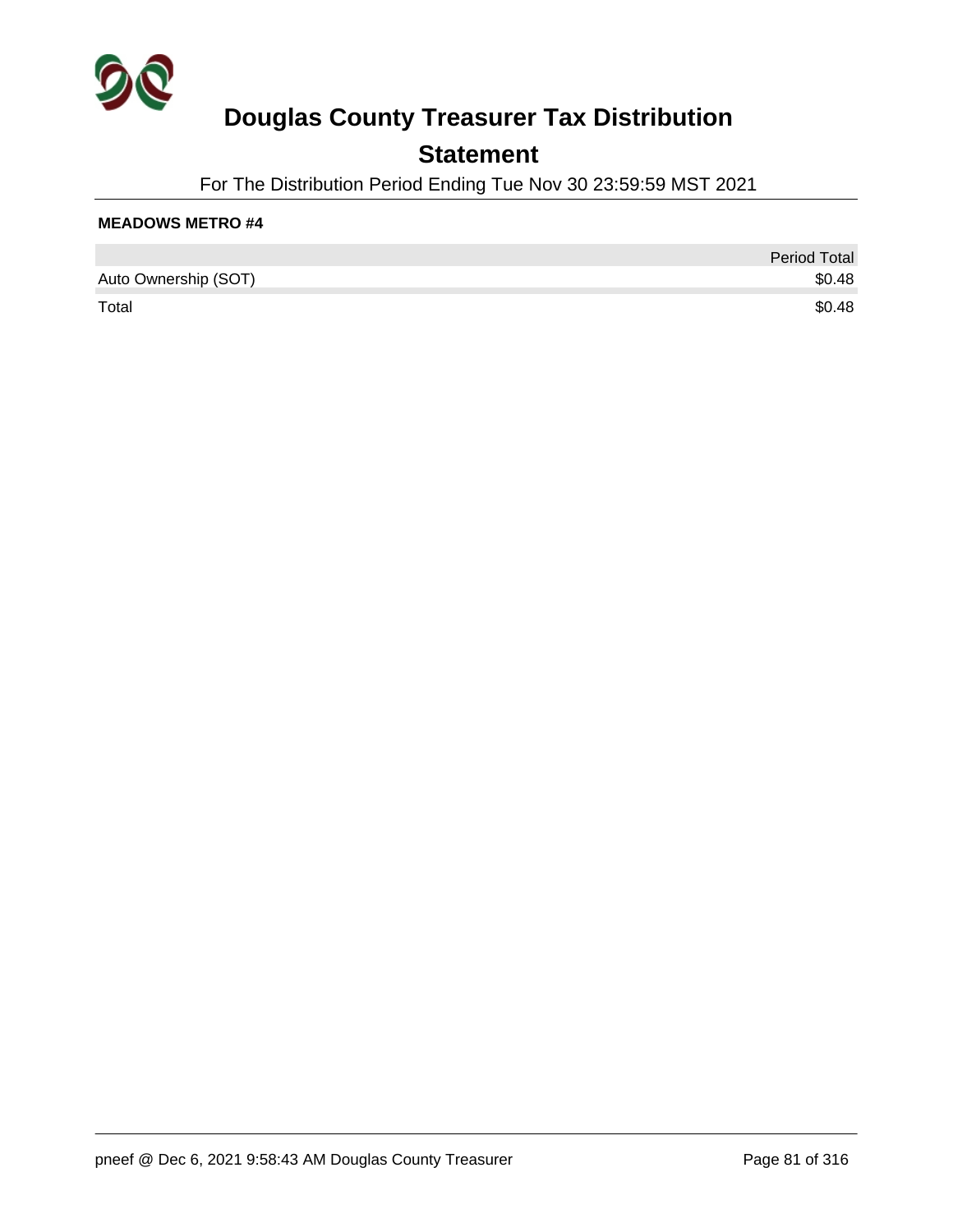

### **Statement**

For The Distribution Period Ending Tue Nov 30 23:59:59 MST 2021

#### **CANTERBERRY CROSSING MET**

|                                   | <b>Period Total</b> |
|-----------------------------------|---------------------|
| <b>Current Year Taxes</b>         | \$1,828.17          |
| <b>Current Year Interest</b>      | \$122.18            |
| Auto Ownership (SOT)              | \$6,091.21          |
| <b>Current Year Treasurer Fee</b> | (\$29.25)           |
| Total                             | \$8,012.31          |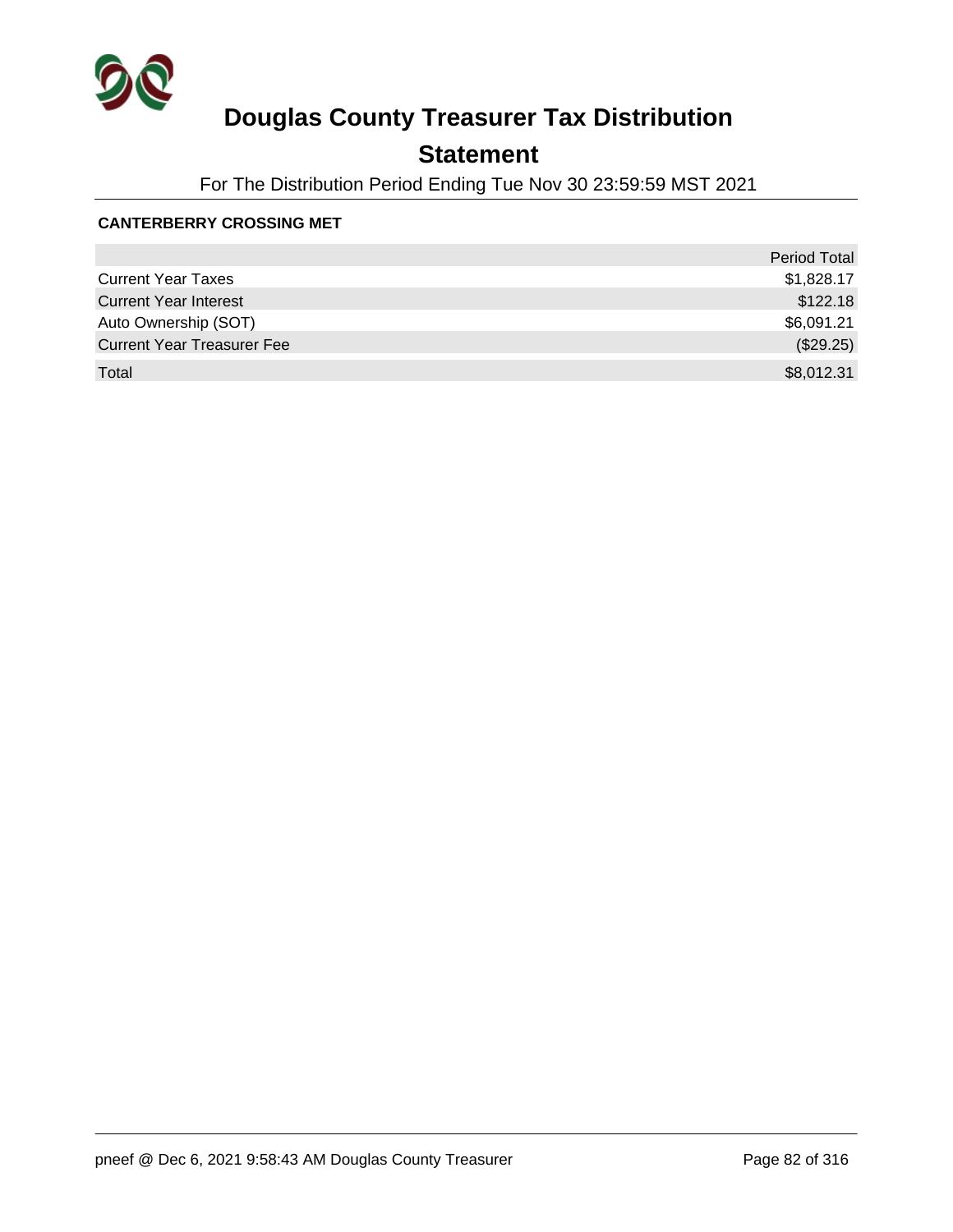

### **Statement**

For The Distribution Period Ending Tue Nov 30 23:59:59 MST 2021

#### **CHERRY CREEK SO METRO #1**

|                                   | <b>Period Total</b> |
|-----------------------------------|---------------------|
| <b>Current Year Taxes</b>         | \$921.04            |
| <b>Current Year Interest</b>      | \$64.47             |
| Auto Ownership (SOT)              | \$665.93            |
| <b>Current Year Treasurer Fee</b> | (\$14.79)           |
| Total                             | \$1,636.65          |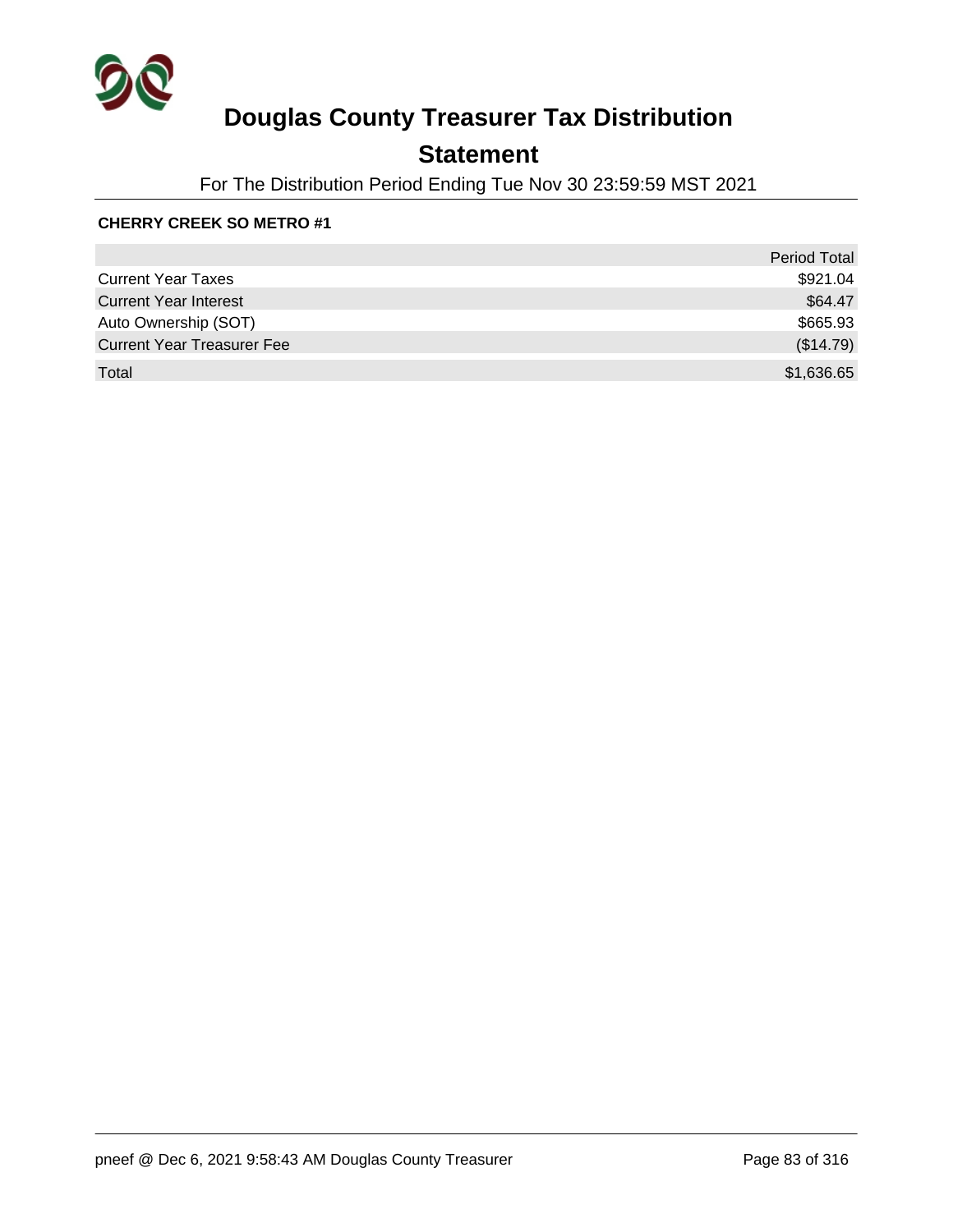

### **Statement**

For The Distribution Period Ending Tue Nov 30 23:59:59 MST 2021

#### **VILLAGES @ CR MET #9**

|                      | <b>Period Total</b> |
|----------------------|---------------------|
| Auto Ownership (SOT) | \$5.25              |
| Total                | \$5.25              |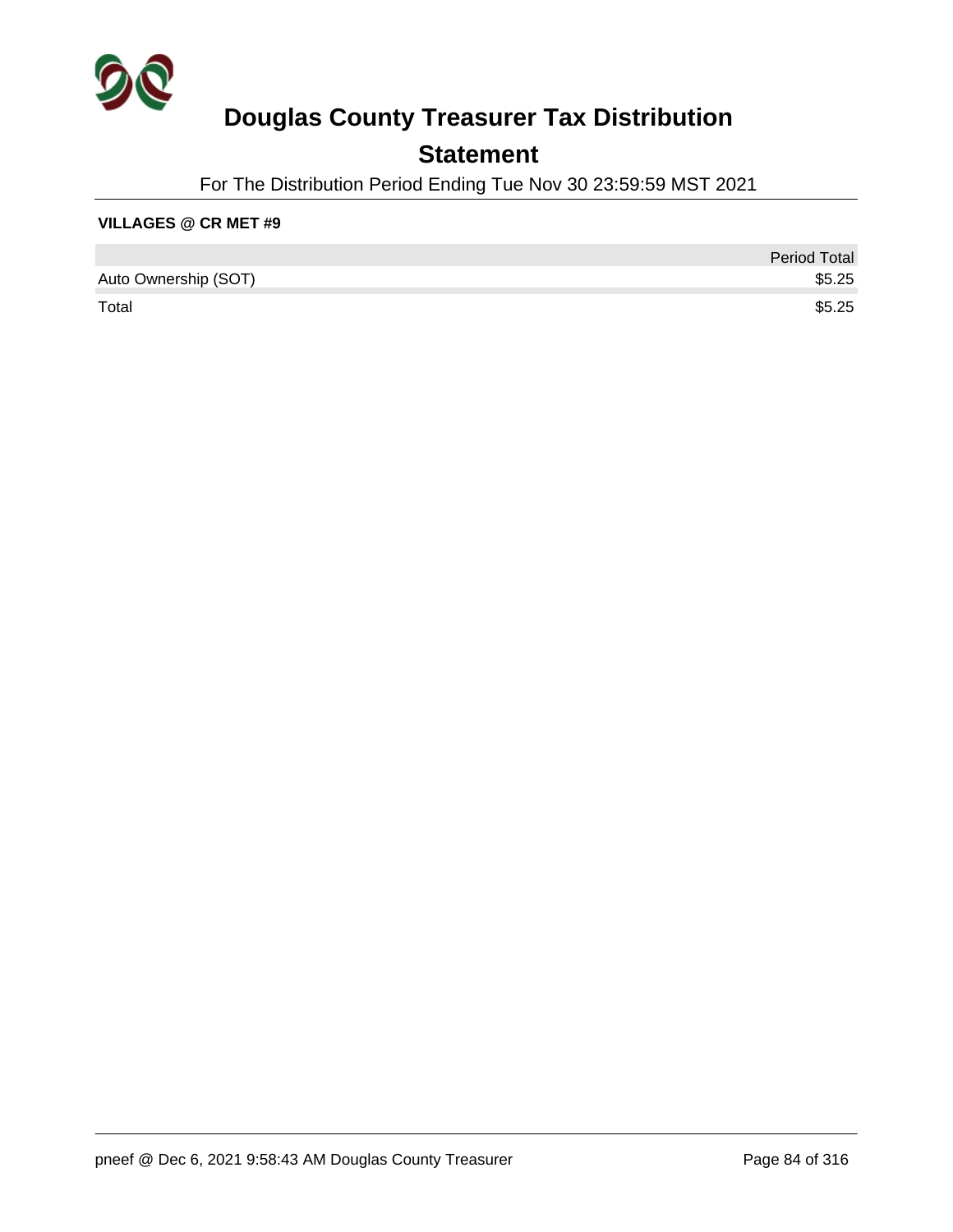

### **Statement**

For The Distribution Period Ending Tue Nov 30 23:59:59 MST 2021

#### **ANTHOLOGY WEST METRO DISTRICT #2**

|                      | <b>Period Total</b> |
|----------------------|---------------------|
| Auto Ownership (SOT) | \$1,010.26          |
| Total                | \$1,010.26          |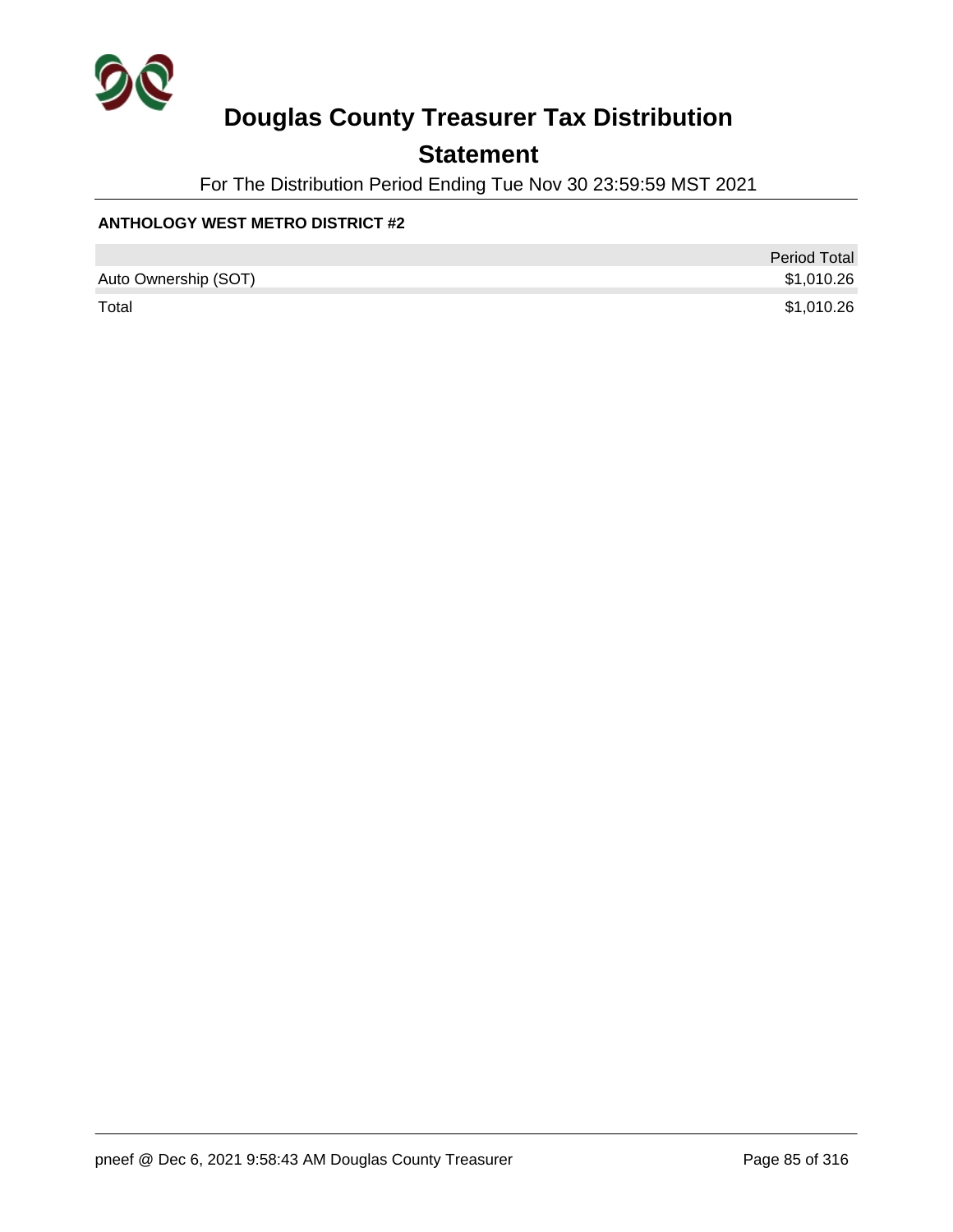

### **Statement**

For The Distribution Period Ending Tue Nov 30 23:59:59 MST 2021

|                      | <b>Period Total</b> |
|----------------------|---------------------|
| Auto Ownership (SOT) | \$30.03             |
| Total                | \$30.03             |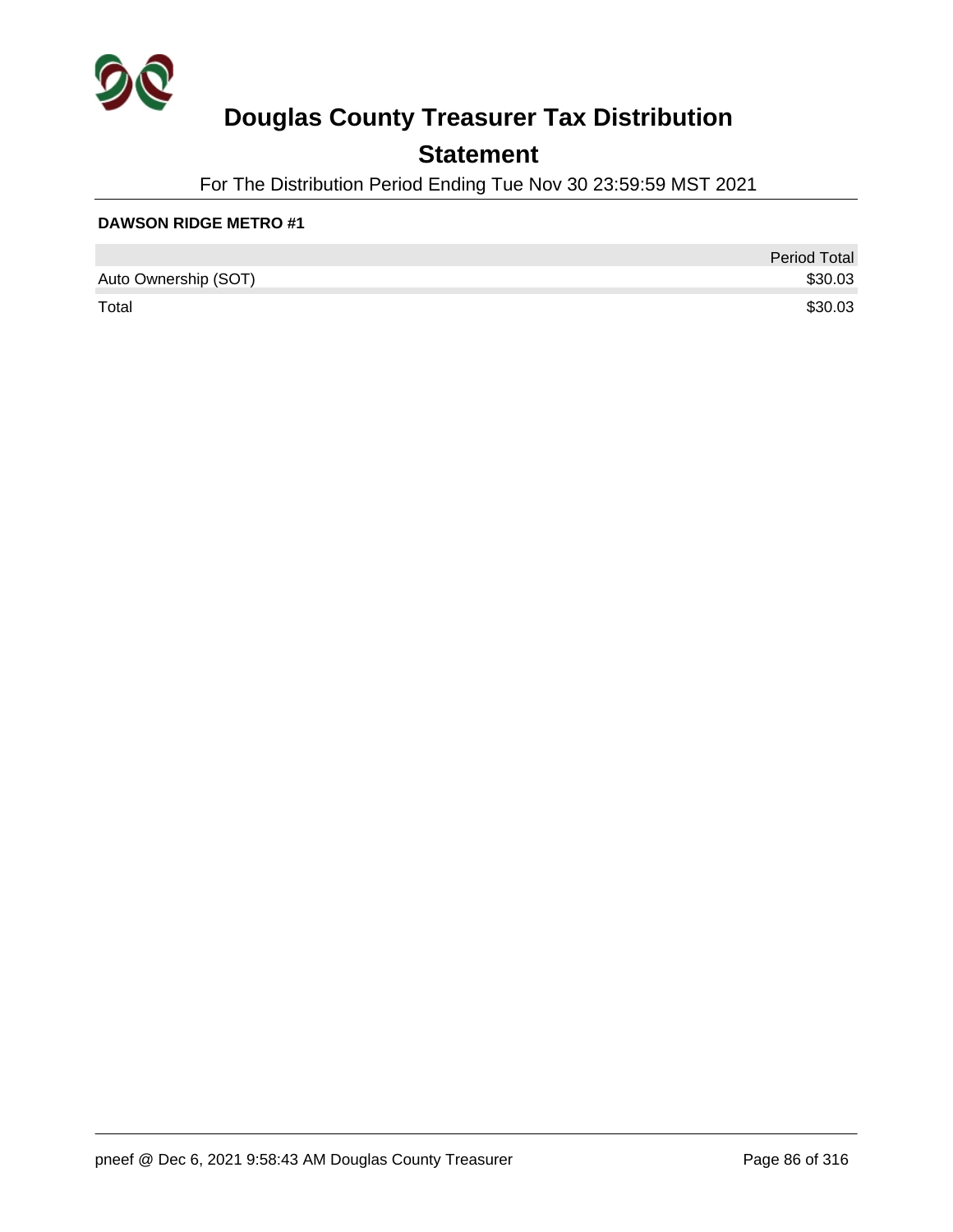

### **Statement**

For The Distribution Period Ending Tue Nov 30 23:59:59 MST 2021

|                      | <b>Period Total</b> |
|----------------------|---------------------|
| Auto Ownership (SOT) | \$1.33              |
| Total                | \$1.33              |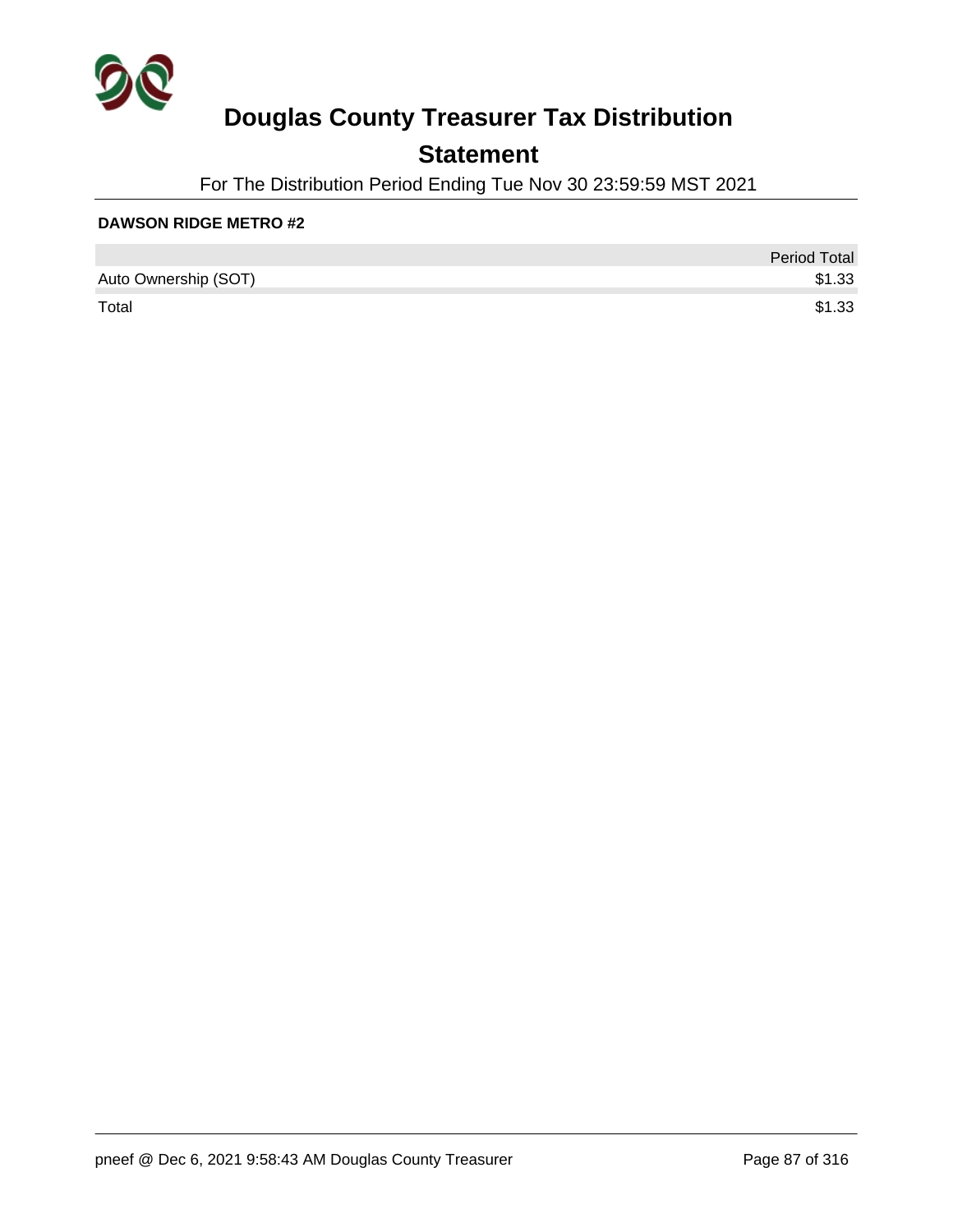

### **Statement**

For The Distribution Period Ending Tue Nov 30 23:59:59 MST 2021

|                      | <b>Period Total</b> |
|----------------------|---------------------|
| Auto Ownership (SOT) | \$13.64             |
| Total                | \$13.64             |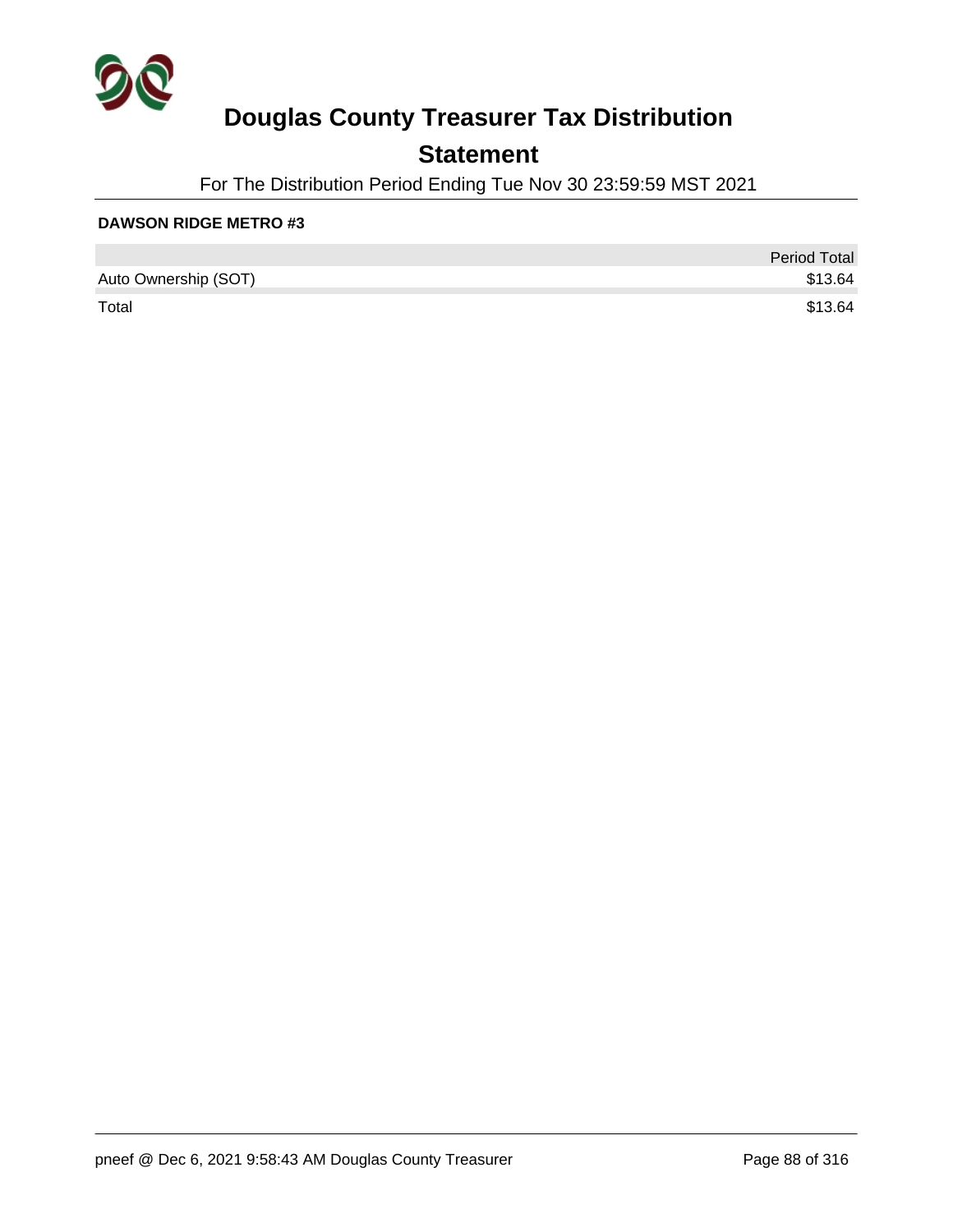

### **Statement**

For The Distribution Period Ending Tue Nov 30 23:59:59 MST 2021

|                      | <b>Period Total</b> |
|----------------------|---------------------|
| Auto Ownership (SOT) | \$2.07              |
| Total                | \$2.07              |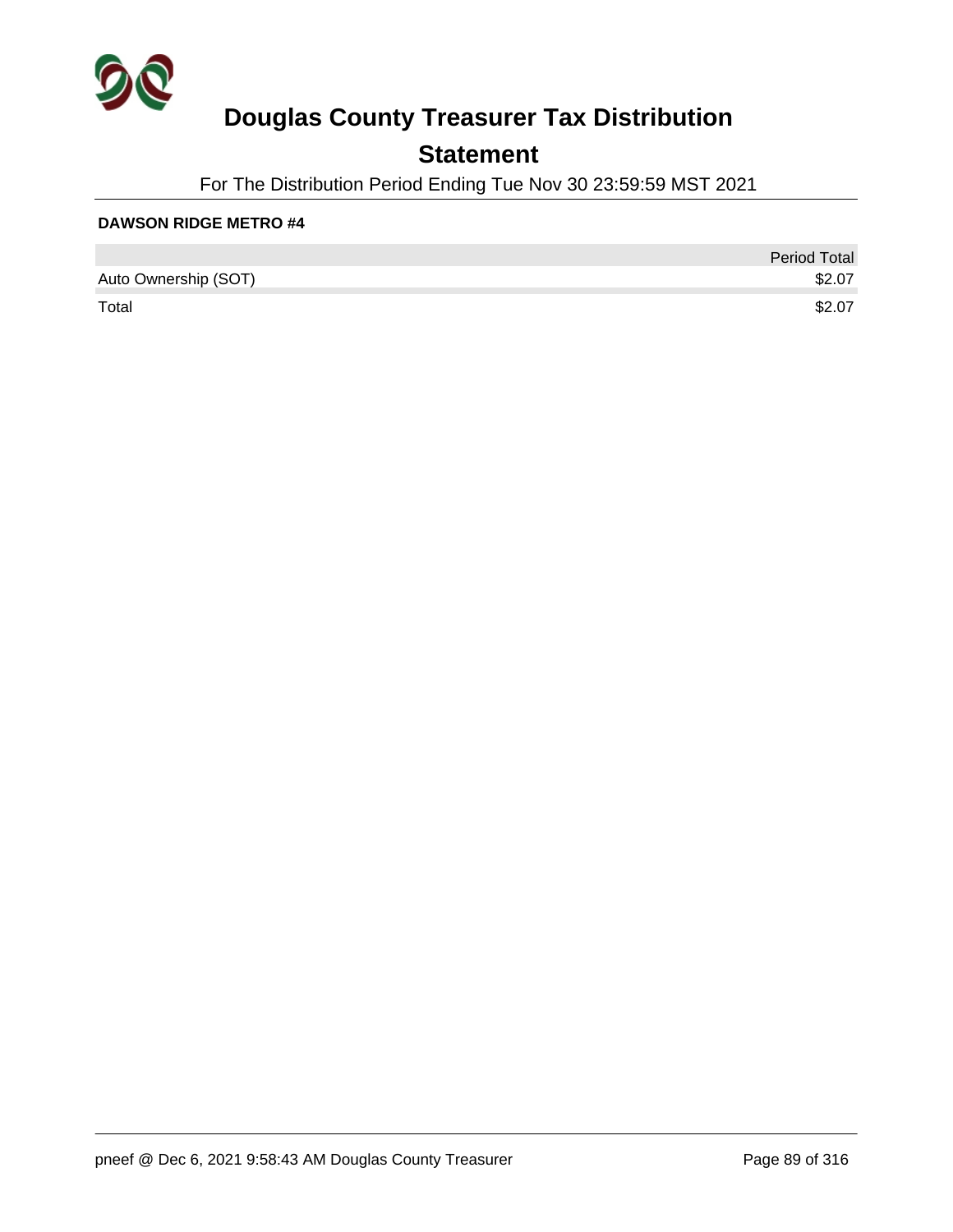

### **Statement**

For The Distribution Period Ending Tue Nov 30 23:59:59 MST 2021

|                      | <b>Period Total</b> |
|----------------------|---------------------|
| Auto Ownership (SOT) | \$0.02              |
| Total                | \$0.02              |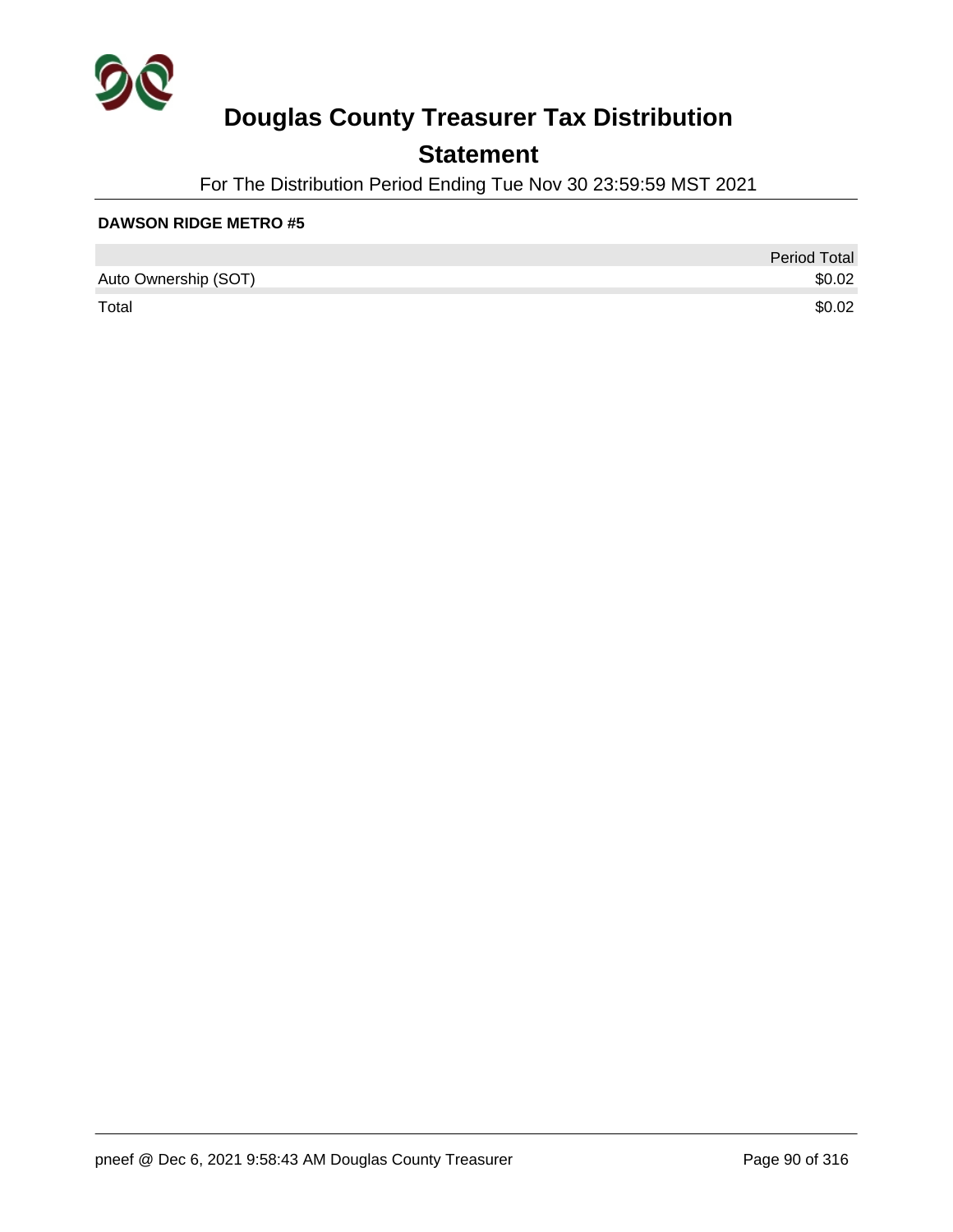

### **Statement**

For The Distribution Period Ending Tue Nov 30 23:59:59 MST 2021

#### **ROXBOROUGH VILLAGE METRO**

|                                   | <b>Period Total</b> |
|-----------------------------------|---------------------|
| <b>Current Year Taxes</b>         | \$826.36            |
| <b>Current Year Interest</b>      | \$55.42             |
| Auto Ownership (SOT)              | \$13,377.04         |
| <b>Current Year Treasurer Fee</b> | (\$13.23)           |
| Total                             | \$14,245.59         |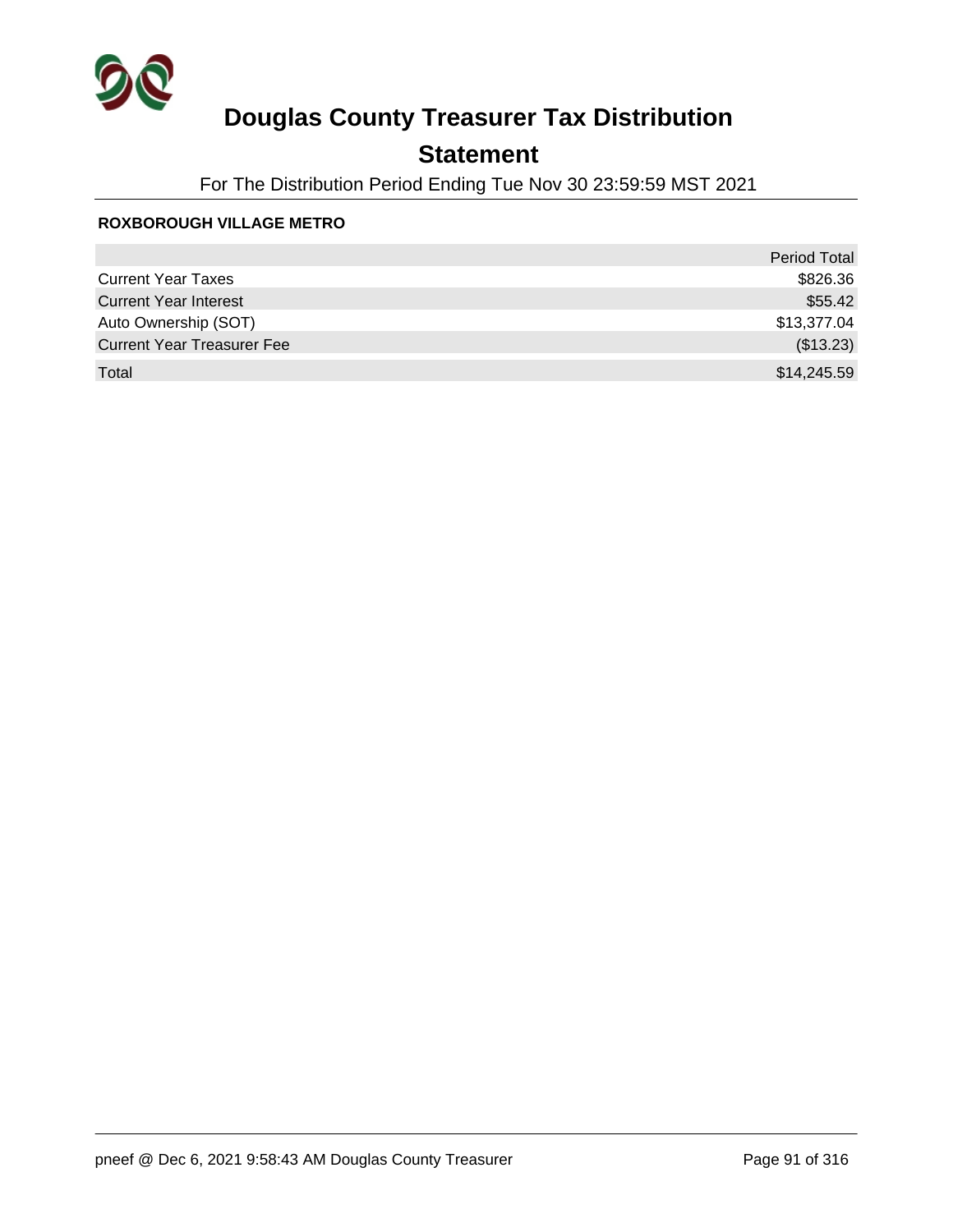

### **Statement**

For The Distribution Period Ending Tue Nov 30 23:59:59 MST 2021

|                                   | <b>Period Total</b> |
|-----------------------------------|---------------------|
| <b>Current Year Taxes</b>         | \$326.20            |
| <b>Prior Year Taxes</b>           | \$333.91            |
| <b>Current Year Interest</b>      | \$22.83             |
| <b>Prior Year Interest</b>        | \$63.44             |
| Auto Ownership (SOT)              | \$8,649.27          |
| <b>Current Year Treasurer Fee</b> | (\$5.23)            |
| <b>Prior Year Treasurer Fee</b>   | (\$5.96)            |
| Total                             | \$9,384.46          |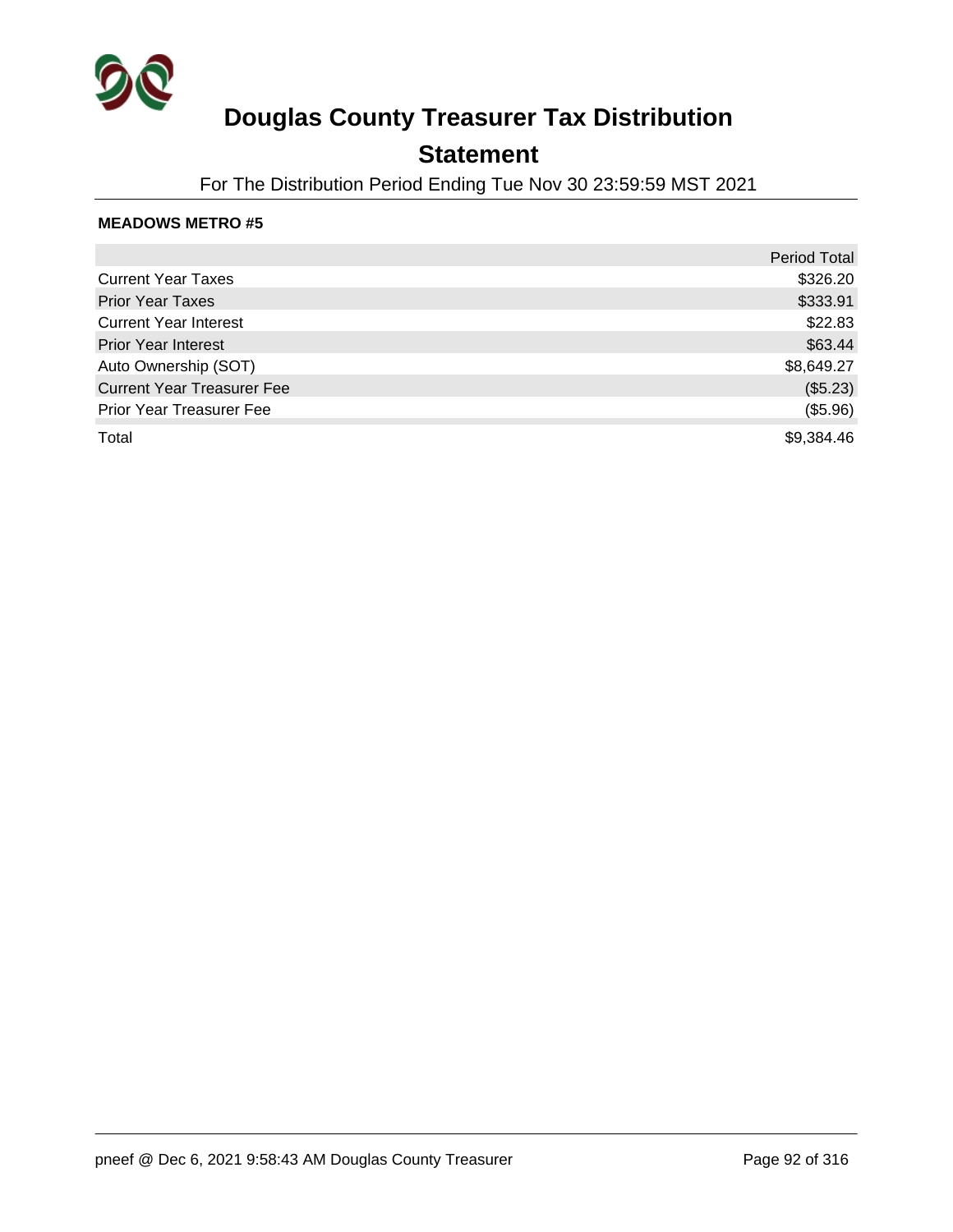

### **Statement**

For The Distribution Period Ending Tue Nov 30 23:59:59 MST 2021

|                                   | <b>Period Total</b> |
|-----------------------------------|---------------------|
| <b>Current Year Taxes</b>         | \$898.80            |
| <b>Current Year Interest</b>      | \$53.93             |
| Auto Ownership (SOT)              | \$16,229.86         |
| <b>Current Year Treasurer Fee</b> | (\$14.29)           |
| Total                             | \$17,168.30         |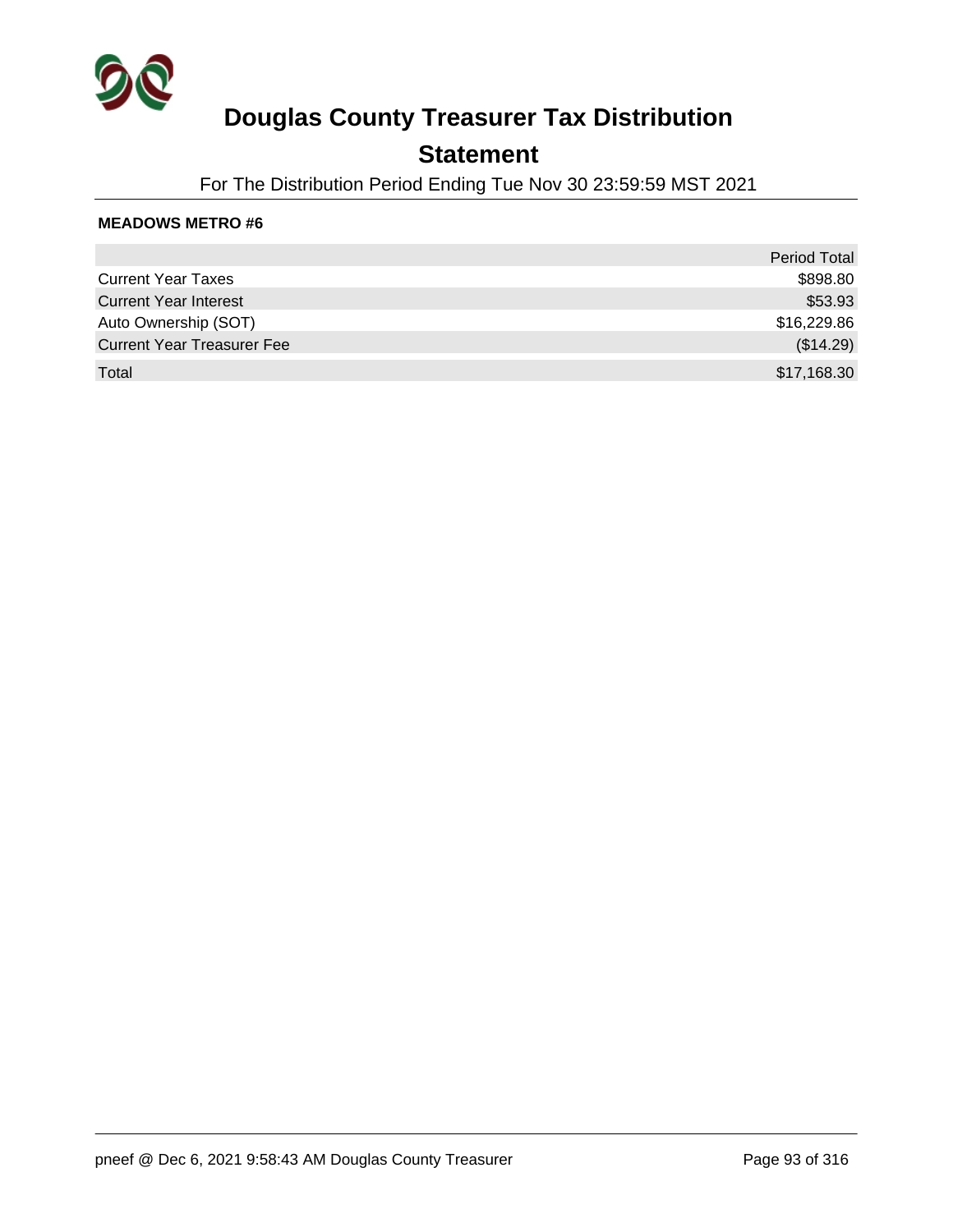

### **Statement**

For The Distribution Period Ending Tue Nov 30 23:59:59 MST 2021

|                                   | <b>Period Total</b> |
|-----------------------------------|---------------------|
| <b>Current Year Taxes</b>         | \$883.40            |
| <b>Current Year Interest</b>      | \$61.84             |
| Auto Ownership (SOT)              | \$12,461.76         |
| <b>Current Year Treasurer Fee</b> | (\$14.18)           |
| Total                             | \$13,392.82         |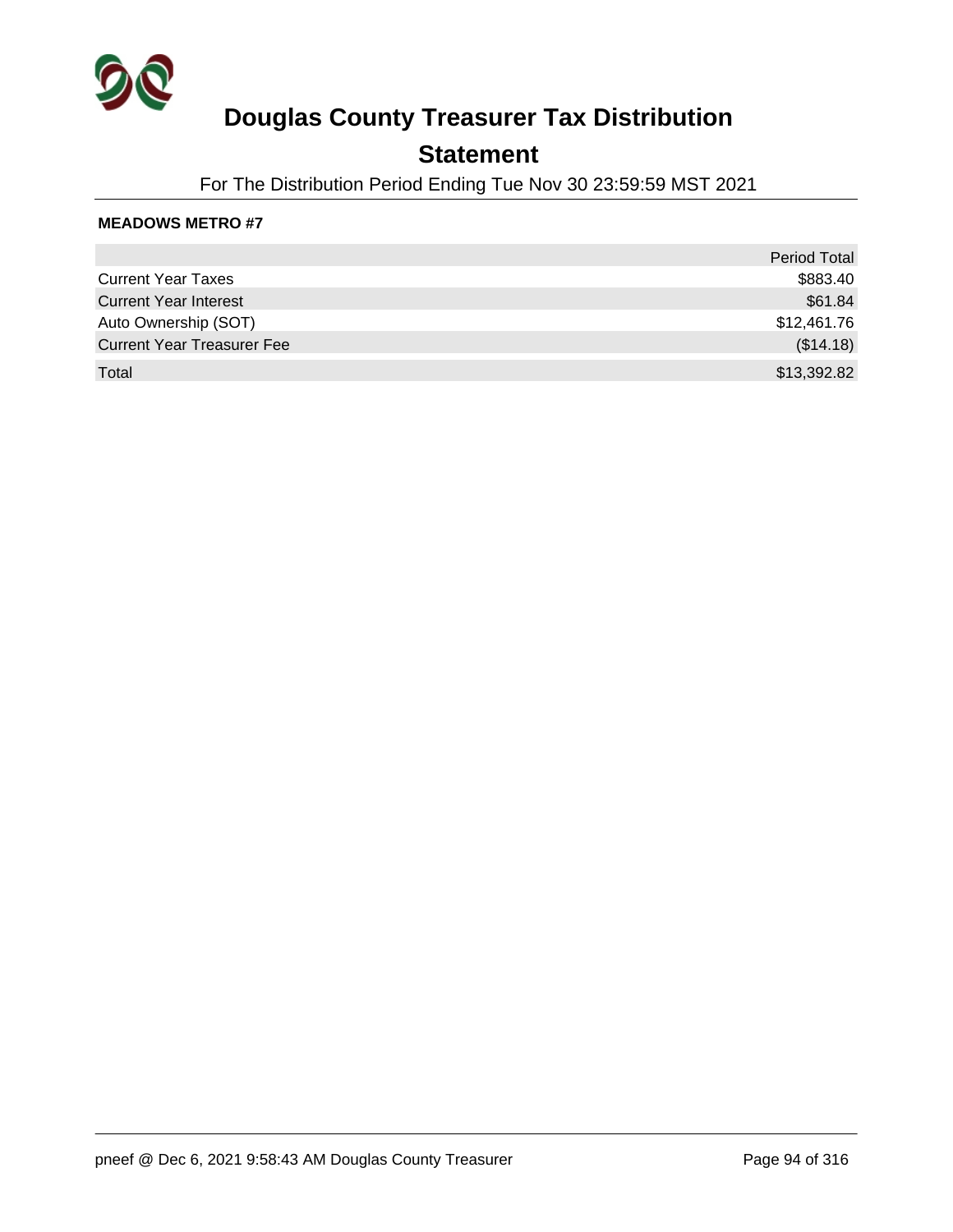

### **Statement**

For The Distribution Period Ending Tue Nov 30 23:59:59 MST 2021

#### **SEDALIA W & S DIST**

|                                   | Period Total |
|-----------------------------------|--------------|
| <b>Current Year Taxes</b>         | \$1,913.81   |
| <b>Current Year Interest</b>      | \$133.91     |
| Auto Ownership (SOT)              | \$813.04     |
| <b>Current Year Treasurer Fee</b> | (\$30.72)    |
| Total                             | \$2,830.04   |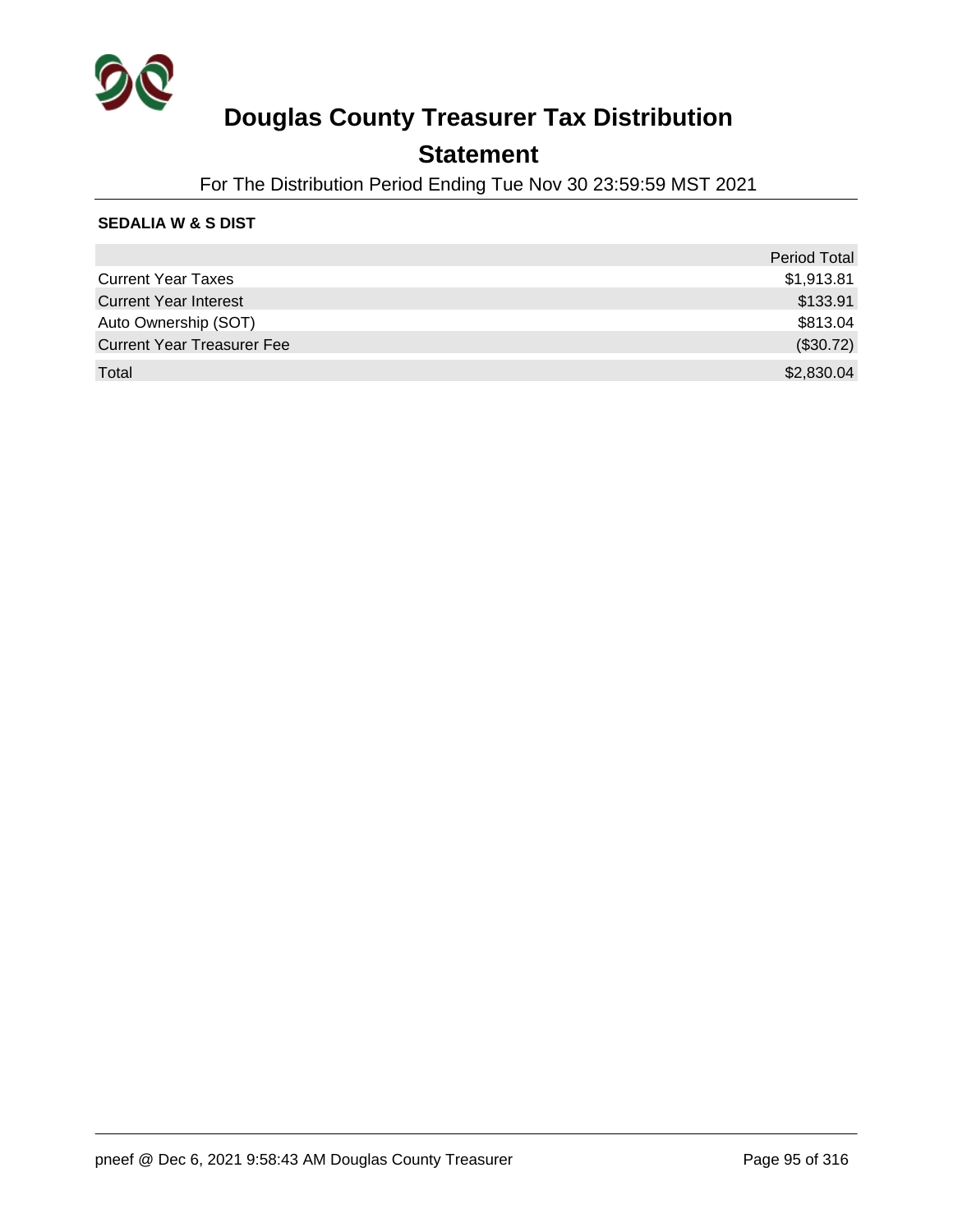

### **Statement**

For The Distribution Period Ending Tue Nov 30 23:59:59 MST 2021

#### **CRYSTAL VALLEY METRO #1**

|                      | <b>Period Total</b> |
|----------------------|---------------------|
| Auto Ownership (SOT) | \$0.32              |
| Total                | \$0.32              |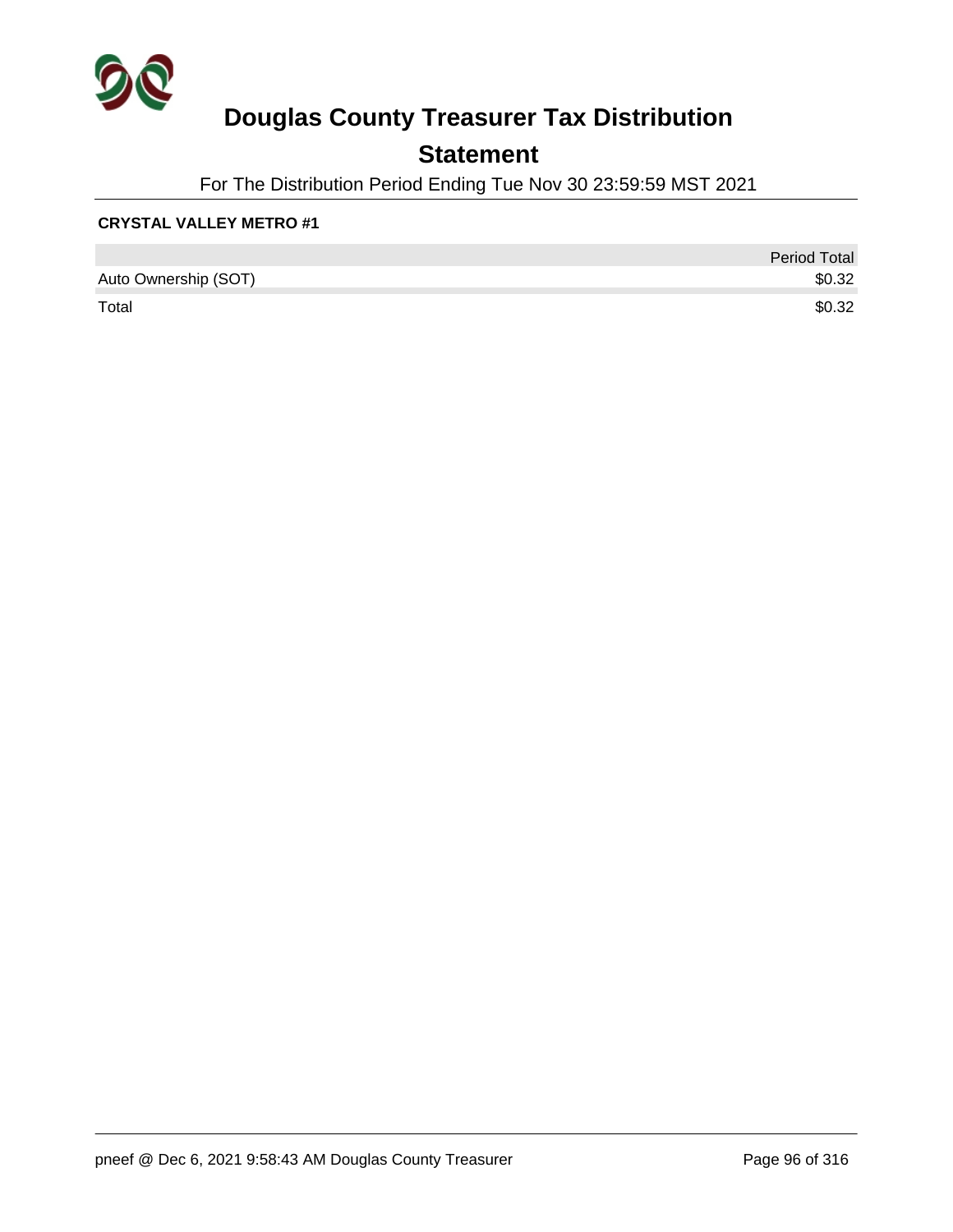

### **Statement**

For The Distribution Period Ending Tue Nov 30 23:59:59 MST 2021

#### **CRYSTAL VALLEY METRO #2**

|                                   | <b>Period Total</b> |
|-----------------------------------|---------------------|
| <b>Current Year Taxes</b>         | \$2,953.01          |
| <b>Current Year Interest</b>      | \$184.86            |
| Auto Ownership (SOT)              | \$28,178.20         |
| <b>Current Year Treasurer Fee</b> | (\$47.07)           |
| Total                             | \$31,269.00         |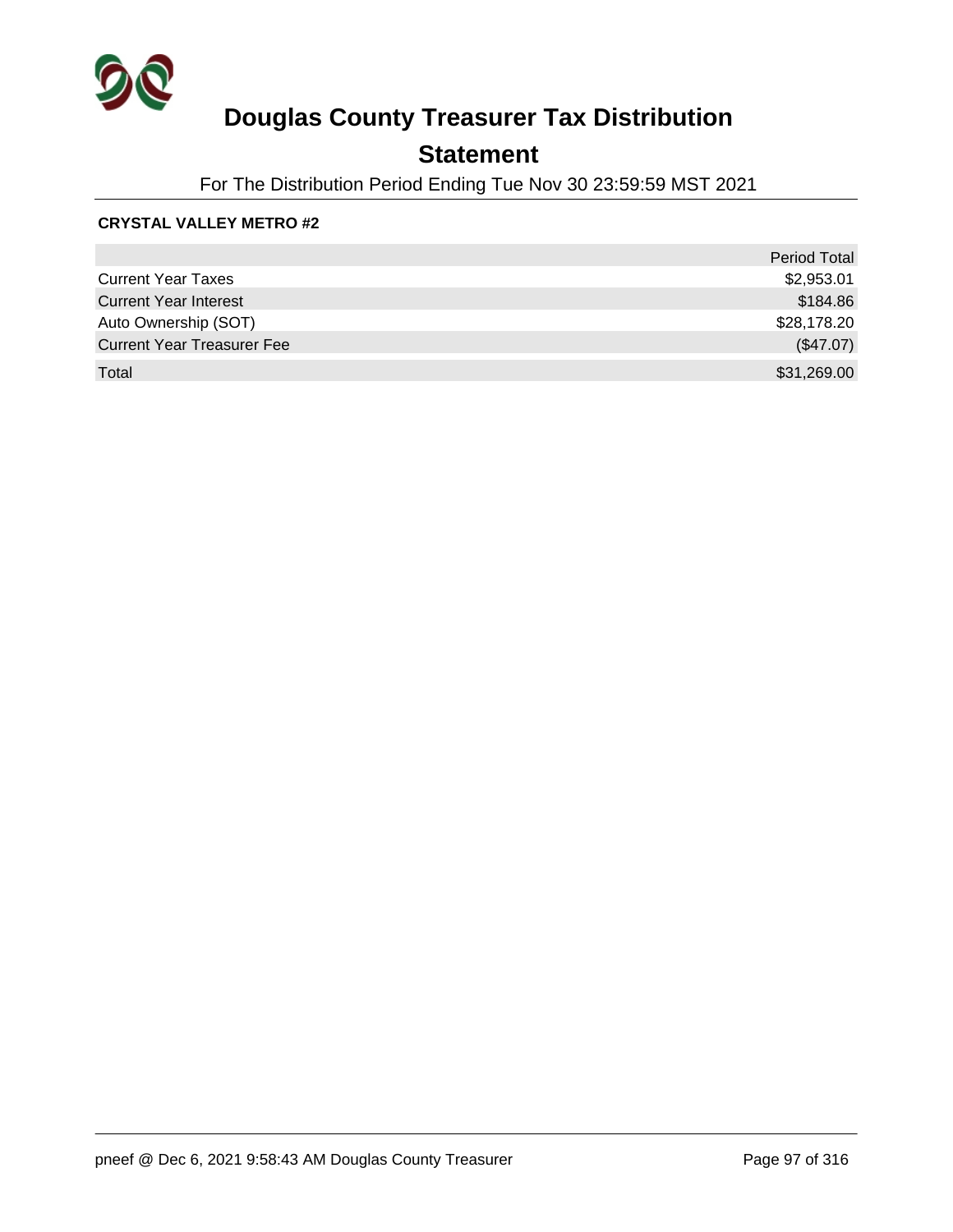

### **Statement**

For The Distribution Period Ending Tue Nov 30 23:59:59 MST 2021

#### **MAHER RANCH METRO DIST #4**

|                                   | <b>Period Total</b> |
|-----------------------------------|---------------------|
| <b>Current Year Taxes</b>         | \$1,271.33          |
| <b>Current Year Interest</b>      | \$88.99             |
| Auto Ownership (SOT)              | \$9,222.19          |
| <b>Current Year Treasurer Fee</b> | (\$20.40)           |
| Total                             | \$10,562.11         |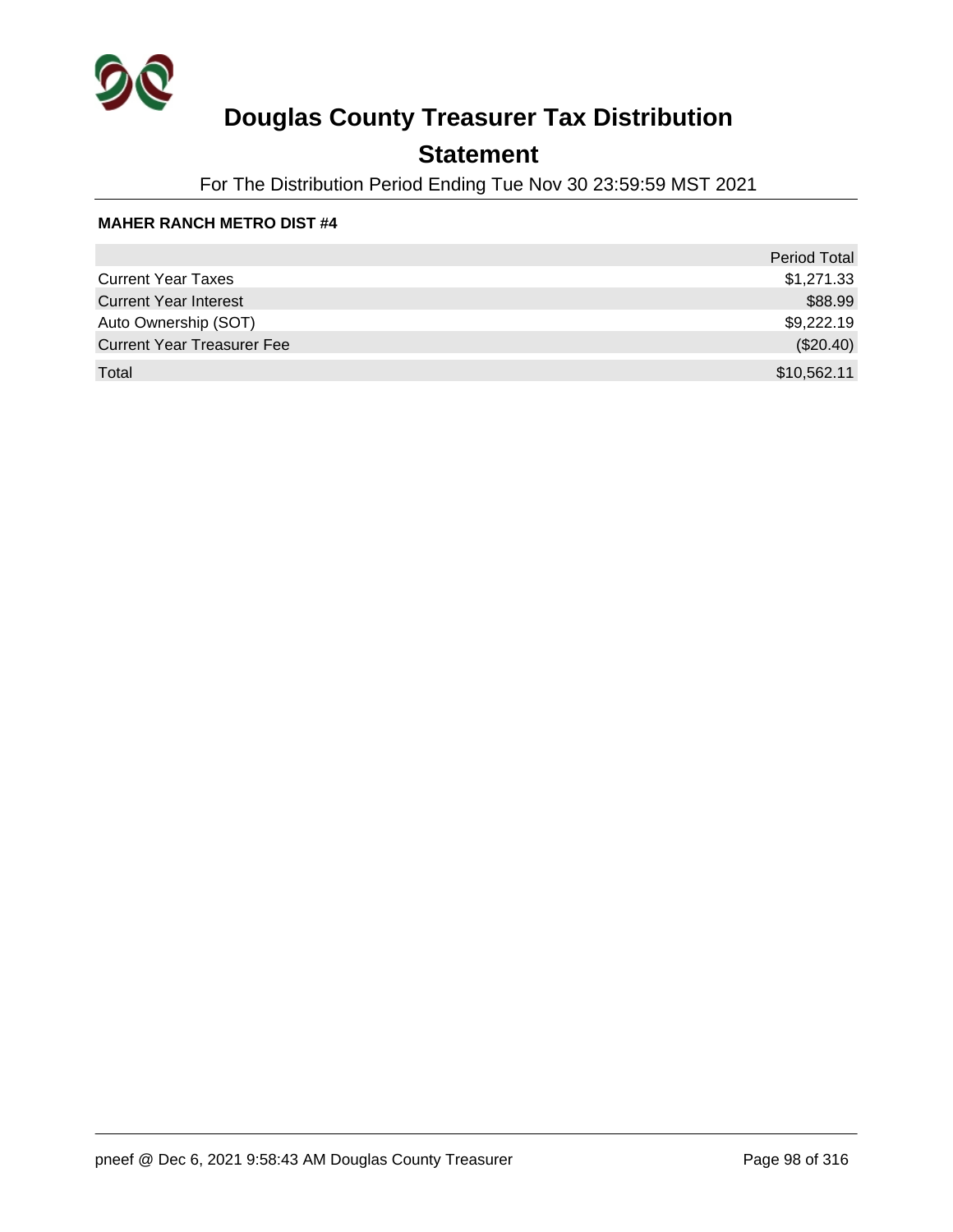

### **Statement**

For The Distribution Period Ending Tue Nov 30 23:59:59 MST 2021

#### **CASTLE PINES COMM METRO #1**

 $\sf Total$   $\$0.00$ 

Period Total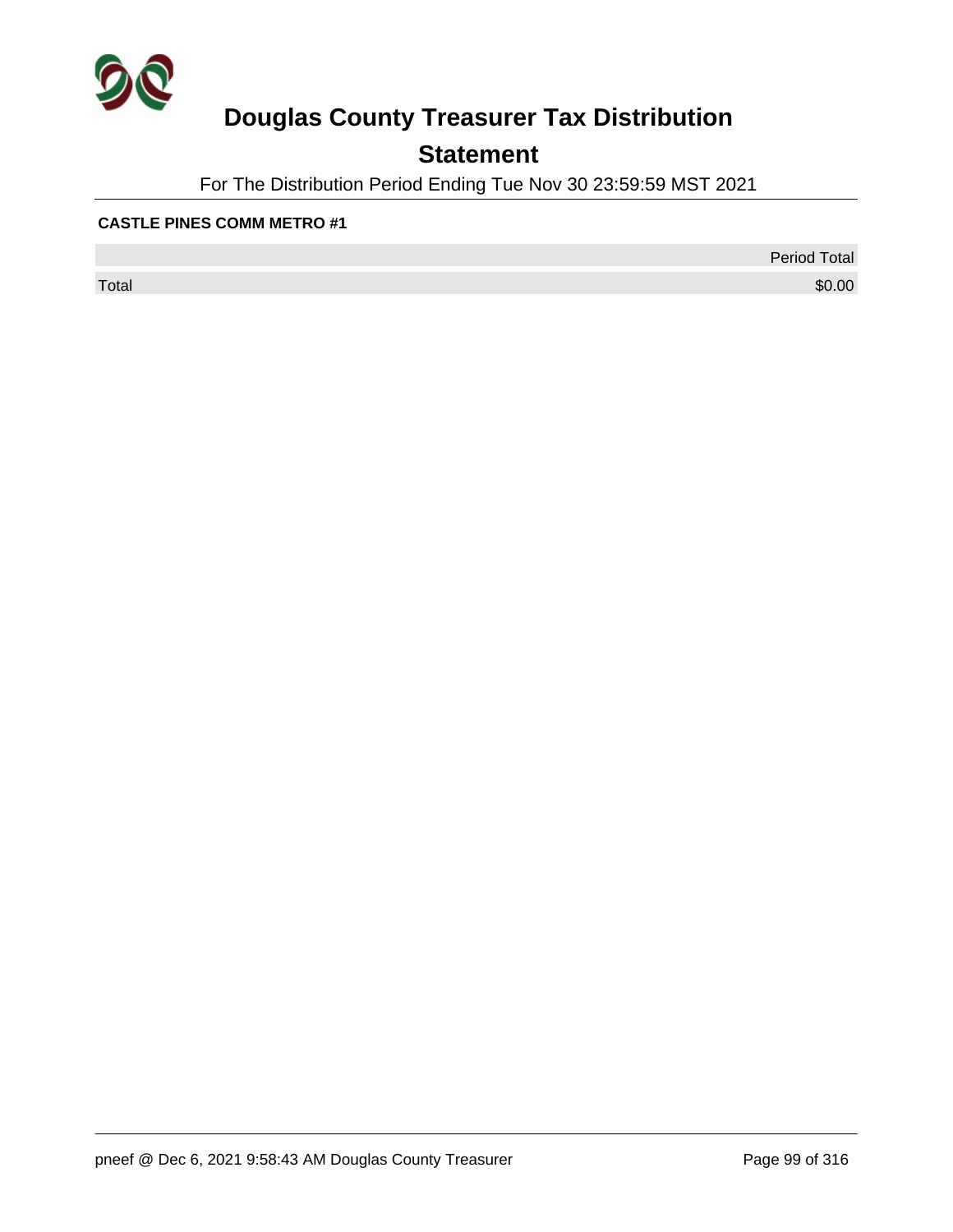

### **Statement**

For The Distribution Period Ending Tue Nov 30 23:59:59 MST 2021

#### **CASTLE PINES COMM METRO #3**

|                      | <b>Period Total</b> |
|----------------------|---------------------|
| Auto Ownership (SOT) | \$2,579.06          |
| Total                | \$2,579.06          |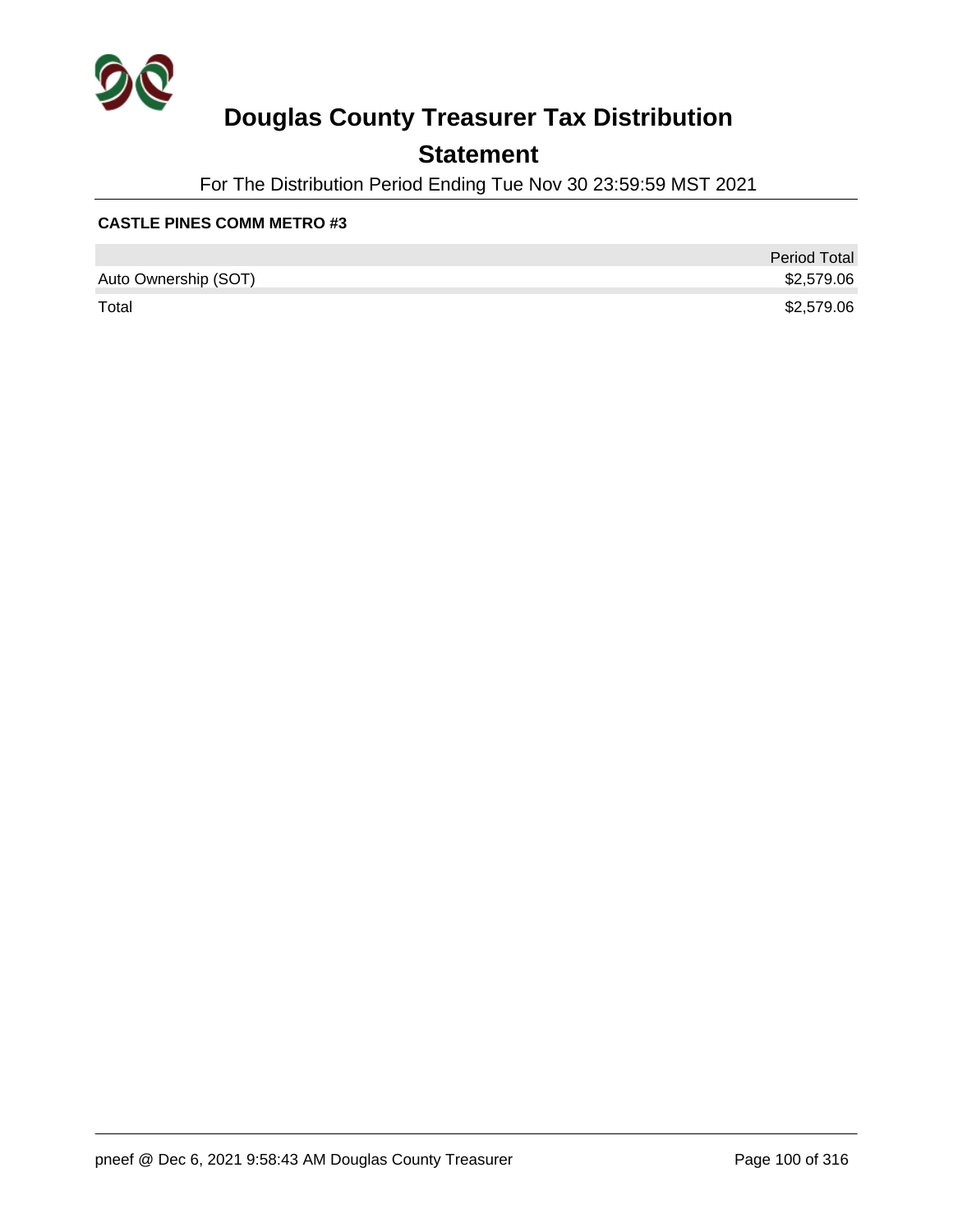

### **Statement**

For The Distribution Period Ending Tue Nov 30 23:59:59 MST 2021

#### **CASTLE PINES COMM METRO #4**

|                      | <b>Period Total</b> |
|----------------------|---------------------|
| Auto Ownership (SOT) | \$2,339.12          |
| Total                | \$2,339.12          |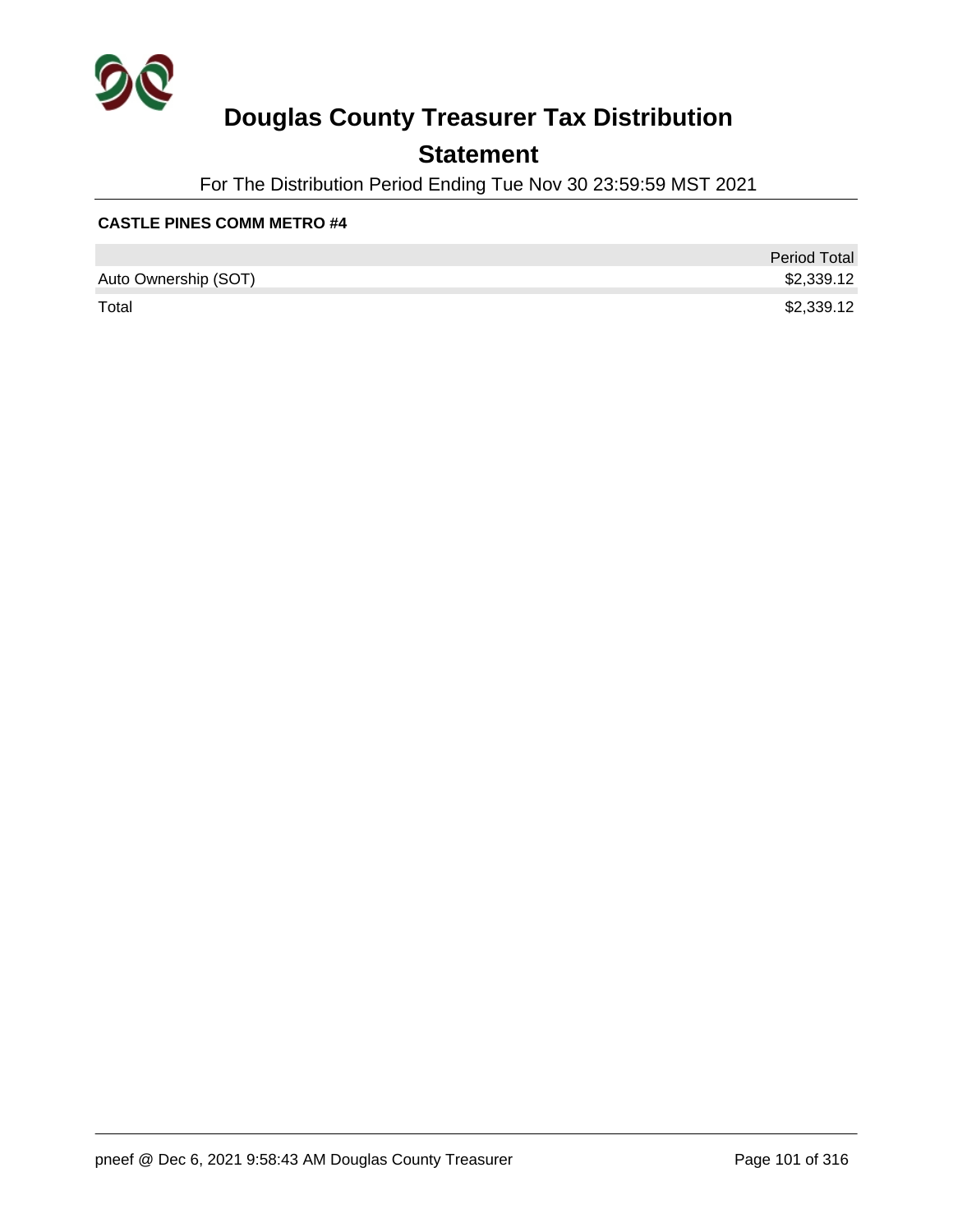

### **Statement**

For The Distribution Period Ending Tue Nov 30 23:59:59 MST 2021

#### **HIGH PRAIRIE FARMS METRO**

|                                   | <b>Period Total</b> |
|-----------------------------------|---------------------|
| <b>Current Year Taxes</b>         | \$1,741.08          |
| <b>Current Year Interest</b>      | \$121.87            |
| Auto Ownership (SOT)              | \$5,239.38          |
| <b>Current Year Treasurer Fee</b> | (\$27.95)           |
| Total                             | \$7,074.38          |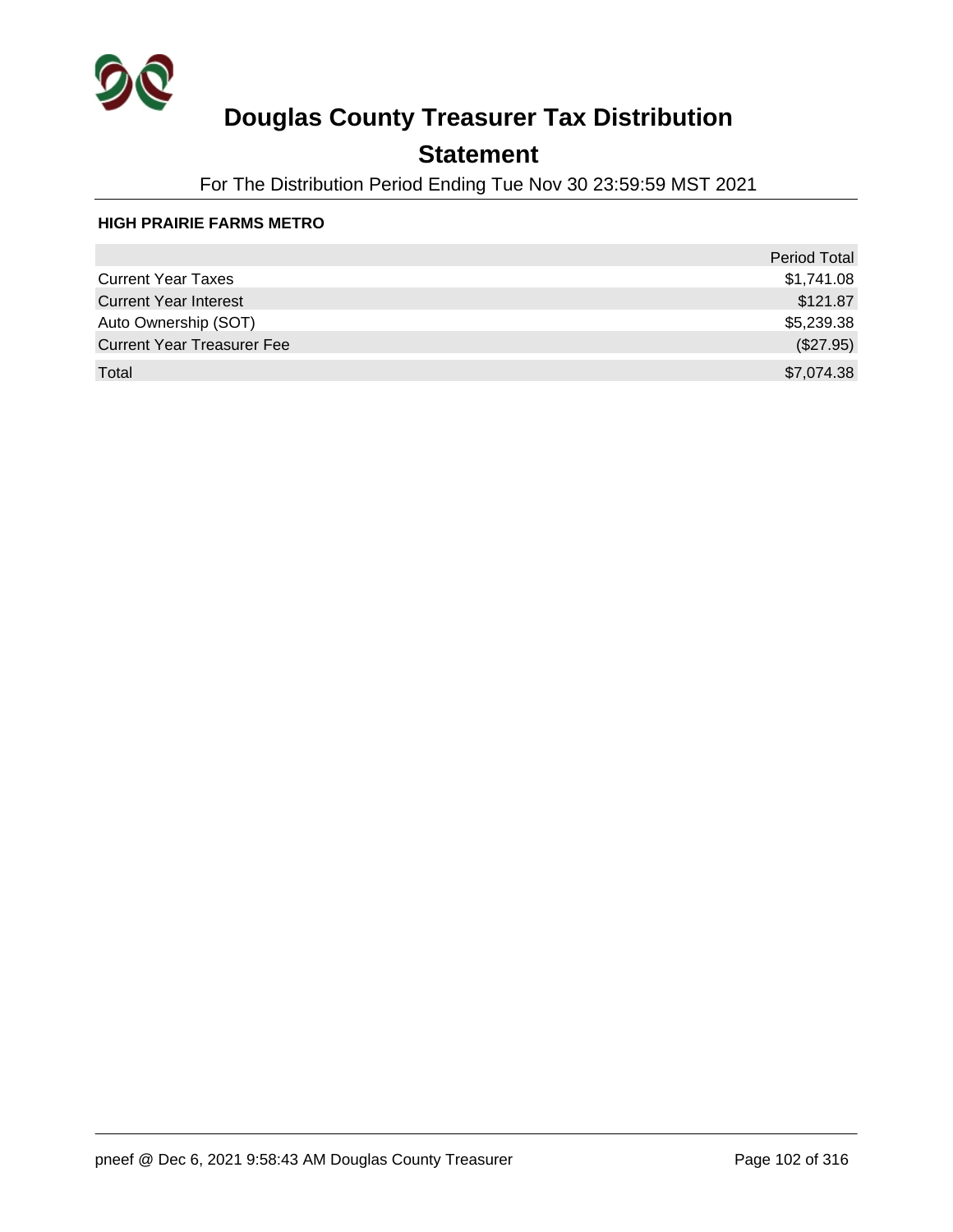

### **Statement**

For The Distribution Period Ending Tue Nov 30 23:59:59 MST 2021

#### **CHERRY CREEK BASIN**

|                                        | <b>Period Total</b> |
|----------------------------------------|---------------------|
| <b>Current Year Taxes</b>              | \$2,065.38          |
| <b>Prior Year Taxes</b>                | \$41.69             |
| <b>Current Year TIF Expense</b>        | (\$104.89)          |
| Prior Year TIF Expense                 | (\$1.35)            |
| <b>Current Year Value Adjustment</b>   | (\$92.67)           |
| <b>Current Year Interest</b>           | \$137.03            |
| <b>Prior Year Interest</b>             | \$9.16              |
| Current Year Interest Value Adjustment | (\$5.93)            |
| Auto Ownership (SOT)                   | \$10,942.23         |
| <b>Current Year Treasurer Fee</b>      | (\$30.06)           |
| <b>Prior Year Treasurer Fee</b>        | (\$0.74)            |
| Total                                  | \$12,959.85         |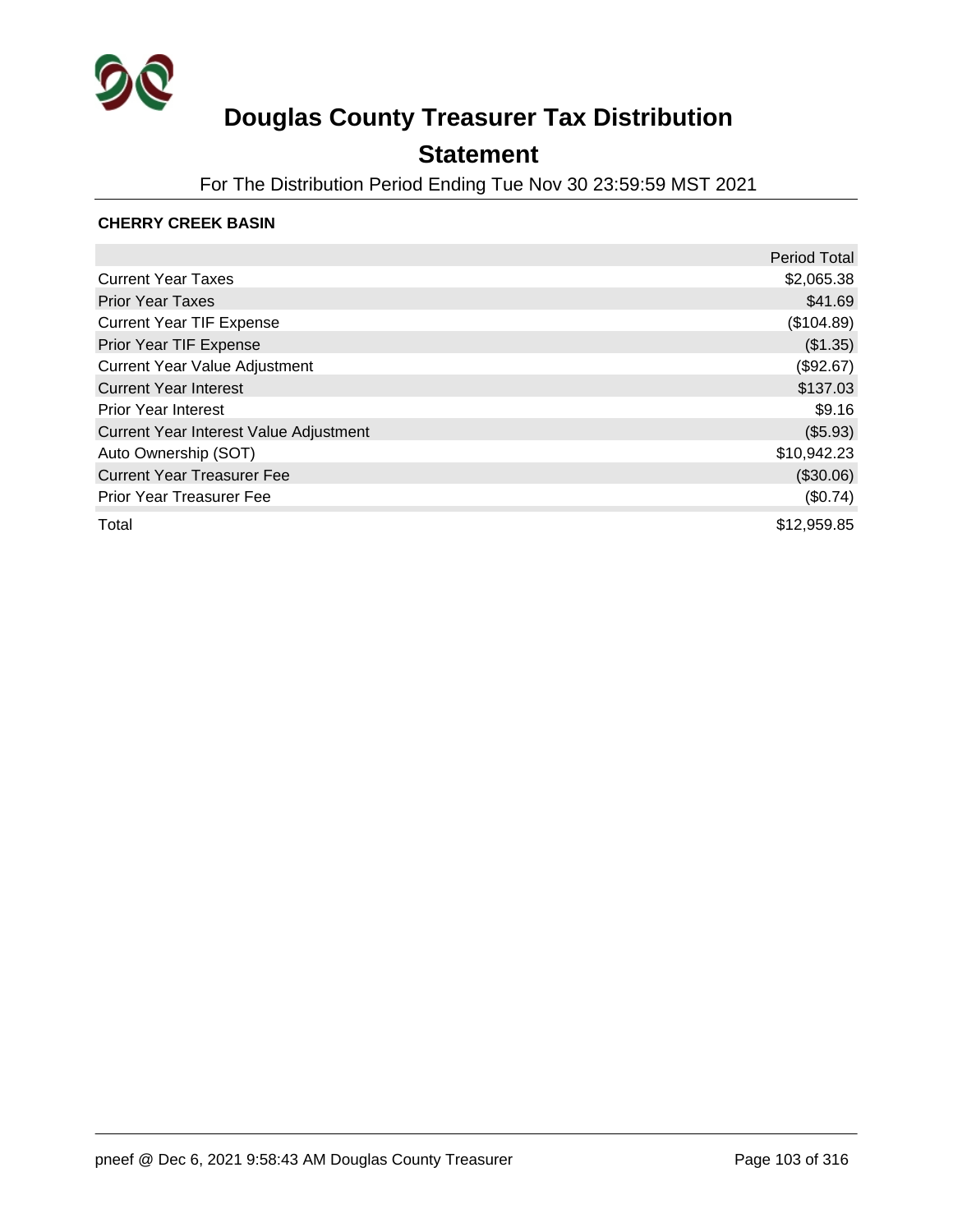

### **Statement**

For The Distribution Period Ending Tue Nov 30 23:59:59 MST 2021

#### **MOUNTAIN COMMUNITY FIRE**

|                                   | <b>Period Total</b> |
|-----------------------------------|---------------------|
| <b>Current Year Taxes</b>         | \$383.97            |
| <b>Current Year Interest</b>      | \$26.88             |
| Auto Ownership (SOT)              | \$376.69            |
| <b>Current Year Treasurer Fee</b> | (\$6.16)            |
| Total                             | \$781.38            |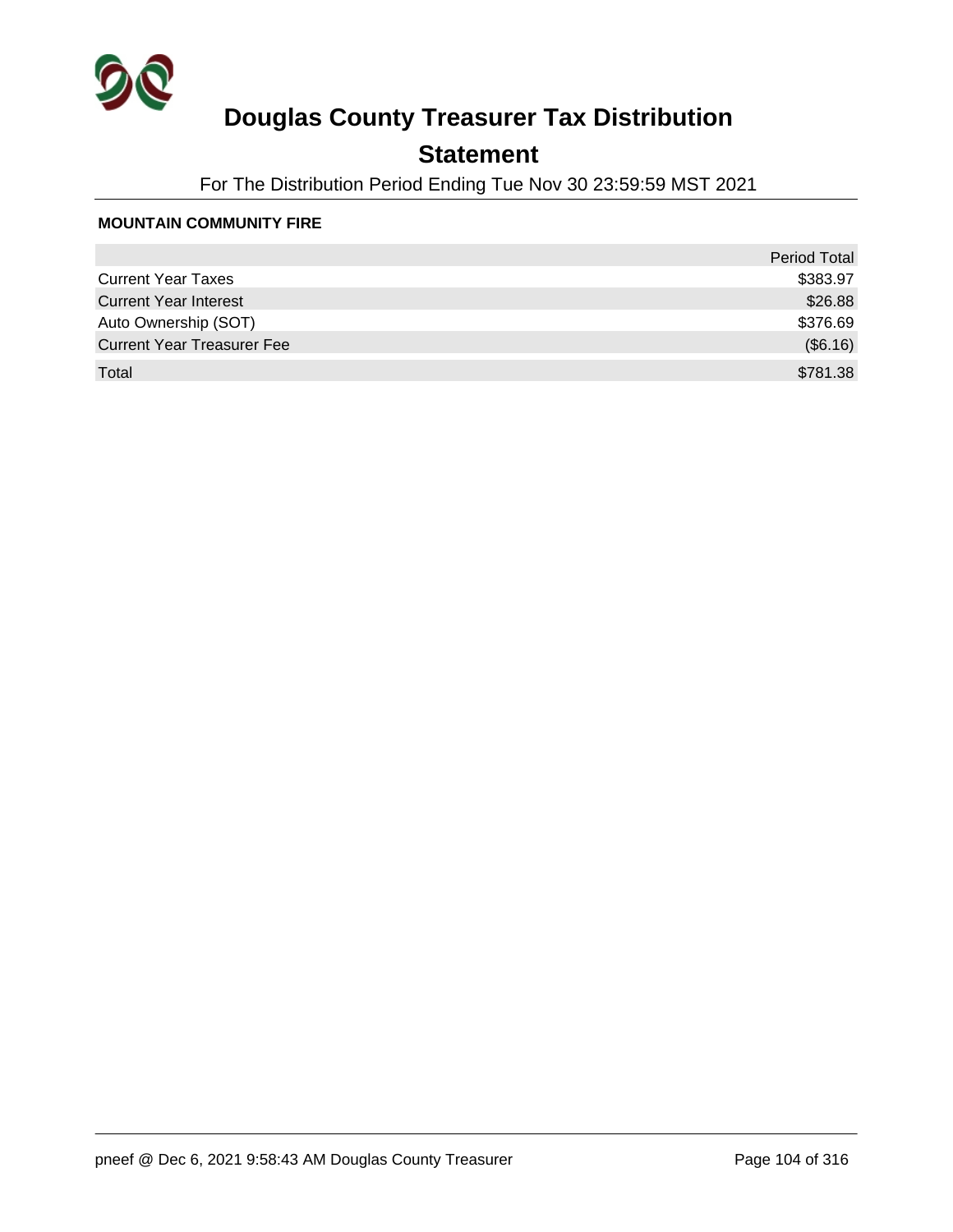

### **Statement**

For The Distribution Period Ending Tue Nov 30 23:59:59 MST 2021

#### **DOUGLAS COUNTY LIBRARIES**

|                                         | <b>Period Total</b> |
|-----------------------------------------|---------------------|
| <b>Current Year Taxes</b>               | \$38,291.07         |
| <b>Prior Year Taxes</b>                 | \$521.64            |
| <b>Current Year TIF Expense</b>         | (\$1,014.02)        |
| Prior Year TIF Expense                  | (\$12.00)           |
| <b>Current Year Value Adjustment</b>    | (\$778.57)          |
| Prior Year Value Adjustment (Abatement) | (\$618.77)          |
| <b>Current Year Interest</b>            | \$2,571.26          |
| <b>Prior Year Interest</b>              | \$147.26            |
| Current Year Interest Value Adjustment  | (\$49.78)           |
| Prior Year Interest Value Adjustment    | (\$31.02)           |
| Auto Ownership (SOT)                    | \$234,296.55        |
| <b>Current Year Treasurer Fee</b>       | (\$586.04)          |
| <b>Prior Year Treasurer Fee</b>         | (\$0.57)            |
| Total                                   | \$272,737.01        |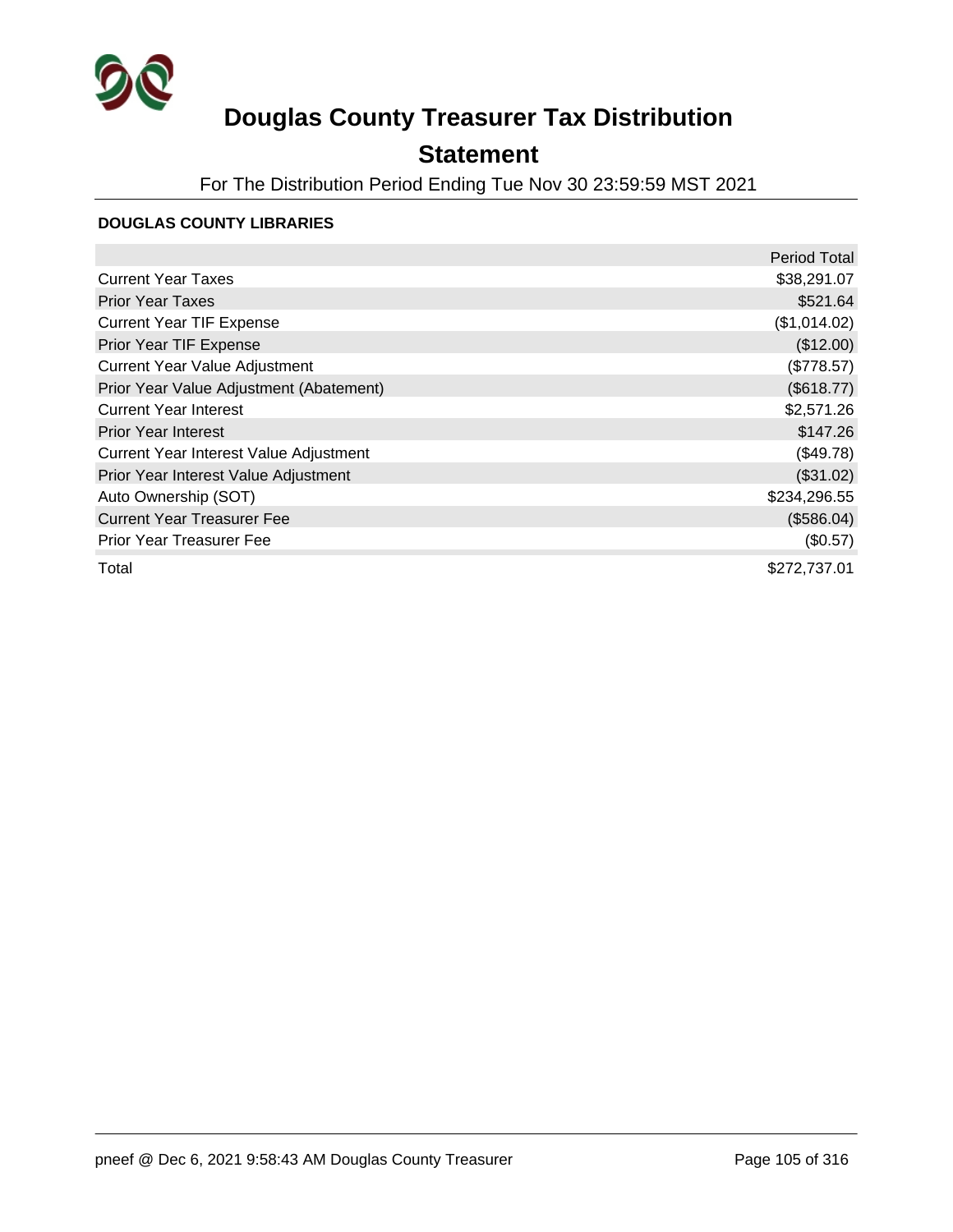

### **Statement**

For The Distribution Period Ending Tue Nov 30 23:59:59 MST 2021

#### **URBAN DRN & FLOOD S PLATTE**

|                                         | <b>Period Total</b> |
|-----------------------------------------|---------------------|
| <b>Current Year Taxes</b>               | \$654.19            |
| <b>Prior Year Taxes</b>                 | \$11.24             |
| <b>Current Year TIF Expense</b>         | (\$21.94)           |
| Prior Year TIF Expense                  | (\$0.29)            |
| <b>Current Year Value Adjustment</b>    | (\$19.39)           |
| Prior Year Value Adjustment (Abatement) | (\$14.86)           |
| <b>Current Year Interest</b>            | \$43.96             |
| <b>Prior Year Interest</b>              | \$2.74              |
| Current Year Interest Value Adjustment  | (\$1.18)            |
| Prior Year Interest Value Adjustment    | (\$0.74)            |
| Auto Ownership (SOT)                    | \$4,424.44          |
| <b>Current Year Treasurer Fee</b>       | (\$9.78)            |
| <b>Prior Year Treasurer Fee</b>         | \$0.02              |
| Total                                   | \$5,068.41          |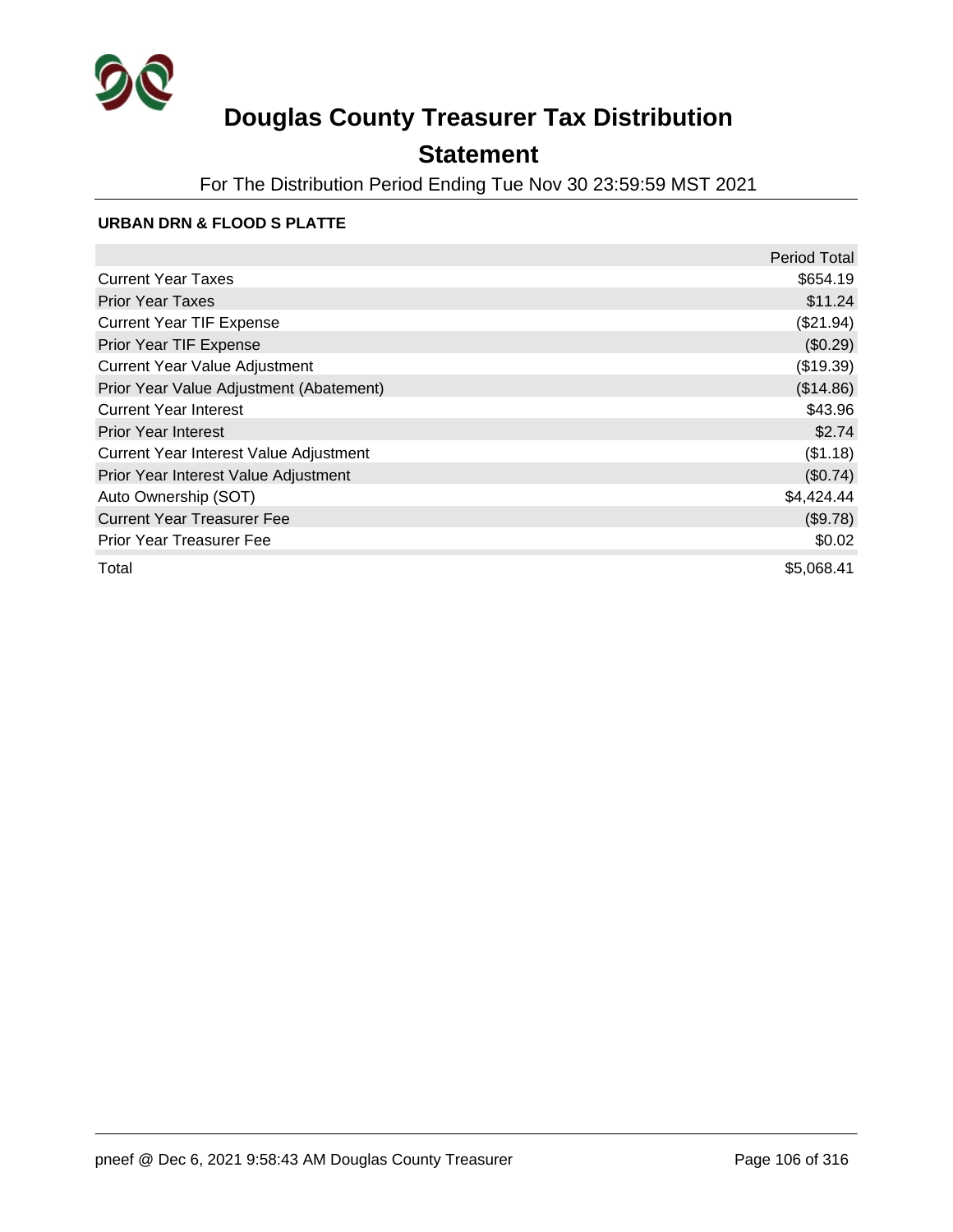

### **Statement**

For The Distribution Period Ending Tue Nov 30 23:59:59 MST 2021

#### **SOUTHGATE WATER BOND DEBT**

Period Total

 $\sf Total$   $\$0.00$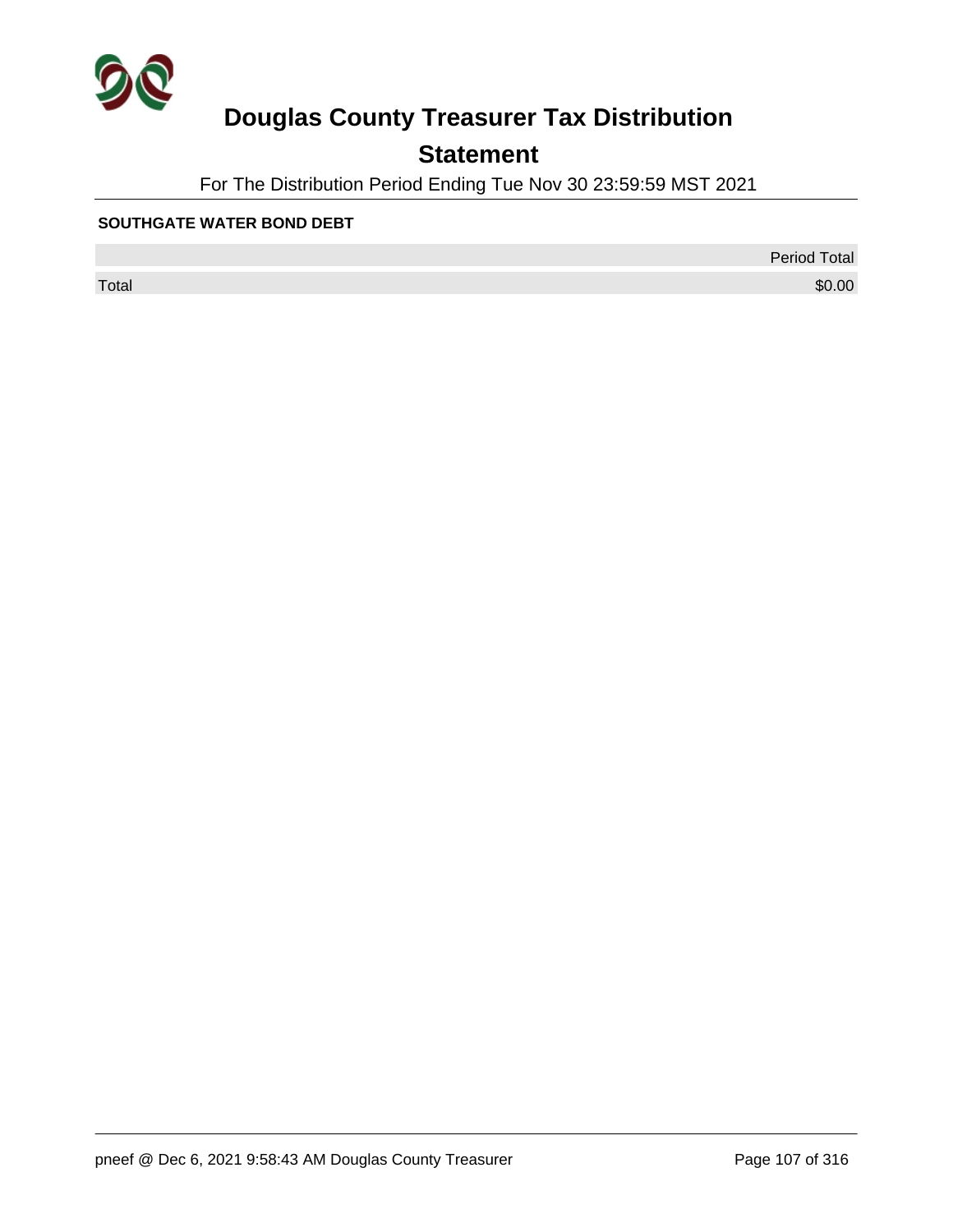

### **Statement**

For The Distribution Period Ending Tue Nov 30 23:59:59 MST 2021

#### **HIDDEN POINTE METRO DISTRICT**

|                      | <b>Period Total</b> |
|----------------------|---------------------|
| Auto Ownership (SOT) | \$614.00            |
| Total                | \$614.00            |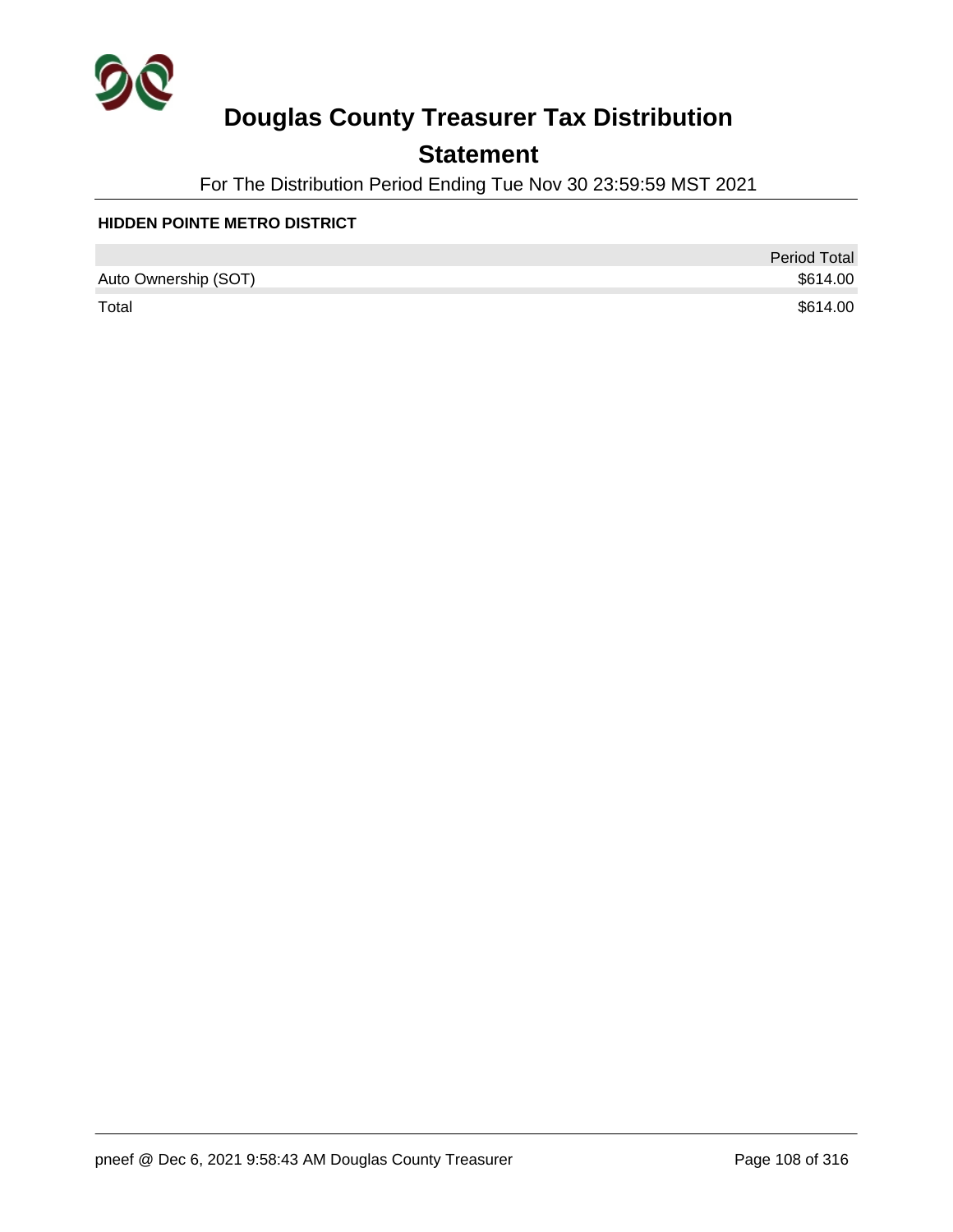

### **Statement**

For The Distribution Period Ending Tue Nov 30 23:59:59 MST 2021

#### **OMNIPARK METRO DIST**

|                                   | Period Total |
|-----------------------------------|--------------|
| <b>Current Year Taxes</b>         | \$1,239.21   |
| <b>Current Year Interest</b>      | \$86.74      |
| Auto Ownership (SOT)              | \$3,912.77   |
| <b>Current Year Treasurer Fee</b> | (\$19.89)    |
| Total                             | \$5,218.83   |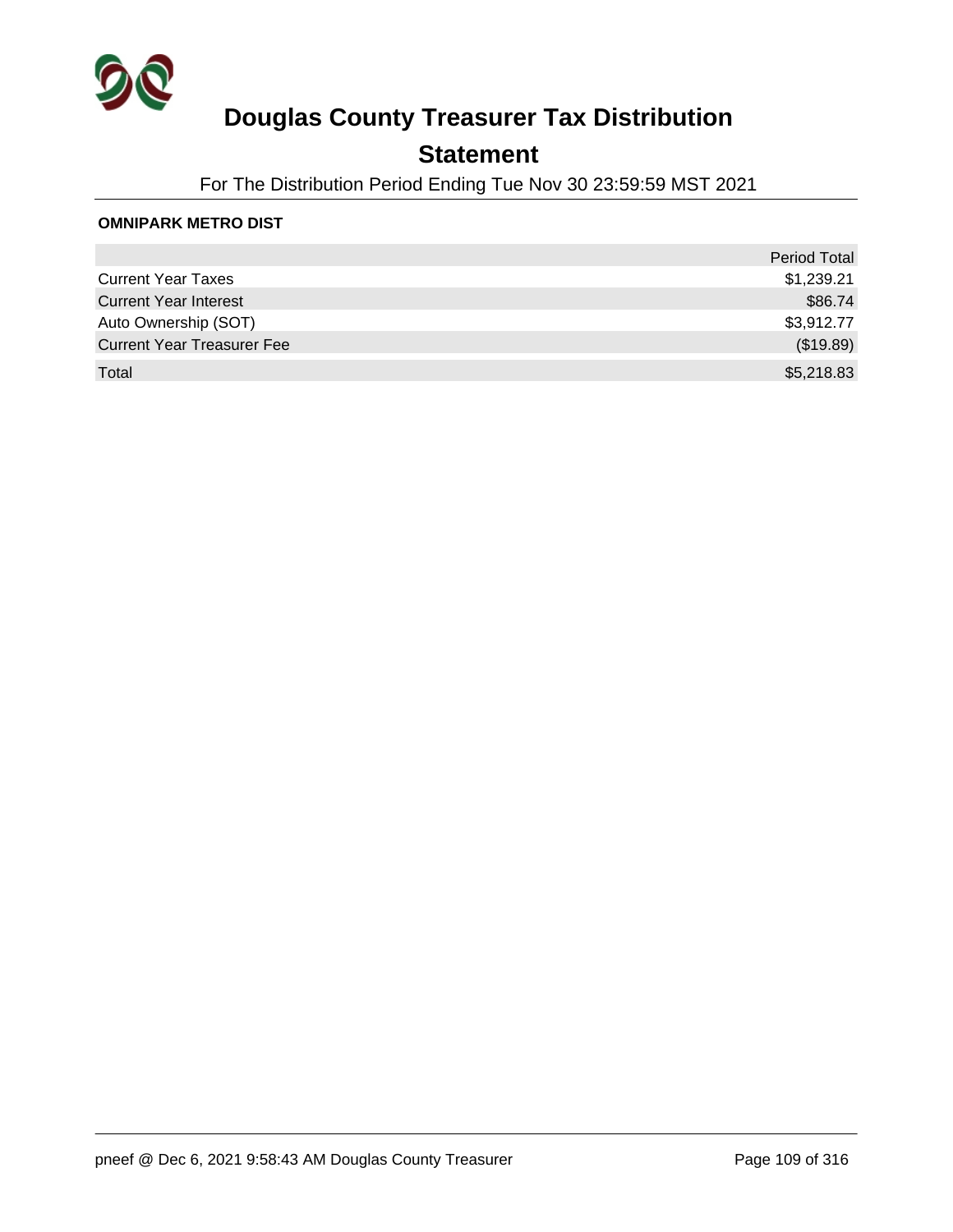

### **Statement**

For The Distribution Period Ending Tue Nov 30 23:59:59 MST 2021

#### **HERITAGE HILLS METRO DIST**

|                      | <b>Period Total</b> |
|----------------------|---------------------|
| Auto Ownership (SOT) | \$15,738.74         |
| Total                | \$15,738.74         |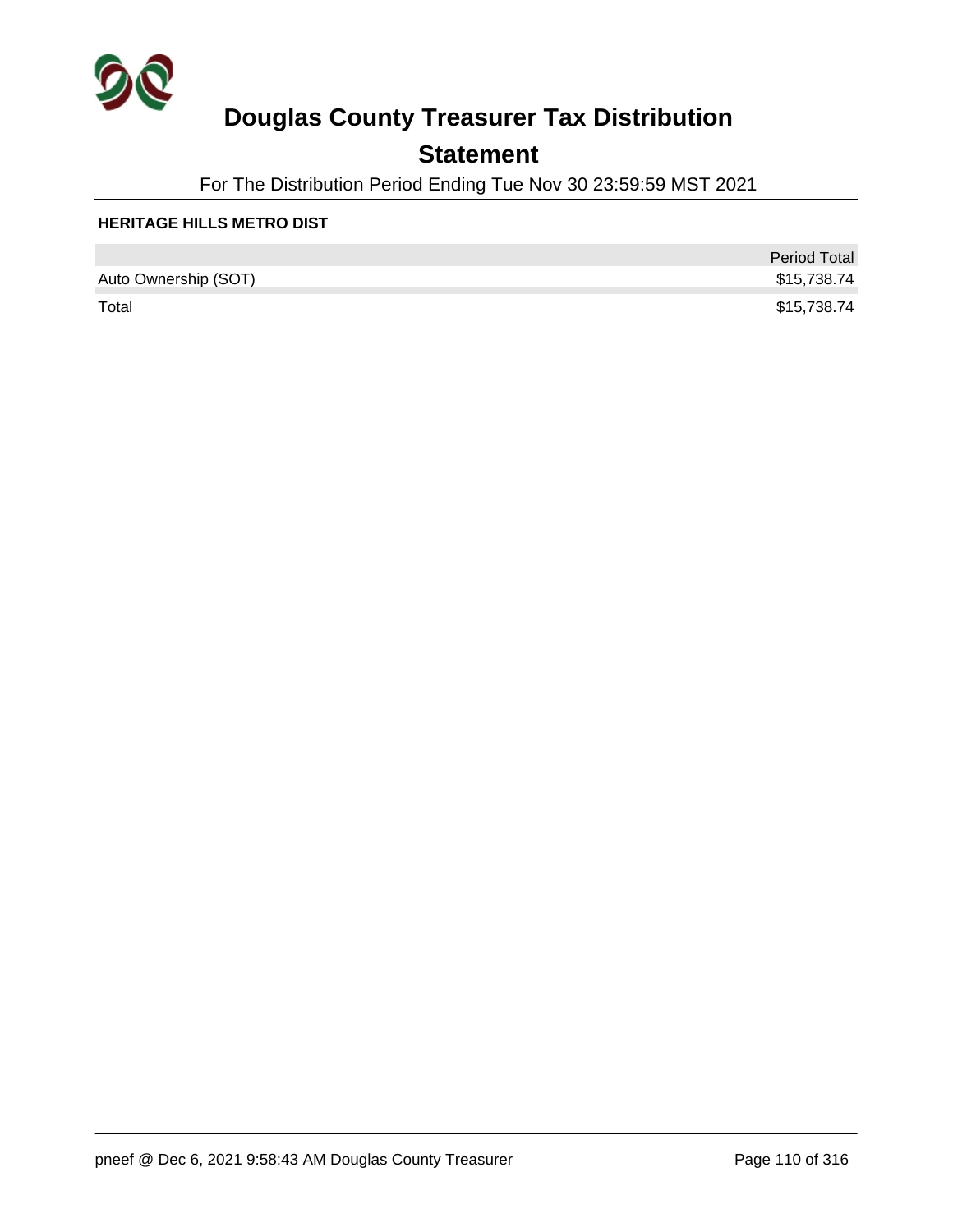

## **Statement**

For The Distribution Period Ending Tue Nov 30 23:59:59 MST 2021

### **CHATFIELD SOUTH WATER DISTRICT**

|                                   | <b>Period Total</b> |
|-----------------------------------|---------------------|
| <b>Current Year Taxes</b>         | \$174.70            |
| <b>Current Year Interest</b>      | \$12.23             |
| Auto Ownership (SOT)              | \$273.64            |
| <b>Current Year Treasurer Fee</b> | (\$2.80)            |
| Total                             | \$457.77            |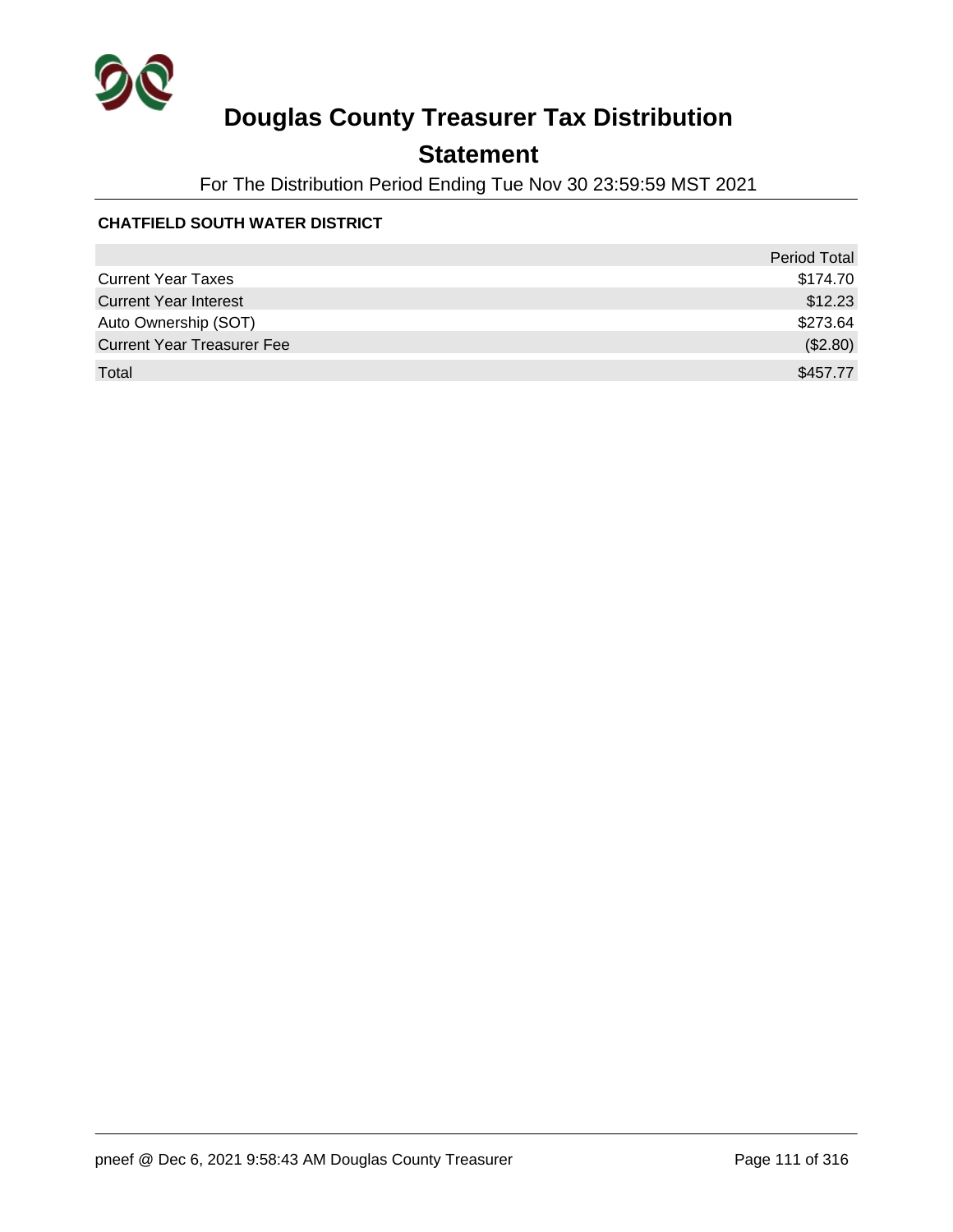

### **Statement**

For The Distribution Period Ending Tue Nov 30 23:59:59 MST 2021

#### **COMPARK BUSINESS CAMPUS**

|                                   | <b>Period Total</b> |
|-----------------------------------|---------------------|
| <b>Current Year Taxes</b>         | \$1.69              |
| <b>Current Year Interest</b>      | \$0.12              |
| Auto Ownership (SOT)              | \$17,195.08         |
| <b>Current Year Treasurer Fee</b> | (\$0.03)            |
| Total                             | \$17,196.86         |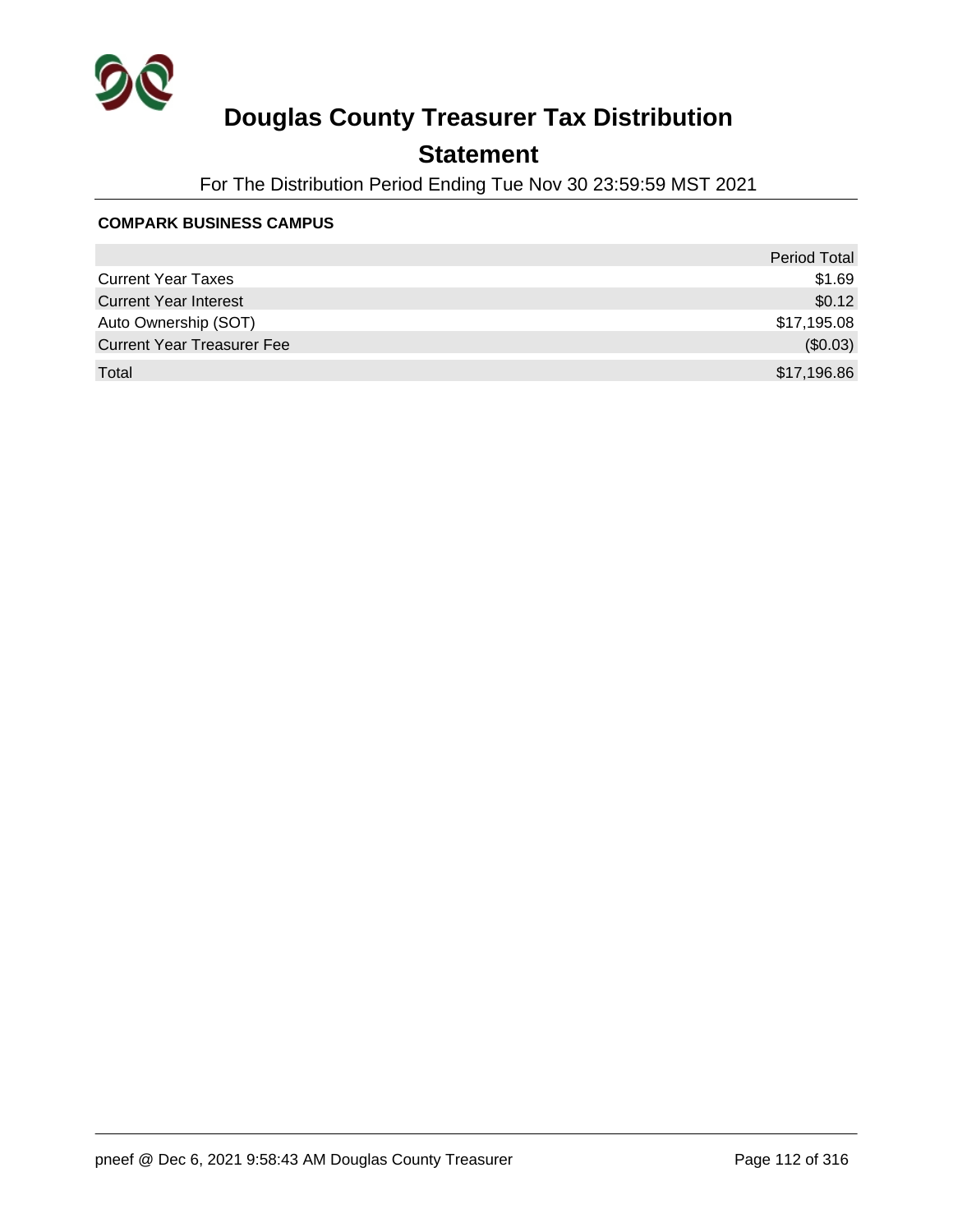

## **Statement**

For The Distribution Period Ending Tue Nov 30 23:59:59 MST 2021

#### **CONSOLIDATED BELL MOUNTAIN**

|                                   | <b>Period Total</b> |
|-----------------------------------|---------------------|
| <b>Current Year Taxes</b>         | \$2,419.31          |
| <b>Current Year Interest</b>      | \$169.35            |
| Auto Ownership (SOT)              | \$9,778.78          |
| <b>Current Year Treasurer Fee</b> | (\$38.83)           |
| Total                             | \$12,328.61         |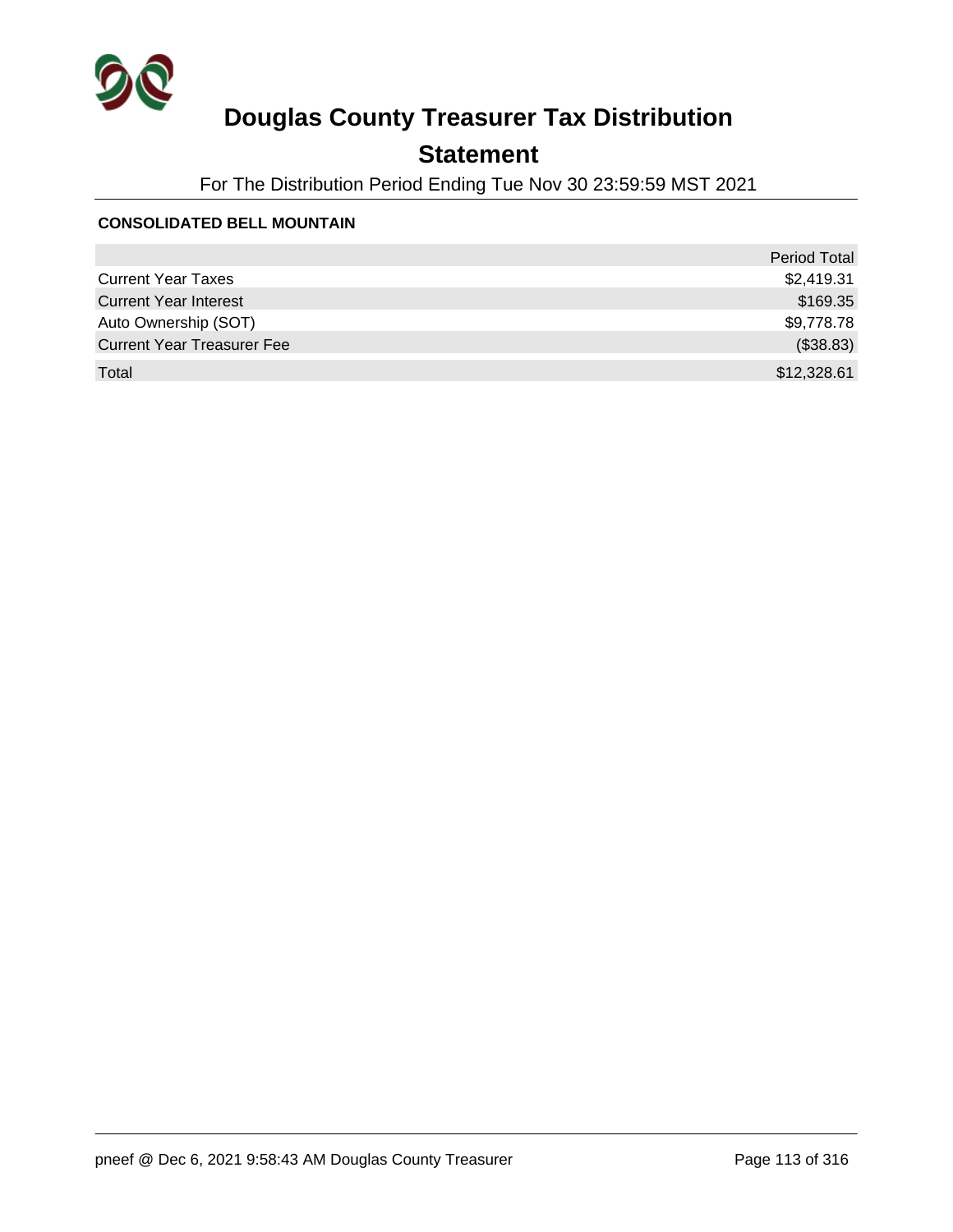

## **Statement**

For The Distribution Period Ending Tue Nov 30 23:59:59 MST 2021

### **WEST METRO FIRE PROTECTION DISTRICT**

|                                   | <b>Period Total</b> |
|-----------------------------------|---------------------|
| <b>Current Year Taxes</b>         | \$1,849.66          |
| <b>Current Year Interest</b>      | \$127.97            |
| Auto Ownership (SOT)              | \$16,157.49         |
| <b>Current Year Treasurer Fee</b> | (\$29.66)           |
| Total                             | \$18,105.46         |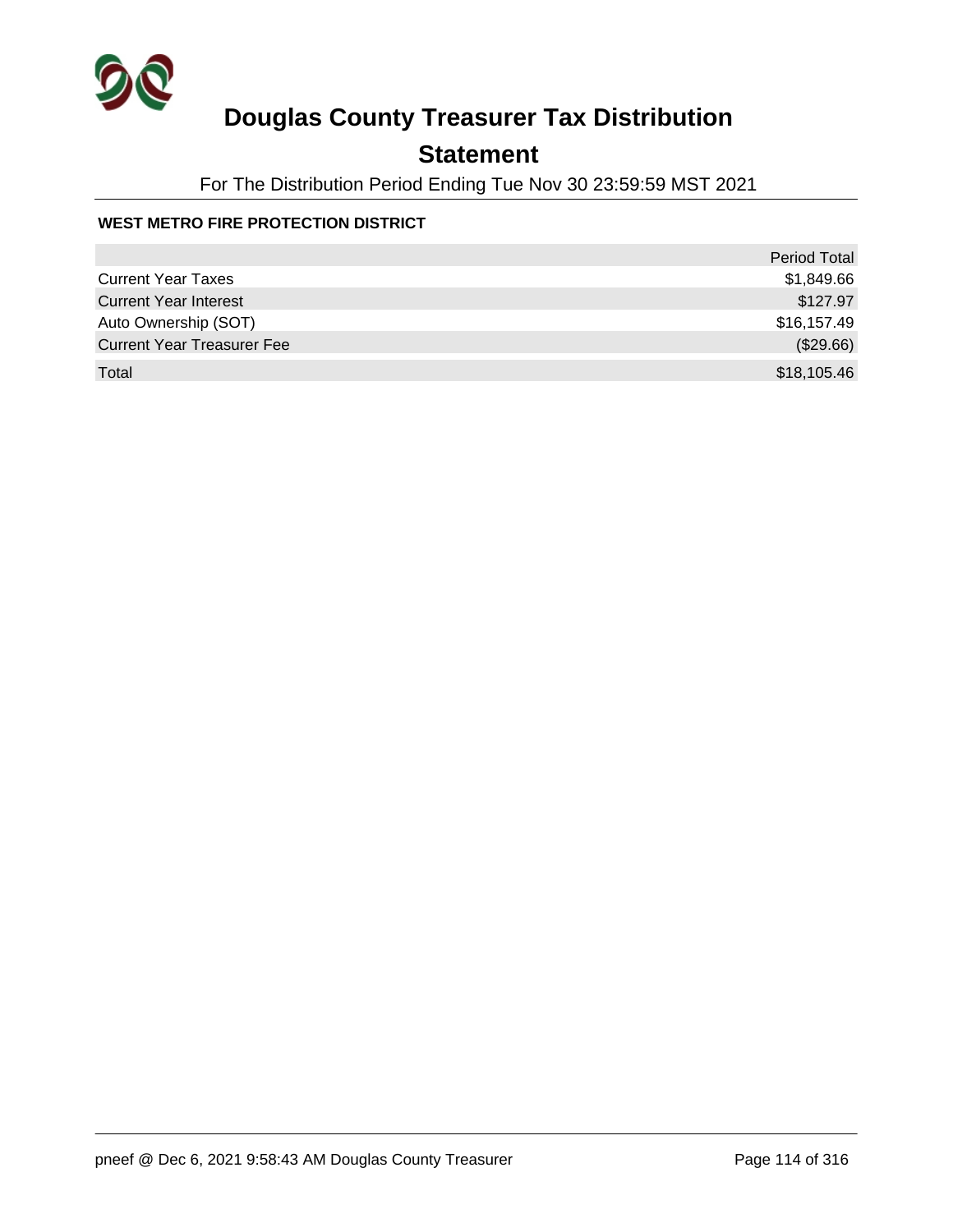

## **Statement**

For The Distribution Period Ending Tue Nov 30 23:59:59 MST 2021

#### **PINERY WEST METRO DISTRICT #2**

|                      | <b>Period Total</b> |
|----------------------|---------------------|
| Auto Ownership (SOT) | \$17,839.60         |
| Total                | \$17,839.60         |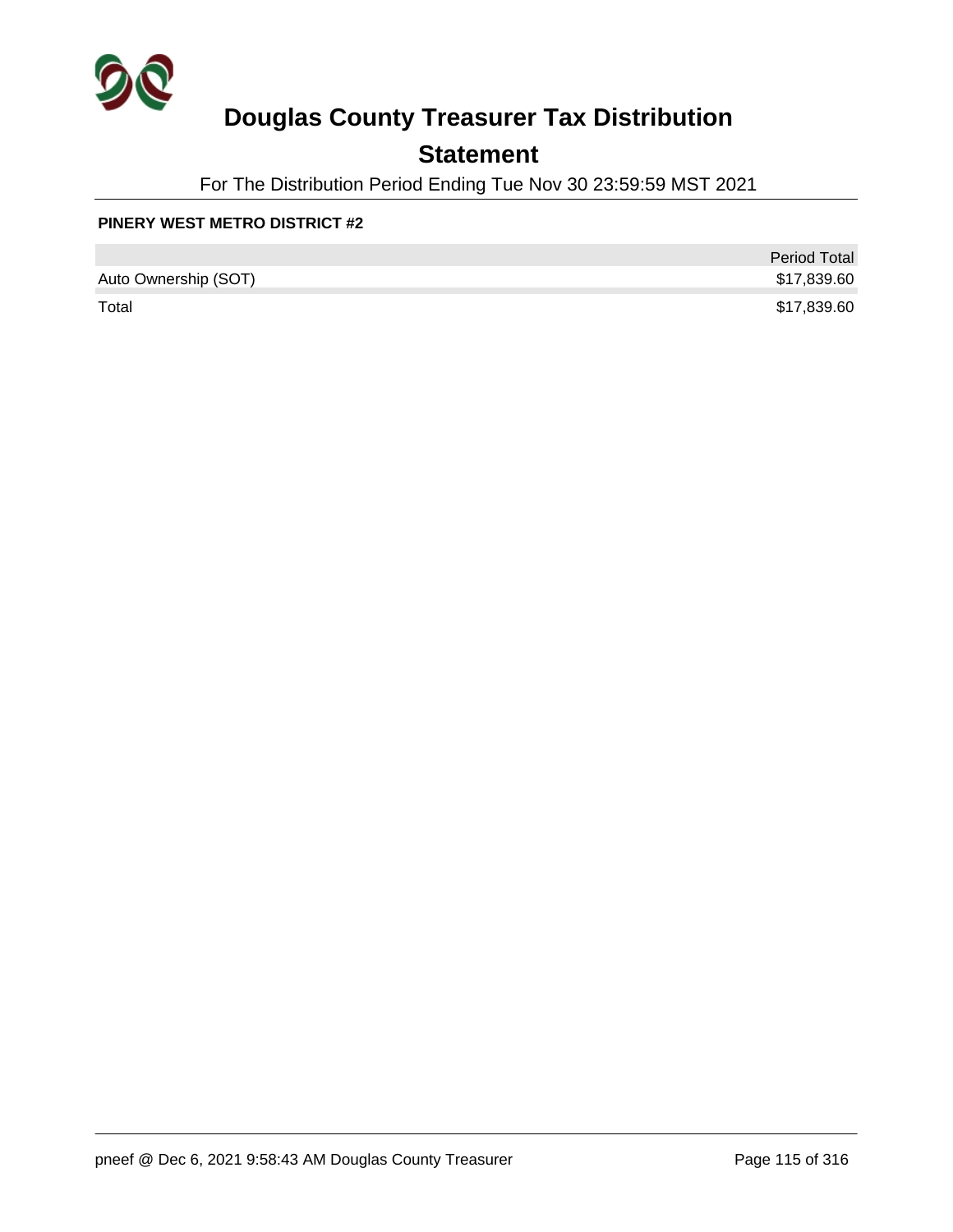

### **Statement**

For The Distribution Period Ending Tue Nov 30 23:59:59 MST 2021

#### **MERIDIAN METRO DEBT SERVICE**

|                      | <b>Period Total</b> |
|----------------------|---------------------|
| Auto Ownership (SOT) | \$2,653.34          |
| Total                | \$2,653.34          |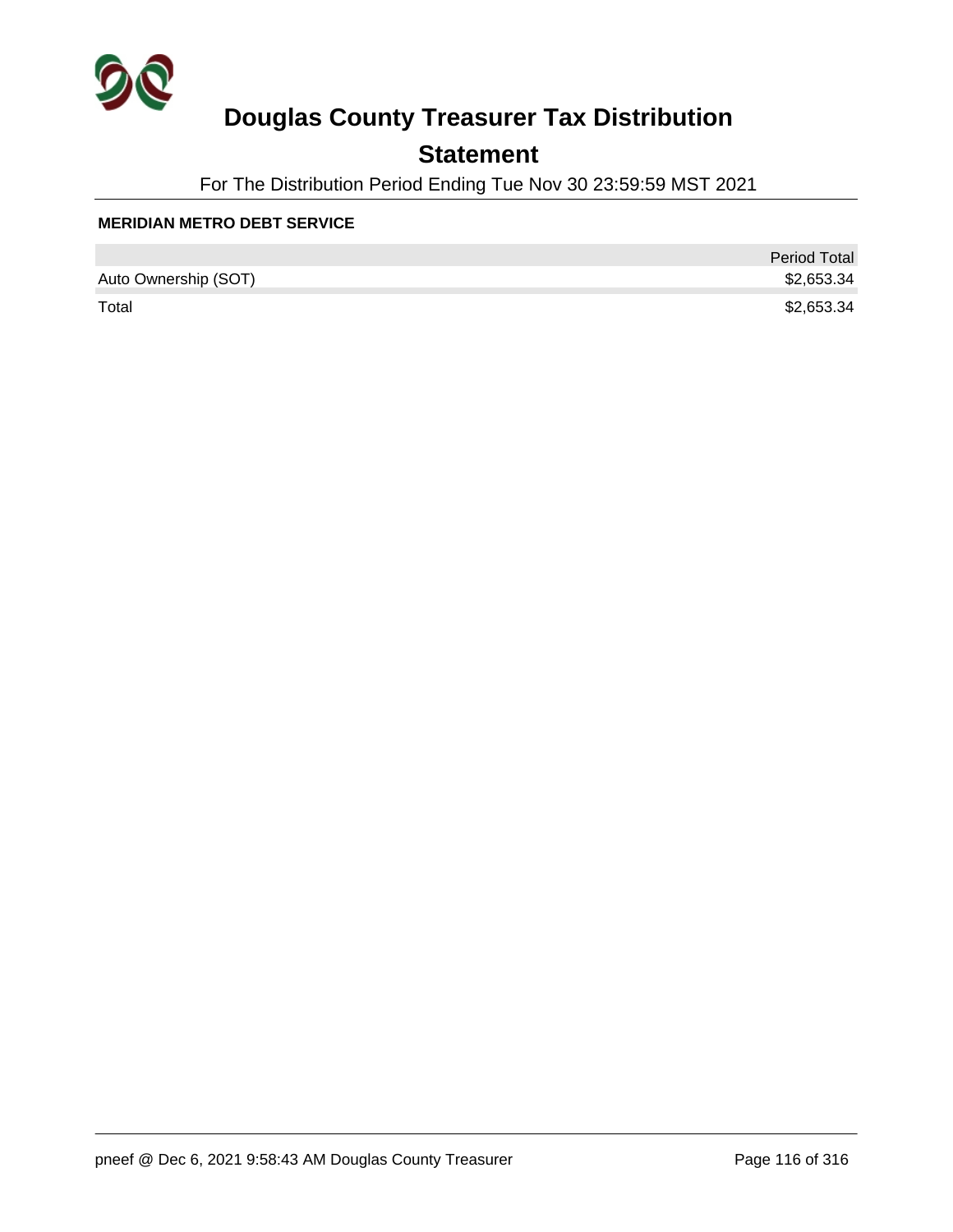

### **Statement**

For The Distribution Period Ending Tue Nov 30 23:59:59 MST 2021

#### **CONCORD METRO DIST**

|                                   | <b>Period Total</b> |
|-----------------------------------|---------------------|
| <b>Current Year Taxes</b>         | \$47.25             |
| <b>Current Year Interest</b>      | \$2.85              |
| Auto Ownership (SOT)              | \$2,891.66          |
| <b>Current Year Treasurer Fee</b> | (\$0.75)            |
| Total                             | \$2,941.01          |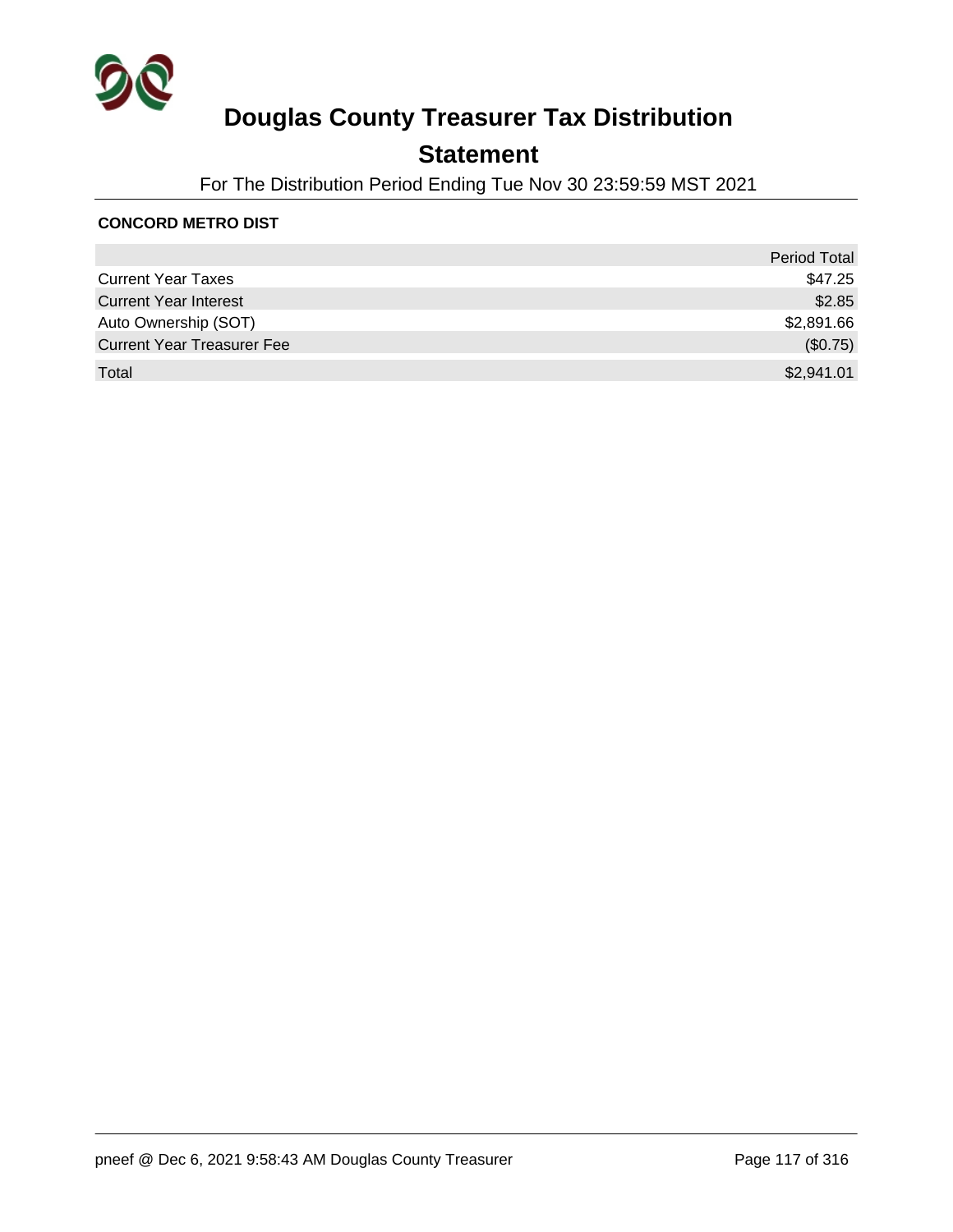

### **Statement**

For The Distribution Period Ending Tue Nov 30 23:59:59 MST 2021

#### **SOUTH MERIDIAN METRO DIST**

|                                   | <b>Period Total</b> |
|-----------------------------------|---------------------|
| <b>Current Year Taxes</b>         | \$215.04            |
| <b>Current Year Interest</b>      | \$12.90             |
| Auto Ownership (SOT)              | \$2,662.32          |
| <b>Current Year Treasurer Fee</b> | (\$3.42)            |
| Total                             | \$2,886.84          |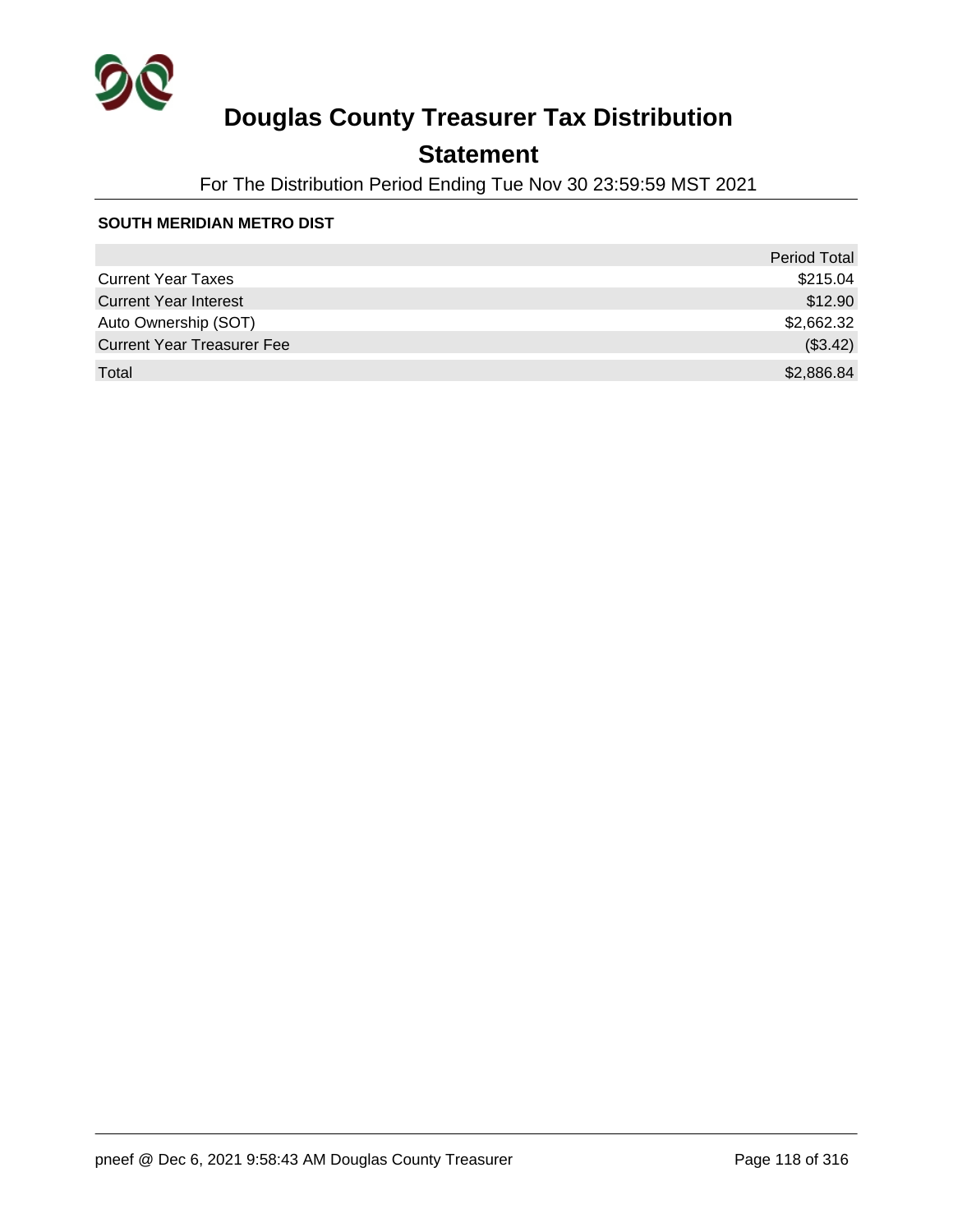

## **Statement**

For The Distribution Period Ending Tue Nov 30 23:59:59 MST 2021

#### **SOUTH MERIDIAN METRO DEBT SVC**

|                      | <b>Period Total</b> |
|----------------------|---------------------|
| Auto Ownership (SOT) | \$878.76            |
| Total                | \$878.76            |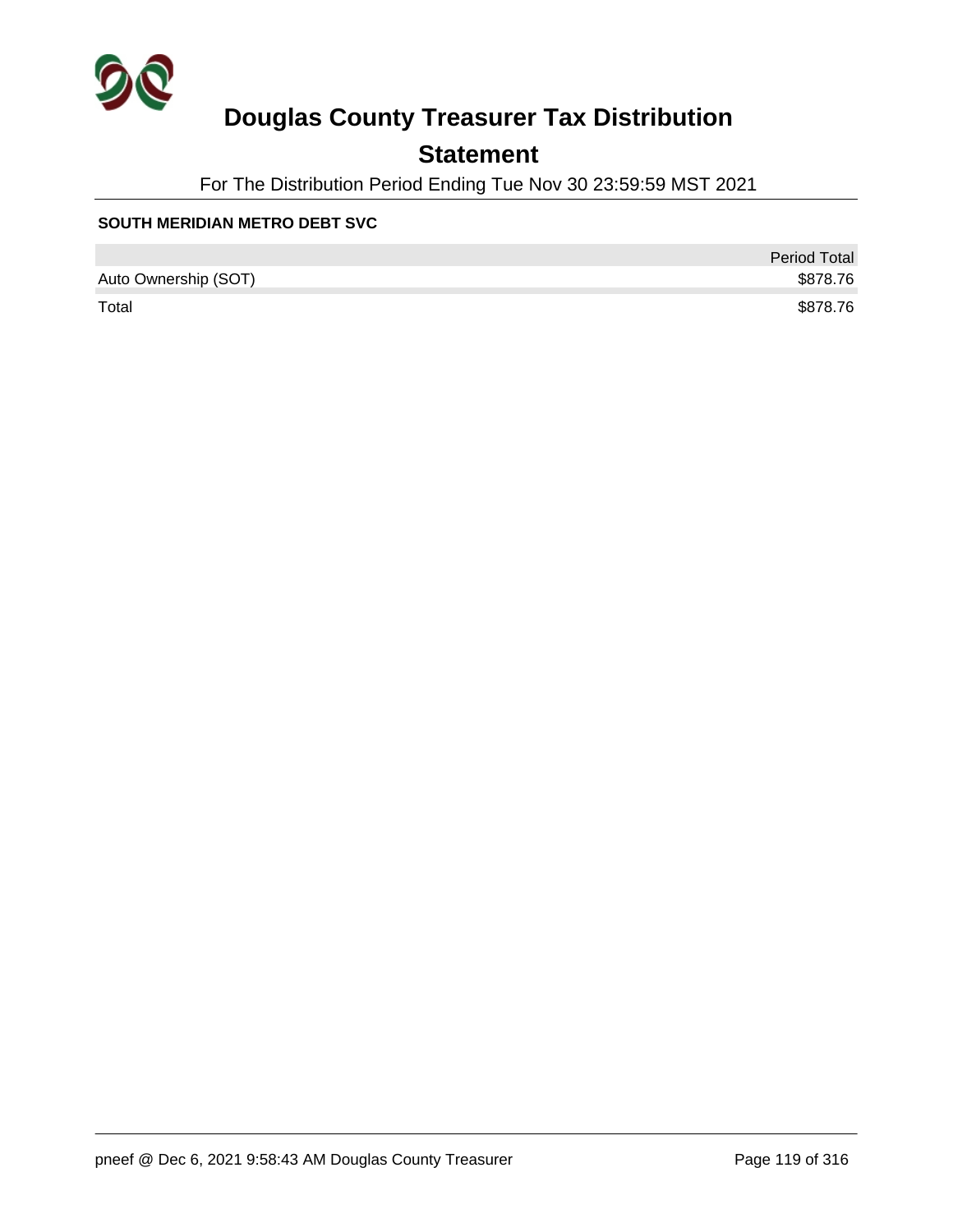

### **Statement**

For The Distribution Period Ending Tue Nov 30 23:59:59 MST 2021

#### **FRANKTOWN BUSINESS AREA METRO DISTRICT**

|                      | <b>Period Total</b> |
|----------------------|---------------------|
| Auto Ownership (SOT) | \$261.31            |
| Total                | \$261.31            |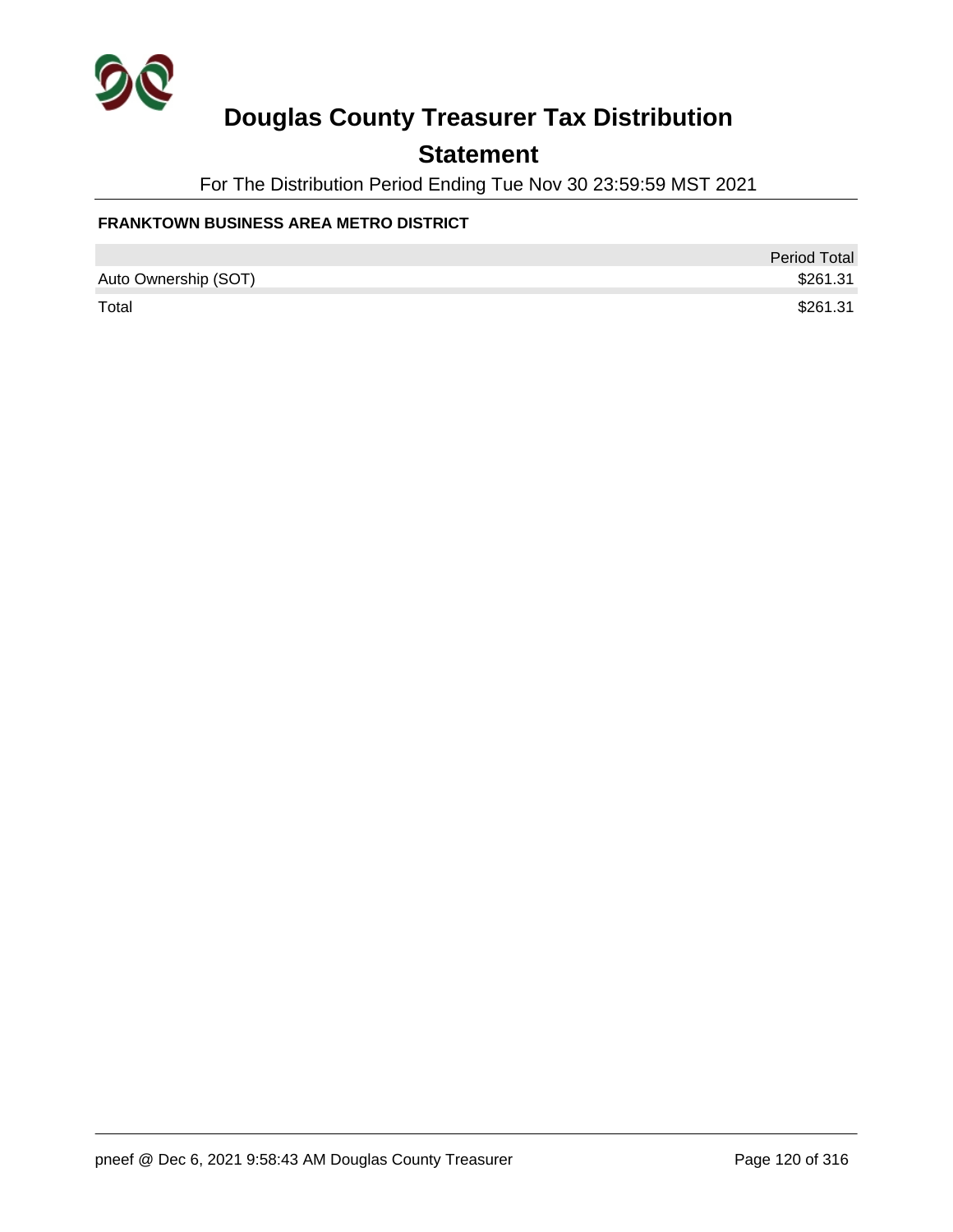

## **Statement**

For The Distribution Period Ending Tue Nov 30 23:59:59 MST 2021

#### **CASTLE OAKS METRO DISTRICT**

|                                   | Period Total |
|-----------------------------------|--------------|
| <b>Current Year Taxes</b>         | \$1,797.32   |
| <b>Current Year Interest</b>      | \$125.81     |
| Auto Ownership (SOT)              | \$11,845.70  |
| <b>Current Year Treasurer Fee</b> | (\$28.85)    |
| Total                             | \$13,739.98  |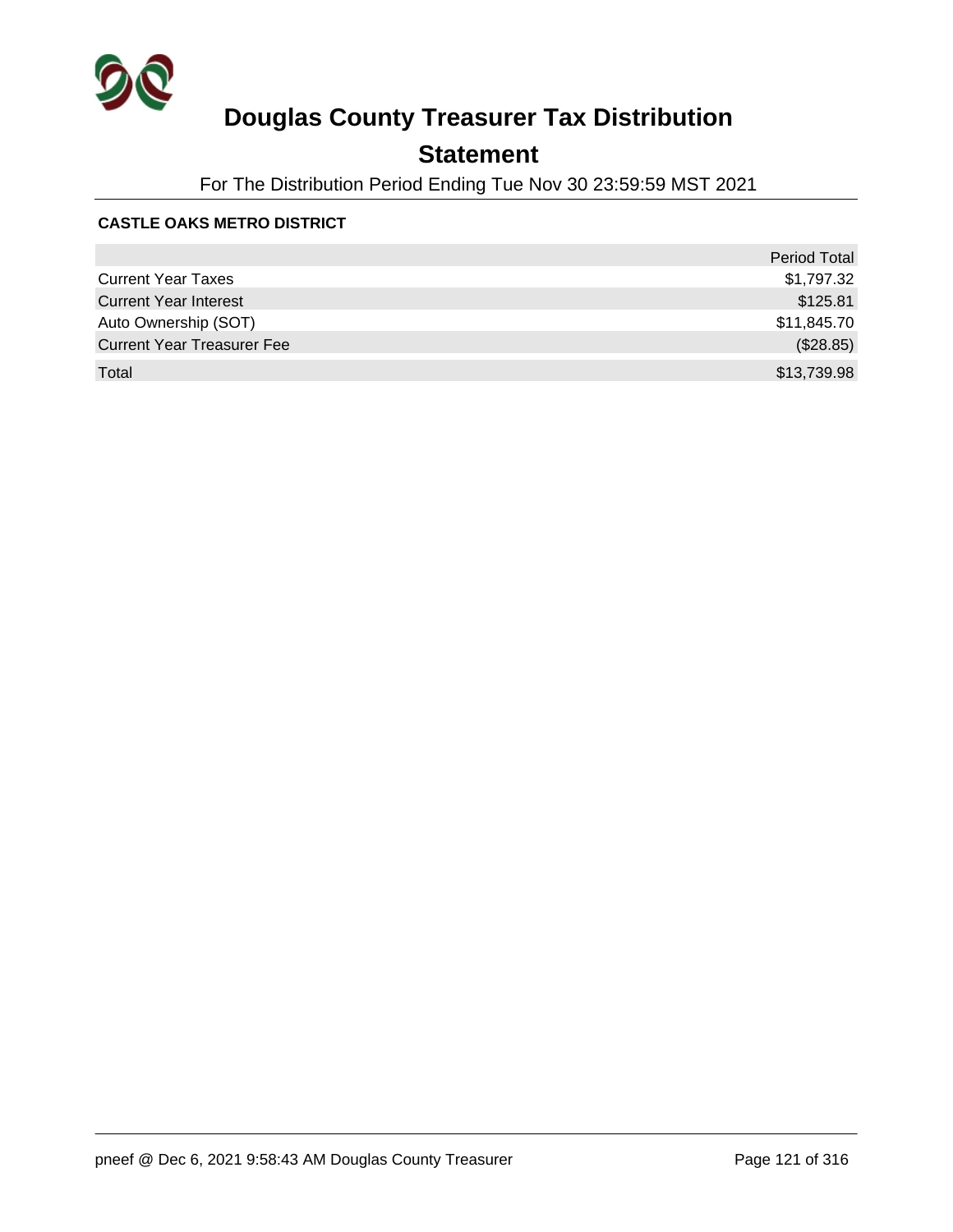

### **Statement**

For The Distribution Period Ending Tue Nov 30 23:59:59 MST 2021

### **CANTERBERRY CROSSING II METRO DISTRICT**

|                      | <b>Period Total</b> |
|----------------------|---------------------|
| Auto Ownership (SOT) | \$6,767.23          |
| Total                | \$6,767.23          |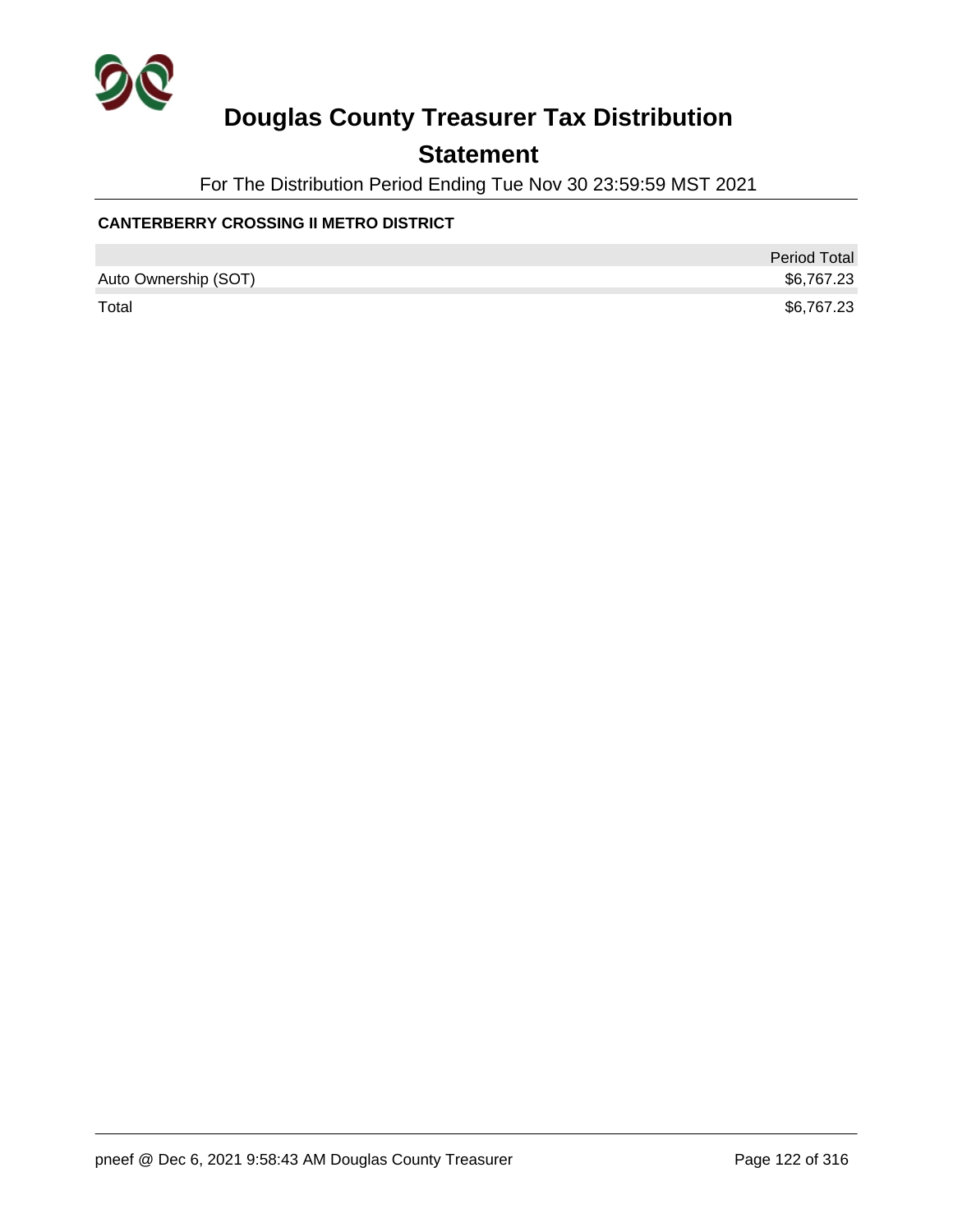

## **Statement**

For The Distribution Period Ending Tue Nov 30 23:59:59 MST 2021

#### **SOUTH MERIDIAN METRO DIST DEBT SVC #2**

Period Total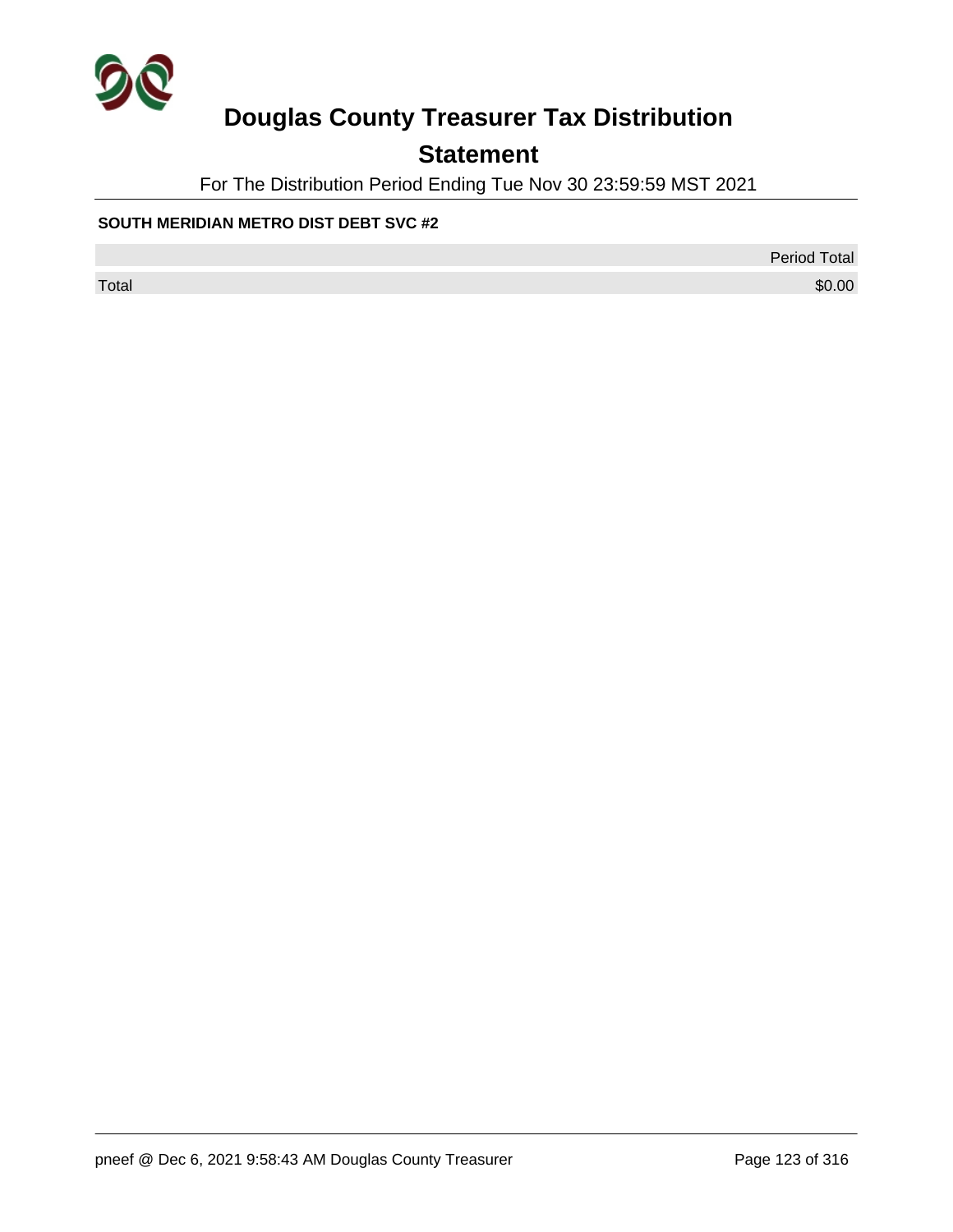

### **Statement**

For The Distribution Period Ending Tue Nov 30 23:59:59 MST 2021

#### **NORTH MERIDIAN METRO DISTRICT**

|                      | <b>Period Total</b> |
|----------------------|---------------------|
| Auto Ownership (SOT) | \$128.48            |
| Total                | \$128.48            |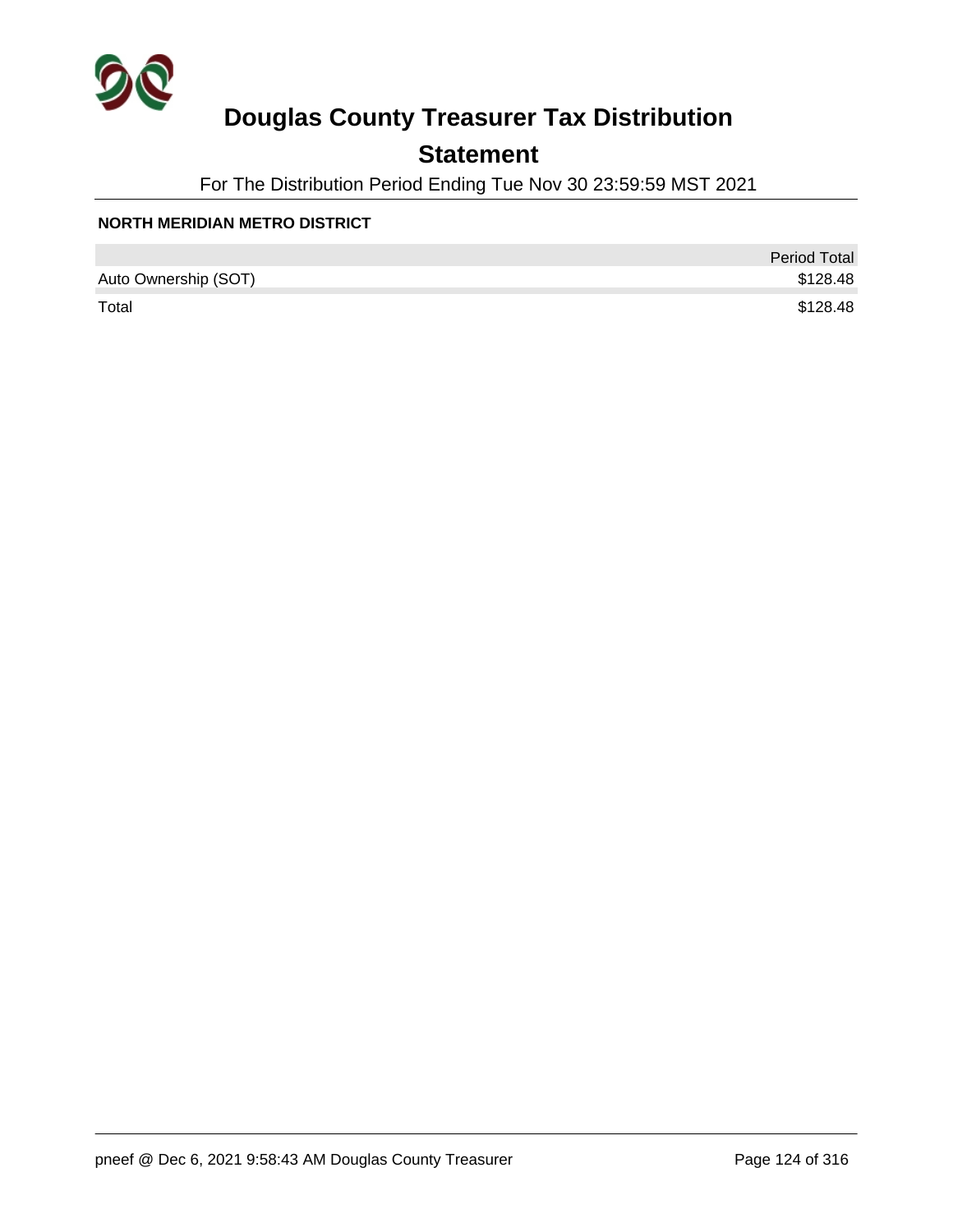

## **Statement**

For The Distribution Period Ending Tue Nov 30 23:59:59 MST 2021

#### **RAMPART RANGE #1 METRO DISTRICT**

Period Total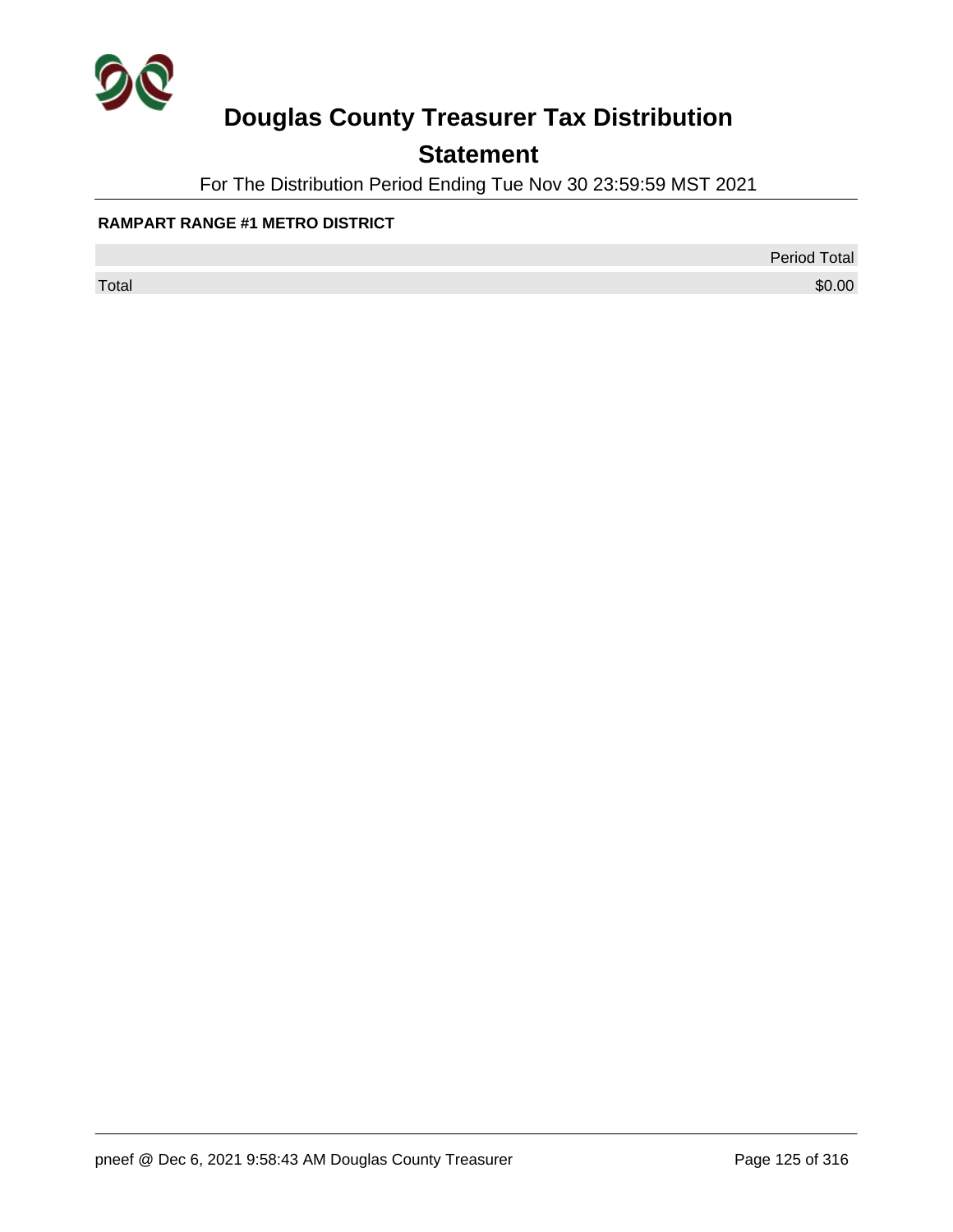

## **Statement**

For The Distribution Period Ending Tue Nov 30 23:59:59 MST 2021

### **RAMPART RANGE #2 METRO DISTRICT**

|                                   | <b>Period Total</b> |
|-----------------------------------|---------------------|
| <b>Current Year Taxes</b>         | \$1,683.15          |
| <b>Current Year Interest</b>      | \$117.82            |
| Auto Ownership (SOT)              | \$10,013.75         |
| <b>Current Year Treasurer Fee</b> | (\$27.02)           |
| Total                             | \$11,787.70         |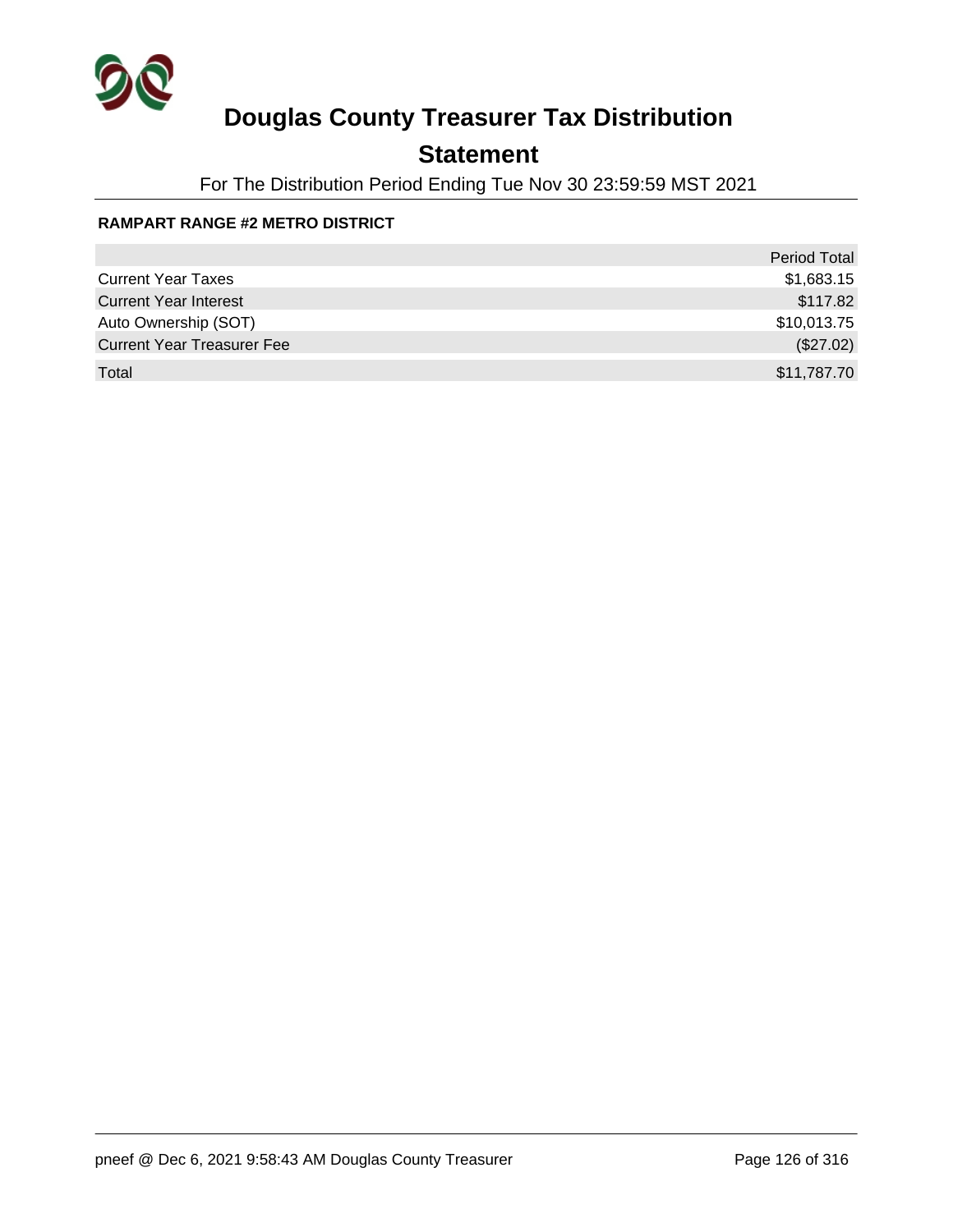

## **Statement**

For The Distribution Period Ending Tue Nov 30 23:59:59 MST 2021

#### **RAMPART RANGE #3 METRO DISTRICT**

Period Total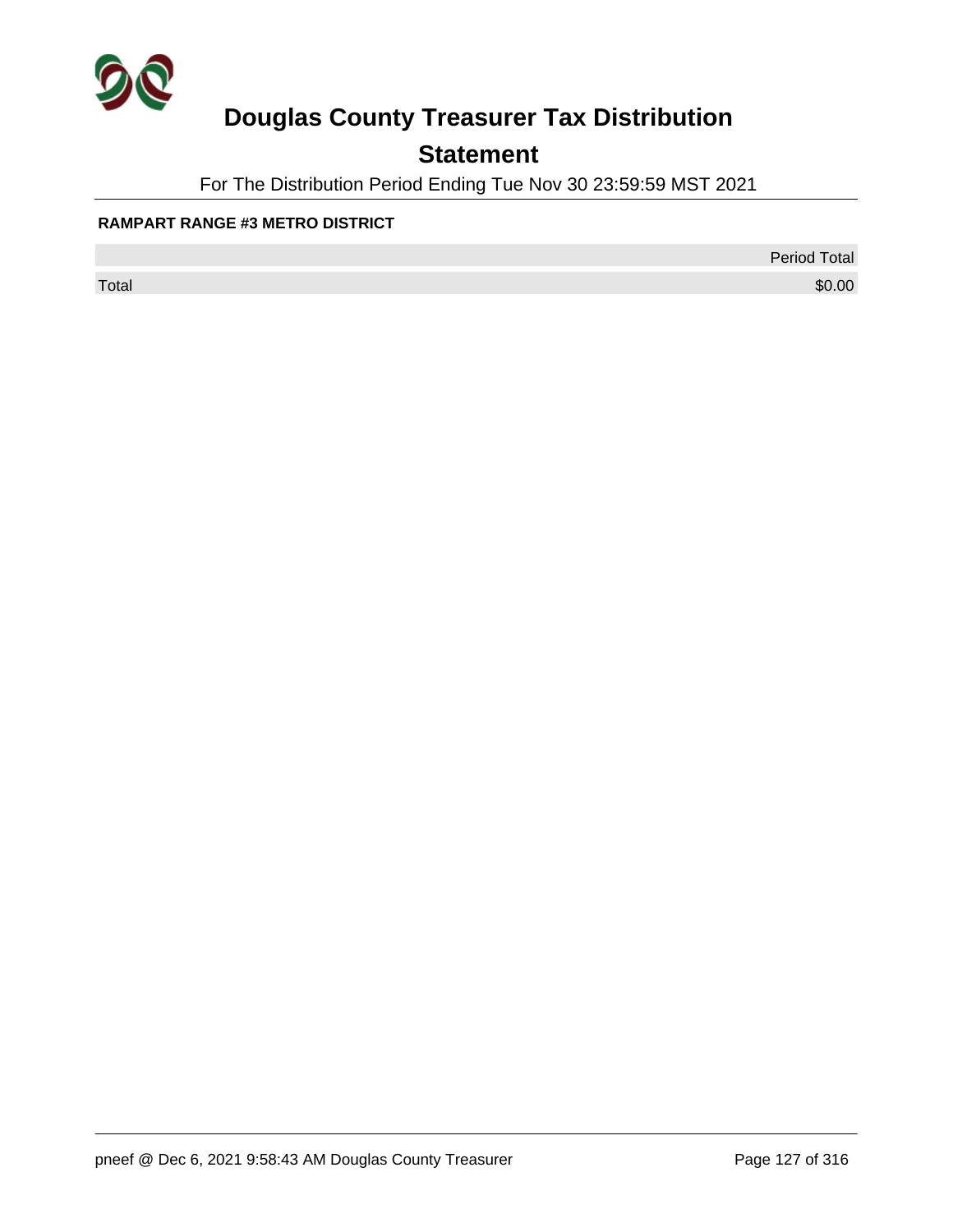

## **Statement**

For The Distribution Period Ending Tue Nov 30 23:59:59 MST 2021

#### **RAMPART RANGE #4 METRO DISTRICT**

Period Total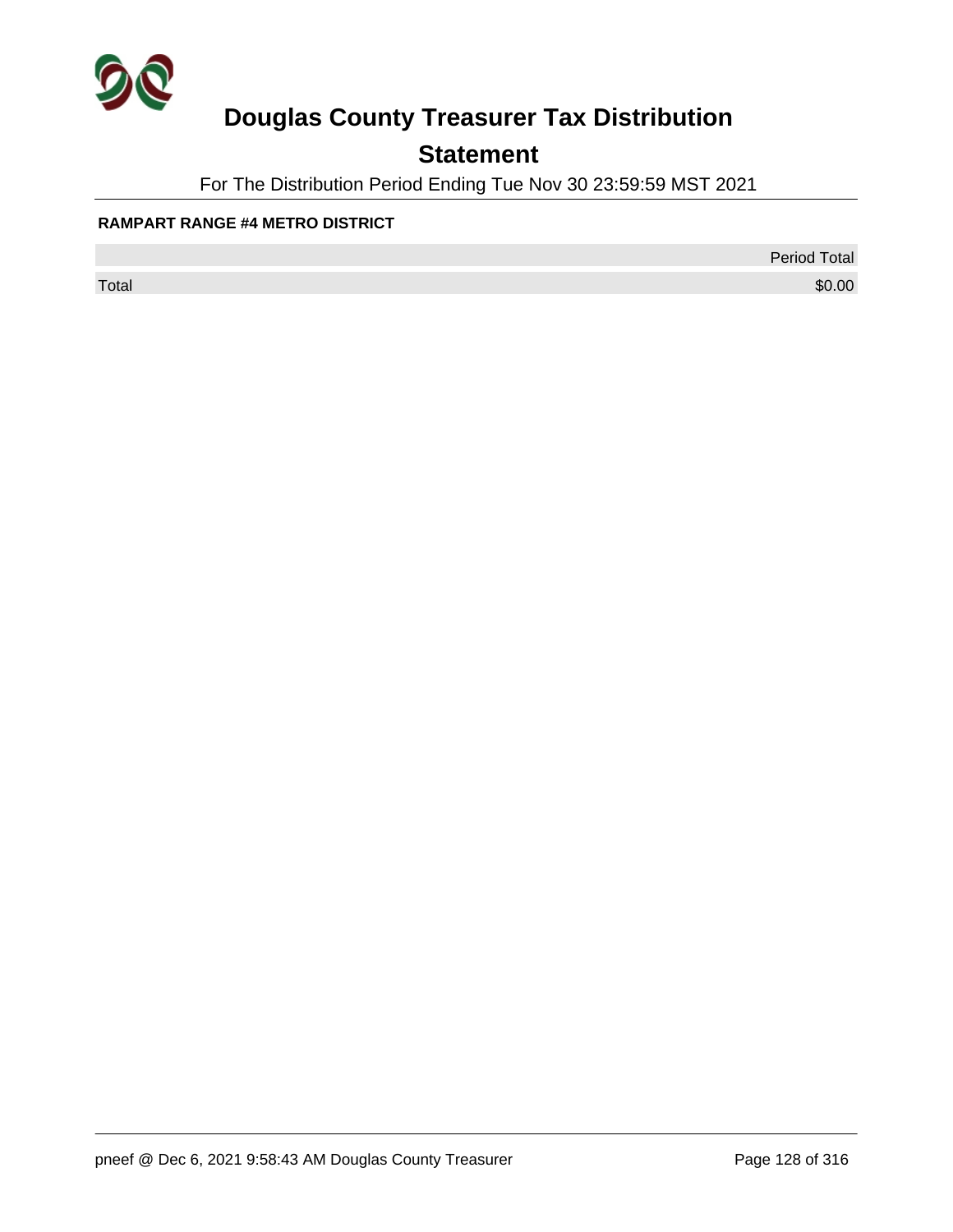

## **Statement**

For The Distribution Period Ending Tue Nov 30 23:59:59 MST 2021

#### **RAMPART RANGE #5 METRO DISTRICT**

Period Total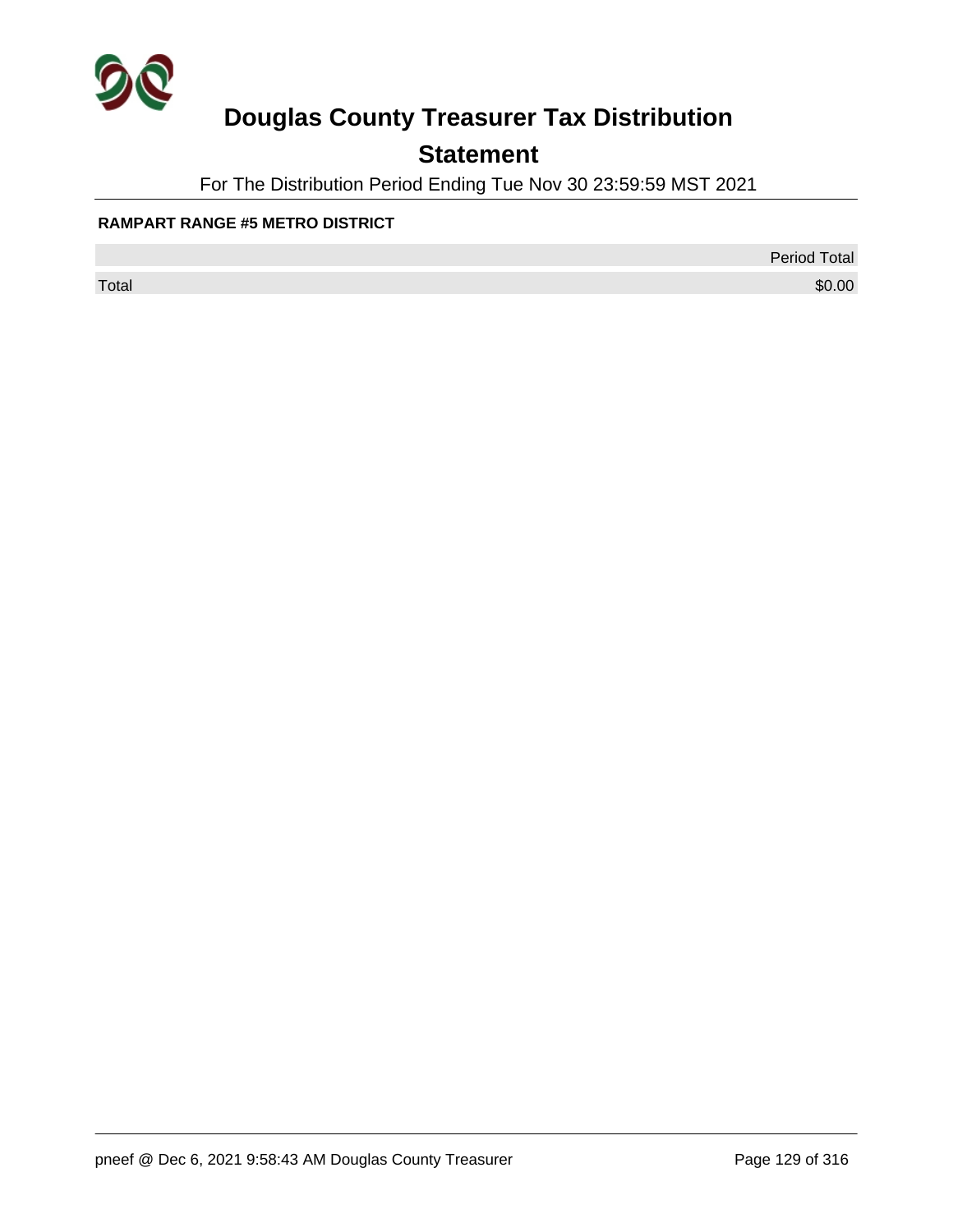

## **Statement**

For The Distribution Period Ending Tue Nov 30 23:59:59 MST 2021

#### **RAMPART RANGE #6 METRO DISTRICT**

Period Total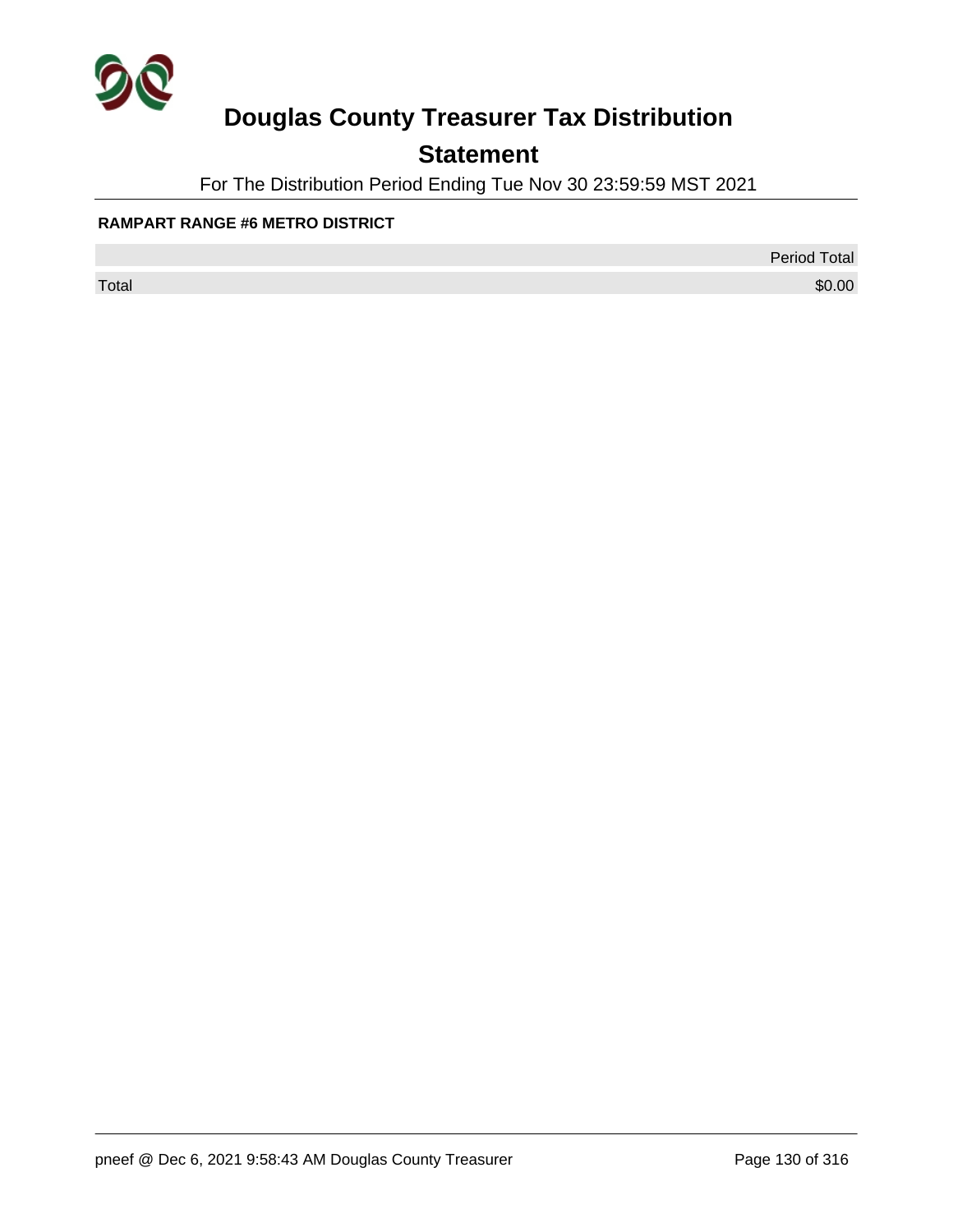

## **Statement**

For The Distribution Period Ending Tue Nov 30 23:59:59 MST 2021

#### **ROCKINGHORSE METRO #1**

 $\sf Total$   $\$0.00$ 

Period Total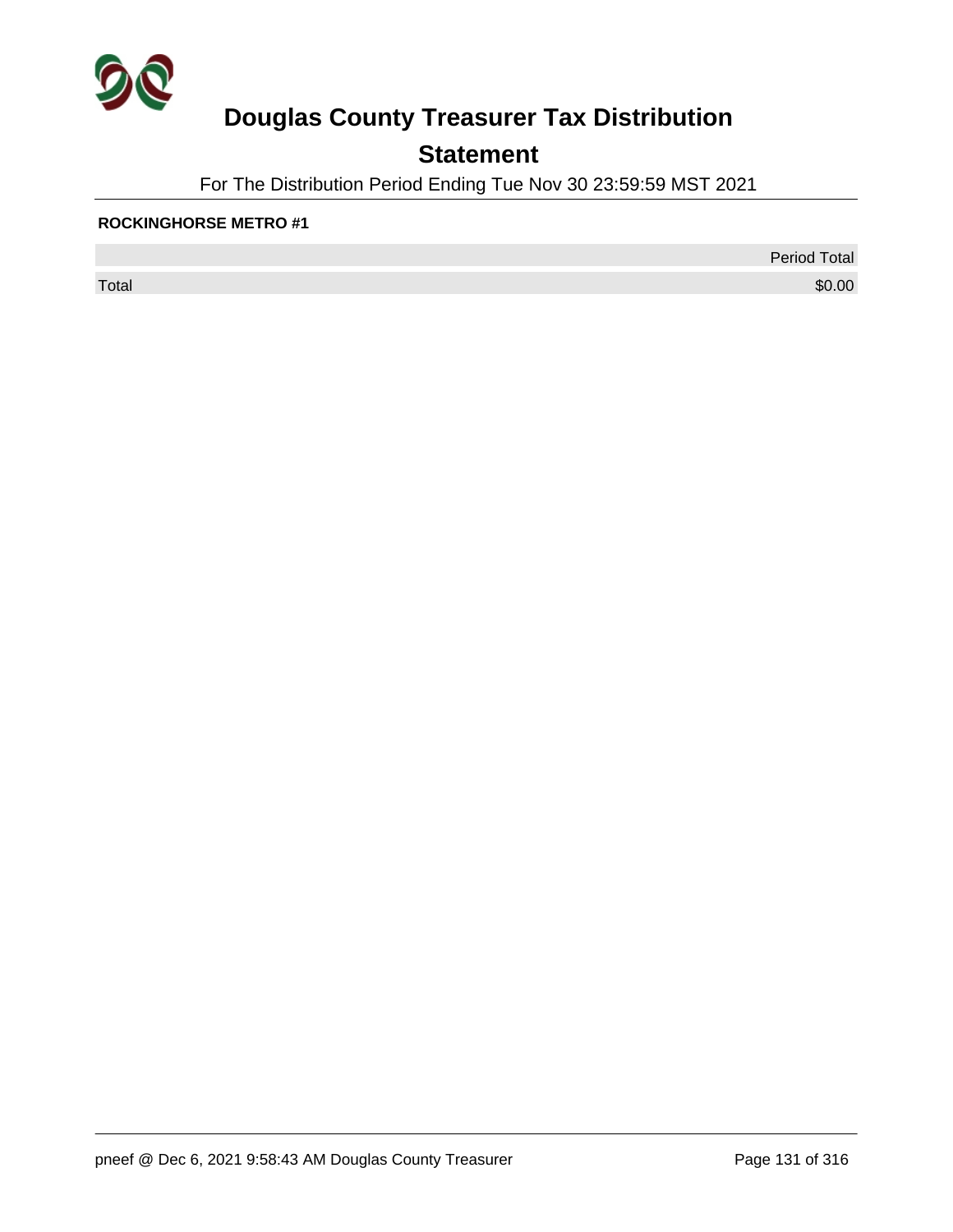

### **Statement**

For The Distribution Period Ending Tue Nov 30 23:59:59 MST 2021

#### **INSPIRATION METRO DISTRICT**

|                                   | <b>Period Total</b> |
|-----------------------------------|---------------------|
| <b>Current Year Taxes</b>         | \$3,111.55          |
| <b>Current Year Interest</b>      | \$217.81            |
| Auto Ownership (SOT)              | \$32,374.40         |
| <b>Current Year Treasurer Fee</b> | (\$49.94)           |
| Total                             | \$35,653.82         |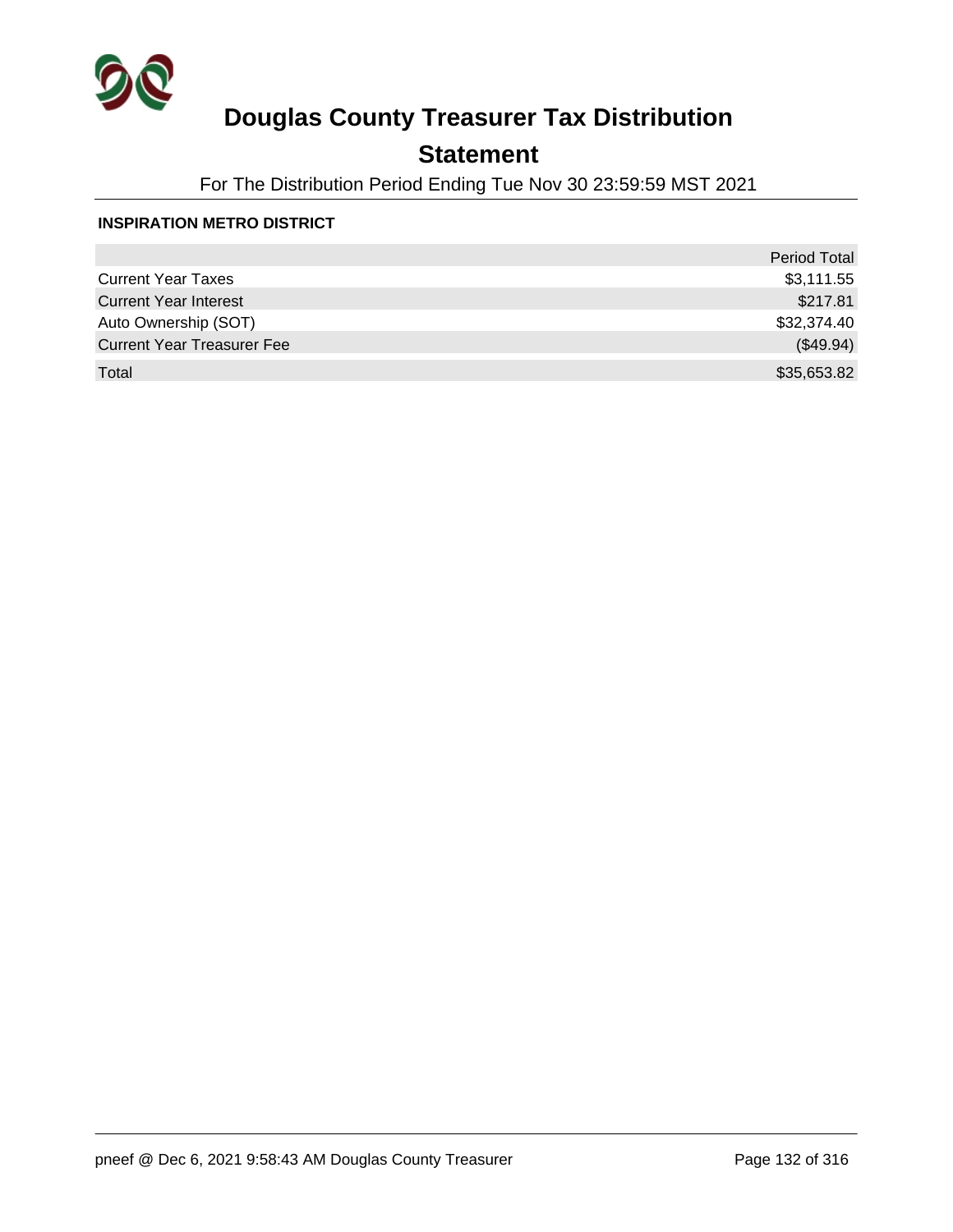

## **Statement**

For The Distribution Period Ending Tue Nov 30 23:59:59 MST 2021

#### **CANYONS METRO DISTRICT #1**

 $\sf Total$   $\$0.00$ 

Period Total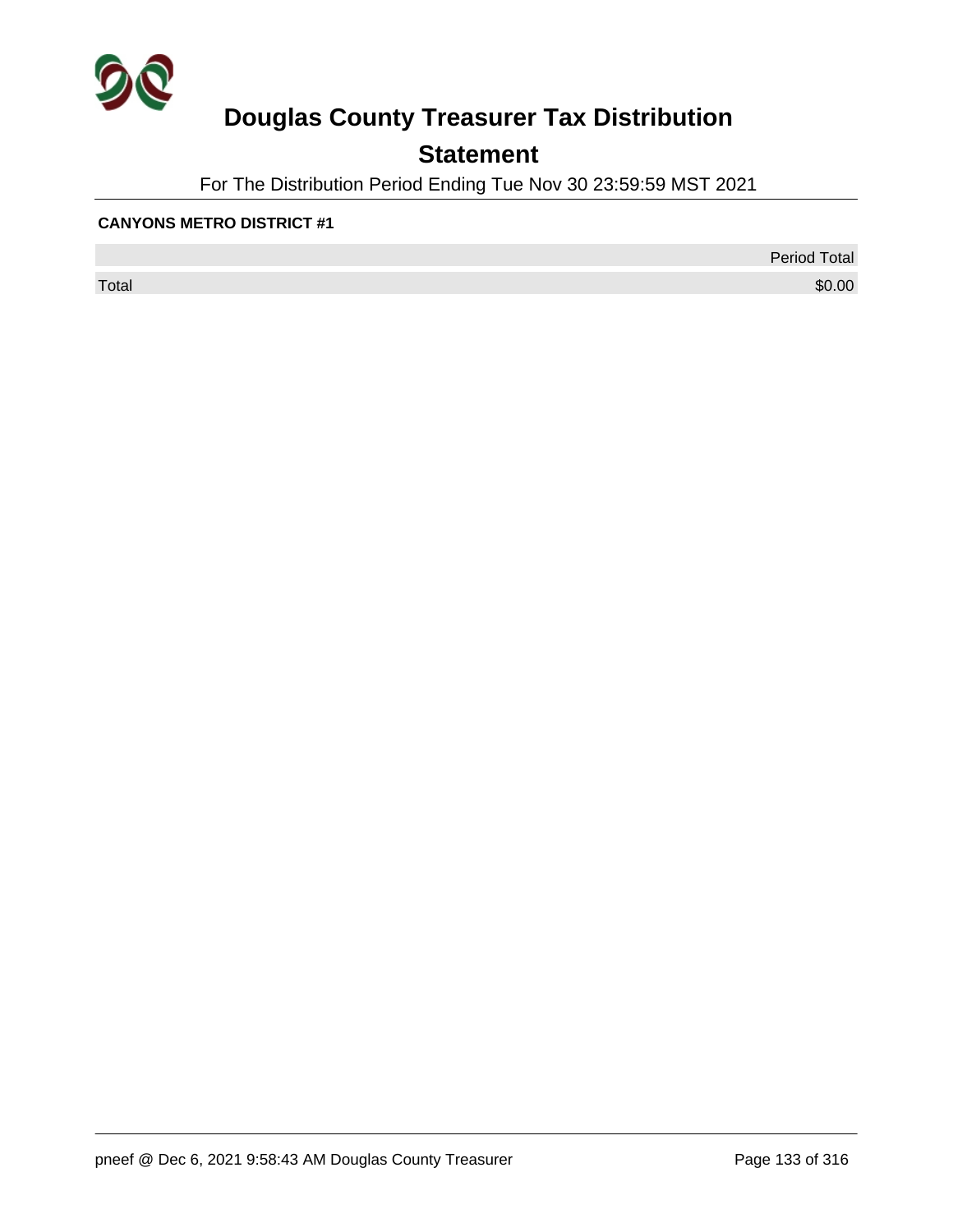

### **Statement**

For The Distribution Period Ending Tue Nov 30 23:59:59 MST 2021

#### **CANYONS METRO DISTRICT #2**

|                      | <b>Period Total</b> |
|----------------------|---------------------|
| Auto Ownership (SOT) | \$205.36            |
| Total                | \$205.36            |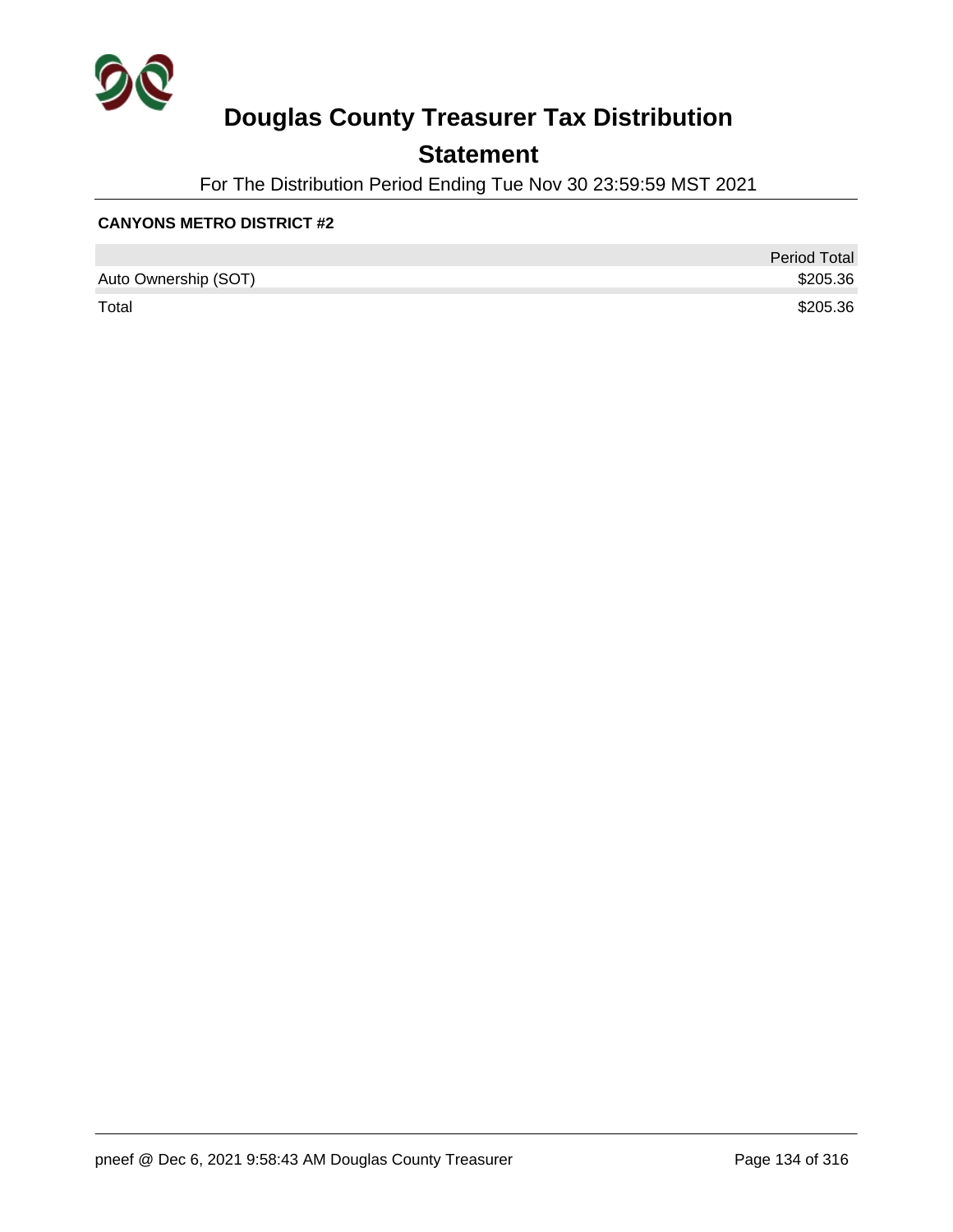

### **Statement**

For The Distribution Period Ending Tue Nov 30 23:59:59 MST 2021

#### **CANYONS METRO DISTRICT #3**

|                      | <b>Period Total</b> |
|----------------------|---------------------|
| Auto Ownership (SOT) | \$0.13              |
| Total                | \$0.13              |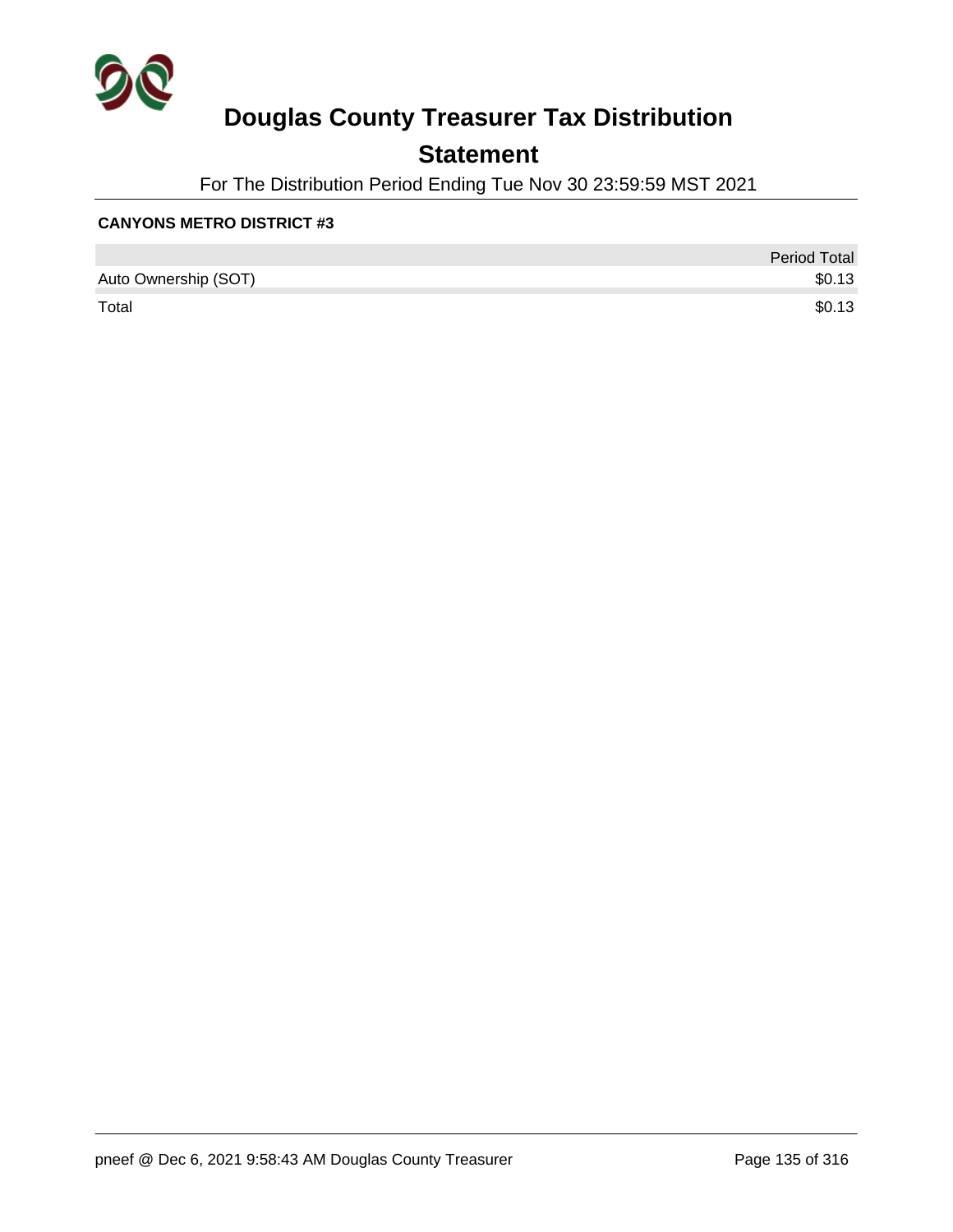

### **Statement**

For The Distribution Period Ending Tue Nov 30 23:59:59 MST 2021

#### **CANYONS METRO DISTRICT #4**

|                      | <b>Period Total</b> |
|----------------------|---------------------|
| Auto Ownership (SOT) | \$13.53             |
| Total                | \$13.53             |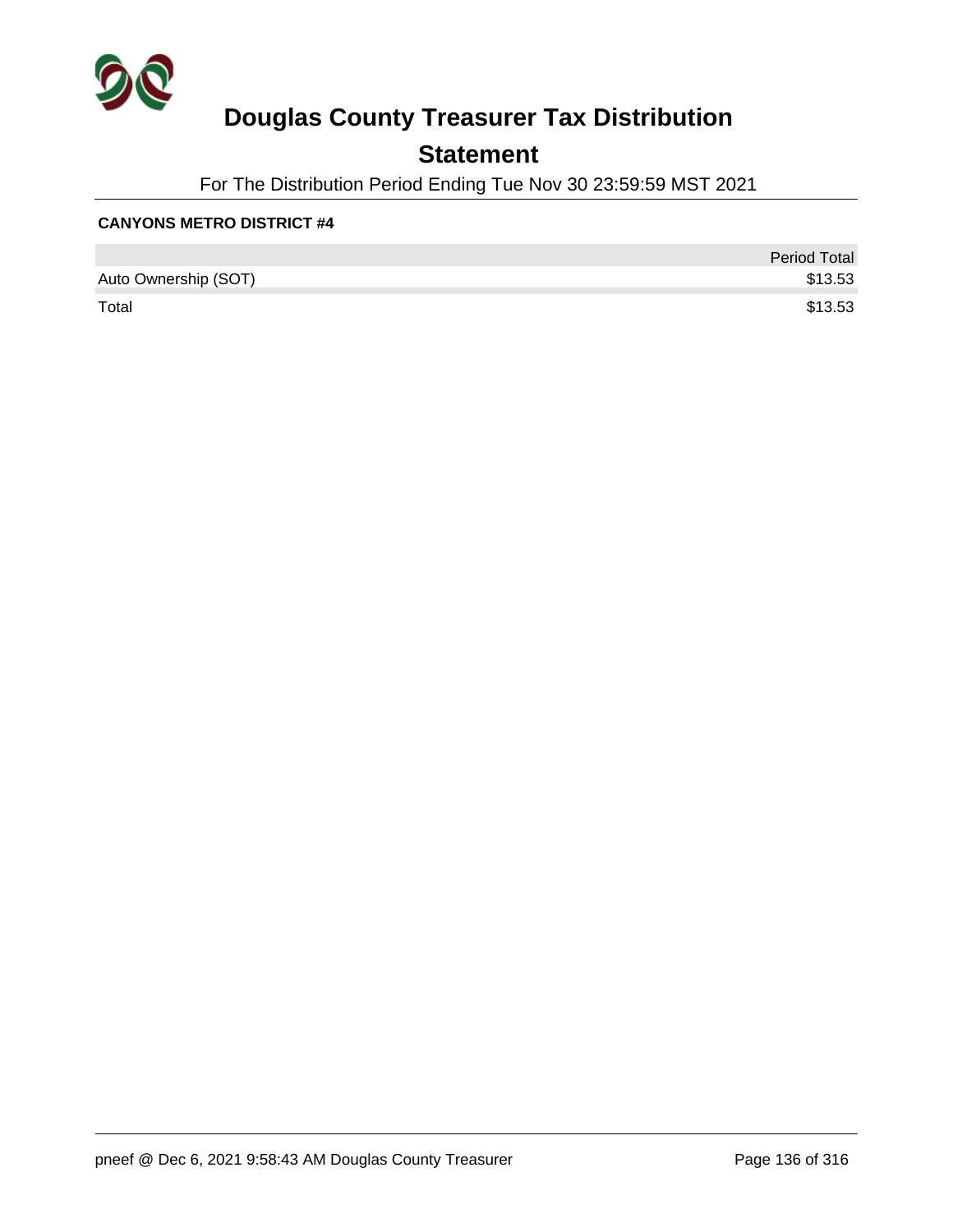

## **Statement**

For The Distribution Period Ending Tue Nov 30 23:59:59 MST 2021

### **HERITAGE HILLS METRO BOND DEBT DISTRICT**

Period Total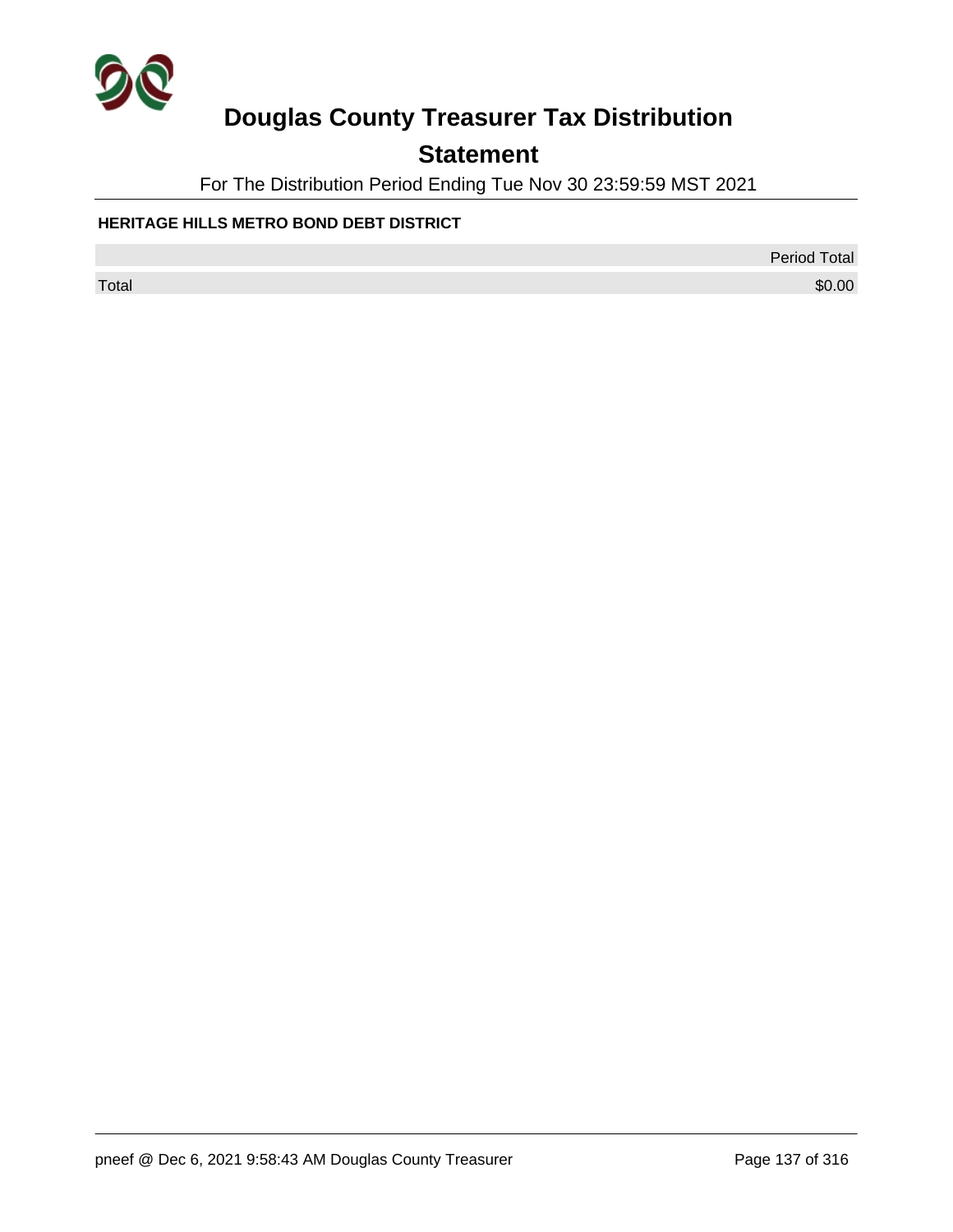

### **Statement**

For The Distribution Period Ending Tue Nov 30 23:59:59 MST 2021

#### **CHEROKEE RIDGE ESTATES METRO**

|                      | <b>Period Total</b> |
|----------------------|---------------------|
| Auto Ownership (SOT) | \$1,451.28          |
| Total                | \$1,451.28          |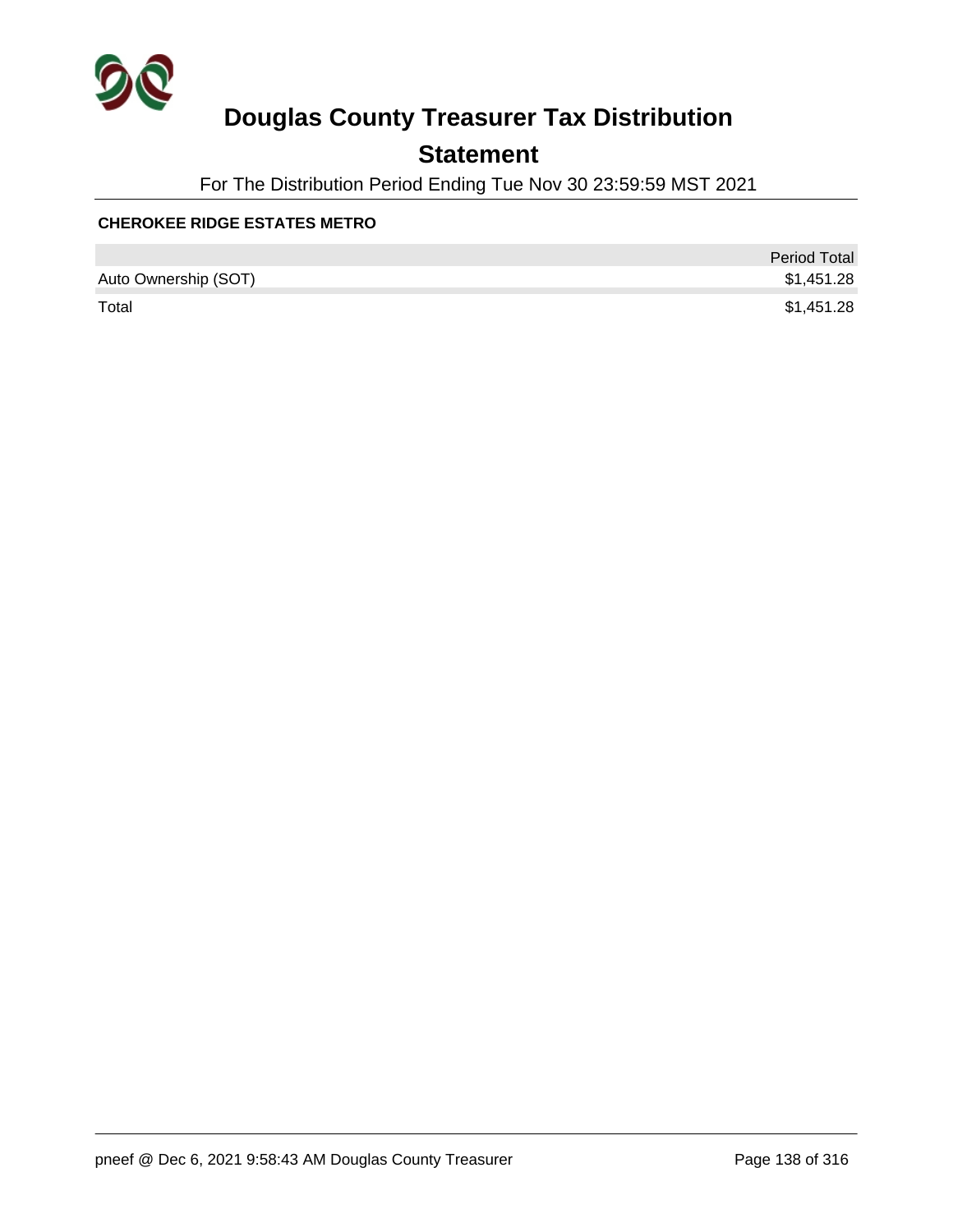

### **Statement**

For The Distribution Period Ending Tue Nov 30 23:59:59 MST 2021

#### **SOLILTUDE METRO DIST**

|                      | <b>Period Total</b> |
|----------------------|---------------------|
| Auto Ownership (SOT) | \$369.09            |
| Total                | \$369.09            |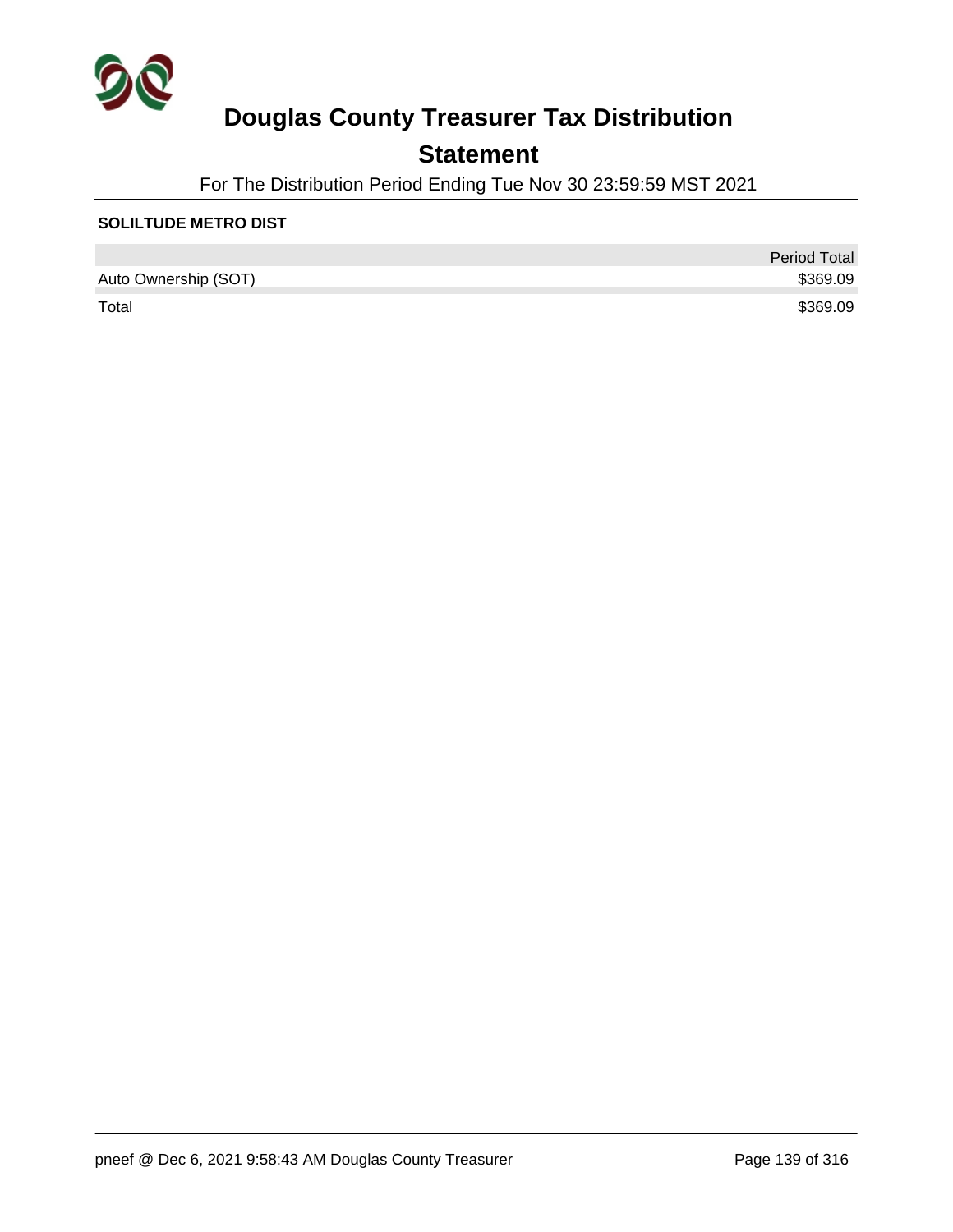

### **Statement**

For The Distribution Period Ending Tue Nov 30 23:59:59 MST 2021

#### **LINCOLN MEADOWS METRO DIST**

|                      | <b>Period Total</b> |
|----------------------|---------------------|
| Auto Ownership (SOT) | \$4,730.69          |
| Total                | \$4,730.69          |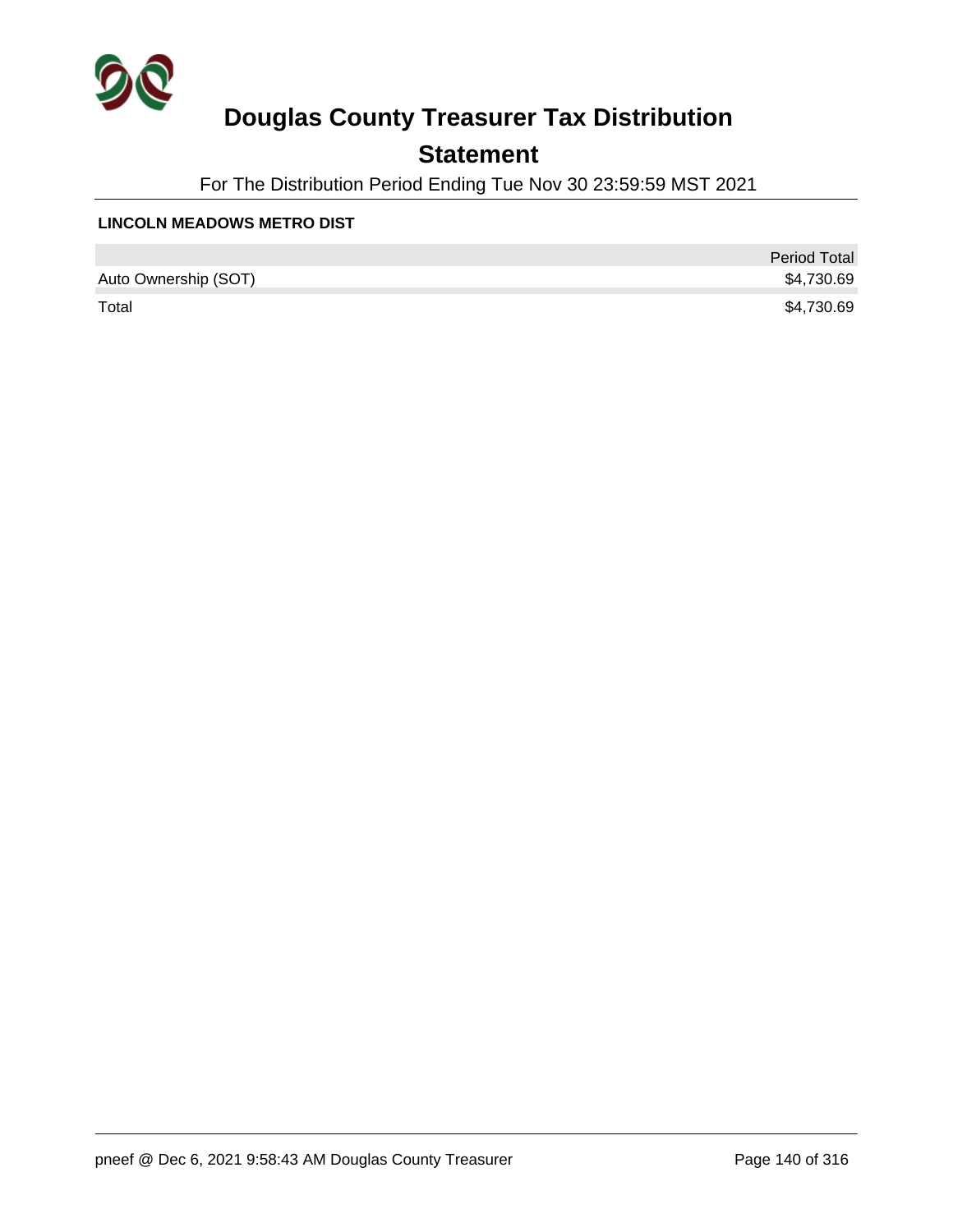

### **Statement**

For The Distribution Period Ending Tue Nov 30 23:59:59 MST 2021

### **CROWFOOT VALLEY RANCH METRO #1**

|                      | <b>Period Total</b> |
|----------------------|---------------------|
| Auto Ownership (SOT) | \$4.28              |
| Total                | \$4.28              |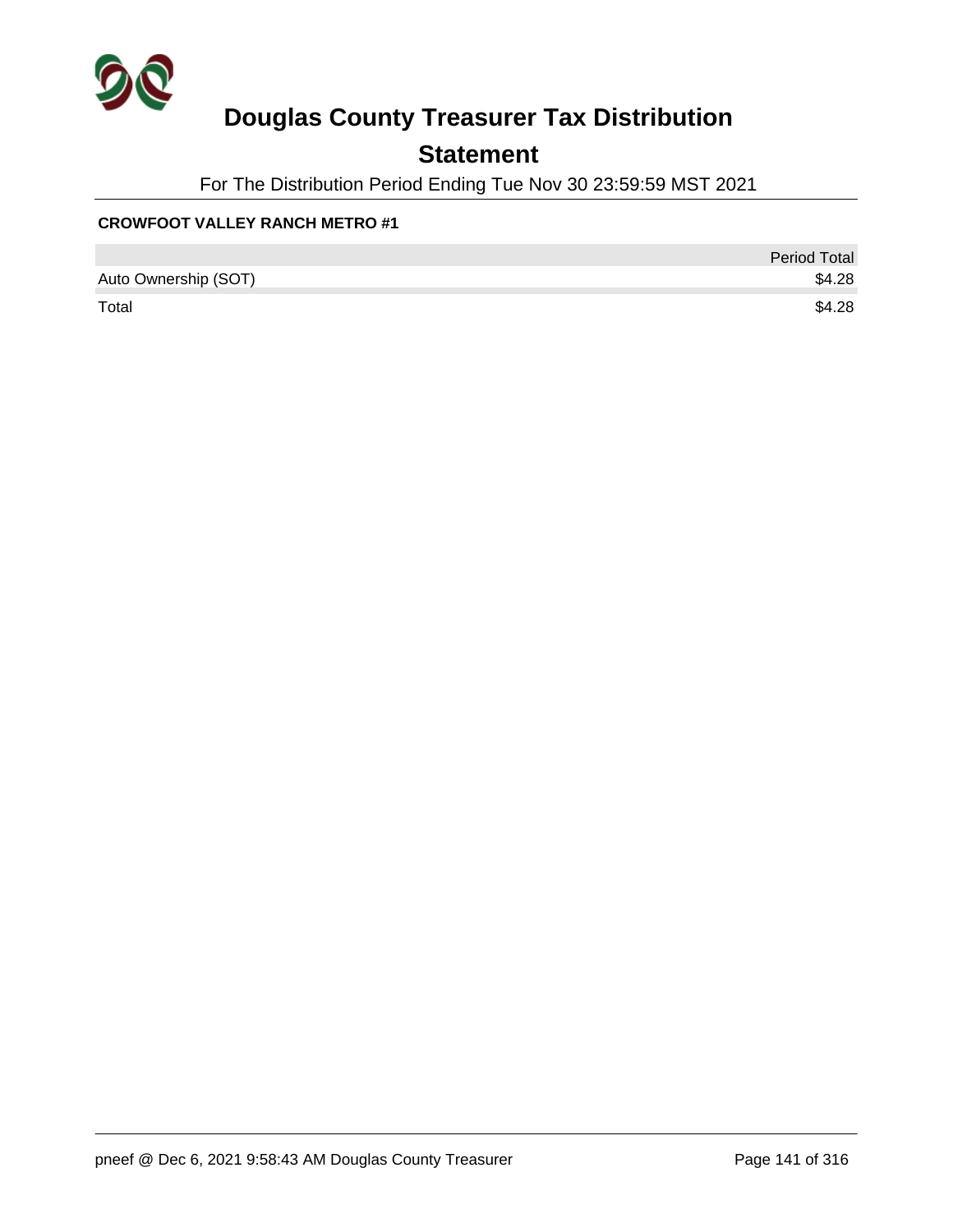

### **Statement**

For The Distribution Period Ending Tue Nov 30 23:59:59 MST 2021

### **CROWFOOT VALLEY RANCH METRO #2**

|                      | <b>Period Total</b> |
|----------------------|---------------------|
| Auto Ownership (SOT) | \$2,665.65          |
| Total                | \$2,665.65          |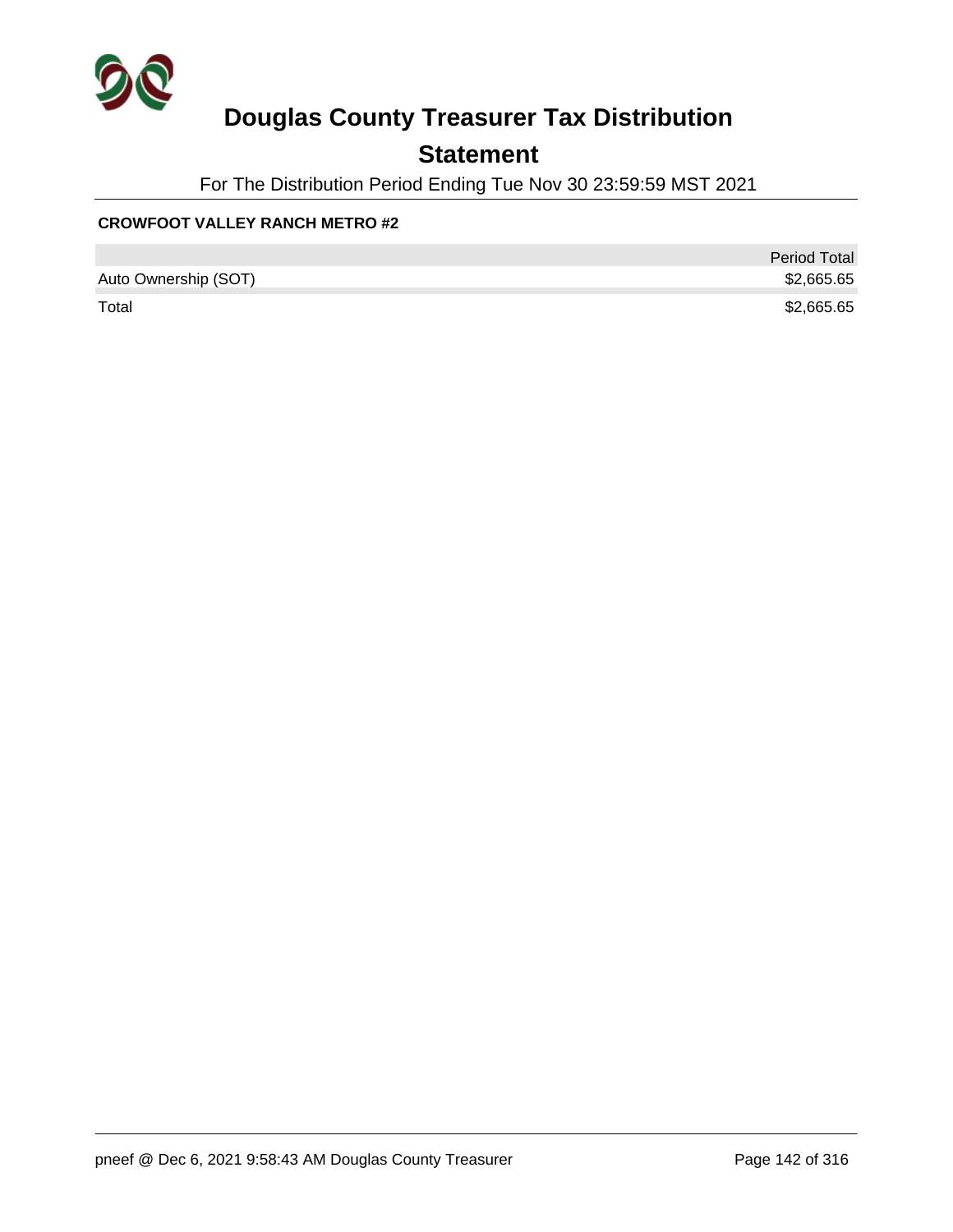

### **Statement**

For The Distribution Period Ending Tue Nov 30 23:59:59 MST 2021

#### **ANTELOPE HEIGHTS METRO DIST**

|                      | <b>Period Total</b> |
|----------------------|---------------------|
| Auto Ownership (SOT) | \$5,920.18          |
| Total                | \$5,920.18          |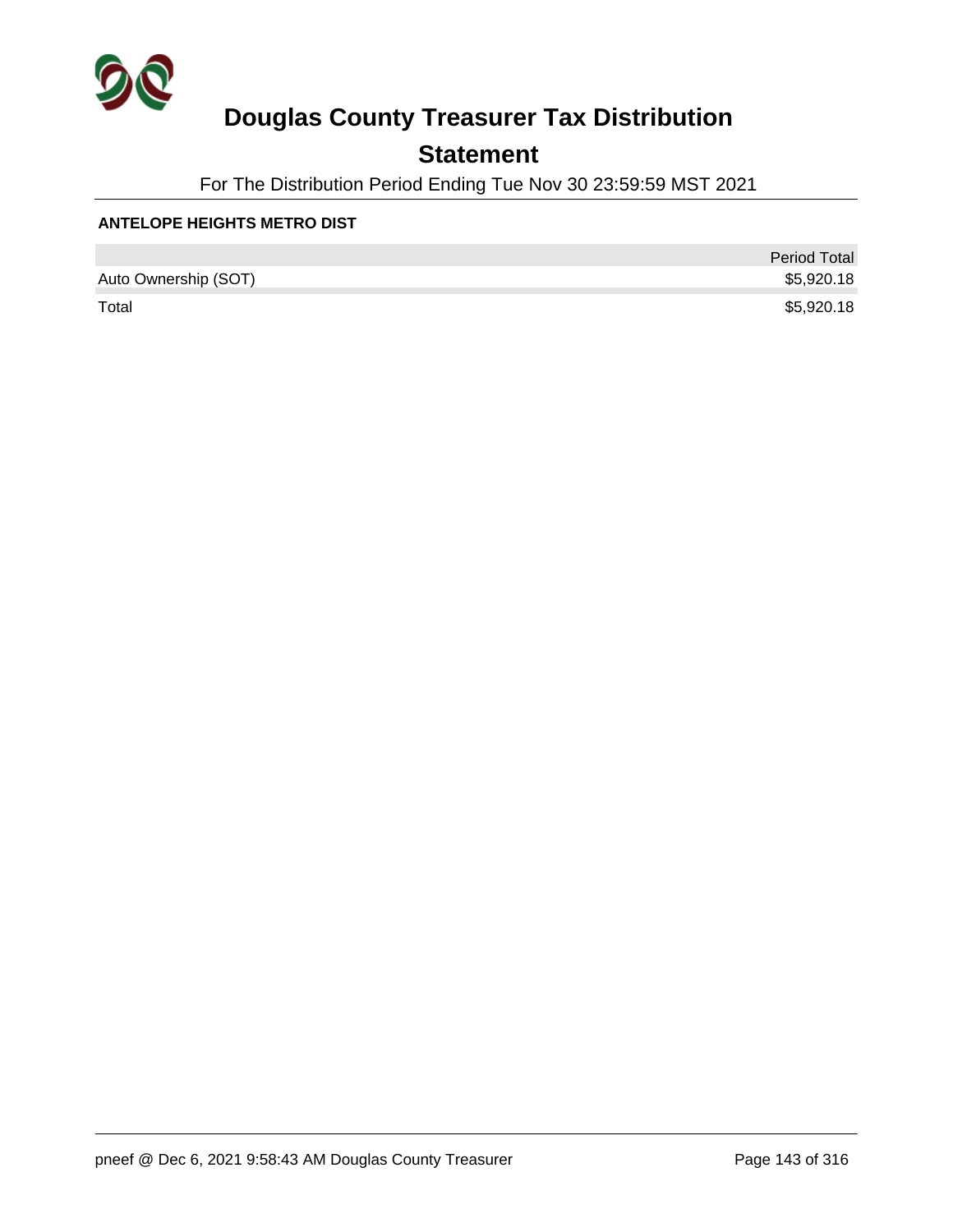

## **Statement**

For The Distribution Period Ending Tue Nov 30 23:59:59 MST 2021

#### **KINGS POINT SOUTH METRO #1**

 $\sf Total$   $\$0.00$ 

Period Total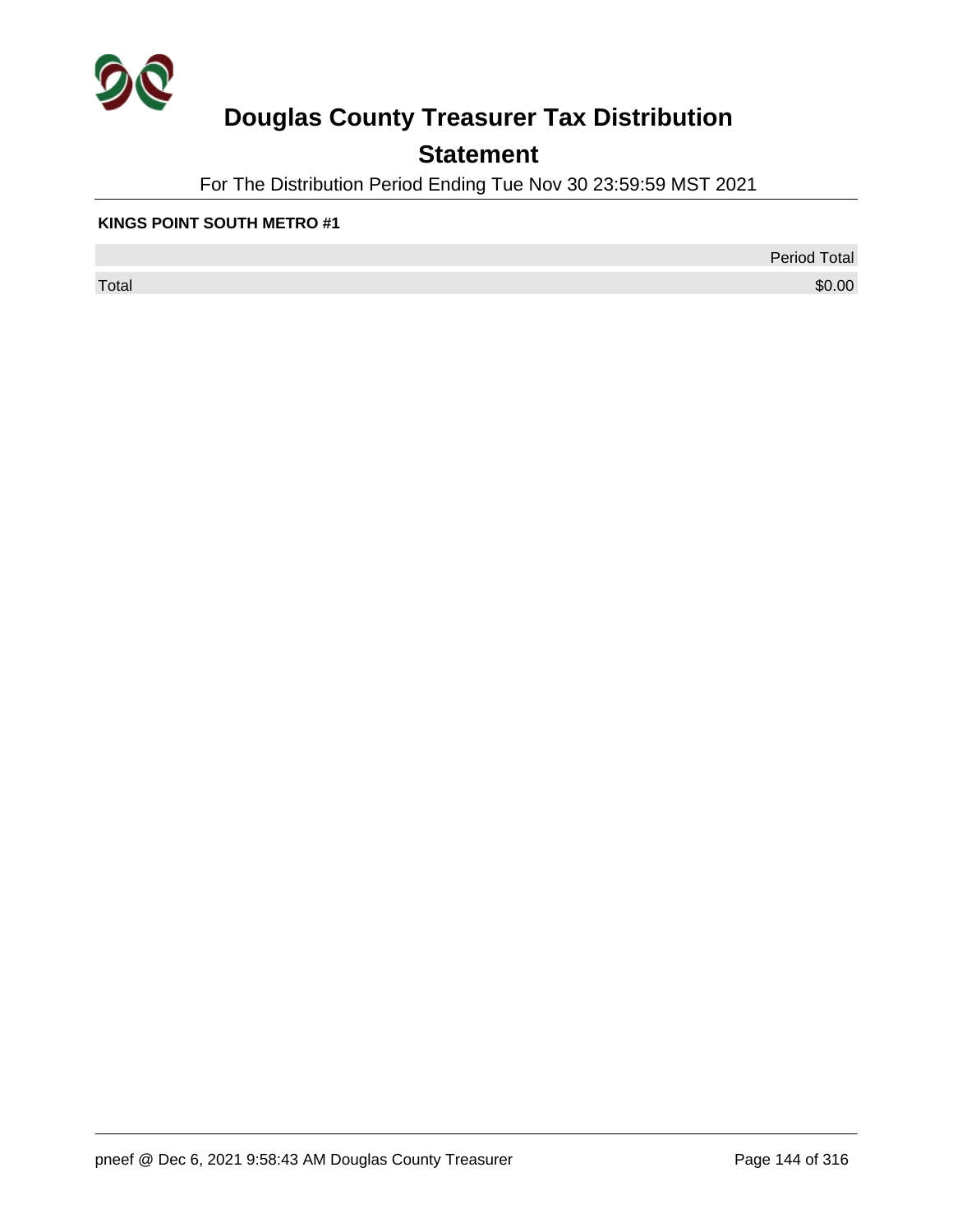

## **Statement**

For The Distribution Period Ending Tue Nov 30 23:59:59 MST 2021

#### **KINGS POINT SOUTH METRO #2**

 $\sf Total$   $\$0.00$ 

Period Total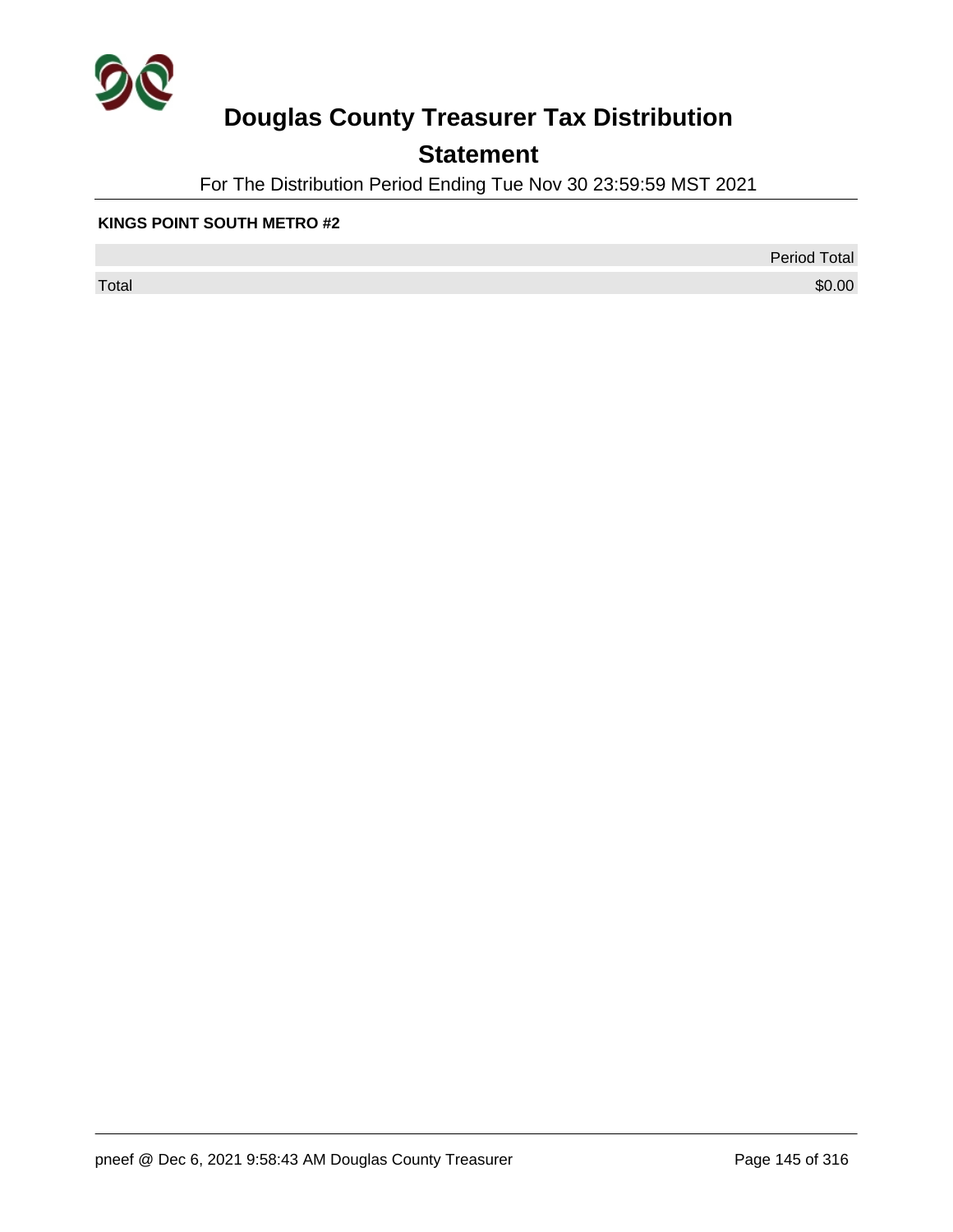

## **Statement**

For The Distribution Period Ending Tue Nov 30 23:59:59 MST 2021

#### **LINCOLN STATION METRO DIST**

|                      | <b>Period Total</b> |
|----------------------|---------------------|
| Auto Ownership (SOT) | \$13,082.68         |
| Other                | \$2,244.10          |
| Total                | \$15,326.78         |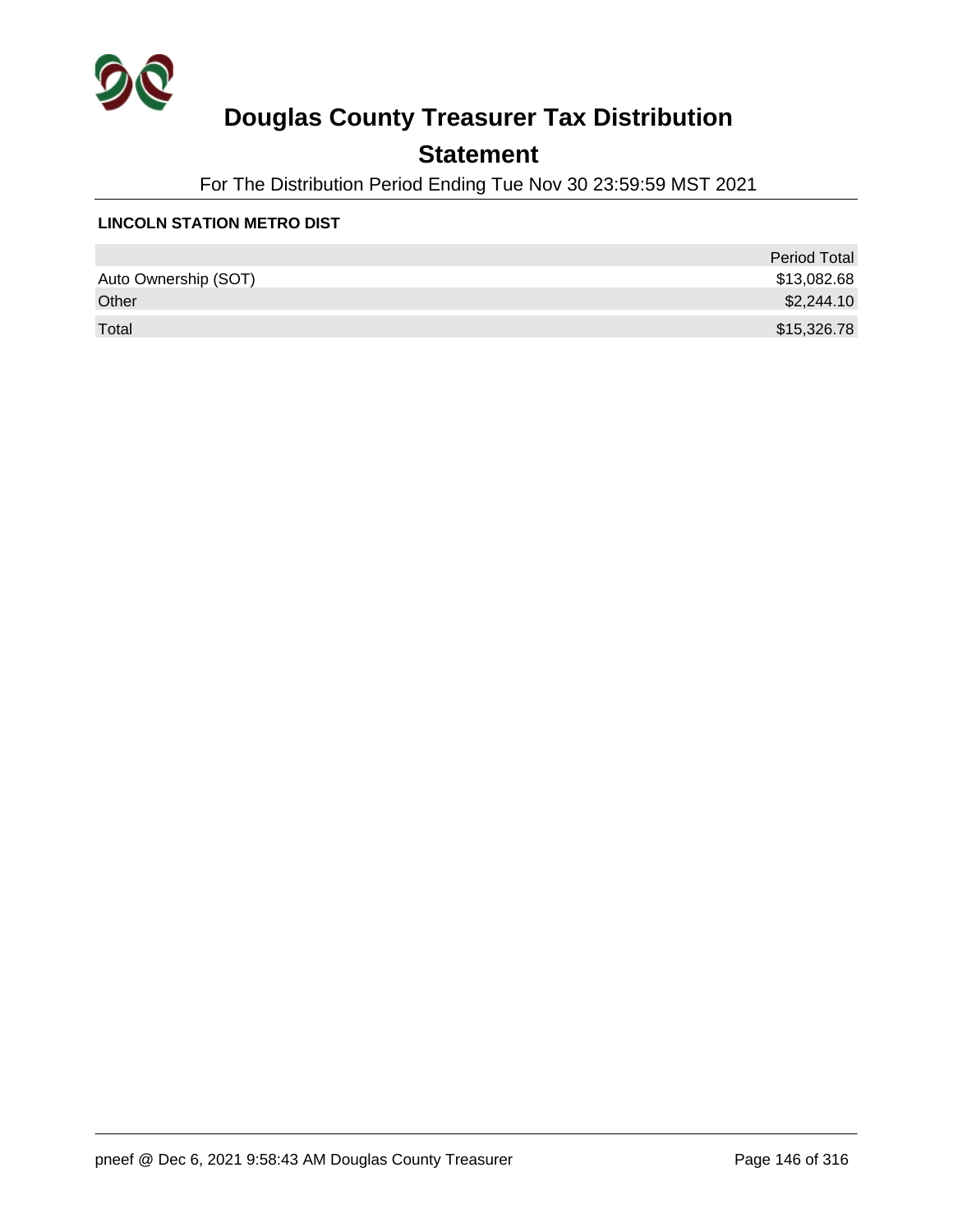

## **Statement**

For The Distribution Period Ending Tue Nov 30 23:59:59 MST 2021

#### **STONE CANON RANCH METRO DIST**

|                      | <b>Period Total</b> |
|----------------------|---------------------|
| Auto Ownership (SOT) | \$677.77            |
| Total                | \$677.77            |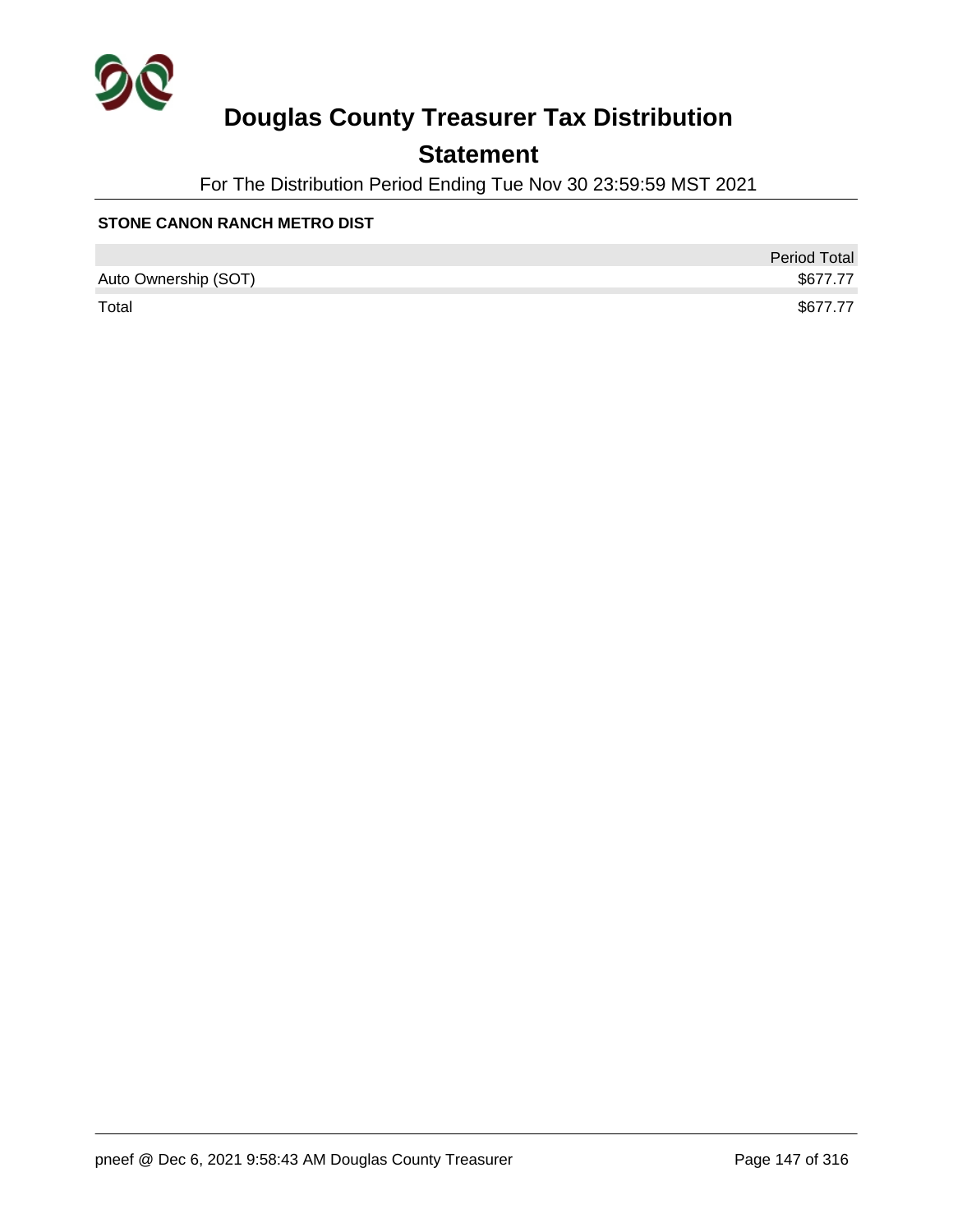

## **Statement**

For The Distribution Period Ending Tue Nov 30 23:59:59 MST 2021

#### **HORSE CREEK METRO**

|                                   | <b>Period Total</b> |
|-----------------------------------|---------------------|
| <b>Current Year Taxes</b>         | \$440.44            |
| <b>Current Year Interest</b>      | \$26.43             |
| Auto Ownership (SOT)              | \$2,988.55          |
| <b>Current Year Treasurer Fee</b> | (\$7.01)            |
| Total                             | \$3,448.41          |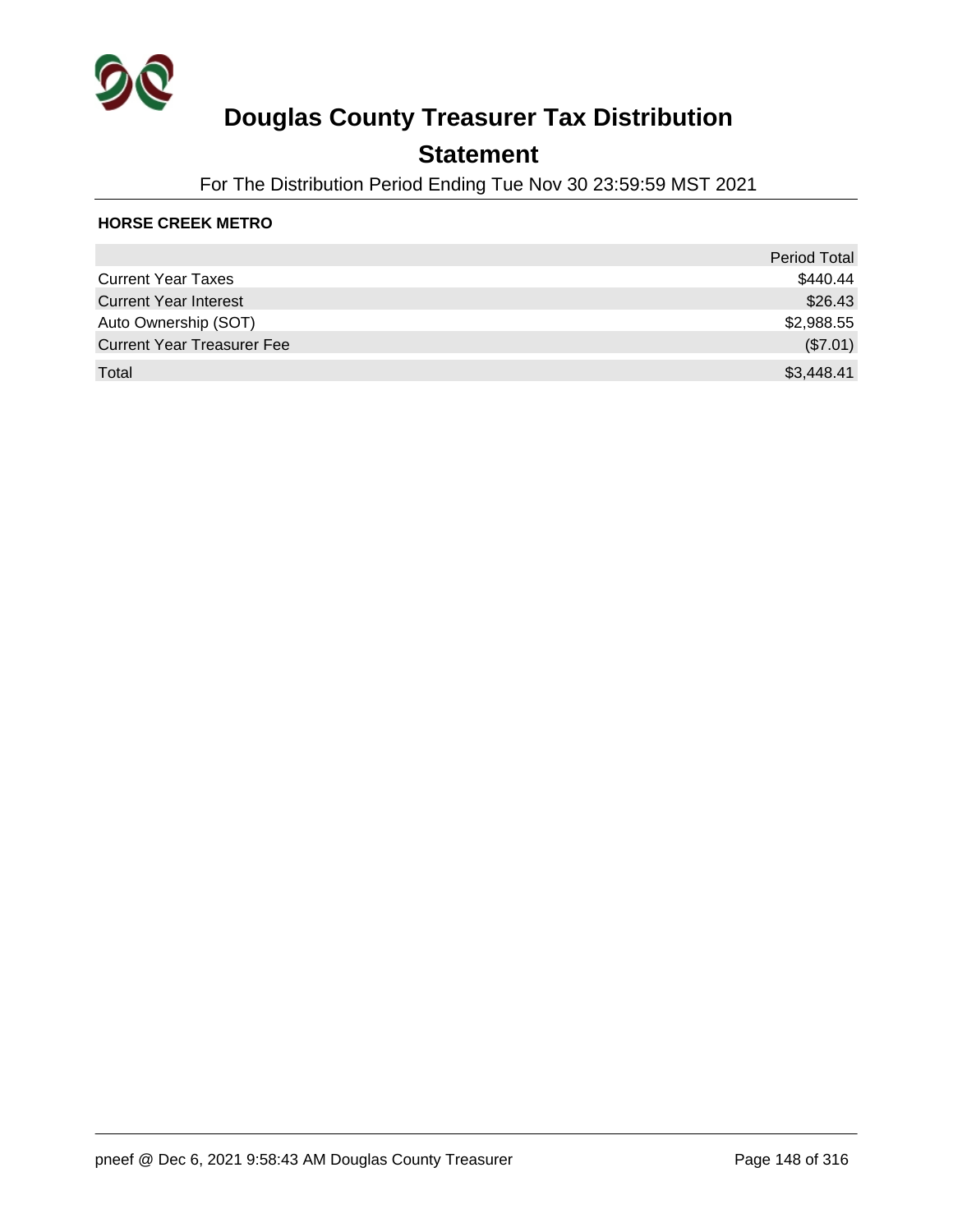

## **Statement**

For The Distribution Period Ending Tue Nov 30 23:59:59 MST 2021

#### **LANTERNS METRO DIST**

|                      | <b>Period Total</b> |
|----------------------|---------------------|
| Auto Ownership (SOT) | \$1,447.30          |
| Total                | \$1,447.30          |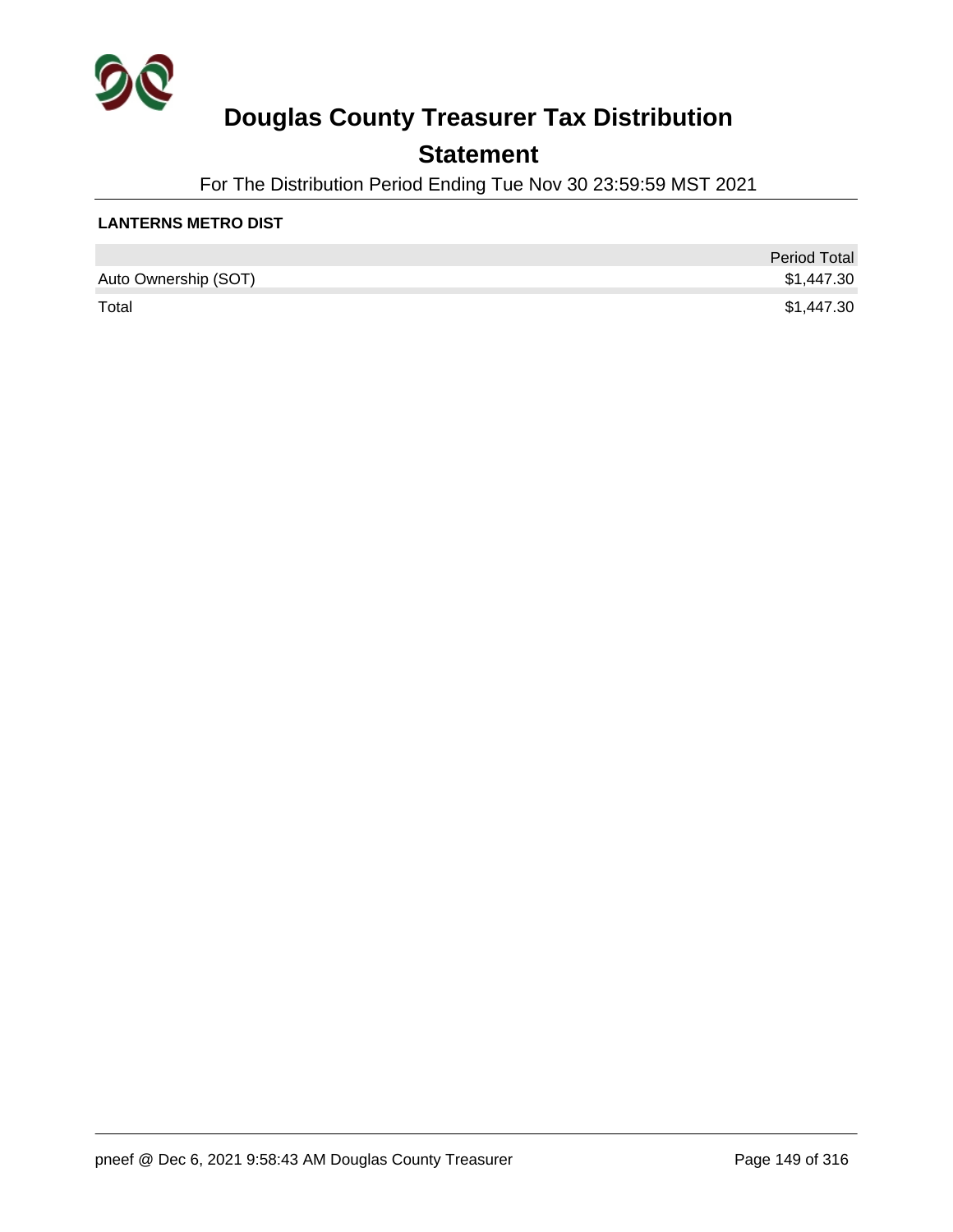

## **Statement**

For The Distribution Period Ending Tue Nov 30 23:59:59 MST 2021

#### **MERIDIAN VILLAGE METRO DIST 1**

|                      | <b>Period Total</b> |
|----------------------|---------------------|
| Auto Ownership (SOT) | \$0.08              |
| Total                | \$0.08              |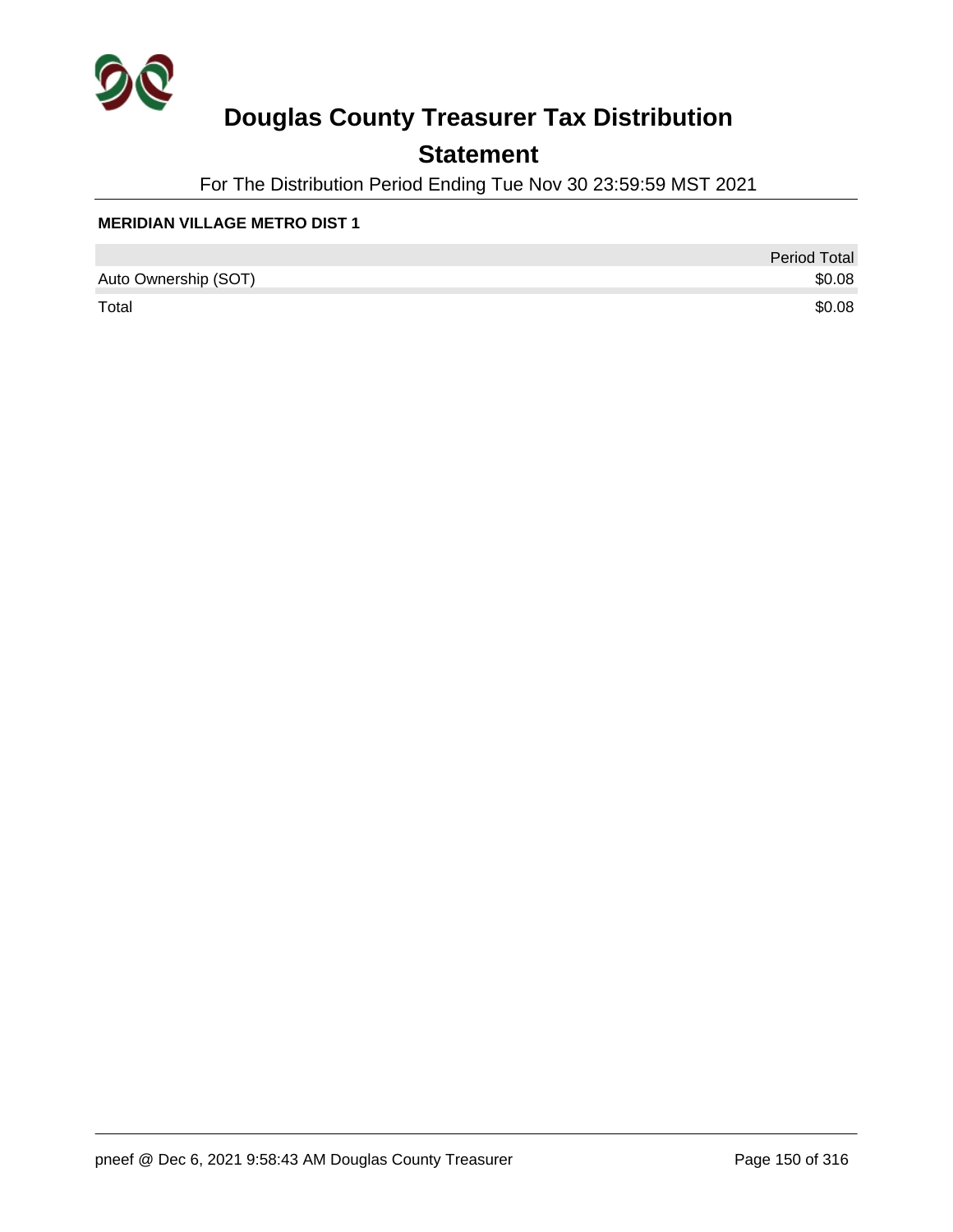

## **Statement**

For The Distribution Period Ending Tue Nov 30 23:59:59 MST 2021

#### **MERIDIAN VILLAGE METRO DIST 2**

|                                   | <b>Period Total</b> |
|-----------------------------------|---------------------|
| <b>Current Year Taxes</b>         | \$3,591.01          |
| <b>Current Year Interest</b>      | \$240.51            |
| Auto Ownership (SOT)              | \$31,794.98         |
| <b>Current Year Treasurer Fee</b> | (\$57.48)           |
| Total                             | \$35,569.02         |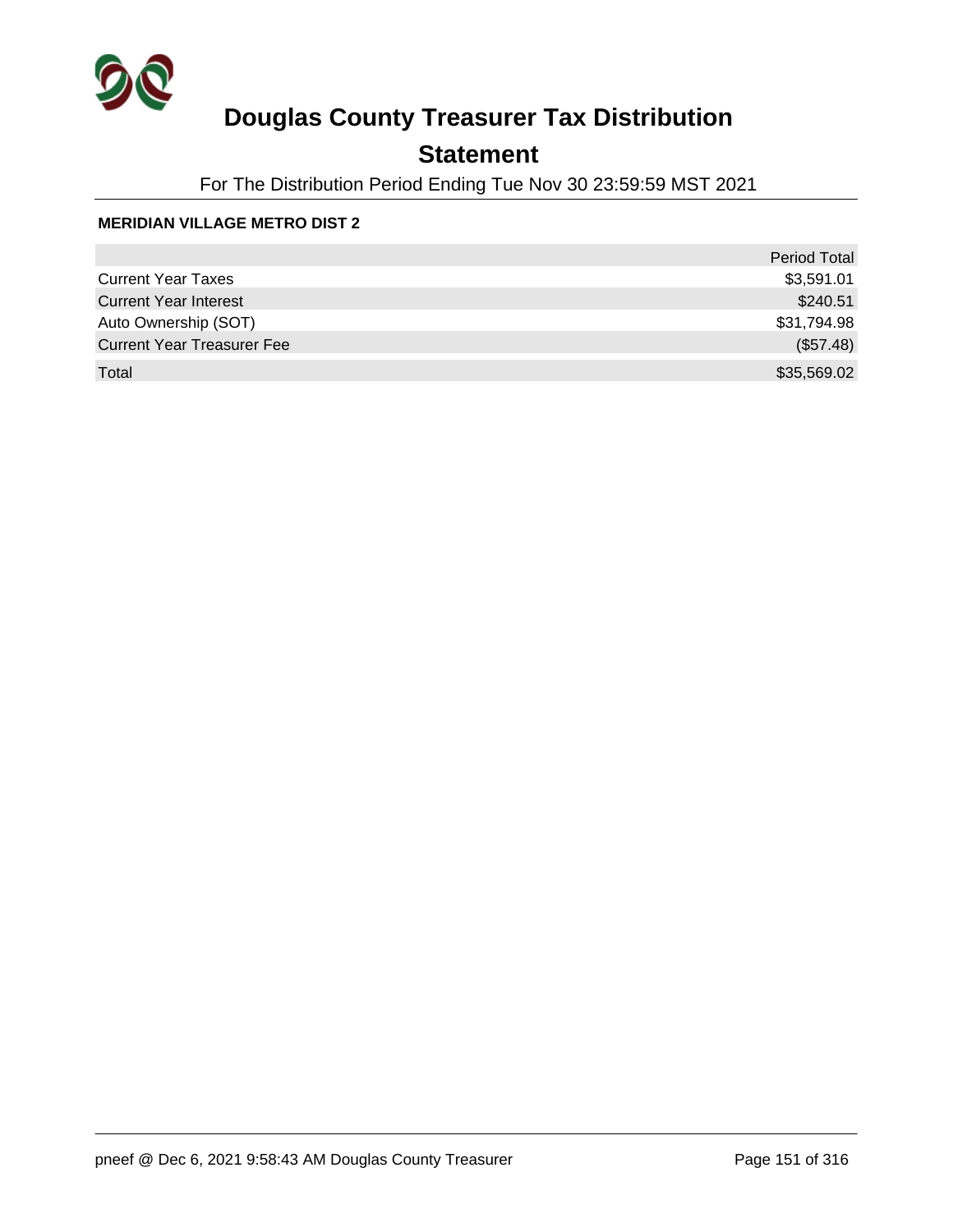

## **Statement**

For The Distribution Period Ending Tue Nov 30 23:59:59 MST 2021

#### **MERIDIAN VILLAGE METRO DIST 3**

 $\sf Total$   $\$0.00$ 

Period Total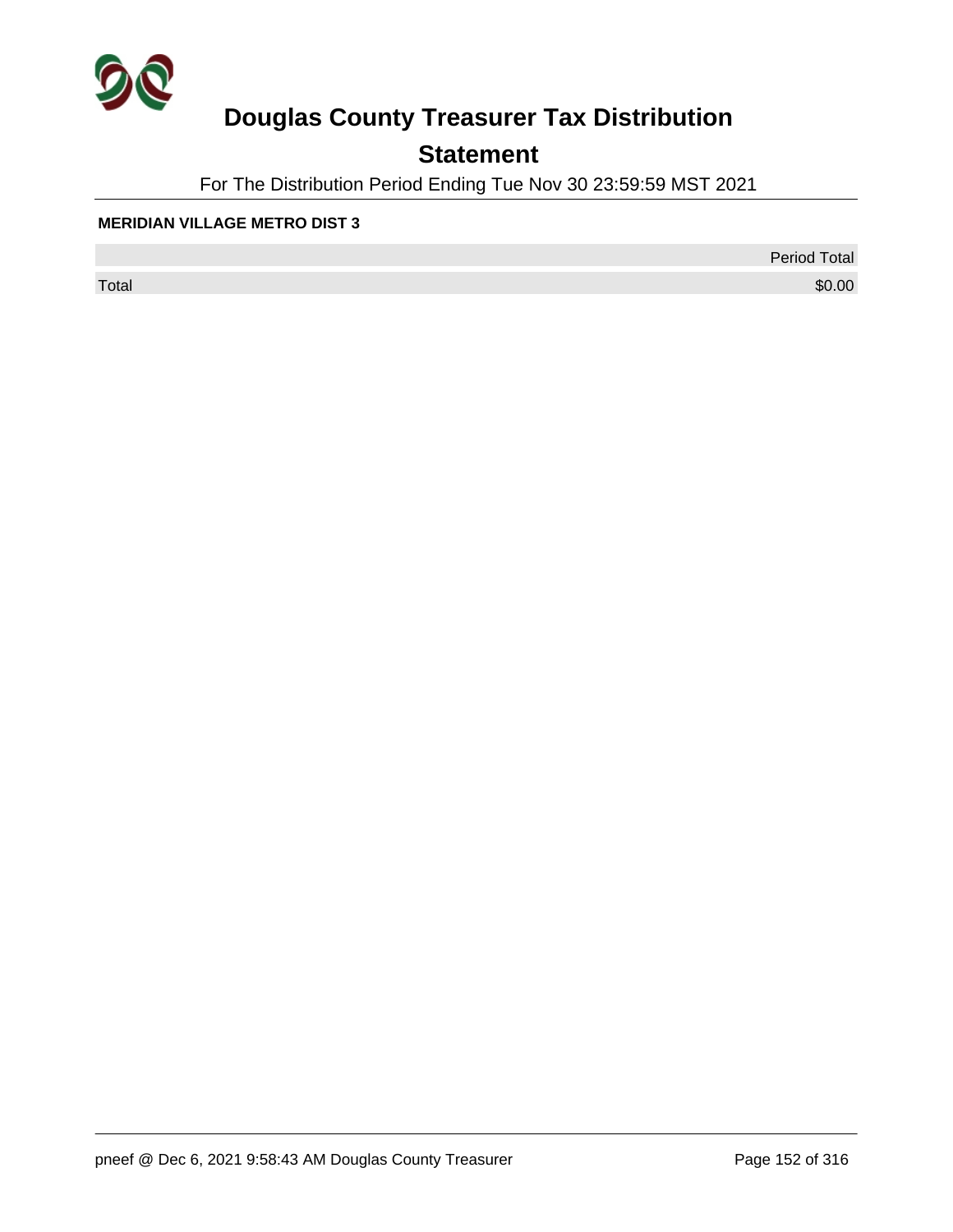

## **Statement**

For The Distribution Period Ending Tue Nov 30 23:59:59 MST 2021

#### **MERIDIAN VILLAGE METRO DIST 4**

 $\sf Total$   $\$0.00$ 

Period Total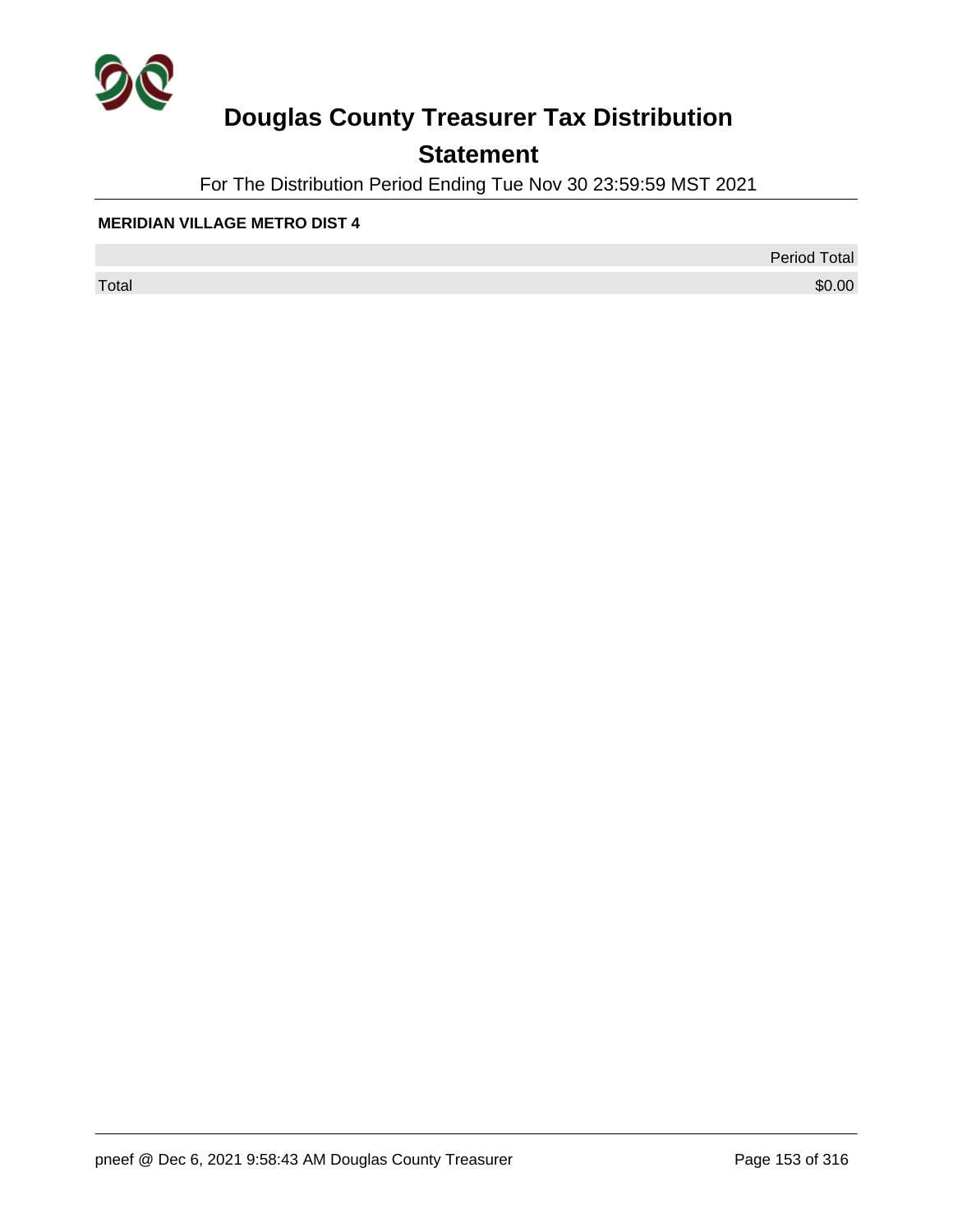

## **Statement**

For The Distribution Period Ending Tue Nov 30 23:59:59 MST 2021

#### **PINE BLUFF METRO DIST**

|                                   | <b>Period Total</b> |
|-----------------------------------|---------------------|
| <b>Current Year Taxes</b>         | \$620.40            |
| <b>Current Year Interest</b>      | \$43.43             |
| Auto Ownership (SOT)              | \$3,596.96          |
| <b>Current Year Treasurer Fee</b> | (\$9.96)            |
| Total                             | \$4,250.83          |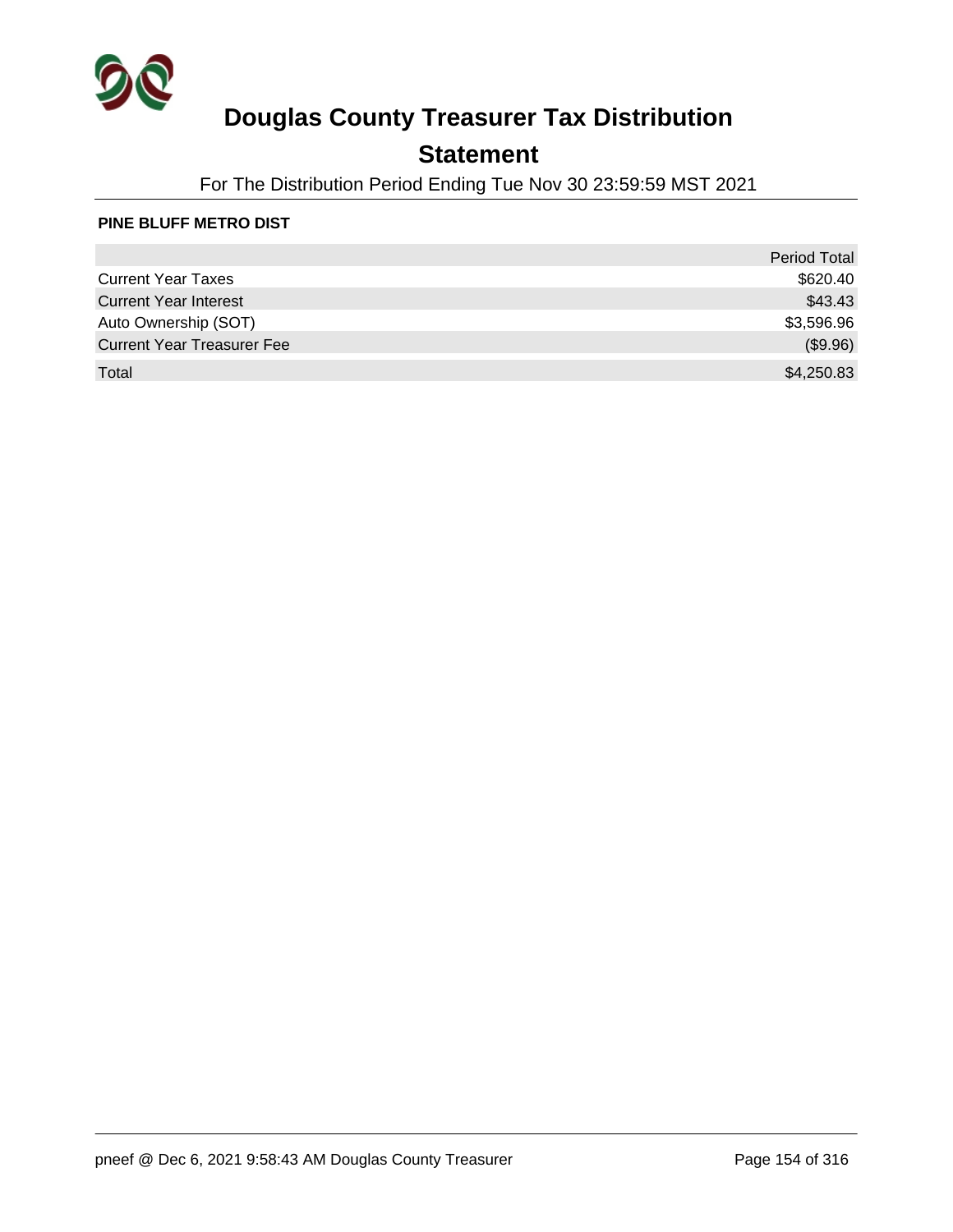

## **Statement**

For The Distribution Period Ending Tue Nov 30 23:59:59 MST 2021

#### **RAVENNA METRO DIST**

|                                   | Period Total |
|-----------------------------------|--------------|
| <b>Current Year Taxes</b>         | \$7,850.78   |
| <b>Current Year Interest</b>      | \$549.55     |
| Auto Ownership (SOT)              | \$13,885.59  |
| <b>Current Year Treasurer Fee</b> | (\$126.00)   |
| Total                             | \$22,159.92  |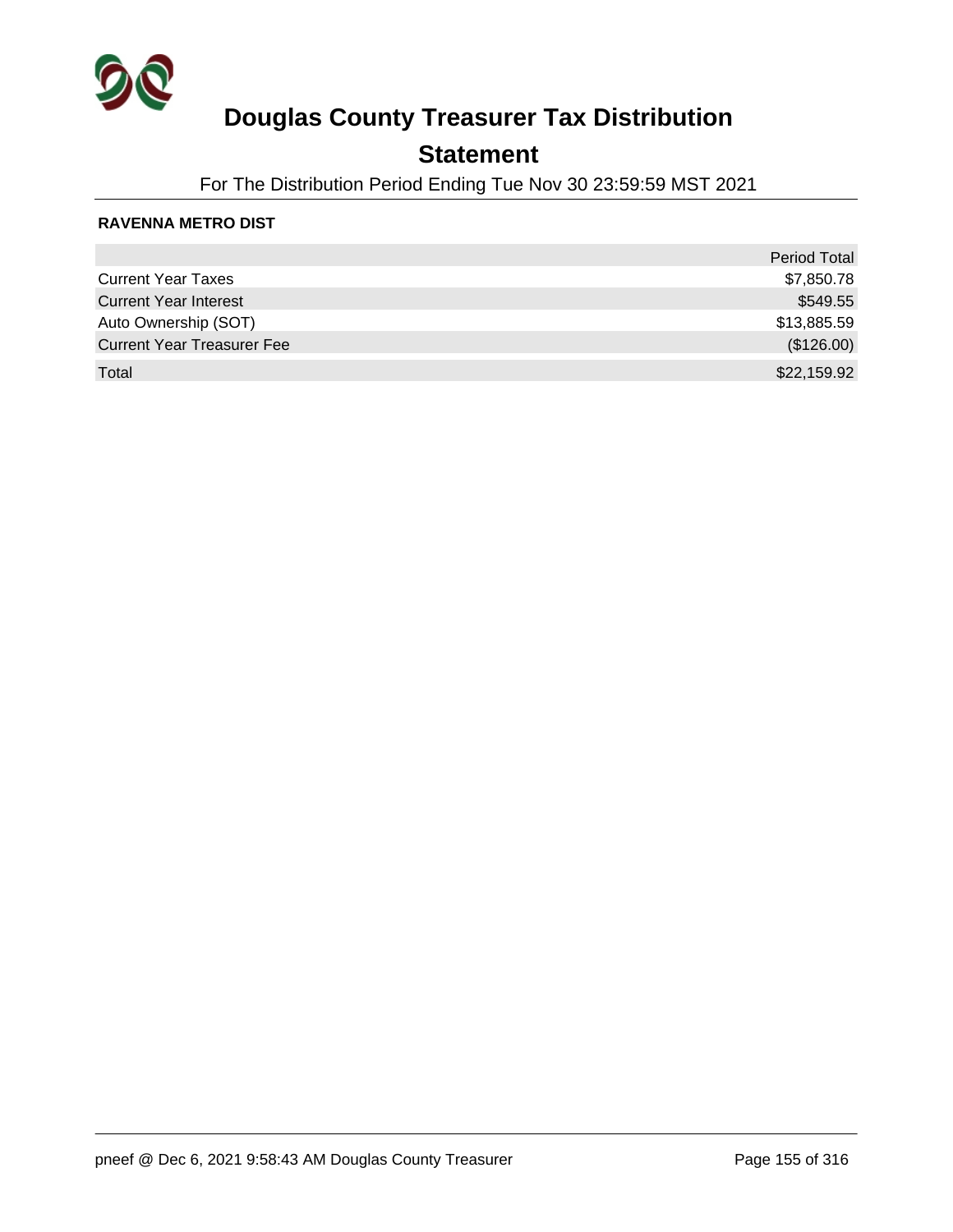

## **Statement**

For The Distribution Period Ending Tue Nov 30 23:59:59 MST 2021

#### **REATA NORTH METRO DIST**

|                                   | <b>Period Total</b> |
|-----------------------------------|---------------------|
| <b>Current Year Interest</b>      | \$4.35              |
| Auto Ownership (SOT)              | \$6,065.41          |
| <b>Current Year Treasurer Fee</b> | (\$0.07)            |
| Total                             | \$6,069.69          |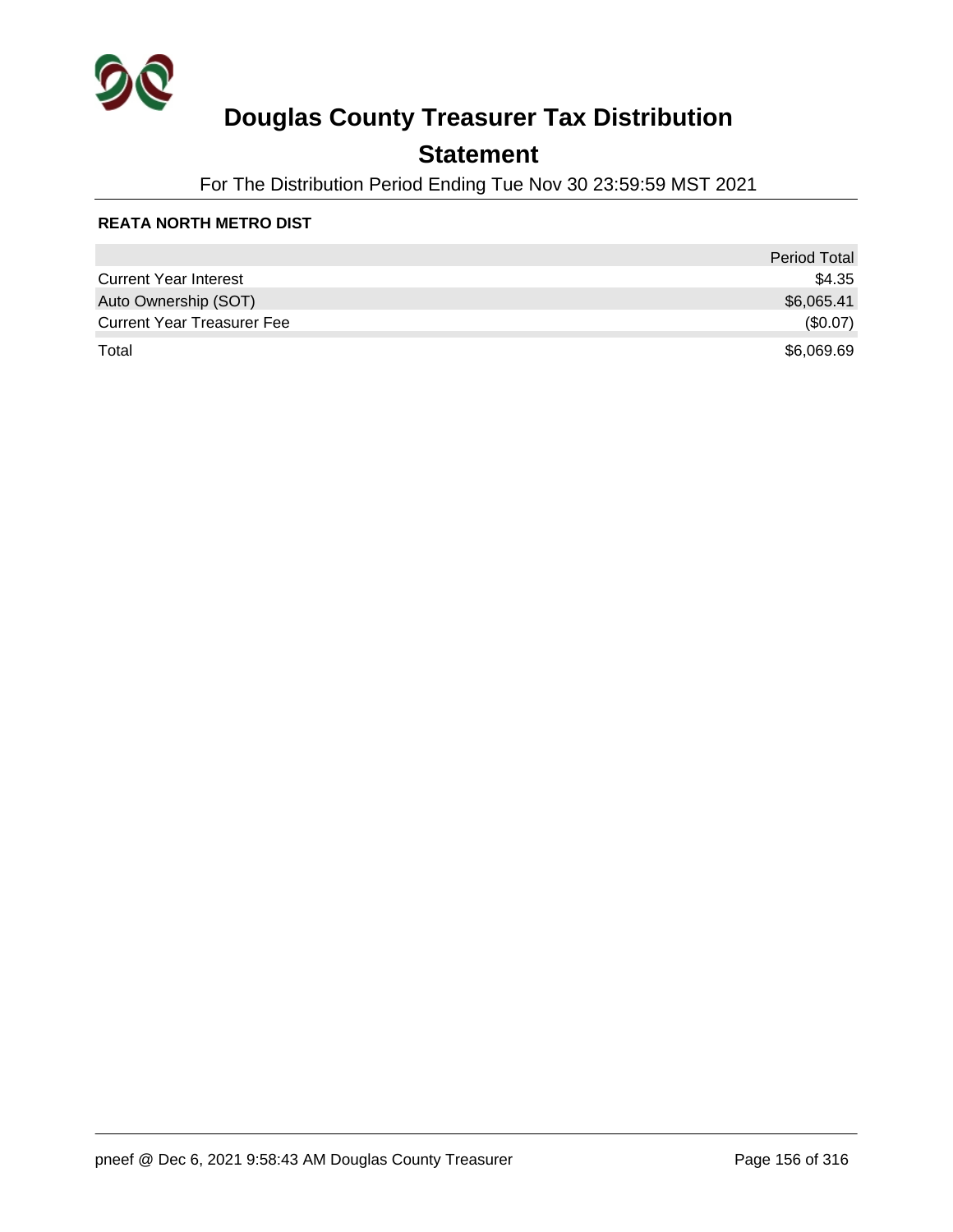

## **Statement**

For The Distribution Period Ending Tue Nov 30 23:59:59 MST 2021

#### **SOUTHEAST PUBLIC IMPROV METRO DIST**

|                                   | <b>Period Total</b> |
|-----------------------------------|---------------------|
| <b>Current Year Taxes</b>         | \$1,343.30          |
| <b>Current Year Interest</b>      | \$90.16             |
| Auto Ownership (SOT)              | \$13,388.91         |
| <b>Current Year Treasurer Fee</b> | (\$21.51)           |
| Total                             | \$14,800.86         |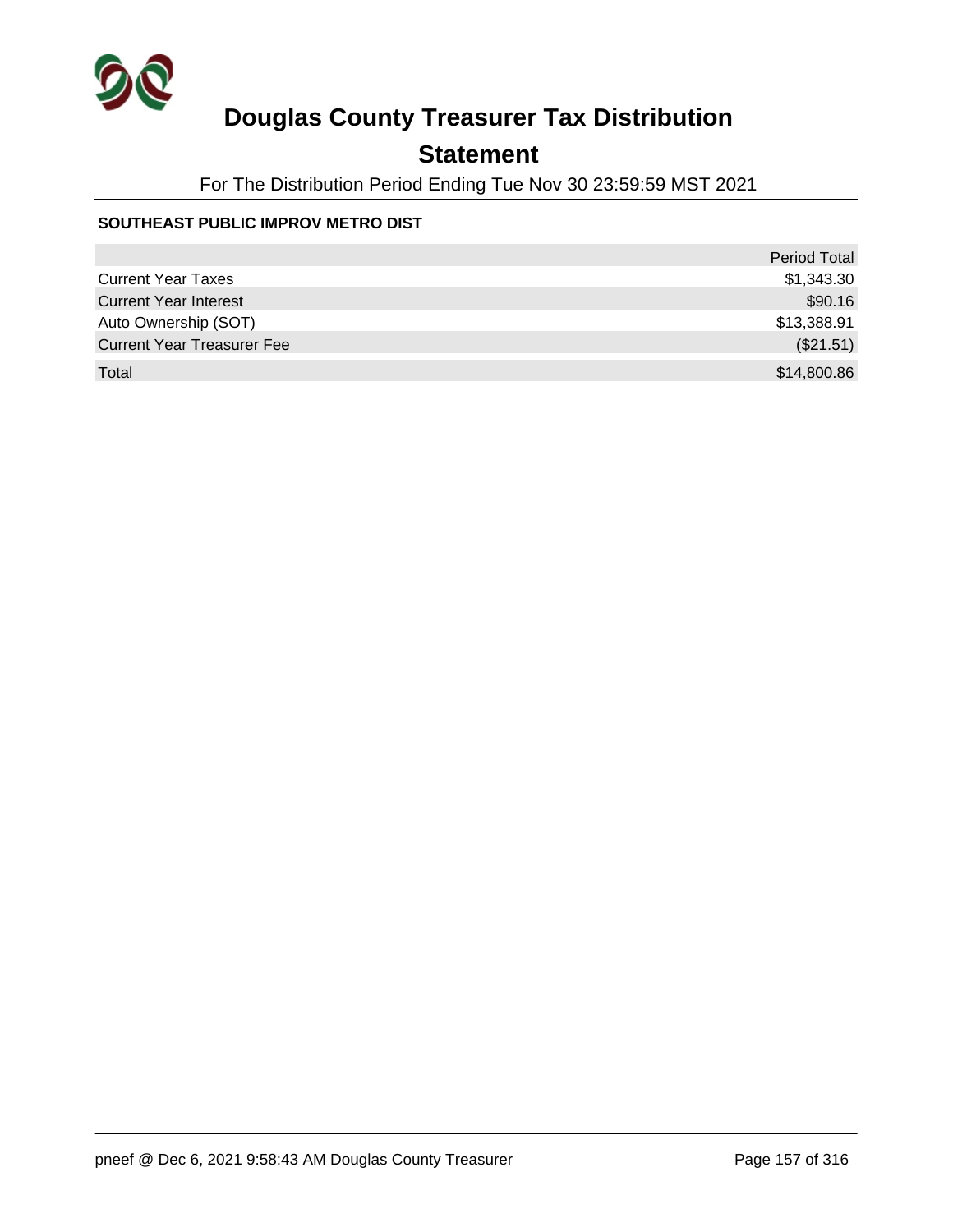

## **Statement**

For The Distribution Period Ending Tue Nov 30 23:59:59 MST 2021

#### **PARKER AUTOMOTIVE**

|                      | <b>Period Total</b> |
|----------------------|---------------------|
| Auto Ownership (SOT) | \$3,731.48          |
| Total                | \$3,731.48          |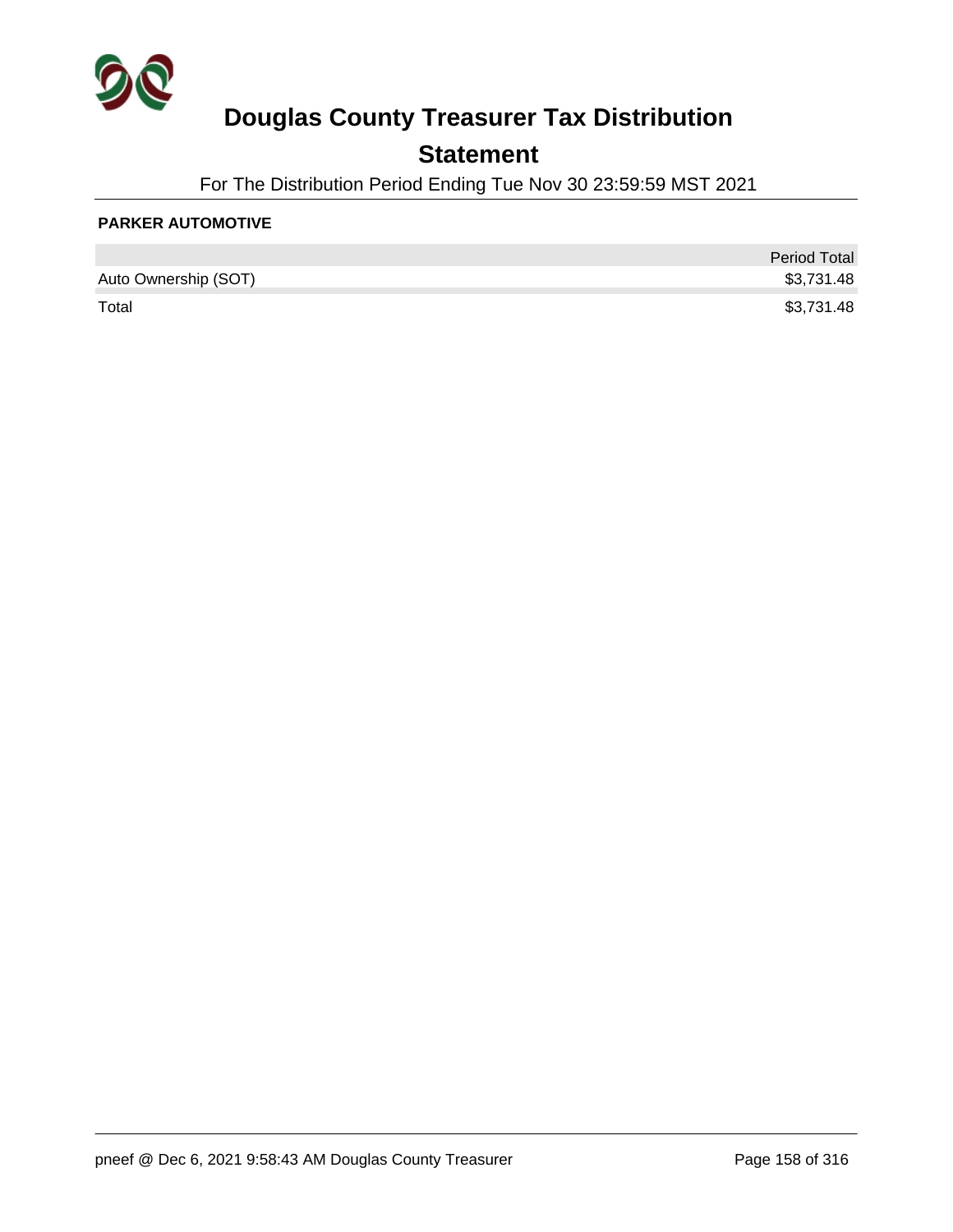

## **Statement**

For The Distribution Period Ending Tue Nov 30 23:59:59 MST 2021

#### **COMPARK BUSINESS CAMPUS DEBT SERVICE**

|                      | Period Total |
|----------------------|--------------|
| Auto Ownership (SOT) | \$807.45     |
| Total                | \$807.45     |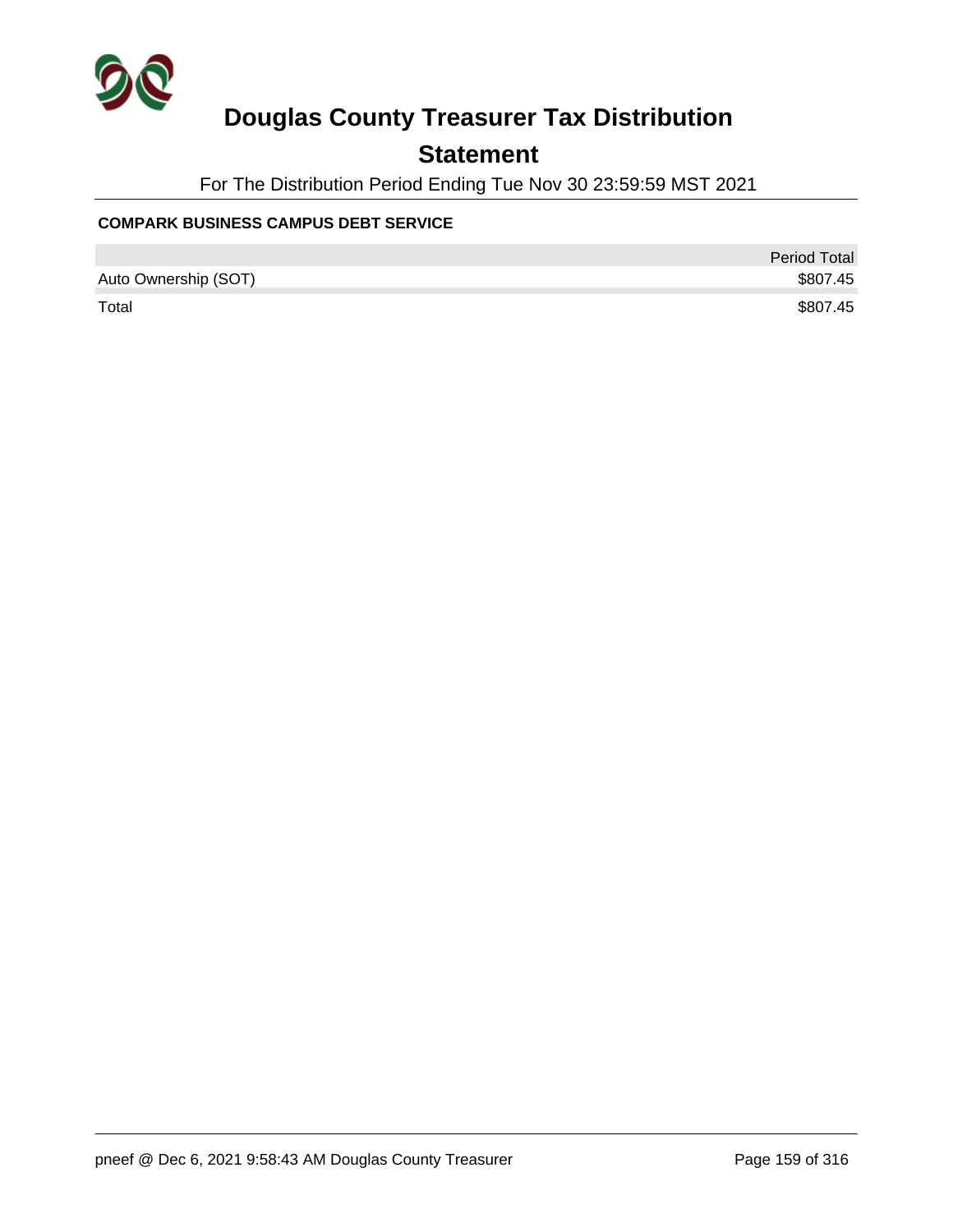

## **Statement**

For The Distribution Period Ending Tue Nov 30 23:59:59 MST 2021

#### **NORTH MERIDIAN METRO DEBT SERVICE**

|                      | <b>Period Total</b> |
|----------------------|---------------------|
| Auto Ownership (SOT) | \$66.52             |
| Total                | \$66.52             |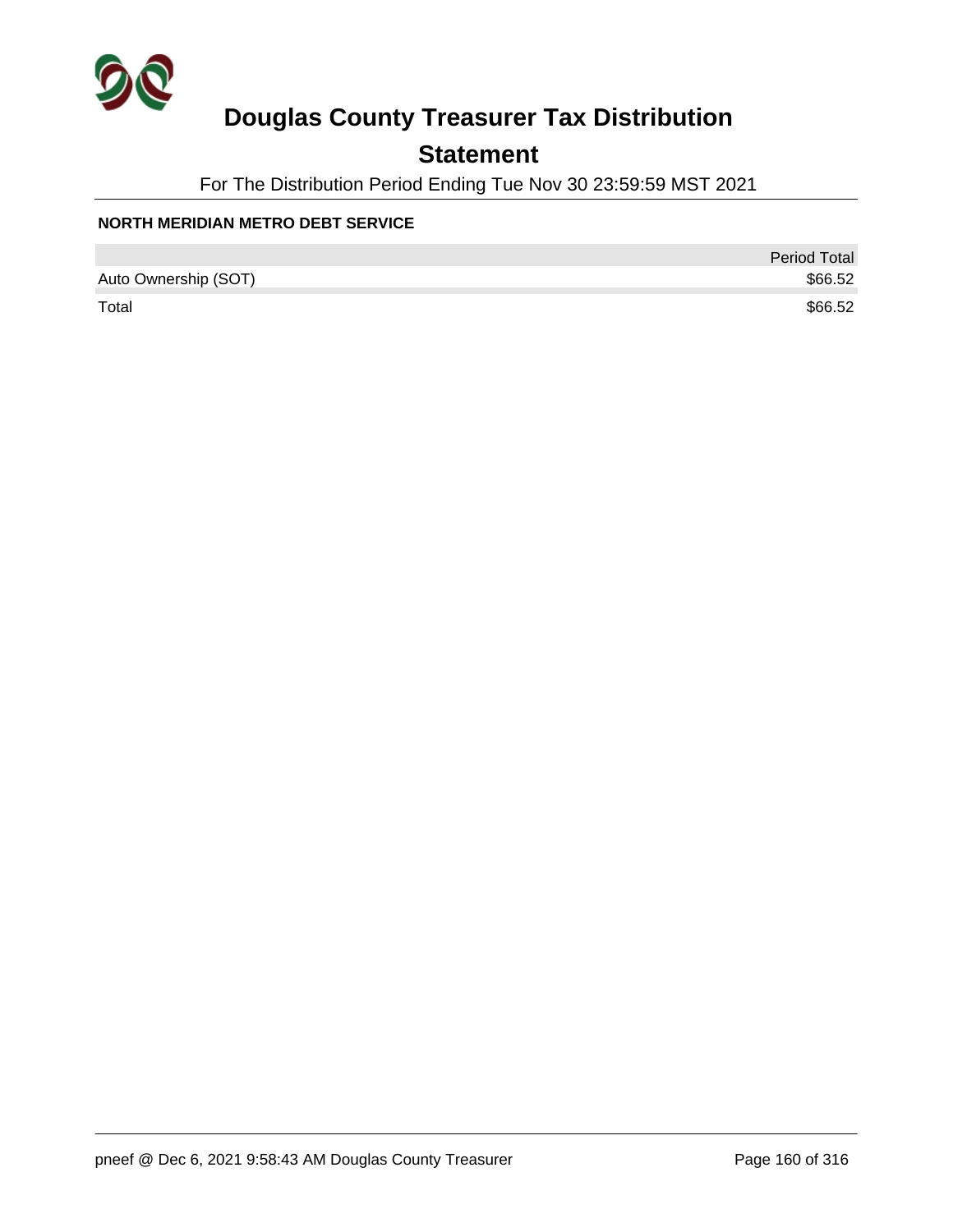

## **Statement**

For The Distribution Period Ending Tue Nov 30 23:59:59 MST 2021

#### **ARAPAHOE WATER & WASTEWATER PID**

|                      | <b>Period Total</b> |
|----------------------|---------------------|
| Auto Ownership (SOT) | \$5,347.67          |
| Total                | \$5,347.67          |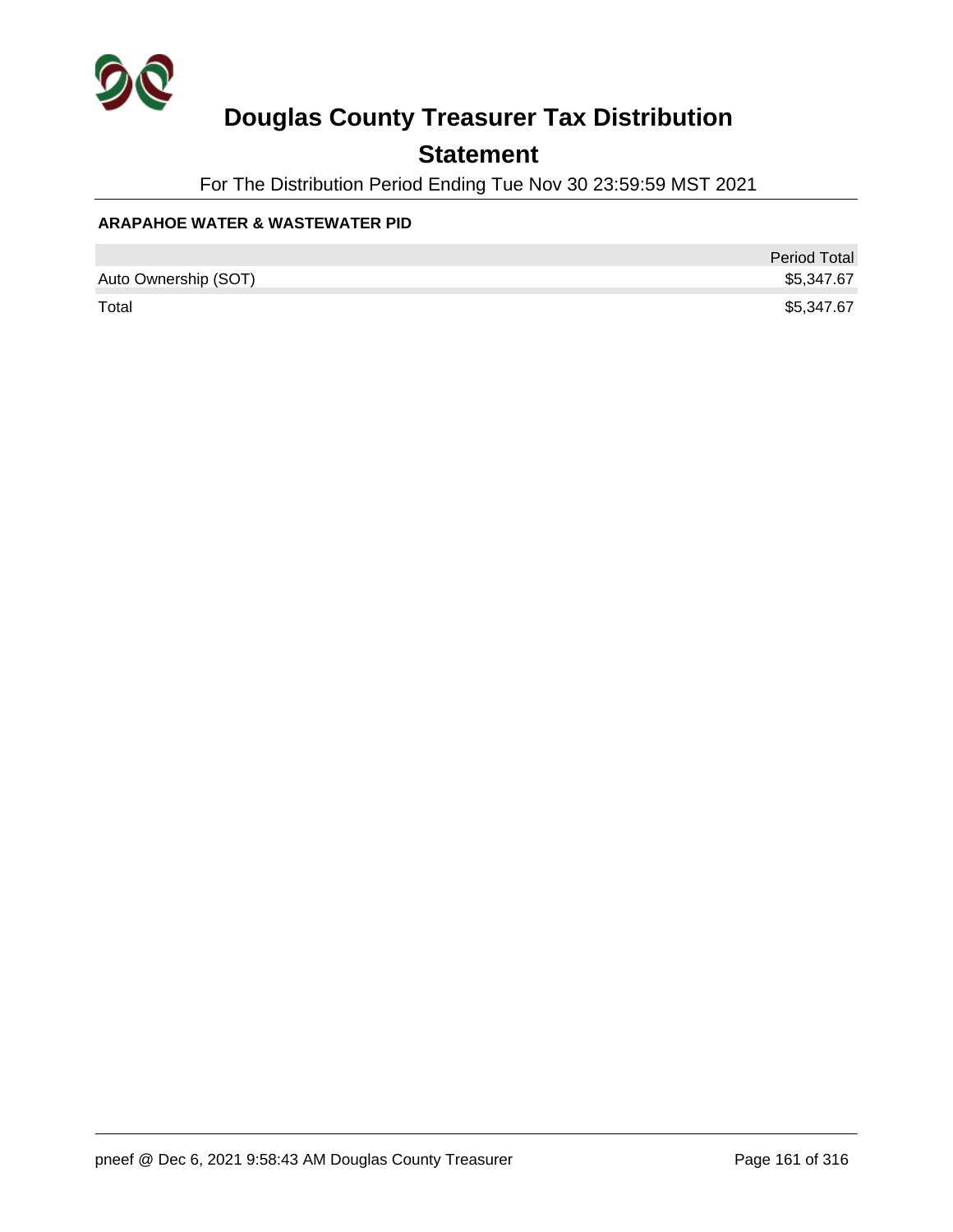

## **Statement**

For The Distribution Period Ending Tue Nov 30 23:59:59 MST 2021

#### **DOMINION WATER & SANITATION DIST**

Period Total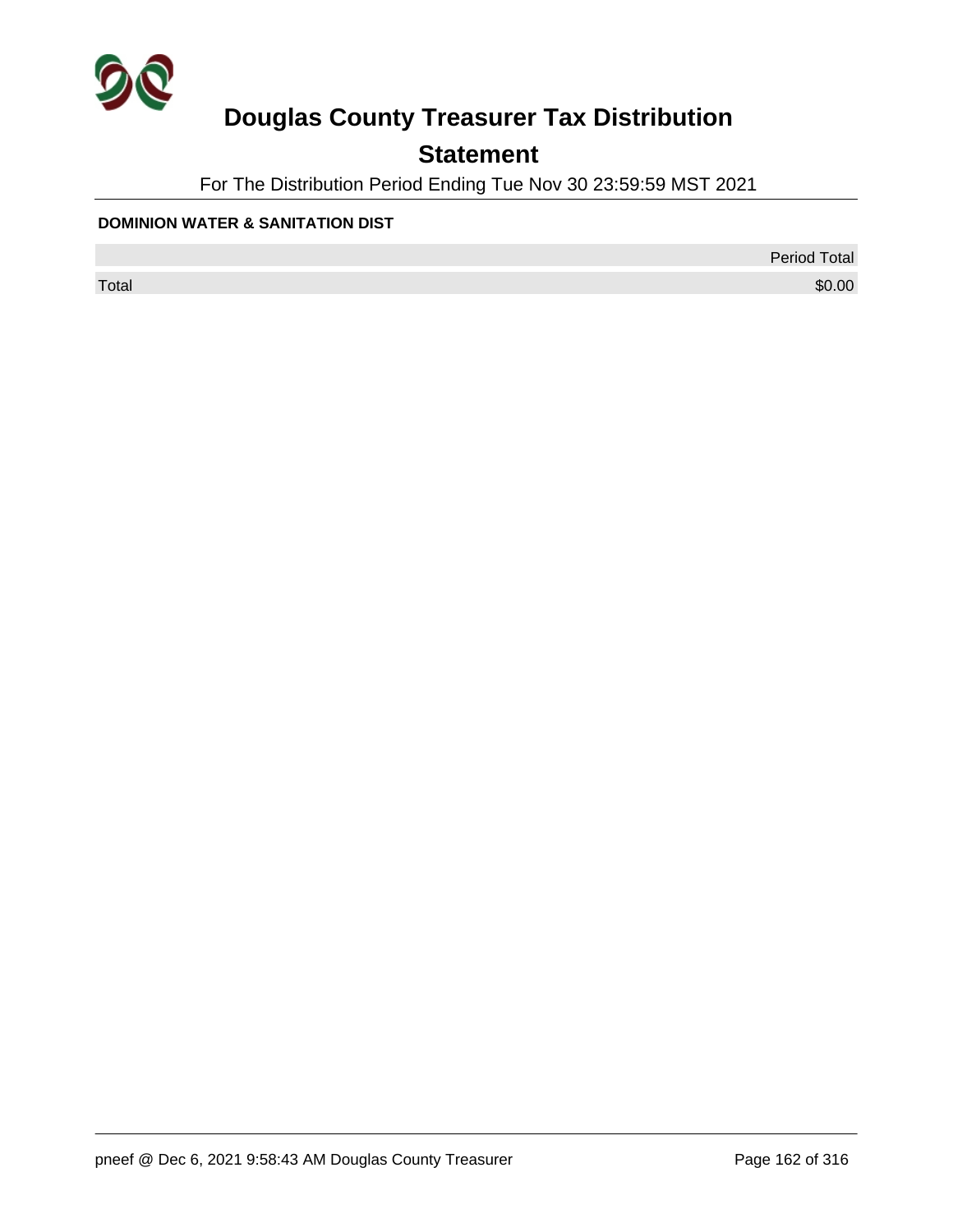

## **Statement**

For The Distribution Period Ending Tue Nov 30 23:59:59 MST 2021

#### **OLDE TOWN METRO DIST**

|                      | <b>Period Total</b> |
|----------------------|---------------------|
| Auto Ownership (SOT) | \$742.82            |
| Total                | \$742.82            |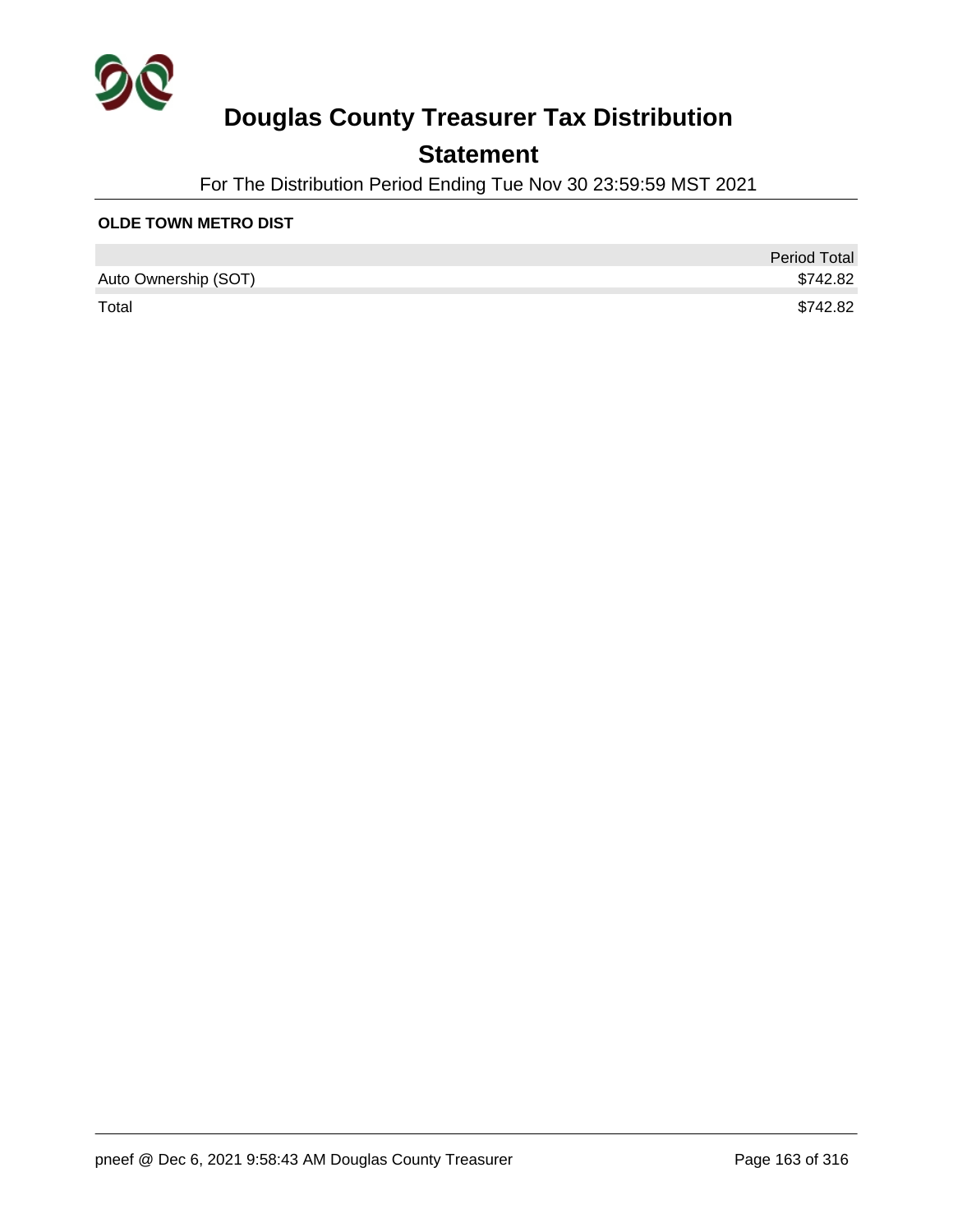

## **Statement**

For The Distribution Period Ending Tue Nov 30 23:59:59 MST 2021

#### **NEU TOWNE METRO DISTRICT**

|                      | <b>Period Total</b> |
|----------------------|---------------------|
| Auto Ownership (SOT) | \$3,560.30          |
| Total                | \$3,560.30          |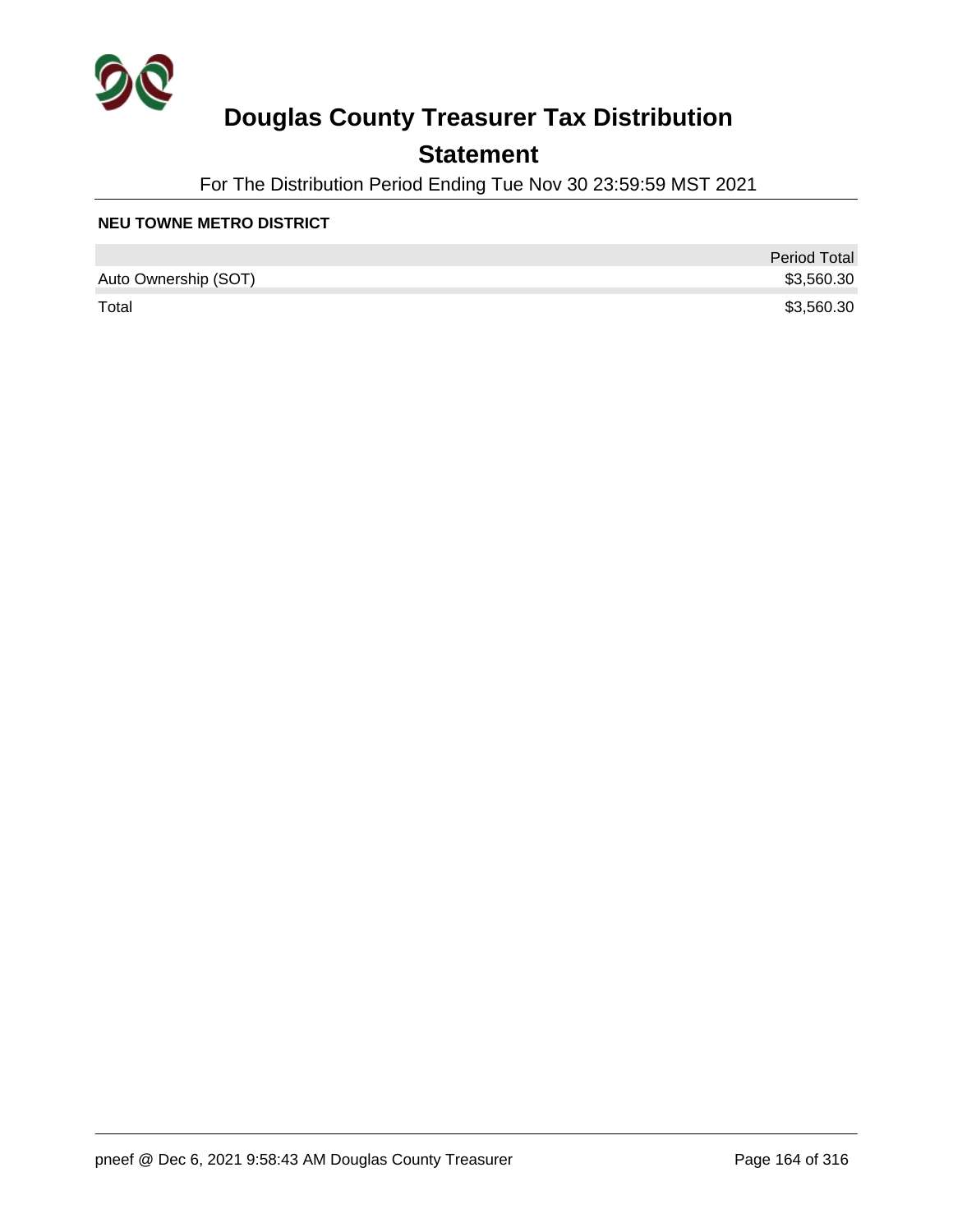

## **Statement**

For The Distribution Period Ending Tue Nov 30 23:59:59 MST 2021

#### **ANTHOLOGY WEST METRO DISTRICT #3**

|                      | <b>Period Total</b> |
|----------------------|---------------------|
| Auto Ownership (SOT) | \$0.08              |
| Total                | \$0.08              |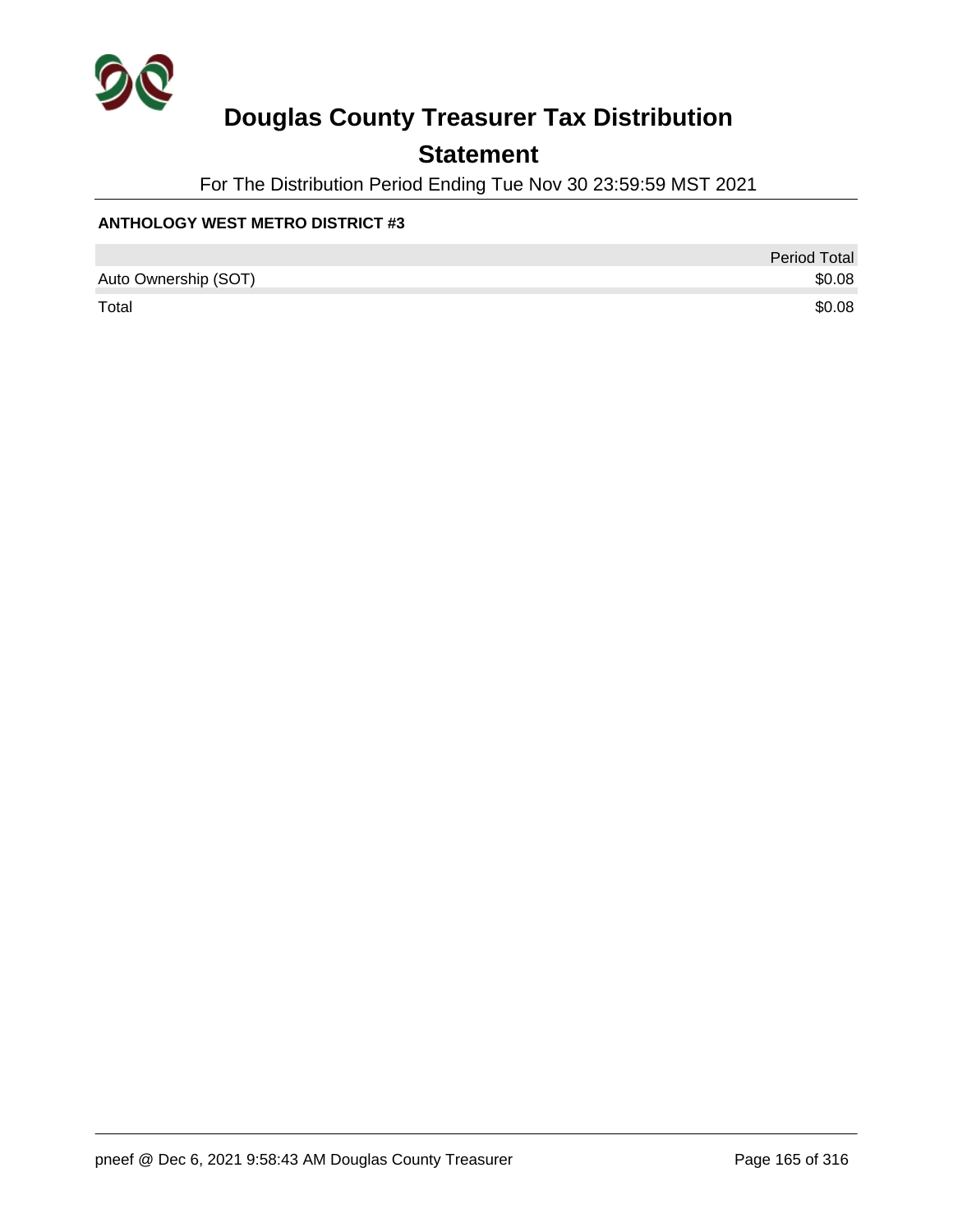

## **Statement**

For The Distribution Period Ending Tue Nov 30 23:59:59 MST 2021

#### **CHERRY CREEK SOUTH METRO #4**

Period Total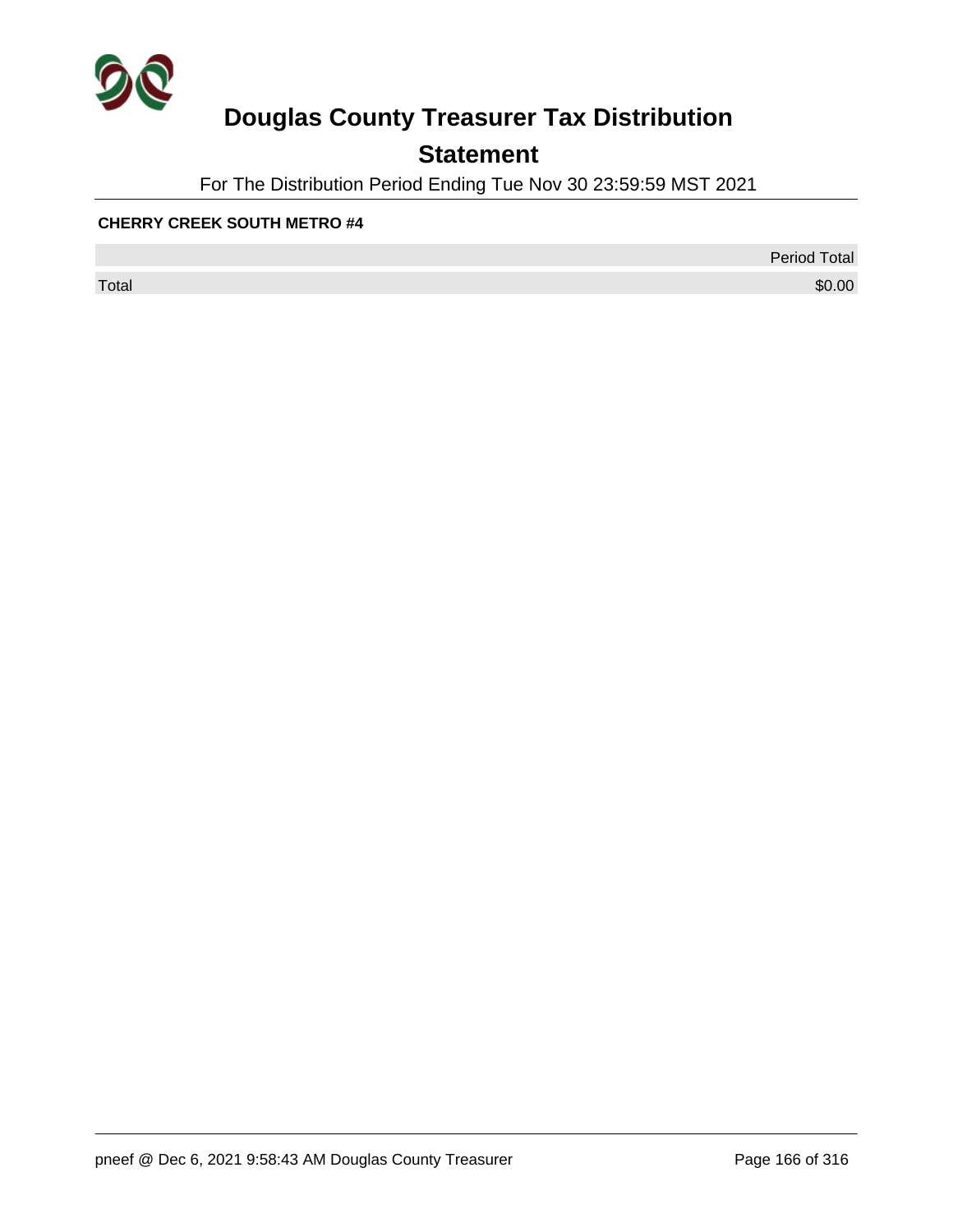

## **Statement**

For The Distribution Period Ending Tue Nov 30 23:59:59 MST 2021

#### **CHERRY CREEK SOUTH METRO #5**

Period Total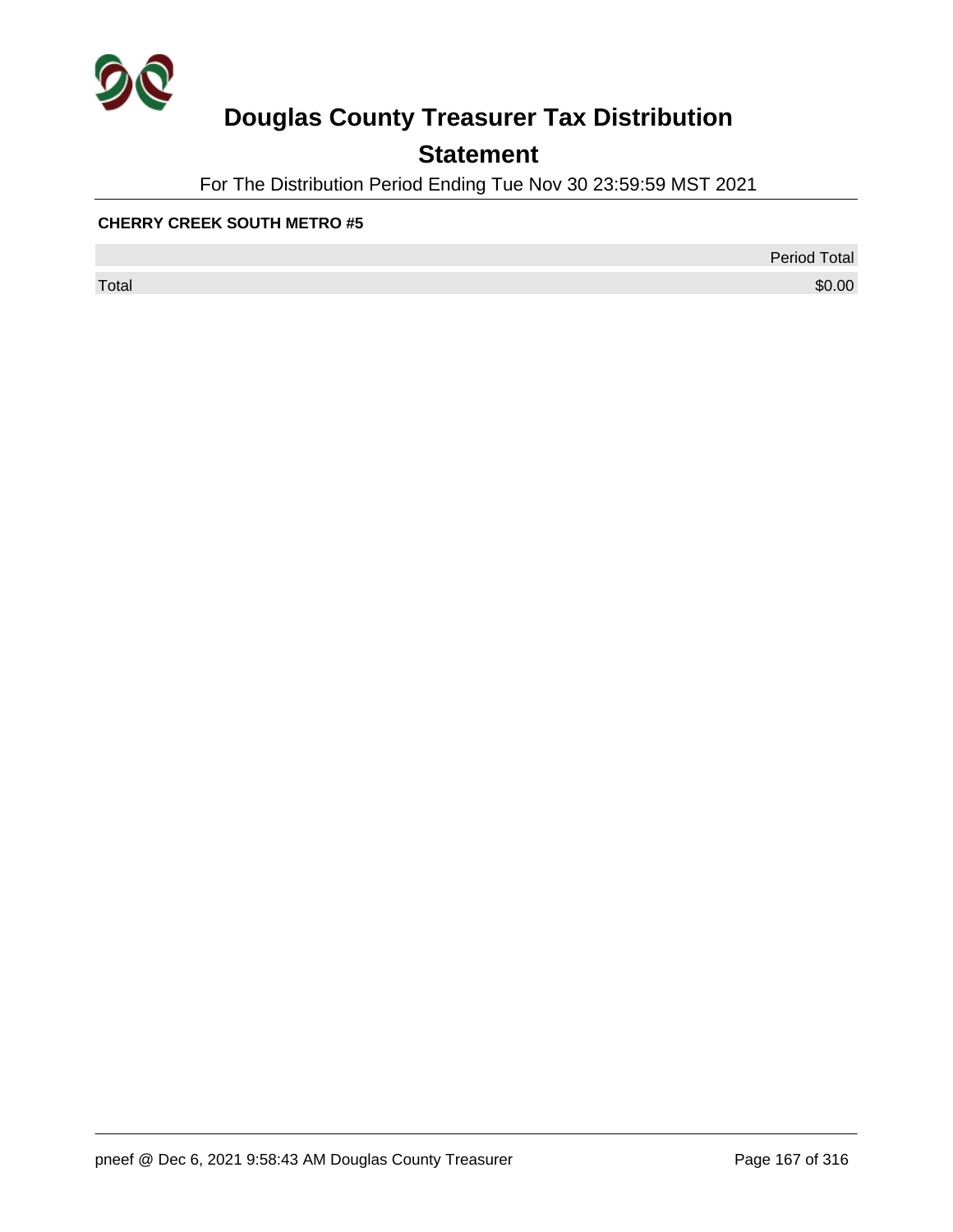

## **Statement**

For The Distribution Period Ending Tue Nov 30 23:59:59 MST 2021

#### **CHERRY CREEK SOUTH METRO #6**

Period Total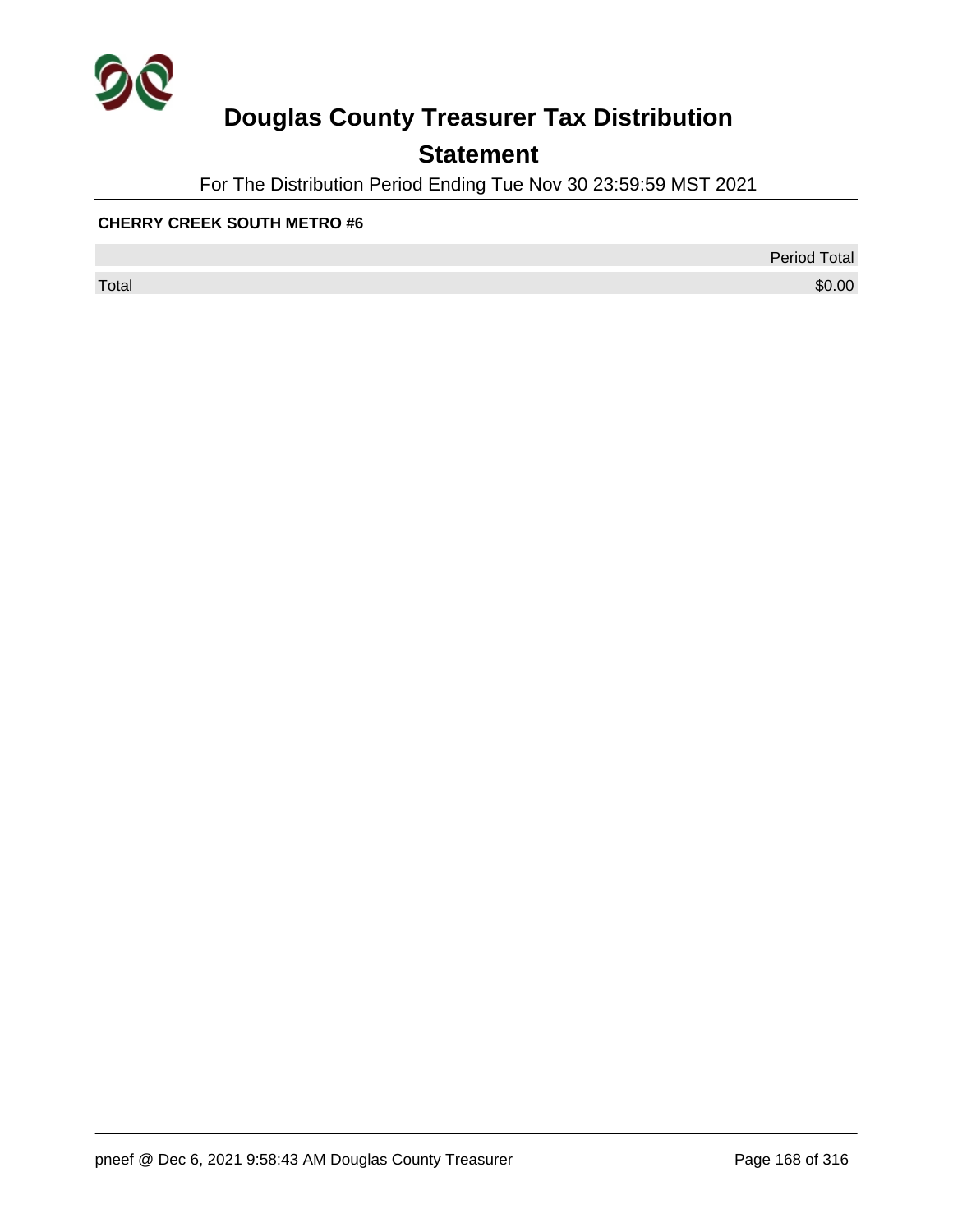

## **Statement**

For The Distribution Period Ending Tue Nov 30 23:59:59 MST 2021

#### **CHERRY CREEK SOUTH METRO #7**

Period Total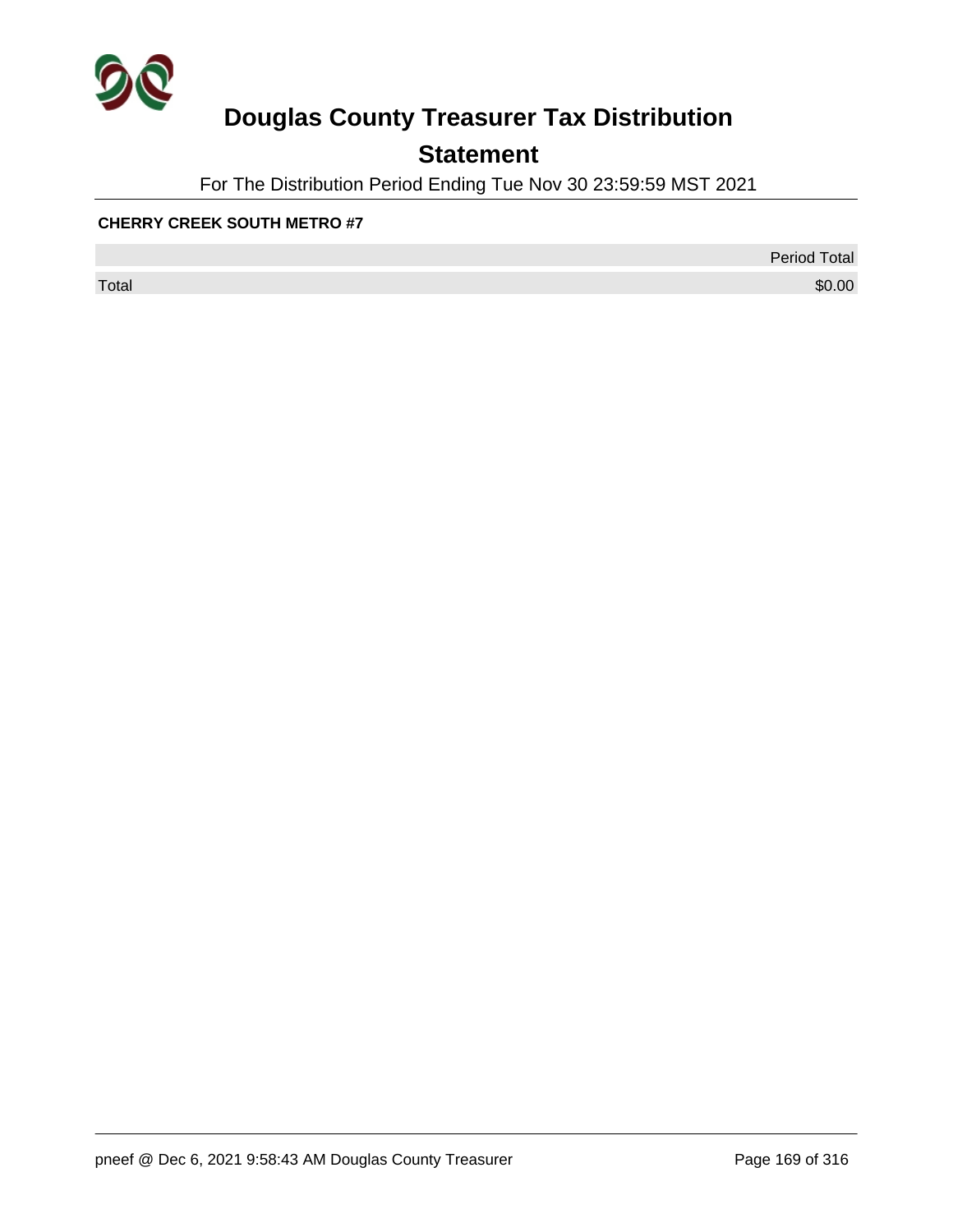

## **Statement**

For The Distribution Period Ending Tue Nov 30 23:59:59 MST 2021

#### **CHERRY CREEK SOUTH METRO #8**

Period Total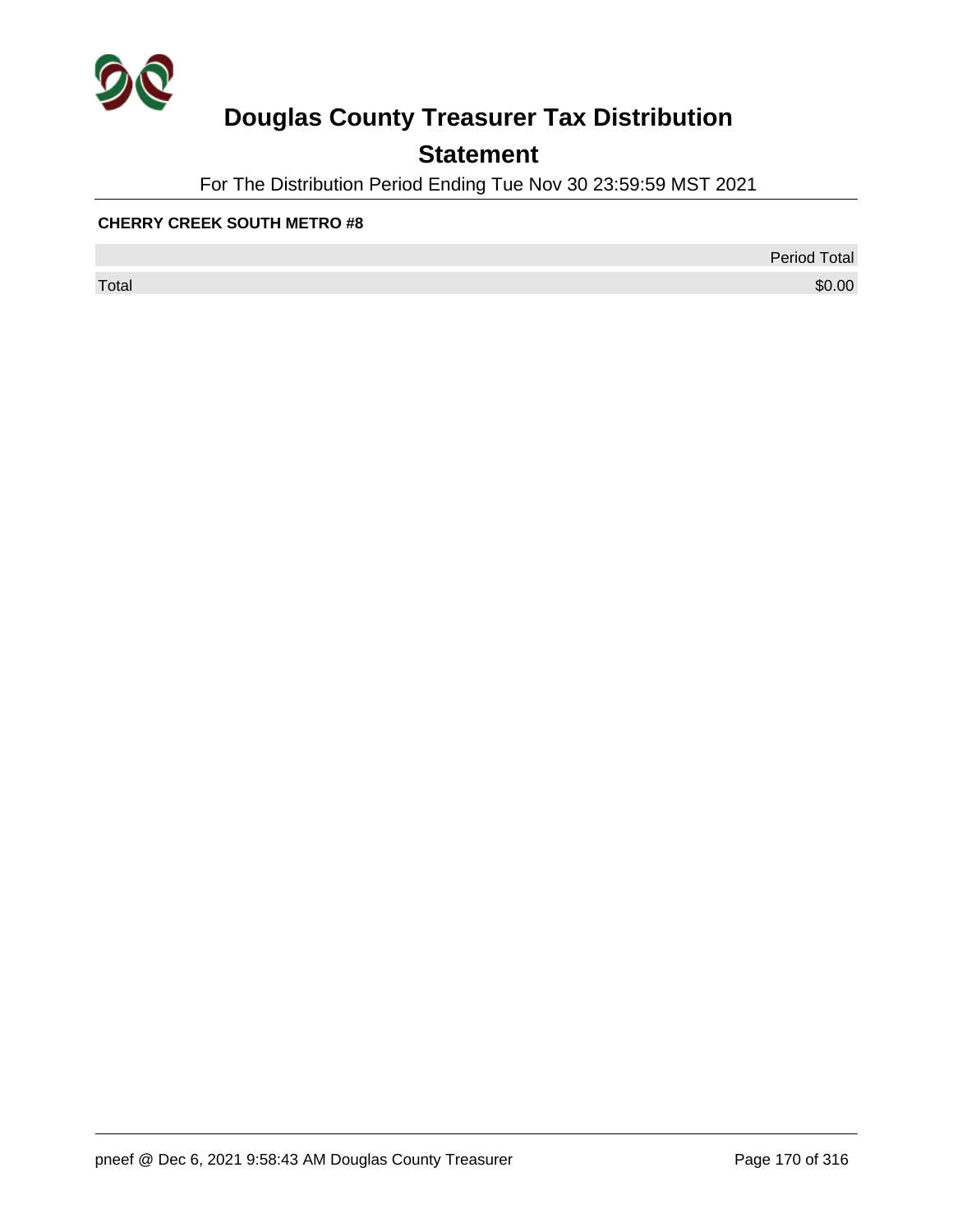

## **Statement**

For The Distribution Period Ending Tue Nov 30 23:59:59 MST 2021

#### **CHERRY CREEK SOUTH METRO #9**

Period Total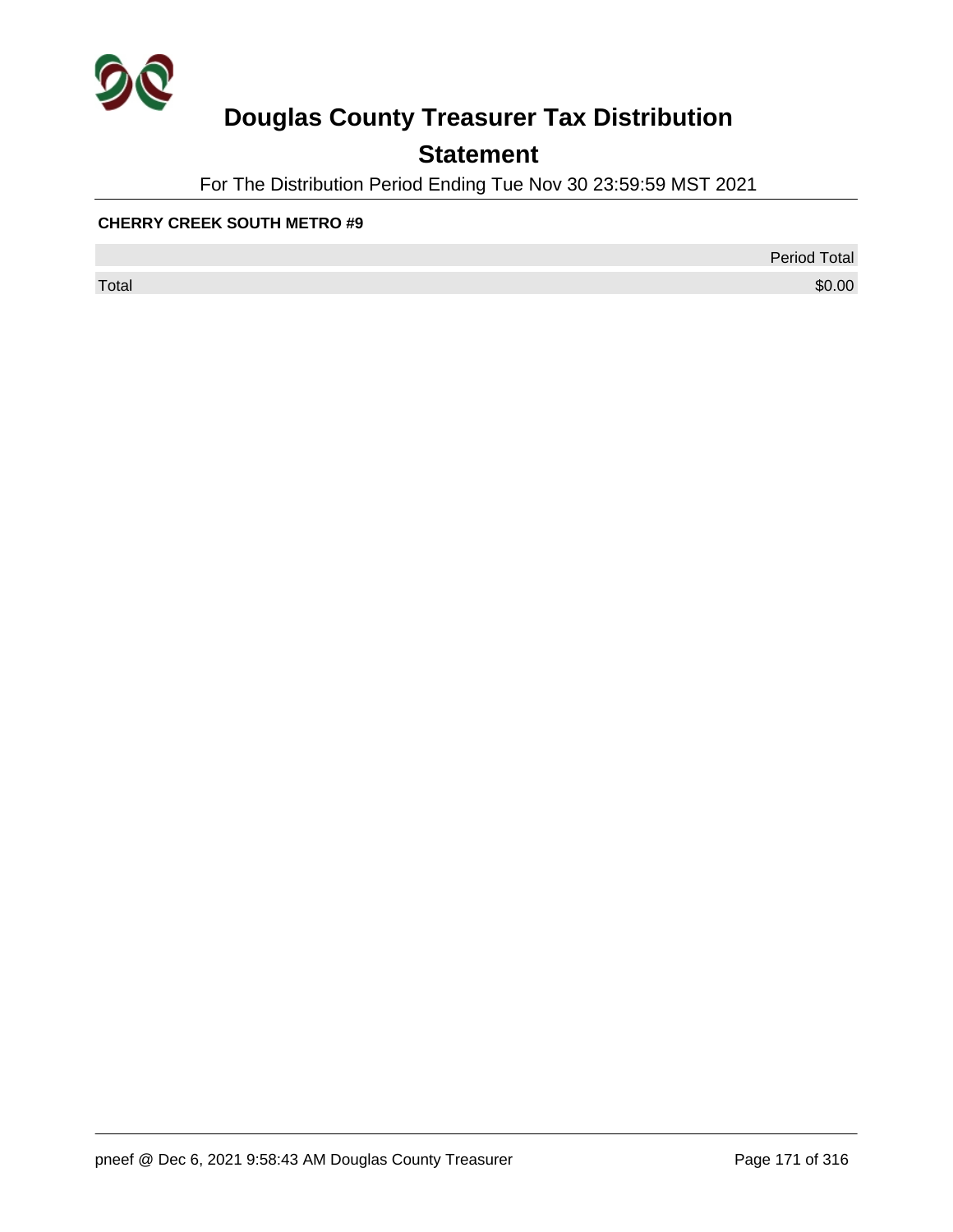

## **Statement**

For The Distribution Period Ending Tue Nov 30 23:59:59 MST 2021

#### **CHERRY CREEK SOUTH METRO #10**

Period Total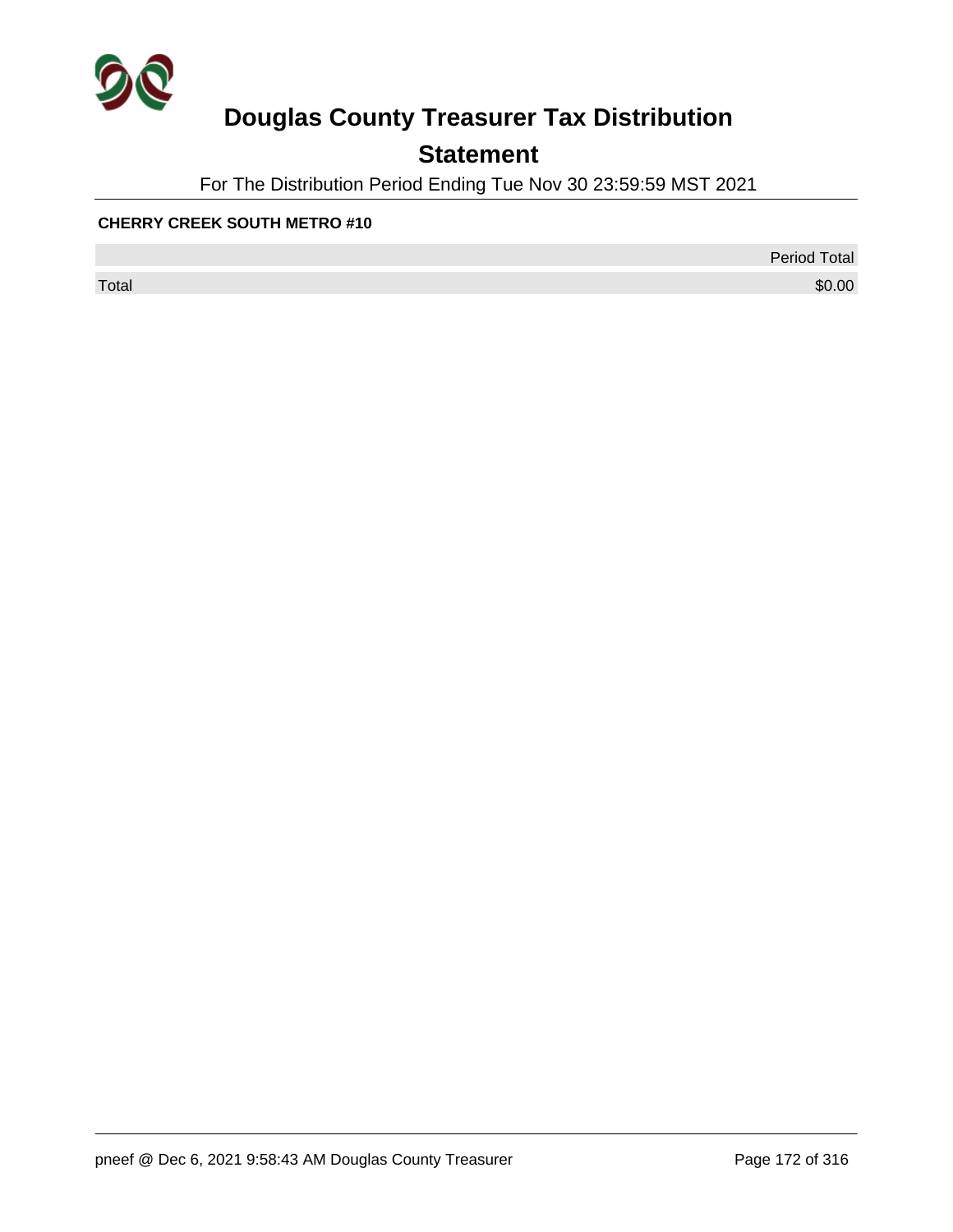

## **Statement**

For The Distribution Period Ending Tue Nov 30 23:59:59 MST 2021

#### **CHERRY CREEK SOUTH METRO #11**

|                      | <b>Period Total</b> |
|----------------------|---------------------|
| Auto Ownership (SOT) | \$1.16              |
| Total                | \$1.16              |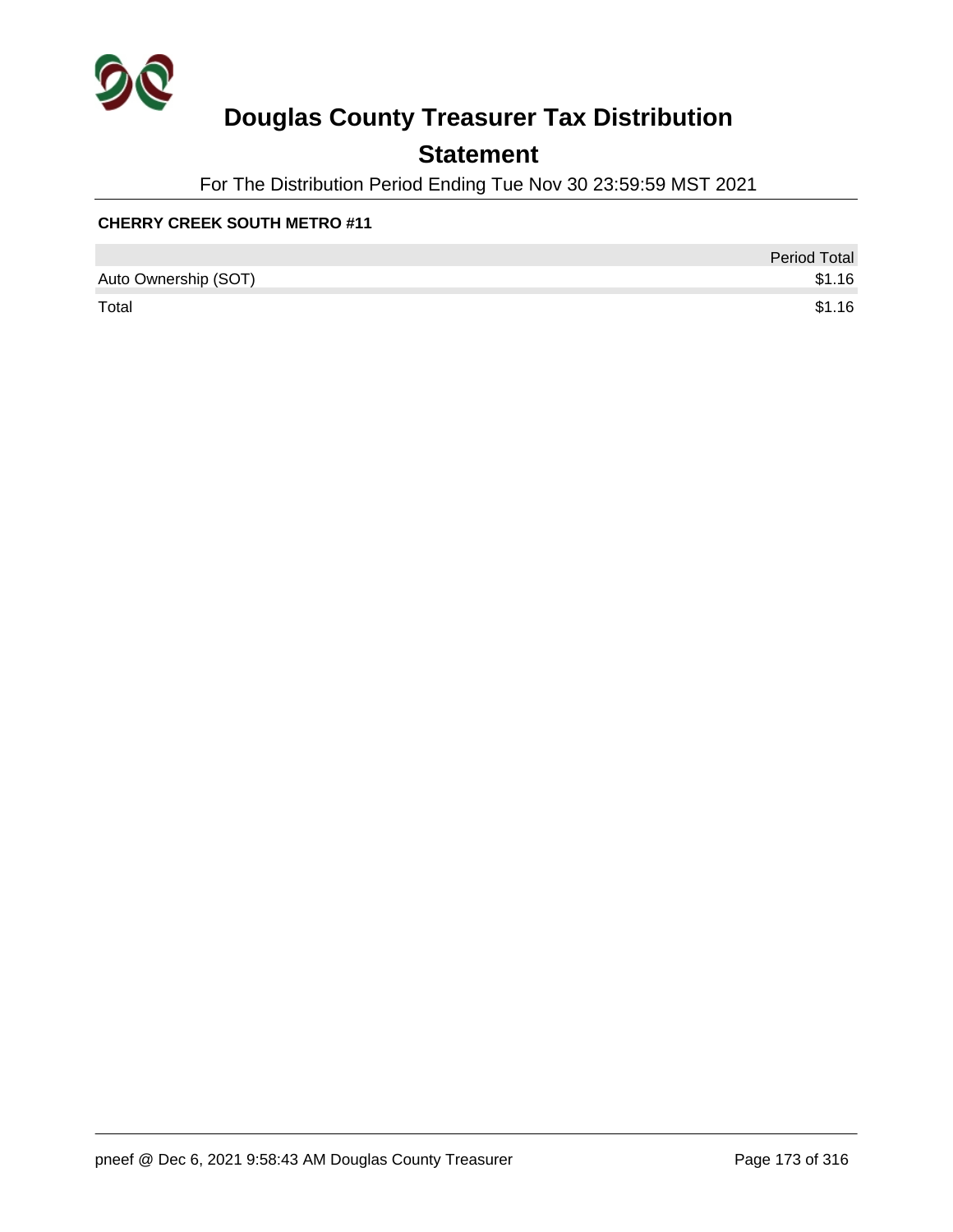

## **Statement**

For The Distribution Period Ending Tue Nov 30 23:59:59 MST 2021

#### **BELLA MESA METRO DISTRICT**

|                      | <b>Period Total</b> |
|----------------------|---------------------|
| Auto Ownership (SOT) | \$1,480.04          |
| Total                | \$1,480.04          |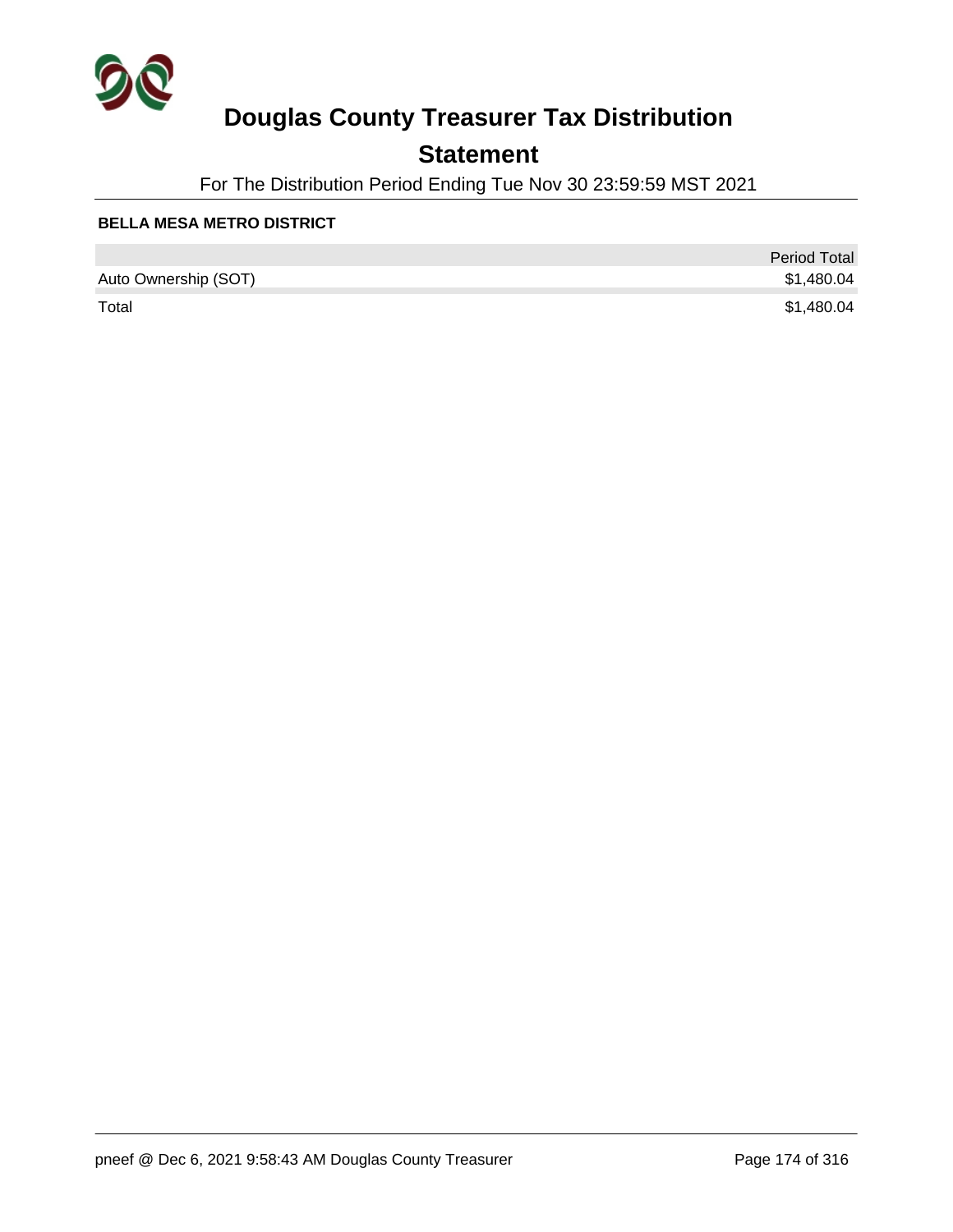

## **Statement**

For The Distribution Period Ending Tue Nov 30 23:59:59 MST 2021

#### **UTE PASS REGIONAL AMBULANCE DISTRICT**

|                                   | <b>Period Total</b> |
|-----------------------------------|---------------------|
| <b>Current Year Taxes</b>         | \$178.52            |
| <b>Current Year Interest</b>      | \$12.50             |
| Auto Ownership (SOT)              | \$171.21            |
| <b>Current Year Treasurer Fee</b> | (\$2.87)            |
| Total                             | \$359.36            |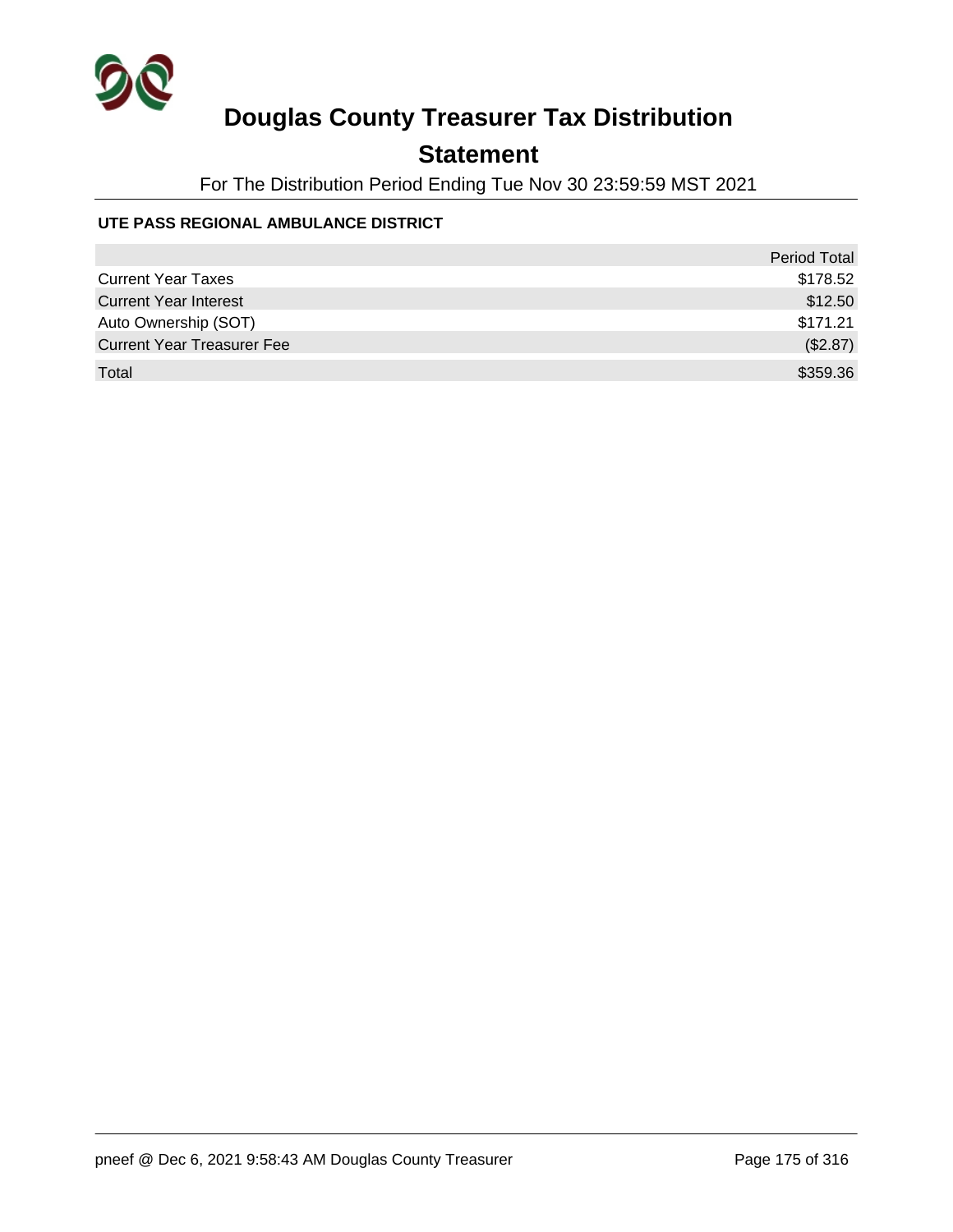

## **Statement**

For The Distribution Period Ending Tue Nov 30 23:59:59 MST 2021

#### **NORTH FORK FIRE PROTECTION DIST**

|                                   | <b>Period Total</b> |
|-----------------------------------|---------------------|
| <b>Current Year Taxes</b>         | \$116.12            |
| <b>Current Year Interest</b>      | \$7.60              |
| Auto Ownership (SOT)              | \$222.04            |
| <b>Current Year Treasurer Fee</b> | (\$1.85)            |
| Total                             | \$343.91            |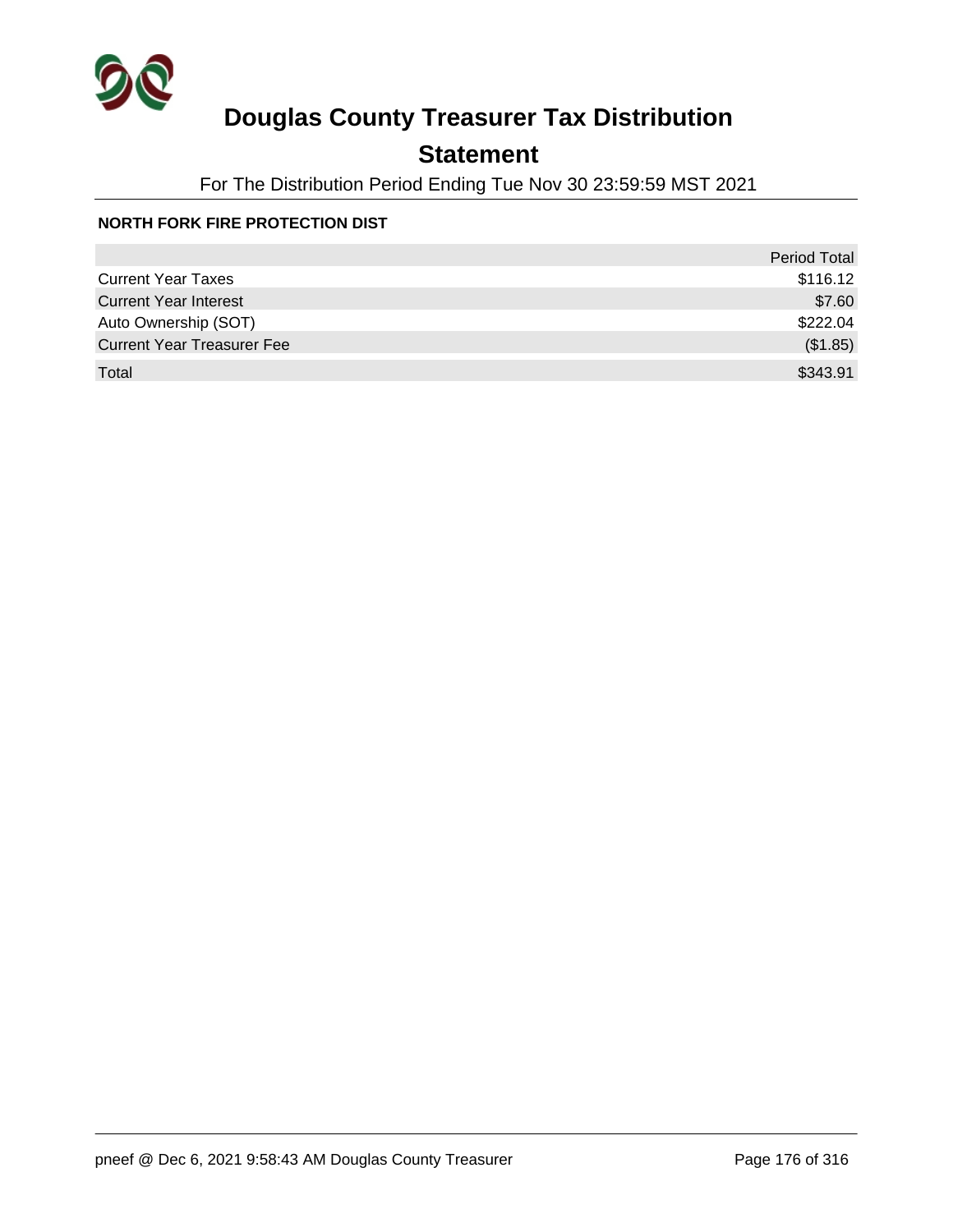

## **Statement**

For The Distribution Period Ending Tue Nov 30 23:59:59 MST 2021

#### **LINCOLN CREEK METRO DISTRICT**

|                      | <b>Period Total</b> |
|----------------------|---------------------|
| Auto Ownership (SOT) | \$3,236.47          |
| Total                | \$3,236.47          |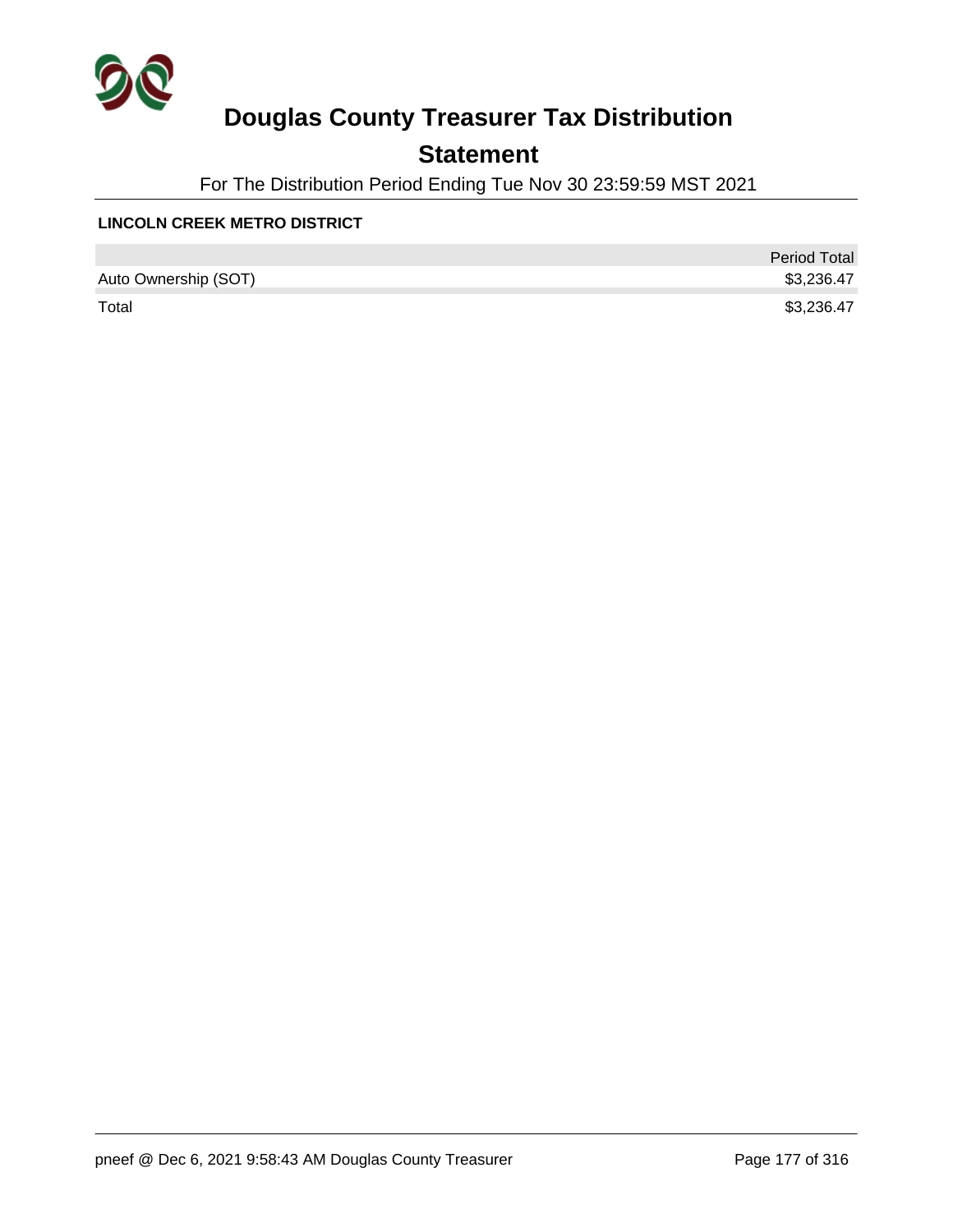

## **Statement**

For The Distribution Period Ending Tue Nov 30 23:59:59 MST 2021

#### **RAMPART RANGE METRO DIST #7**

|                                   | <b>Period Total</b> |
|-----------------------------------|---------------------|
| <b>Current Year Taxes</b>         | \$11,578.22         |
| <b>Current Year Interest</b>      | \$677.36            |
| Auto Ownership (SOT)              | \$81,350.93         |
| <b>Current Year Treasurer Fee</b> | (\$183.84)          |
| Total                             | \$93,422.67         |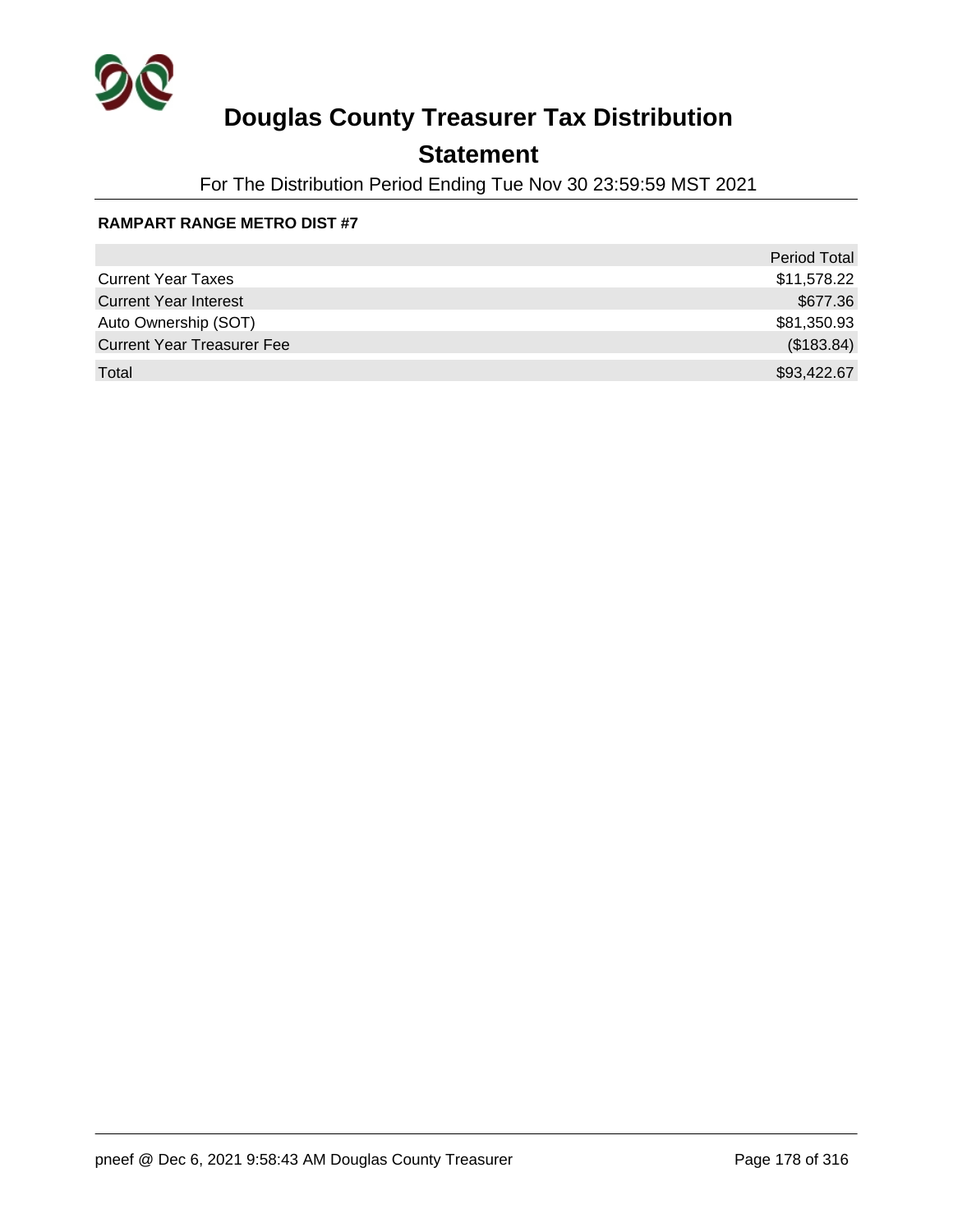

## **Statement**

For The Distribution Period Ending Tue Nov 30 23:59:59 MST 2021

#### **RAMPART RANGE METRO DISTRICT #8**

Period Total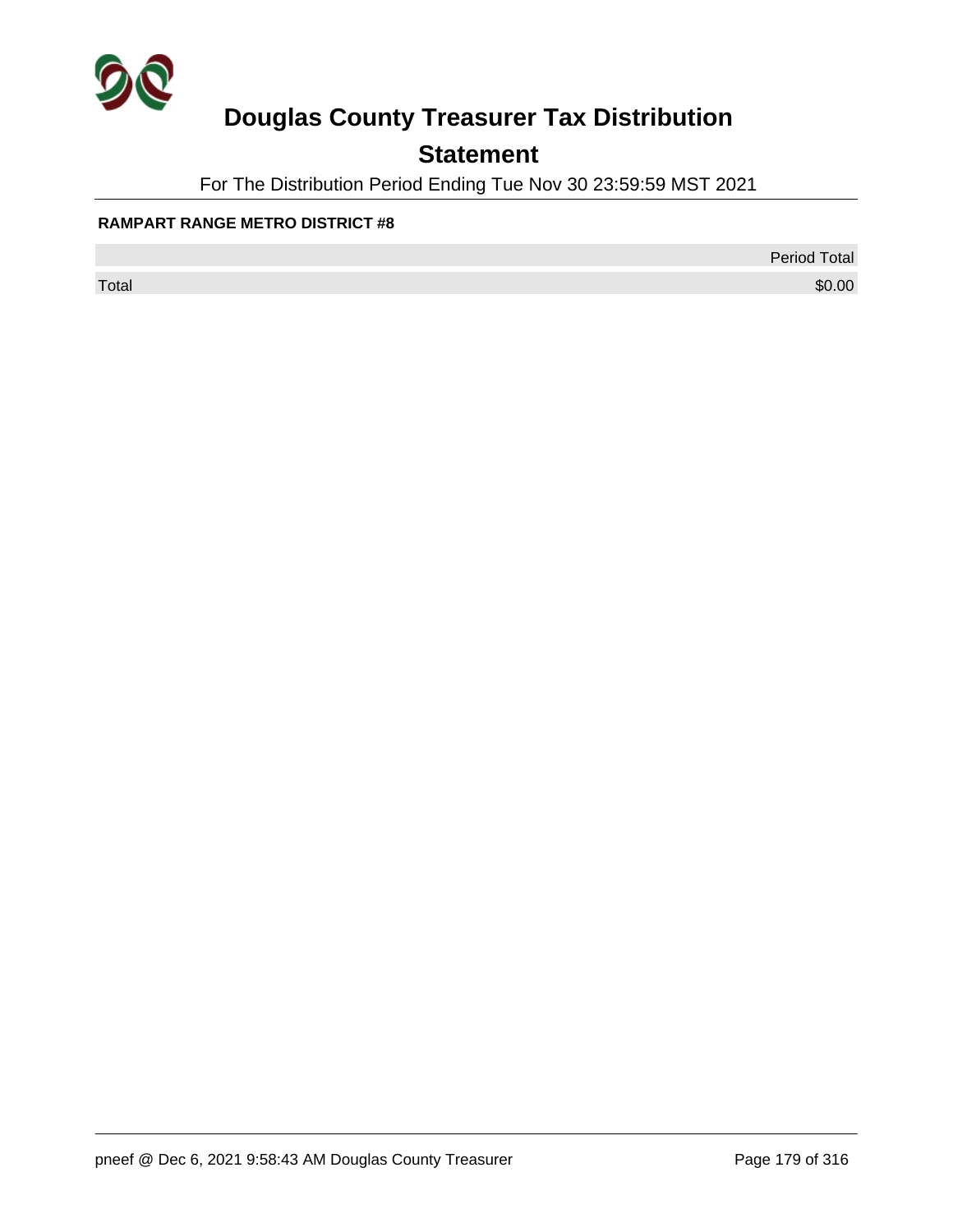

## **Statement**

For The Distribution Period Ending Tue Nov 30 23:59:59 MST 2021

#### **RAMPART RANGE METRO DISTRICT #9**

Period Total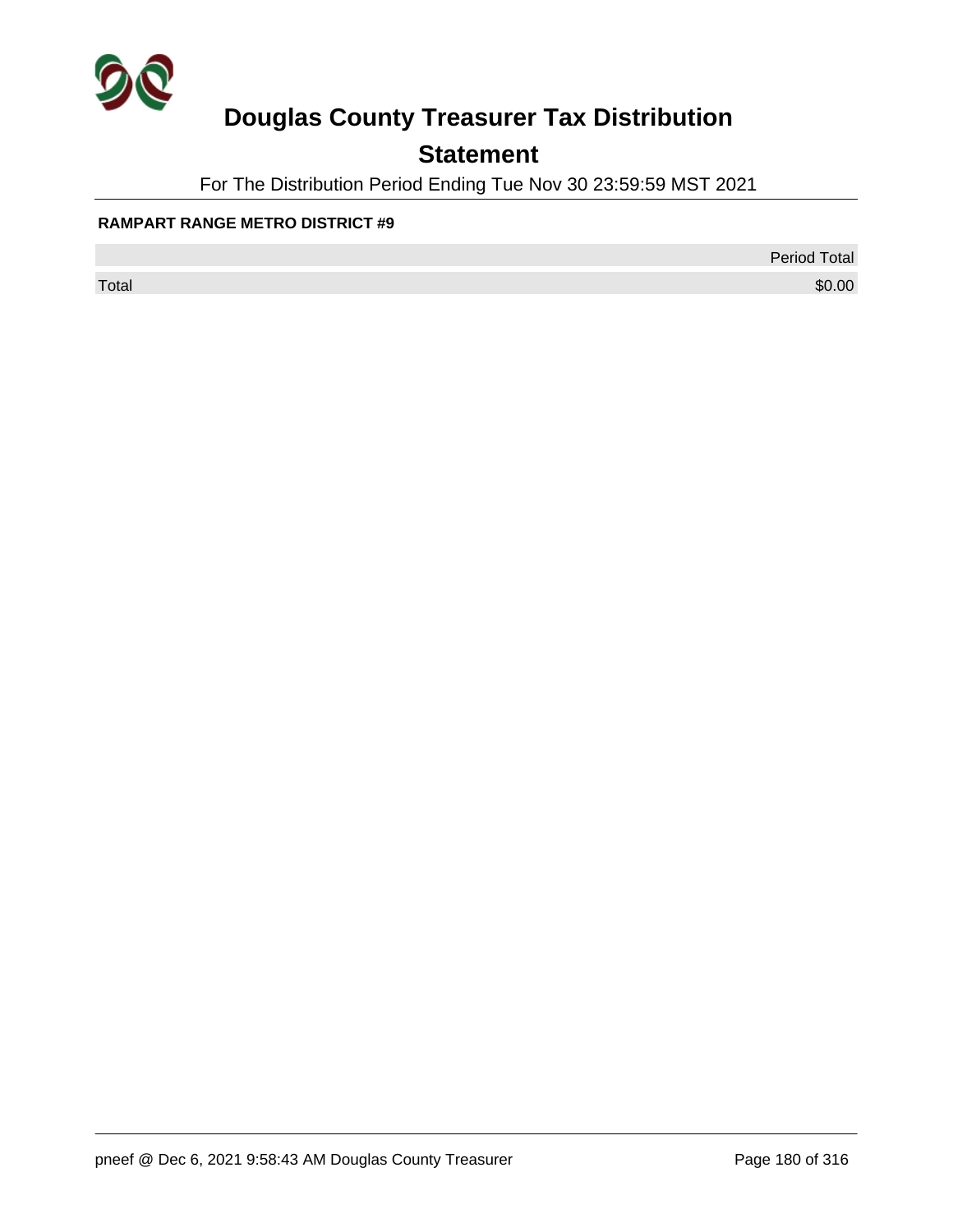

## **Statement**

For The Distribution Period Ending Tue Nov 30 23:59:59 MST 2021

#### **REATA SOUTH METRO DISTRICT**

|                                        | <b>Period Total</b> |
|----------------------------------------|---------------------|
| <b>Current Year Taxes</b>              | \$4,546.75          |
| <b>Current Year Value Adjustment</b>   | (\$4,306.31)        |
| <b>Current Year Interest</b>           | \$318.27            |
| Current Year Interest Value Adjustment | (\$215.32)          |
| Auto Ownership (SOT)                   | \$10,843.90         |
| <b>Current Year Treasurer Fee</b>      | (\$8.38)            |
| Total                                  | \$11,178.91         |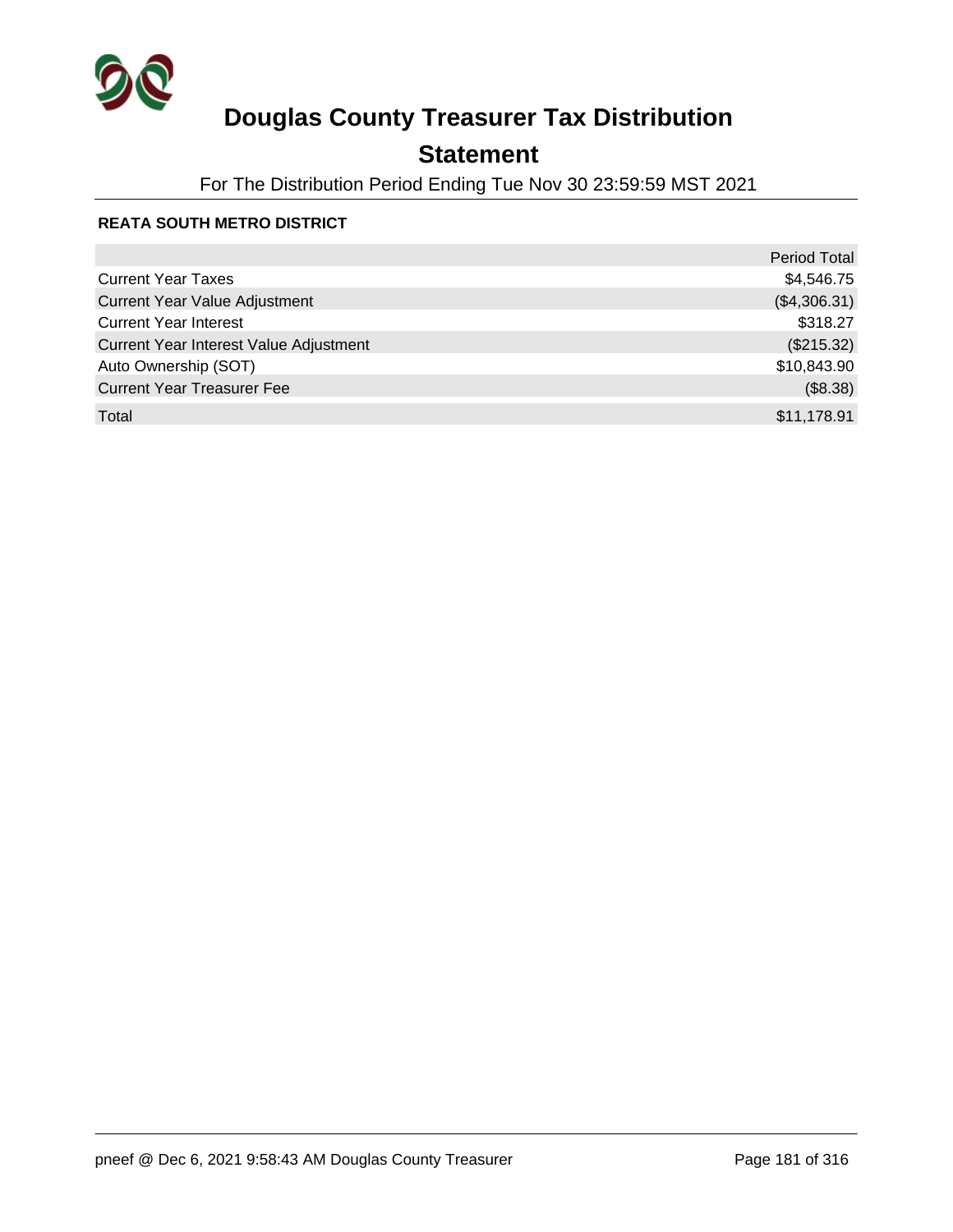

## **Statement**

For The Distribution Period Ending Tue Nov 30 23:59:59 MST 2021

#### **SIERRA RIDGE METRO DISTRICT #1**

Period Total

 $\sf Total$   $\$0.00$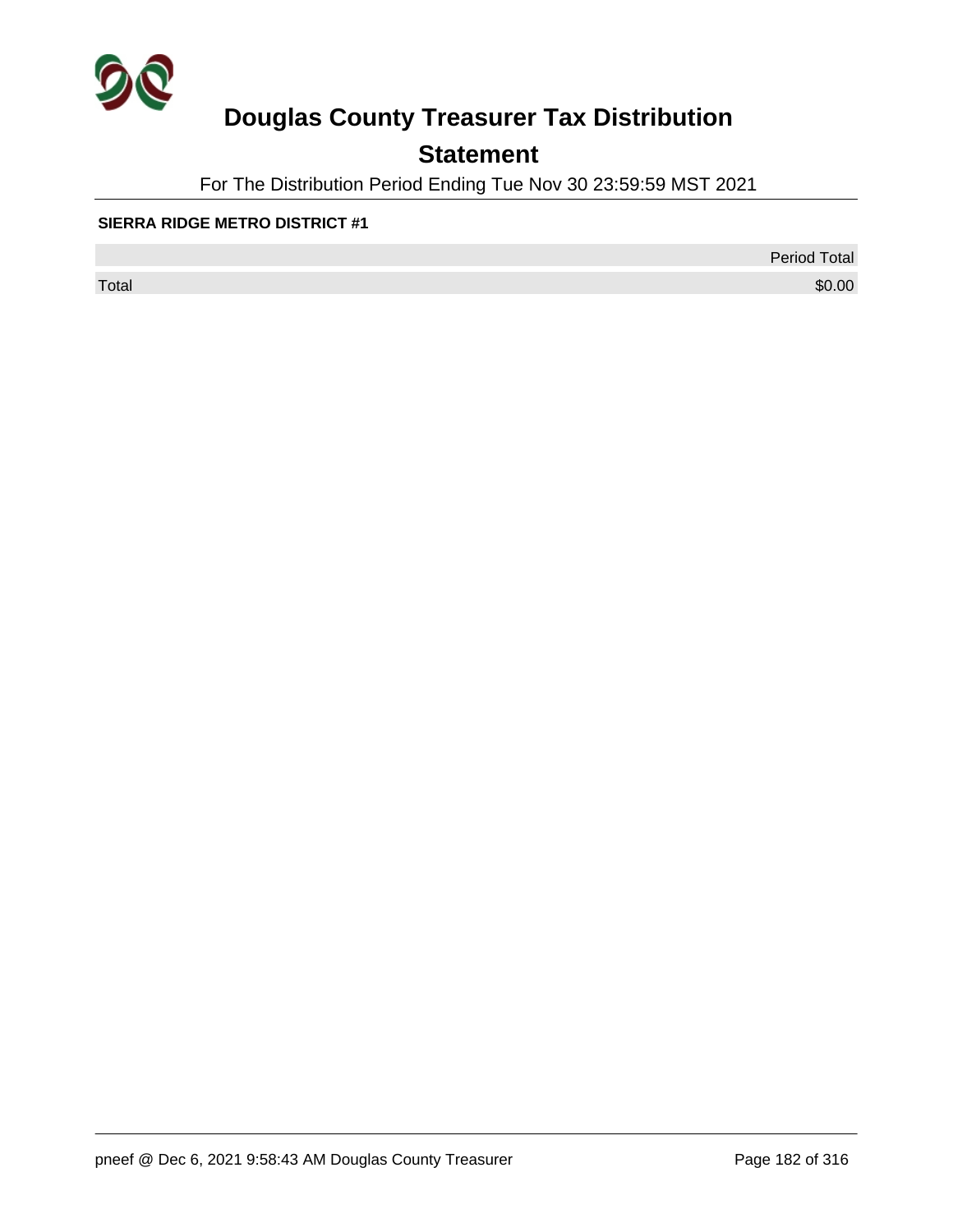

## **Statement**

For The Distribution Period Ending Tue Nov 30 23:59:59 MST 2021

#### **SIERRA RIDGE METRO DISTRICT #2**

|                      | <b>Period Total</b> |
|----------------------|---------------------|
| Auto Ownership (SOT) | \$18,806.50         |
| Total                | \$18,806.50         |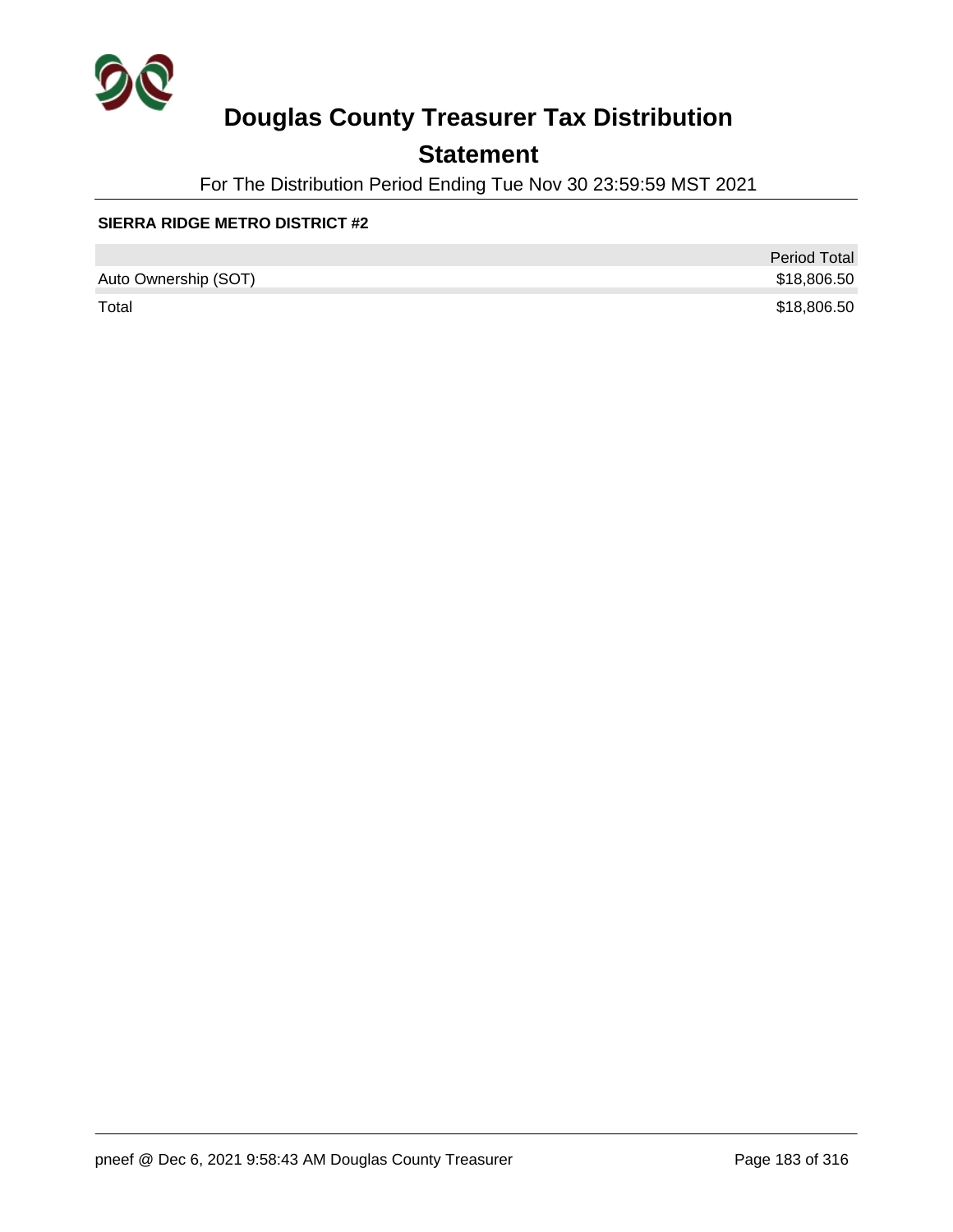

## **Statement**

For The Distribution Period Ending Tue Nov 30 23:59:59 MST 2021

#### **PINERY COMM METRO DISTRICT #1**

|                      | <b>Period Total</b> |
|----------------------|---------------------|
| Auto Ownership (SOT) | \$7.43              |
| Total                | \$7.43              |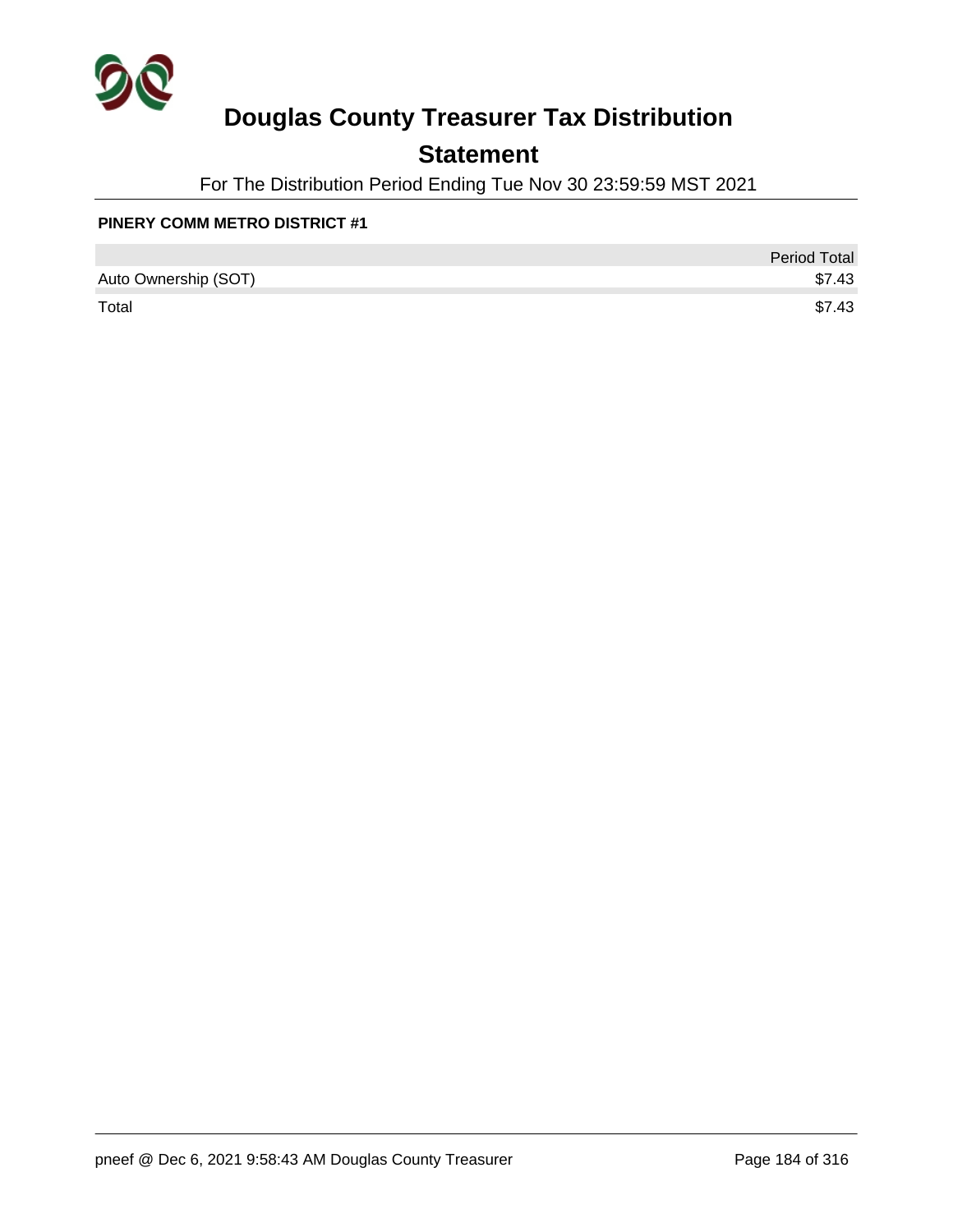

## **Statement**

For The Distribution Period Ending Tue Nov 30 23:59:59 MST 2021

#### **PINERY COMM METRO DISTRICT #2**

|                      | <b>Period Total</b> |
|----------------------|---------------------|
| Auto Ownership (SOT) | \$1,118.37          |
| Total                | \$1,118.37          |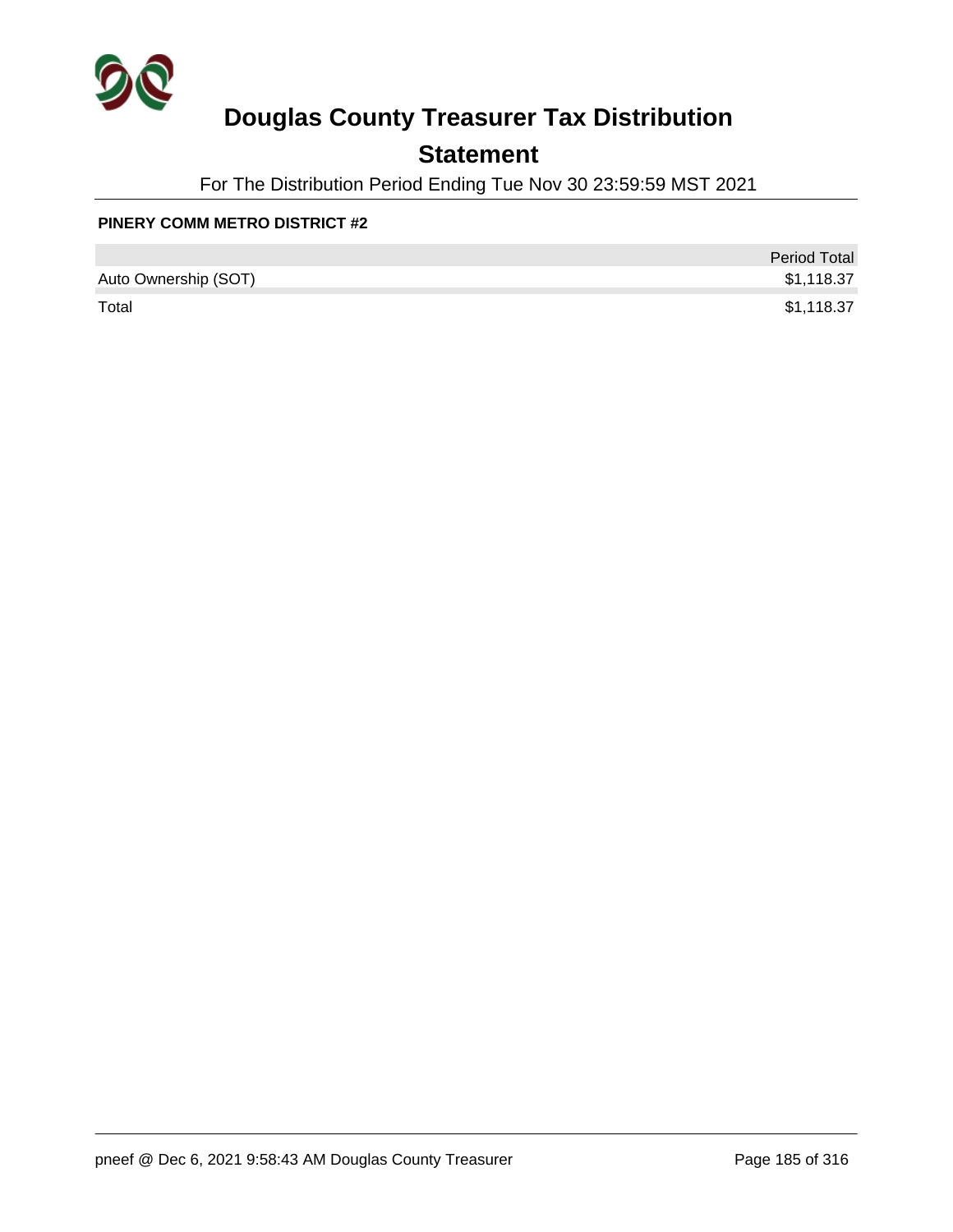

## **Statement**

For The Distribution Period Ending Tue Nov 30 23:59:59 MST 2021

#### **FOXHILL METRO DISTRICT #1**

 $\sf Total$   $\$0.00$ 

Period Total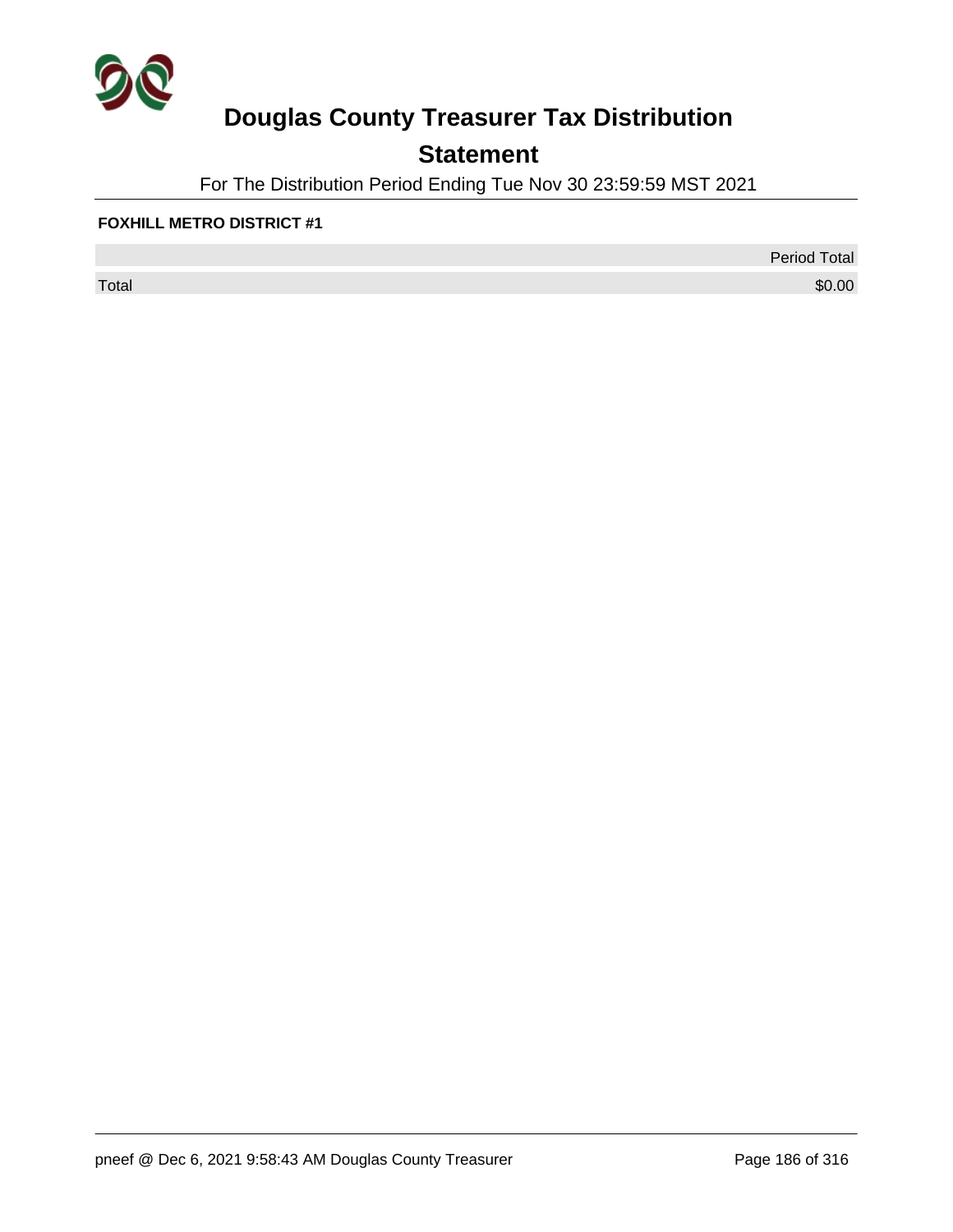

## **Statement**

For The Distribution Period Ending Tue Nov 30 23:59:59 MST 2021

#### **HORSESHOE RIDGE METRO DIST #1**

Period Total

 $\sf Total$   $\$0.00$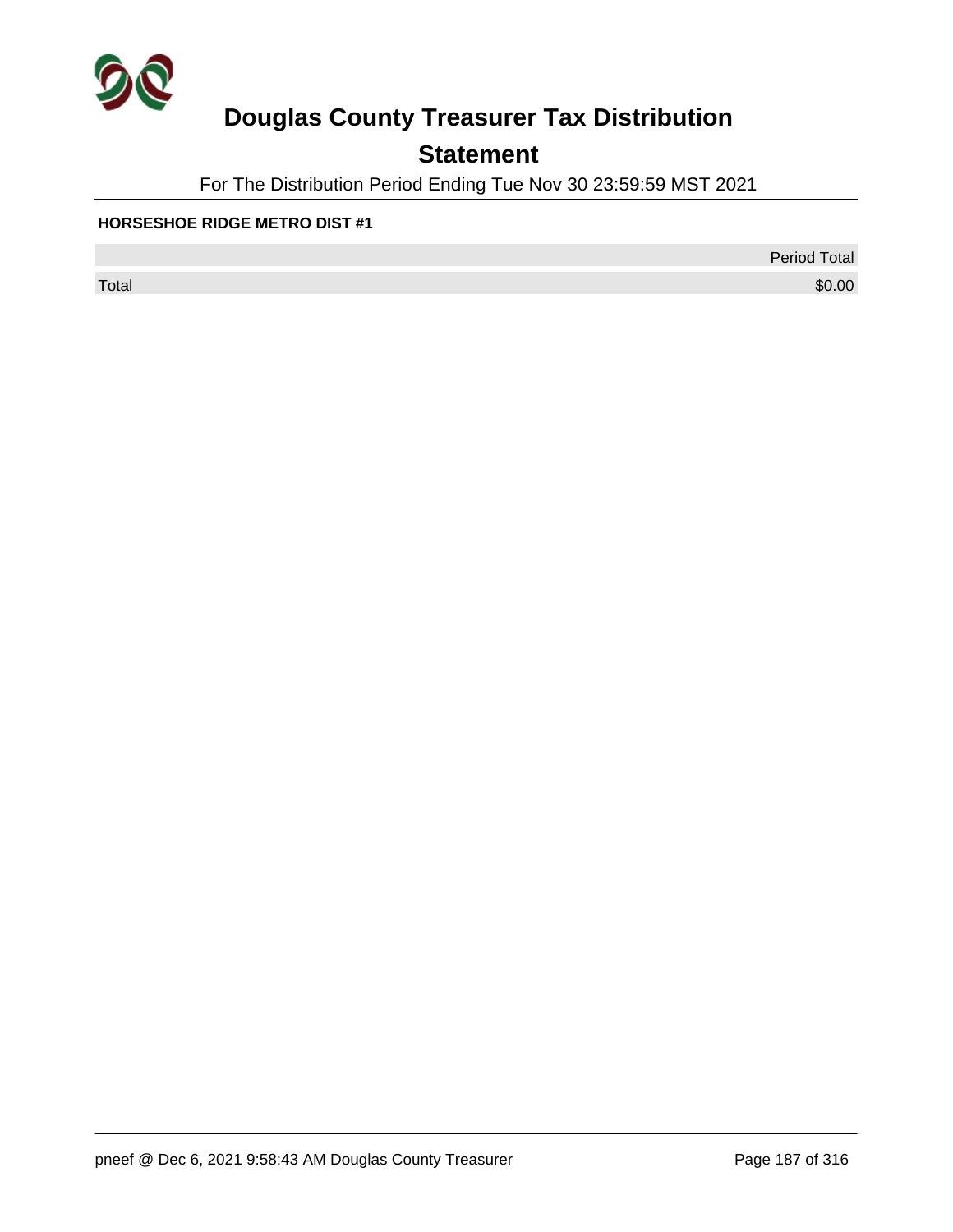

## **Statement**

For The Distribution Period Ending Tue Nov 30 23:59:59 MST 2021

#### **HORSESHOE RIDGE METRO DIST #2**

|                      | <b>Period Total</b> |
|----------------------|---------------------|
| Auto Ownership (SOT) | \$3,582.53          |
| Total                | \$3,582.53          |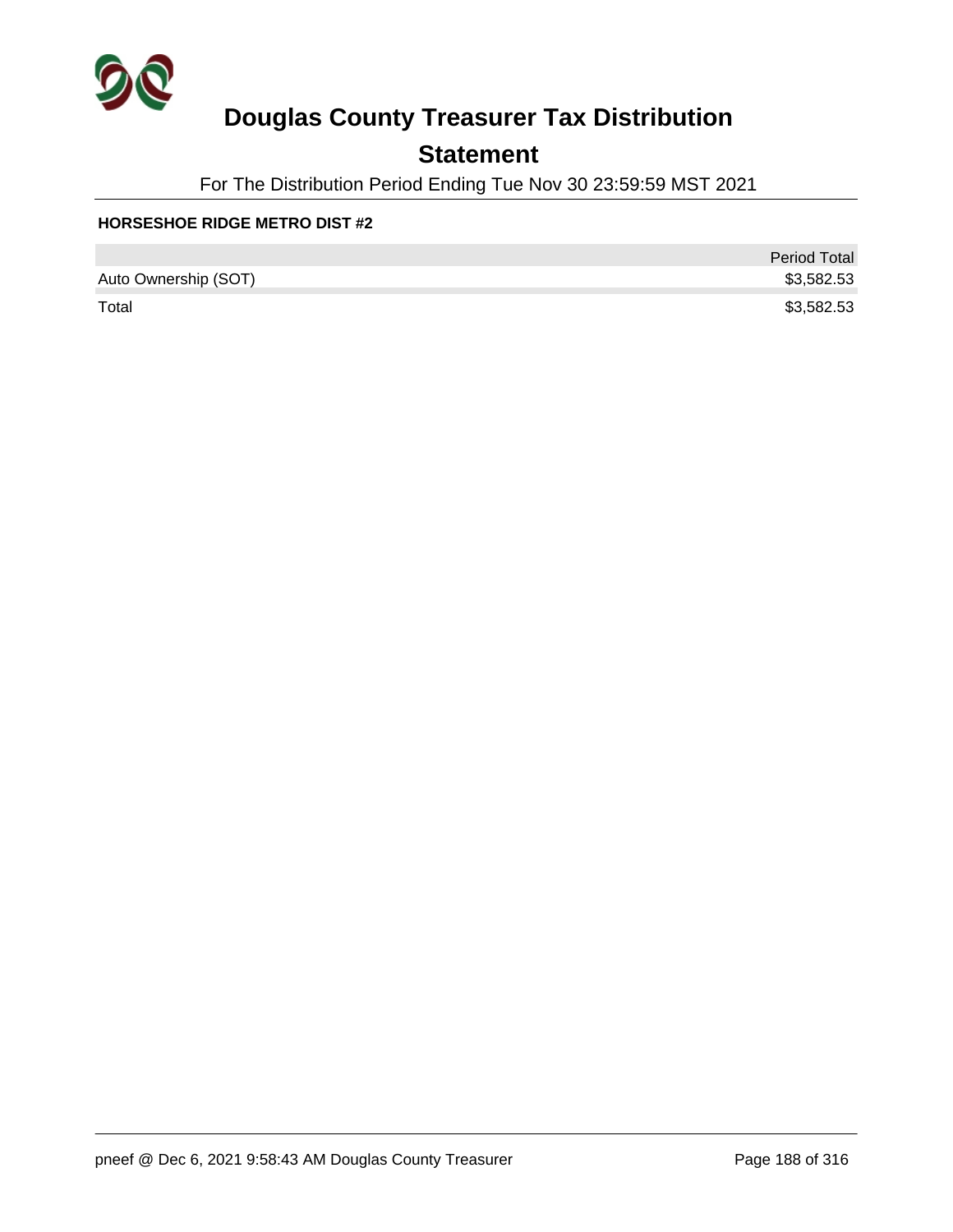

## **Statement**

For The Distribution Period Ending Tue Nov 30 23:59:59 MST 2021

#### **HORSESHOE RIDGE METRO DIST #3**

|                      | <b>Period Total</b> |
|----------------------|---------------------|
| Auto Ownership (SOT) | \$52.11             |
| Total                | \$52.11             |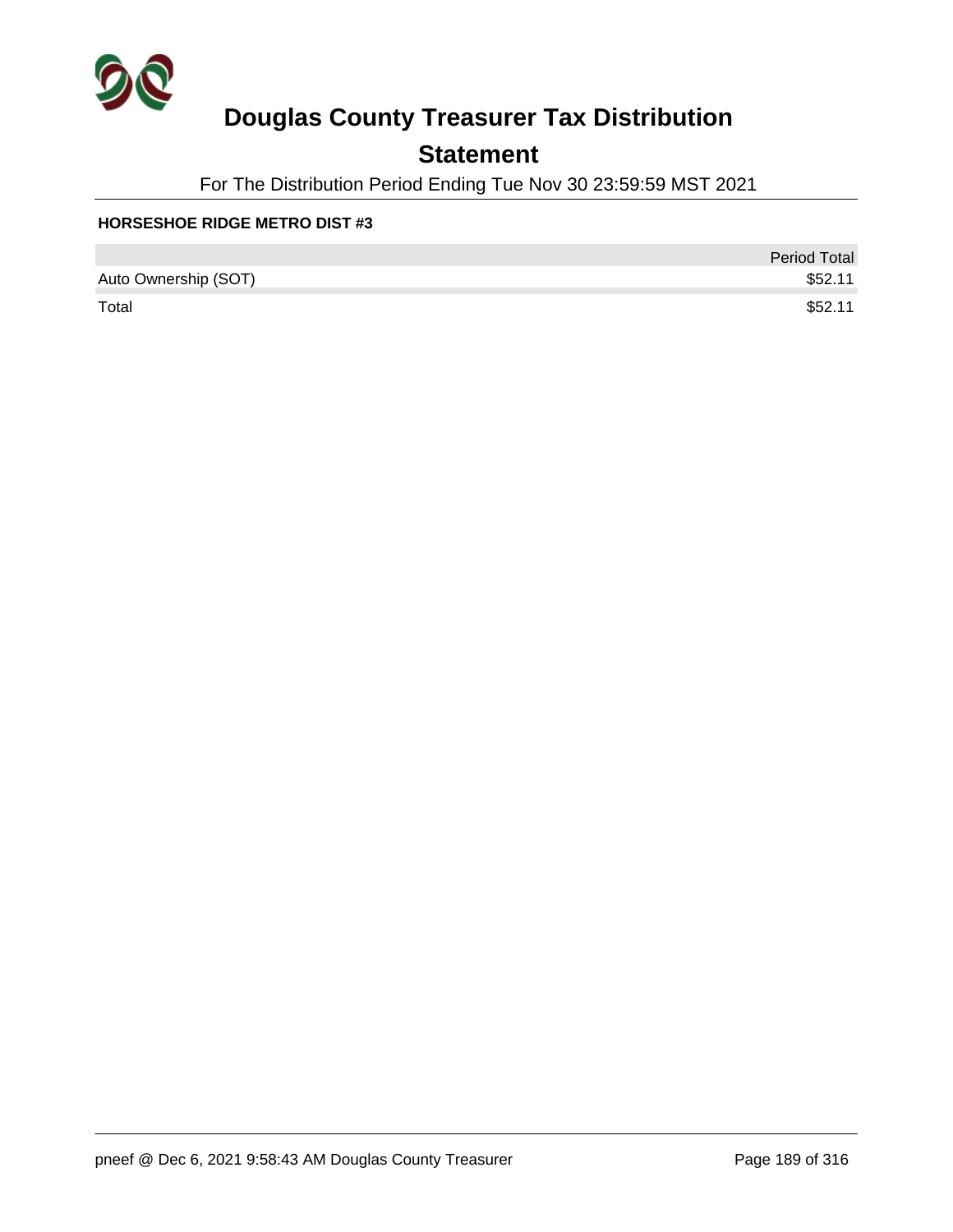

## **Statement**

For The Distribution Period Ending Tue Nov 30 23:59:59 MST 2021

#### **GRANDVIEW ESTATES RURAL WTR CONS**

|                                   | <b>Period Total</b> |
|-----------------------------------|---------------------|
| <b>Current Year Taxes</b>         | \$89.22             |
| <b>Current Year Interest</b>      | \$5.36              |
| Auto Ownership (SOT)              | \$122.75            |
| <b>Current Year Treasurer Fee</b> | (\$1.43)            |
| Total                             | \$215.90            |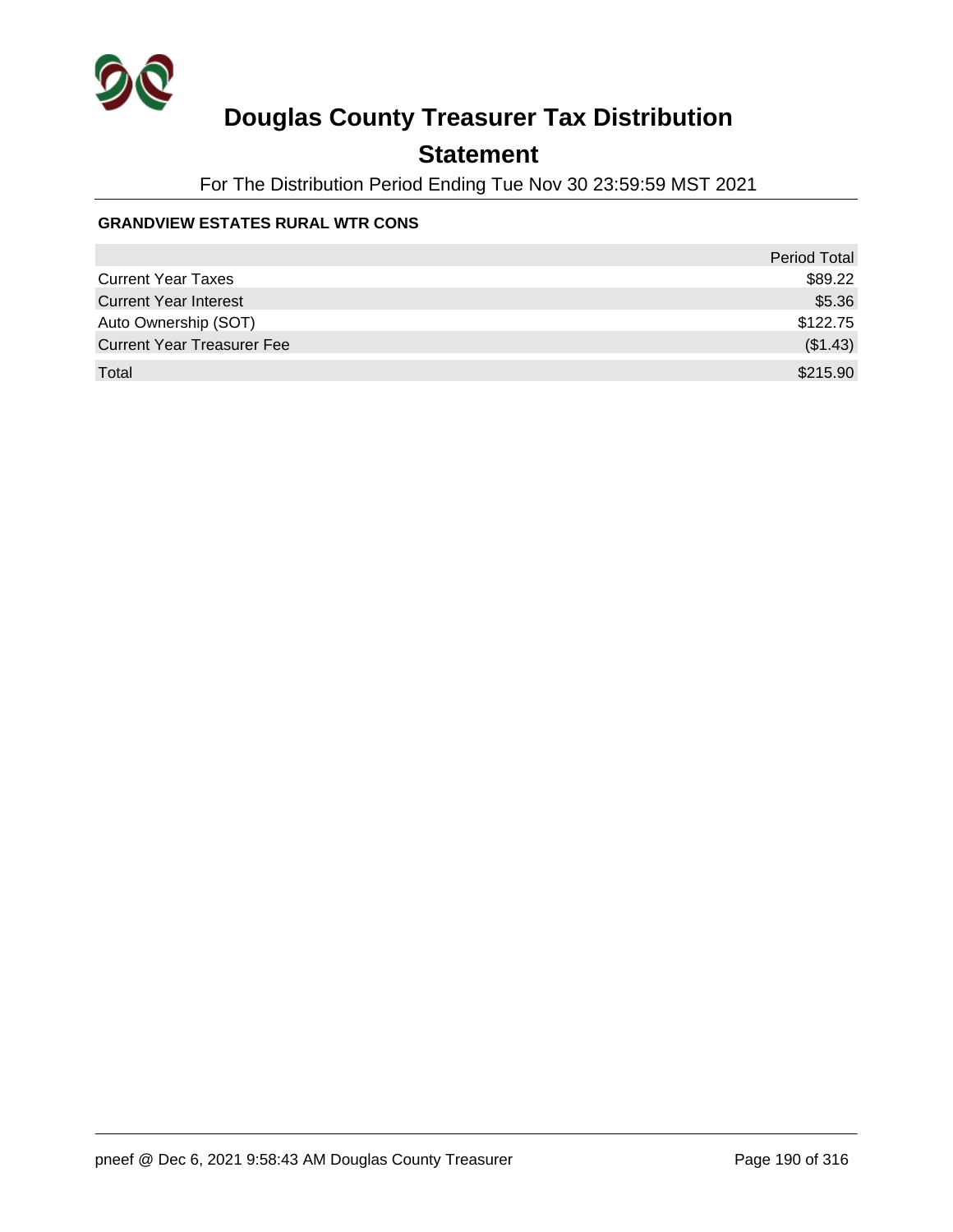

## **Statement**

For The Distribution Period Ending Tue Nov 30 23:59:59 MST 2021

#### **SOUTHEAST PUBLIC IMPROVEMENT METRO DEBT SERVICE**

Period Total

 $\sf Total$   $\$0.00$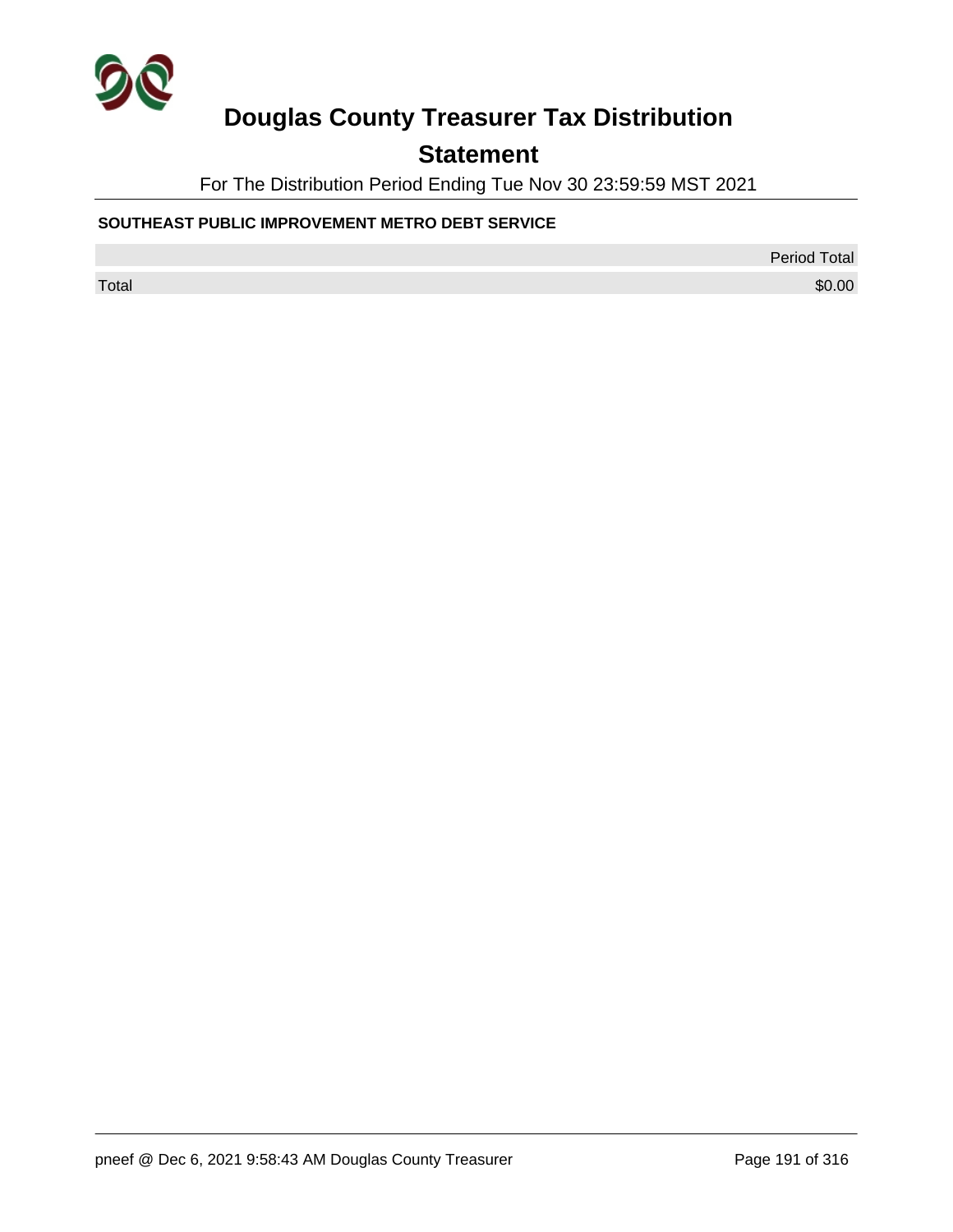

## **Statement**

For The Distribution Period Ending Tue Nov 30 23:59:59 MST 2021

#### **JORDAN CROSSING METRO DIST**

|                      | <b>Period Total</b> |
|----------------------|---------------------|
| Auto Ownership (SOT) | \$1,266.97          |
| Total                | \$1,266.97          |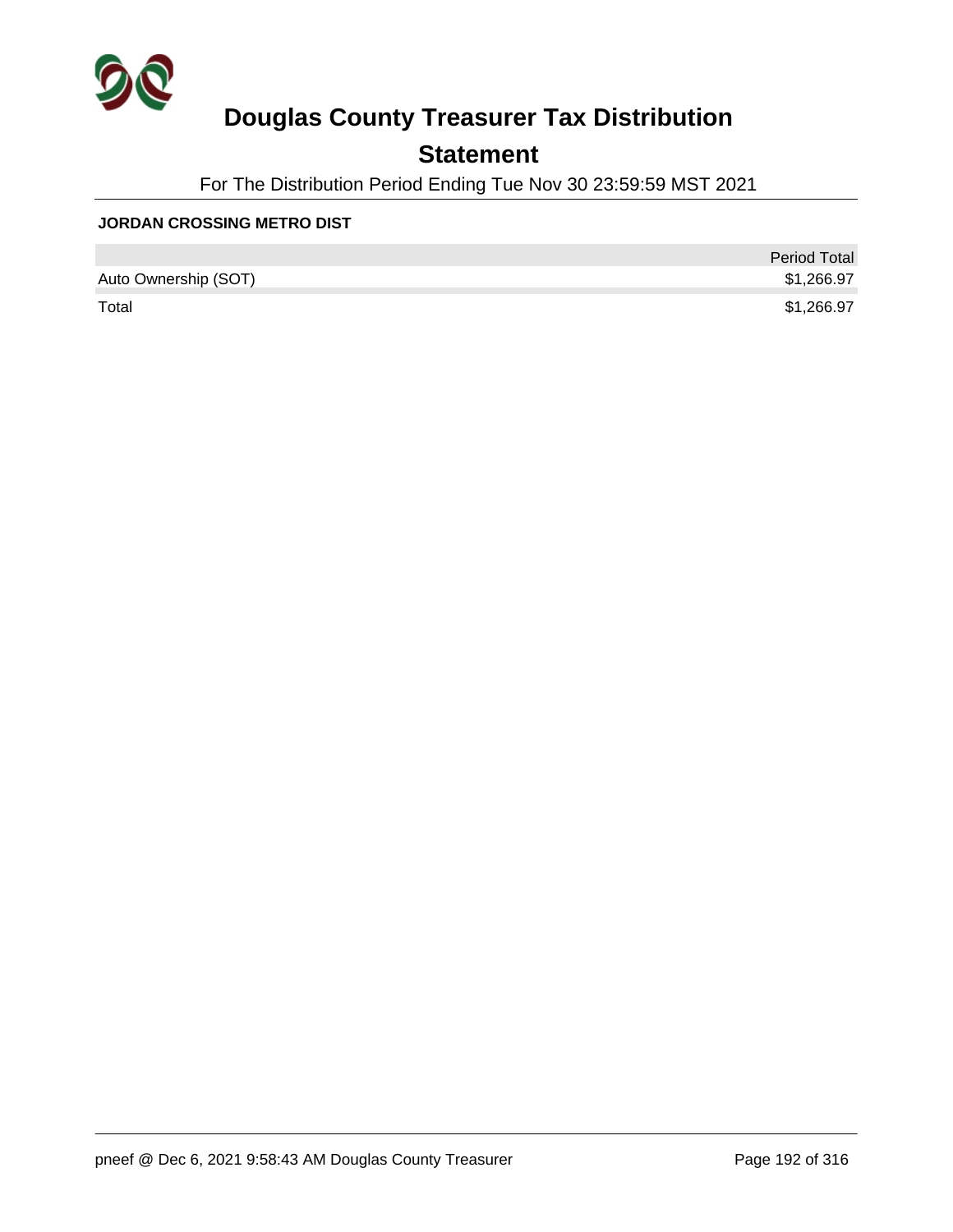

## **Statement**

For The Distribution Period Ending Tue Nov 30 23:59:59 MST 2021

#### **REGENCY METRO DISTRICT**

|                      | <b>Period Total</b> |
|----------------------|---------------------|
| Auto Ownership (SOT) | \$2,591.09          |
| Total                | \$2,591.09          |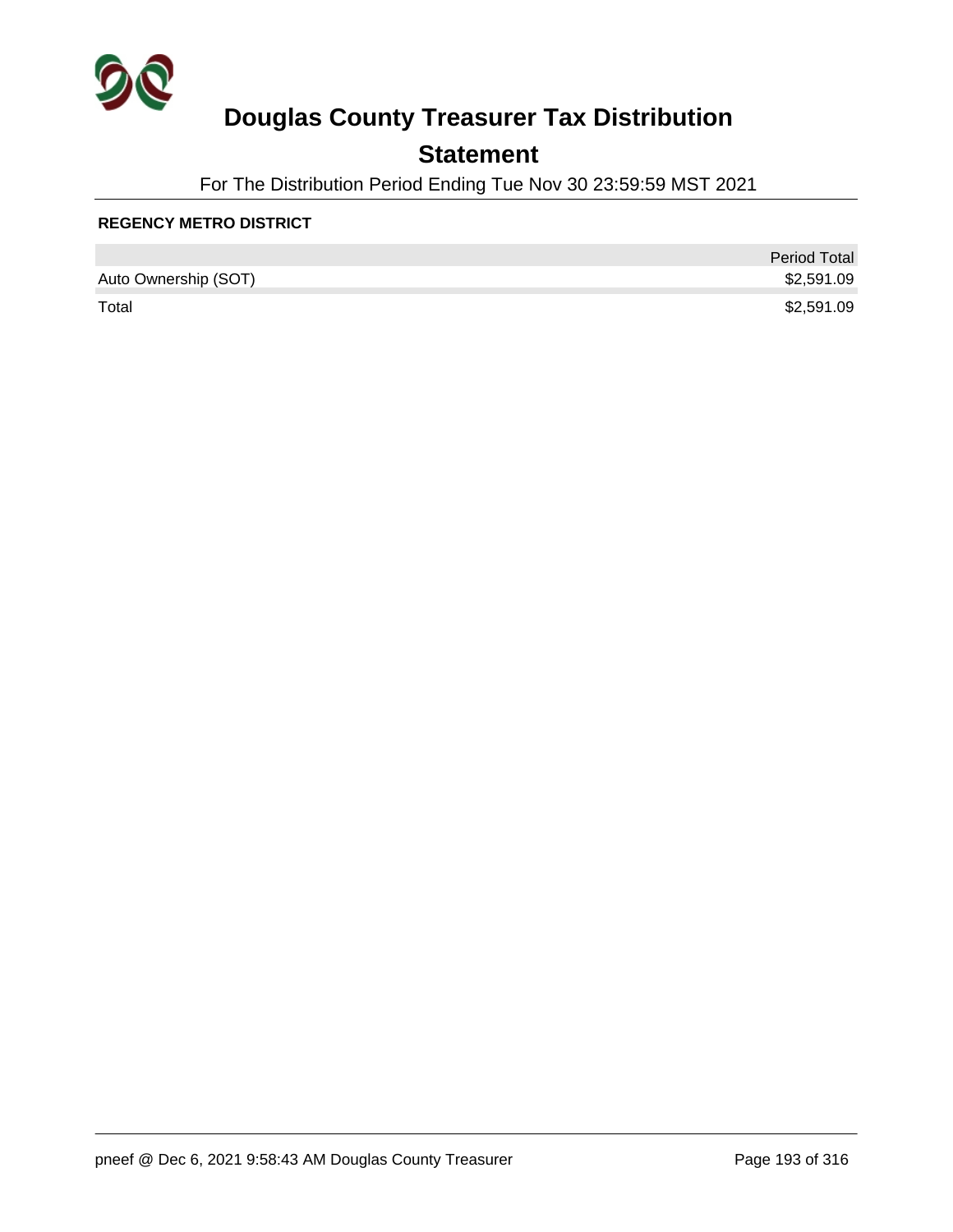

## **Statement**

For The Distribution Period Ending Tue Nov 30 23:59:59 MST 2021

#### **TALLMAN GULTCH METRO DISTRICT**

|                                   | <b>Period Total</b> |
|-----------------------------------|---------------------|
| <b>Current Year Taxes</b>         | \$4,559.66          |
| <b>Current Year Interest</b>      | \$319.18            |
| Auto Ownership (SOT)              | \$2,727.66          |
| <b>Current Year Treasurer Fee</b> | (\$73.18)           |
| Total                             | \$7,533.32          |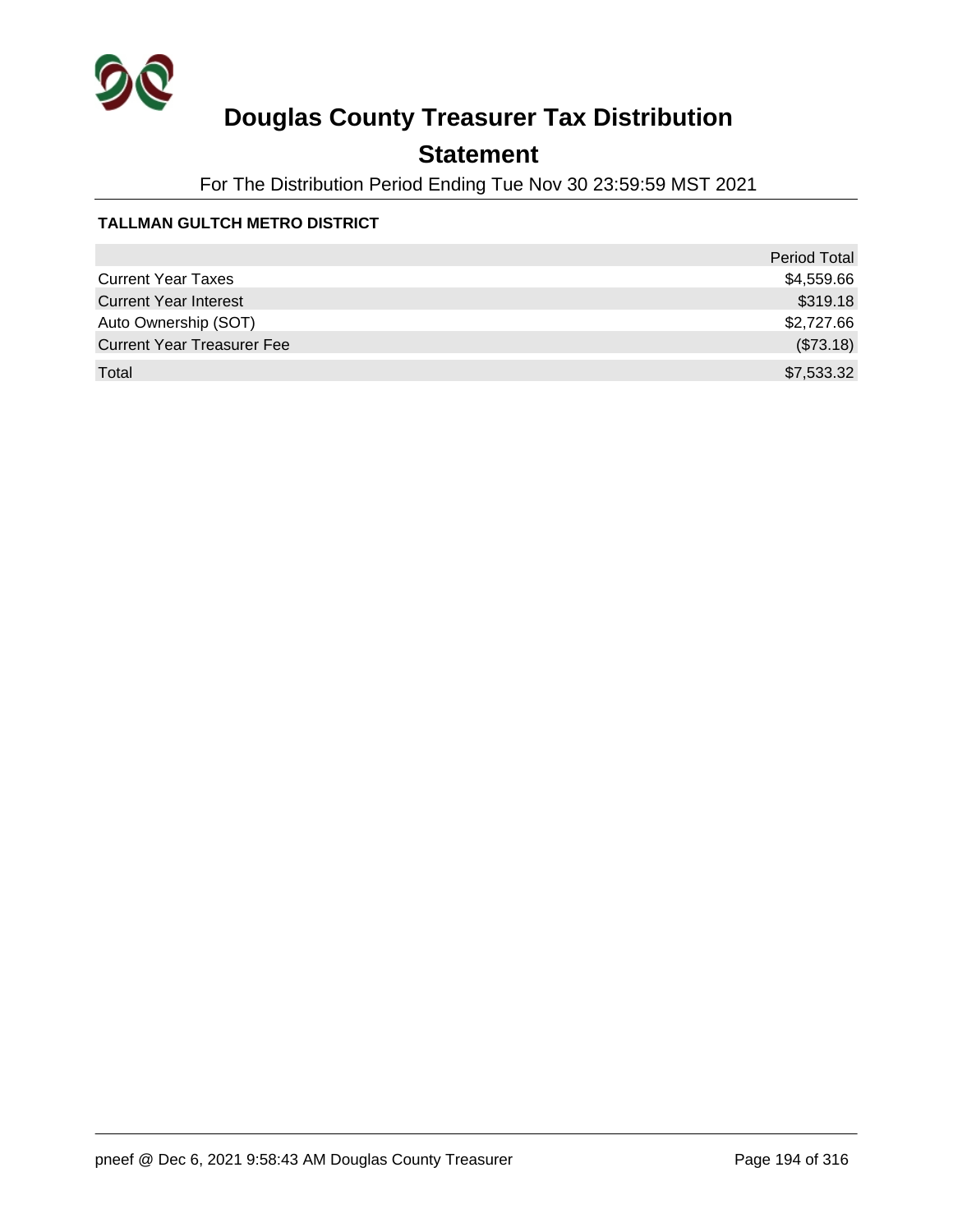

## **Statement**

For The Distribution Period Ending Tue Nov 30 23:59:59 MST 2021

#### **CASTLE OAKS METRO DIST #3**

|                                   | <b>Period Total</b> |
|-----------------------------------|---------------------|
| <b>Current Year Taxes</b>         | \$37,422.97         |
| <b>Current Year Interest</b>      | \$2,246.55          |
| Auto Ownership (SOT)              | \$11,096.11         |
| <b>Current Year Treasurer Fee</b> | (\$595.05)          |
| Total                             | \$50,170.58         |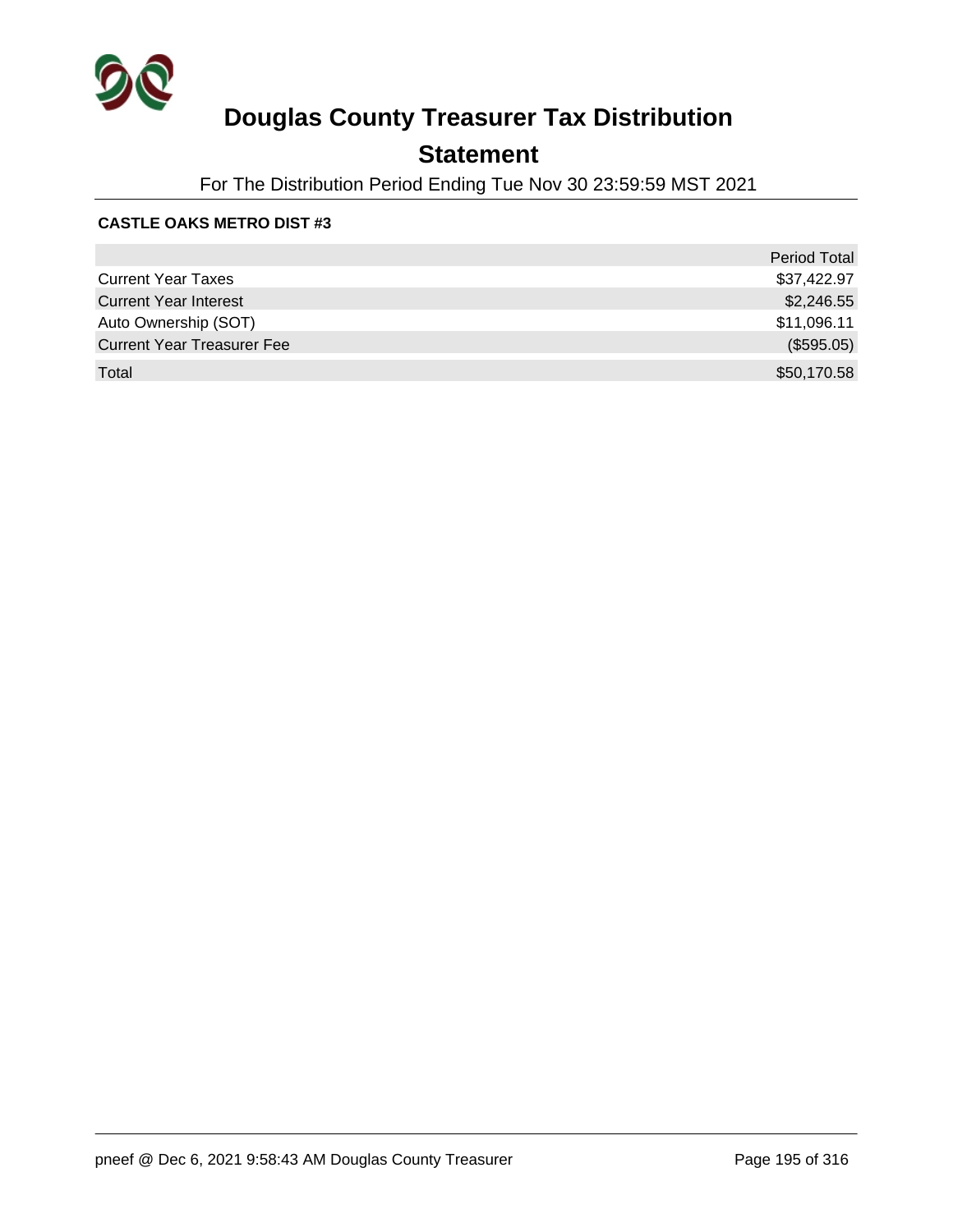

## **Statement**

For The Distribution Period Ending Tue Nov 30 23:59:59 MST 2021

#### **CASTLEVIEW METRO DISTRICT**

|                      | <b>Period Total</b> |
|----------------------|---------------------|
| Auto Ownership (SOT) | \$4.58              |
| Total                | \$4.58              |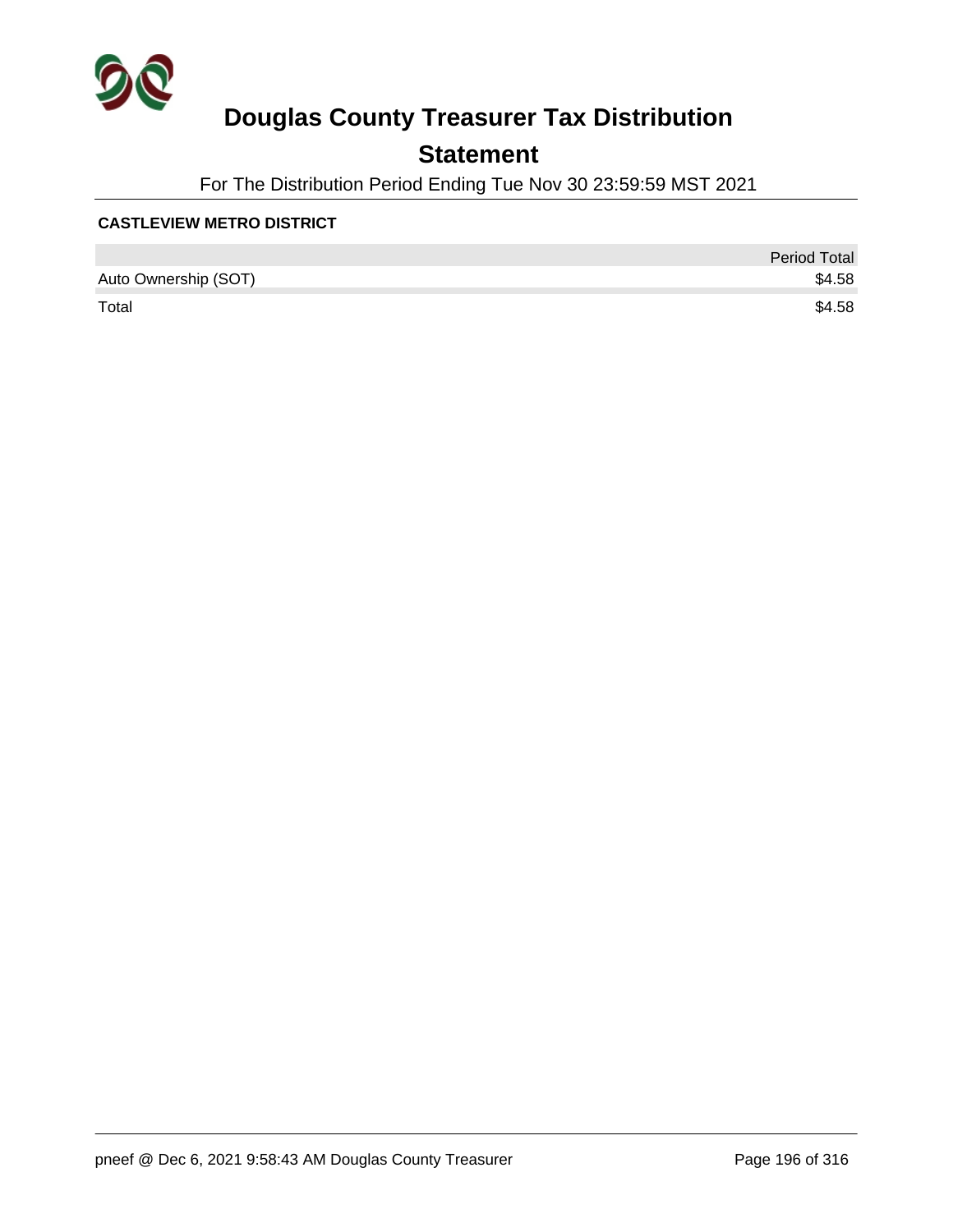

## **Statement**

For The Distribution Period Ending Tue Nov 30 23:59:59 MST 2021

#### **WESTCREEK METRO DISTRICT 1**

|                      | <b>Period Total</b> |
|----------------------|---------------------|
| Auto Ownership (SOT) | \$927.21            |
| Total                | \$927.21            |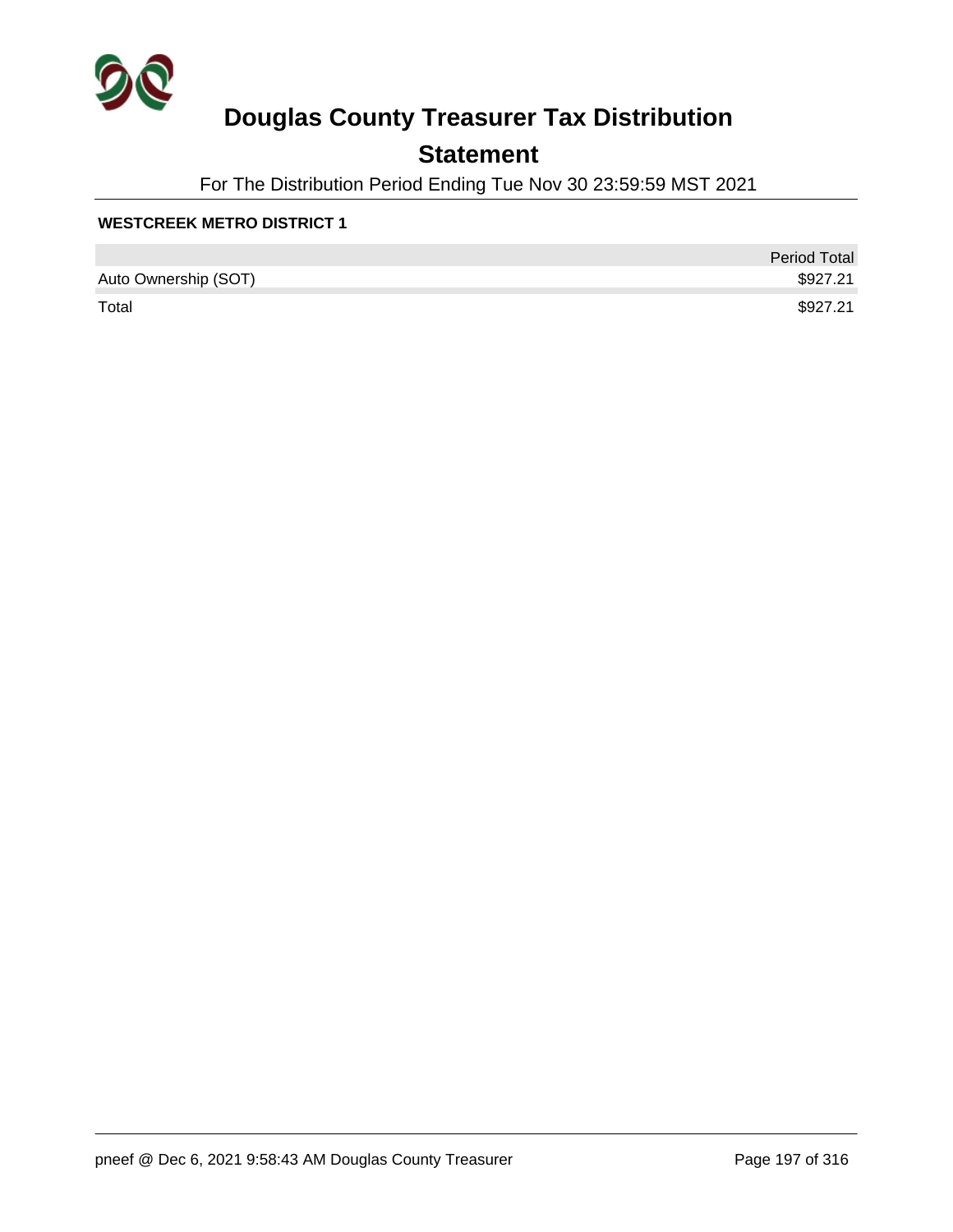

## **Statement**

For The Distribution Period Ending Tue Nov 30 23:59:59 MST 2021

#### **WESTCREEK METRO DISTRICT 2**

|                      | <b>Period Total</b> |
|----------------------|---------------------|
| Auto Ownership (SOT) | \$1,657.93          |
| Total                | \$1,657.93          |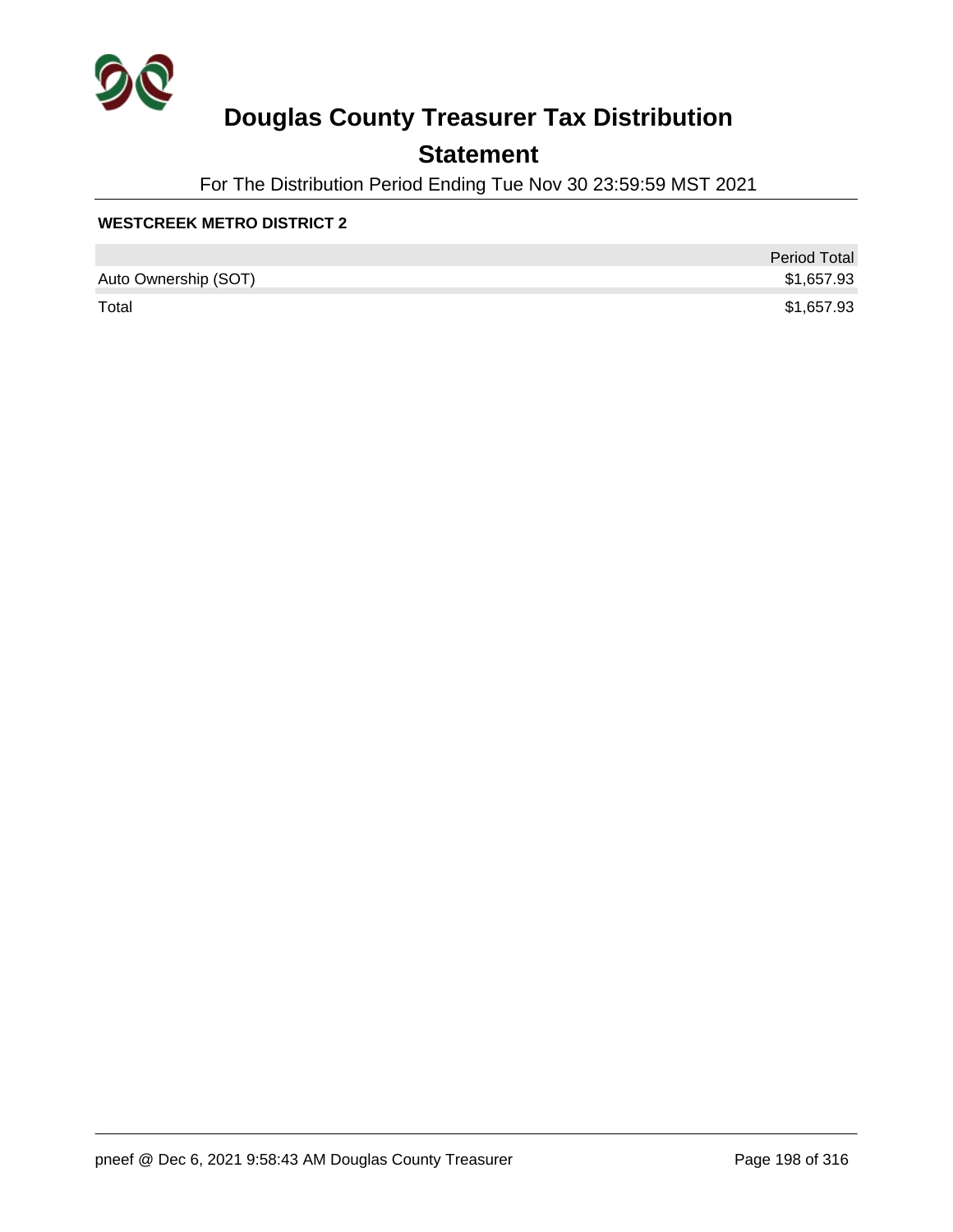

## **Statement**

For The Distribution Period Ending Tue Nov 30 23:59:59 MST 2021

#### **PARK MEADOWS BUS IMP DIST**

 $\sf Total$   $\$0.00$ 

Period Total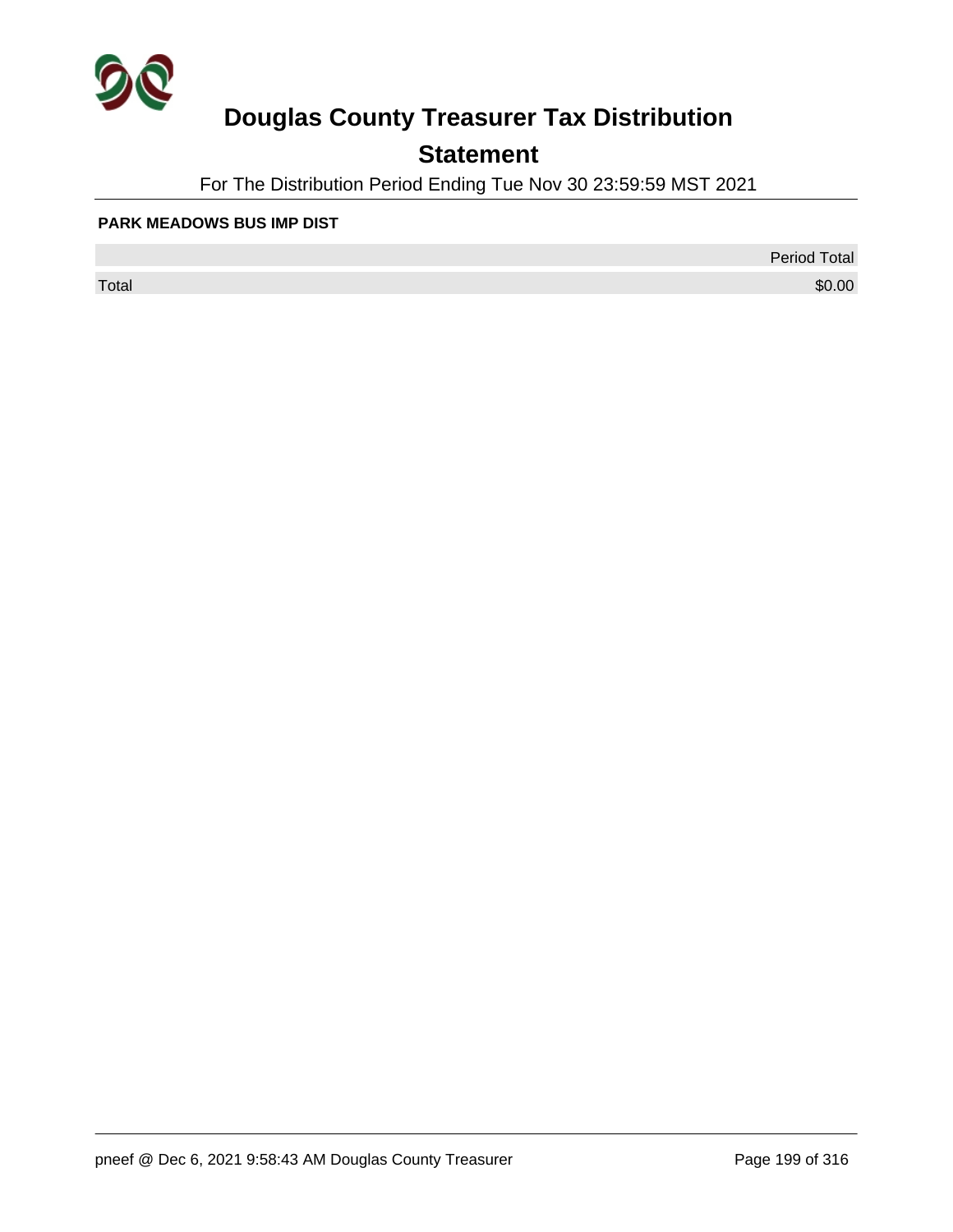

## **Statement**

For The Distribution Period Ending Tue Nov 30 23:59:59 MST 2021

#### **HIGHLANDS RANCH METRO DIST**

|                                         | <b>Period Total</b> |
|-----------------------------------------|---------------------|
| <b>Current Year Taxes</b>               | \$19,683.53         |
| <b>Prior Year Taxes</b>                 | \$264.44            |
| Prior Year Value Adjustment (Abatement) | (\$1,717.05)        |
| <b>Current Year Interest</b>            | \$1,309.72          |
| <b>Prior Year Interest</b>              | \$122.25            |
| Prior Year Interest Value Adjustment    | (\$85.85)           |
| Auto Ownership (SOT)                    | \$151,950.60        |
| <b>Current Year Treasurer Fee</b>       | (\$314.90)          |
| <b>Prior Year Treasurer Fee</b>         | \$19.96             |
| Total                                   | \$171,232.70        |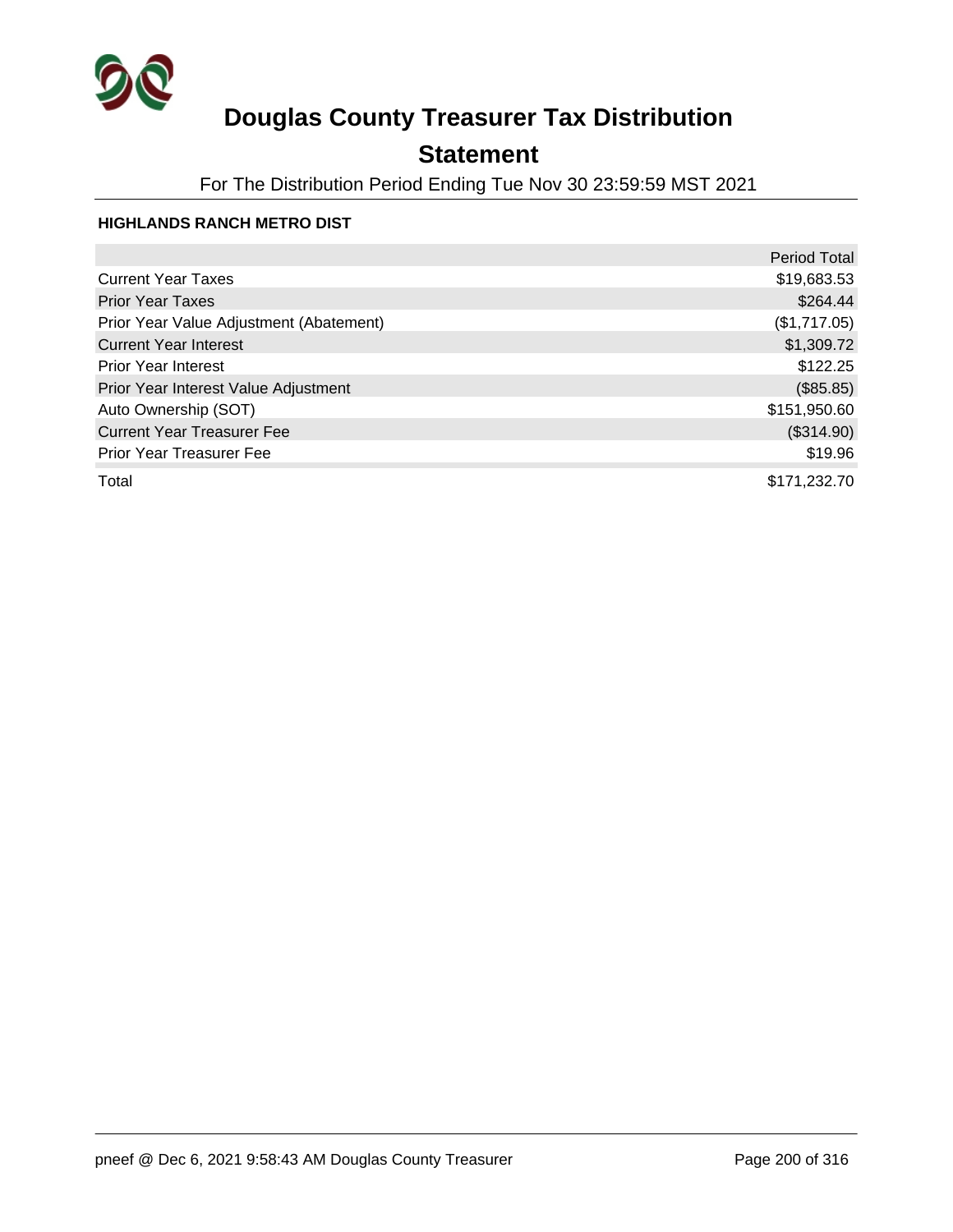

## **Statement**

For The Distribution Period Ending Tue Nov 30 23:59:59 MST 2021

#### **SOUTH SANTA FE METRO DIST 1**

 $\sf Total$   $\$0.00$ 

Period Total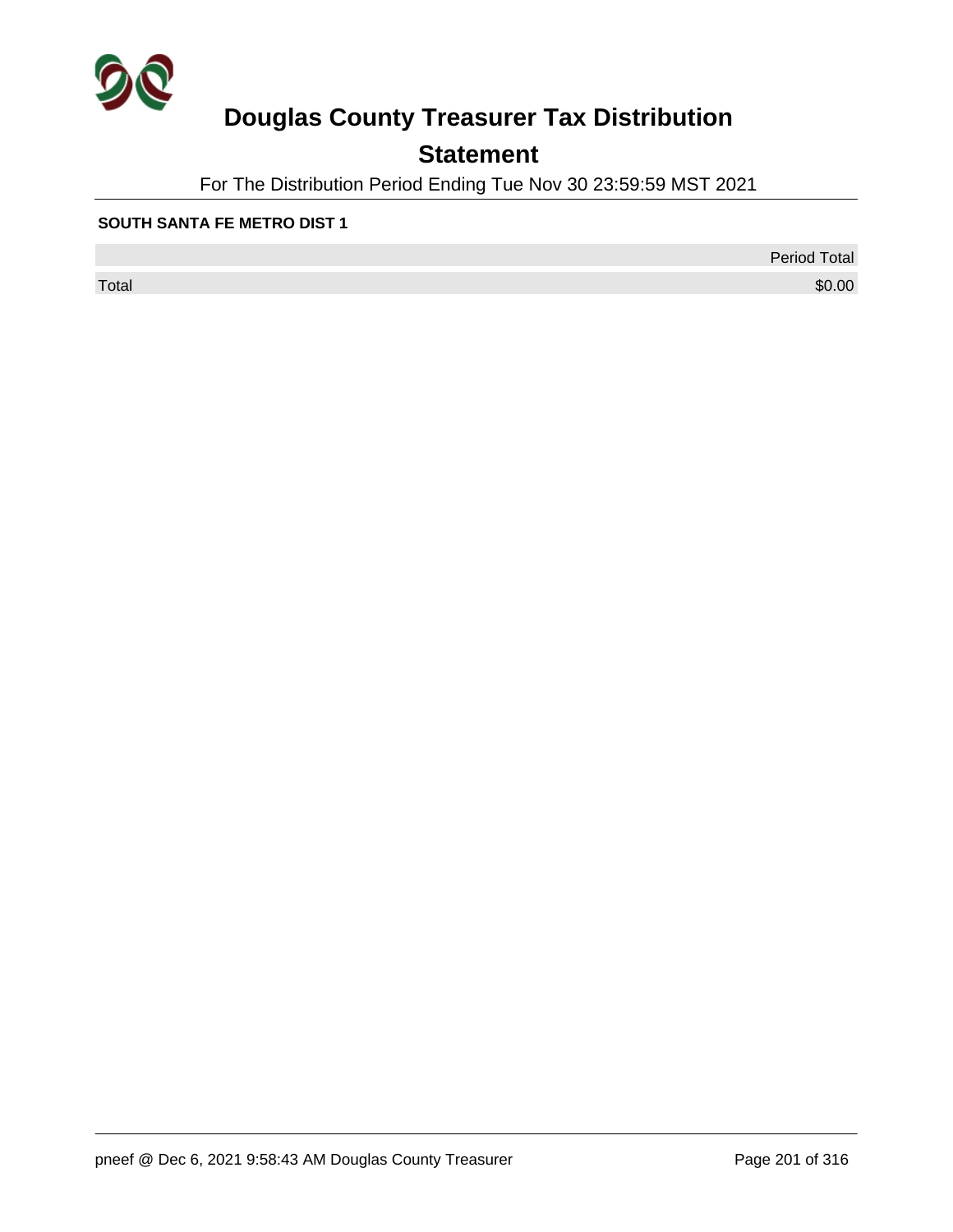

## **Statement**

For The Distribution Period Ending Tue Nov 30 23:59:59 MST 2021

#### **SOUTH SANTA FE METRO DIST 2**

 $\sf Total$   $\$0.00$ 

Period Total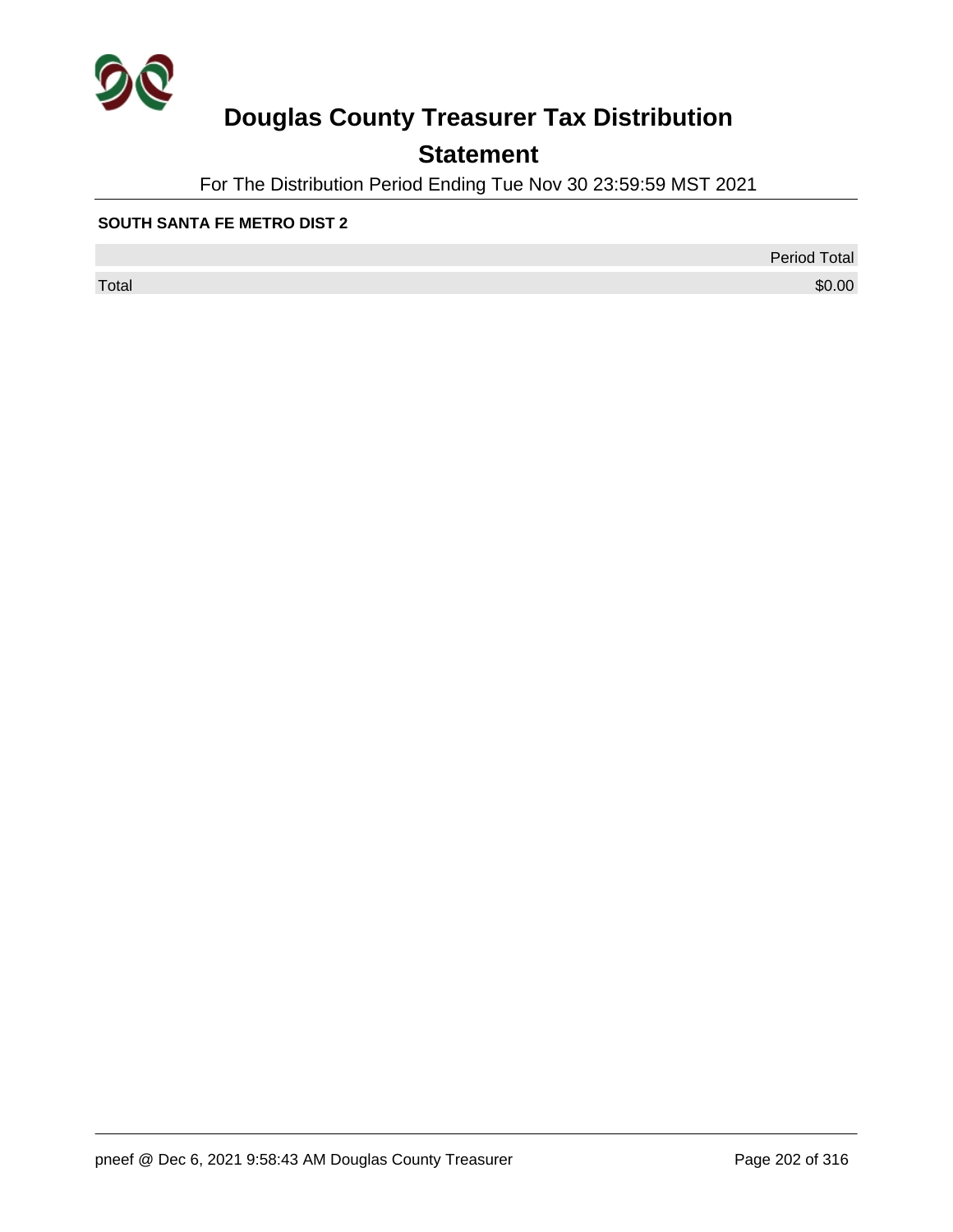

## **Statement**

For The Distribution Period Ending Tue Nov 30 23:59:59 MST 2021

#### **HIGHFIELD METRO DISTRICT**

|                      | <b>Period Total</b> |
|----------------------|---------------------|
| Auto Ownership (SOT) | \$6,675.79          |
| Total                | \$6,675.79          |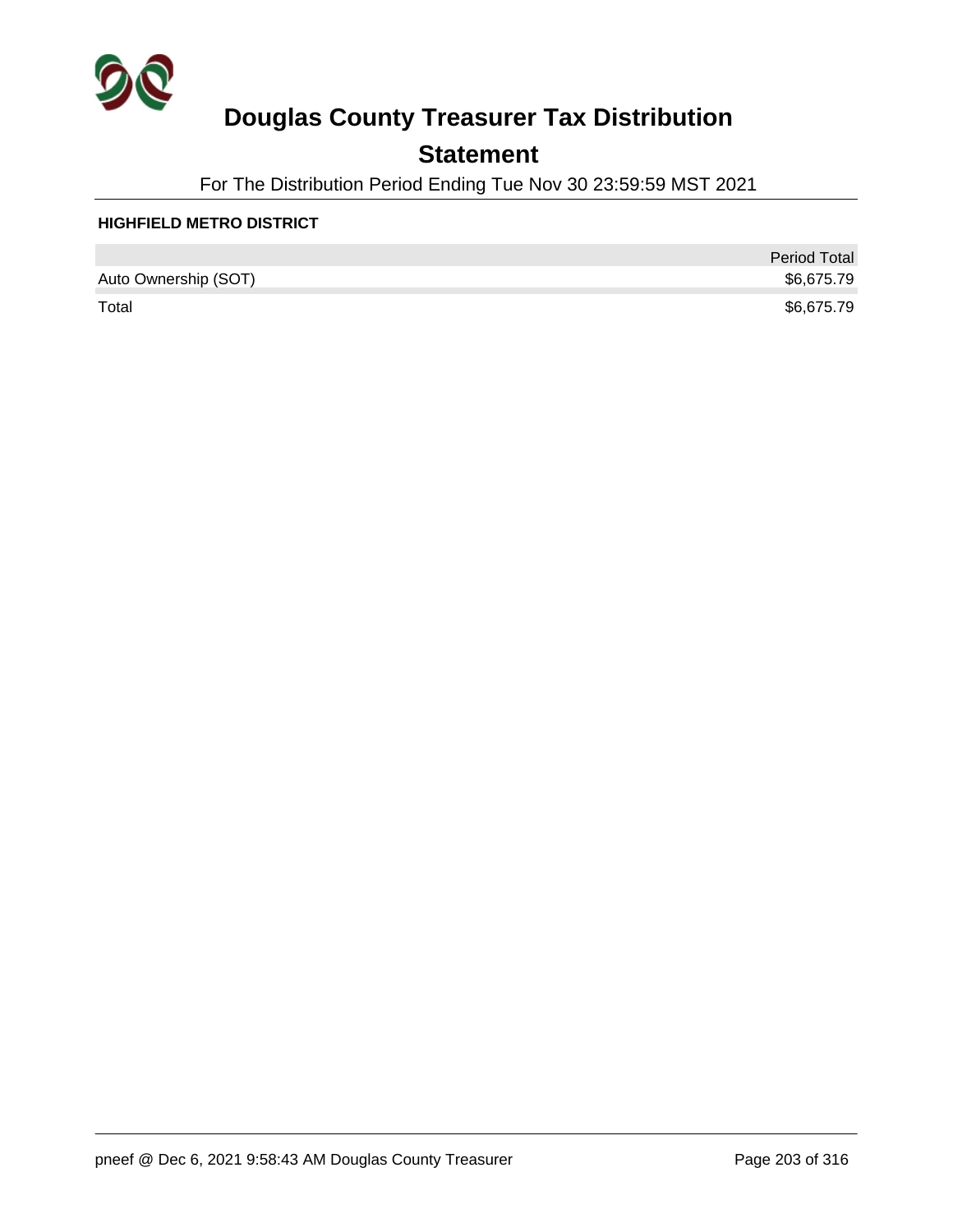

## **Statement**

For The Distribution Period Ending Tue Nov 30 23:59:59 MST 2021

#### **HUNTING HILL METRO DISTRICT**

|                      | <b>Period Total</b> |
|----------------------|---------------------|
| Auto Ownership (SOT) | \$2,872.66          |
| Total                | \$2,872.66          |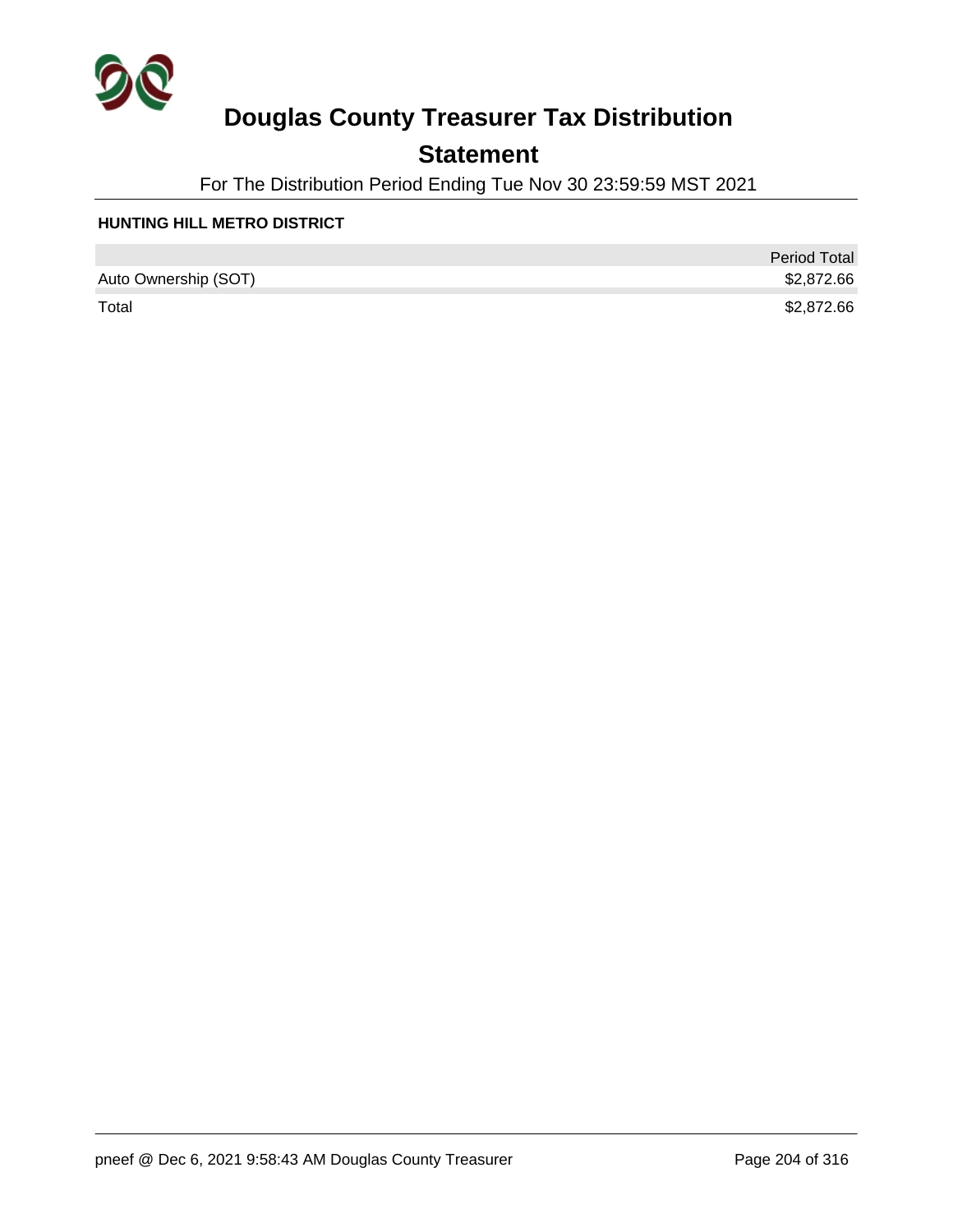

## **Statement**

For The Distribution Period Ending Tue Nov 30 23:59:59 MST 2021

#### **MEADOWS METRO 4 DEBT SVC**

|                      | <b>Period Total</b> |
|----------------------|---------------------|
| Auto Ownership (SOT) | \$1,534.15          |
| Total                | \$1,534.15          |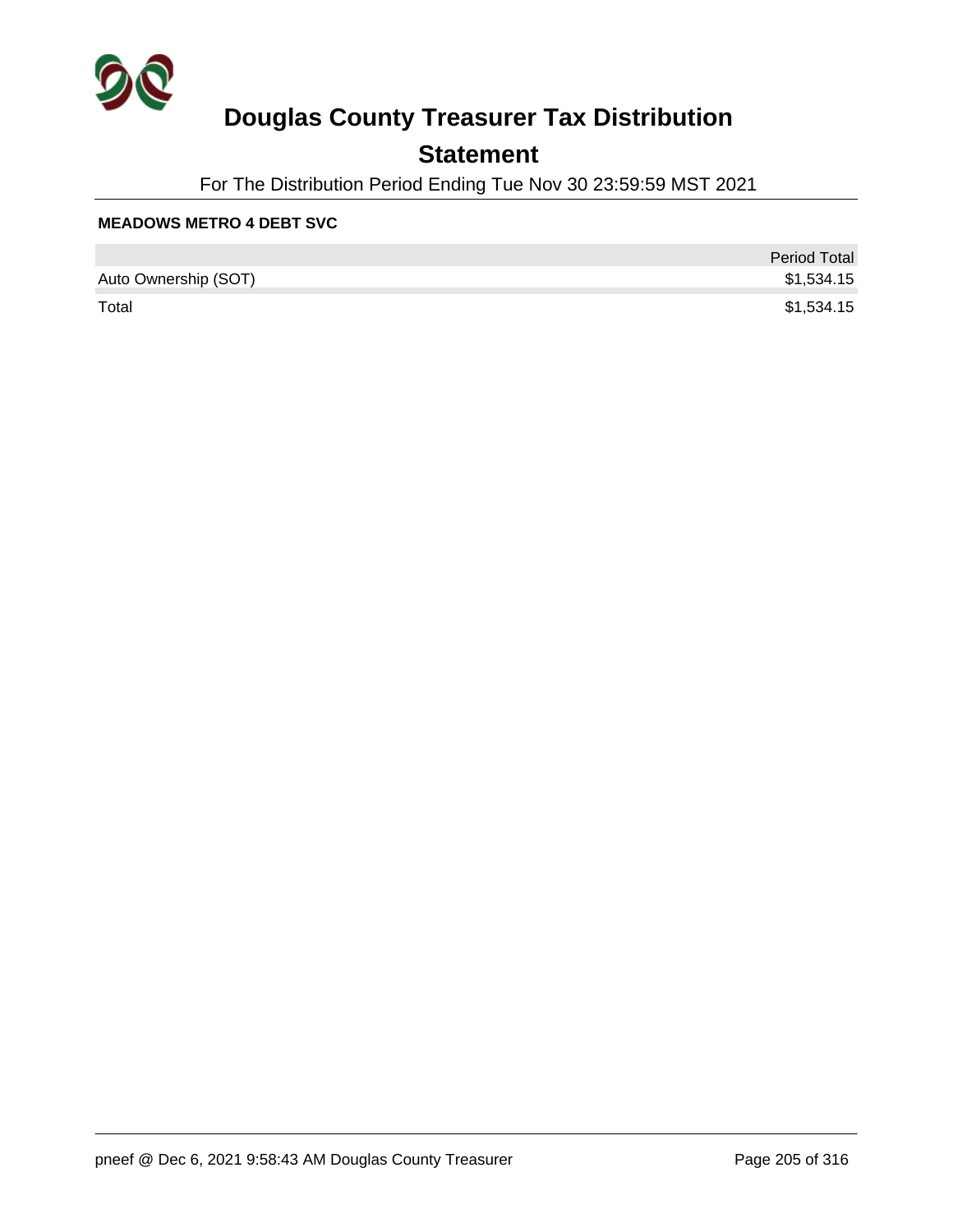

## **Statement**

For The Distribution Period Ending Tue Nov 30 23:59:59 MST 2021

#### **LINCOLN STATION MET DEBT SVC**

|                      | <b>Period Total</b> |
|----------------------|---------------------|
| Auto Ownership (SOT) | \$1,167.19          |
| Total                | \$1,167.19          |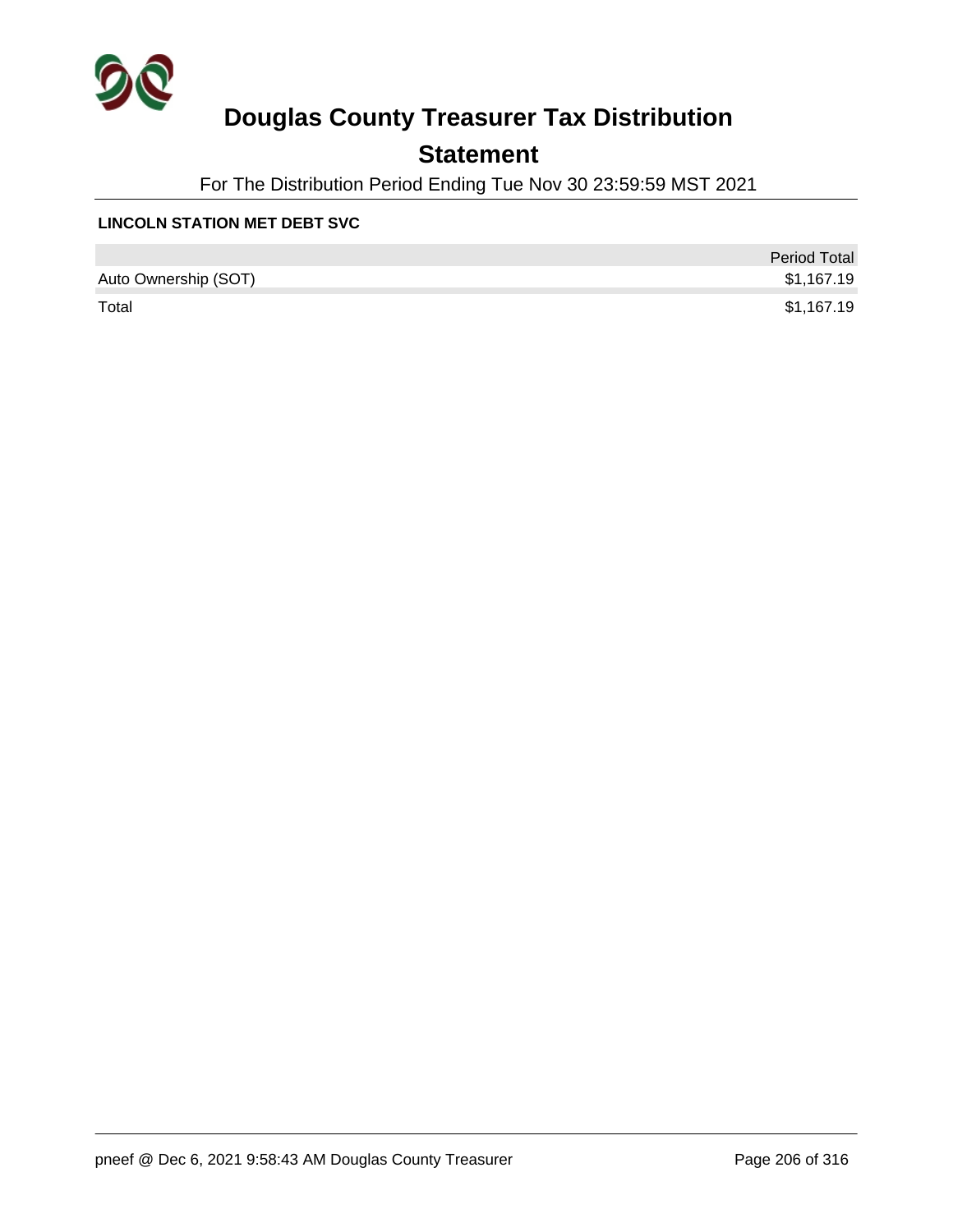

## **Statement**

For The Distribution Period Ending Tue Nov 30 23:59:59 MST 2021

#### **LINCOLN MEADOWS METRO DEBT SVC**

Period Total

 $\sf Total$   $\$0.00$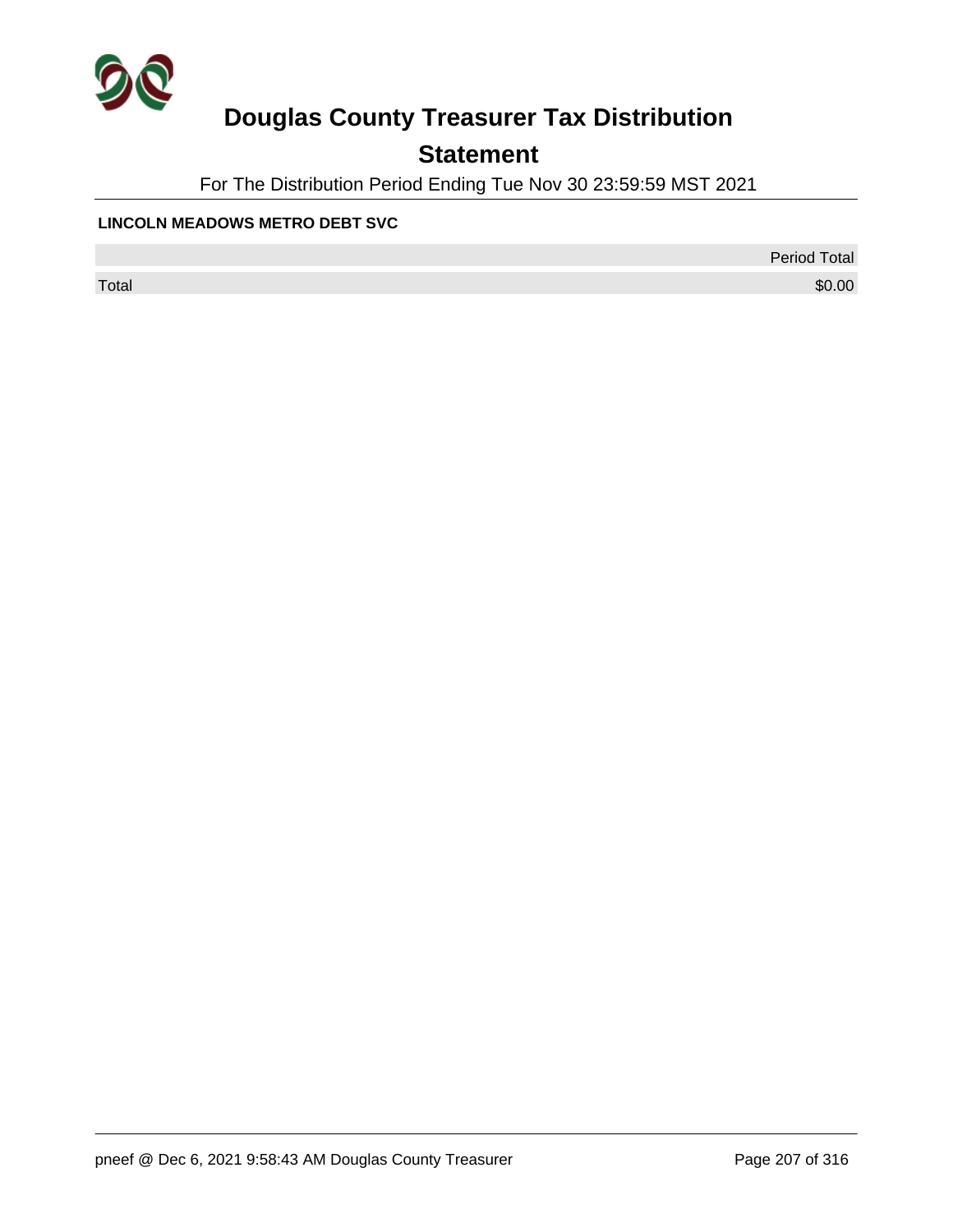

## **Statement**

For The Distribution Period Ending Tue Nov 30 23:59:59 MST 2021

#### **COMPARK BUSINESS CAMPUS DEBT SVC 2**

|                      | <b>Period Total</b> |
|----------------------|---------------------|
| Auto Ownership (SOT) | \$200.75            |
| Total                | \$200.75            |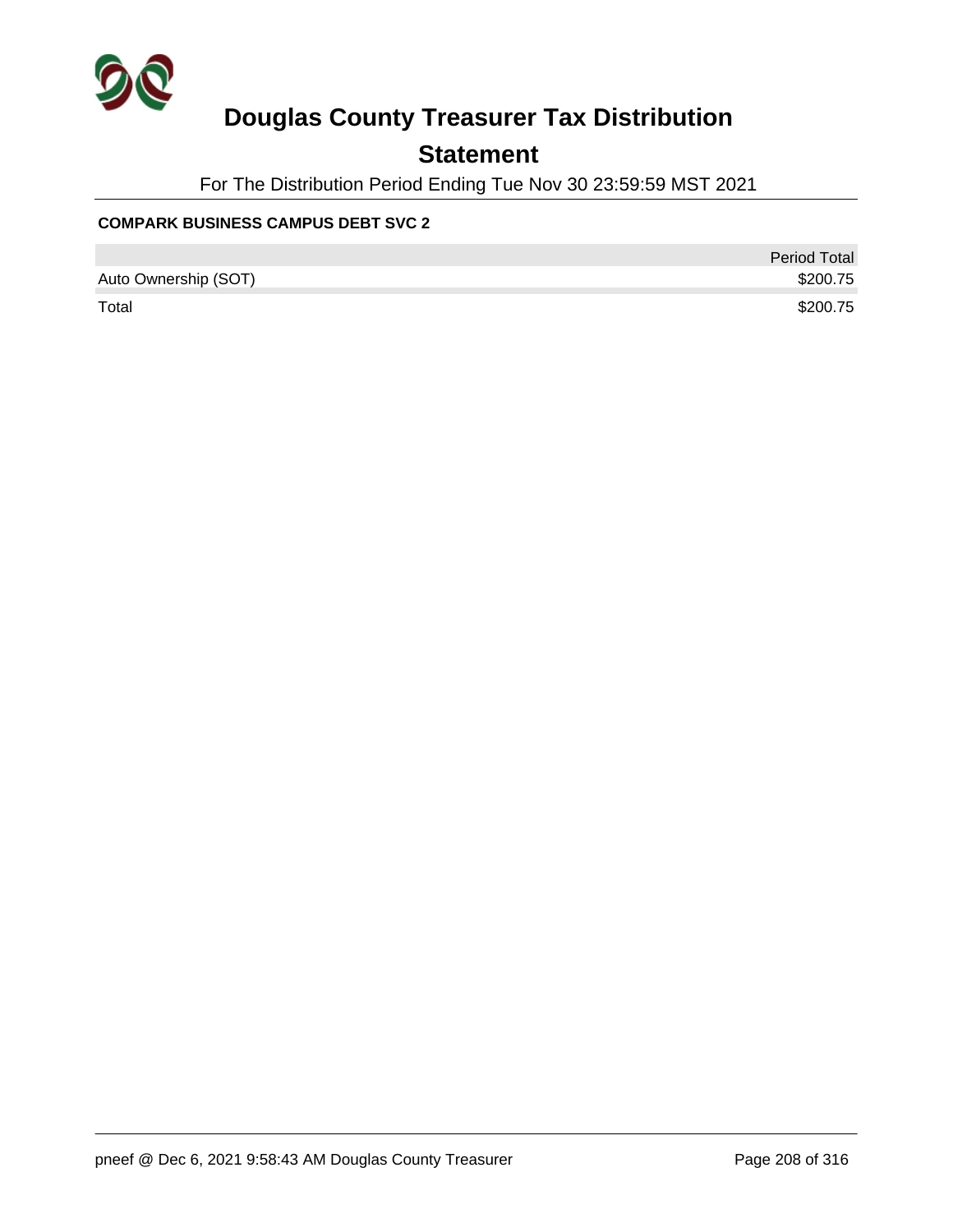

## **Statement**

For The Distribution Period Ending Tue Nov 30 23:59:59 MST 2021

#### **CASTLE ROCK DOWNTOWN DEV AUTH**

|                                   | <b>Period Total</b> |
|-----------------------------------|---------------------|
| <b>Current Year Taxes</b>         | \$582.96            |
| <b>Current Year TIF Expense</b>   | (\$99.90)           |
| <b>Current Year Interest</b>      | \$40.81             |
| Auto Ownership (SOT)              | \$1,659.97          |
| <b>Current Year Treasurer Fee</b> | (\$7.86)            |
| Total                             | \$2,175.98          |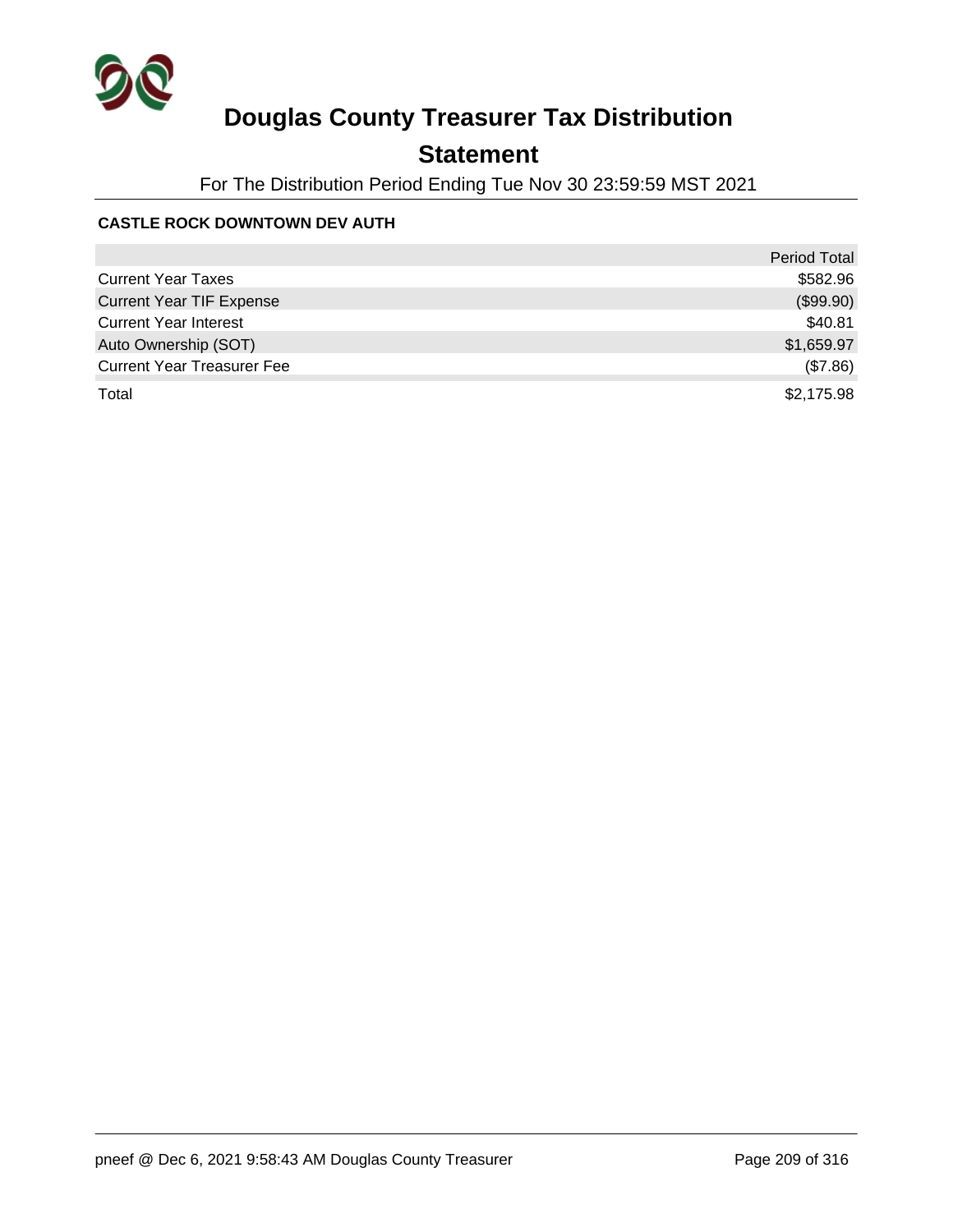

## **Statement**

For The Distribution Period Ending Tue Nov 30 23:59:59 MST 2021

#### **REMUDA RANCH METRO DISTRICT**

|                      | <b>Period Total</b> |
|----------------------|---------------------|
| Auto Ownership (SOT) | \$24.67             |
| Total                | \$24.67             |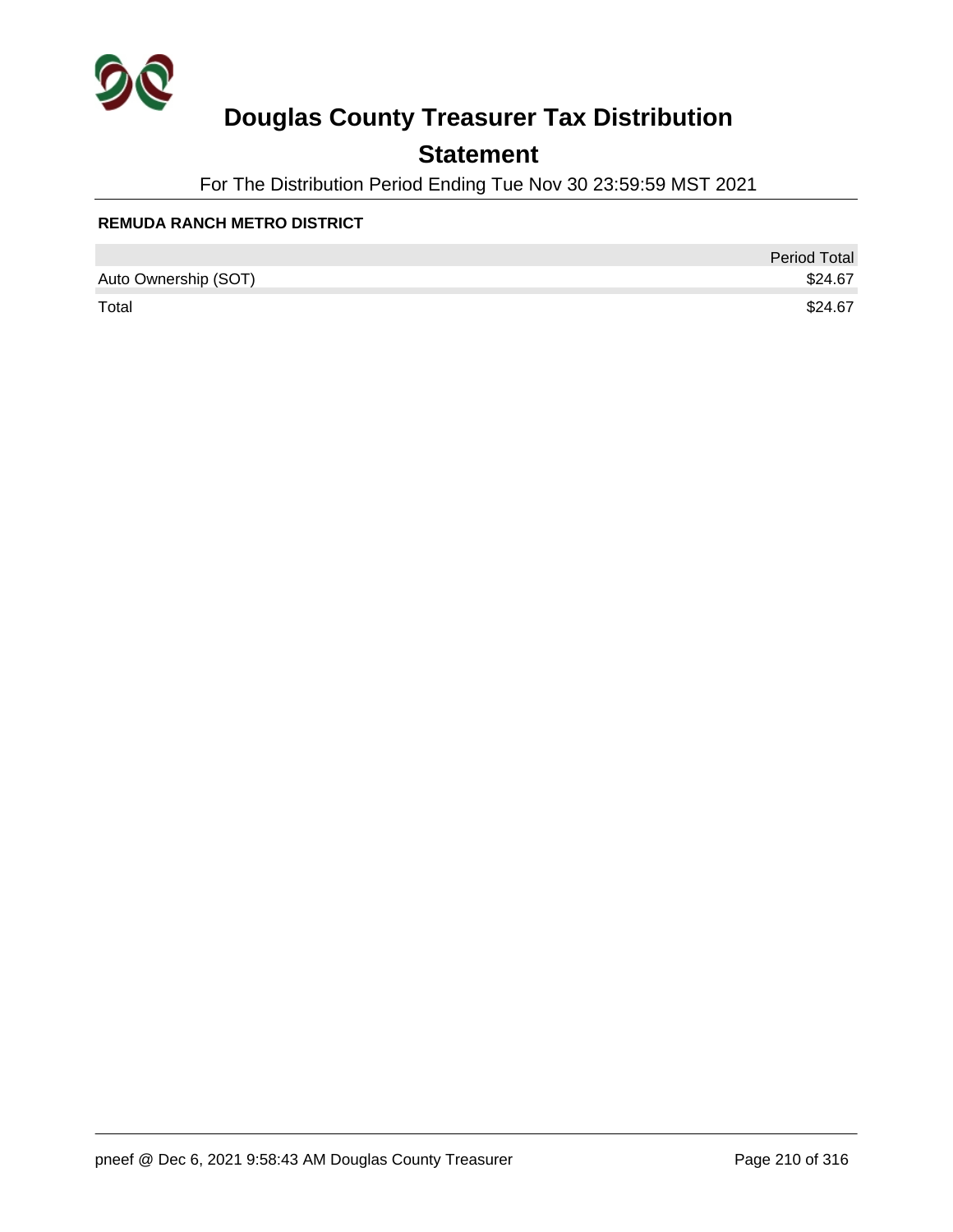

## **Statement**

For The Distribution Period Ending Tue Nov 30 23:59:59 MST 2021

#### **AIRPORT VISTA METRO DIST #1**

 $\sf Total$   $\$0.00$ 

Period Total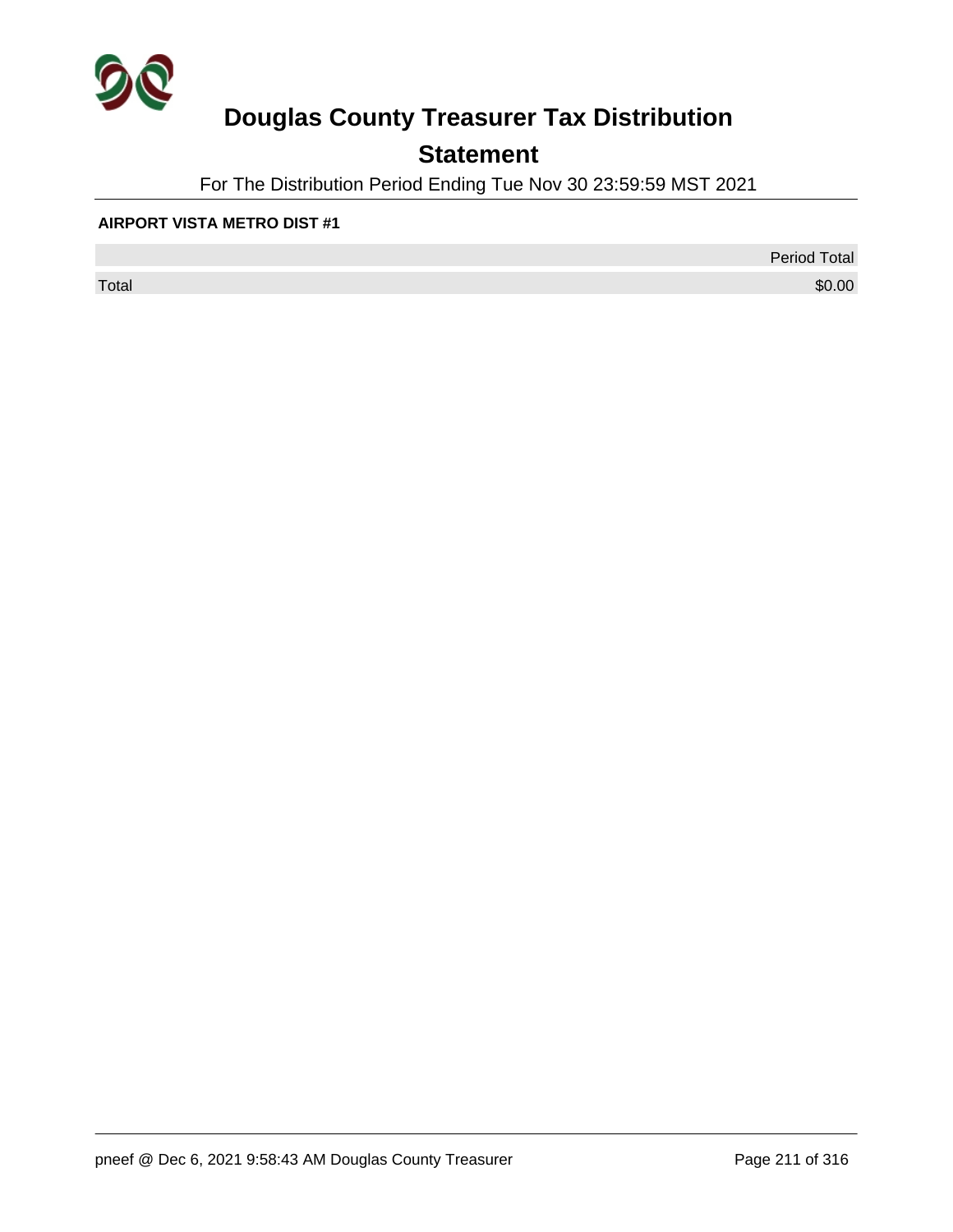

## **Statement**

For The Distribution Period Ending Tue Nov 30 23:59:59 MST 2021

#### **AIRPORT VISTA METRO DISTRICT #2**

|                      | <b>Period Total</b> |
|----------------------|---------------------|
| Auto Ownership (SOT) | \$4.44              |
| Total                | \$4.44              |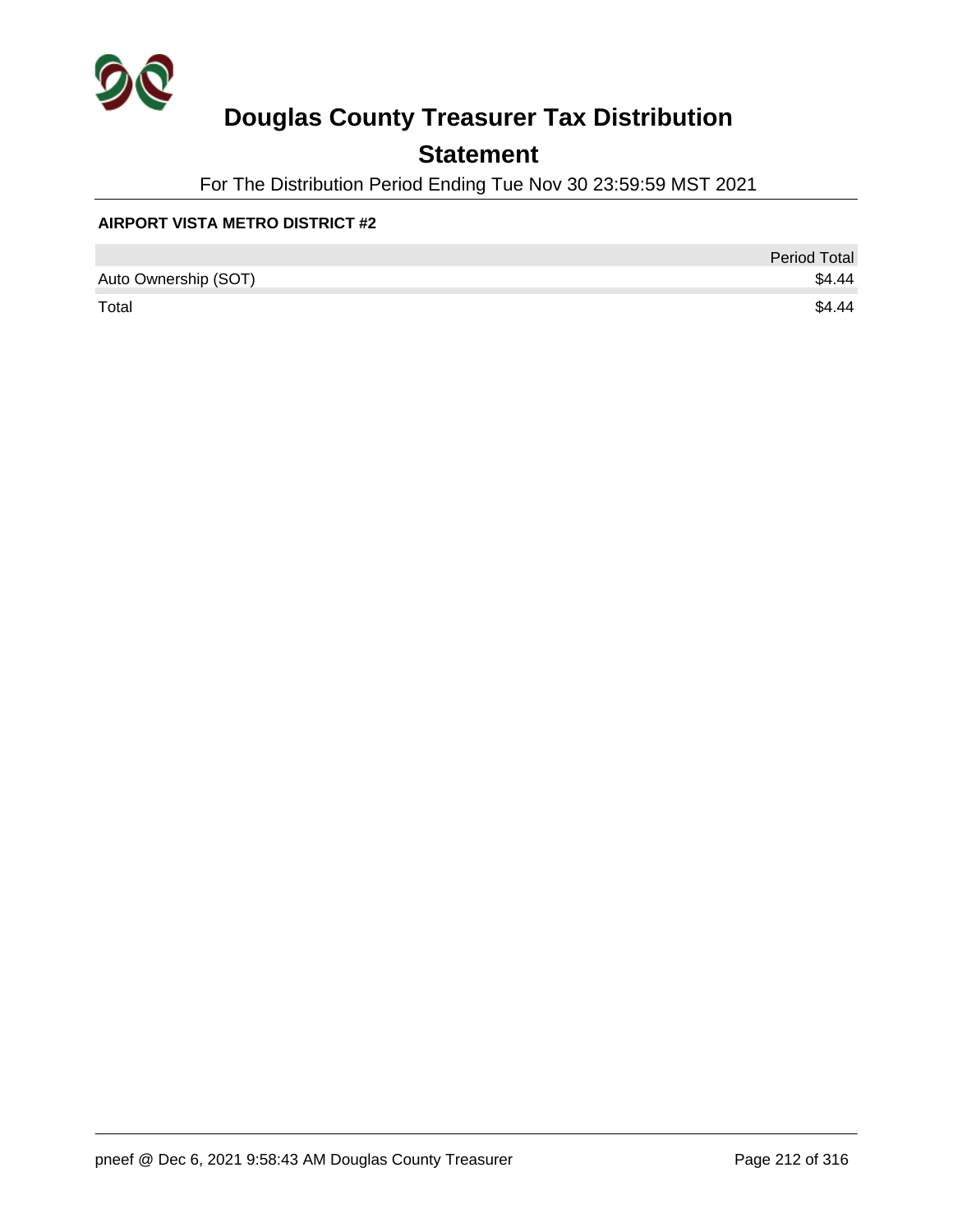

## **Statement**

For The Distribution Period Ending Tue Nov 30 23:59:59 MST 2021

#### **LOUVIERS WATER & SANITATION DISTRICT**

|                      | <b>Period Total</b> |
|----------------------|---------------------|
| Auto Ownership (SOT) | \$451.18            |
| Total                | \$451.18            |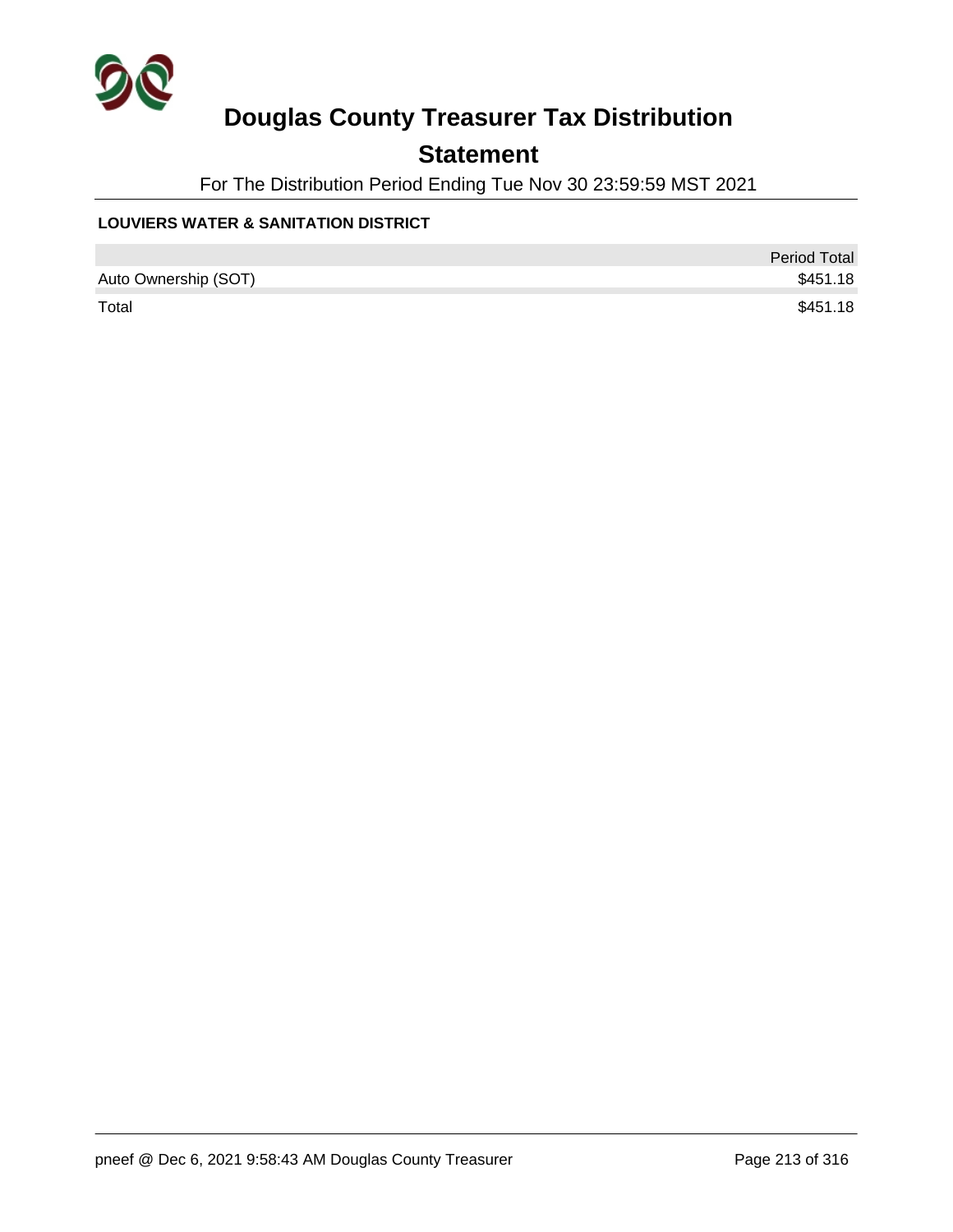

## **Statement**

For The Distribution Period Ending Tue Nov 30 23:59:59 MST 2021

#### **PARKER CENTRAL AREA URP**

 $\sf Total$   $\$0.00$ 

Period Total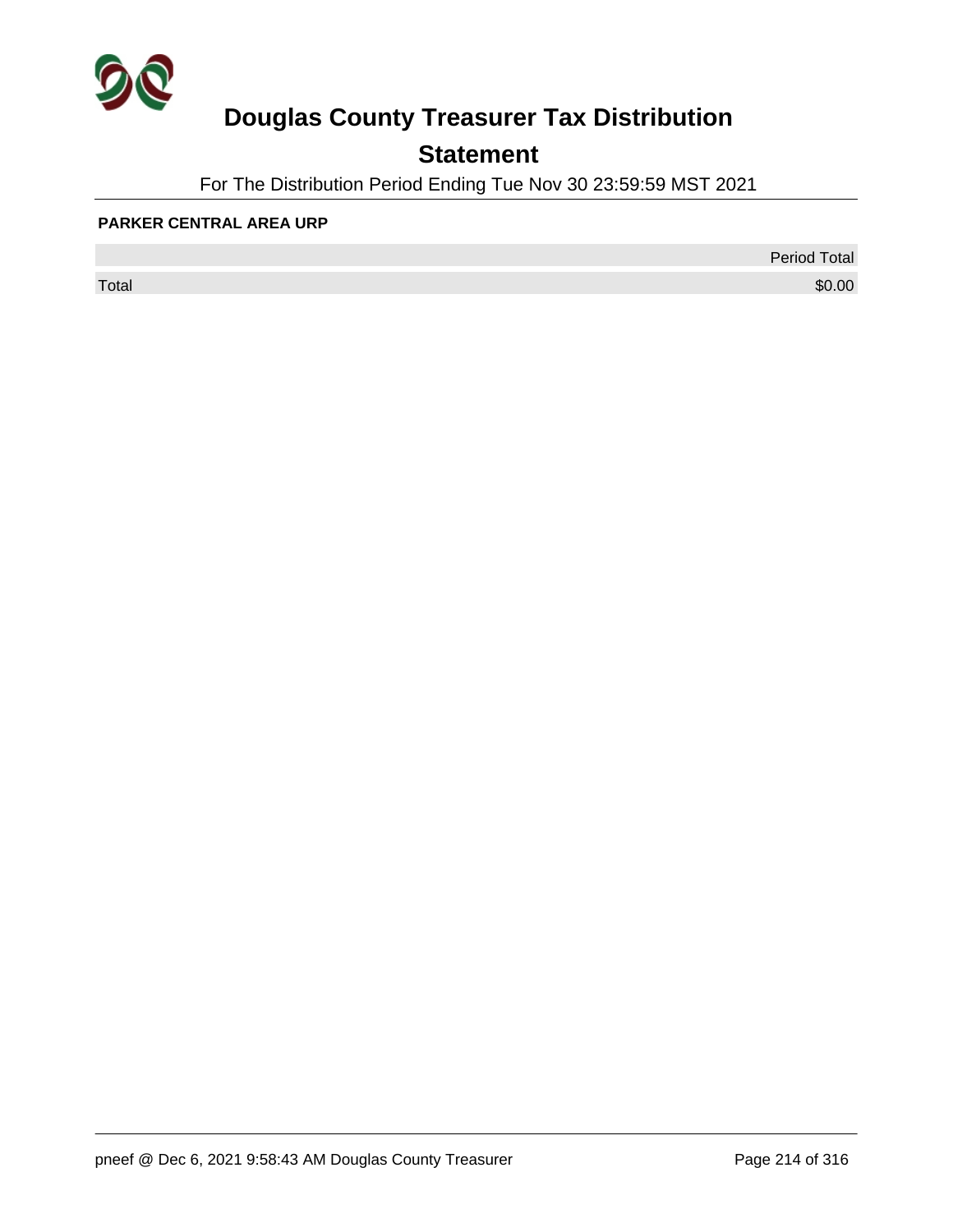

## **Statement**

For The Distribution Period Ending Tue Nov 30 23:59:59 MST 2021

#### **INVERNESS WATER & SANITATION DEBT SERV**

|                      | Period Total |
|----------------------|--------------|
| Auto Ownership (SOT) | \$90.05      |
| Total                | \$90.05      |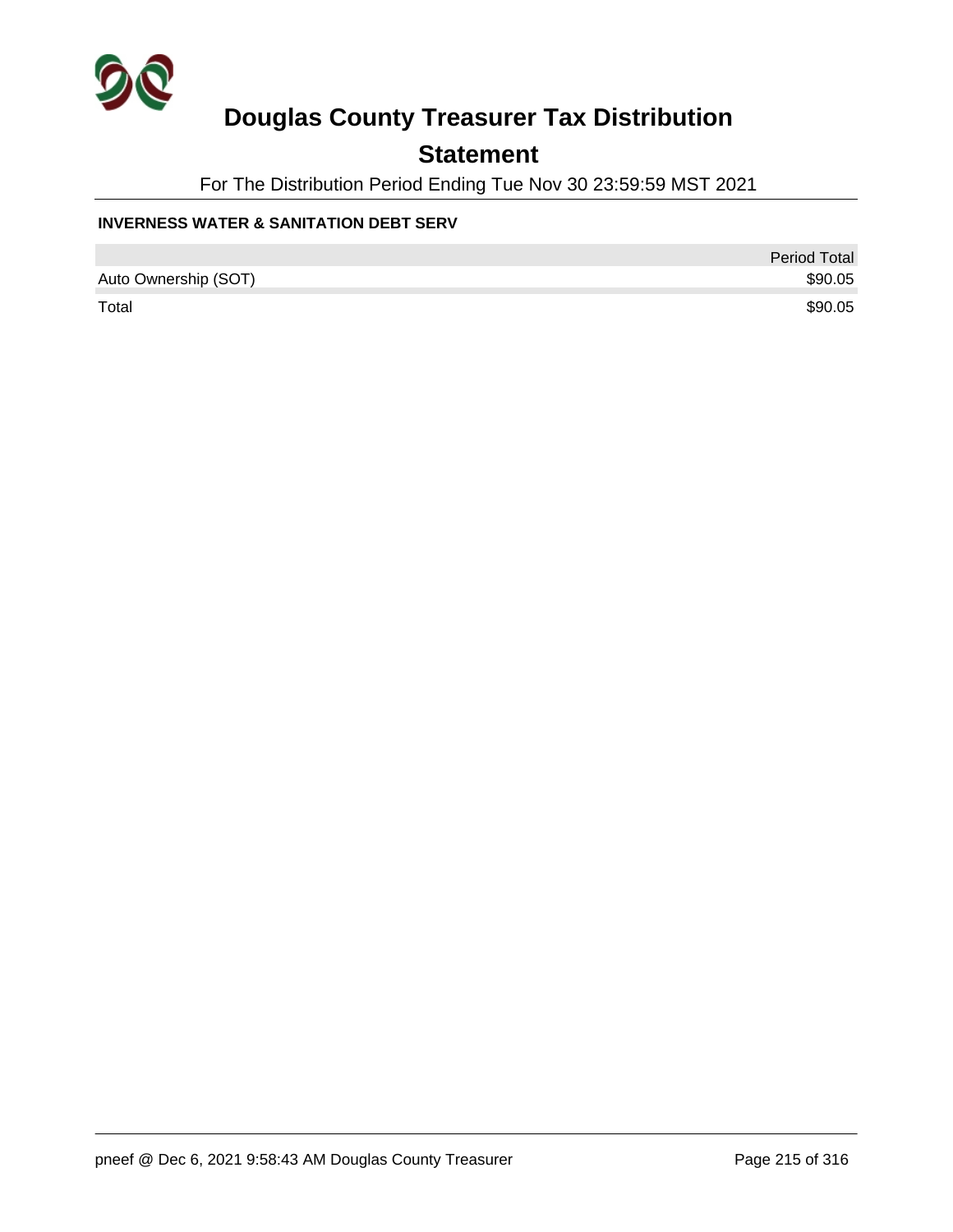

## **Statement**

For The Distribution Period Ending Tue Nov 30 23:59:59 MST 2021

#### **INVERNESS METRO DISTRICT DEBT SERV**

|                      | <b>Period Total</b> |
|----------------------|---------------------|
| Auto Ownership (SOT) | \$123.07            |
| Total                | \$123.07            |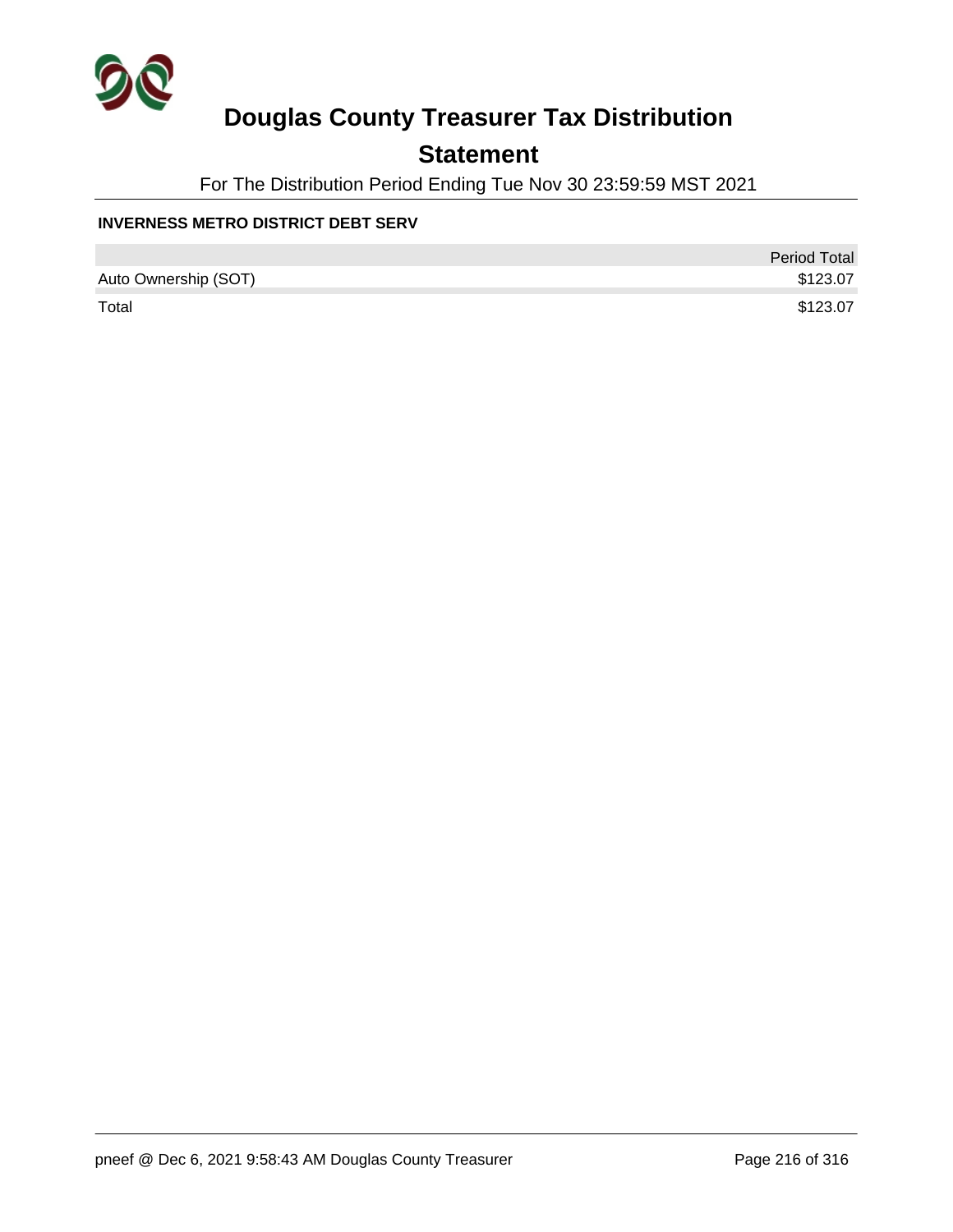

## **Statement**

For The Distribution Period Ending Tue Nov 30 23:59:59 MST 2021

#### **TWO BRIDGES METROPOLITAN DISTRICT**

|                      | <b>Period Total</b> |
|----------------------|---------------------|
| Auto Ownership (SOT) | \$1,393.24          |
| Total                | \$1,393.24          |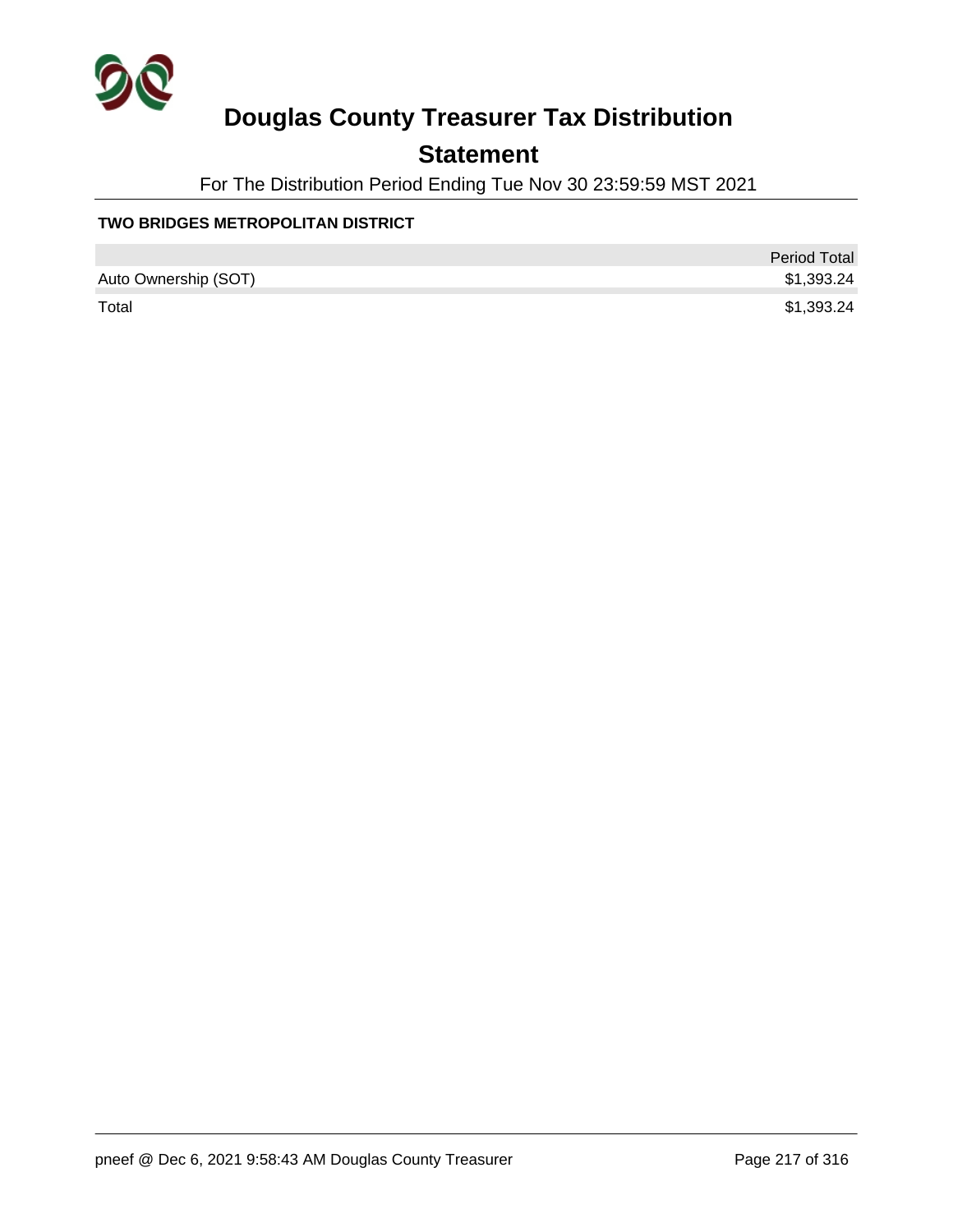

## **Statement**

For The Distribution Period Ending Tue Nov 30 23:59:59 MST 2021

#### **ROBINSON RANCH METRO DISTRICT**

|                      | <b>Period Total</b> |
|----------------------|---------------------|
| Auto Ownership (SOT) | \$1,432.06          |
| Total                | \$1,432.06          |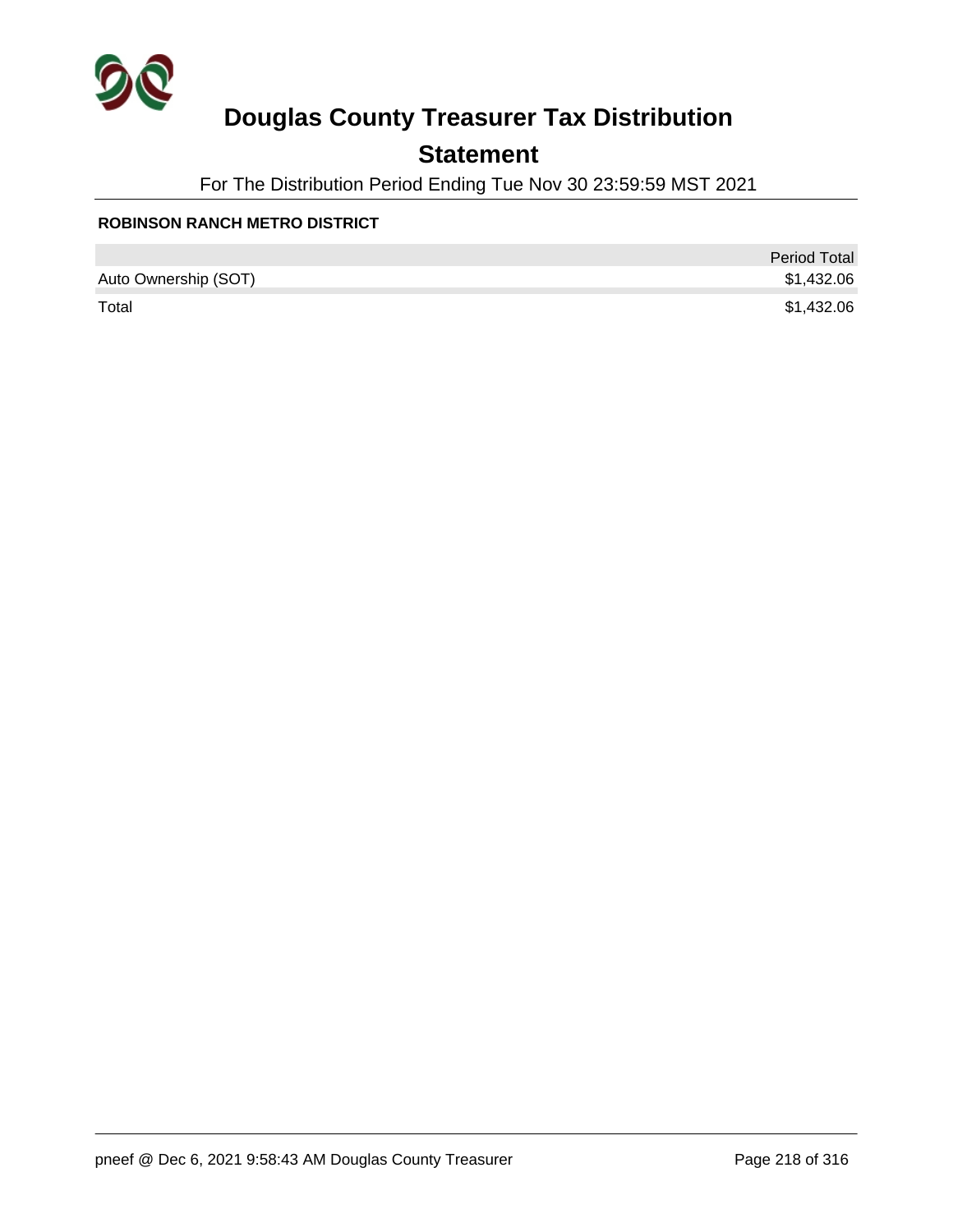

## **Statement**

For The Distribution Period Ending Tue Nov 30 23:59:59 MST 2021

#### **CANYONS METRO DISTRICT #5**

|                      | <b>Period Total</b> |
|----------------------|---------------------|
| Auto Ownership (SOT) | \$6,581.02          |
| Total                | \$6,581.02          |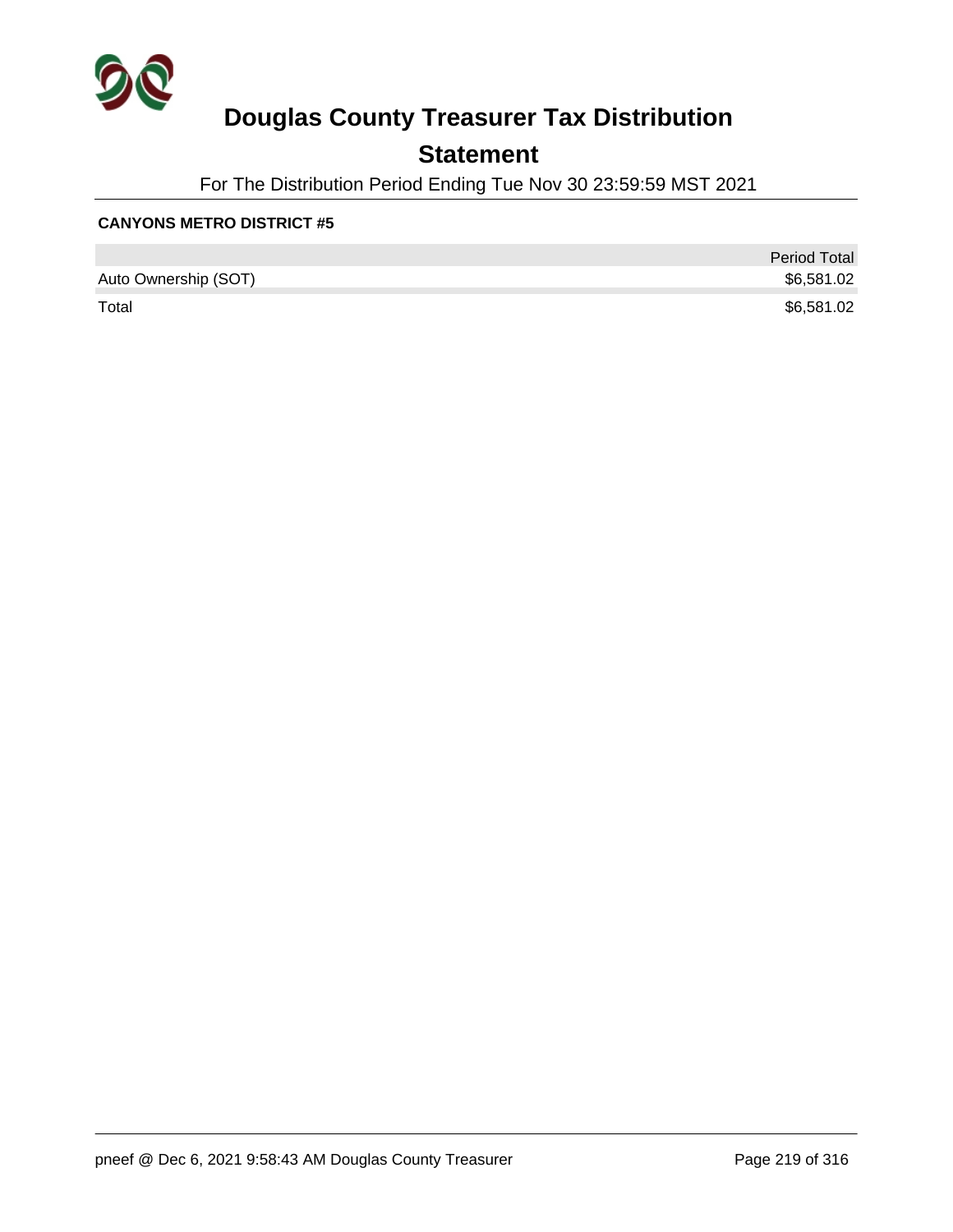

## **Statement**

For The Distribution Period Ending Tue Nov 30 23:59:59 MST 2021

#### **CANYONS METRO DISTRICT #6**

|                      | <b>Period Total</b> |
|----------------------|---------------------|
| Auto Ownership (SOT) | \$1,765.40          |
| Total                | \$1,765.40          |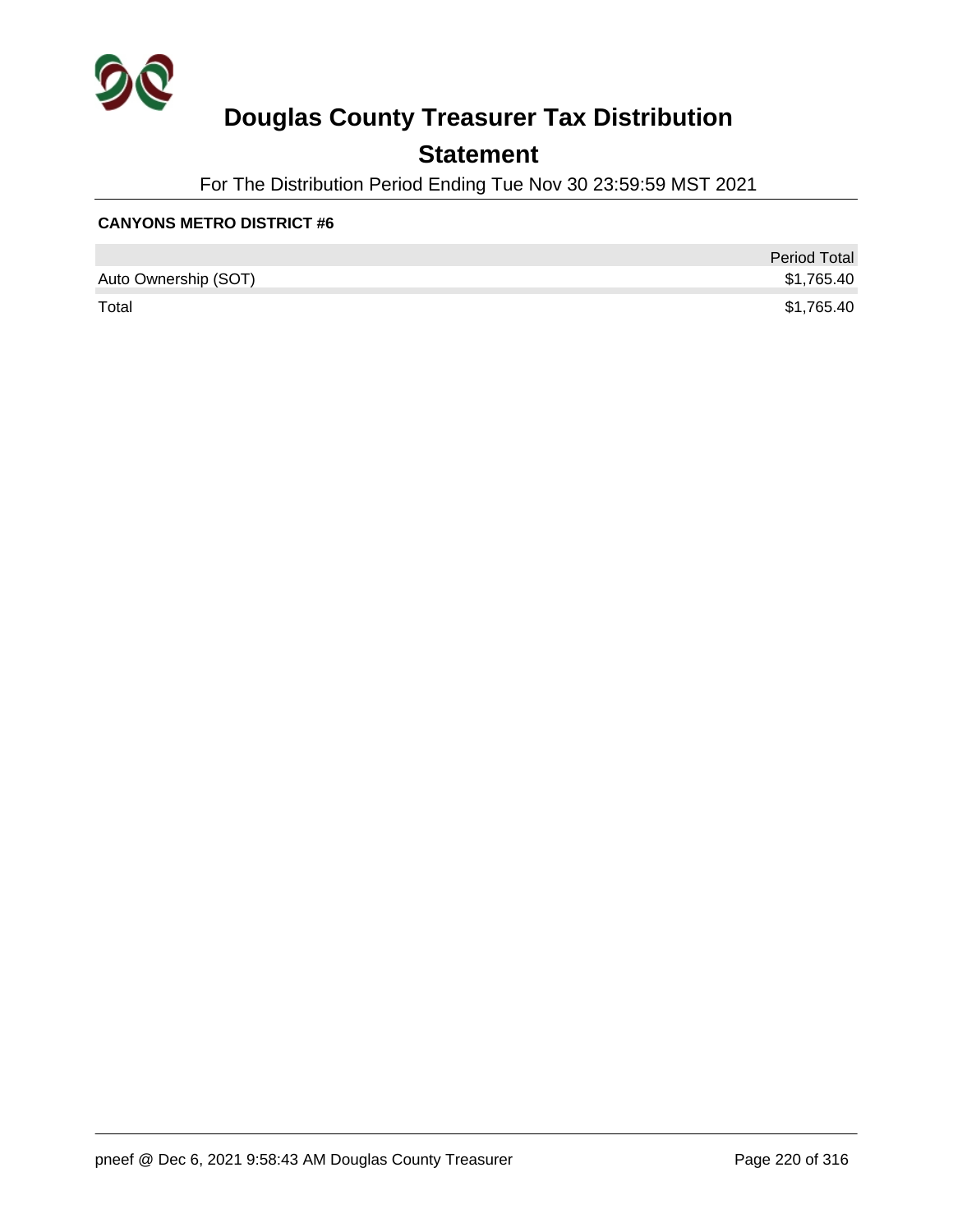

## **Statement**

For The Distribution Period Ending Tue Nov 30 23:59:59 MST 2021

#### **CANYONS METRO DISTRICT #7**

|                      | <b>Period Total</b> |
|----------------------|---------------------|
| Auto Ownership (SOT) | \$2,728.70          |
| Total                | \$2,728.70          |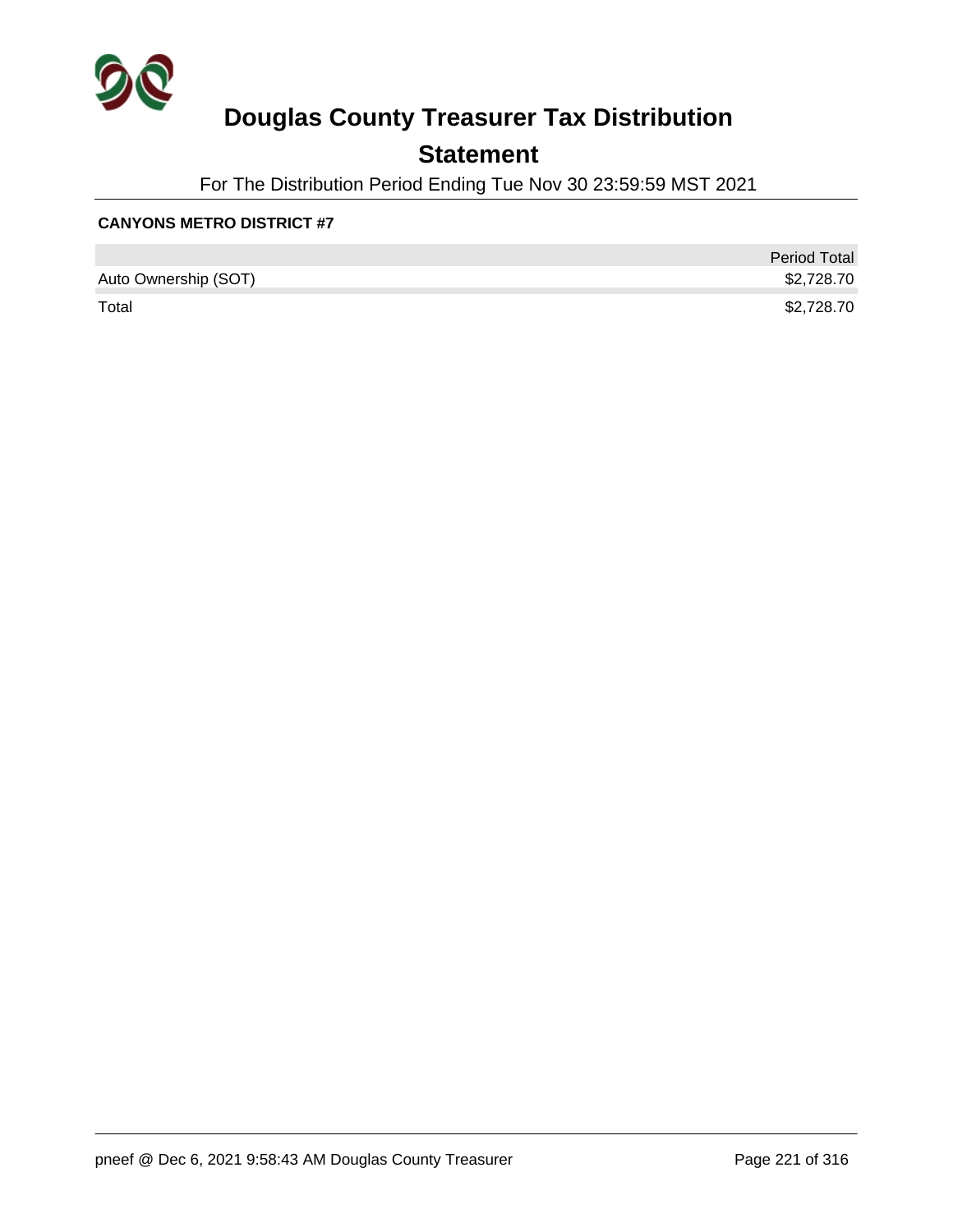

## **Statement**

For The Distribution Period Ending Tue Nov 30 23:59:59 MST 2021

#### **CANYONS METRO DISTRICT #8**

 $\sf Total$   $\$0.00$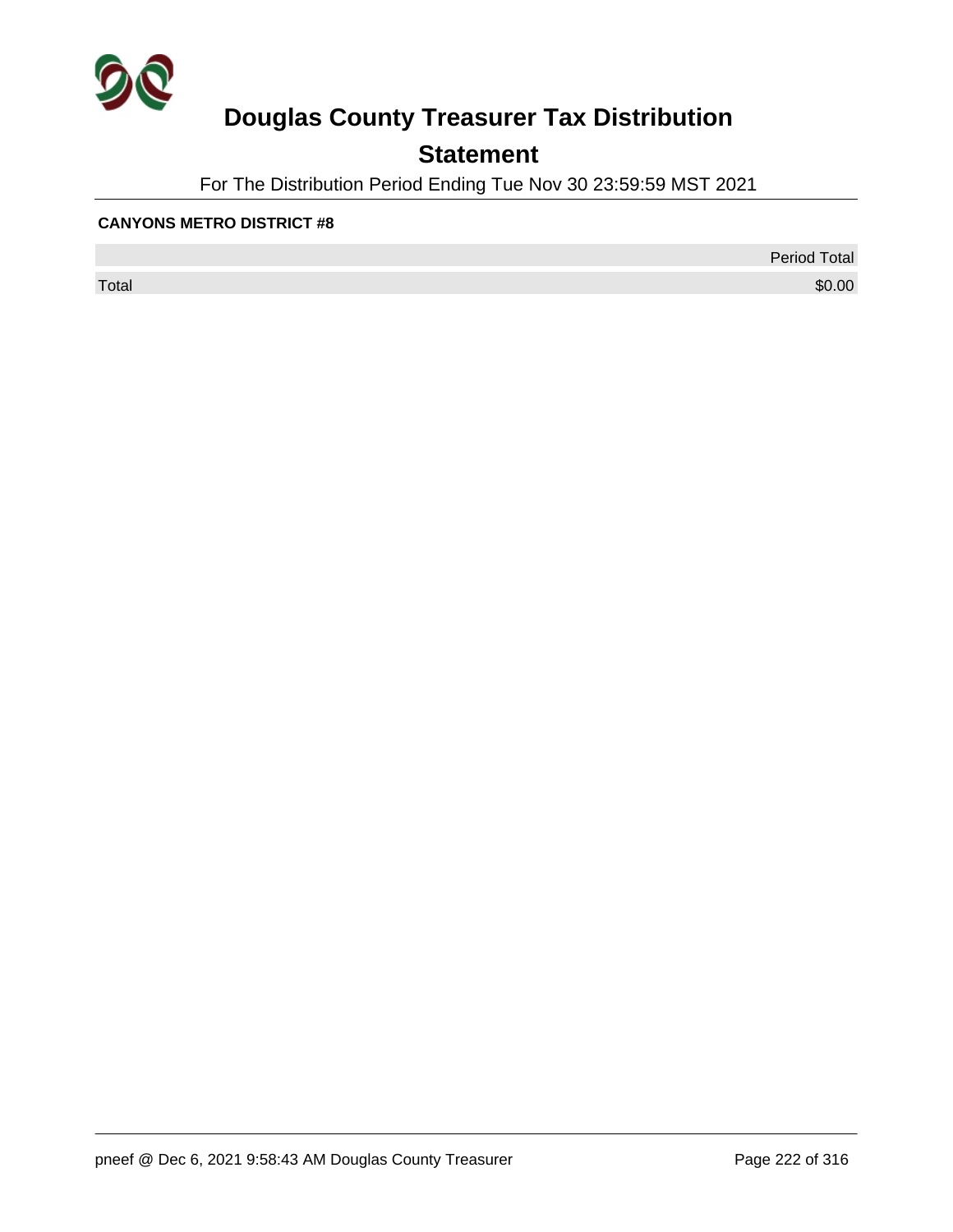

## **Statement**

For The Distribution Period Ending Tue Nov 30 23:59:59 MST 2021

#### **CANYONS METRO DISTRICT #9**

 $\sf Total$   $\$0.00$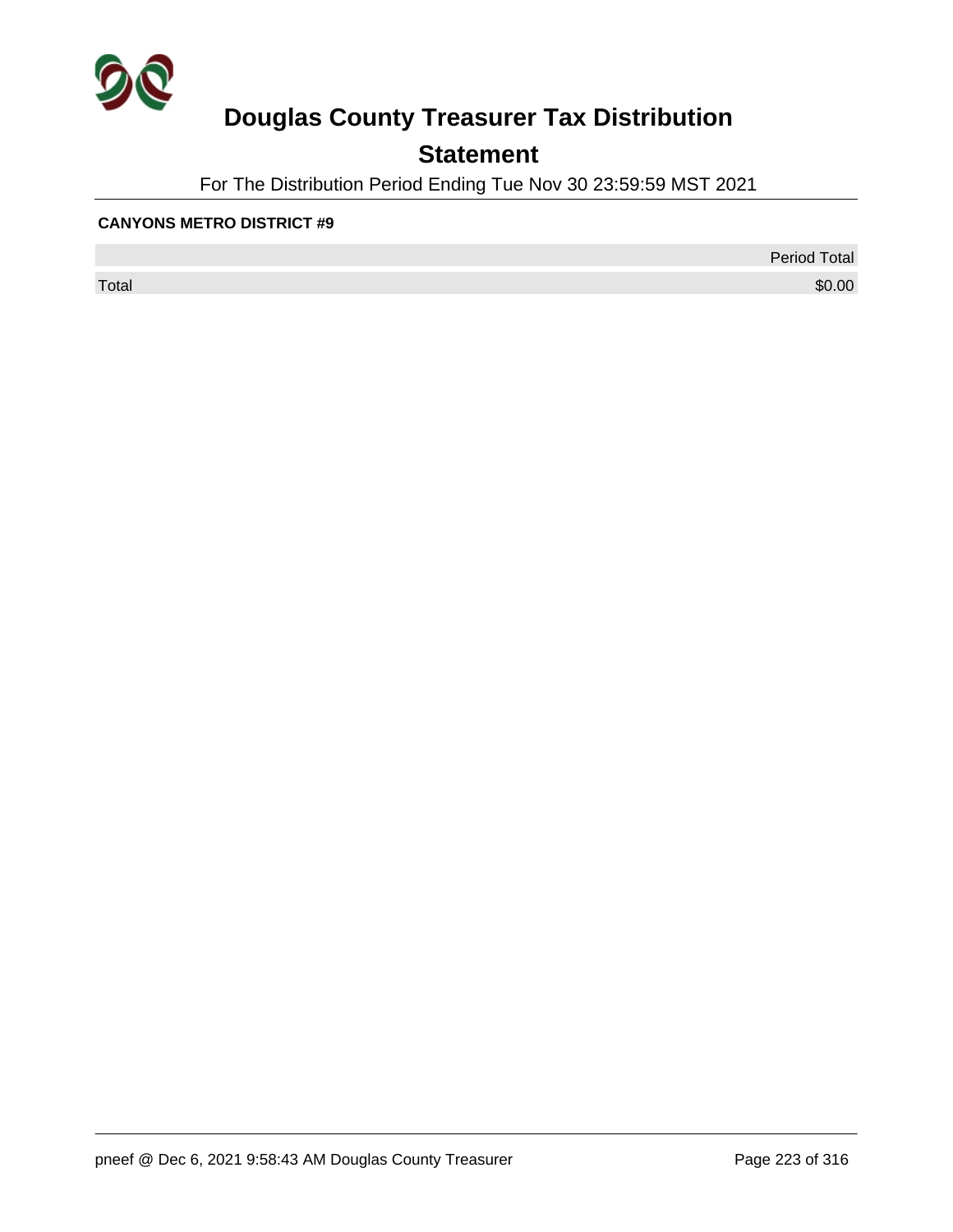

## **Statement**

For The Distribution Period Ending Tue Nov 30 23:59:59 MST 2021

#### **CANYONS METRO DISTRICT #10**

 $\sf Total$   $\$0.00$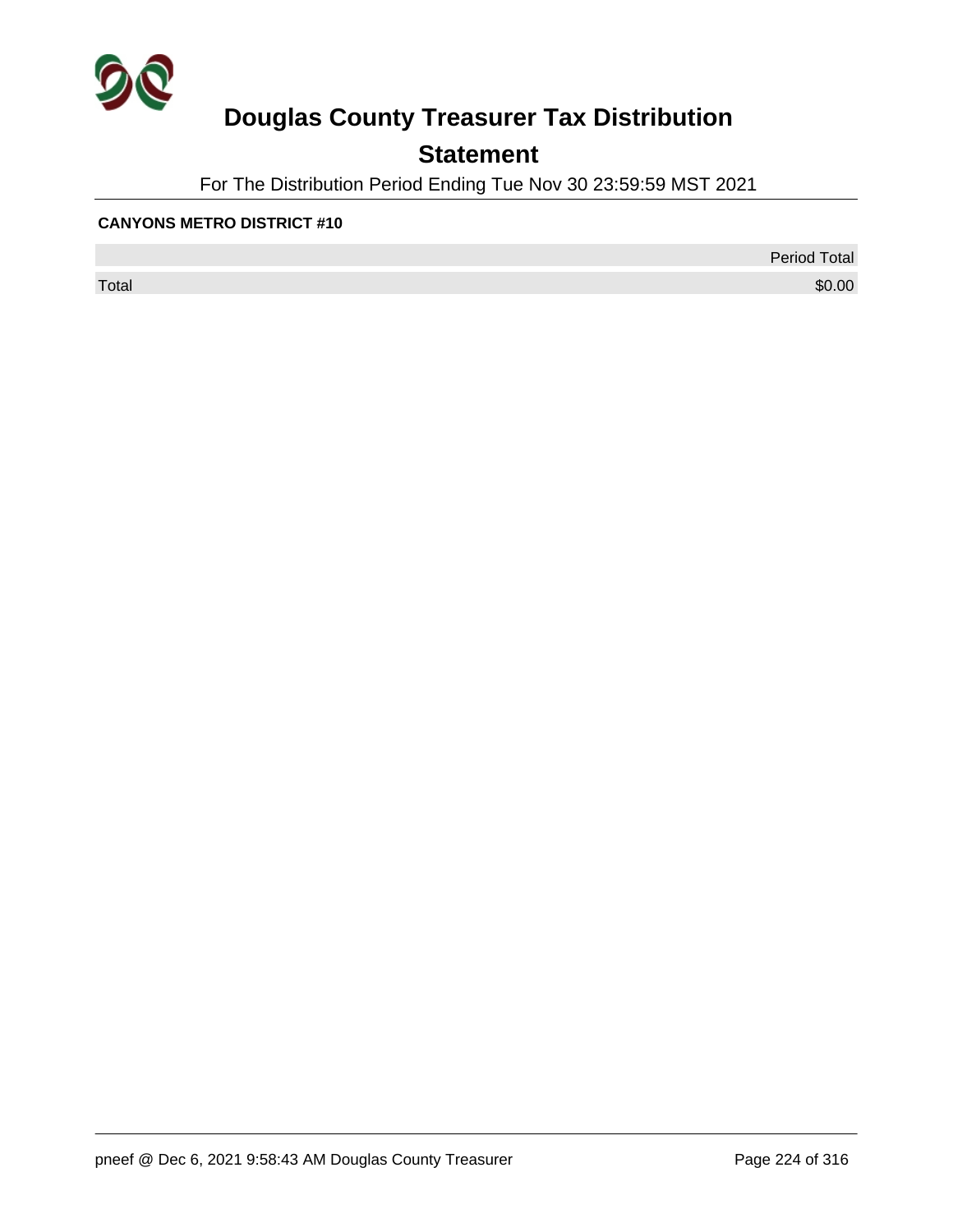

## **Statement**

For The Distribution Period Ending Tue Nov 30 23:59:59 MST 2021

#### **CANYONS METRO DISTRICT #11**

 $\sf Total$   $\$0.00$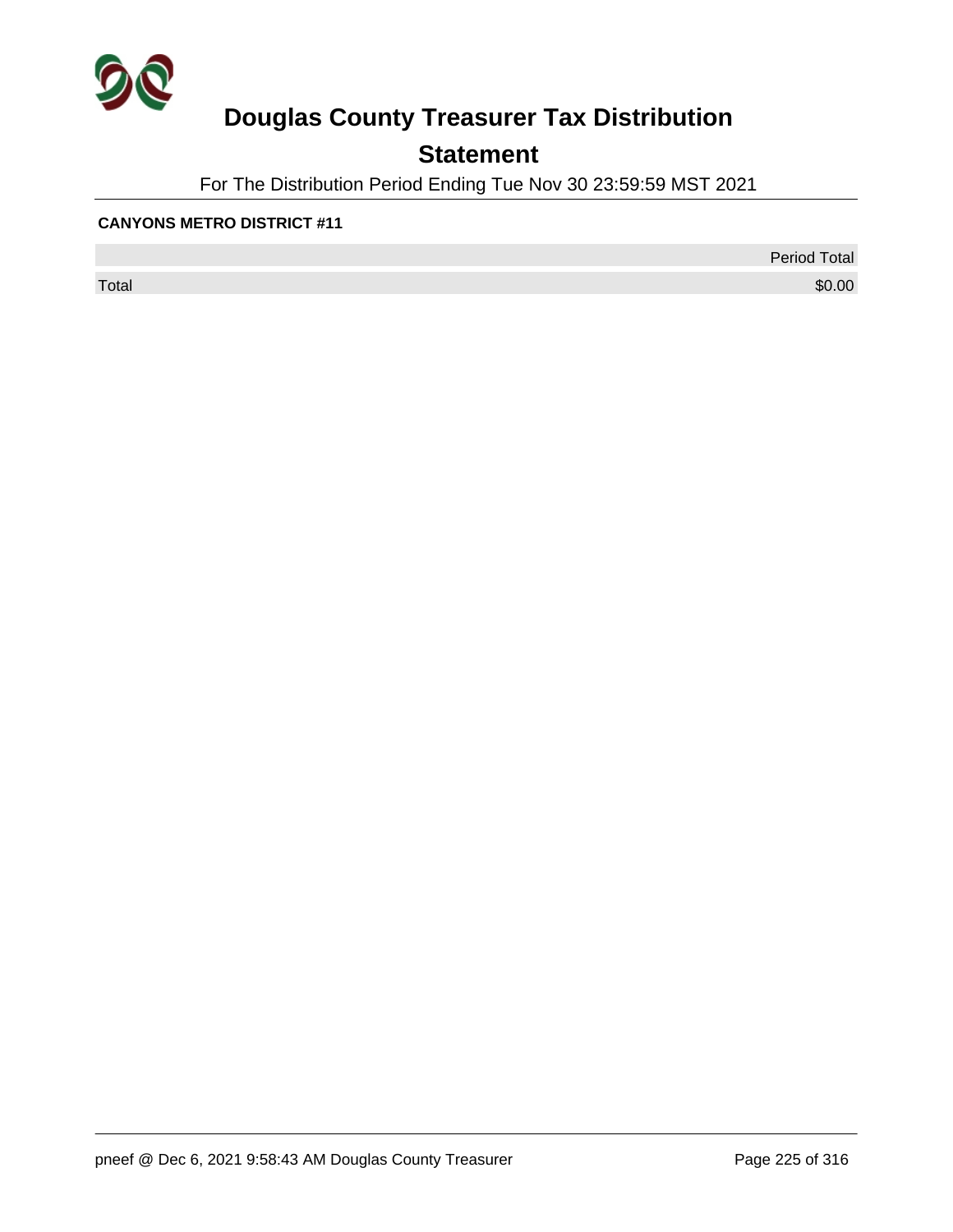

## **Statement**

For The Distribution Period Ending Tue Nov 30 23:59:59 MST 2021

#### **SOUTH MERIDIAN METRO DEBT SERVICE 3**

|                      | <b>Period Total</b> |
|----------------------|---------------------|
| Auto Ownership (SOT) | \$308.62            |
| Total                | \$308.62            |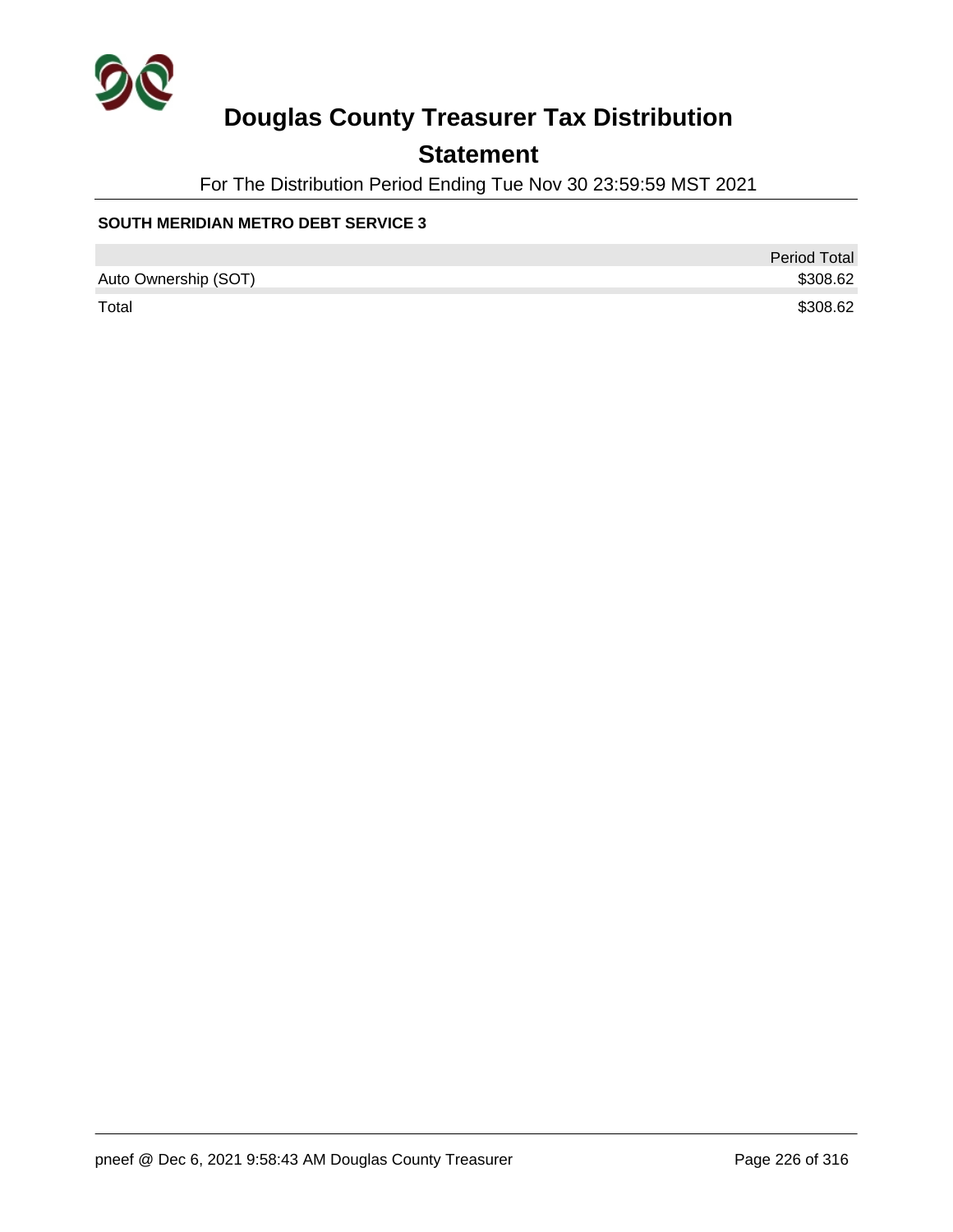

## **Statement**

For The Distribution Period Ending Tue Nov 30 23:59:59 MST 2021

#### **PARKER HOMESTEAD METRO DISTRICT**

|                                   | <b>Period Total</b> |
|-----------------------------------|---------------------|
| <b>Current Year Taxes</b>         | \$4,571.99          |
| <b>Current Year Interest</b>      | \$320.04            |
| Auto Ownership (SOT)              | \$5,349.42          |
| <b>Current Year Treasurer Fee</b> | (\$73.38)           |
| Total                             | \$10,168.07         |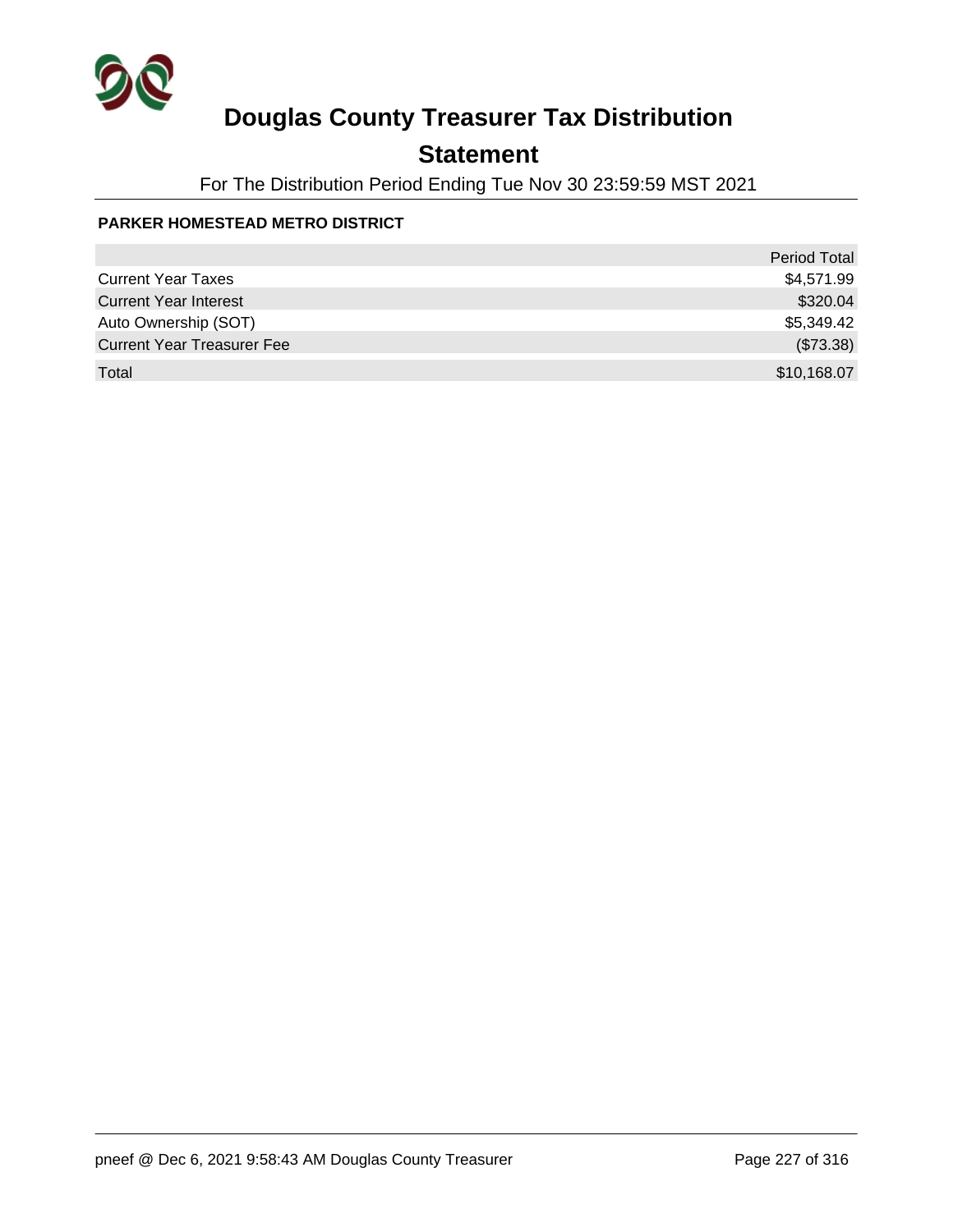

## **Statement**

For The Distribution Period Ending Tue Nov 30 23:59:59 MST 2021

#### **NORTH PINE VISTAS METRO DISTRICT 1**

Period Total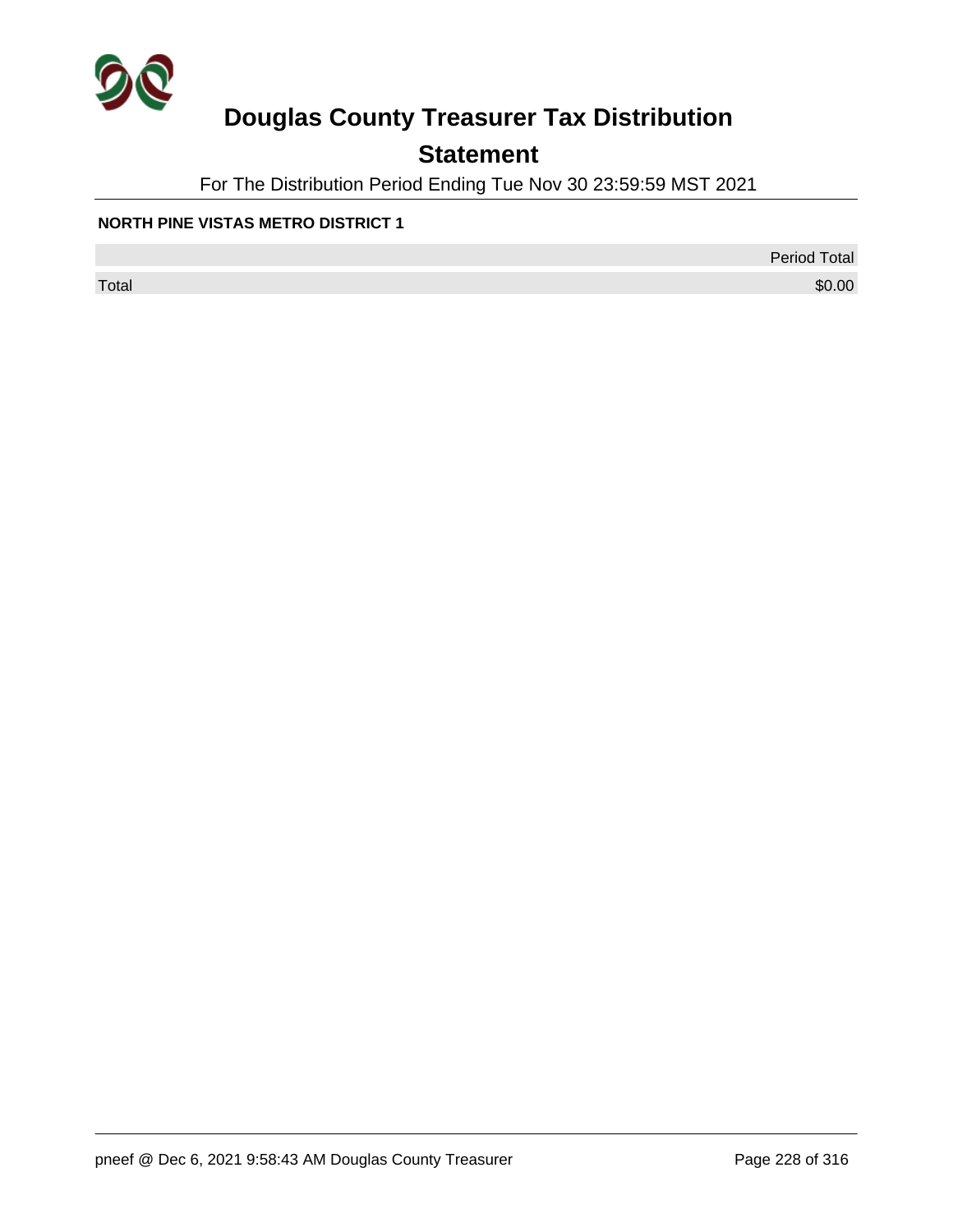

## **Statement**

For The Distribution Period Ending Tue Nov 30 23:59:59 MST 2021

#### **NORTH PINE VISTAS METRO DISTRICT 2**

|                      | <b>Period Total</b> |
|----------------------|---------------------|
| Auto Ownership (SOT) | \$2,670.40          |
| Total                | \$2,670.40          |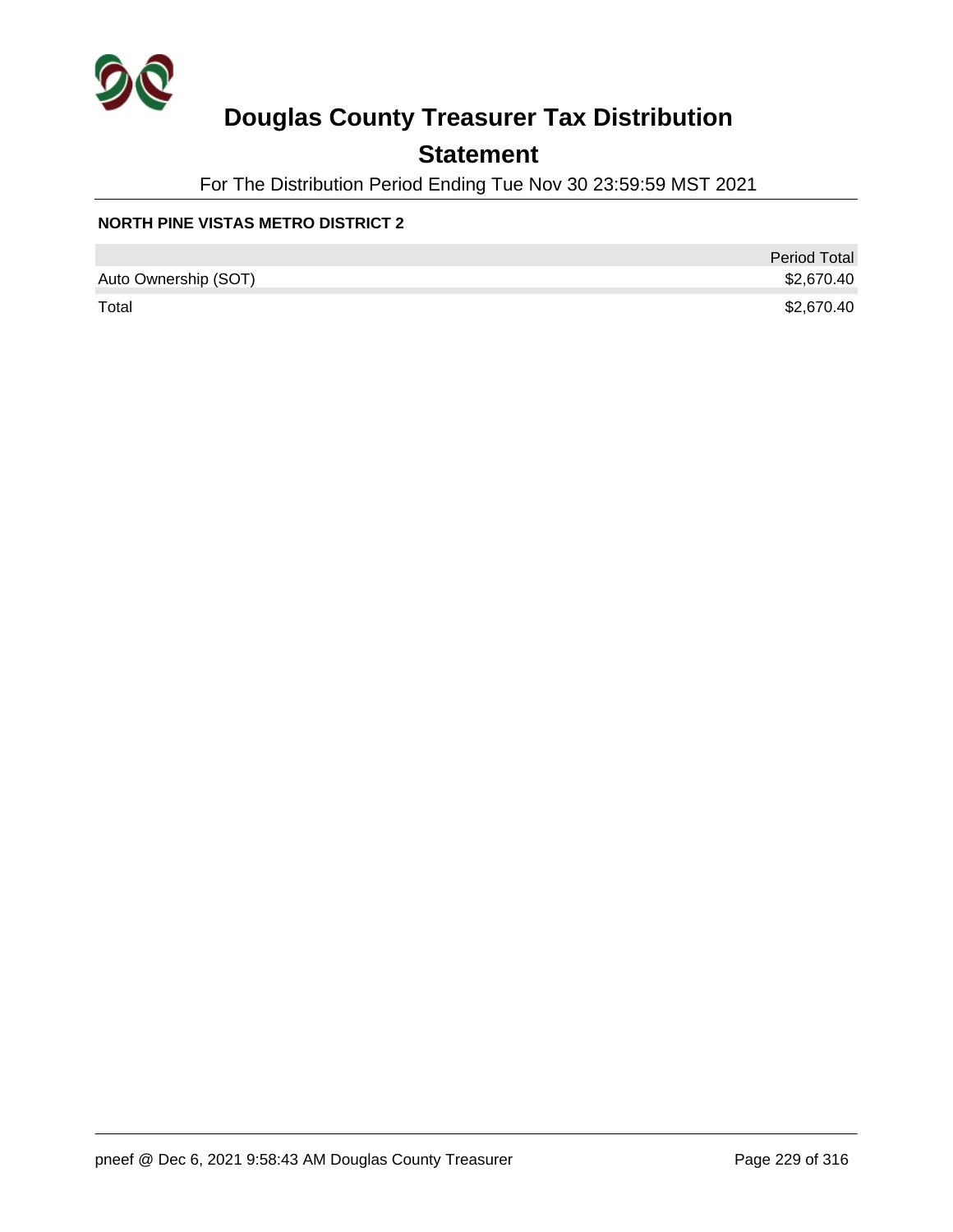

## **Statement**

For The Distribution Period Ending Tue Nov 30 23:59:59 MST 2021

#### **NORTH PINE VISTAS METRO DISTRICT 3**

|                      | <b>Period Total</b> |
|----------------------|---------------------|
| Auto Ownership (SOT) | \$8,111.75          |
| Total                | \$8,111.75          |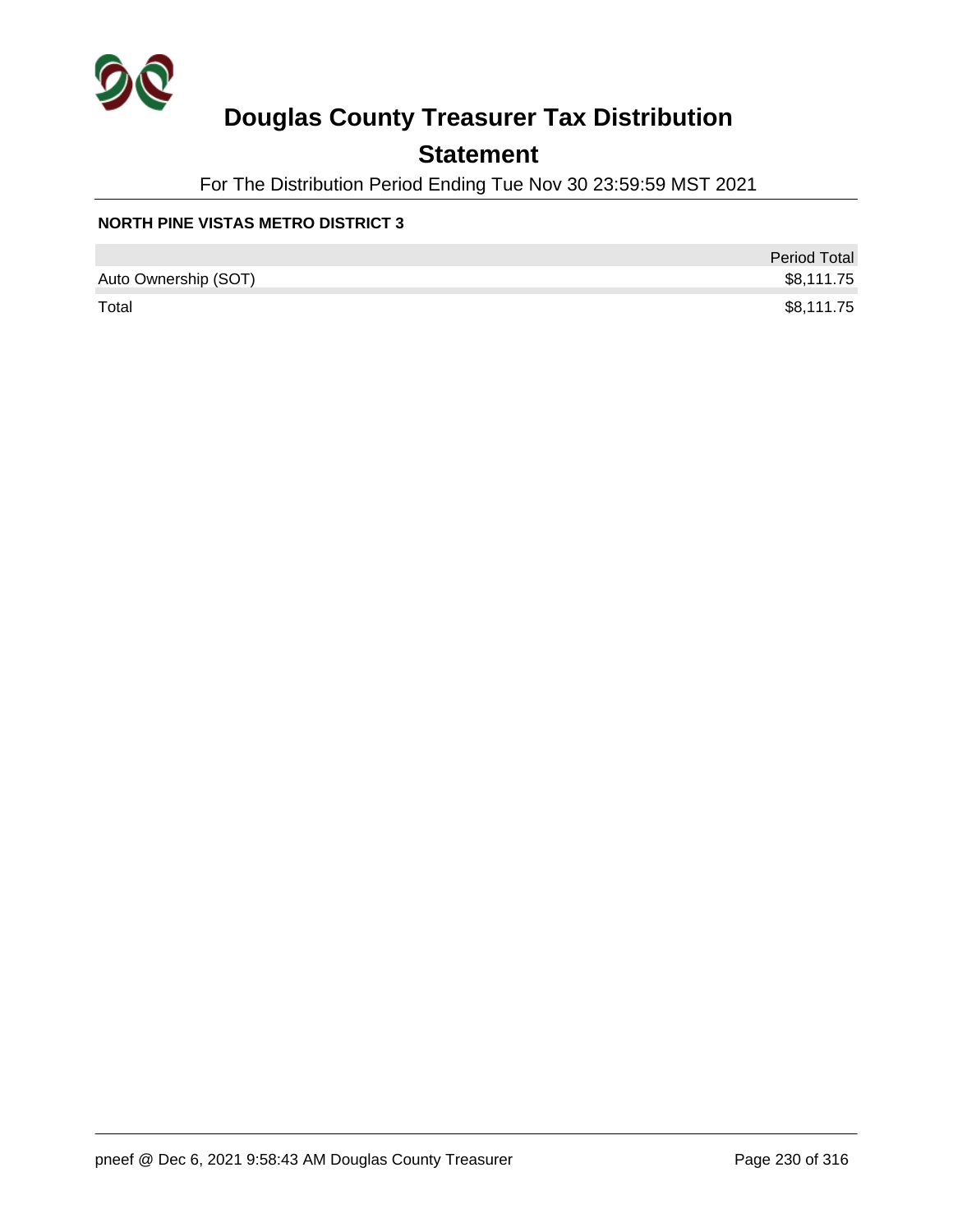

## **Statement**

For The Distribution Period Ending Tue Nov 30 23:59:59 MST 2021

#### **LINCOLN PARK METRO DISTRICT DEBT SERVICE**

|                      | Period Total |
|----------------------|--------------|
| Auto Ownership (SOT) | \$0.02       |
| Total                | \$0.02       |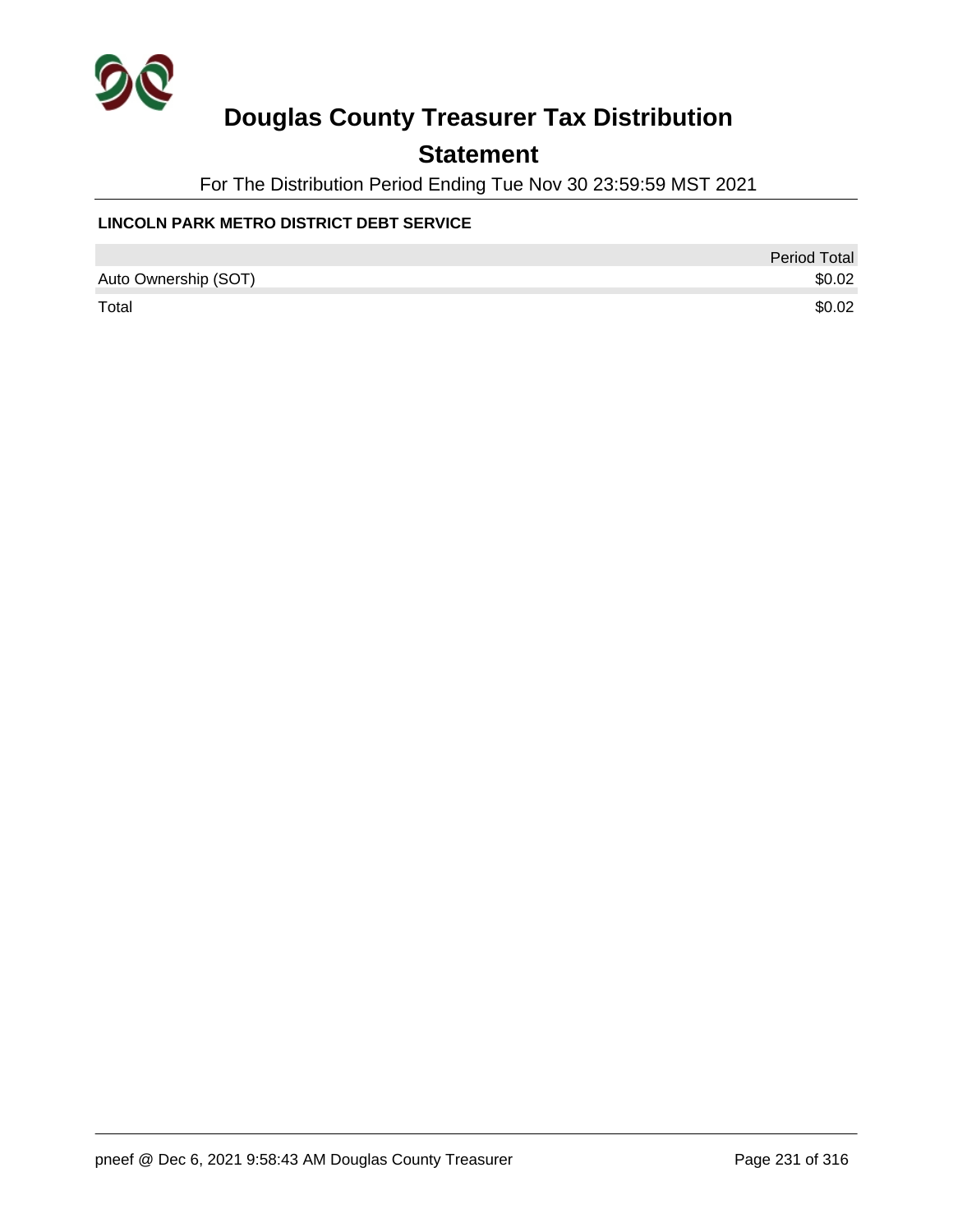

## **Statement**

For The Distribution Period Ending Tue Nov 30 23:59:59 MST 2021

#### **MERIDIAN METRO DISTRICT DEBT SERVICE 2**

|                      | <b>Period Total</b> |
|----------------------|---------------------|
| Auto Ownership (SOT) | \$1,657.70          |
| Total                | \$1,657.70          |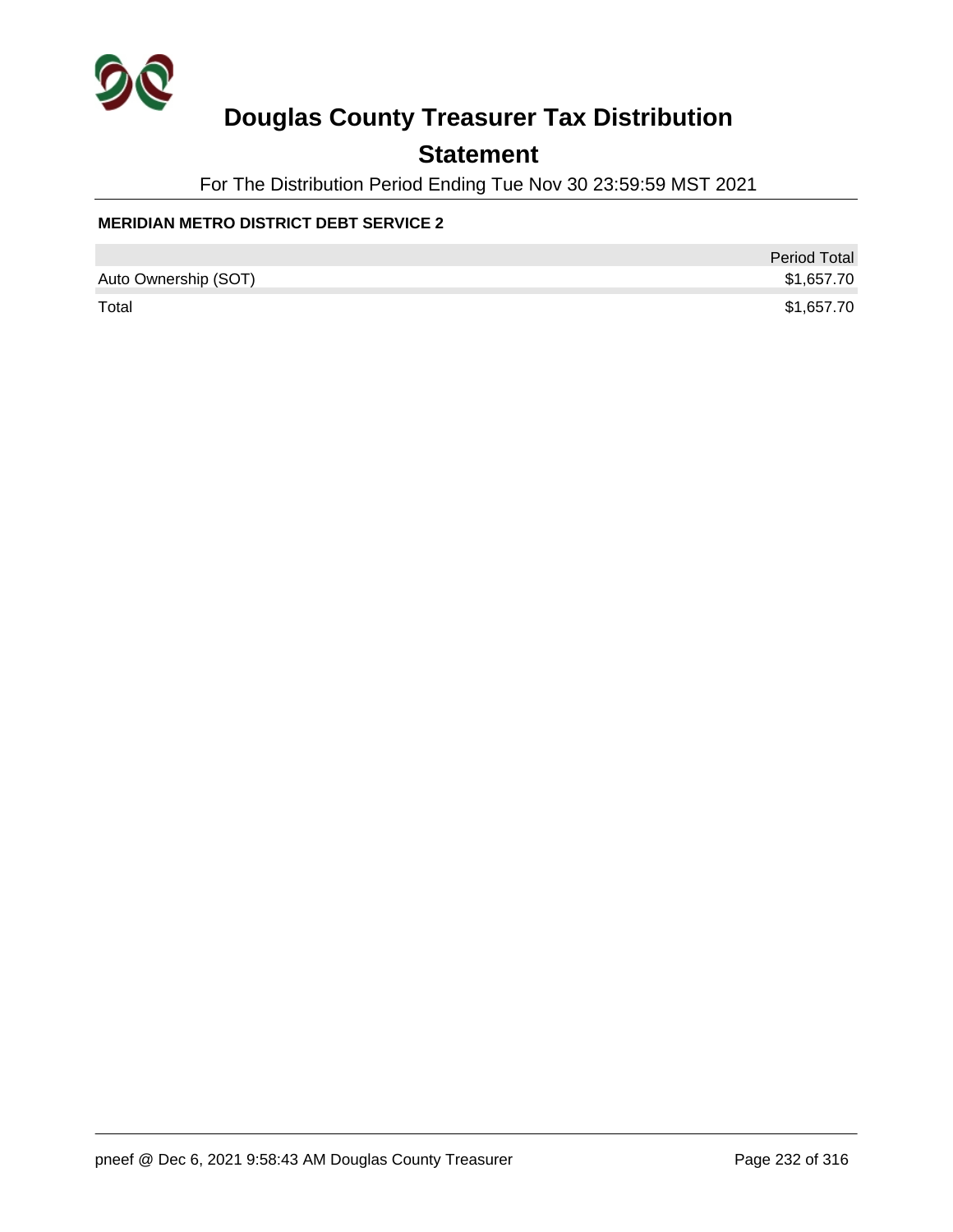

## **Statement**

For The Distribution Period Ending Tue Nov 30 23:59:59 MST 2021

#### **CASTLE PINES TOWN CENTER METRO 2**

|                      | <b>Period Total</b> |
|----------------------|---------------------|
| Auto Ownership (SOT) | \$0.24              |
| Total                | \$0.24              |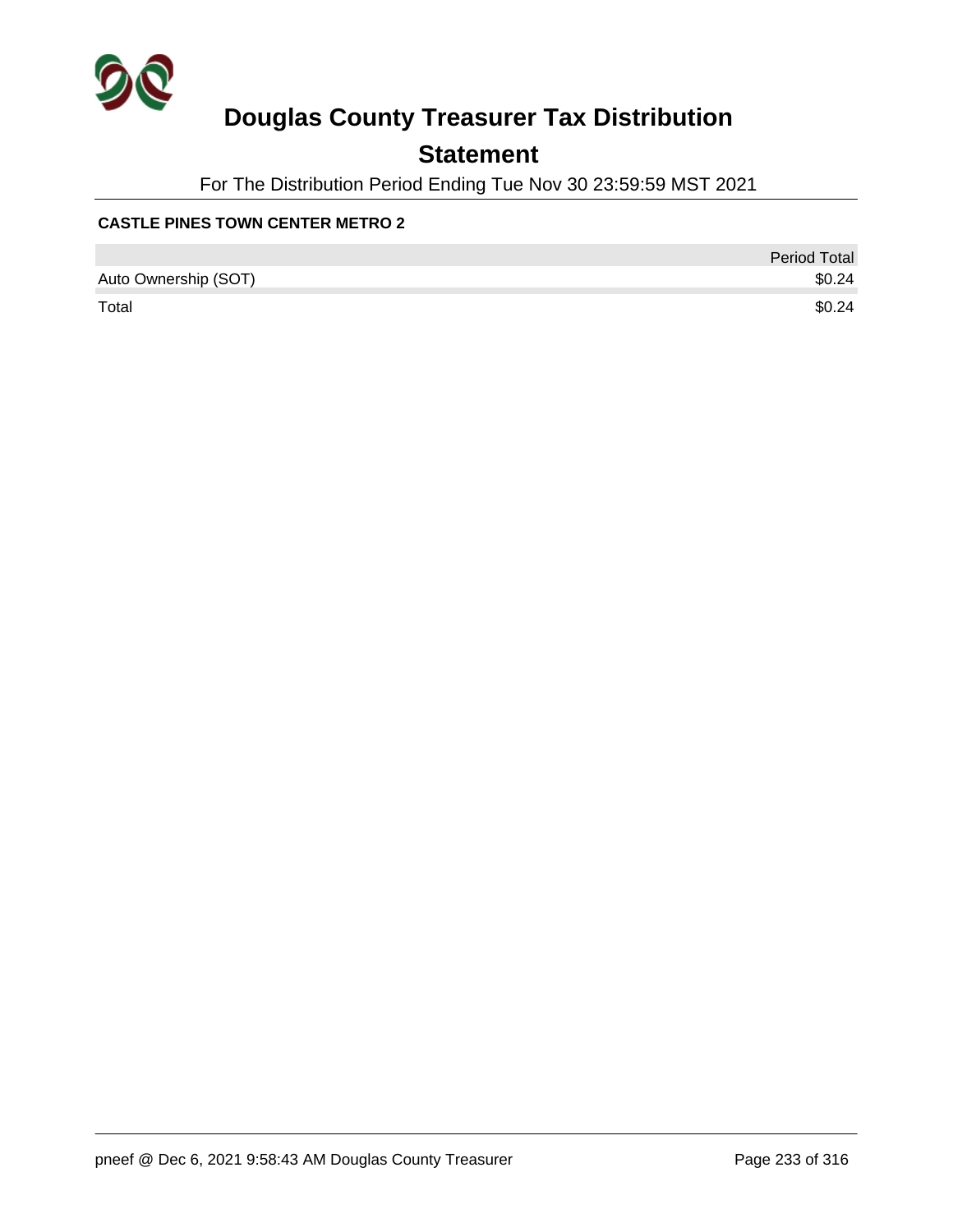

## **Statement**

For The Distribution Period Ending Tue Nov 30 23:59:59 MST 2021

#### **CASTLE PINES TOWN CENTER METRO 3**

|                      | <b>Period Total</b> |
|----------------------|---------------------|
| Auto Ownership (SOT) | \$0.33              |
| Total                | \$0.33              |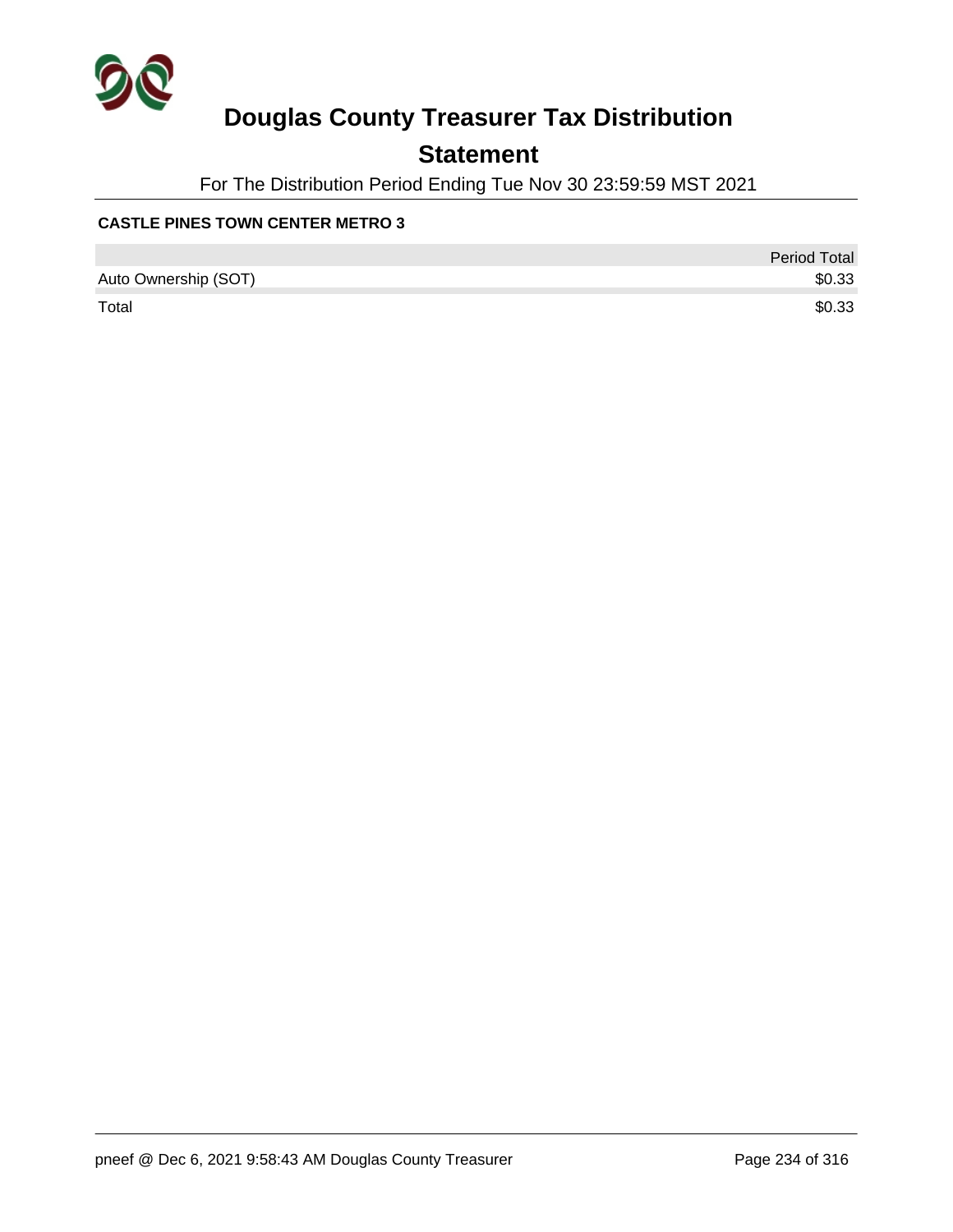

## **Statement**

For The Distribution Period Ending Tue Nov 30 23:59:59 MST 2021

#### **VILLAGE ON THE GREEN METRO DISTRICT 1**

|                      | <b>Period Total</b> |
|----------------------|---------------------|
| Auto Ownership (SOT) | \$1,052.78          |
| Total                | \$1,052.78          |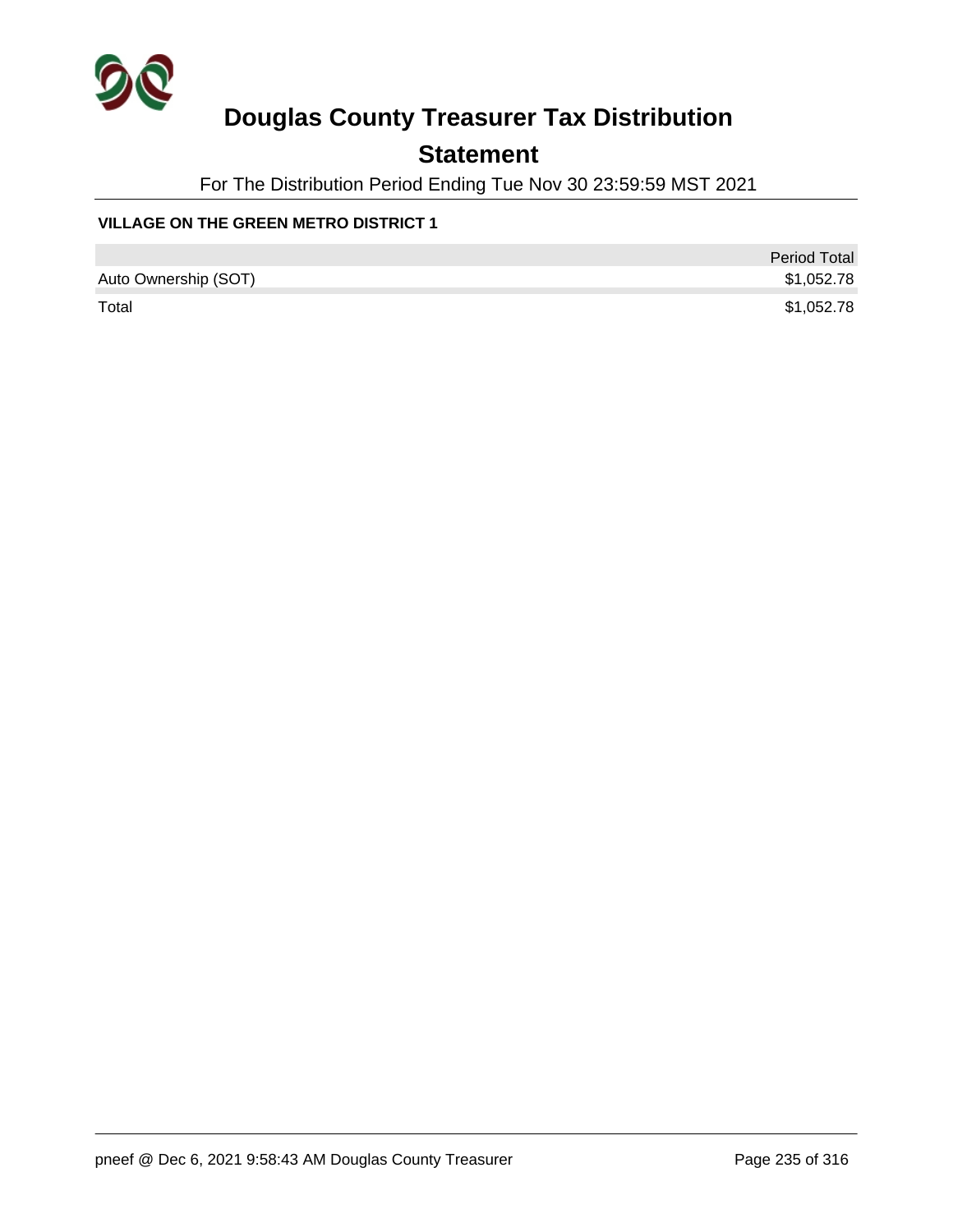

## **Statement**

For The Distribution Period Ending Tue Nov 30 23:59:59 MST 2021

#### **NORTH MERIDIAN METRO DEBT SERVICE 2**

|                      | <b>Period Total</b> |
|----------------------|---------------------|
| Auto Ownership (SOT) | \$16.77             |
| Total                | \$16.77             |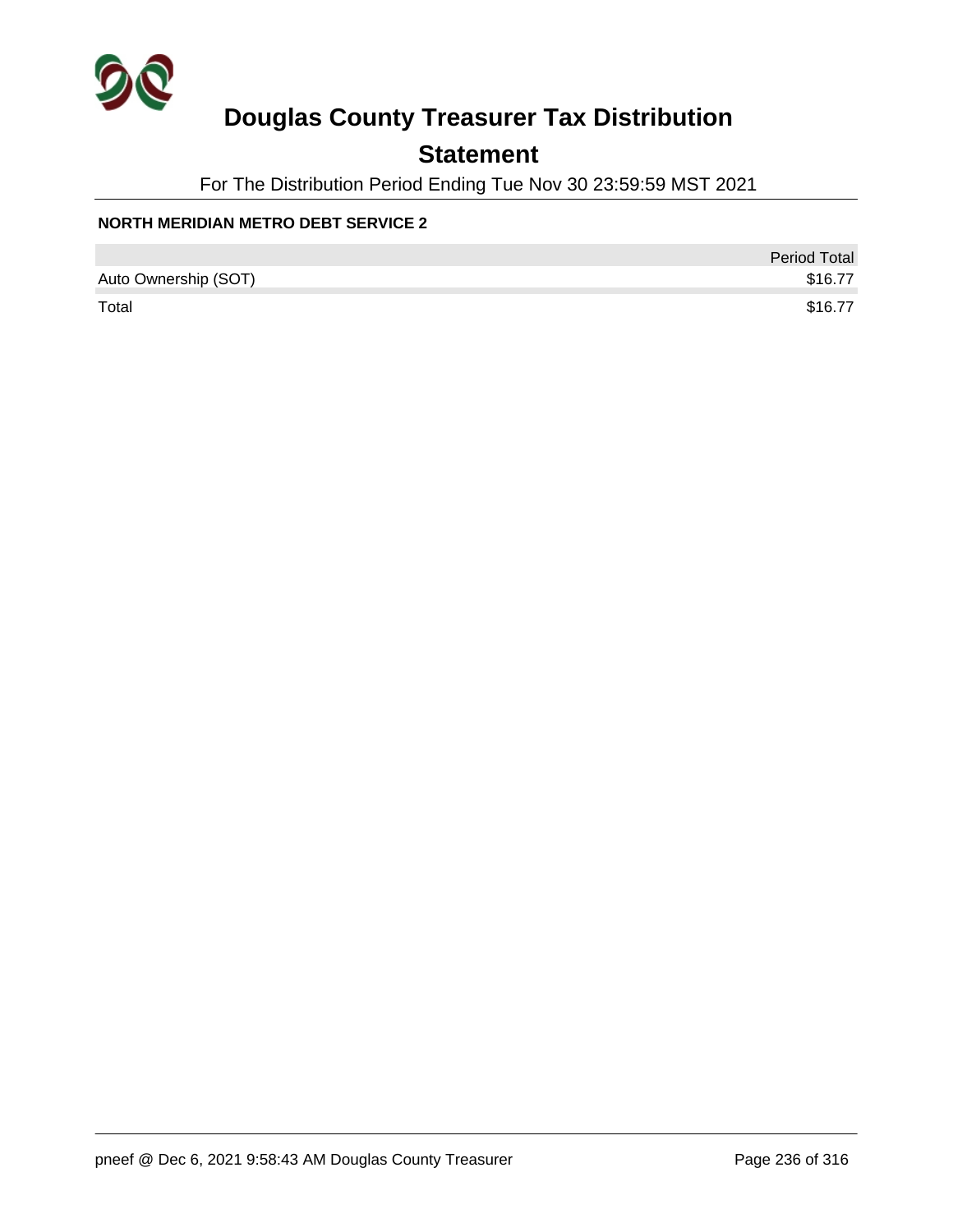

## **Statement**

For The Distribution Period Ending Tue Nov 30 23:59:59 MST 2021

#### **PLUM VALLEY HEIGHTS-SUB OF ROXBOROUGH WTR & SAN**

|                                   | <b>Period Total</b> |
|-----------------------------------|---------------------|
| <b>Current Year Taxes</b>         | \$355.25            |
| <b>Current Year Interest</b>      | \$24.87             |
| Auto Ownership (SOT)              | \$3,637.61          |
| <b>Current Year Treasurer Fee</b> | (\$5.70)            |
| Total                             | \$4,012.03          |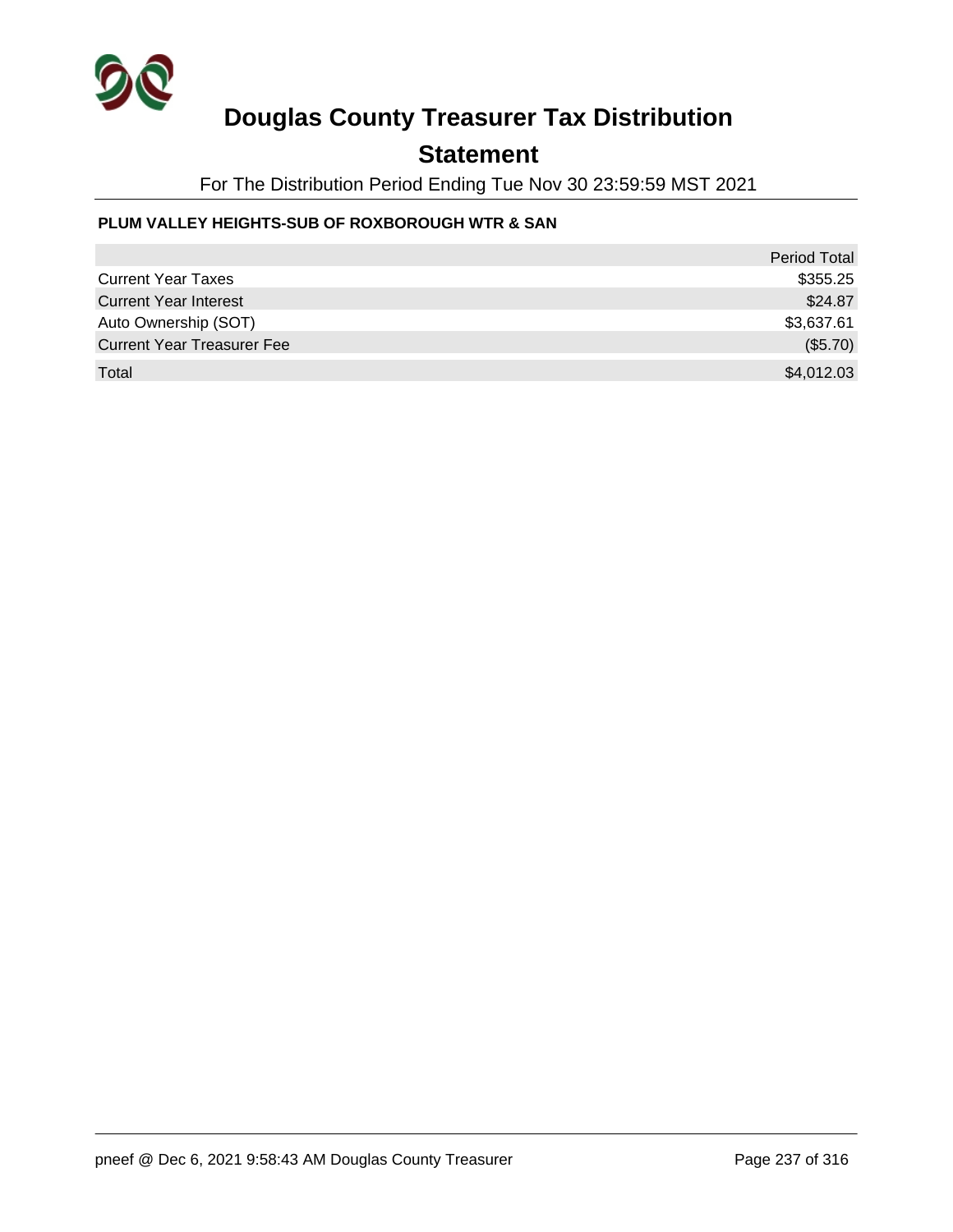

## **Statement**

For The Distribution Period Ending Tue Nov 30 23:59:59 MST 2021

#### **STERLING RANCH COLORADO METRO #1**

Period Total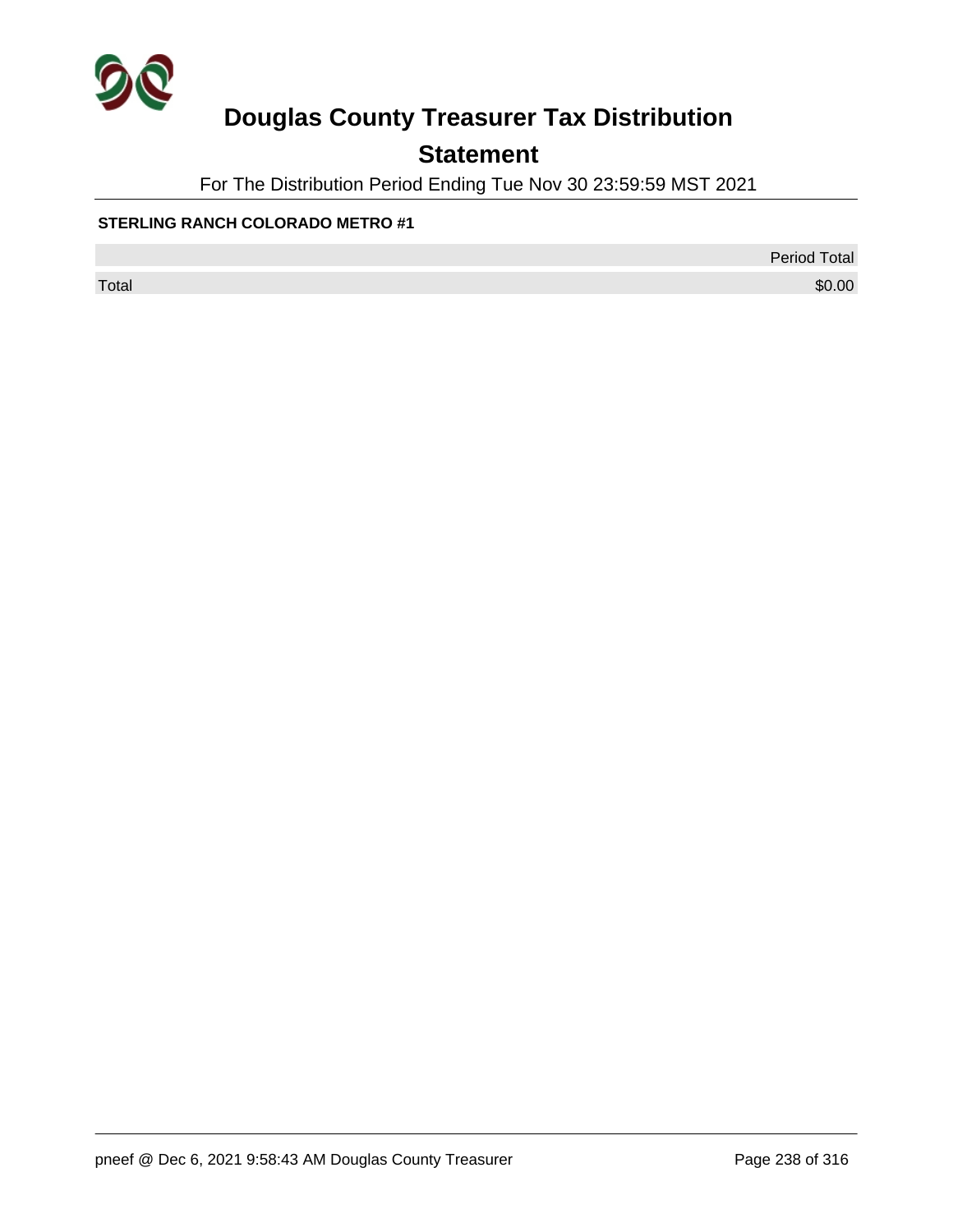

## **Statement**

For The Distribution Period Ending Tue Nov 30 23:59:59 MST 2021

#### **STERLING RANCH COLORADO METRO #2**

|                      | <b>Period Total</b> |
|----------------------|---------------------|
| Auto Ownership (SOT) | \$21,141.46         |
| Total                | \$21,141.46         |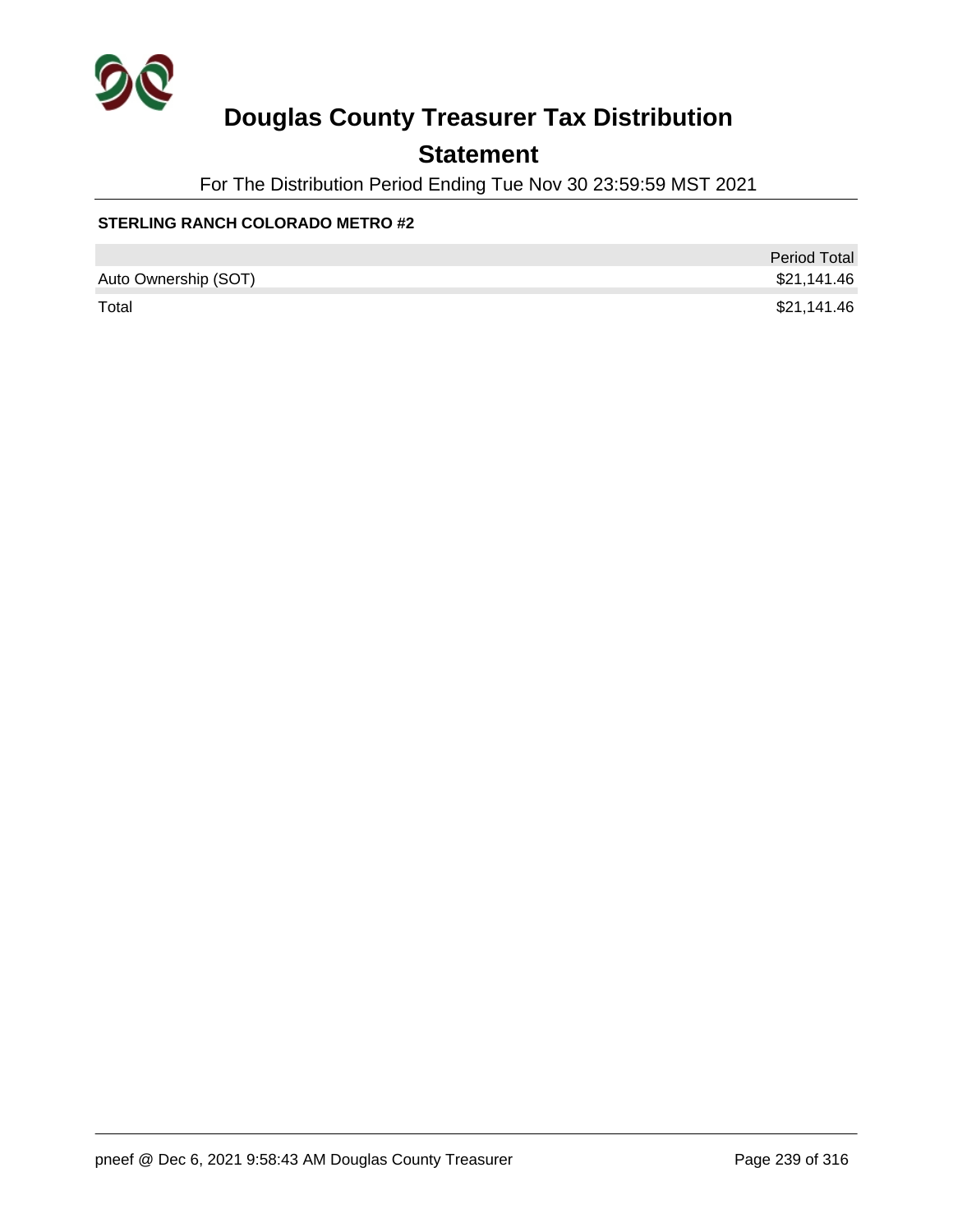

## **Statement**

For The Distribution Period Ending Tue Nov 30 23:59:59 MST 2021

#### **STERLING RANCH COLORADO METRO #3**

|                                   | <b>Period Total</b> |
|-----------------------------------|---------------------|
| <b>Current Year Taxes</b>         | \$936.05            |
| <b>Current Year Interest</b>      | \$65.52             |
| Auto Ownership (SOT)              | \$7,509.04          |
| <b>Current Year Treasurer Fee</b> | (\$15.02)           |
| Total                             | \$8,495.59          |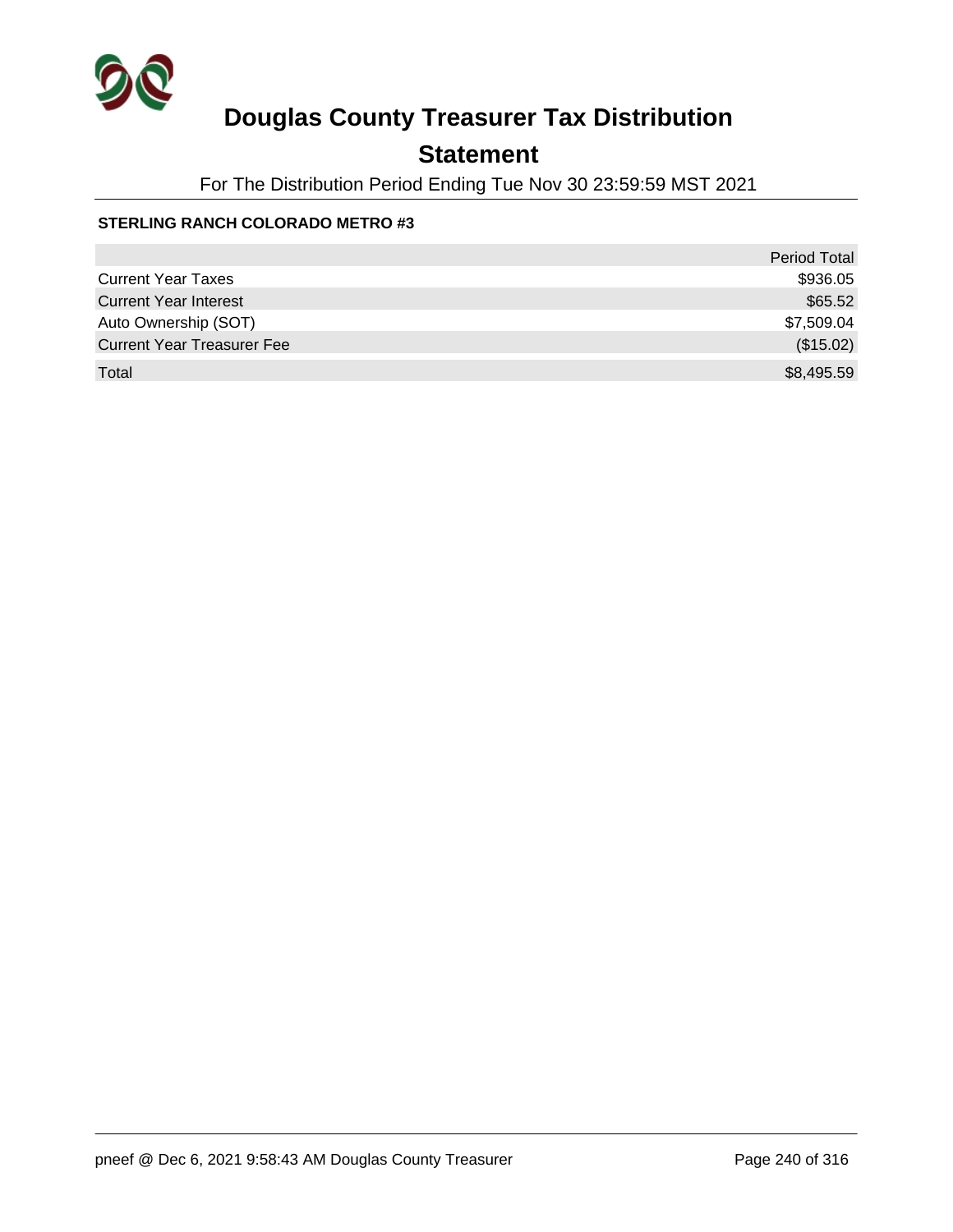

## **Statement**

For The Distribution Period Ending Tue Nov 30 23:59:59 MST 2021

#### **STERLING RANCH COLORADO METRO #4**

Period Total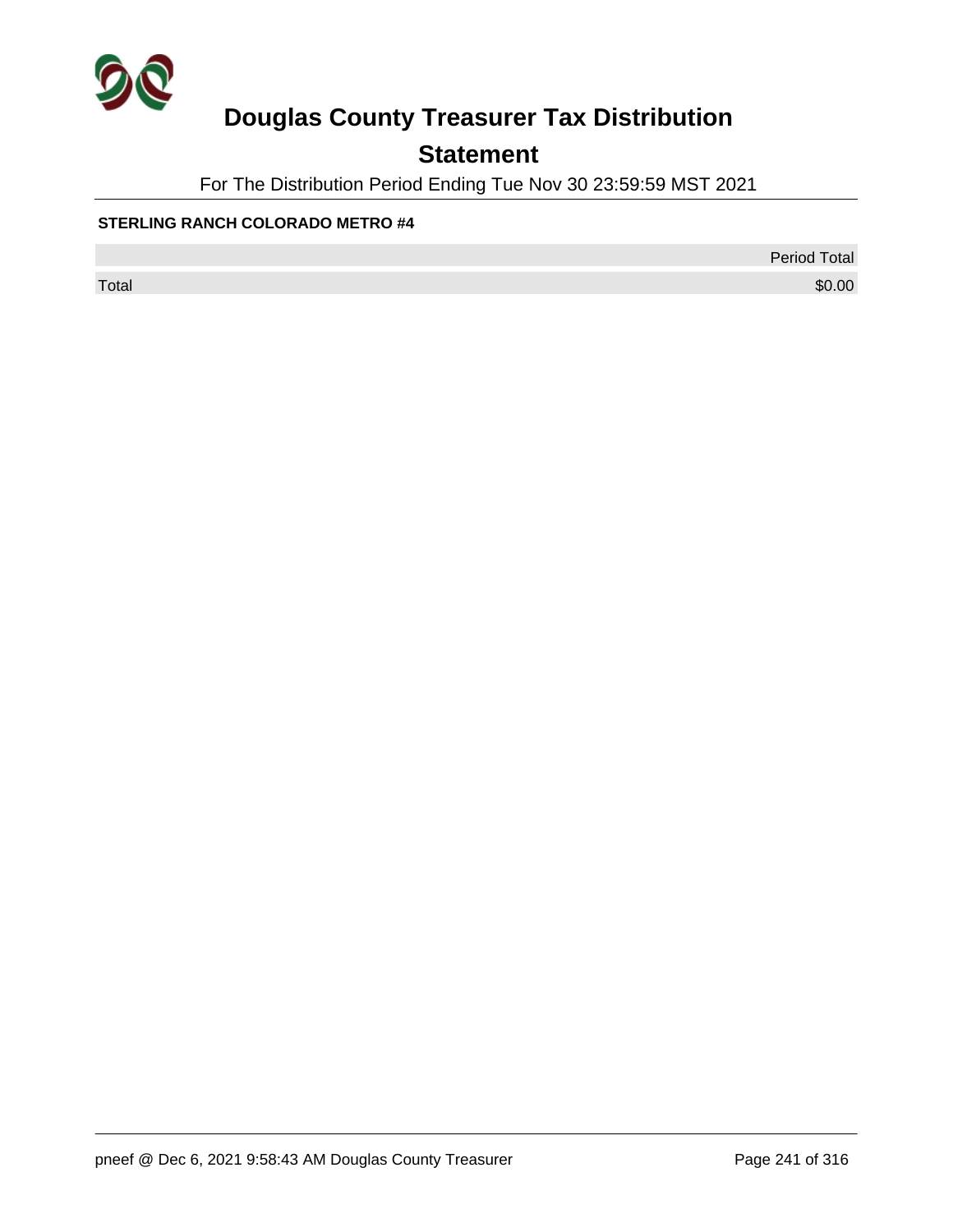

## **Statement**

For The Distribution Period Ending Tue Nov 30 23:59:59 MST 2021

#### **STERLING RANCH COLORADO METRO #5**

Period Total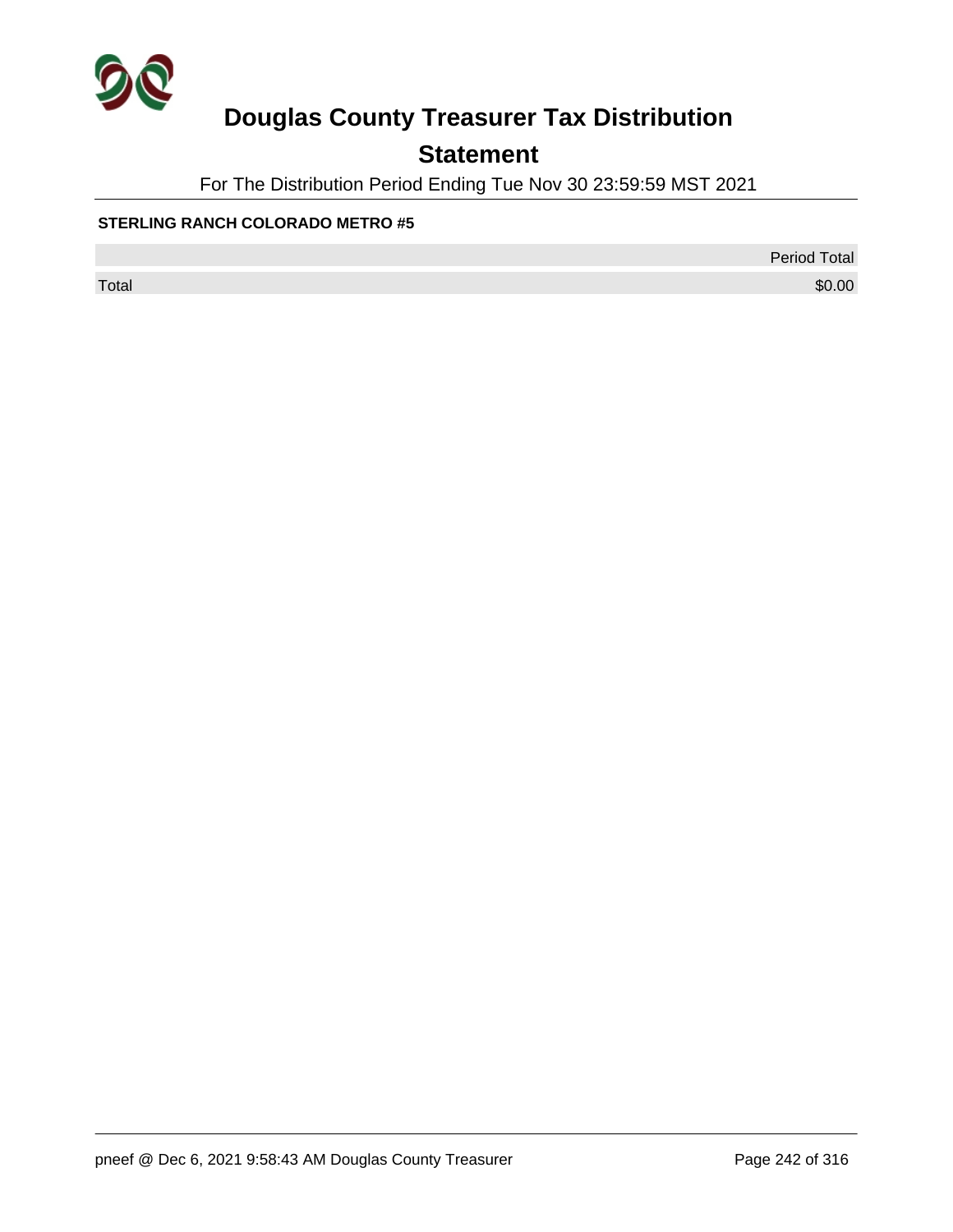

## **Statement**

For The Distribution Period Ending Tue Nov 30 23:59:59 MST 2021

#### **STERLING RANCH COLORADO METRO #6**

Period Total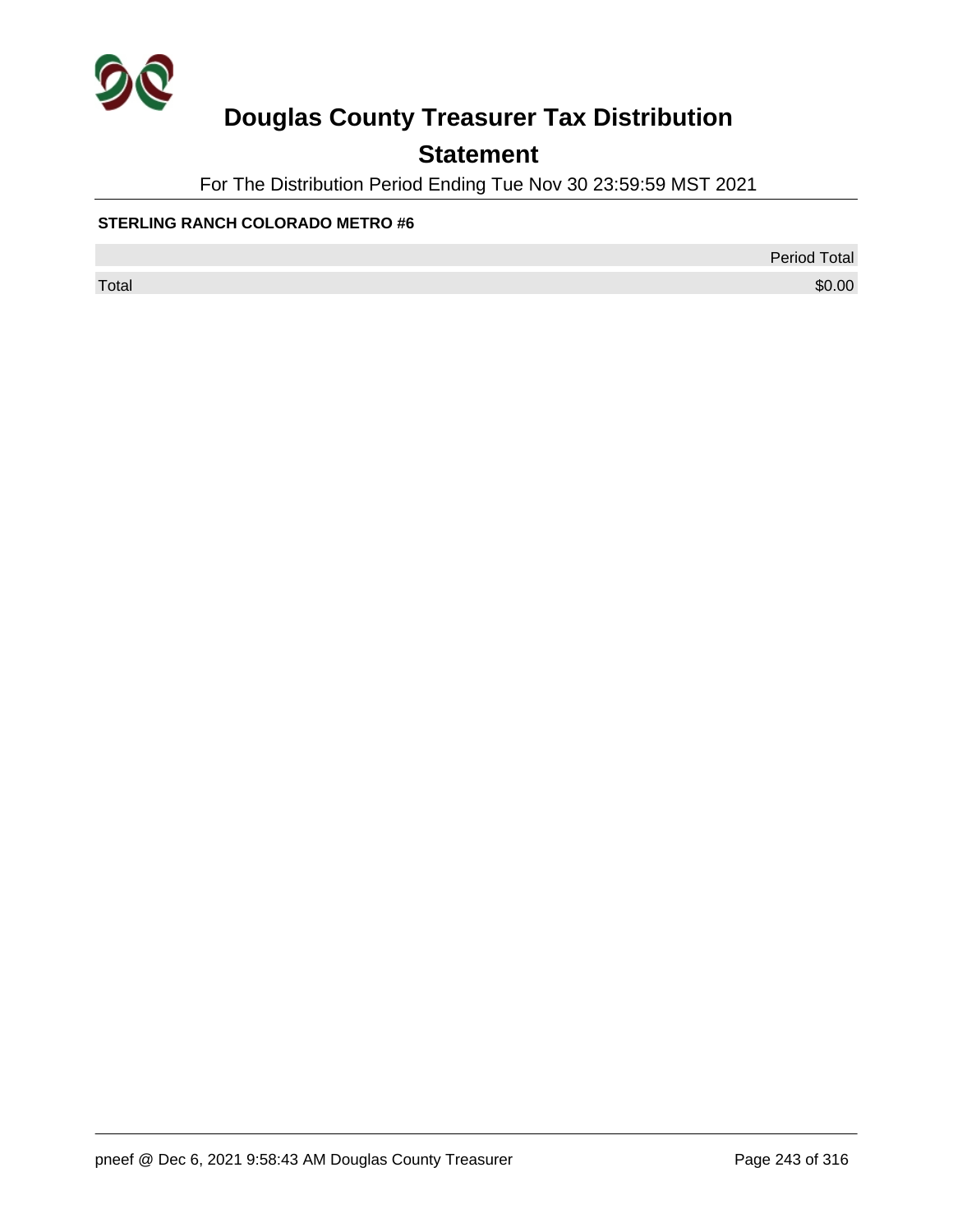

## **Statement**

For The Distribution Period Ending Tue Nov 30 23:59:59 MST 2021

#### **STERLING RANCH COLORADO METRO #7**

|                      | <b>Period Total</b> |
|----------------------|---------------------|
| Auto Ownership (SOT) | \$427.87            |
| Total                | \$427.87            |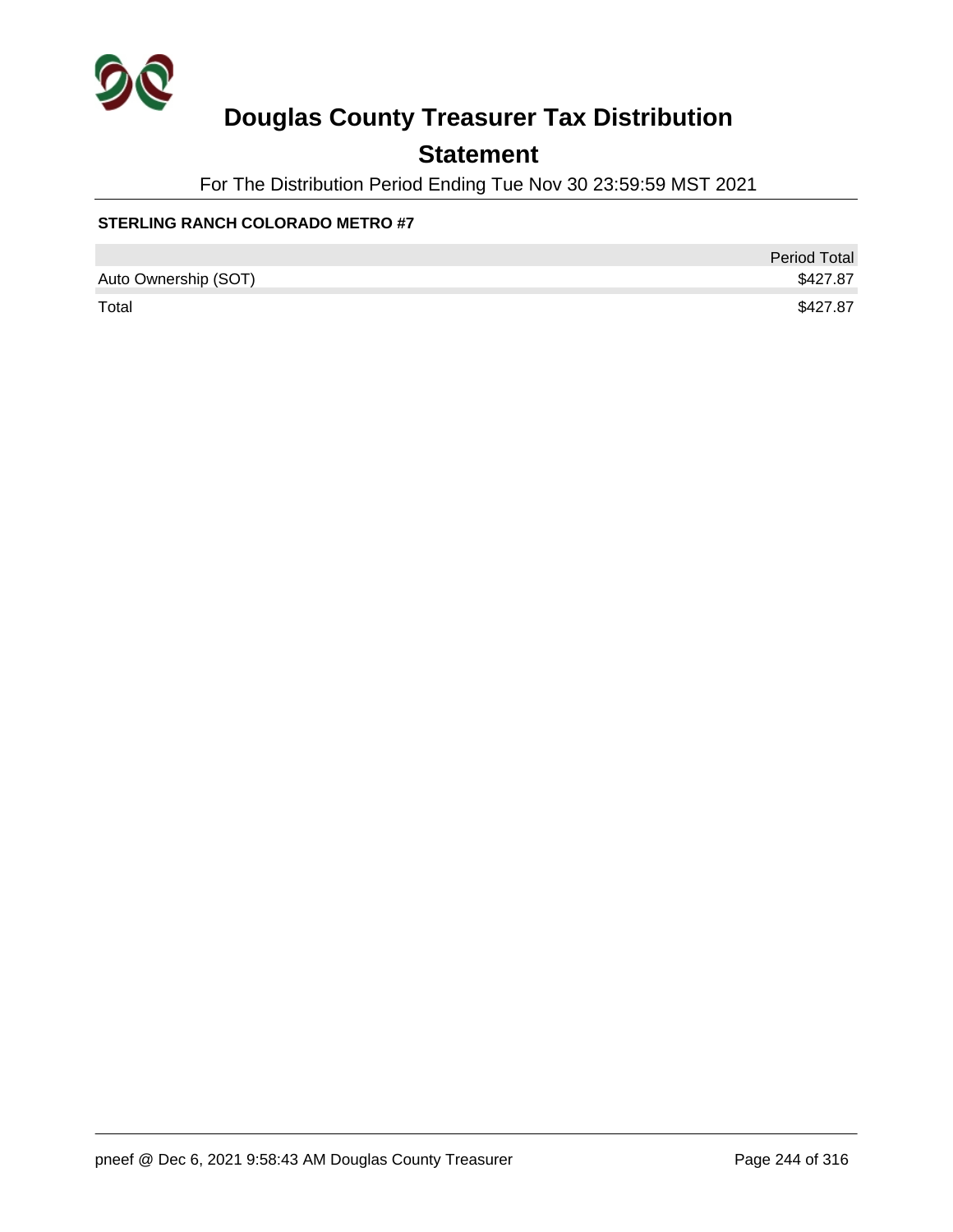

## **Statement**

For The Distribution Period Ending Tue Nov 30 23:59:59 MST 2021

#### **COTTONWOOD COMMERCIAL AREA URP**

Period Total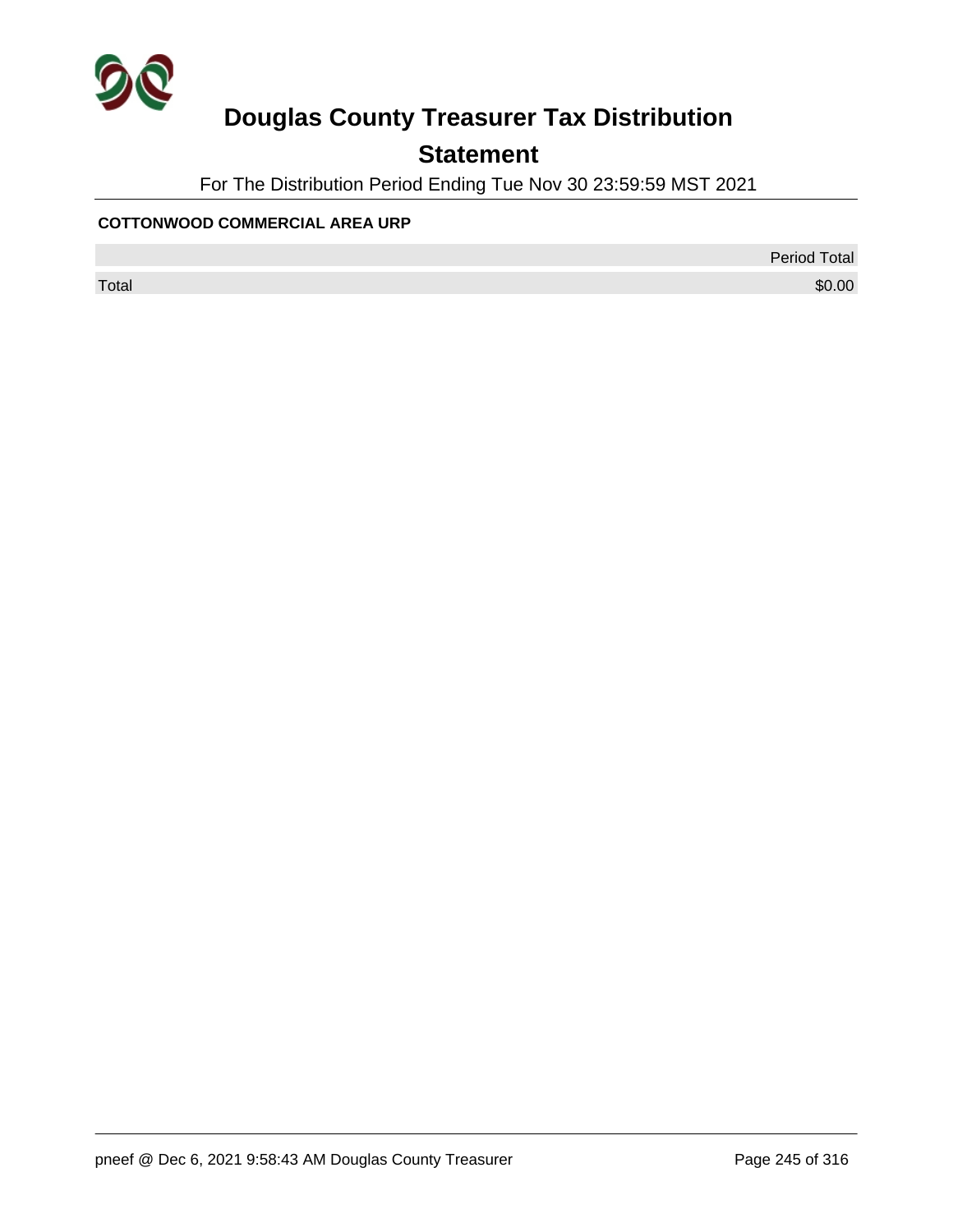

## **Statement**

For The Distribution Period Ending Tue Nov 30 23:59:59 MST 2021

#### **PARKER ROAD AREA URP**

 $\sf Total$   $\$0.00$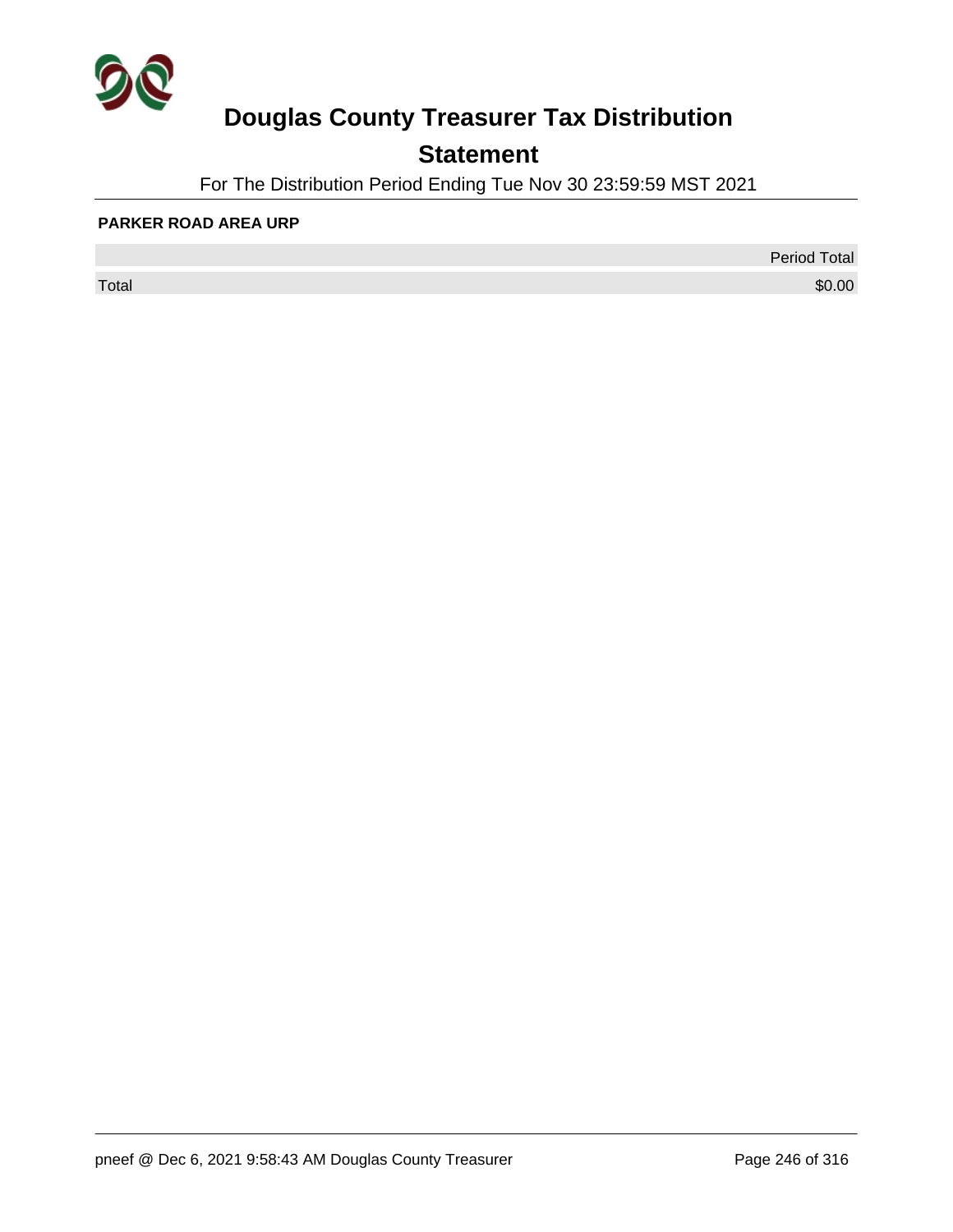

## **Statement**

For The Distribution Period Ending Tue Nov 30 23:59:59 MST 2021

#### **PROMENADE @ CASTLE ROCK METRO #1**

|                      | <b>Period Total</b> |
|----------------------|---------------------|
| Auto Ownership (SOT) | \$2,434.98          |
| Total                | \$2,434.98          |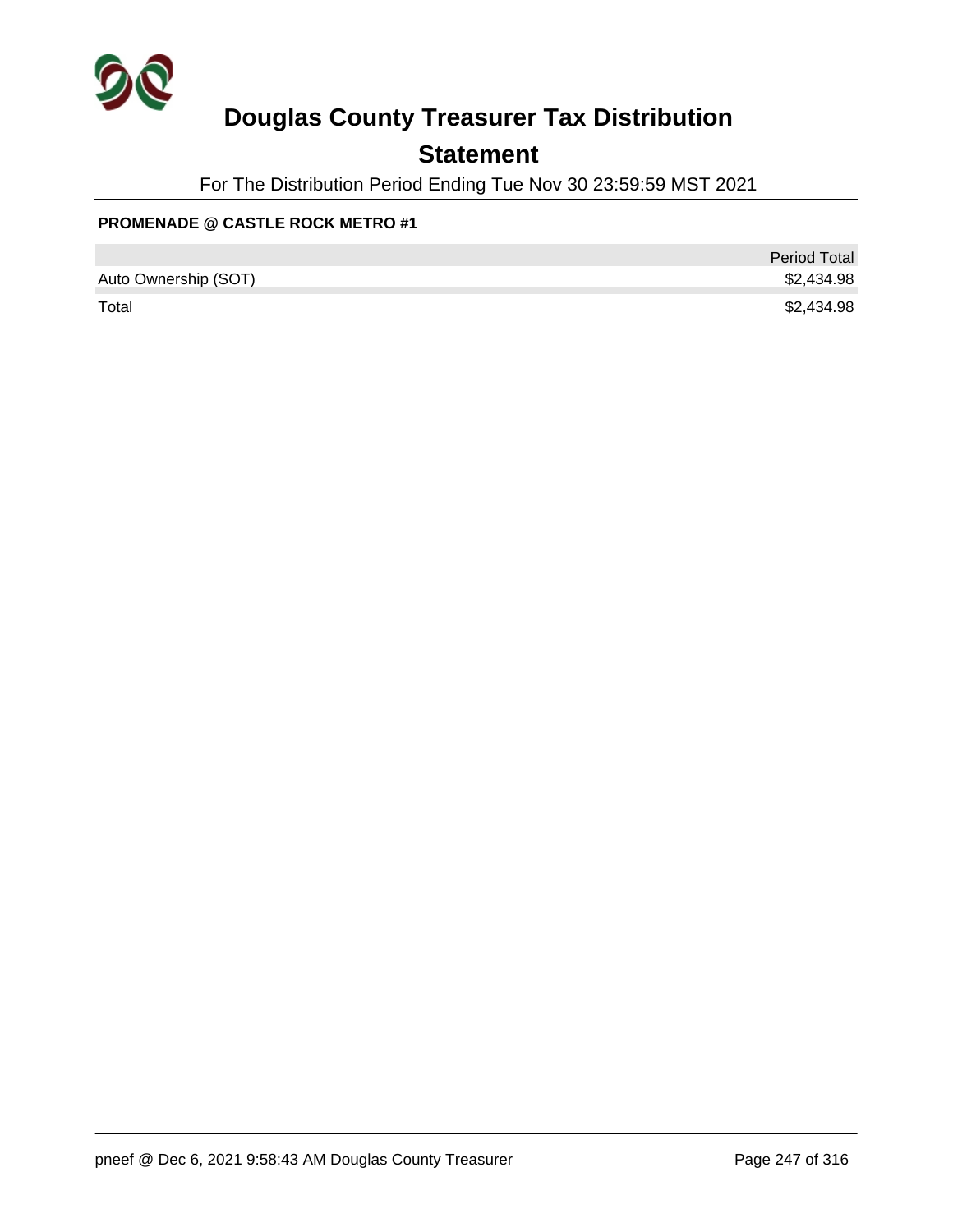

## **Statement**

For The Distribution Period Ending Tue Nov 30 23:59:59 MST 2021

#### **PROMENADE @ CASTLE ROCK METRO #2**

Period Total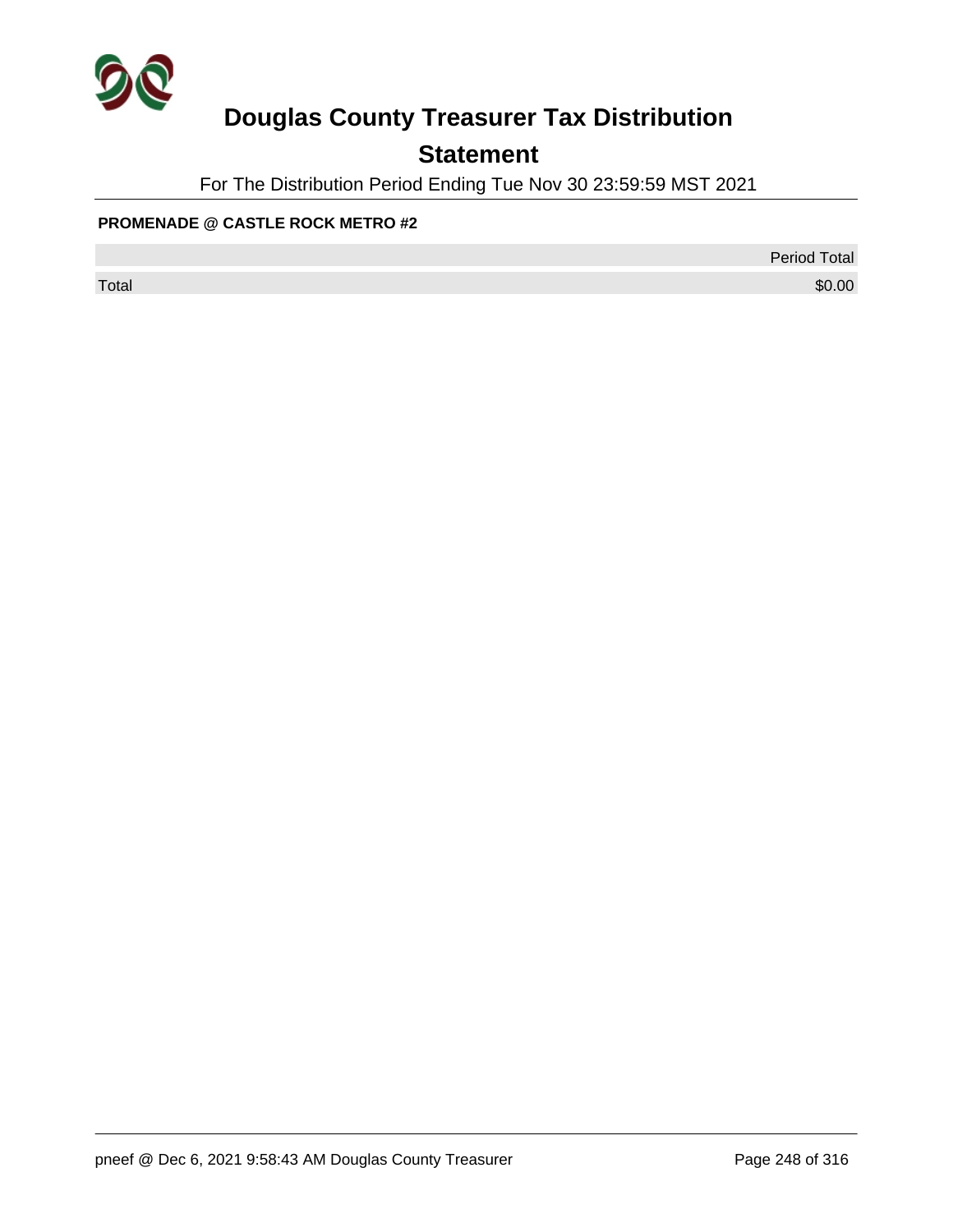

## **Statement**

For The Distribution Period Ending Tue Nov 30 23:59:59 MST 2021

#### **PROMENADE @ CASTLE ROCK METRO #3**

|                      | <b>Period Total</b> |
|----------------------|---------------------|
| Auto Ownership (SOT) | \$23,736.72         |
| Total                | \$23,736.72         |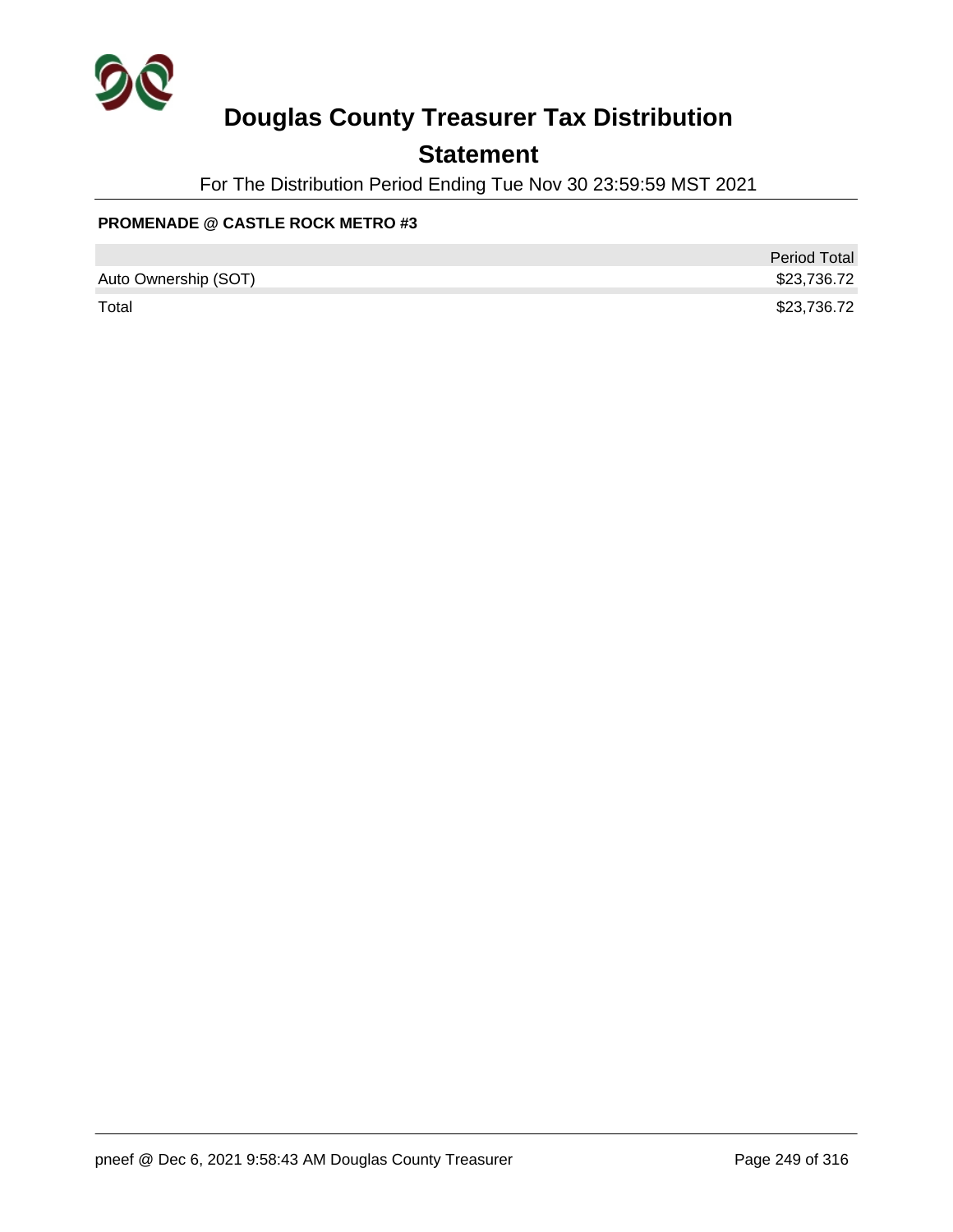

### **Statement**

For The Distribution Period Ending Tue Nov 30 23:59:59 MST 2021

#### **INVERNESS WATER & SANITATION DEBT SERVICE #2**

|                      | <b>Period Total</b> |
|----------------------|---------------------|
| Auto Ownership (SOT) | \$194.78            |
| Total                | \$194.78            |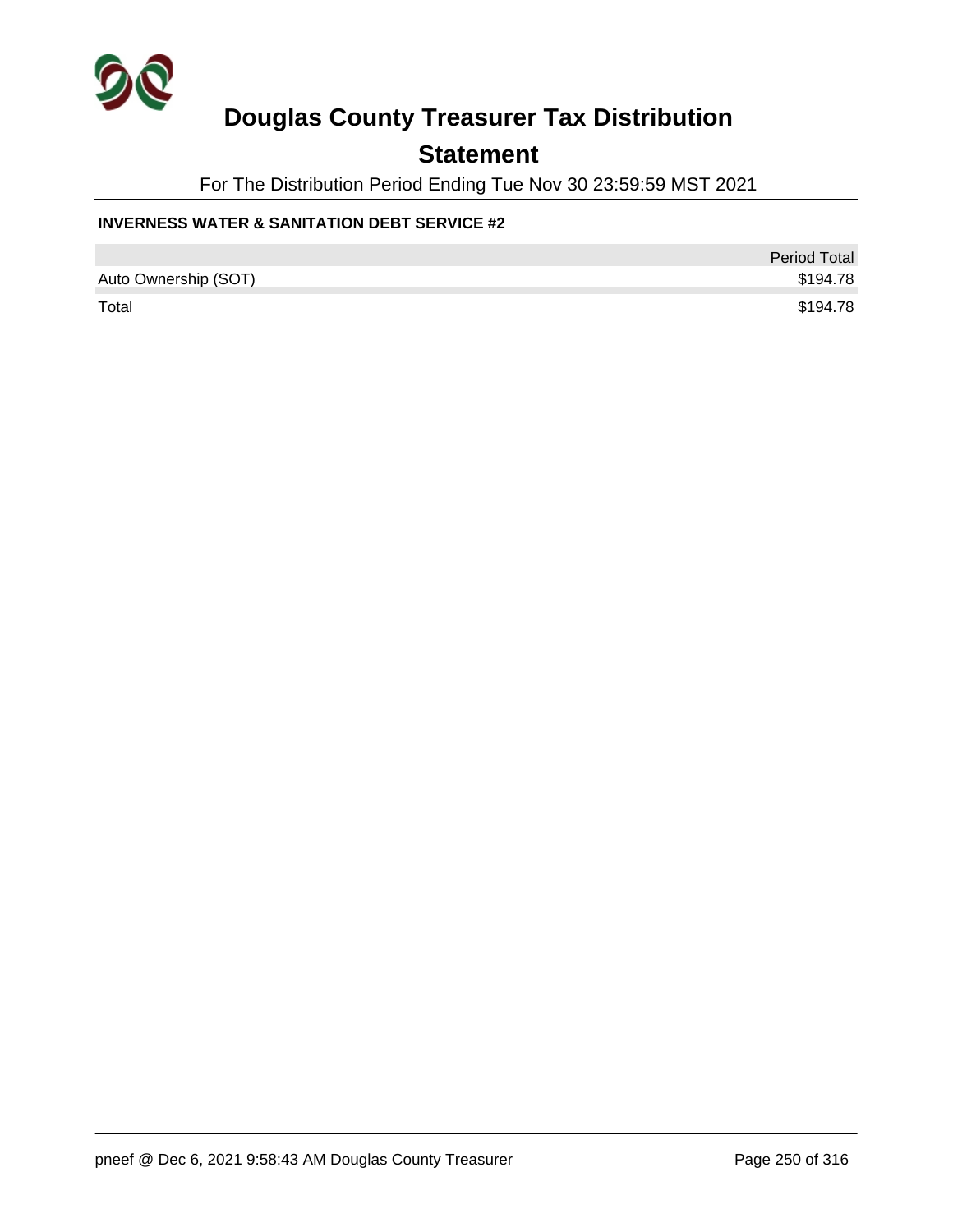

### **Statement**

For The Distribution Period Ending Tue Nov 30 23:59:59 MST 2021

#### **INVERNESS METRO IMPROVEMENT DEBT SERVICE #2**

|                      | <b>Period Total</b> |
|----------------------|---------------------|
| Auto Ownership (SOT) | \$509.70            |
| Total                | \$509.70            |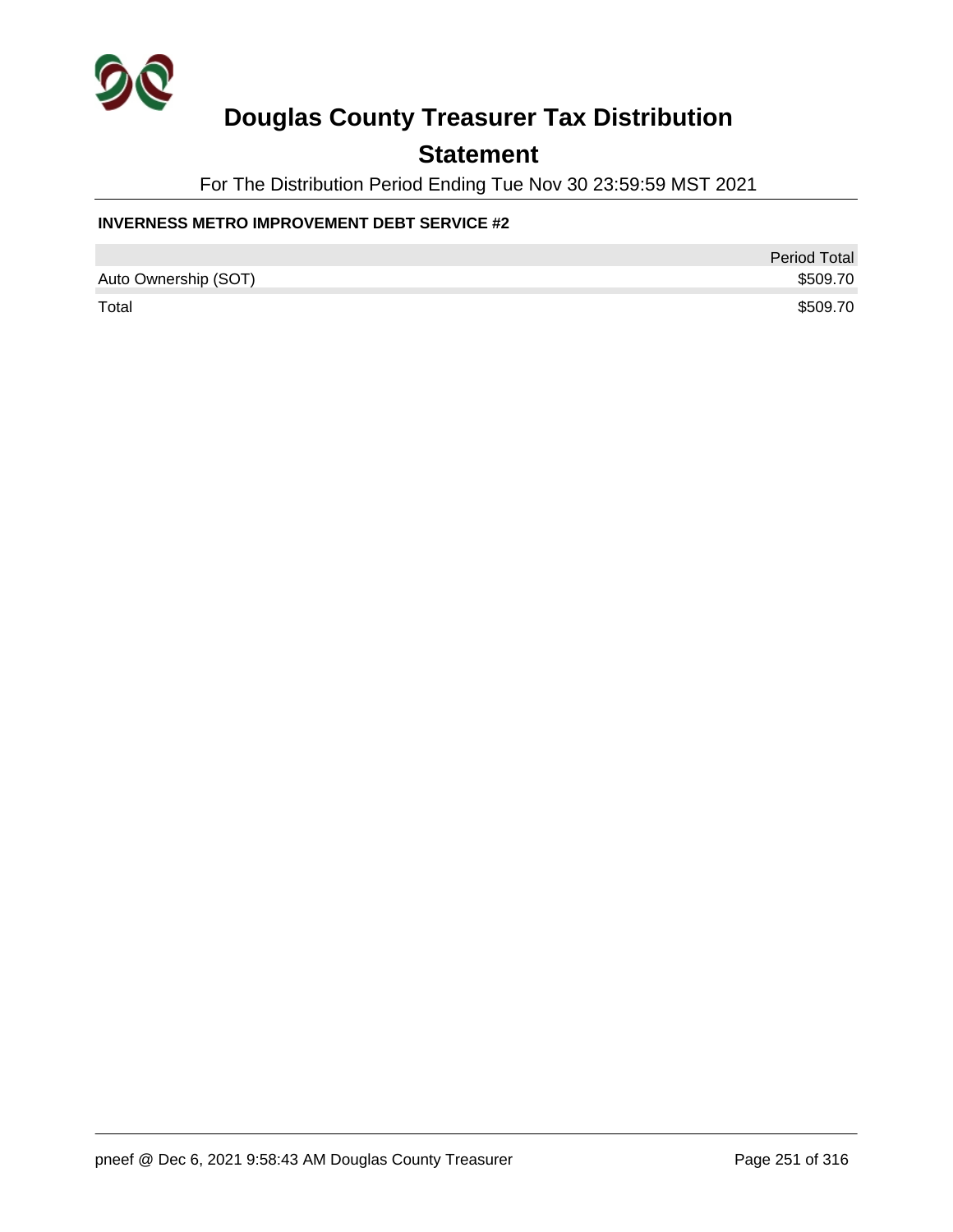

## **Statement**

For The Distribution Period Ending Tue Nov 30 23:59:59 MST 2021

#### **CAROUSEL FARMS METRO DISTRICT**

|                      | <b>Period Total</b> |
|----------------------|---------------------|
| Auto Ownership (SOT) | \$696.12            |
| Total                | \$696.12            |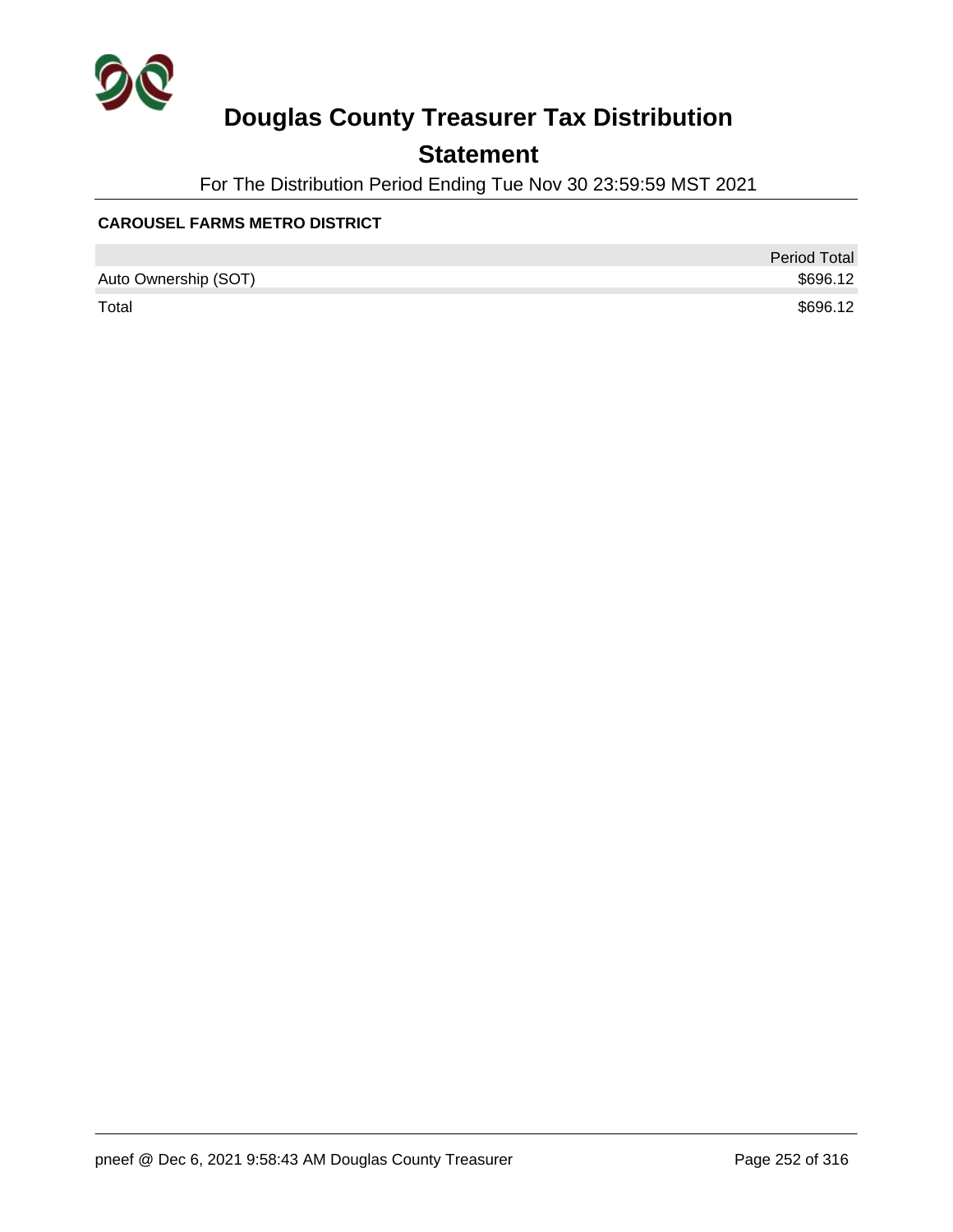

## **Statement**

For The Distribution Period Ending Tue Nov 30 23:59:59 MST 2021

### **SALISBURY HEIGHTS METRO DISTRICT**

|                                   | <b>Period Total</b> |
|-----------------------------------|---------------------|
| <b>Current Year Taxes</b>         | \$752.84            |
| <b>Current Year Interest</b>      | \$75.29             |
| Auto Ownership (SOT)              | \$1,650.73          |
| <b>Current Year Treasurer Fee</b> | (\$12.42)           |
| Total                             | \$2,466.44          |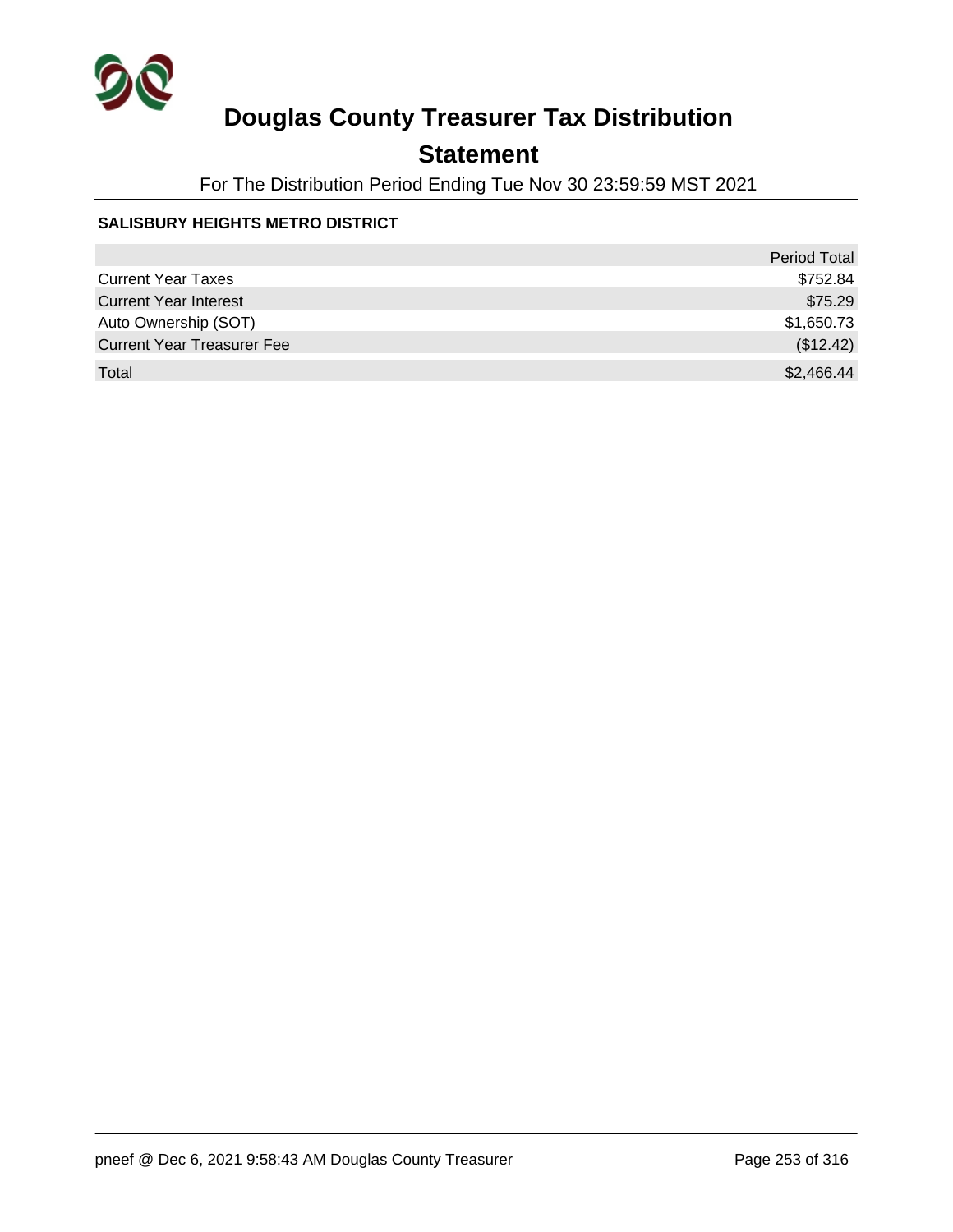

## **Statement**

For The Distribution Period Ending Tue Nov 30 23:59:59 MST 2021

### **LANTERNS METRO DISTRICT 2**

 $\sf Total$   $\$0.00$ 

Period Total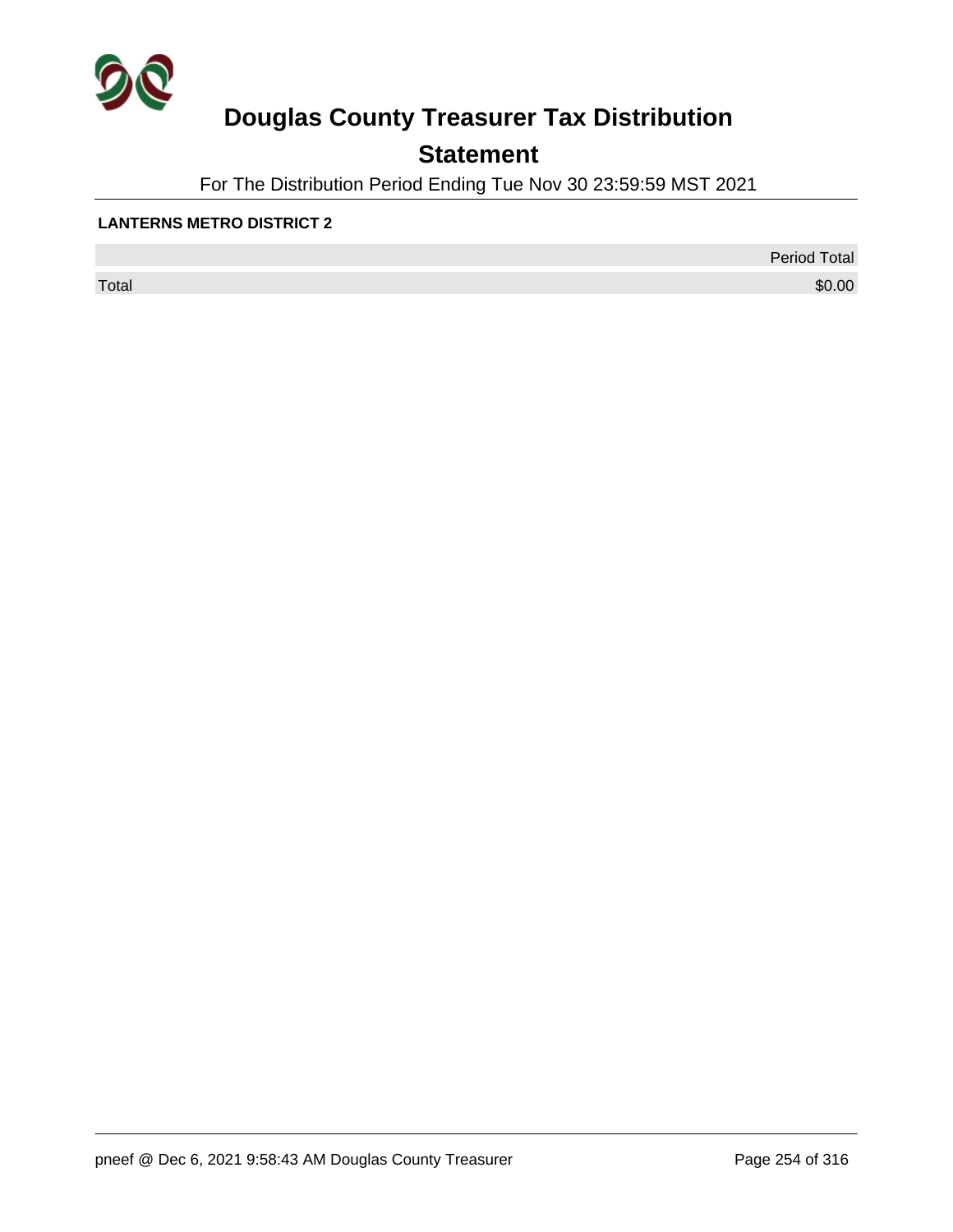

## **Statement**

For The Distribution Period Ending Tue Nov 30 23:59:59 MST 2021

### **LANTERNS METRO DISTRICT 3**

 $\sf Total$   $\$0.00$ 

Period Total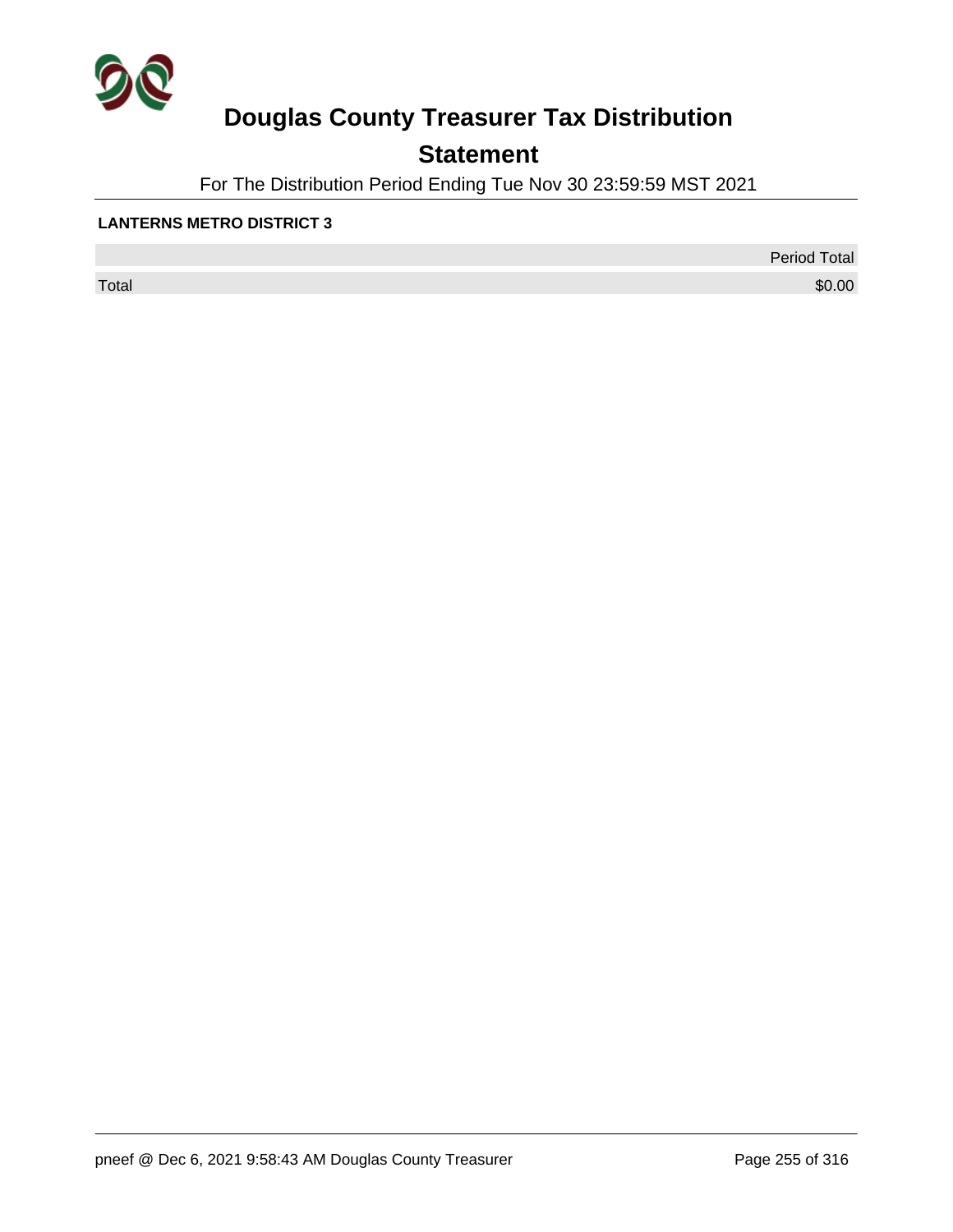

## **Statement**

For The Distribution Period Ending Tue Nov 30 23:59:59 MST 2021

### **STONE CREEK METRO DISTRICT**

|                                        | <b>Period Total</b> |
|----------------------------------------|---------------------|
| <b>Current Year Taxes</b>              | \$2,250.95          |
| <b>Current Year Value Adjustment</b>   | (\$7,294.20)        |
| Current Year Interest Value Adjustment | (\$582.52)          |
| Auto Ownership (SOT)                   | \$3,451.88          |
| <b>Current Year Treasurer Fee</b>      | \$75.65             |
| Total                                  | (\$2,098.24)        |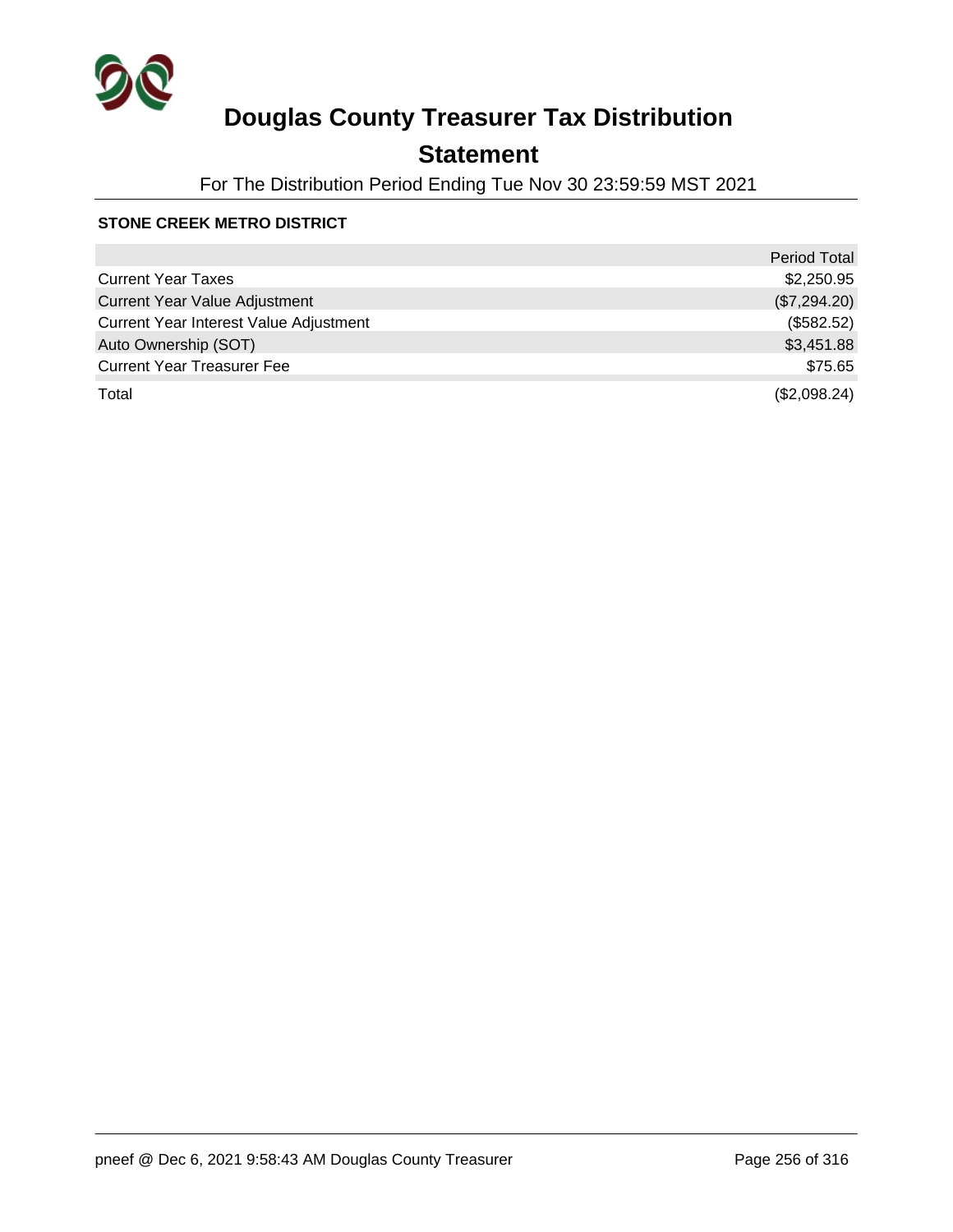

## **Statement**

For The Distribution Period Ending Tue Nov 30 23:59:59 MST 2021

### **COTTONWOOD HIGHLANDS METRO DISTRICT 1**

|                                   | <b>Period Total</b> |
|-----------------------------------|---------------------|
| <b>Current Year Taxes</b>         | \$2,191.19          |
| <b>Current Year Interest</b>      | \$153.38            |
| Auto Ownership (SOT)              | \$6,525.83          |
| <b>Current Year Treasurer Fee</b> | (\$35.17)           |
| Total                             | \$8,835.23          |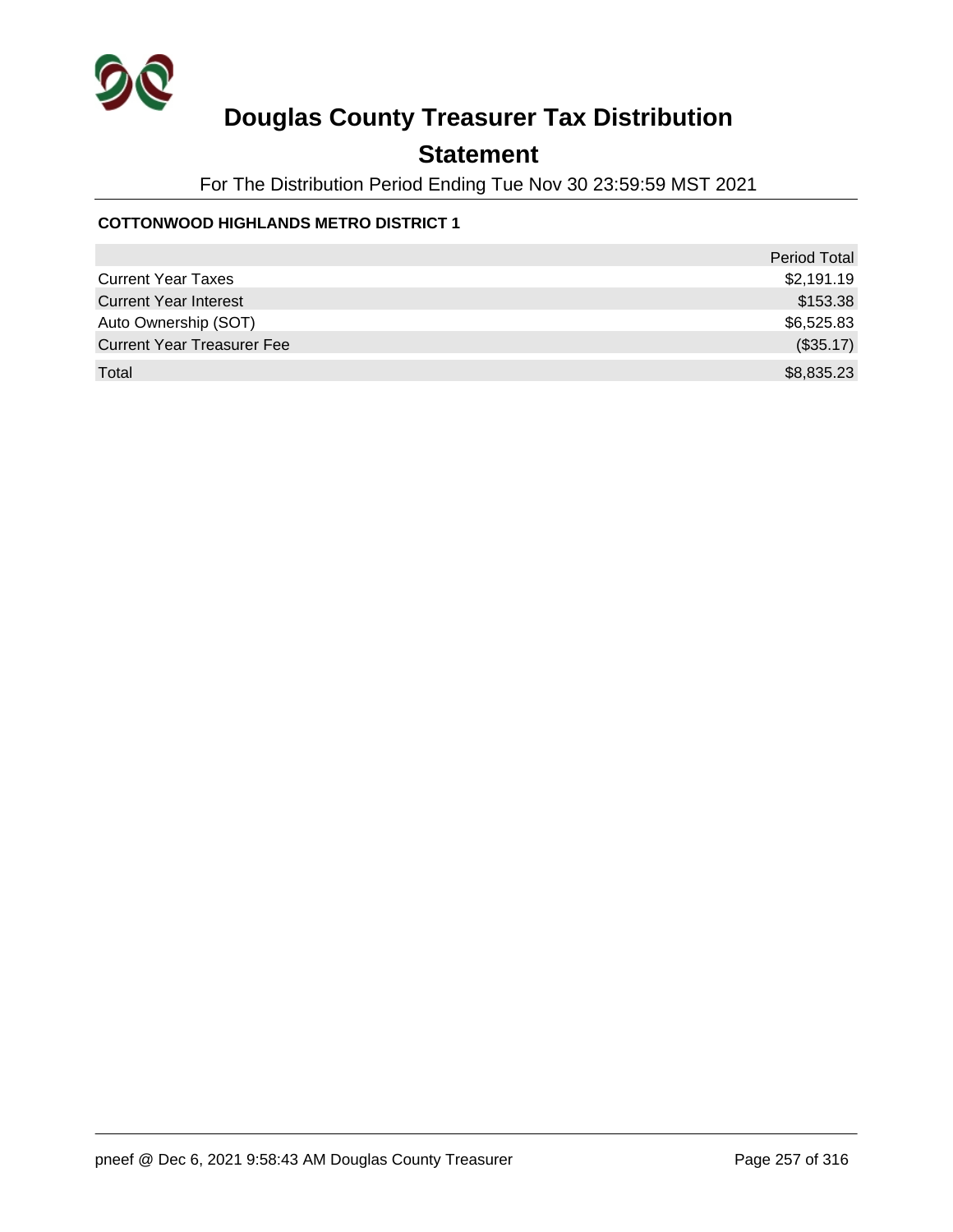

## **Statement**

For The Distribution Period Ending Tue Nov 30 23:59:59 MST 2021

### **COTTONWOOD HIGHLANDS METRO DISTRICT 2**

|                      | <b>Period Total</b> |
|----------------------|---------------------|
| Auto Ownership (SOT) | \$280.04            |
| Total                | \$280.04            |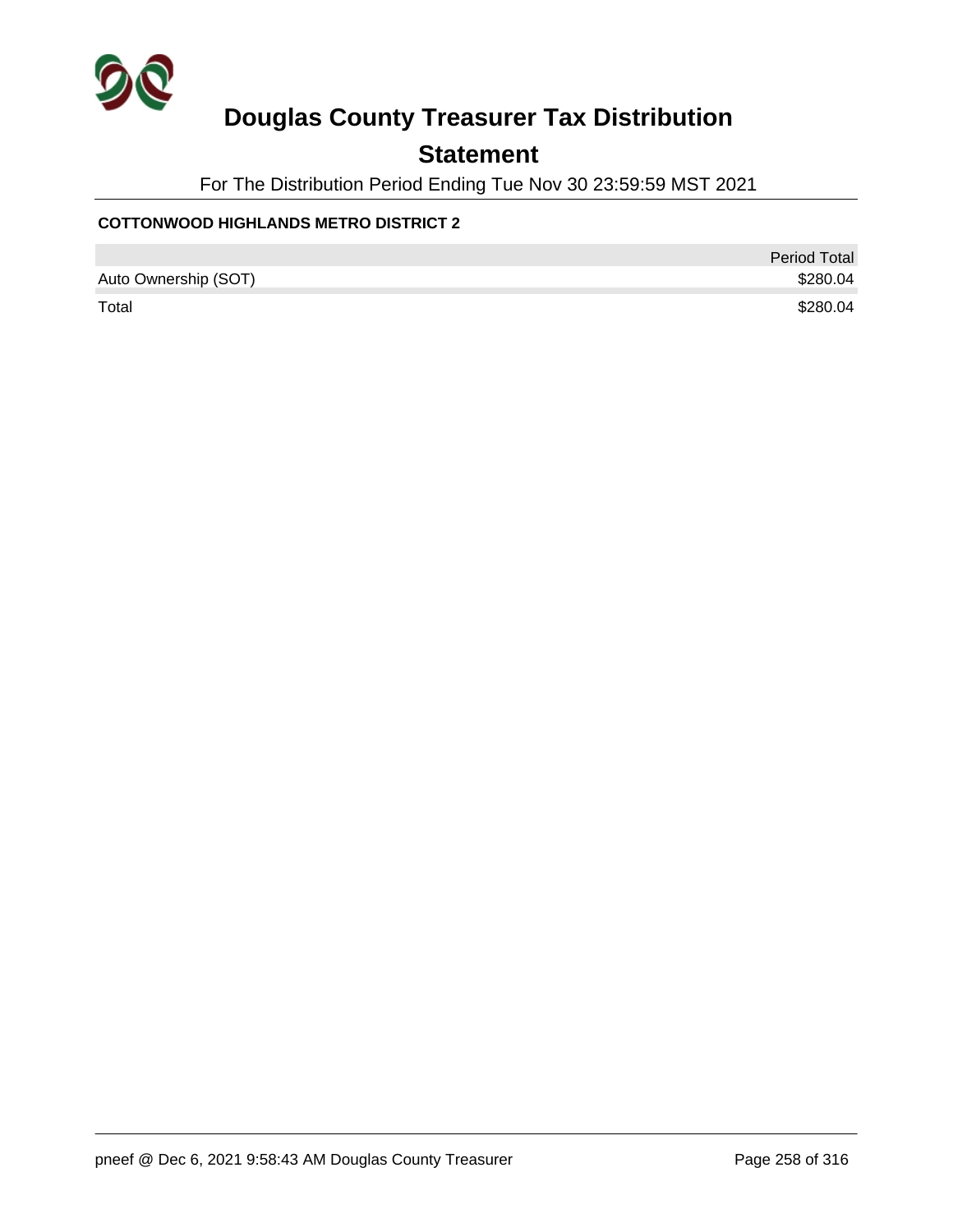

## **Statement**

For The Distribution Period Ending Tue Nov 30 23:59:59 MST 2021

### **CITADEL STATION - CASTLE MEADOWS URP**

Period Total

 $\sf Total$   $\$0.00$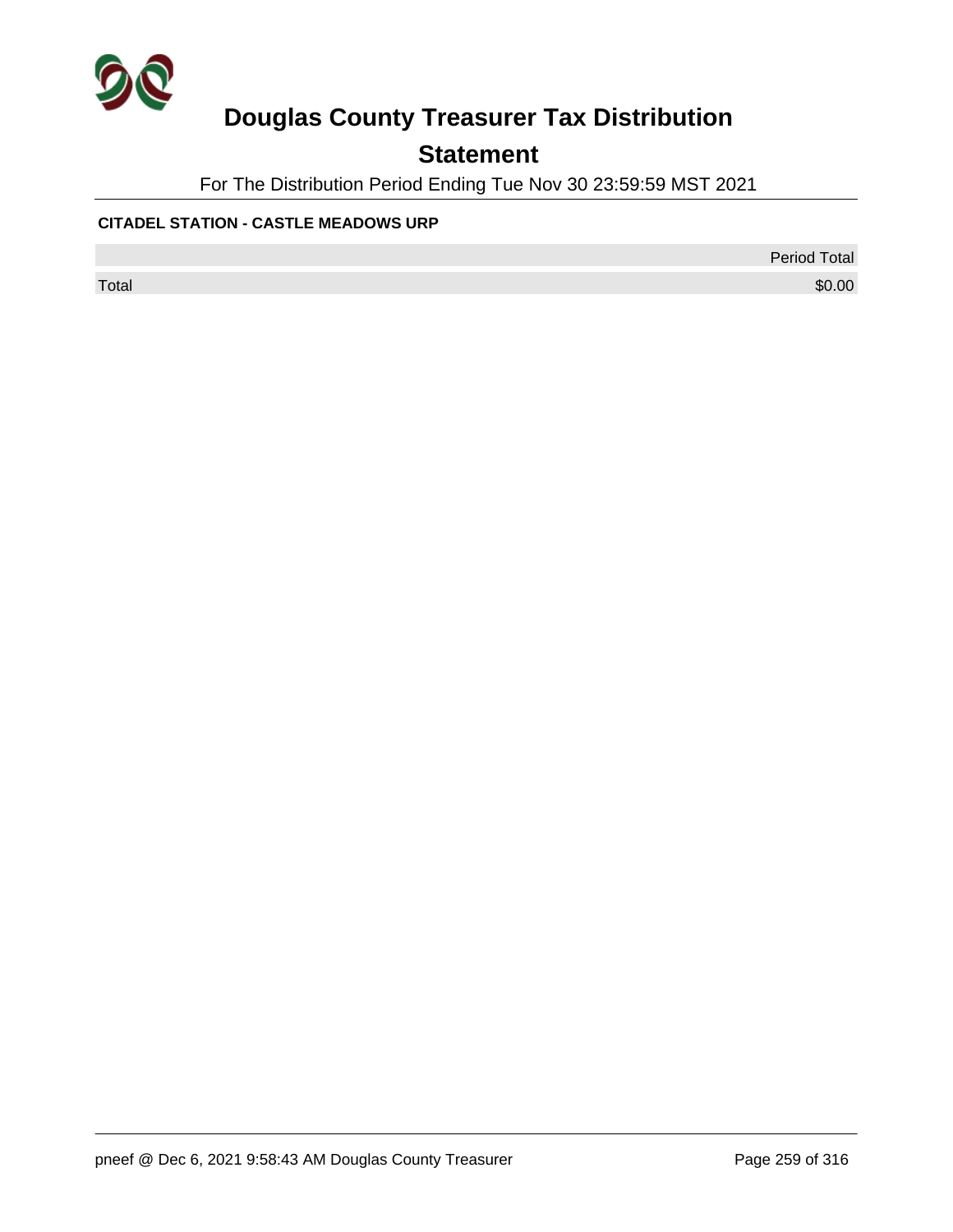

## **Statement**

For The Distribution Period Ending Tue Nov 30 23:59:59 MST 2021

### **OVERLOOK METRO DISTRICT**

|                      | <b>Period Total</b> |
|----------------------|---------------------|
| Auto Ownership (SOT) | \$2,633.72          |
| Total                | \$2,633.72          |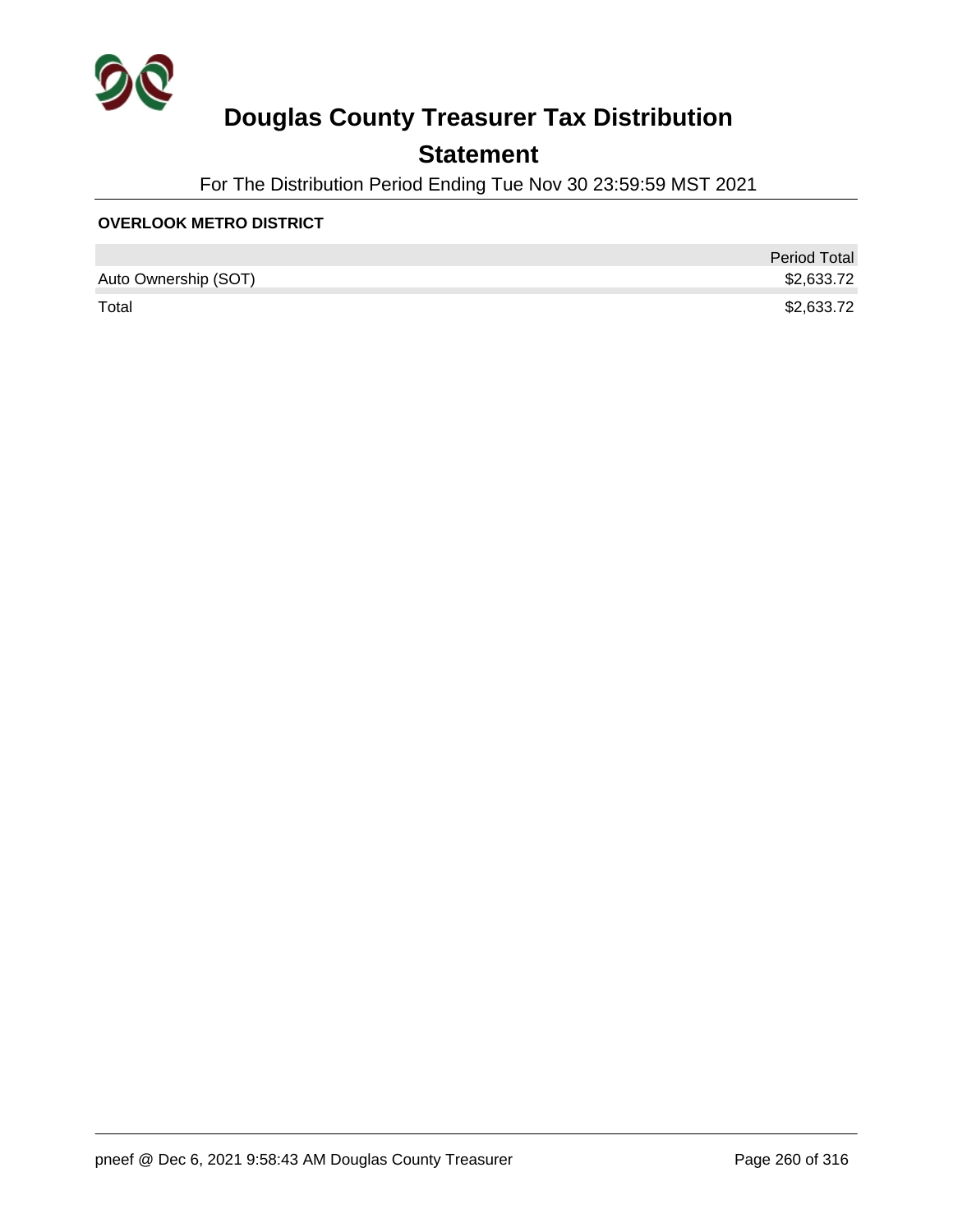

## **Statement**

For The Distribution Period Ending Tue Nov 30 23:59:59 MST 2021

### **LONE TREE BUSINESS IMPROVEMENT DISTRICT**

|                                   | <b>Period Total</b> |
|-----------------------------------|---------------------|
| <b>Current Year Interest</b>      | \$15.53             |
| Auto Ownership (SOT)              | \$2,221.60          |
| <b>Current Year Treasurer Fee</b> | (\$0.24)            |
| Total                             | \$2,236.89          |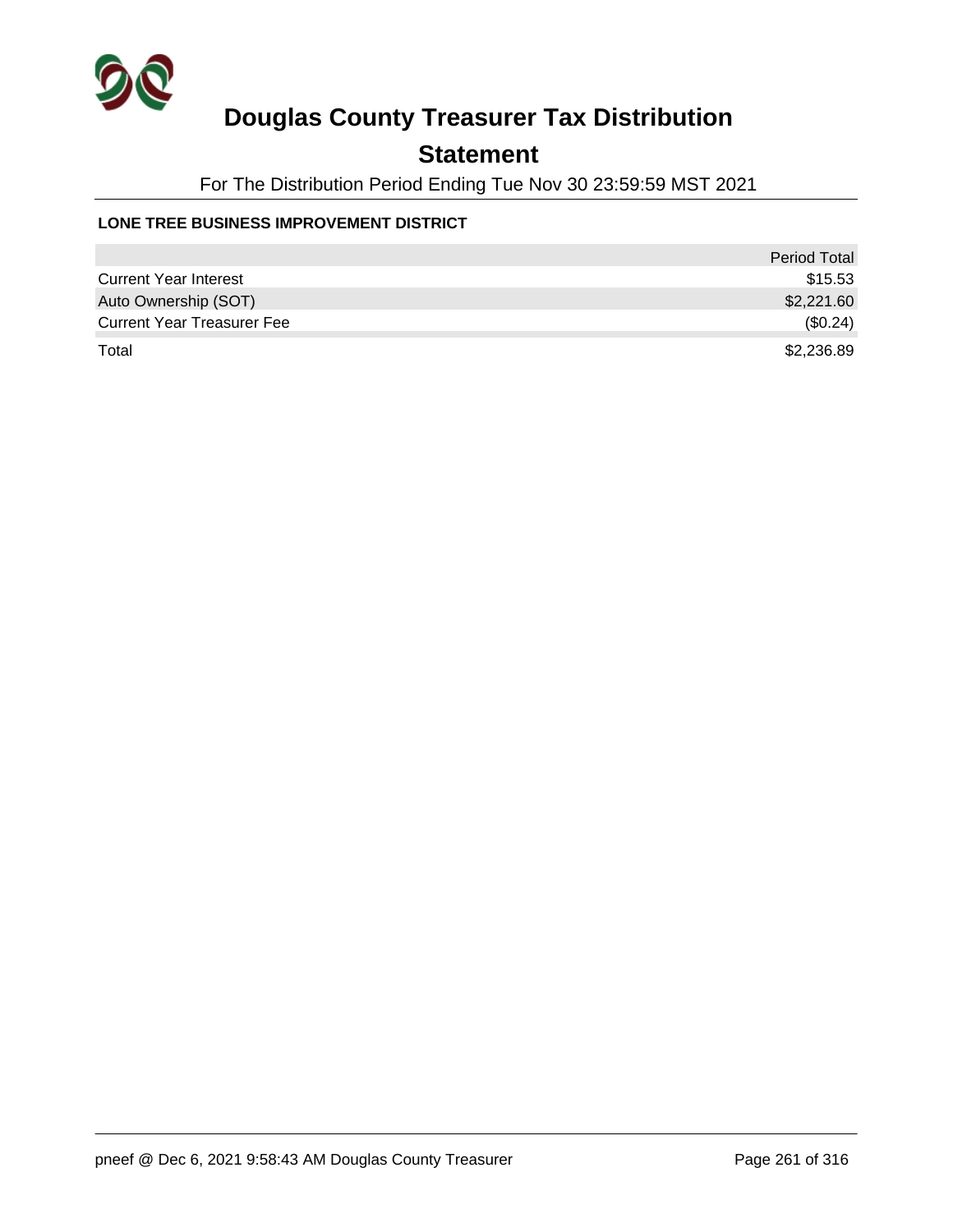

## **Statement**

For The Distribution Period Ending Tue Nov 30 23:59:59 MST 2021

|                      | <b>Period Total</b> |
|----------------------|---------------------|
| Auto Ownership (SOT) | \$2,079.71          |
| Total                | \$2,079.71          |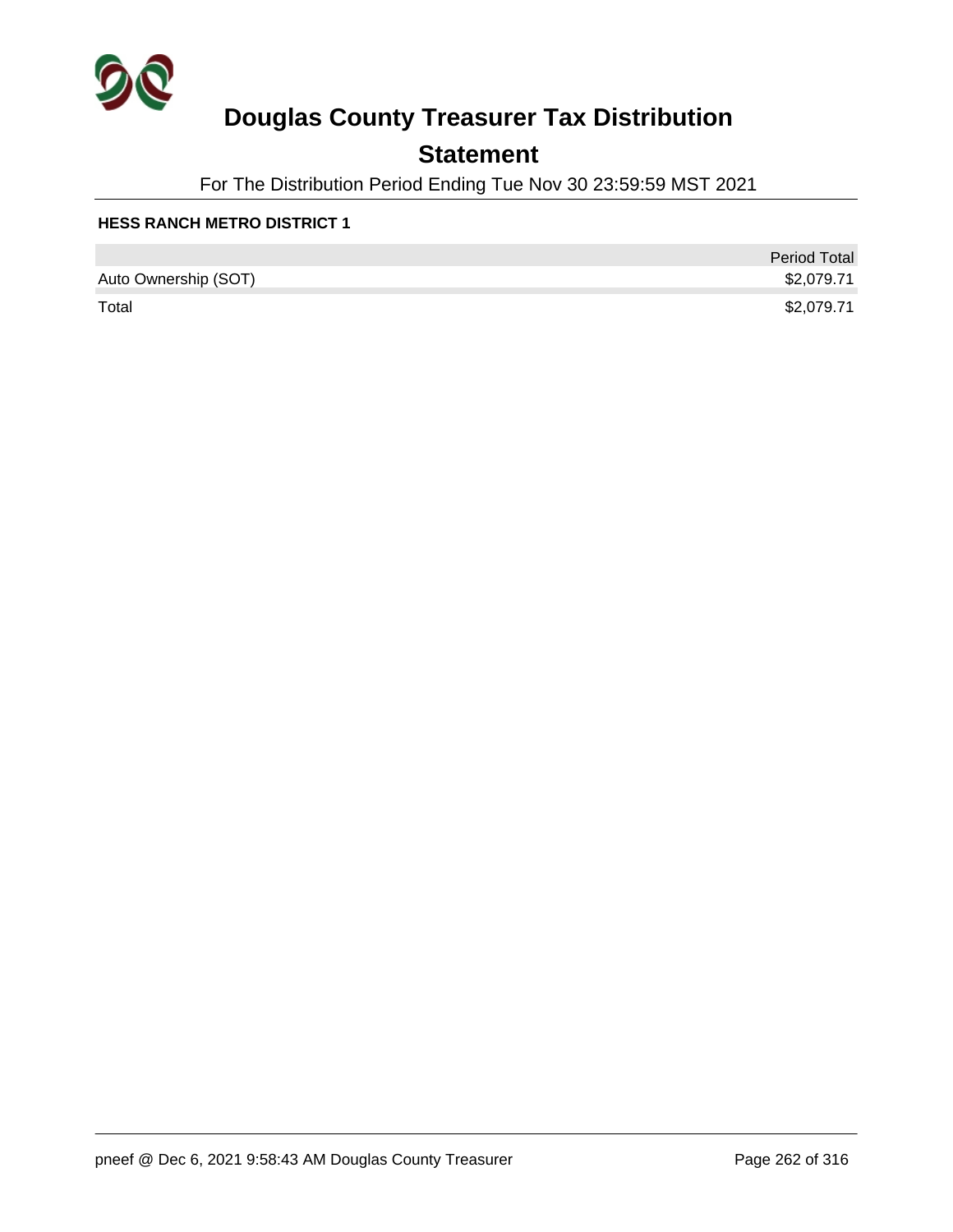

## **Statement**

For The Distribution Period Ending Tue Nov 30 23:59:59 MST 2021

|                      | <b>Period Total</b> |
|----------------------|---------------------|
| Auto Ownership (SOT) | \$3,235.20          |
| Total                | \$3,235.20          |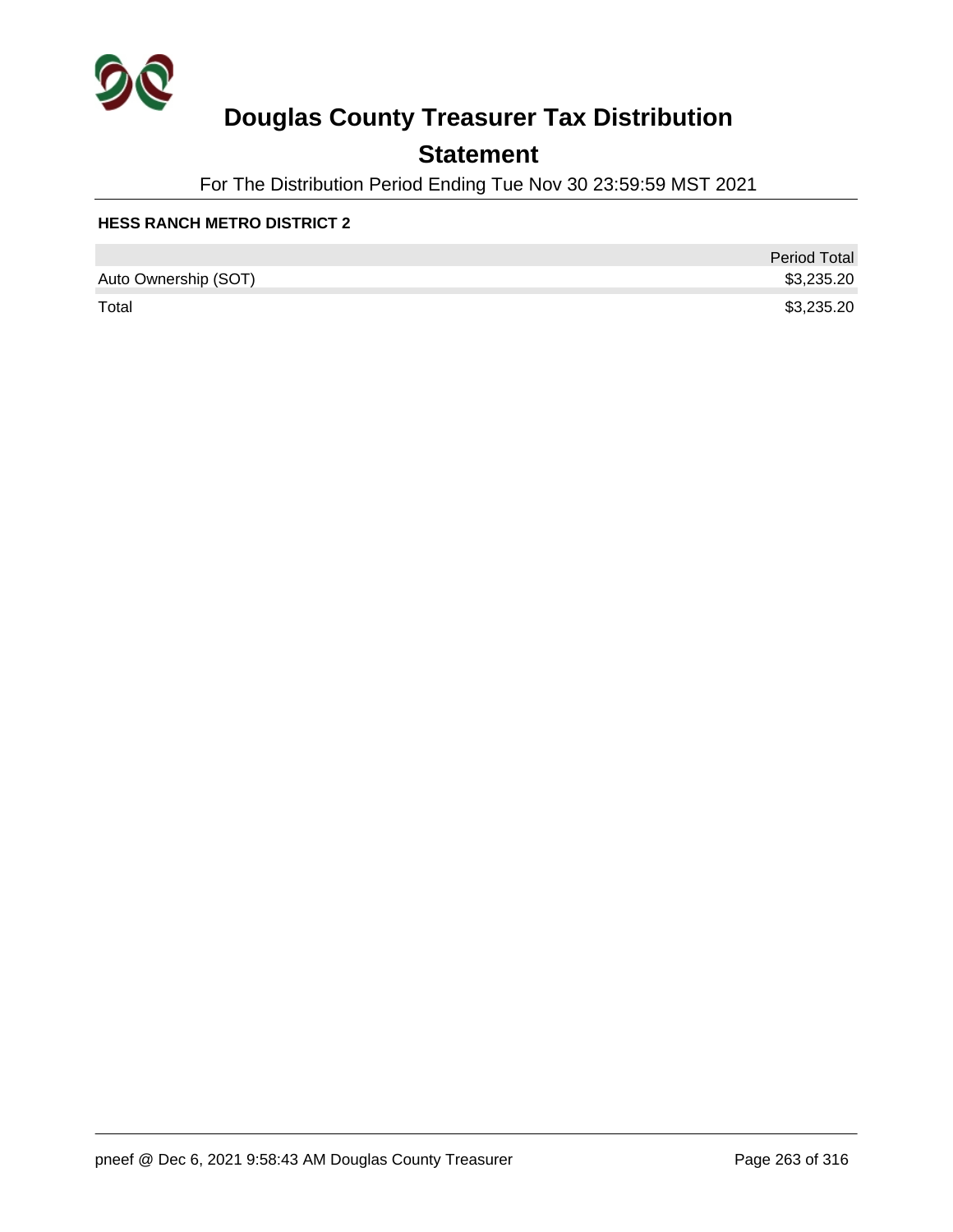

## **Statement**

For The Distribution Period Ending Tue Nov 30 23:59:59 MST 2021

|                      | <b>Period Total</b> |
|----------------------|---------------------|
| Auto Ownership (SOT) | \$356.30            |
| Total                | \$356.30            |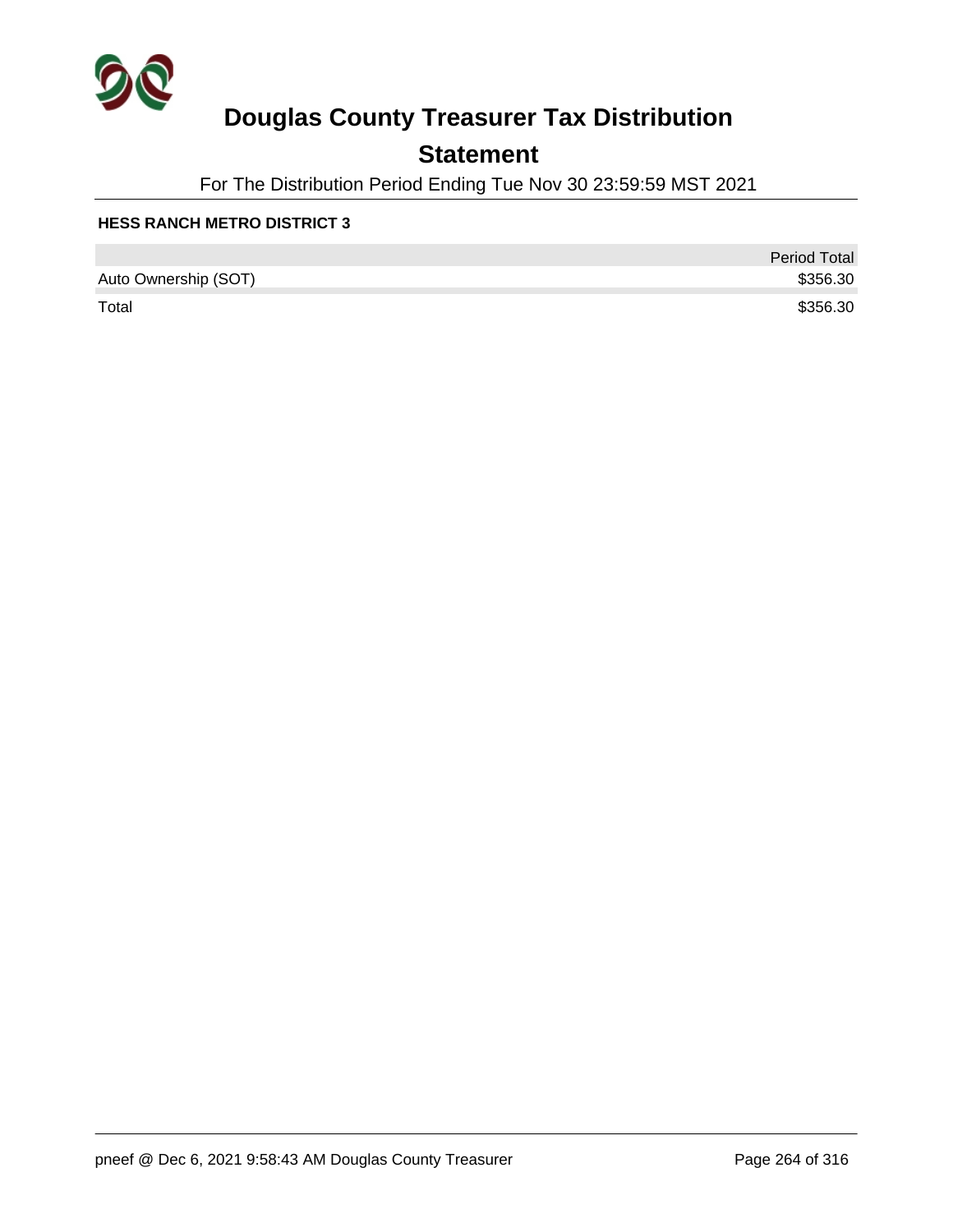

## **Statement**

For The Distribution Period Ending Tue Nov 30 23:59:59 MST 2021

|                      | <b>Period Total</b> |
|----------------------|---------------------|
| Auto Ownership (SOT) | \$2.44              |
| Total                | \$2.44              |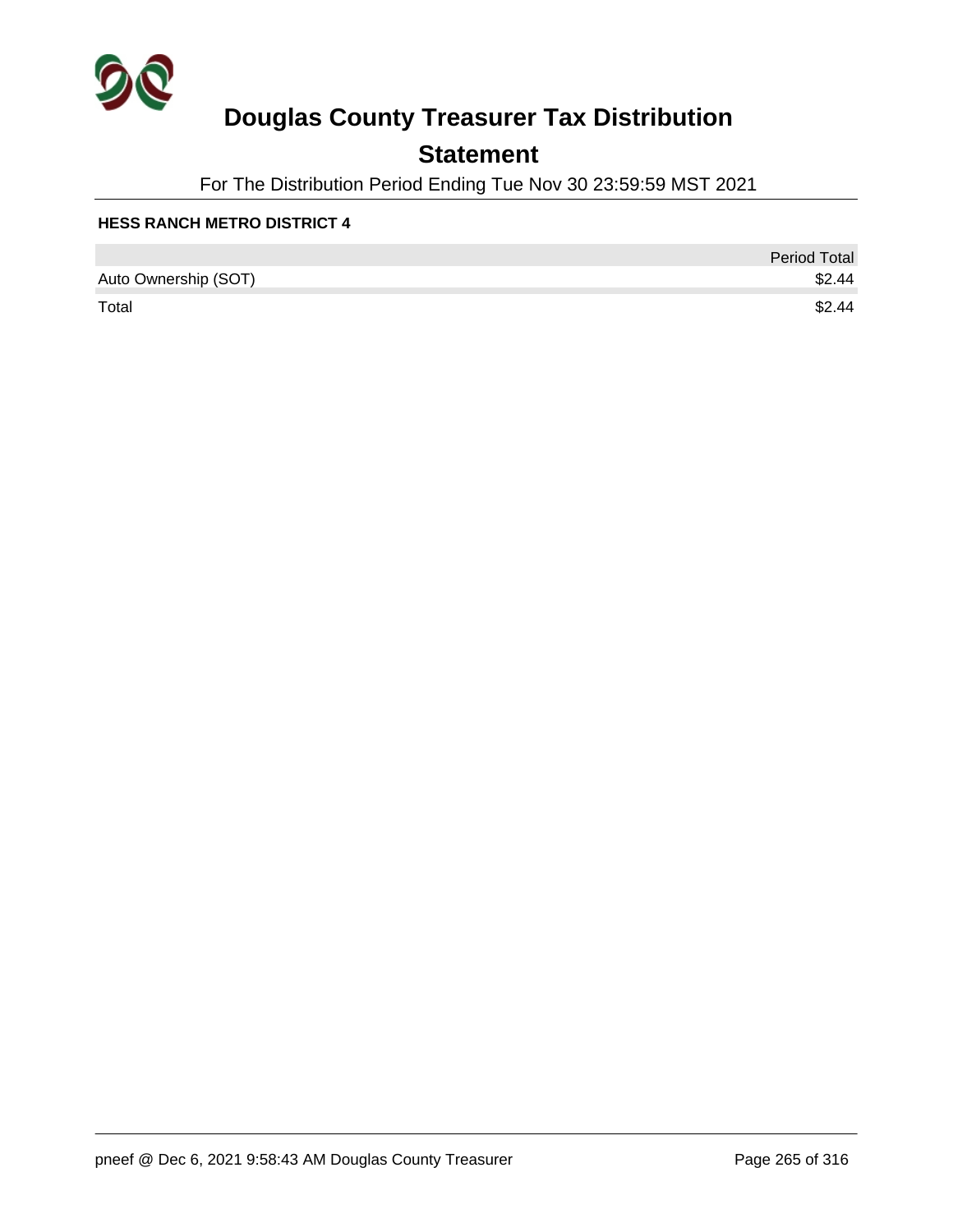

## **Statement**

For The Distribution Period Ending Tue Nov 30 23:59:59 MST 2021

|                      | <b>Period Total</b> |
|----------------------|---------------------|
| Auto Ownership (SOT) | \$0.62              |
| Total                | \$0.62              |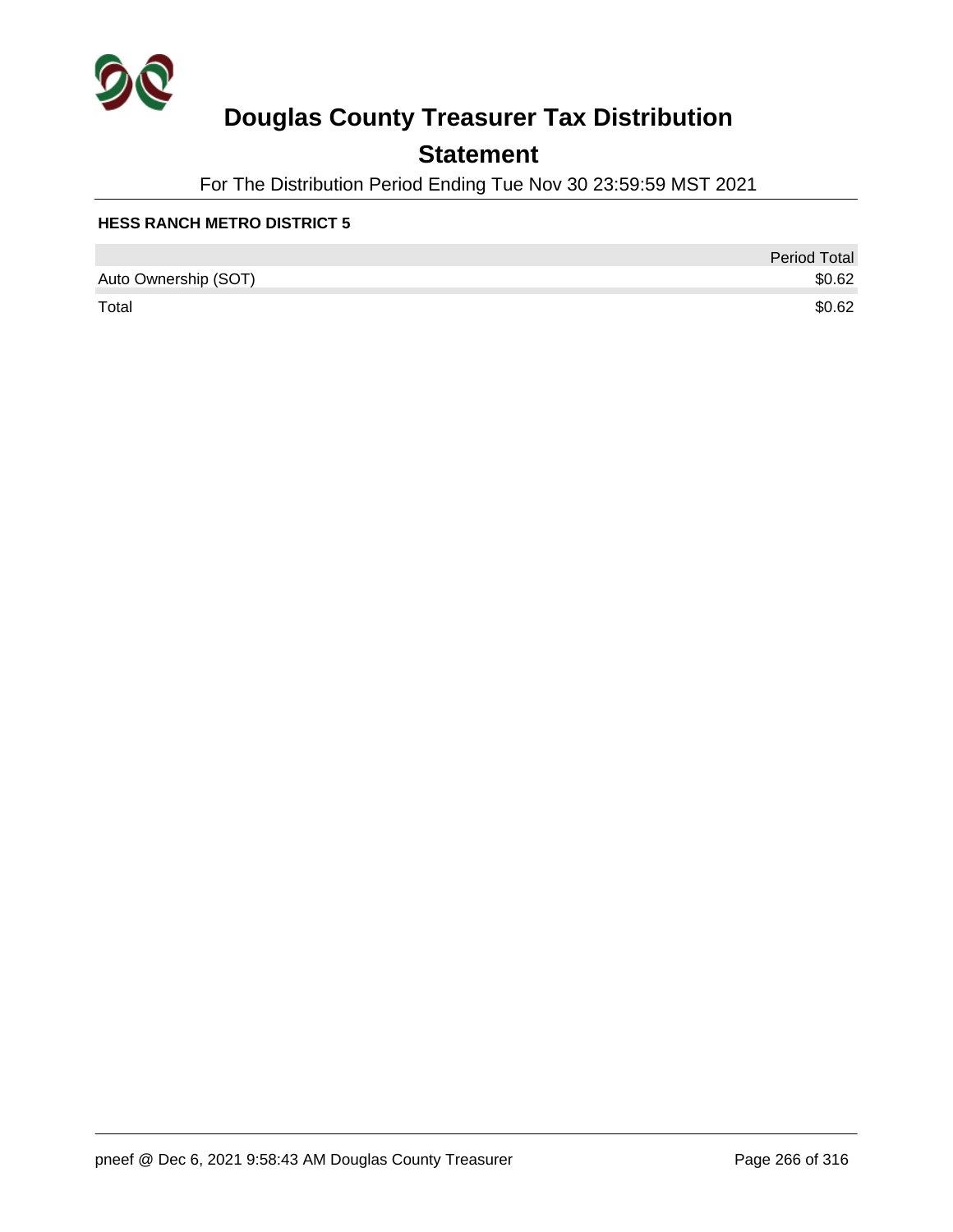

## **Statement**

For The Distribution Period Ending Tue Nov 30 23:59:59 MST 2021

|                      | <b>Period Total</b> |
|----------------------|---------------------|
| Auto Ownership (SOT) | \$0.06              |
| Total                | \$0.06              |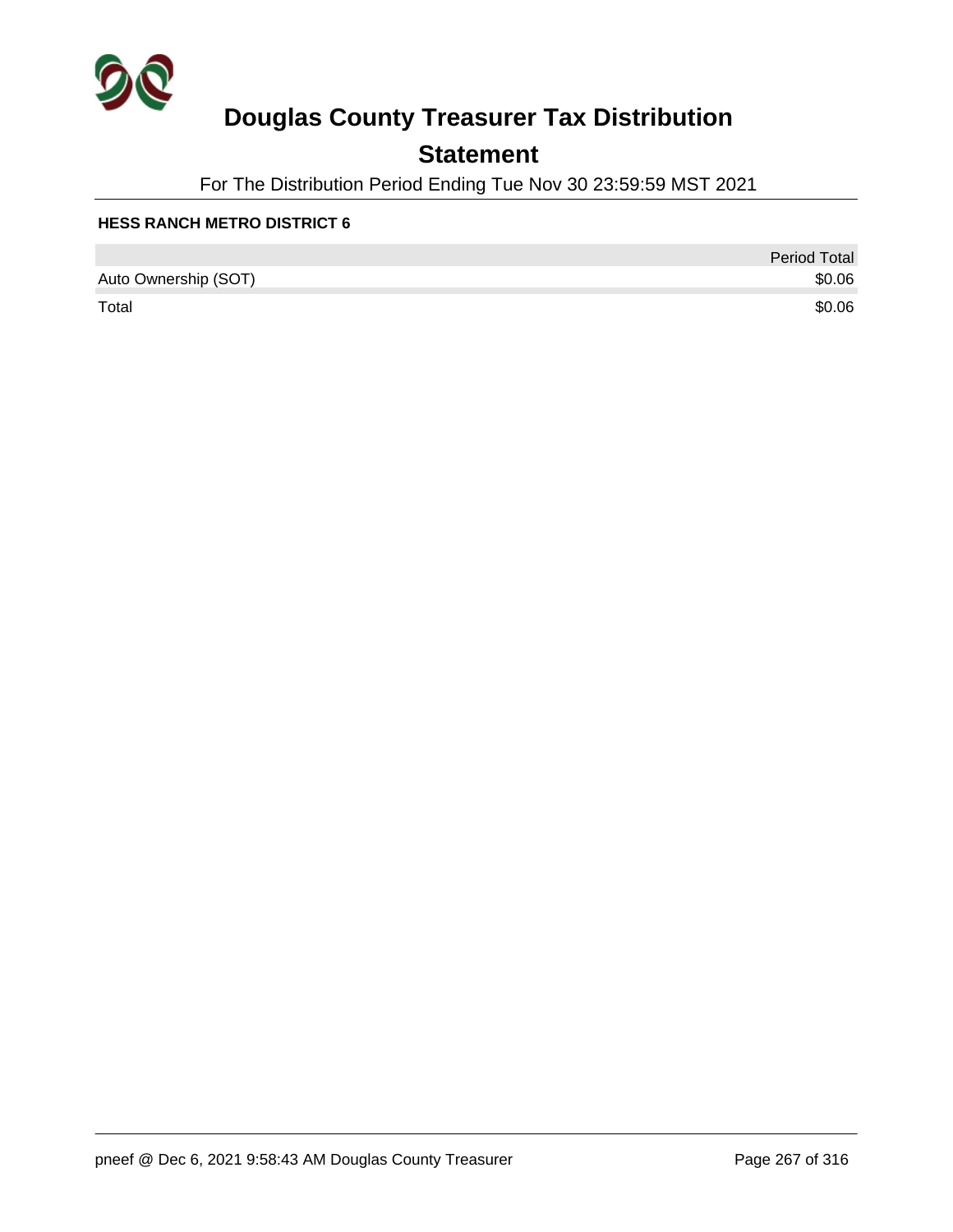

## **Statement**

For The Distribution Period Ending Tue Nov 30 23:59:59 MST 2021

### **HESS RANCH METRO DISTRICT 7**

 $\sf Total$   $\$0.00$ 

Period Total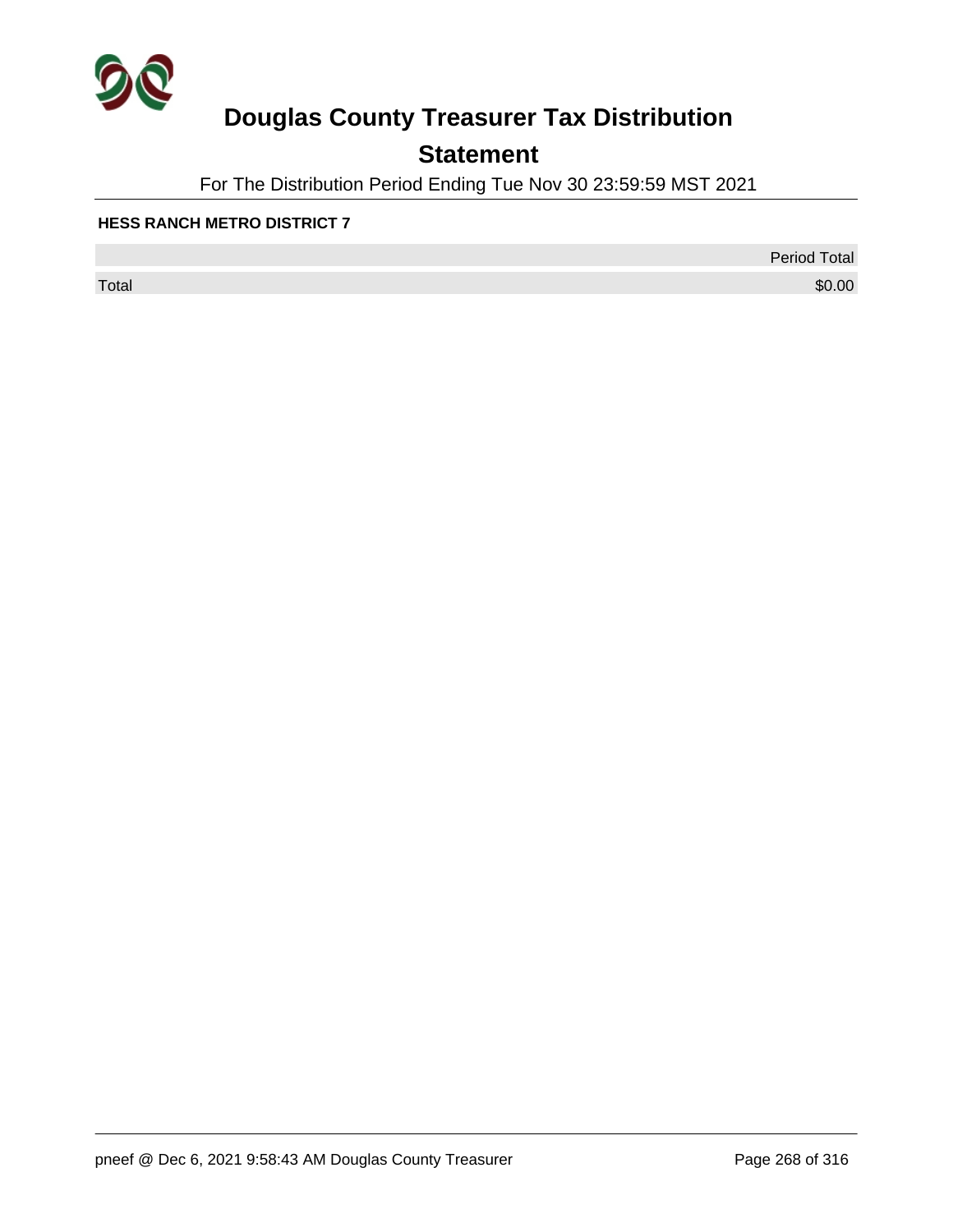

## **Statement**

For The Distribution Period Ending Tue Nov 30 23:59:59 MST 2021

### **HESS RANCH METRO DISTRICT 8**

 $\sf Total$   $\$0.00$ 

Period Total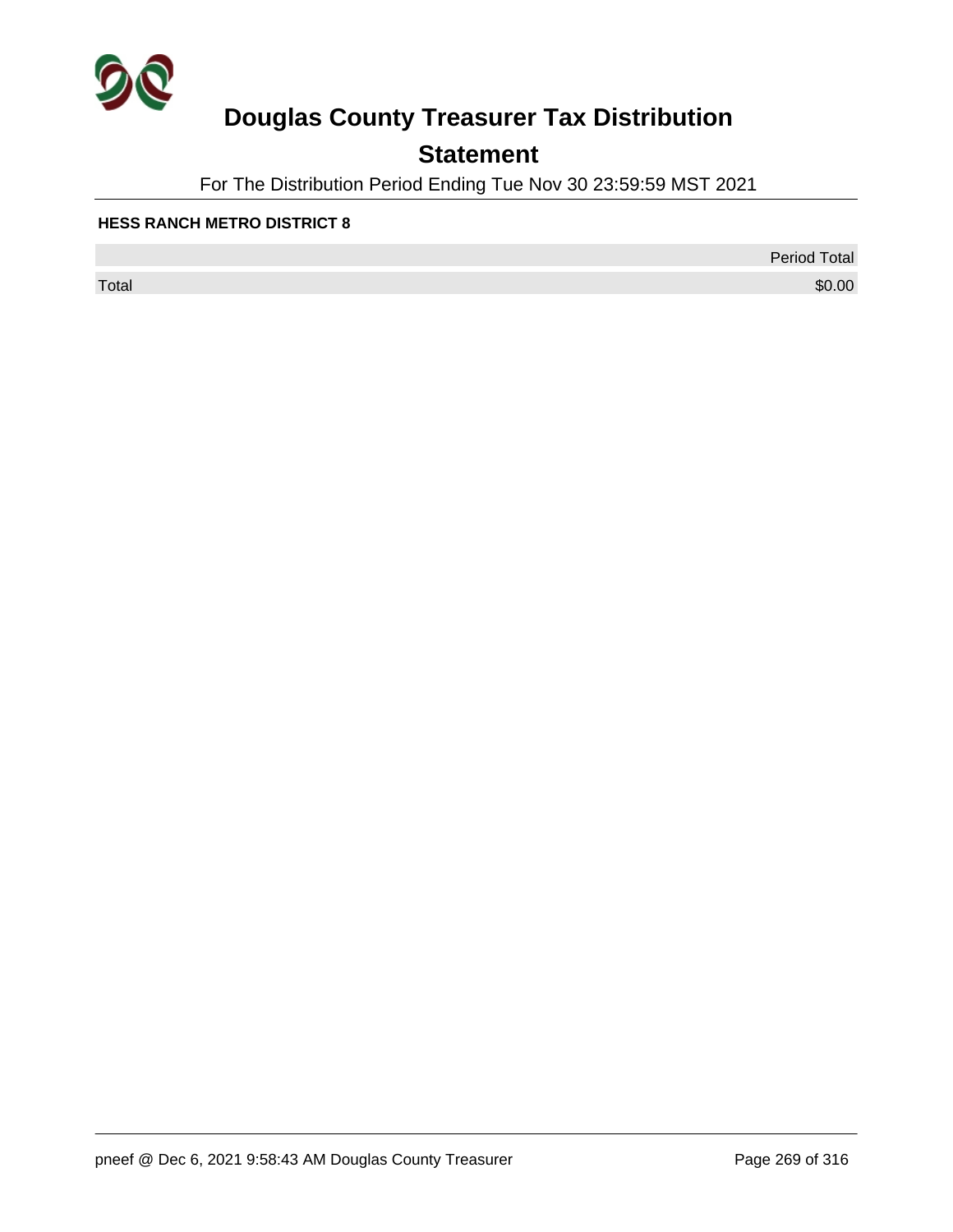

## **Statement**

For The Distribution Period Ending Tue Nov 30 23:59:59 MST 2021

### **BELFORD SOUTH METRO DISTRICT**

|                      | <b>Period Total</b> |
|----------------------|---------------------|
| Auto Ownership (SOT) | \$69.24             |
| Total                | \$69.24             |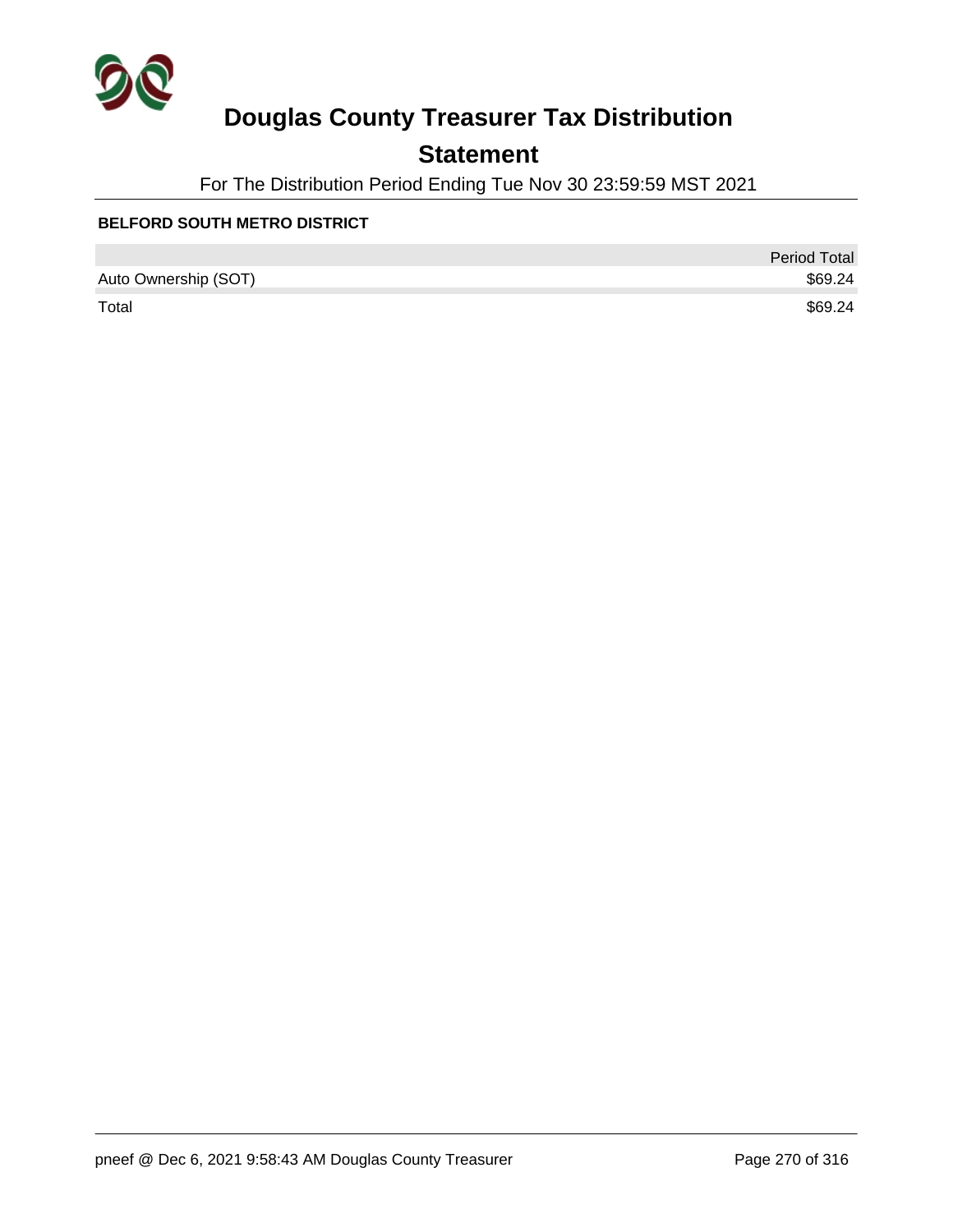

## **Statement**

For The Distribution Period Ending Tue Nov 30 23:59:59 MST 2021

### **CIELO METRO DISTRICT**

|                      | <b>Period Total</b> |
|----------------------|---------------------|
| Auto Ownership (SOT) | \$1,150.37          |
| Total                | \$1,150.37          |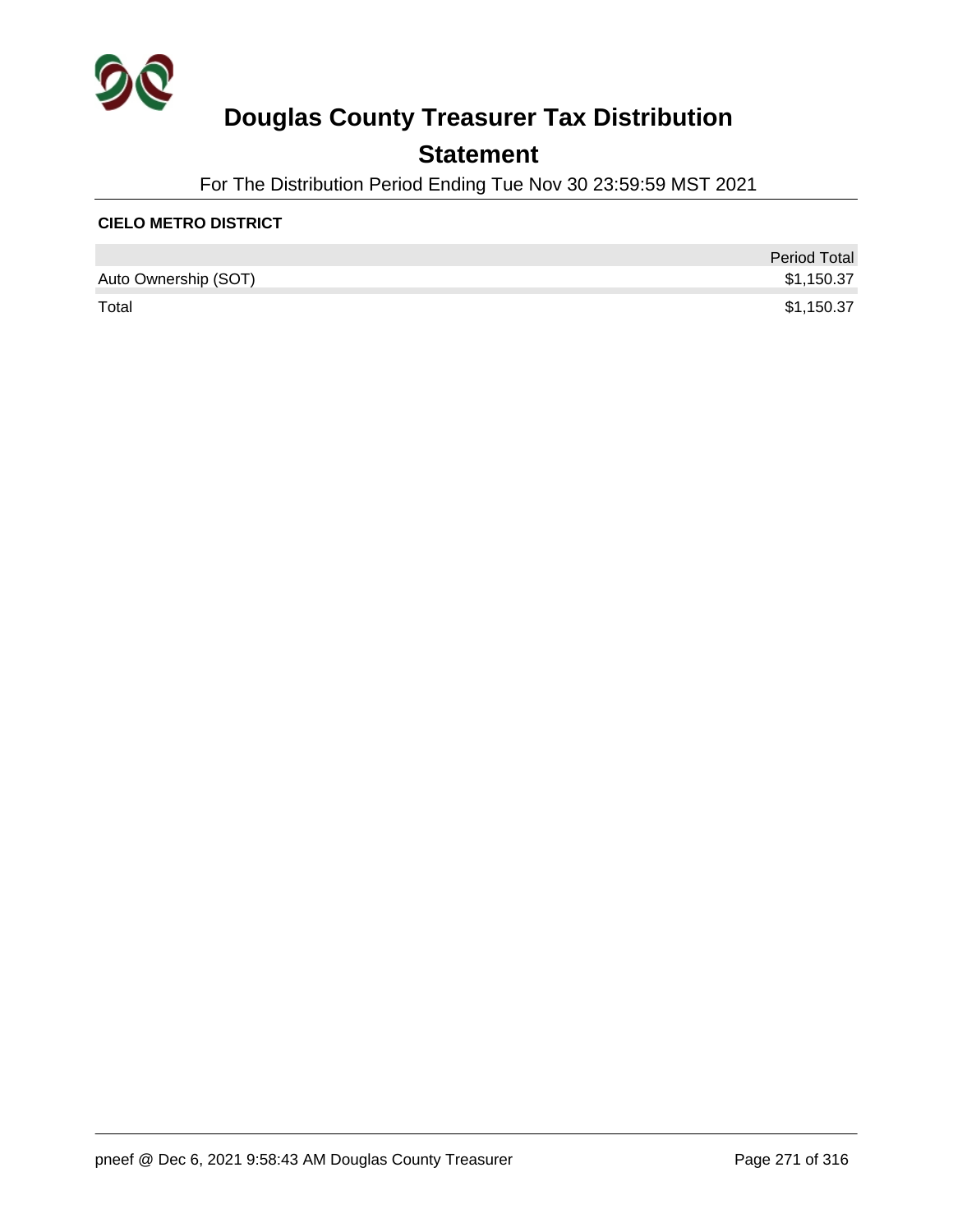

## **Statement**

For The Distribution Period Ending Tue Nov 30 23:59:59 MST 2021

### **REATA RIDGE VILLAGE METRO DISTRICT 1**

|                      | <b>Period Total</b> |
|----------------------|---------------------|
| Auto Ownership (SOT) | \$1,137.82          |
| Total                | \$1,137.82          |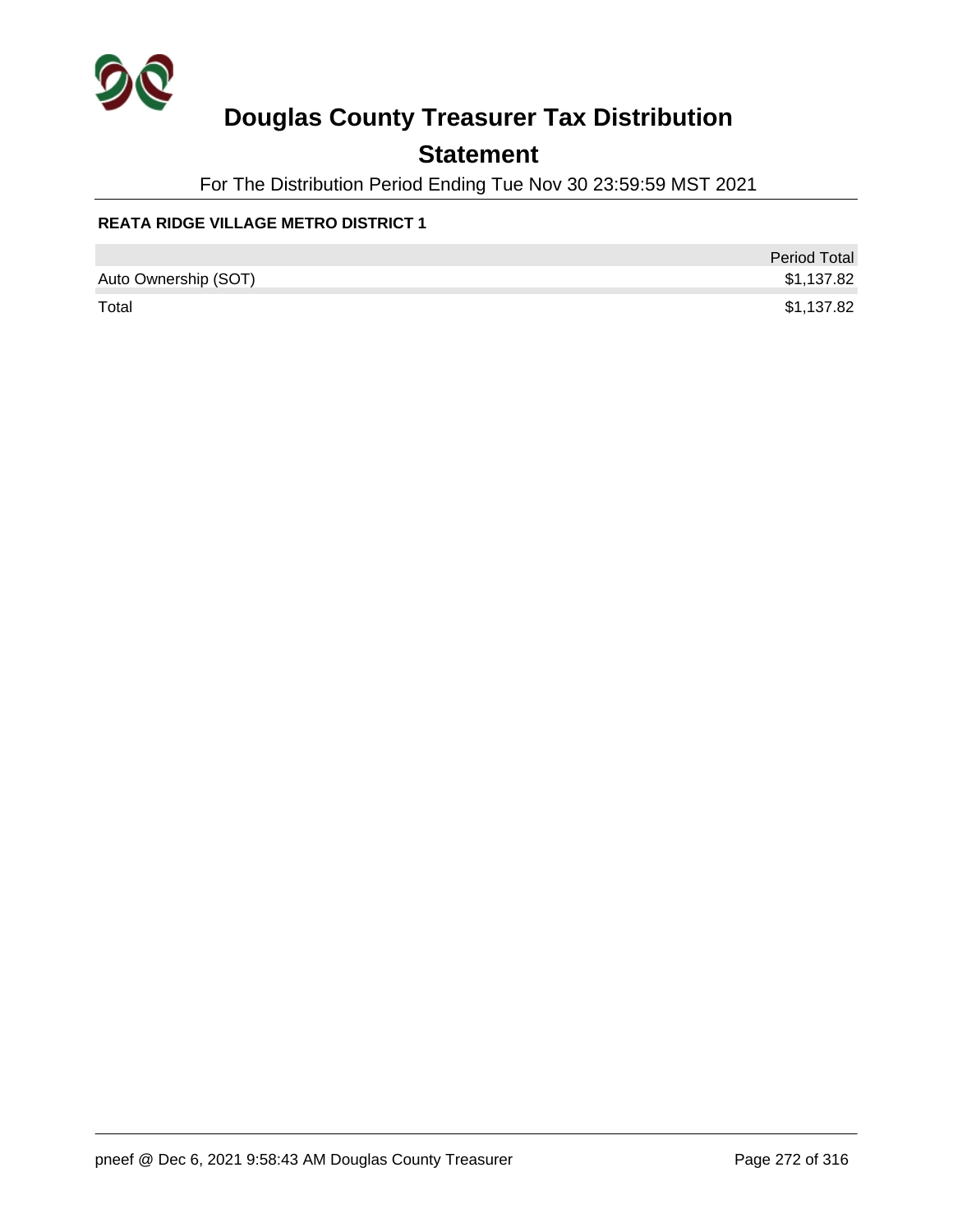

## **Statement**

For The Distribution Period Ending Tue Nov 30 23:59:59 MST 2021

### **REATA RIDGE VILLAGE METRO DISTRICT 2**

|                      | <b>Period Total</b> |
|----------------------|---------------------|
| Auto Ownership (SOT) | \$691.37            |
| Total                | \$691.37            |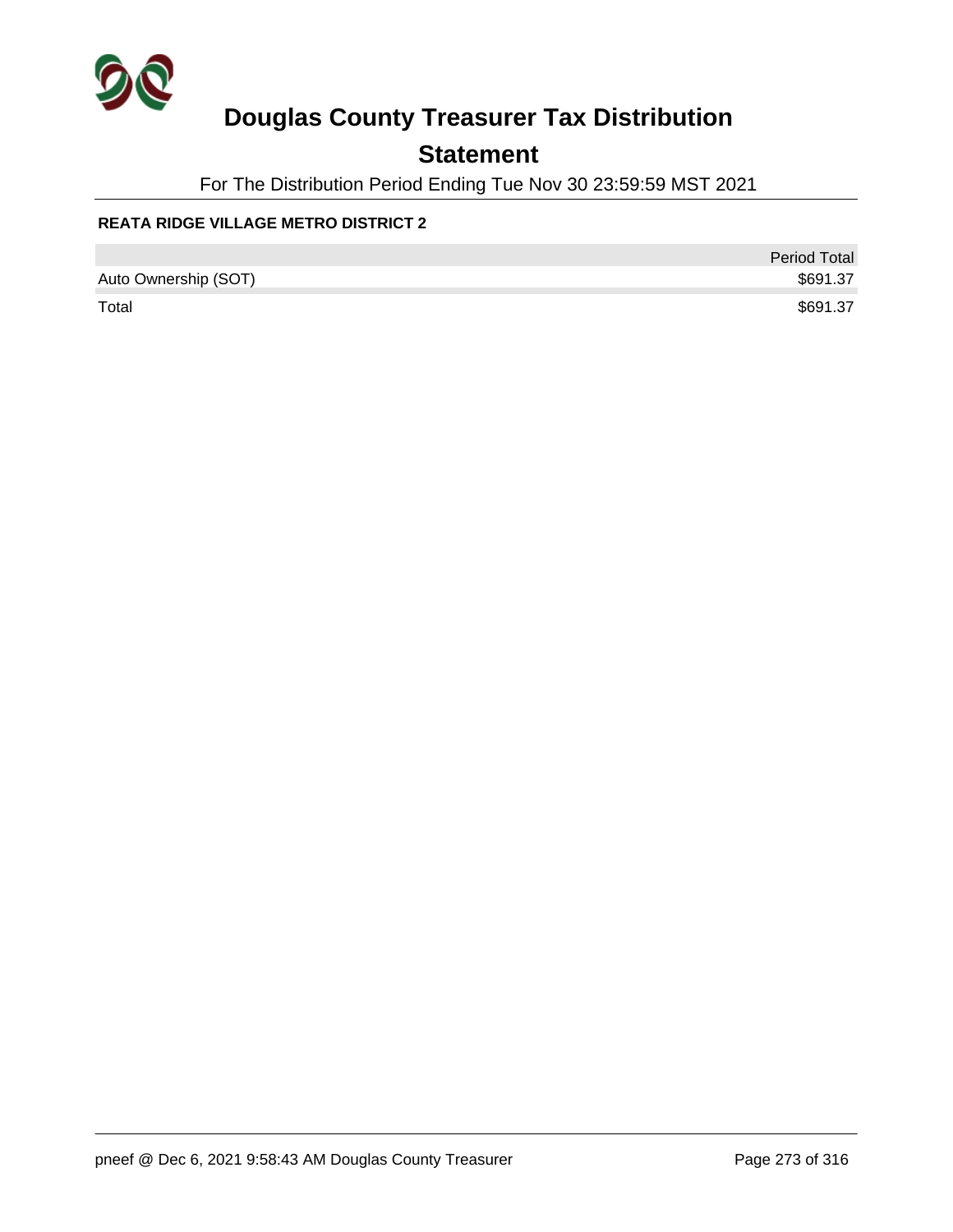

## **Statement**

For The Distribution Period Ending Tue Nov 30 23:59:59 MST 2021

### **ANTHOLOGY WEST METRO DISTRICT 4**

|                      | <b>Period Total</b> |
|----------------------|---------------------|
| Auto Ownership (SOT) | \$1,335.00          |
| Total                | \$1,335.00          |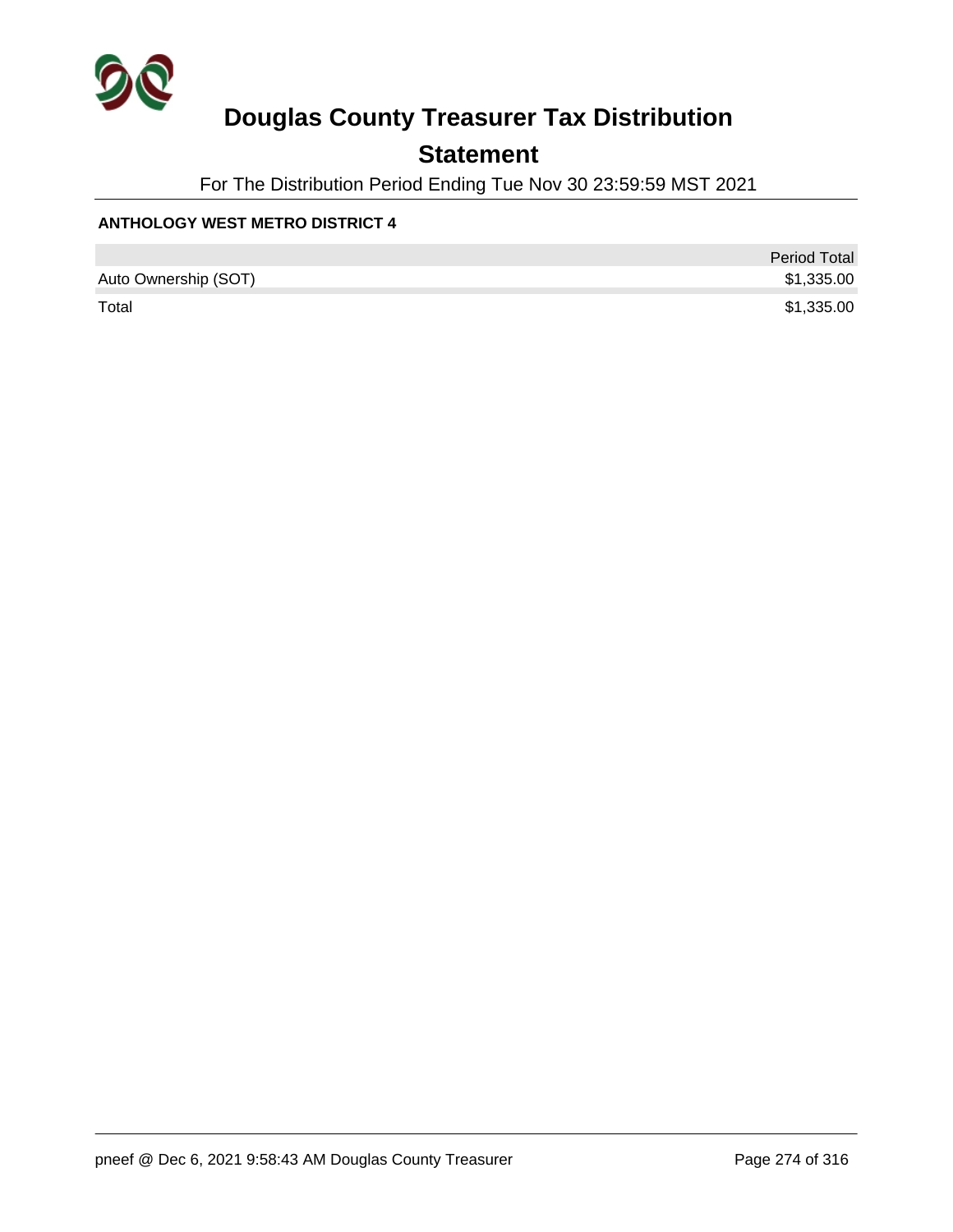

## **Statement**

For The Distribution Period Ending Tue Nov 30 23:59:59 MST 2021

### **ANTHOLOGY WEST METRO DISTRICT 5**

|                      | <b>Period Total</b> |
|----------------------|---------------------|
| Auto Ownership (SOT) | \$0.77              |
| Total                | \$0.77              |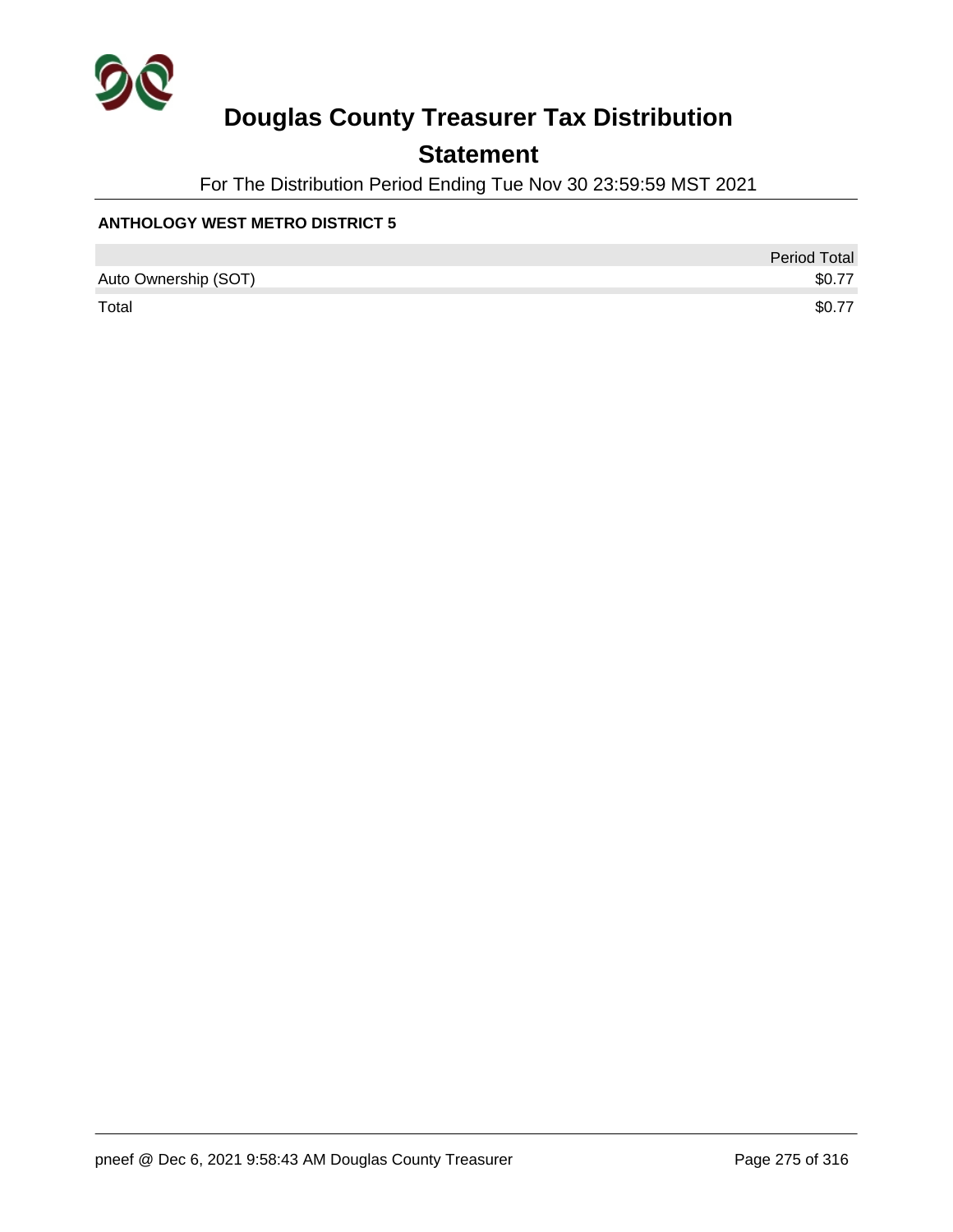

## **Statement**

For The Distribution Period Ending Tue Nov 30 23:59:59 MST 2021

### **ANTHOLOGY WEST METRO DISTRICT 6**

Period Total

 $\sf Total$   $\$0.00$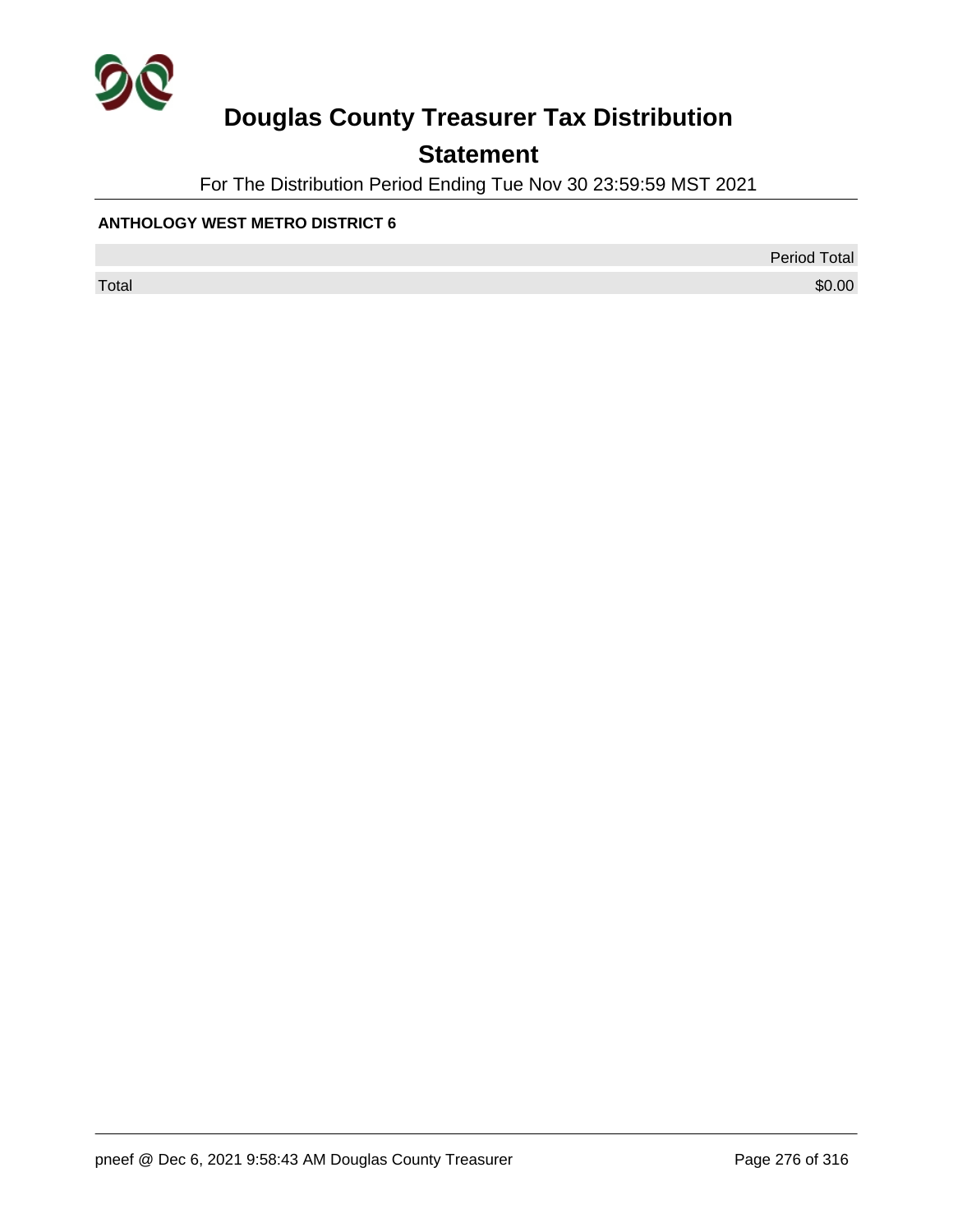

## **Statement**

For The Distribution Period Ending Tue Nov 30 23:59:59 MST 2021

### **MIRABELLE METRO DISTRICT 2**

|                      | <b>Period Total</b> |
|----------------------|---------------------|
| Auto Ownership (SOT) | \$2,020.32          |
| Total                | \$2,020.32          |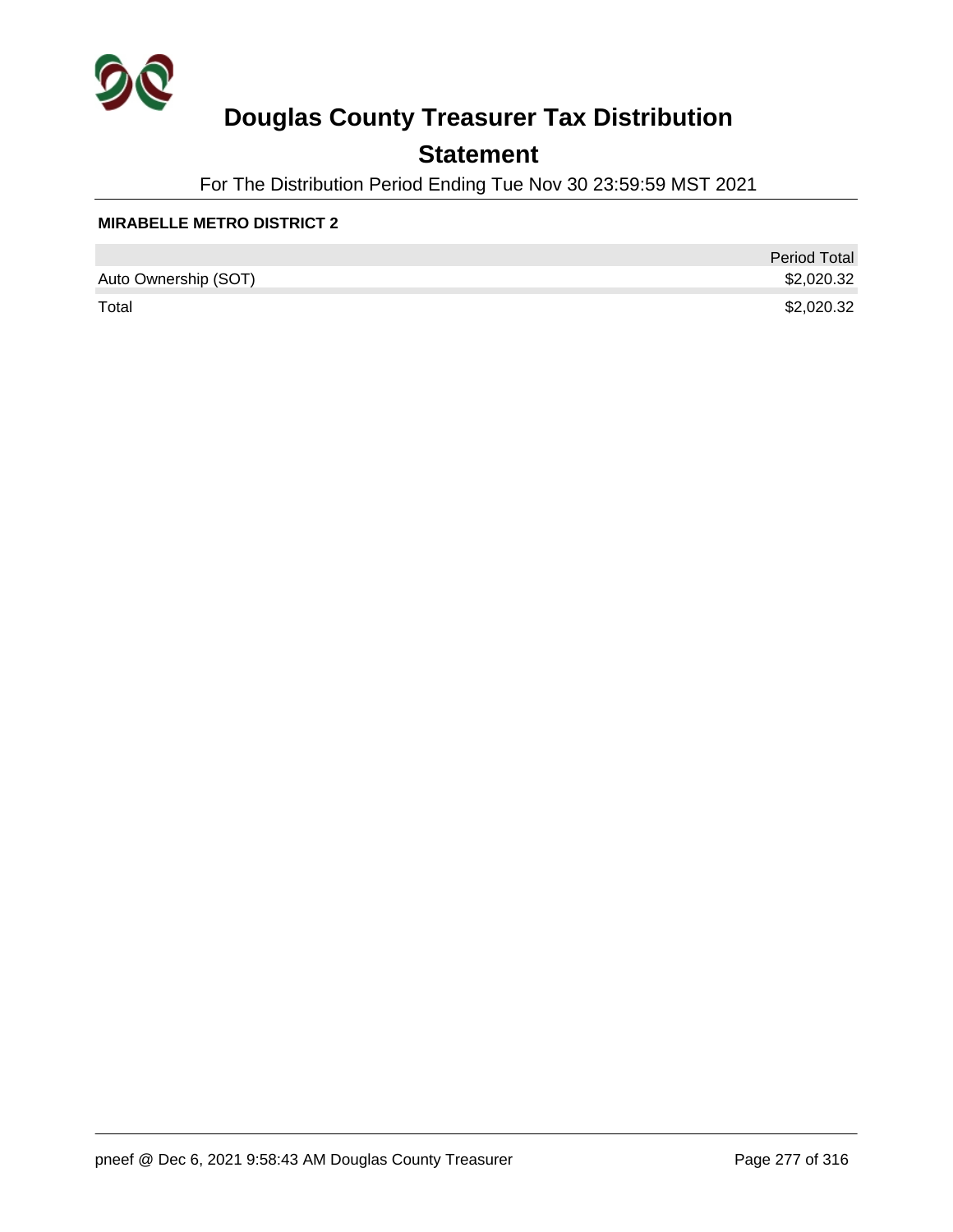

## **Statement**

For The Distribution Period Ending Tue Nov 30 23:59:59 MST 2021

### **MIRABELLE METRO DISTRICT 3**

 $\sf Total$   $\$0.00$ 

Period Total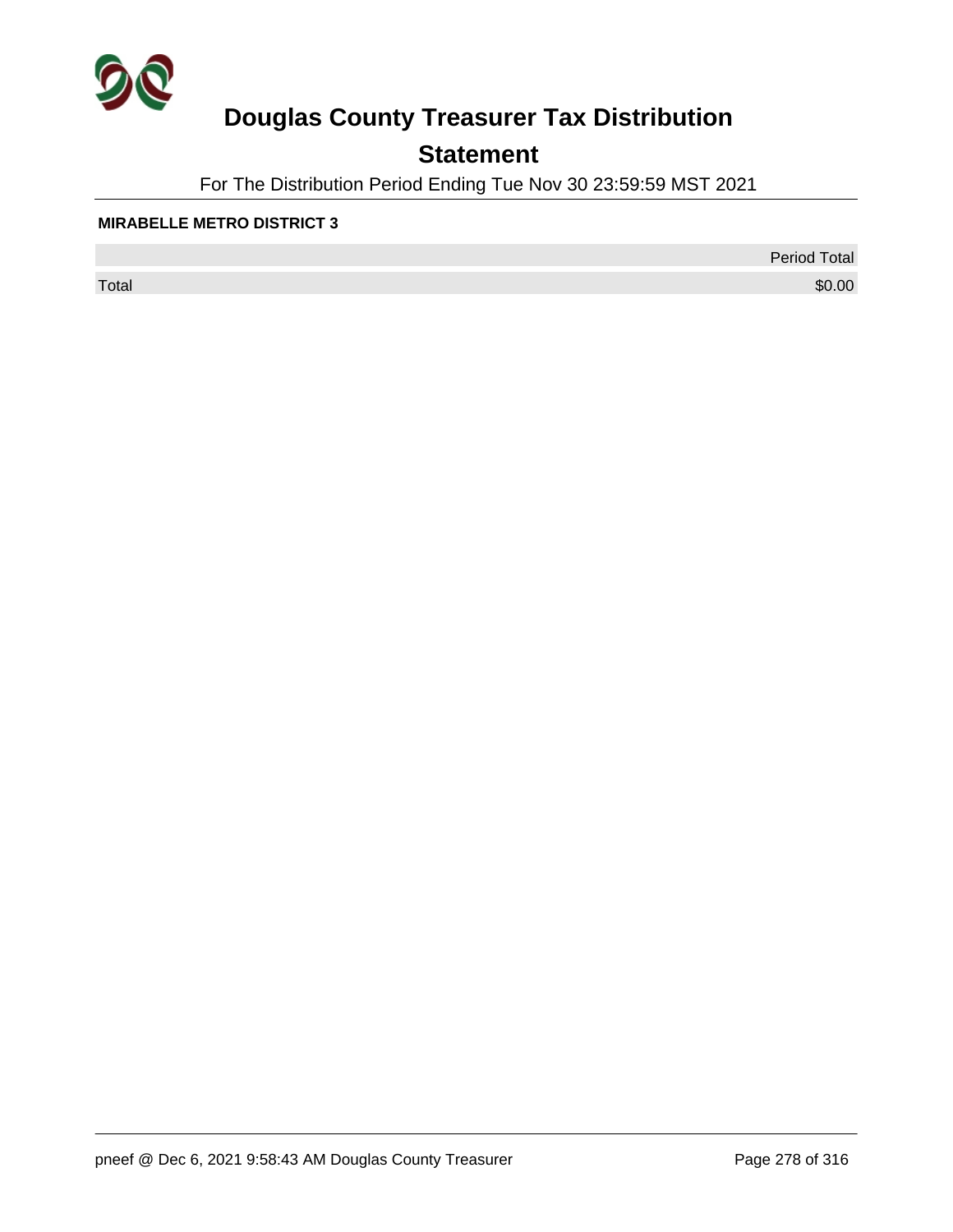

## **Statement**

For The Distribution Period Ending Tue Nov 30 23:59:59 MST 2021

#### **MIRABELLE METRO DISTRICT 4**

 $\sf Total$   $\$0.00$ 

Period Total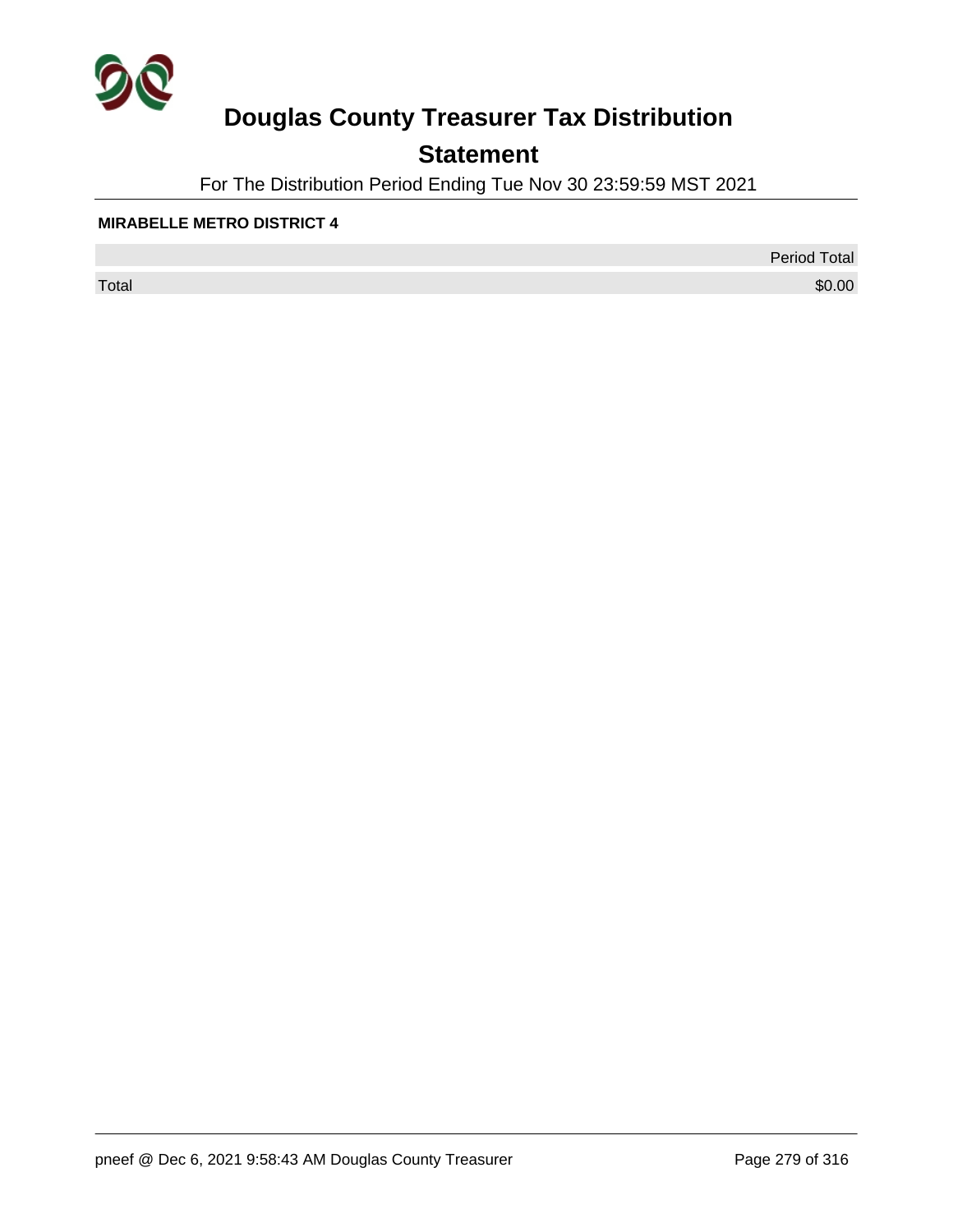

## **Statement**

For The Distribution Period Ending Tue Nov 30 23:59:59 MST 2021

### **VILLAS METRO DISTRICT**

|                      | <b>Period Total</b> |
|----------------------|---------------------|
| Auto Ownership (SOT) | \$1,722.42          |
| Total                | \$1,722.42          |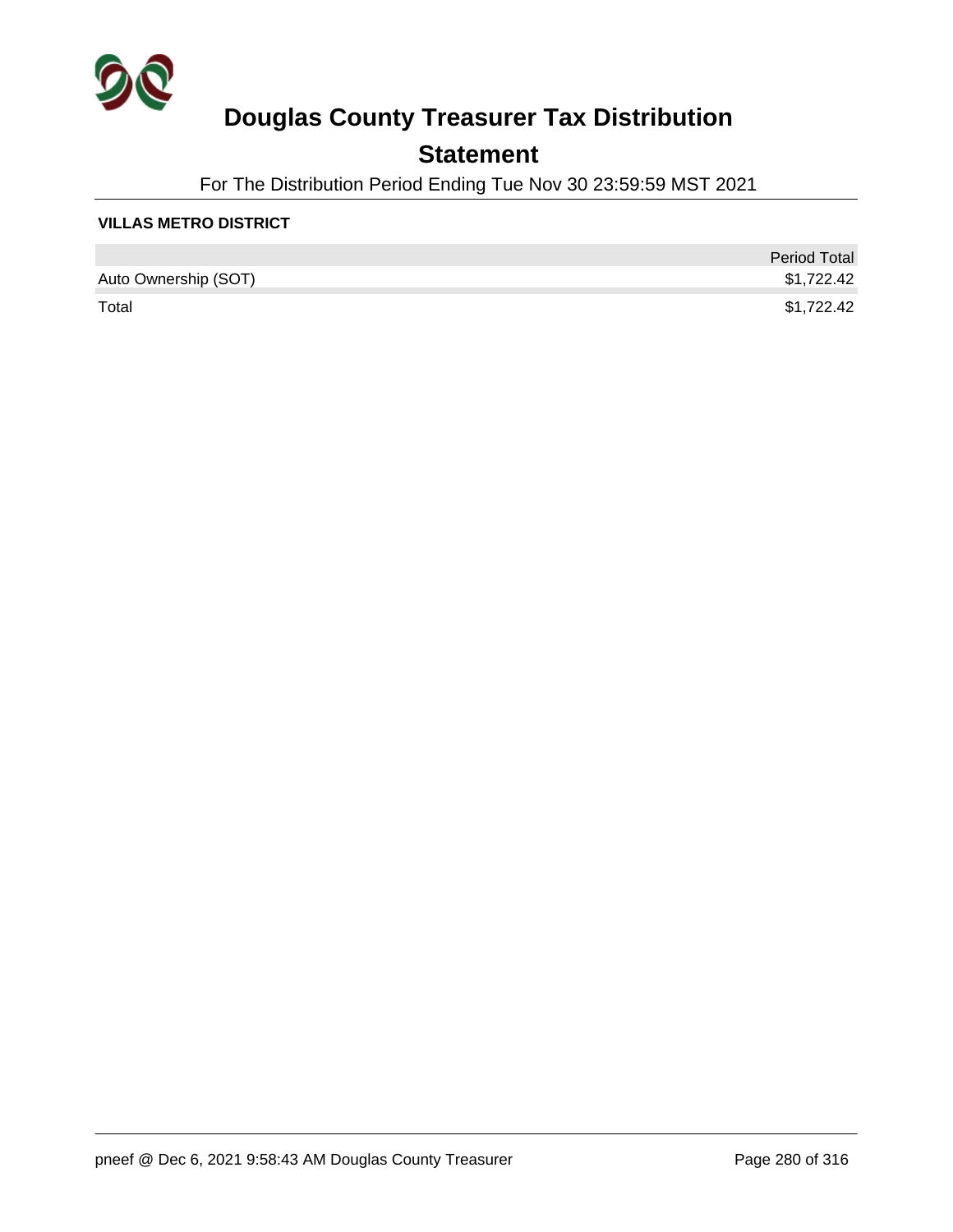

## **Statement**

For The Distribution Period Ending Tue Nov 30 23:59:59 MST 2021

### **LINCOLN CREEK METRO DISTRICT DEBT SERVICE**

Period Total

 $\sf Total$   $\$0.00$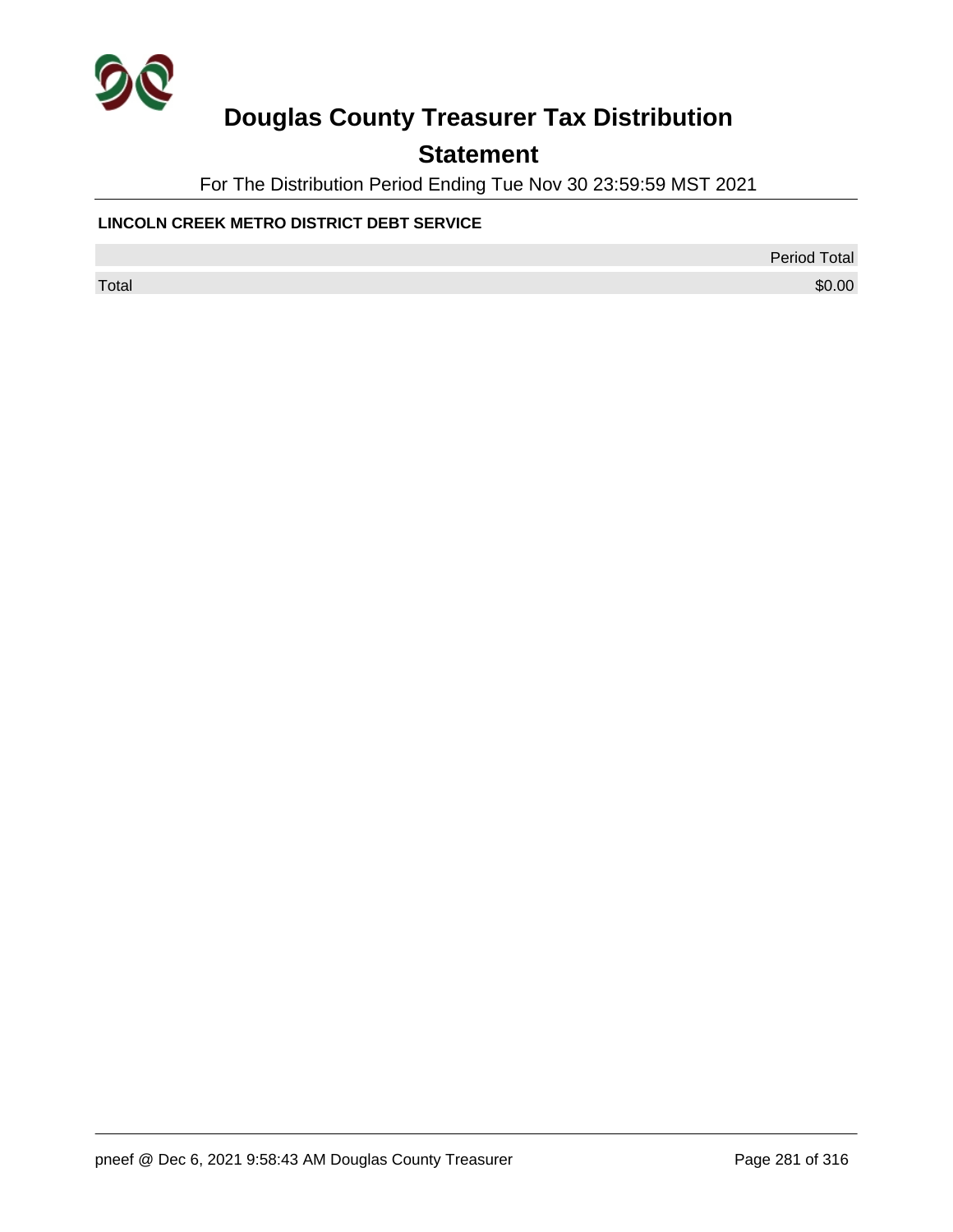

## **Statement**

For The Distribution Period Ending Tue Nov 30 23:59:59 MST 2021

### **CHAMBERS HIGHPOINT METRO DISTRICT 1**

|                      | <b>Period Total</b> |
|----------------------|---------------------|
| Auto Ownership (SOT) | \$0.15              |
| Total                | \$0.15              |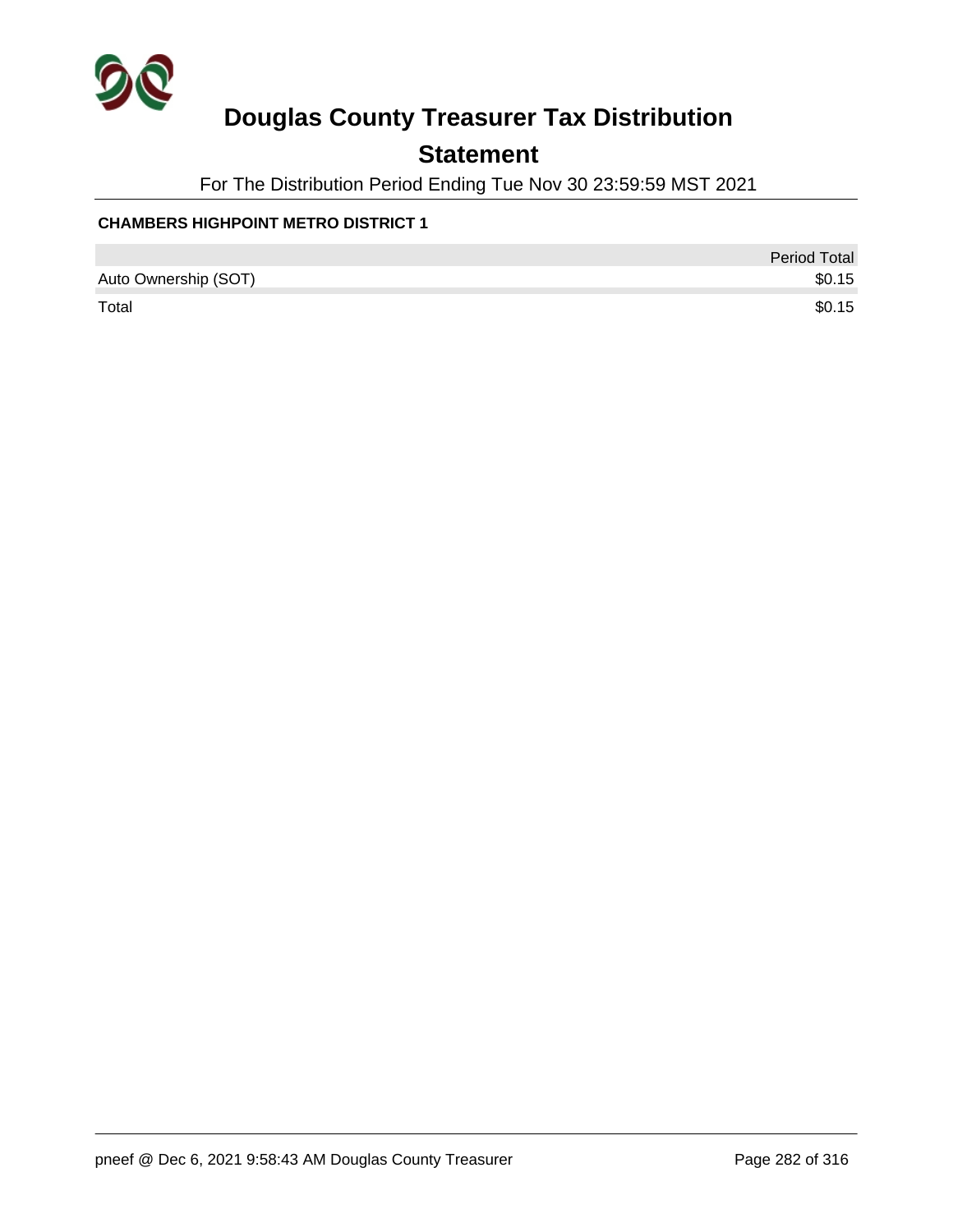

## **Statement**

For The Distribution Period Ending Tue Nov 30 23:59:59 MST 2021

### **CHAMBERS HIGHPOINT METRO DISTRICT 2**

|                      | Period Total |
|----------------------|--------------|
| Auto Ownership (SOT) | \$0.12       |
| Total                | \$0.12       |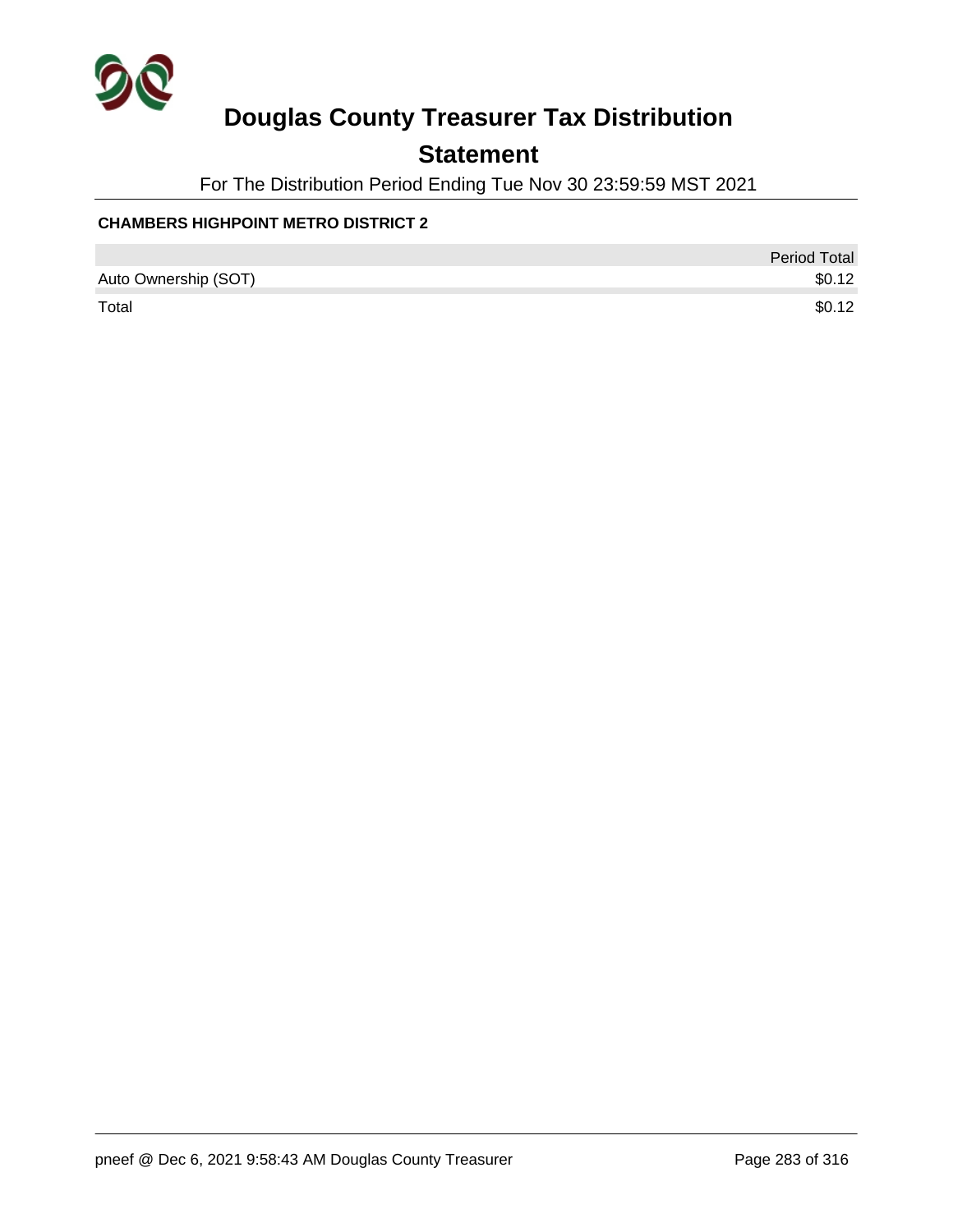

### **Statement**

For The Distribution Period Ending Tue Nov 30 23:59:59 MST 2021

### **COTTONWOOD WATER & SANITATION DISTRICT DEBT SVC**

|                      | <b>Period Total</b> |
|----------------------|---------------------|
| Auto Ownership (SOT) | \$0.02              |
| Total                | \$0.02              |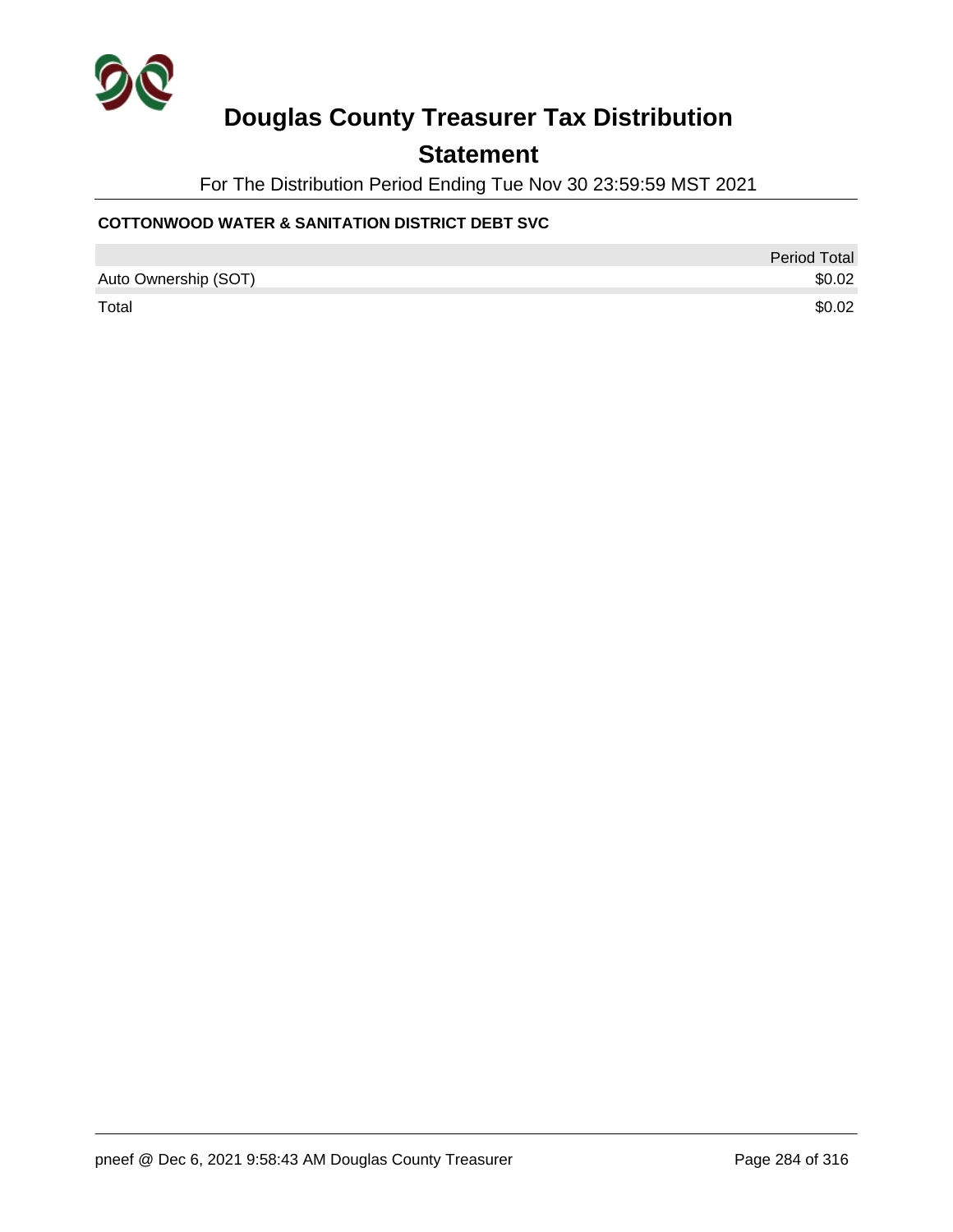

## **Statement**

For The Distribution Period Ending Tue Nov 30 23:59:59 MST 2021

### **HILLSIDE AT CASTLE ROCK METRO DISTRICT**

Period Total

 $\sf Total$   $\$0.00$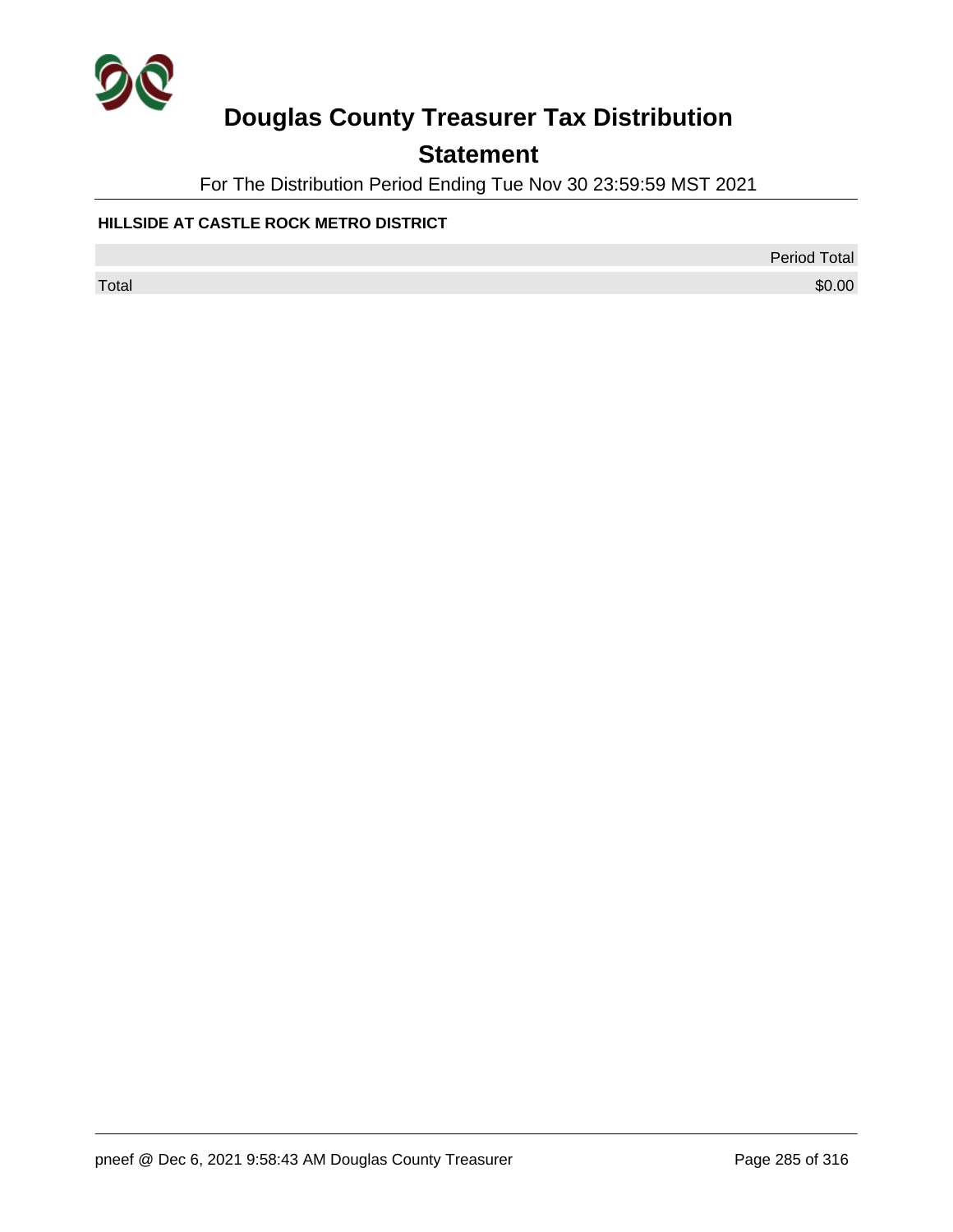

### **Statement**

For The Distribution Period Ending Tue Nov 30 23:59:59 MST 2021

### **ANTHOLOGY WEST METRO DISTRICT 2 DEBT SERVICE**

|                      | <b>Period Total</b> |
|----------------------|---------------------|
| Auto Ownership (SOT) | \$1,462.46          |
| Total                | \$1,462.46          |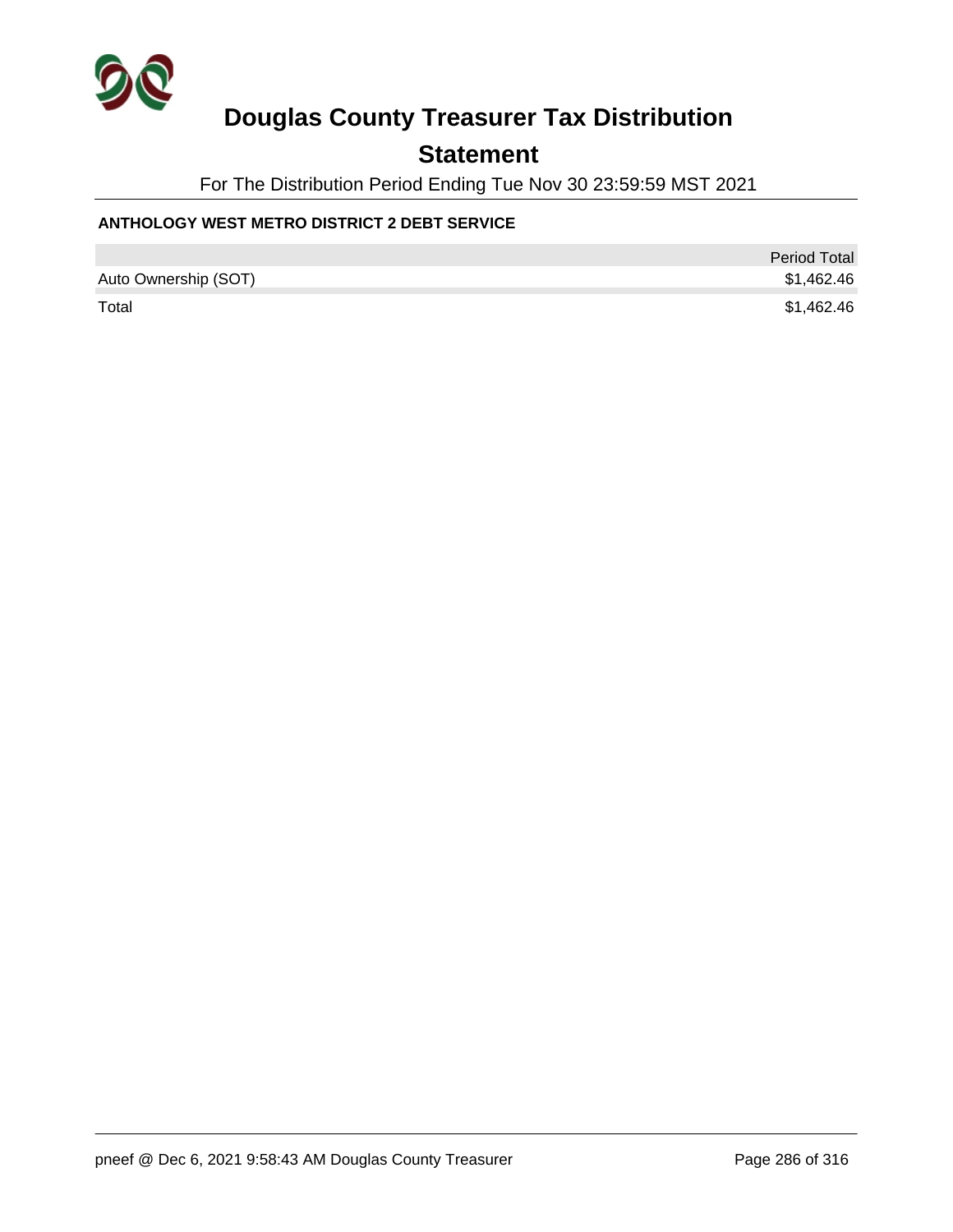

## **Statement**

For The Distribution Period Ending Tue Nov 30 23:59:59 MST 2021

### **THE YARD METRO DISTRICT**

 $\sf Total$   $\$0.00$ 

Period Total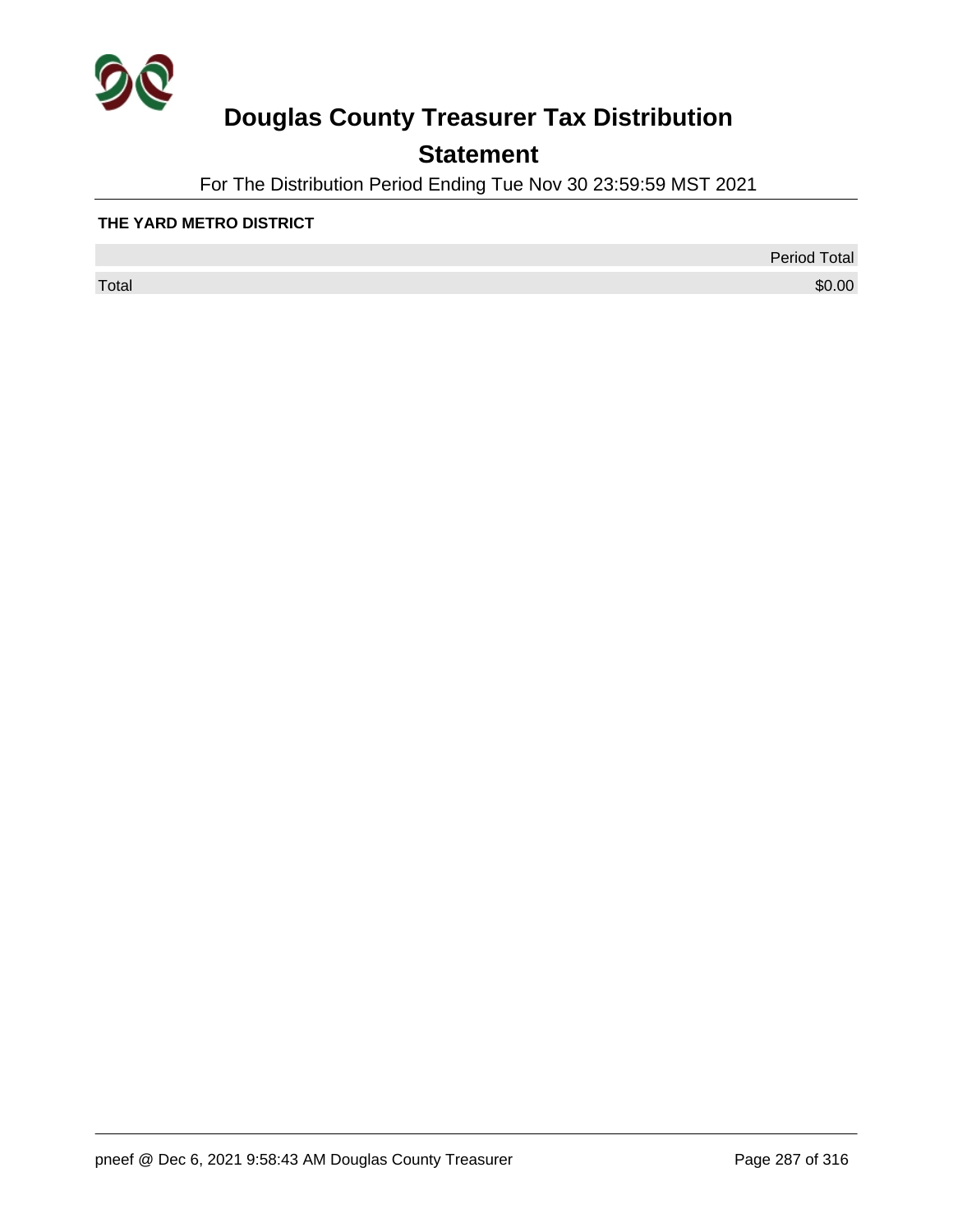

## **Statement**

For The Distribution Period Ending Tue Nov 30 23:59:59 MST 2021

### **TIMBERS METRO DISTRICT**

|                                   | <b>Period Total</b> |
|-----------------------------------|---------------------|
| <b>Current Year Taxes</b>         | \$710.10            |
| <b>Current Year Interest</b>      | \$49.71             |
| Auto Ownership (SOT)              | \$1,838.34          |
| <b>Current Year Treasurer Fee</b> | (\$11.40)           |
| Total                             | \$2,586.75          |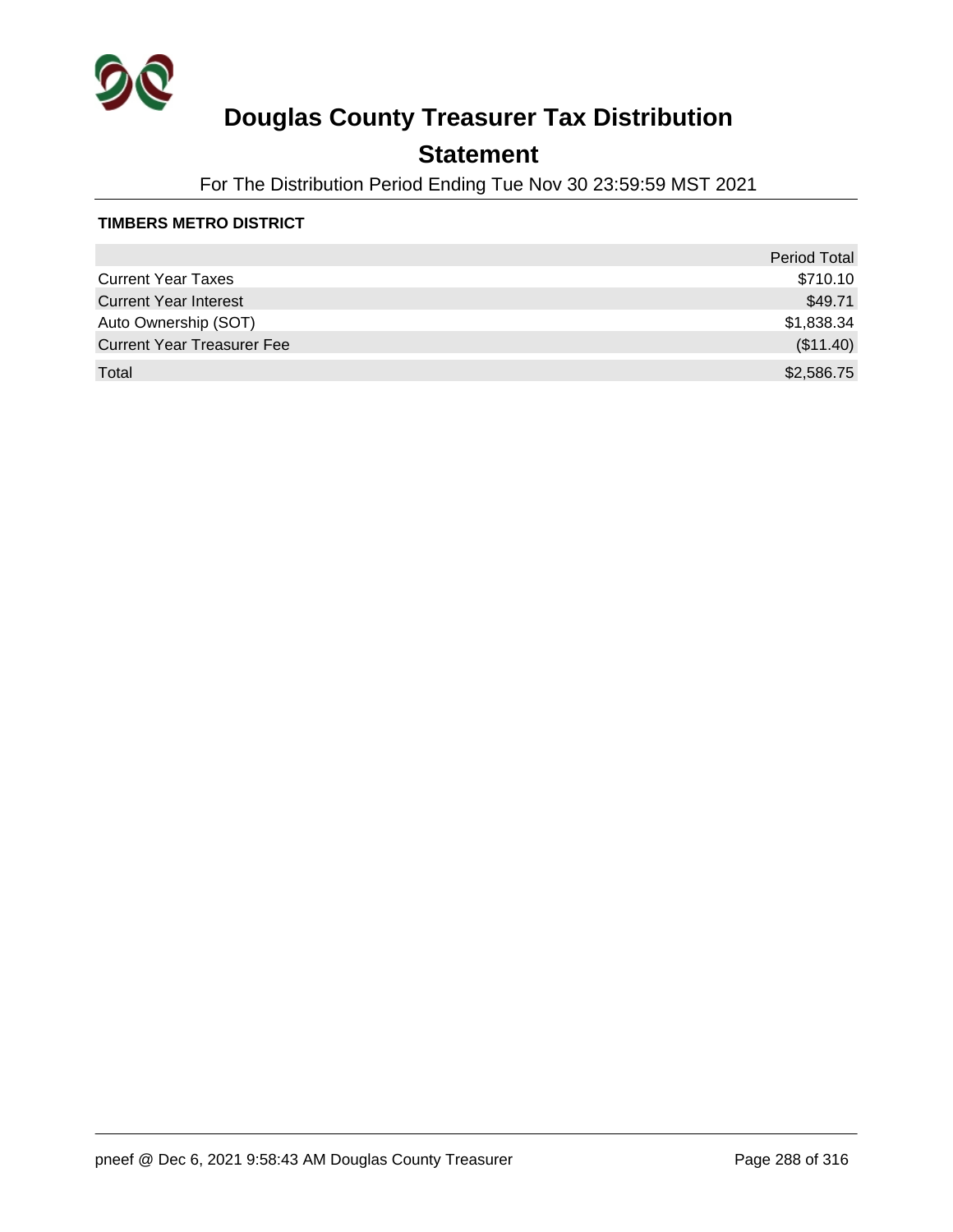

### **Statement**

For The Distribution Period Ending Tue Nov 30 23:59:59 MST 2021

### **MILLERS LANDING BUSINESS IMPROVEMENT DISTRICT**

|                      | <b>Period Total</b> |
|----------------------|---------------------|
| Auto Ownership (SOT) | \$680.47            |
| Total                | \$680.47            |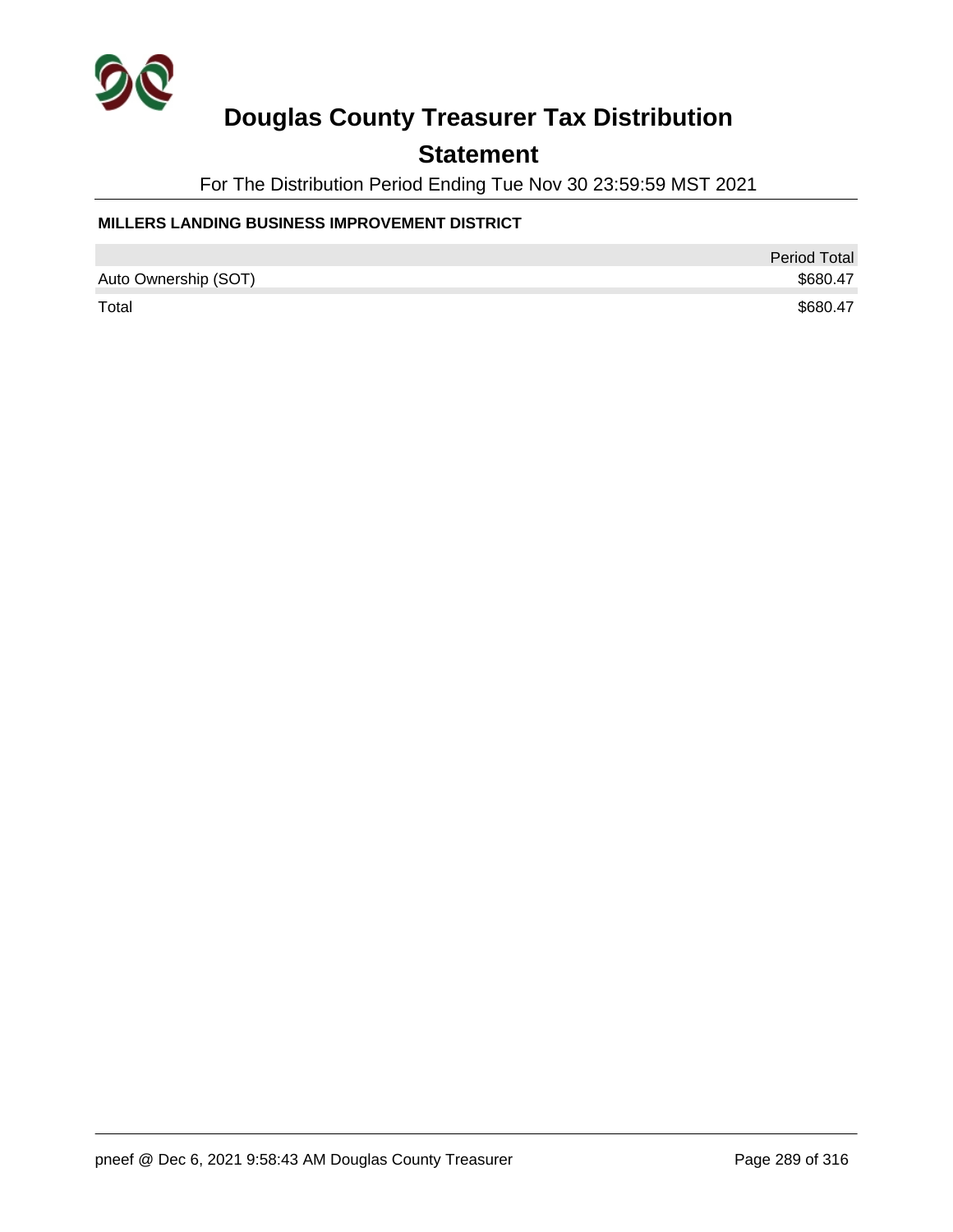

### **Statement**

For The Distribution Period Ending Tue Nov 30 23:59:59 MST 2021

#### **BELFORD NORTH METRO DISTRICT**

|                      | <b>Period Total</b> |
|----------------------|---------------------|
| Auto Ownership (SOT) | \$52.80             |
| Total                | \$52.80             |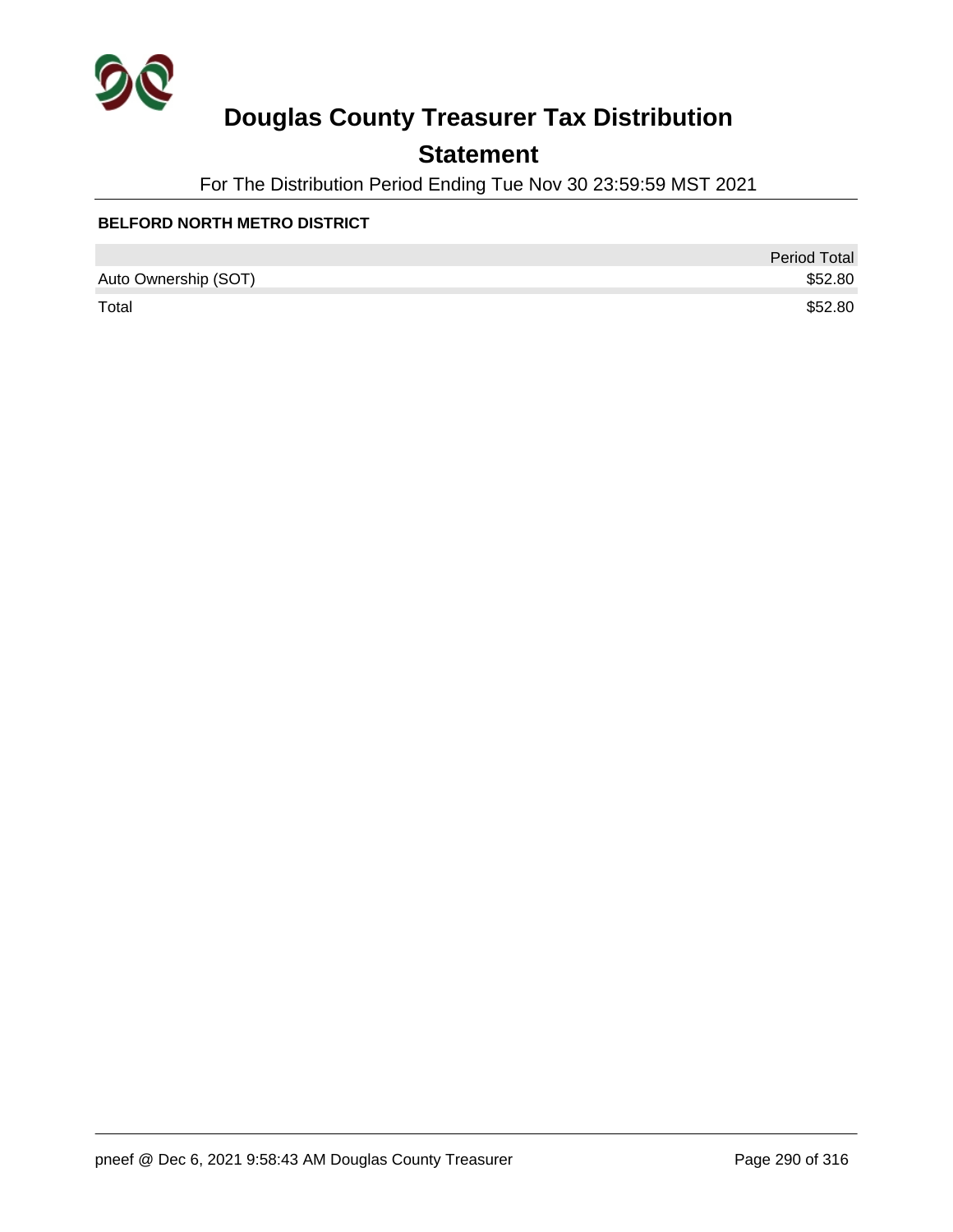

## **Statement**

For The Distribution Period Ending Tue Nov 30 23:59:59 MST 2021

### **MERIDIAN VILLAGE METRO DISTRICT 1 DEBT SERVICE**

Period Total

 $\sf Total$   $\$0.00$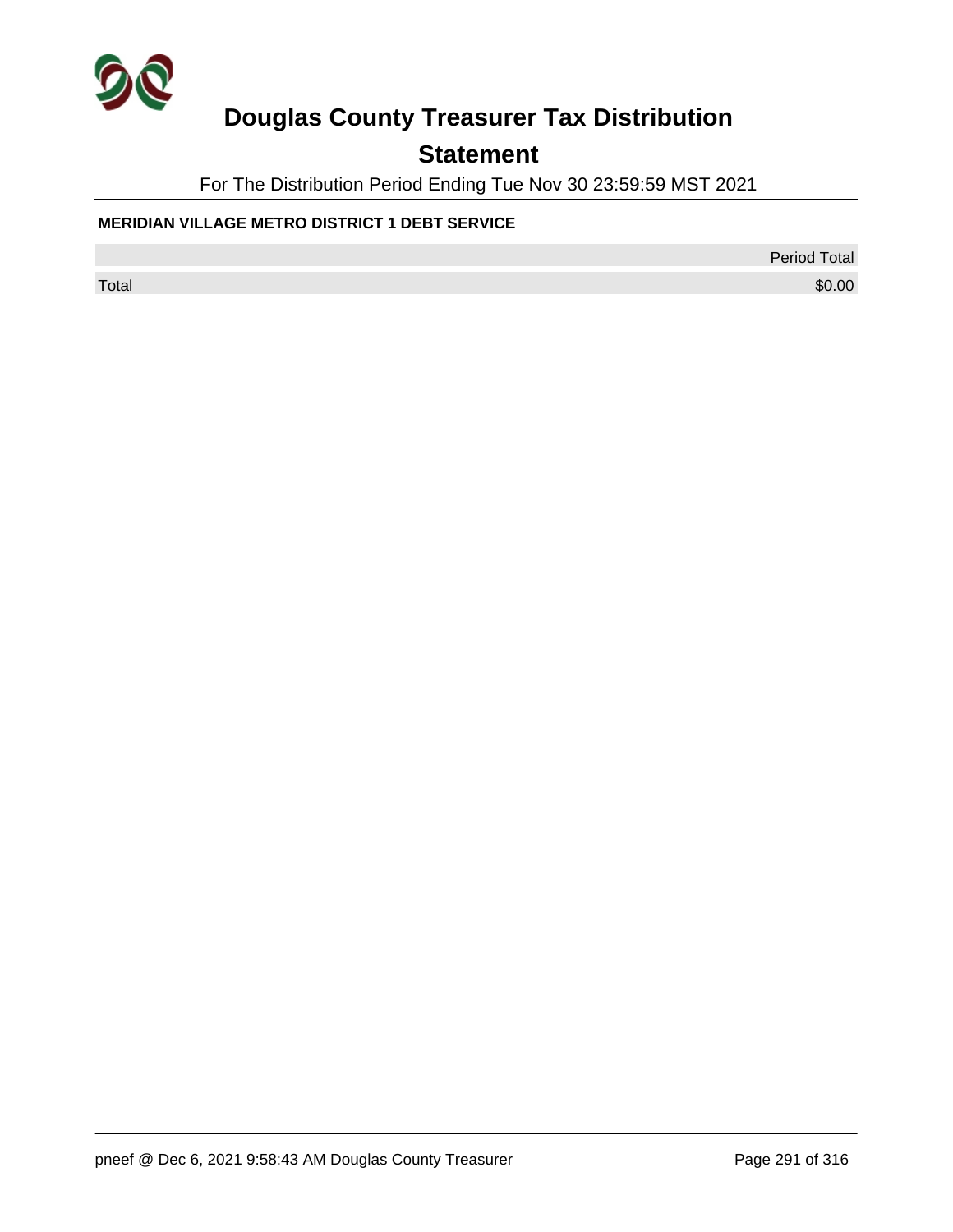

### **Statement**

For The Distribution Period Ending Tue Nov 30 23:59:59 MST 2021

#### **HILLTOP METRO DISTRICT**

|                      | <b>Period Total</b> |
|----------------------|---------------------|
| Auto Ownership (SOT) | \$1.34              |
| Total                | \$1.34              |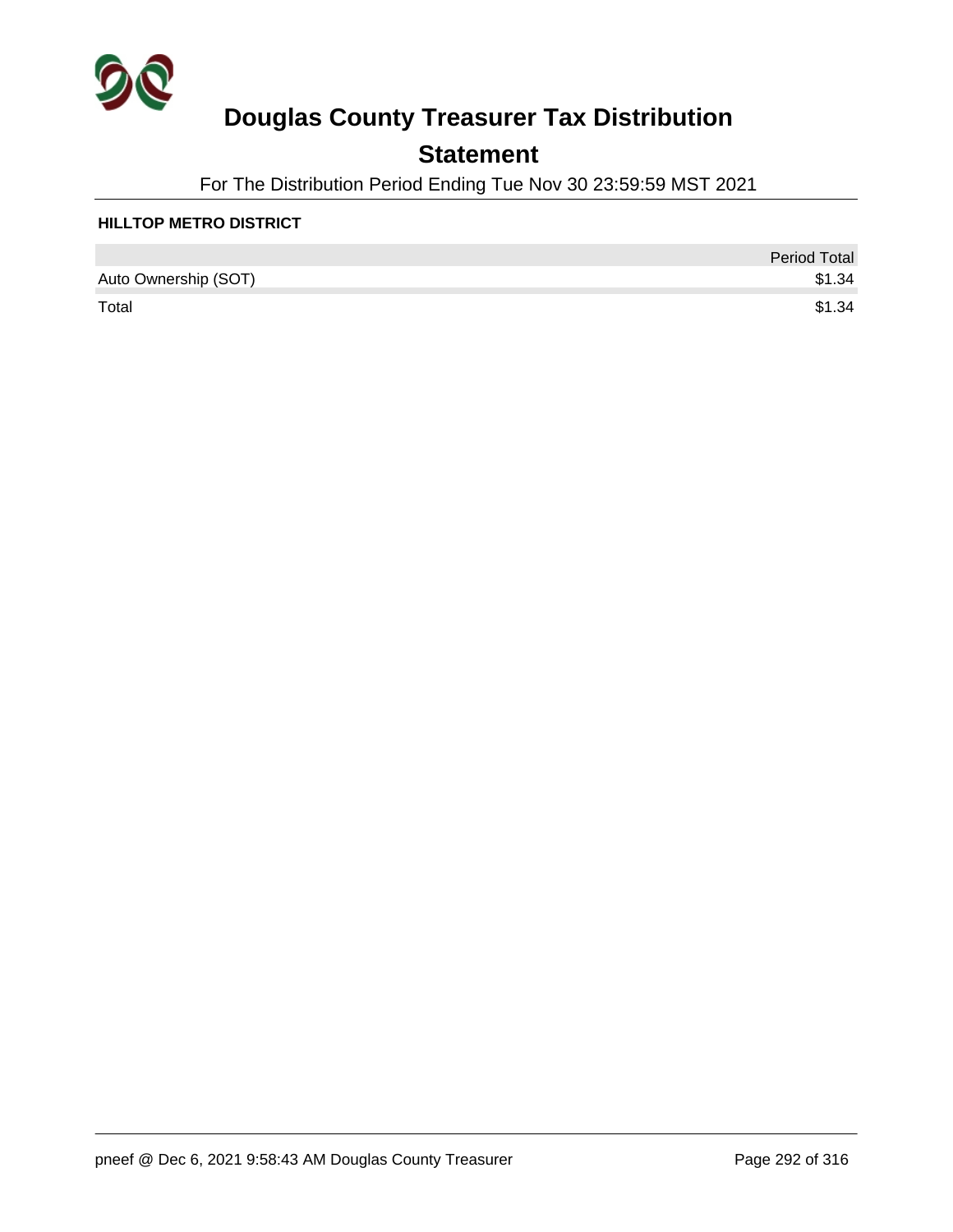

### **Statement**

For The Distribution Period Ending Tue Nov 30 23:59:59 MST 2021

#### **DEVILS HEAD METRO DISTRICT**

|                      | <b>Period Total</b> |
|----------------------|---------------------|
| Auto Ownership (SOT) | \$7.83              |
| Total                | \$7.83              |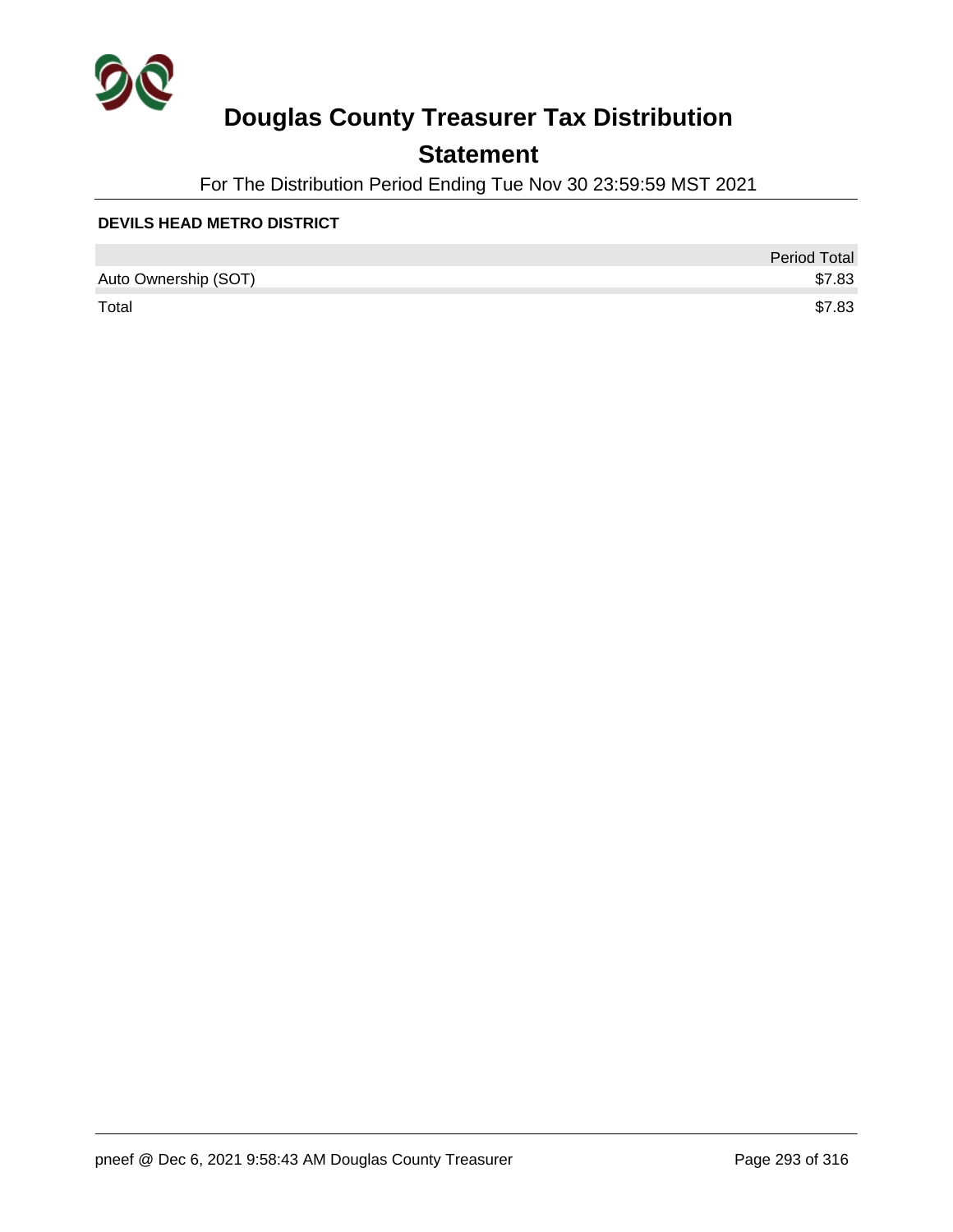

### **Statement**

For The Distribution Period Ending Tue Nov 30 23:59:59 MST 2021

#### **MEADOWLARK METRO DISTRICT**

|                      | <b>Period Total</b> |
|----------------------|---------------------|
| Auto Ownership (SOT) | \$1,507.34          |
| Total                | \$1,507.34          |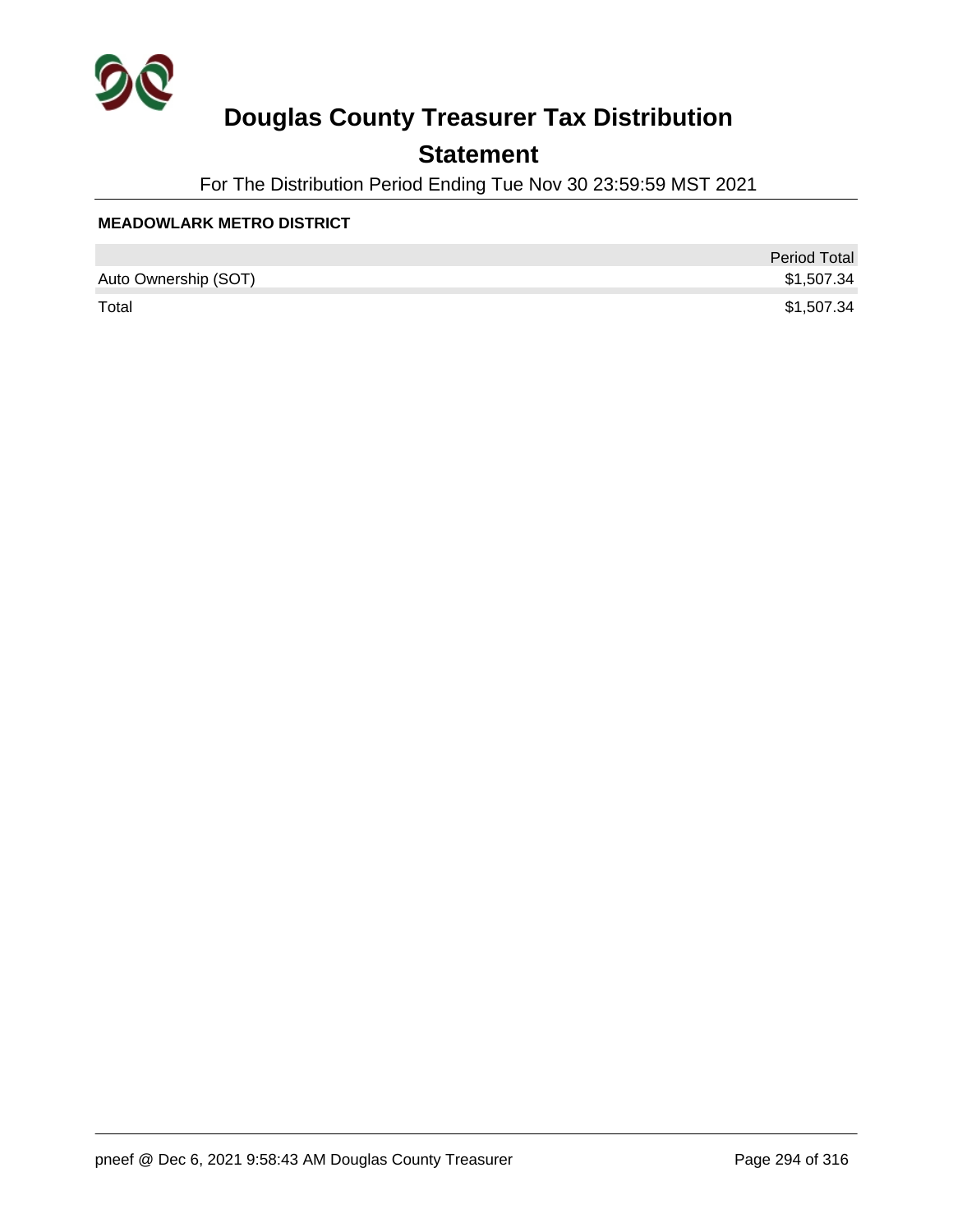

### **Statement**

For The Distribution Period Ending Tue Nov 30 23:59:59 MST 2021

#### **ROCK CANYON METRO DISTRICT**

|                      | <b>Period Total</b> |
|----------------------|---------------------|
| Auto Ownership (SOT) | \$332.44            |
| Total                | \$332.44            |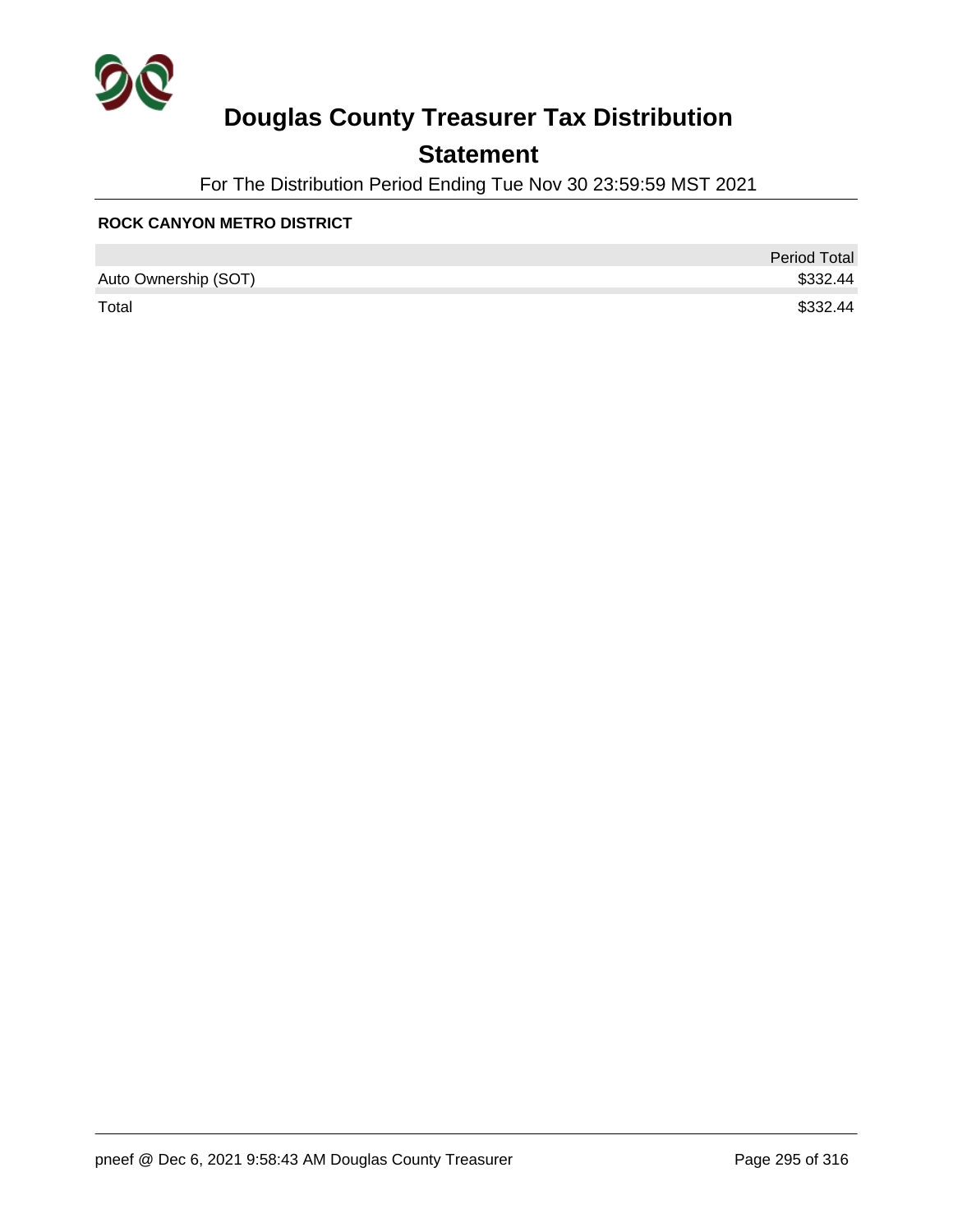

## **Statement**

For The Distribution Period Ending Tue Nov 30 23:59:59 MST 2021

### **STERLING RANCH COLORADO METRO DISTRICT 3 DEBT SVC**

Period Total

 $\sf Total$   $\$0.00$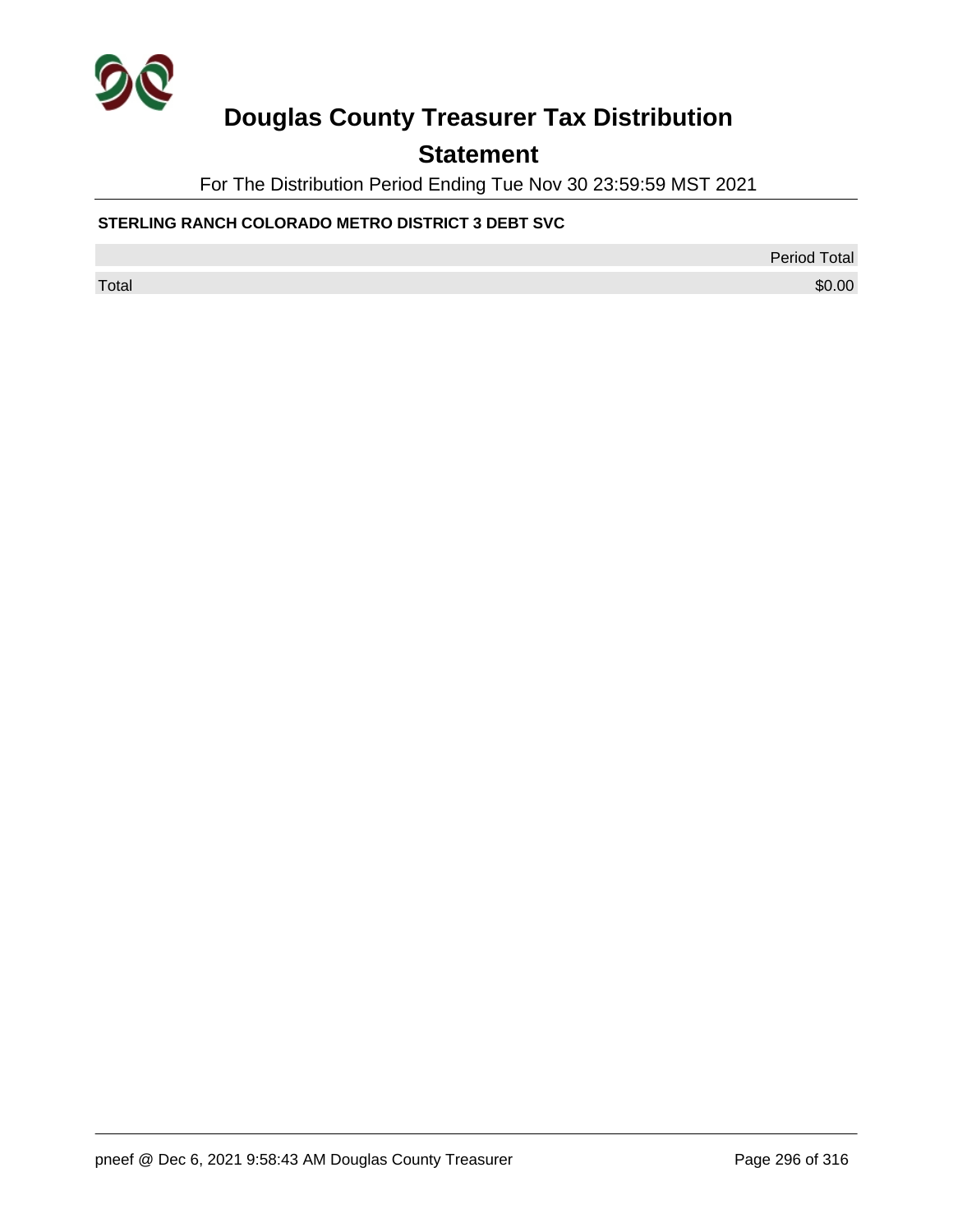

## **Statement**

For The Distribution Period Ending Tue Nov 30 23:59:59 MST 2021

### **RAMPART RANGE METRO DISTRICT 1 DEBT SERVICE**

Period Total

 $\sf Total$   $\$0.00$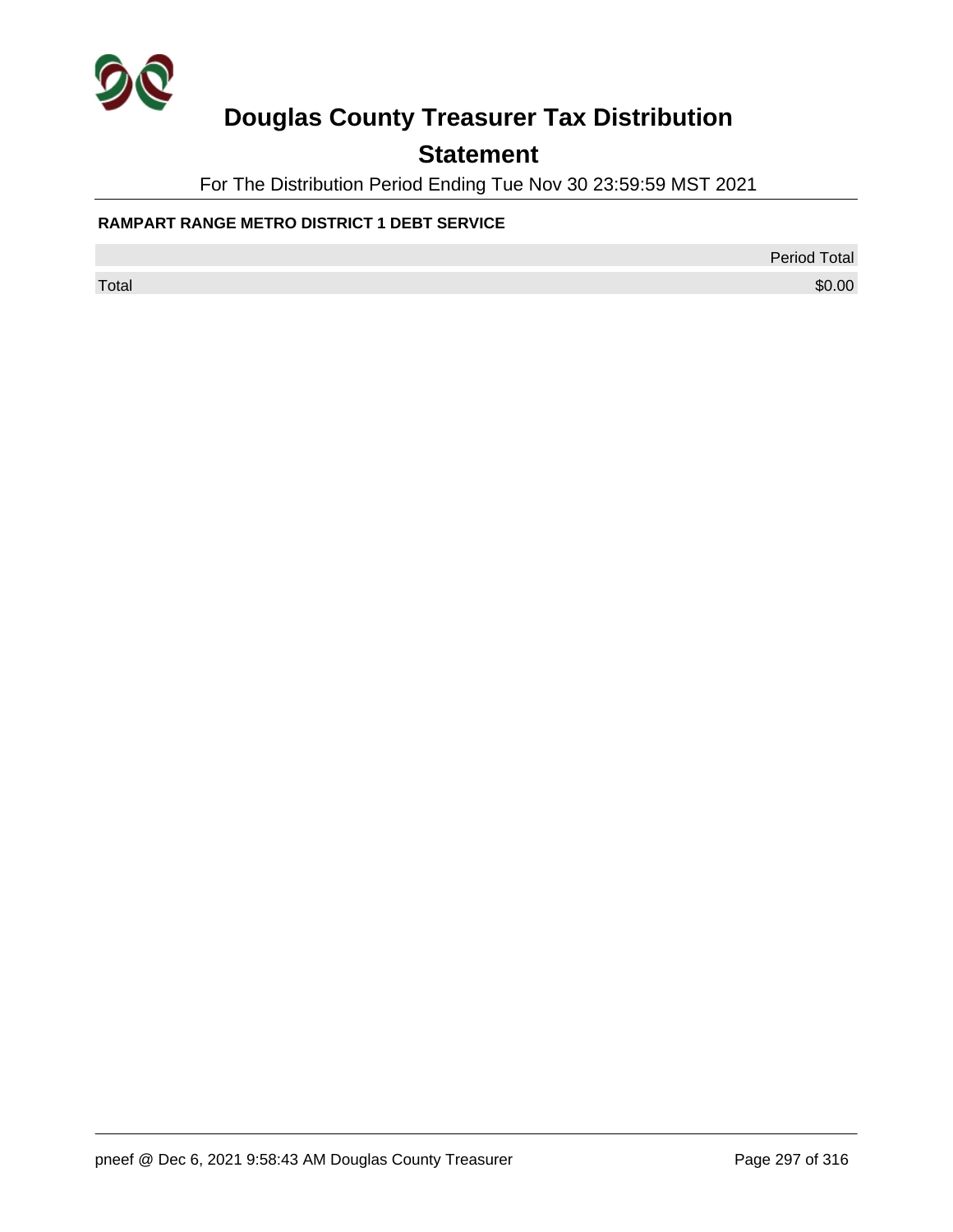

### **Statement**

For The Distribution Period Ending Tue Nov 30 23:59:59 MST 2021

### **CASTLEVIEW METRO DISTRICT 2**

|                      | <b>Period Total</b> |
|----------------------|---------------------|
| Auto Ownership (SOT) | \$434.06            |
| Total                | \$434.06            |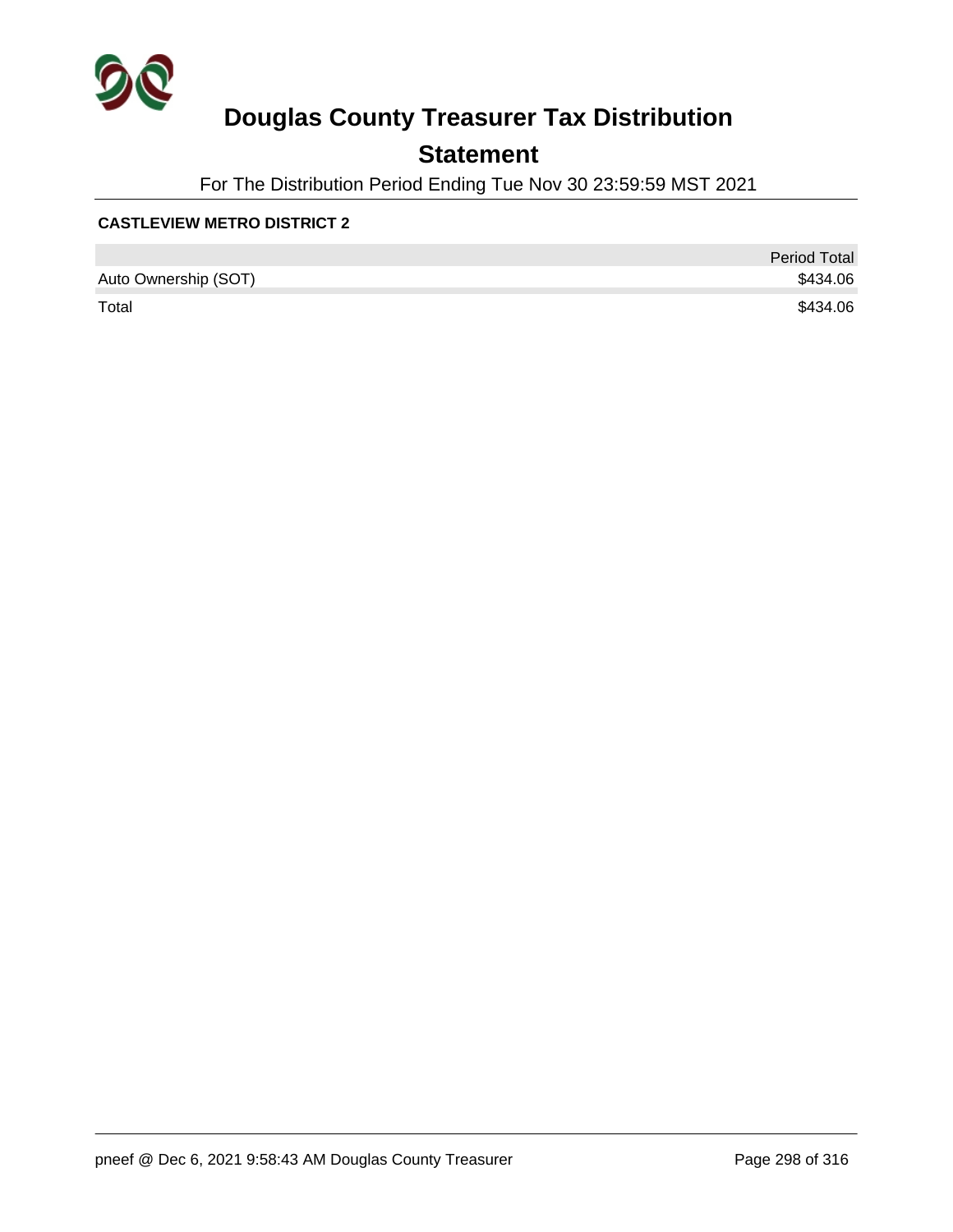

### **Statement**

For The Distribution Period Ending Tue Nov 30 23:59:59 MST 2021

#### **TOWN OF CASTLE ROCK FESTIVAL PARK COMMONS GID**

Period Total

 $\sf Total$   $\$0.00$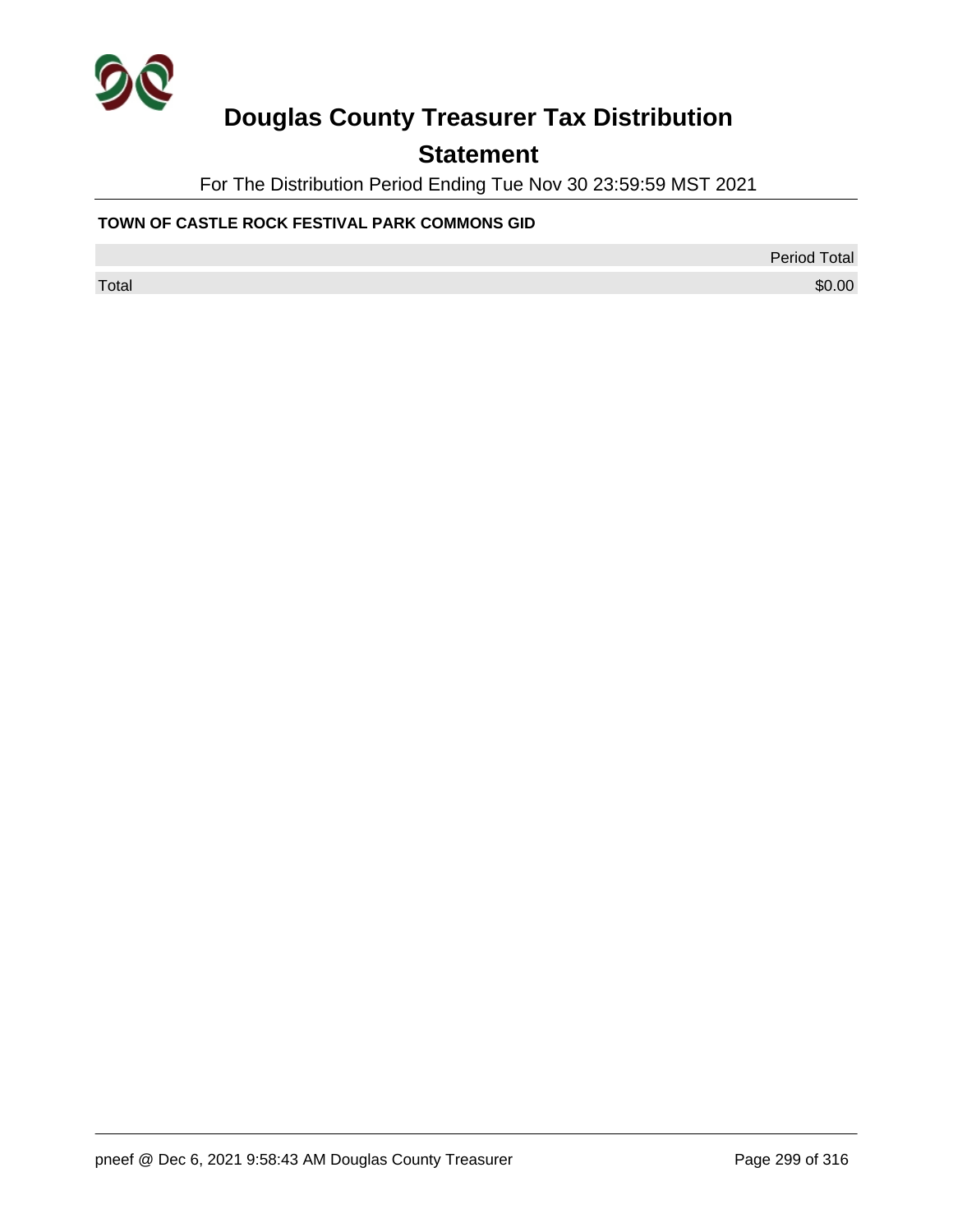

## **Statement**

For The Distribution Period Ending Tue Nov 30 23:59:59 MST 2021

#### **LANTERNS METRO DISTRICT 4**

 $\sf Total$   $\$0.00$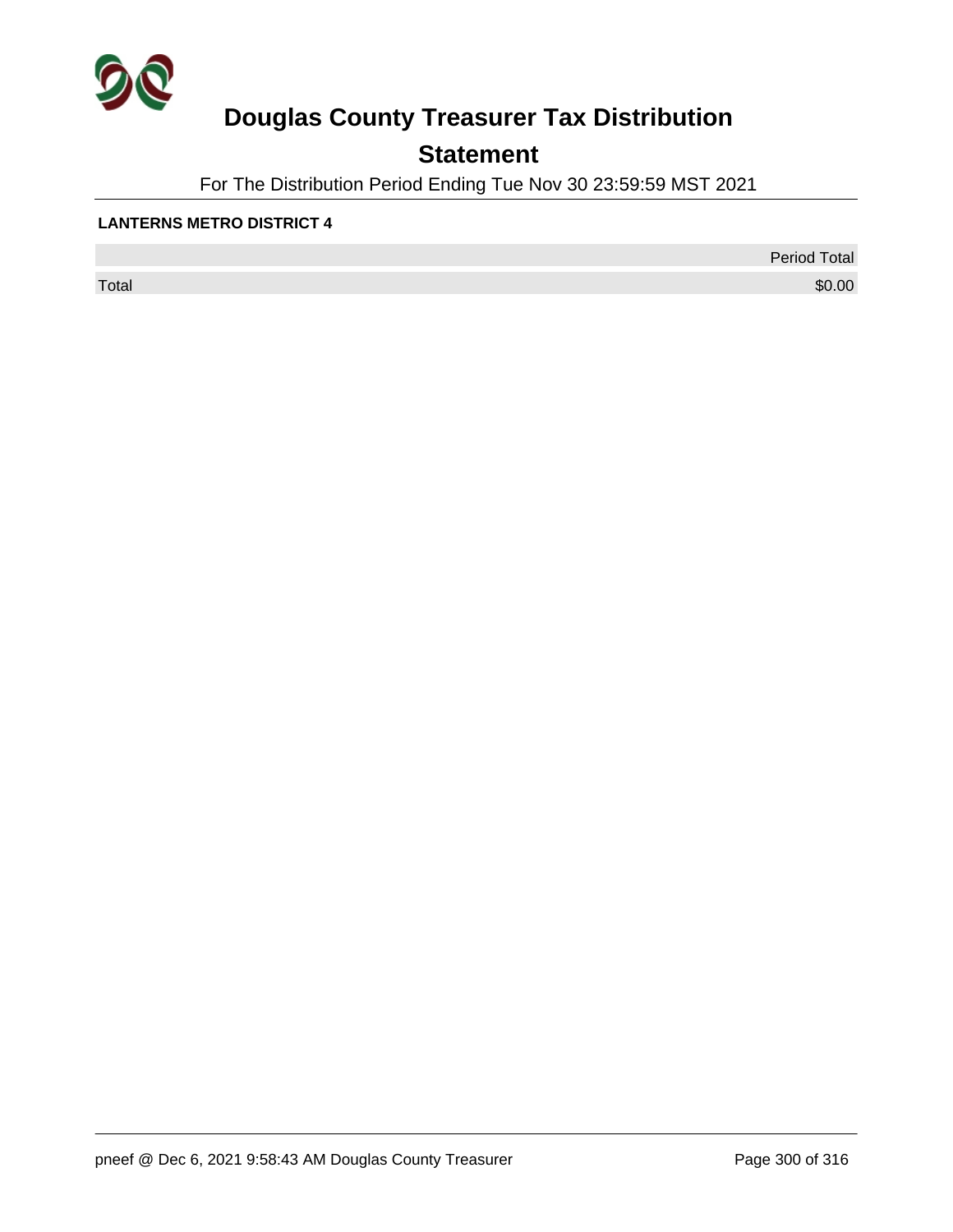

## **Statement**

For The Distribution Period Ending Tue Nov 30 23:59:59 MST 2021

### **LANTERNS METRO DISTRICT 5**

 $\sf Total$   $\$0.00$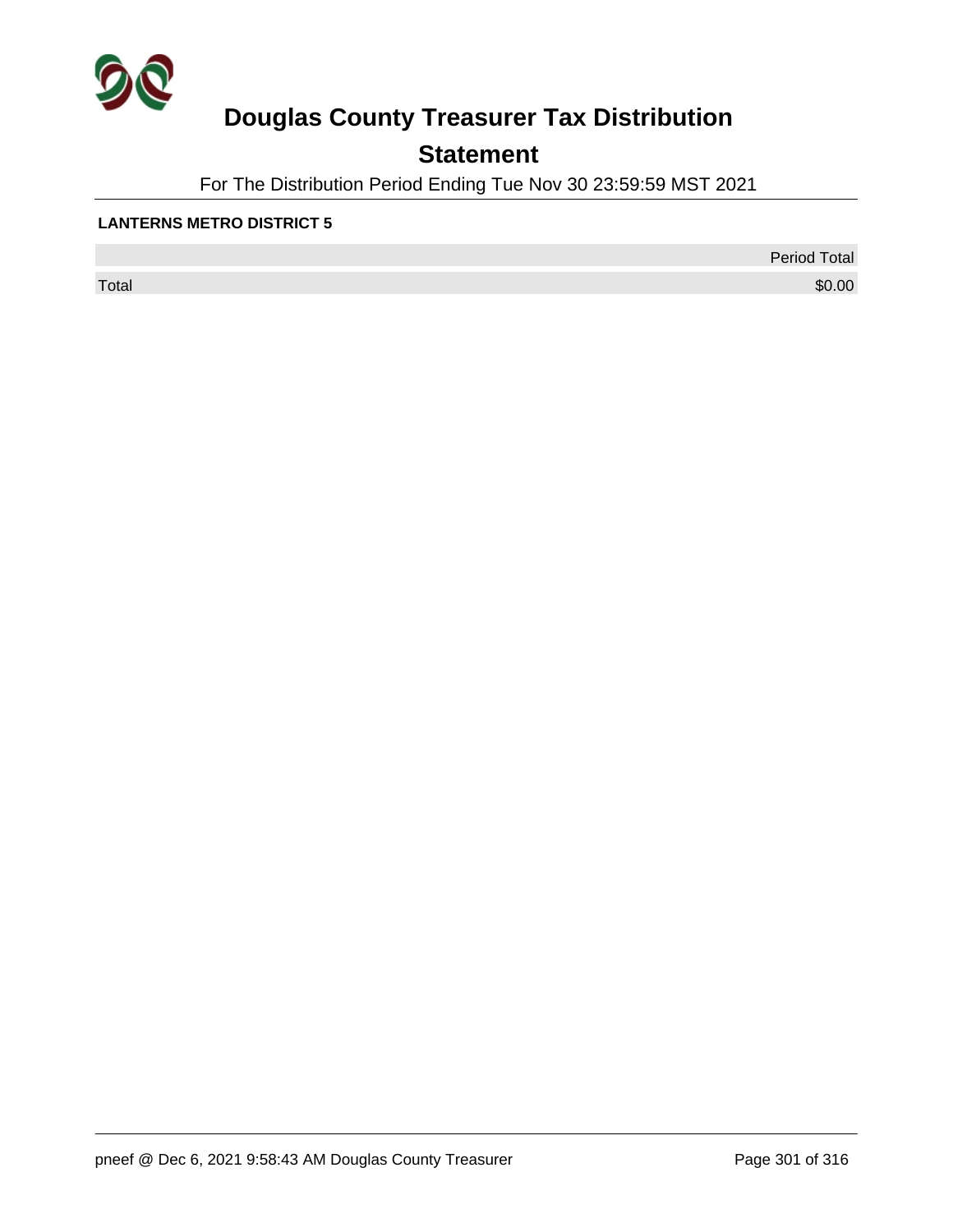

### **Statement**

For The Distribution Period Ending Tue Nov 30 23:59:59 MST 2021

### **CHERRY CREEK SOUTH METRO #11 DEBT SVC**

|                      | <b>Period Total</b> |
|----------------------|---------------------|
| Auto Ownership (SOT) | \$2.37              |
| Total                | \$2.37              |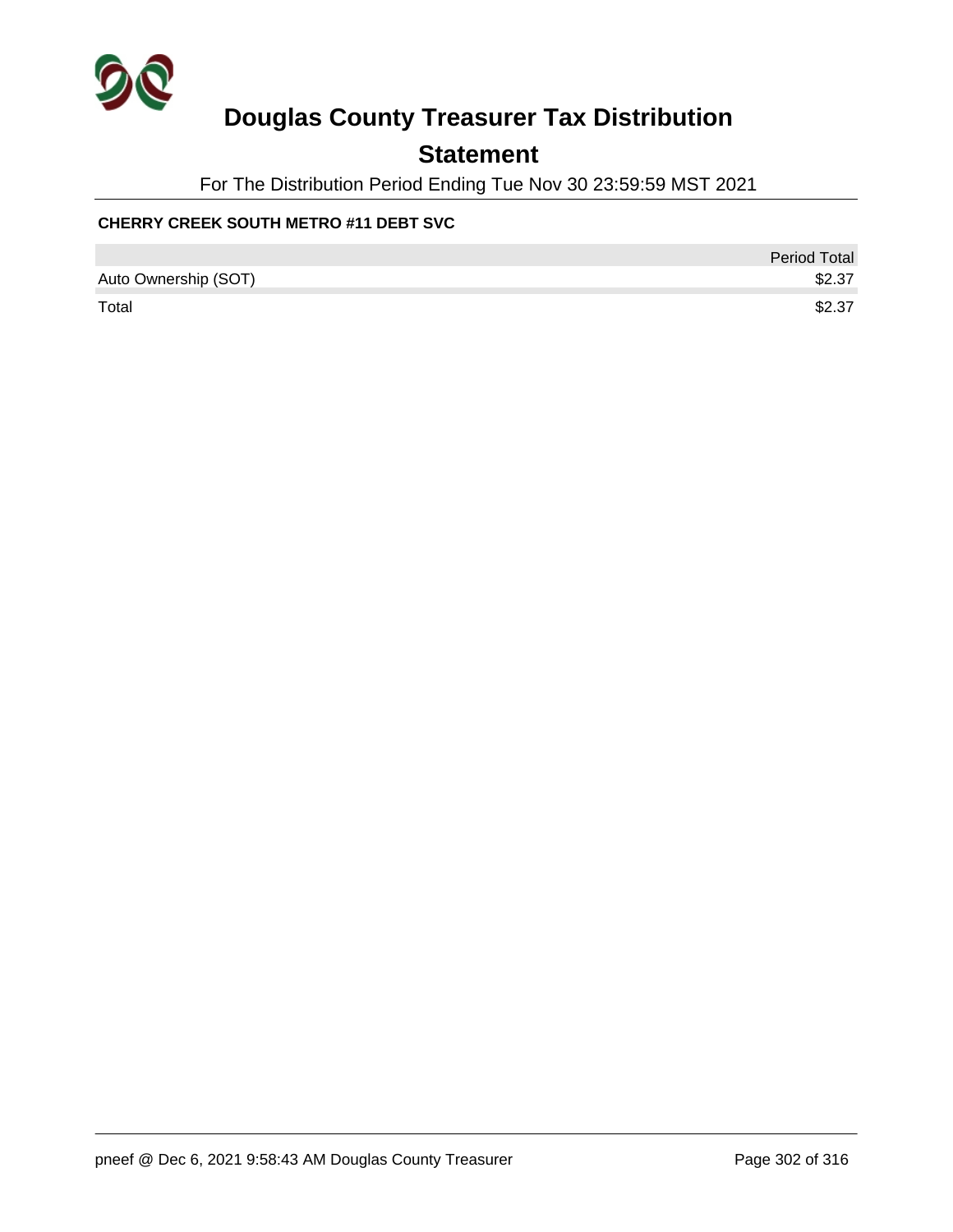

### **Statement**

For The Distribution Period Ending Tue Nov 30 23:59:59 MST 2021

### **INVERNESS WATER & SANITATION DEBT SVC 3**

|                      | <b>Period Total</b> |
|----------------------|---------------------|
| Auto Ownership (SOT) | \$178.17            |
| Total                | \$178.17            |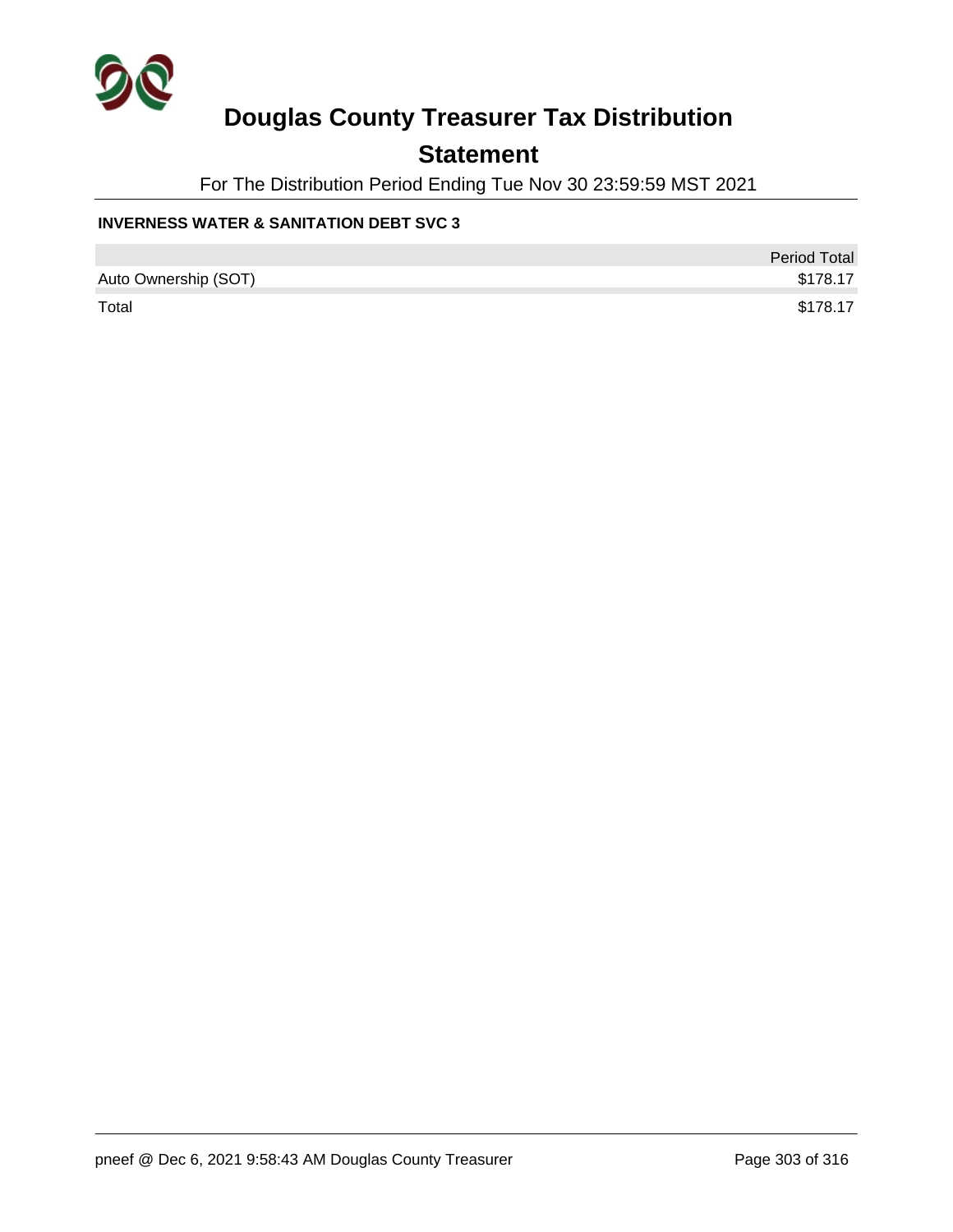

### **Statement**

For The Distribution Period Ending Tue Nov 30 23:59:59 MST 2021

#### **TRAILS METRO DISTRICT**

|                      | <b>Period Total</b> |
|----------------------|---------------------|
| Auto Ownership (SOT) | \$1.66              |
| Total                | \$1.66              |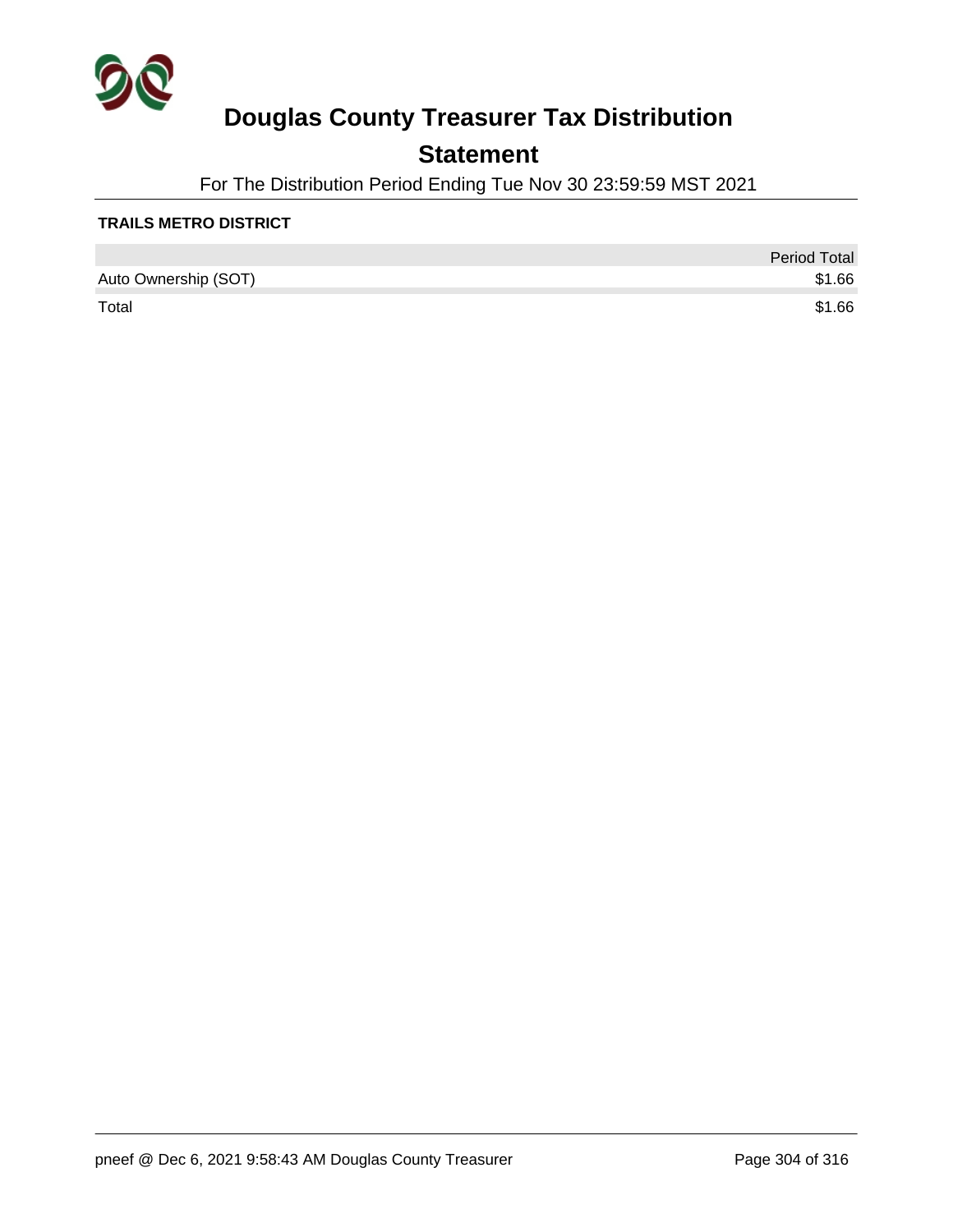

### **Statement**

For The Distribution Period Ending Tue Nov 30 23:59:59 MST 2021

### **VILLAGES AT CASTLE ROCK METRO #7 DEBT SVC**

|                      | <b>Period Total</b> |
|----------------------|---------------------|
| Auto Ownership (SOT) | \$2,680.88          |
| Total                | \$2,680.88          |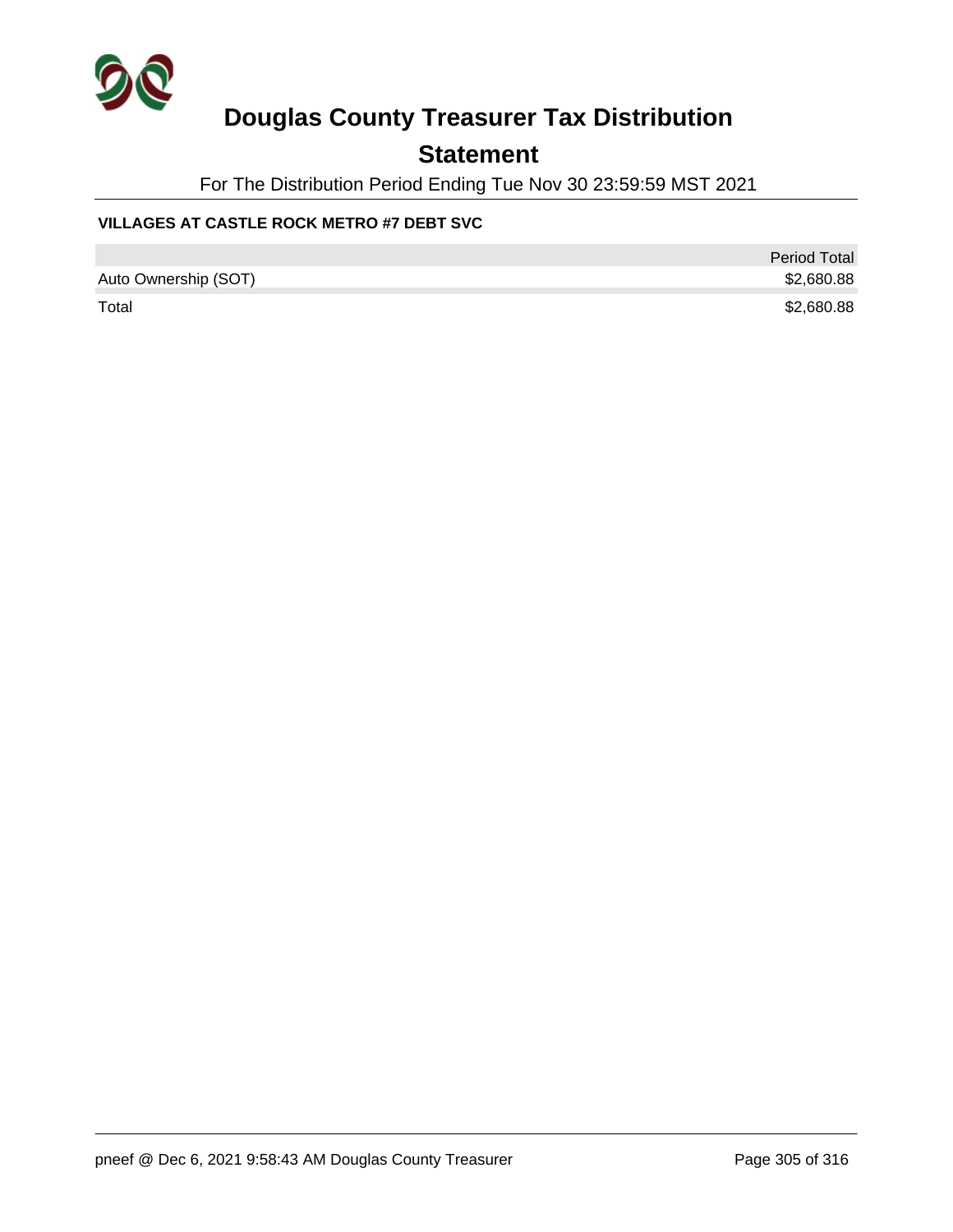

### **Statement**

For The Distribution Period Ending Tue Nov 30 23:59:59 MST 2021

### **CASTLE ROCK DOWNTOWN DEV AUTH - TIF**

|                                   | <b>Period Total</b> |
|-----------------------------------|---------------------|
| <b>Current Year TIF Revenue</b>   | \$2,368.18          |
| <b>Current Year Treasurer Fee</b> | (\$35.52)           |
| Total                             | \$2,332.66          |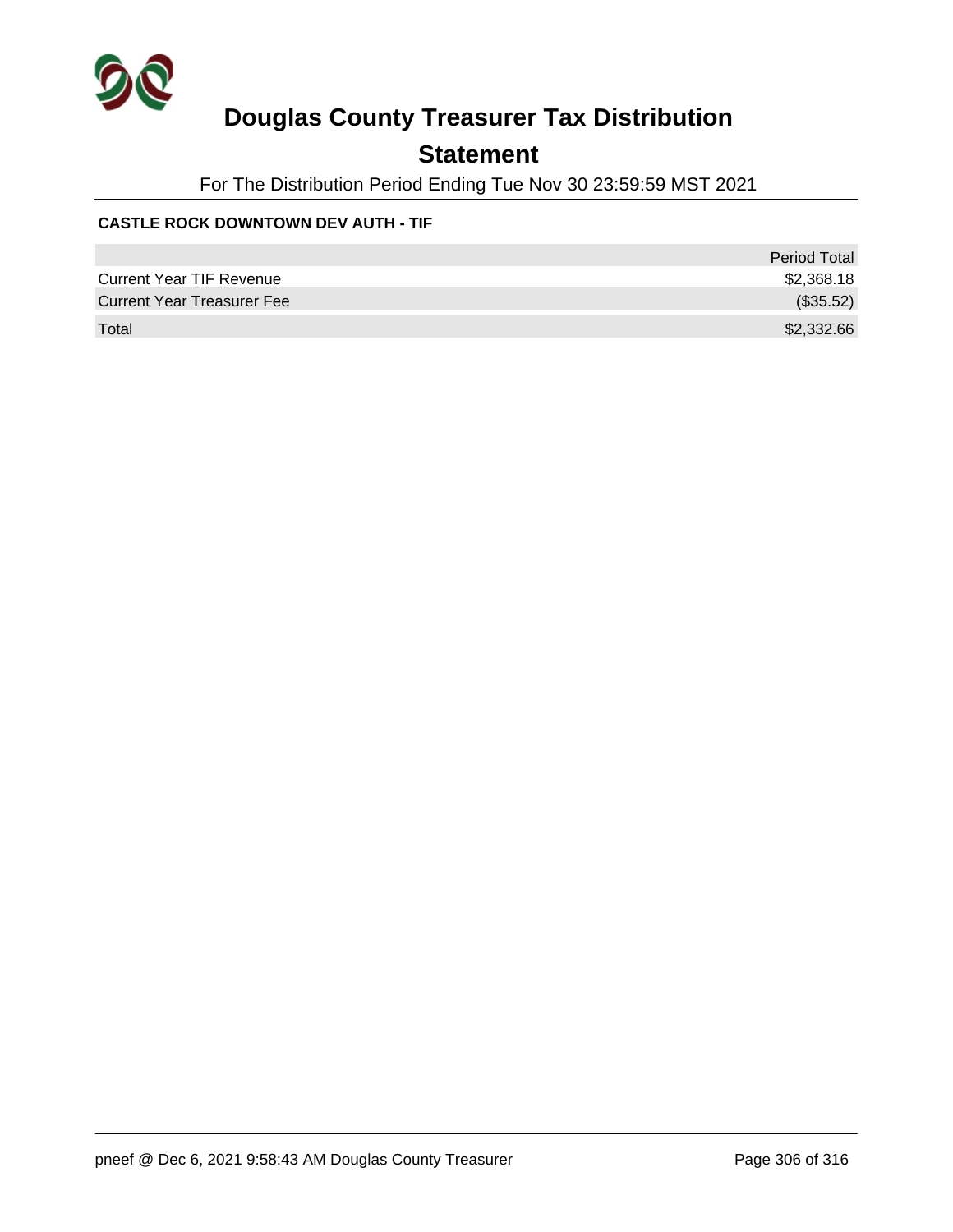

### **Statement**

For The Distribution Period Ending Tue Nov 30 23:59:59 MST 2021

### **PARKER CENTRAL AREA REINV - URA**

|                                   | <b>Period Total</b> |
|-----------------------------------|---------------------|
| <b>Current Year TIF Revenue</b>   | \$16,145.70         |
| <b>Current Year Treasurer Fee</b> | (\$242.18)          |
| Total                             | \$15,903.52         |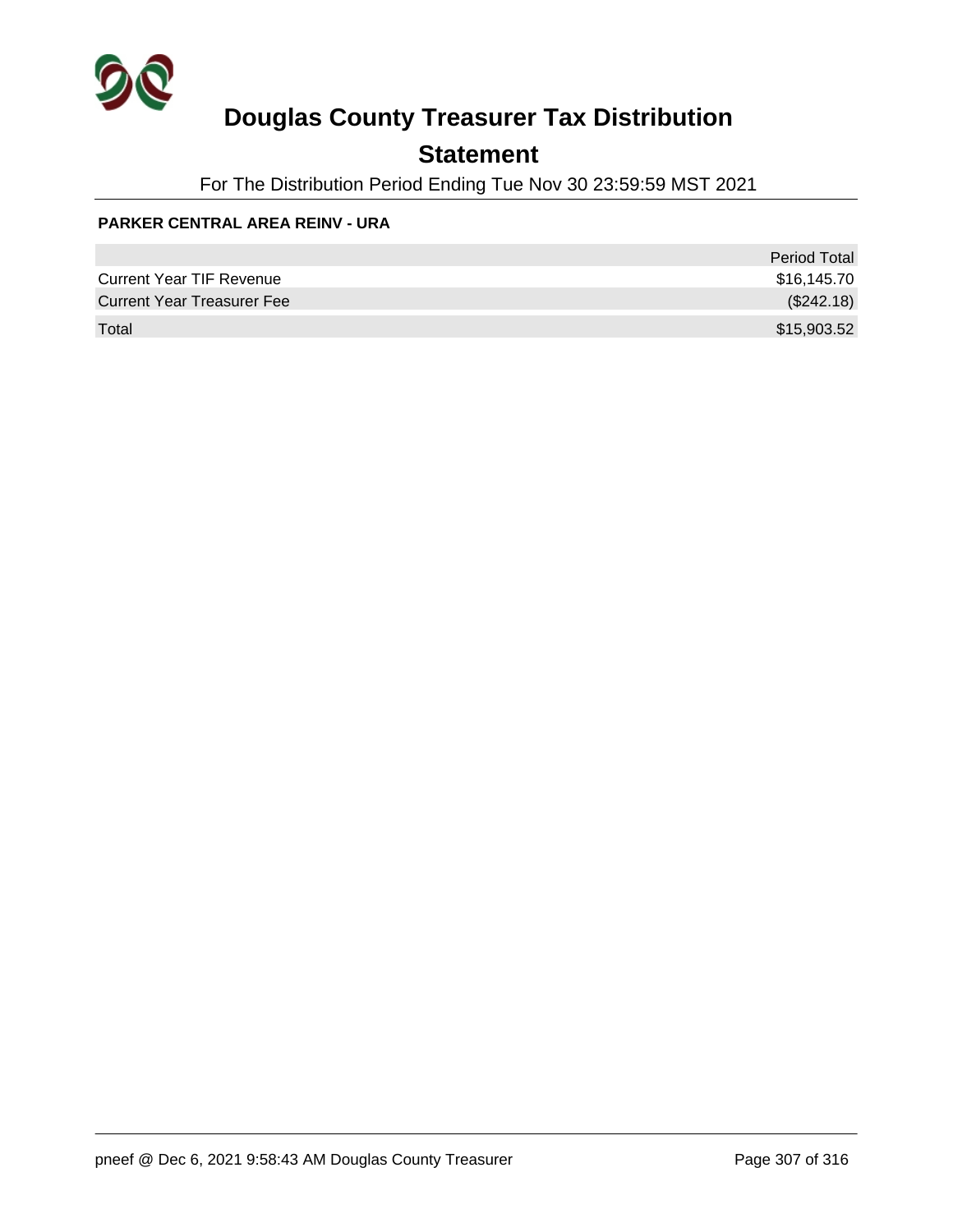

## **Statement**

For The Distribution Period Ending Tue Nov 30 23:59:59 MST 2021

### **COTTONWOOD COMMERCIAL AREA URP**

|                                   | Period Total |
|-----------------------------------|--------------|
| <b>Current Year TIF Revenue</b>   | \$646.42     |
| <b>Prior Year TIF Revenue</b>     | \$238.68     |
| <b>Current Year Treasurer Fee</b> | (\$9.70)     |
| <b>Prior Year Treasurer Fee</b>   | (\$3.57)     |
| Total                             | \$871.83     |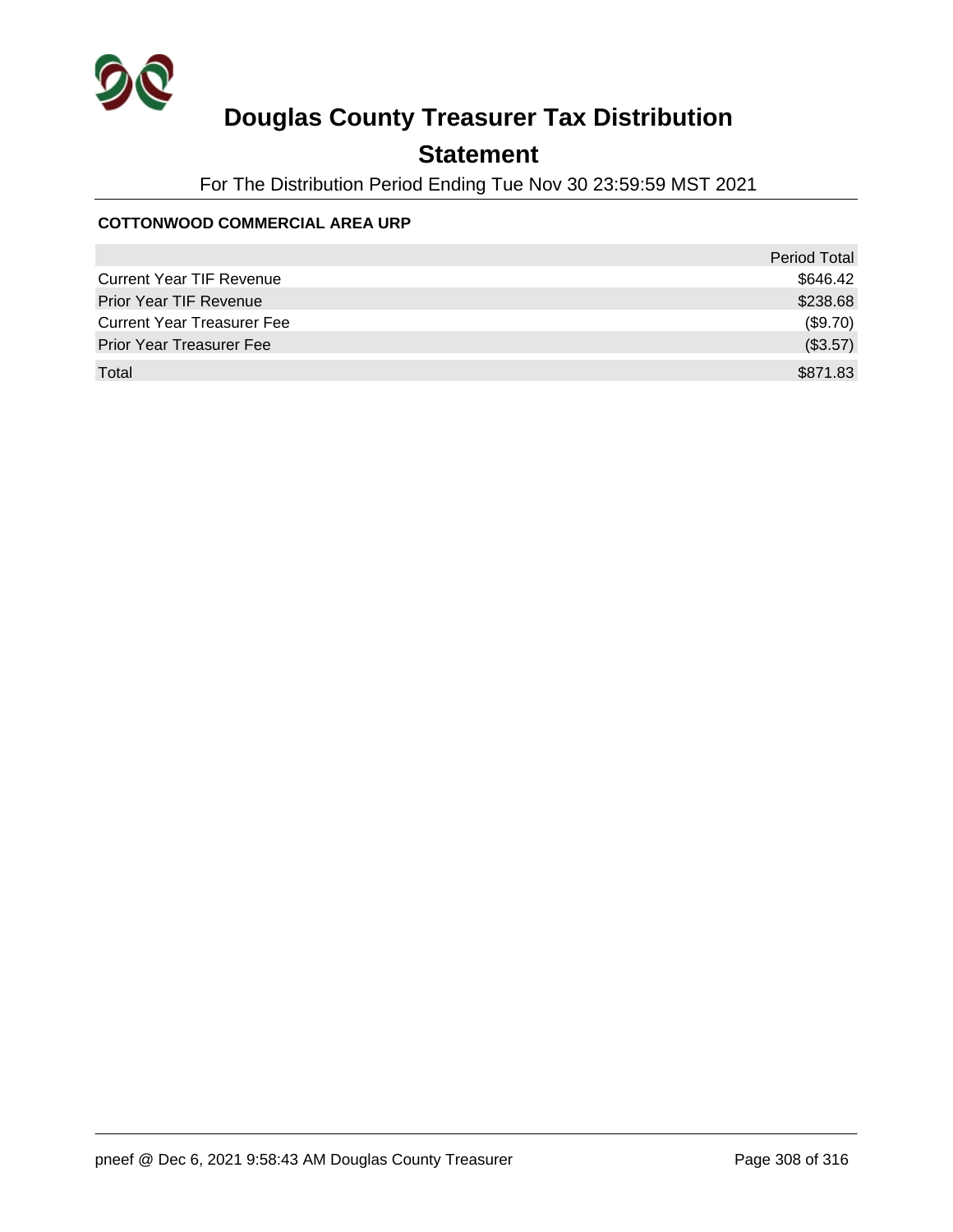

### **Statement**

For The Distribution Period Ending Tue Nov 30 23:59:59 MST 2021

#### **PARKER ROAD AREA URP**

|                                   | <b>Period Total</b> |
|-----------------------------------|---------------------|
| <b>Current Year TIF Revenue</b>   | \$2,494.01          |
| <b>Prior Year TIF Revenue</b>     | \$5.76              |
| <b>Current Year Treasurer Fee</b> | (\$37.38)           |
| <b>Prior Year Treasurer Fee</b>   | (\$0.09)            |
| Total                             | \$2,462.30          |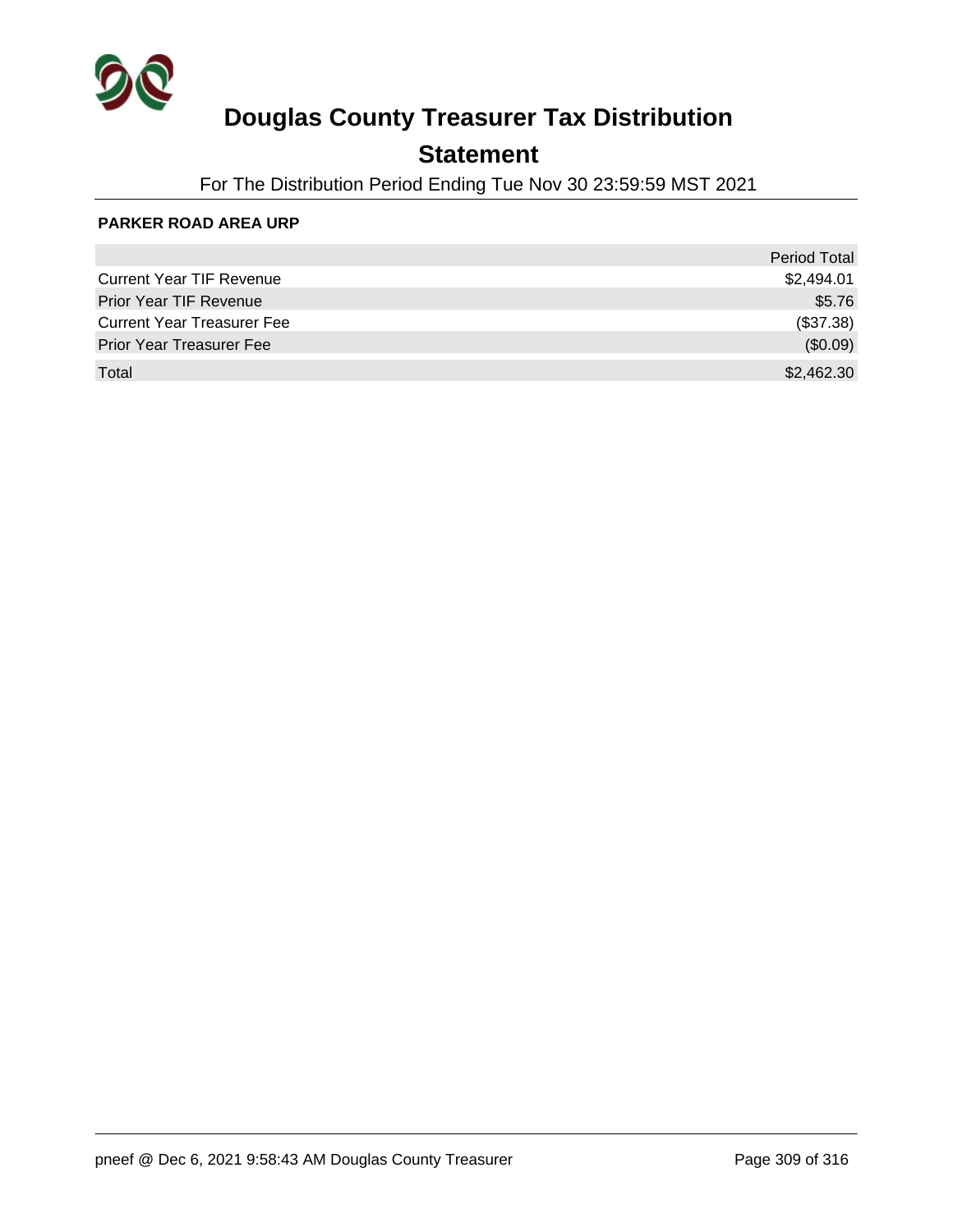

## **Statement**

For The Distribution Period Ending Tue Nov 30 23:59:59 MST 2021

### **CITADEL STATION-CASTLE MEADOWS URP**

Period Total

 $\sf Total$   $\$0.00$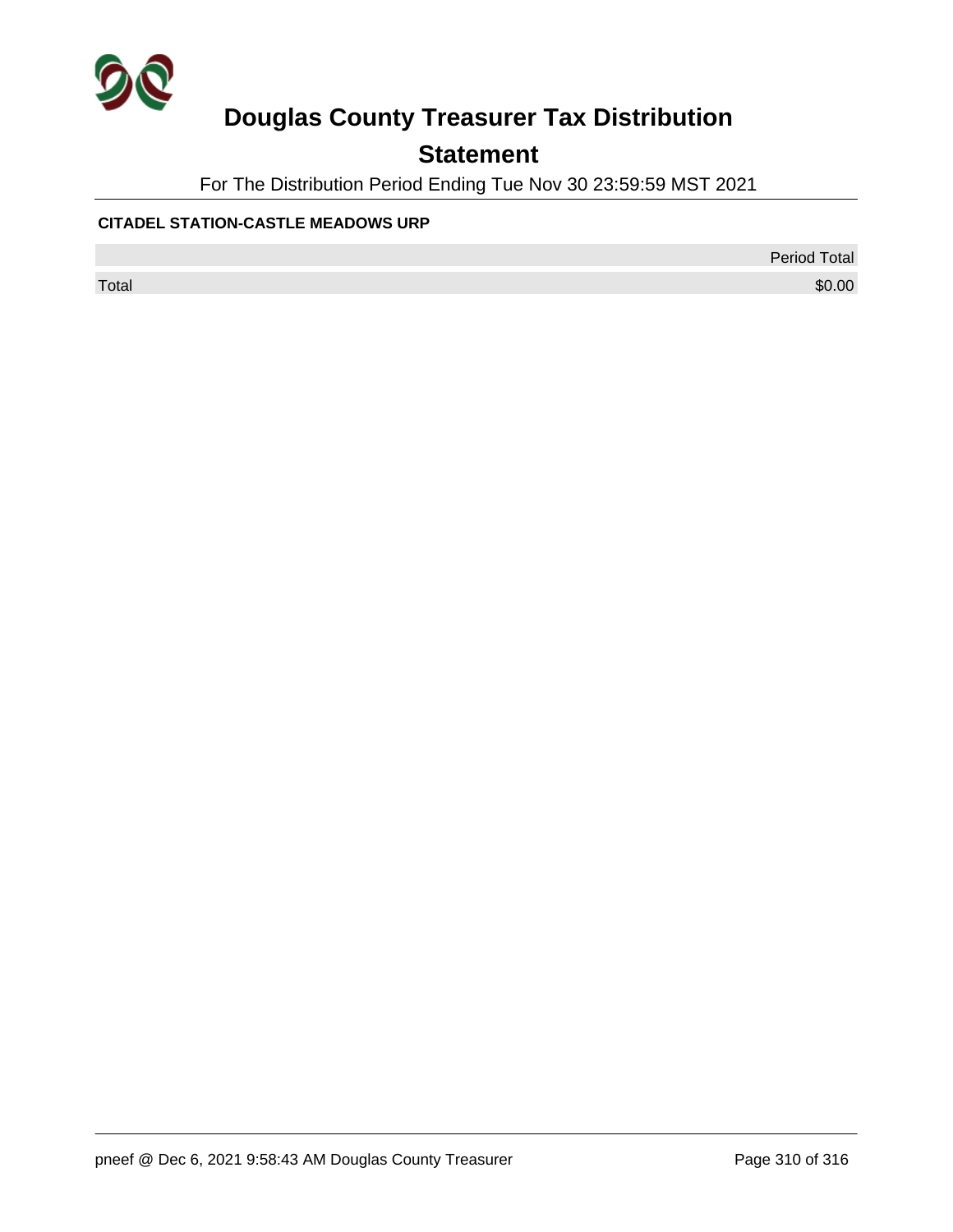

### **Statement**

For The Distribution Period Ending Tue Nov 30 23:59:59 MST 2021

### **NEU TOWNE COLLINS COCKREL & COLE JUDGEMENT**

|       | <b>Period Total</b> |
|-------|---------------------|
| Other | (\$252.68)          |
| Total | (\$252.68)          |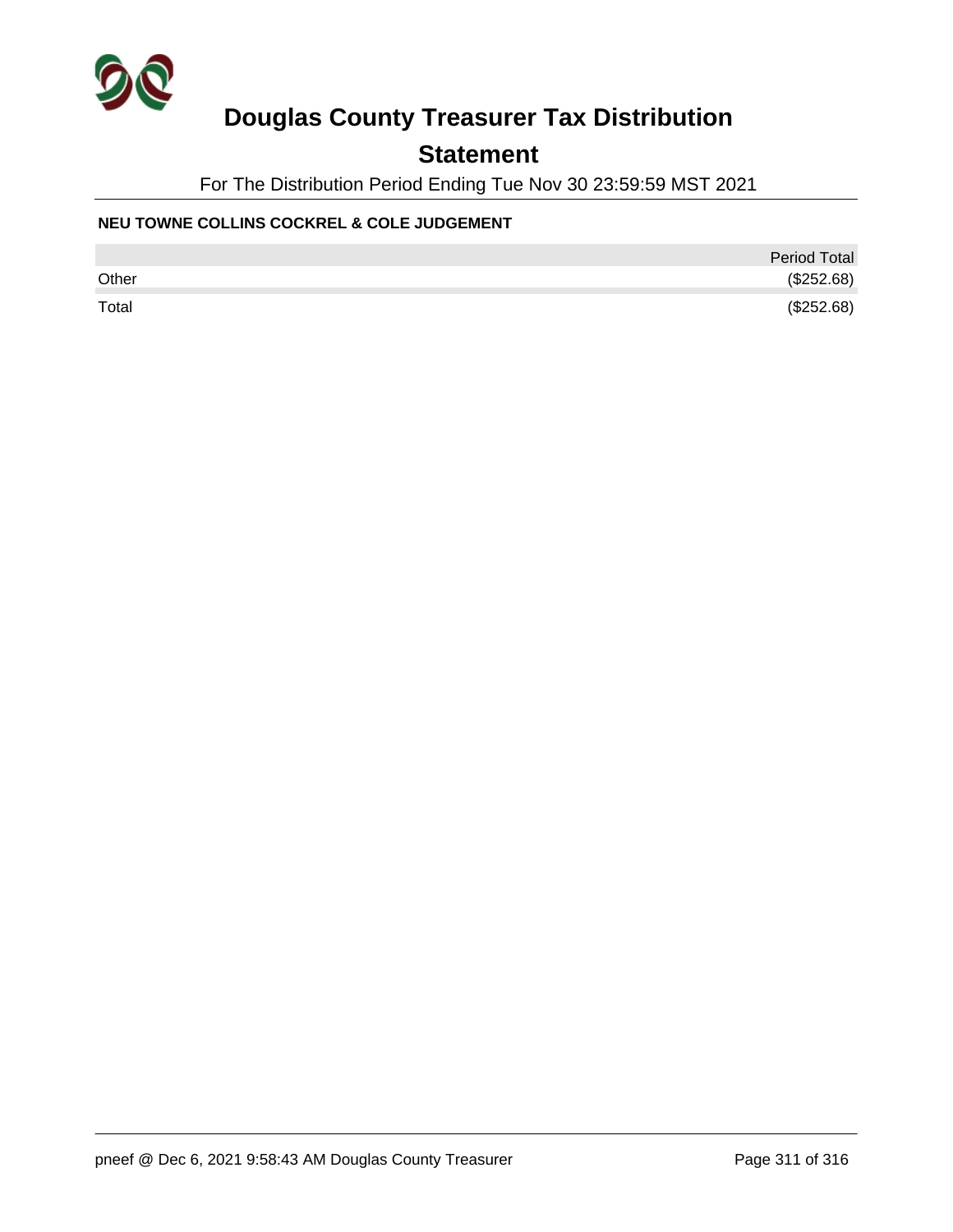

## **Statement**

For The Distribution Period Ending Tue Nov 30 23:59:59 MST 2021

#### **CITY OF AURORA WATER SID**

 $\sf Total$   $\$0.00$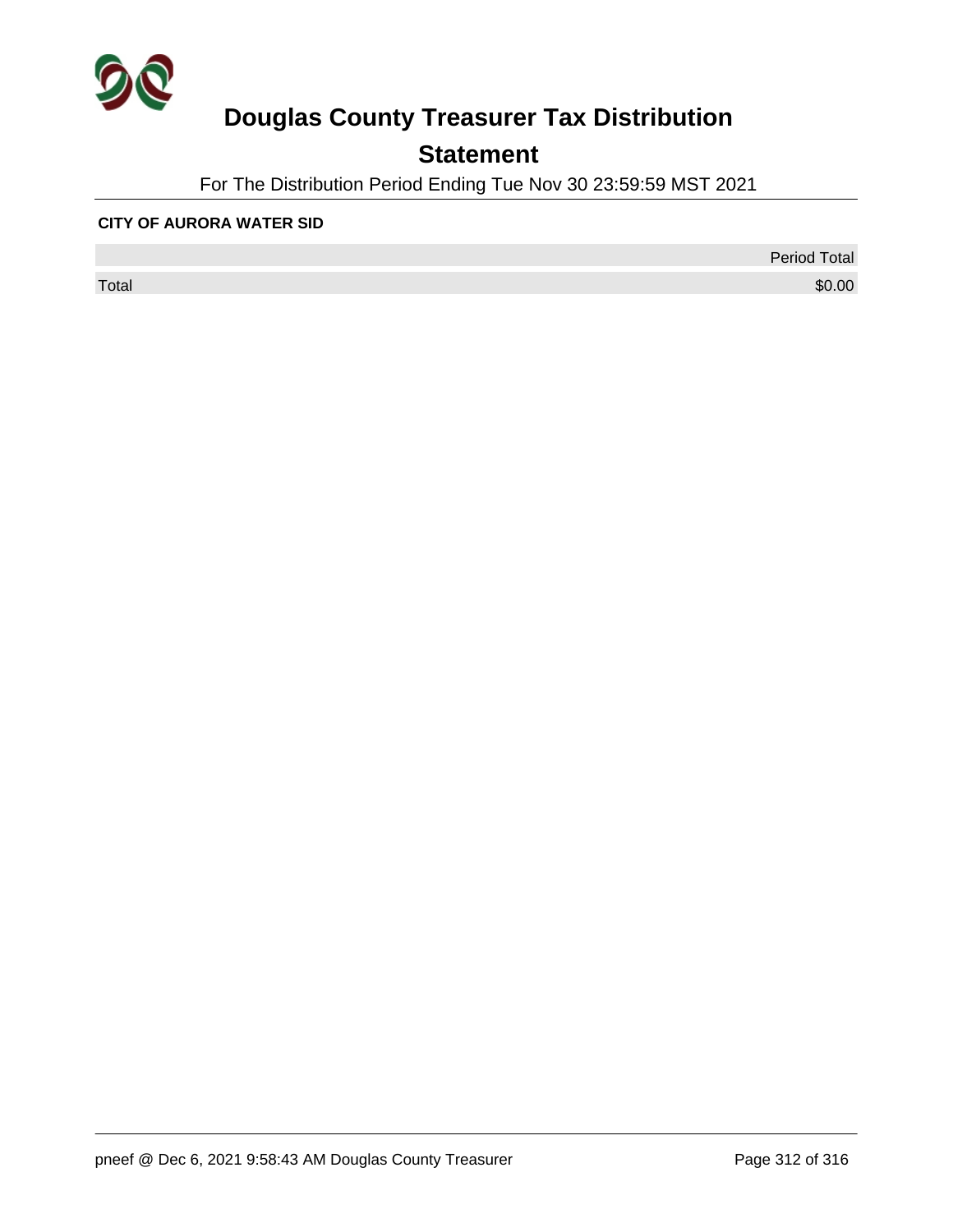

### **Statement**

For The Distribution Period Ending Tue Nov 30 23:59:59 MST 2021

#### **CITY OF ENGLEWOOD SID**

|                              | <b>Period Total</b> |
|------------------------------|---------------------|
| <b>Current Year Taxes</b>    | \$309.13            |
| <b>Current Year Interest</b> | \$21.64             |
| Total                        | \$330.77            |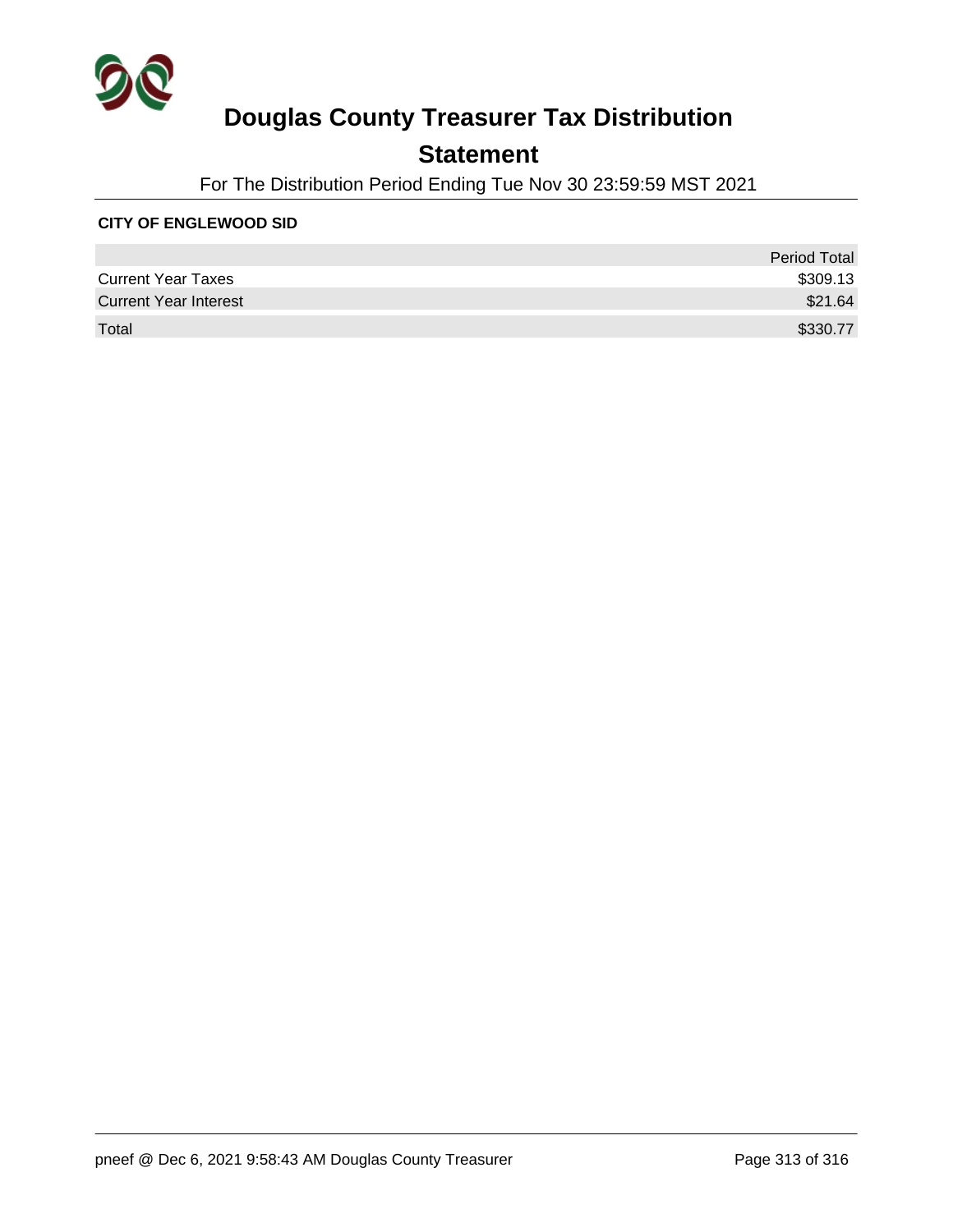

## **Statement**

For The Distribution Period Ending Tue Nov 30 23:59:59 MST 2021

#### **LOUVIERS WATER & SAN SID**

 $\sf Total$   $\$0.00$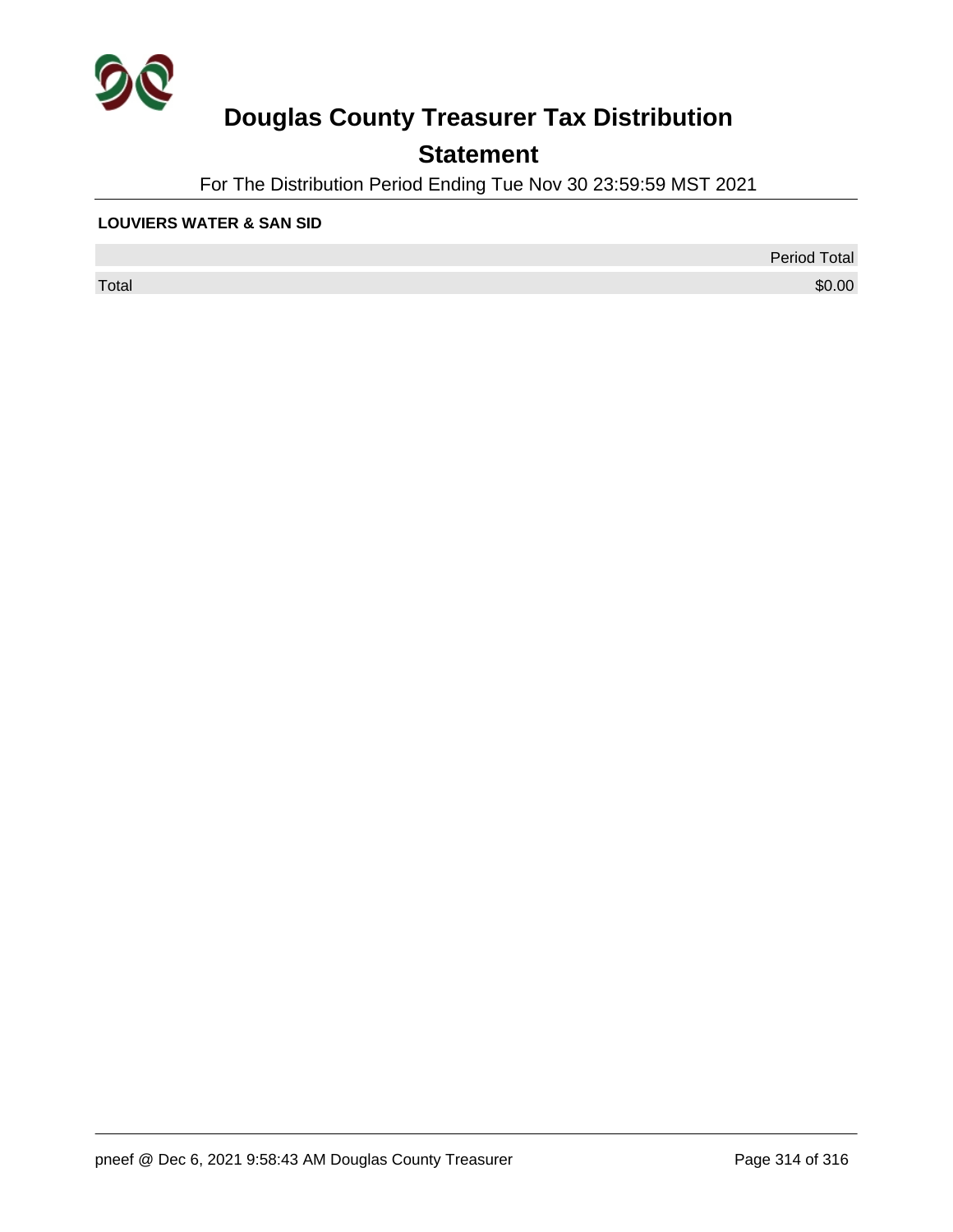

## **Statement**

For The Distribution Period Ending Tue Nov 30 23:59:59 MST 2021

### **SID COLLECTION FEE**

 $\sf Total$   $\$0.00$